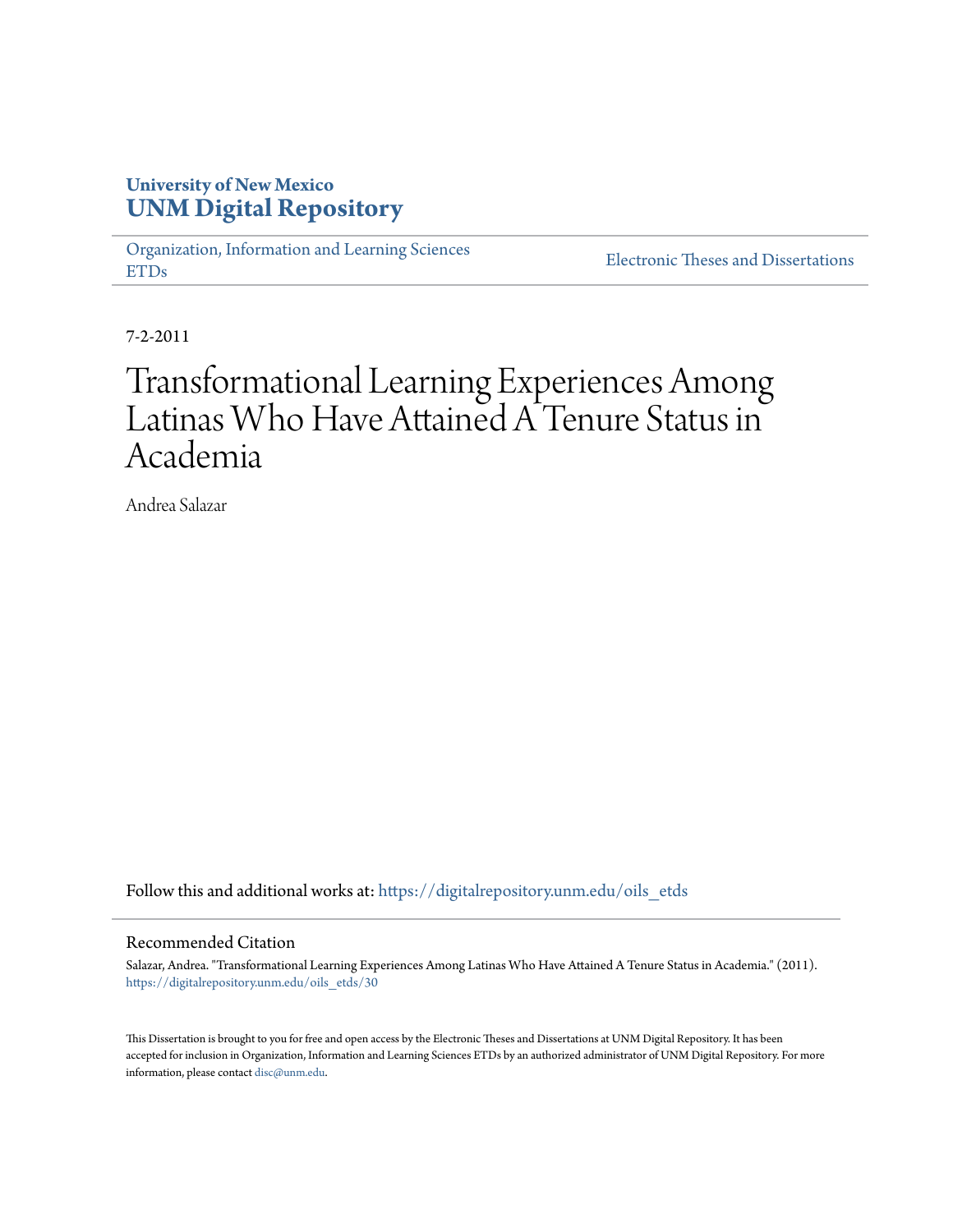Andrea L. Salazar

# **Organizational Learning and Instructional Technology**

This dissertation is approved, and it is acceptable in quality and form for publication:

Approved by the Dissertation Committee:

, Chairperson  $\frac{1}{2}$ w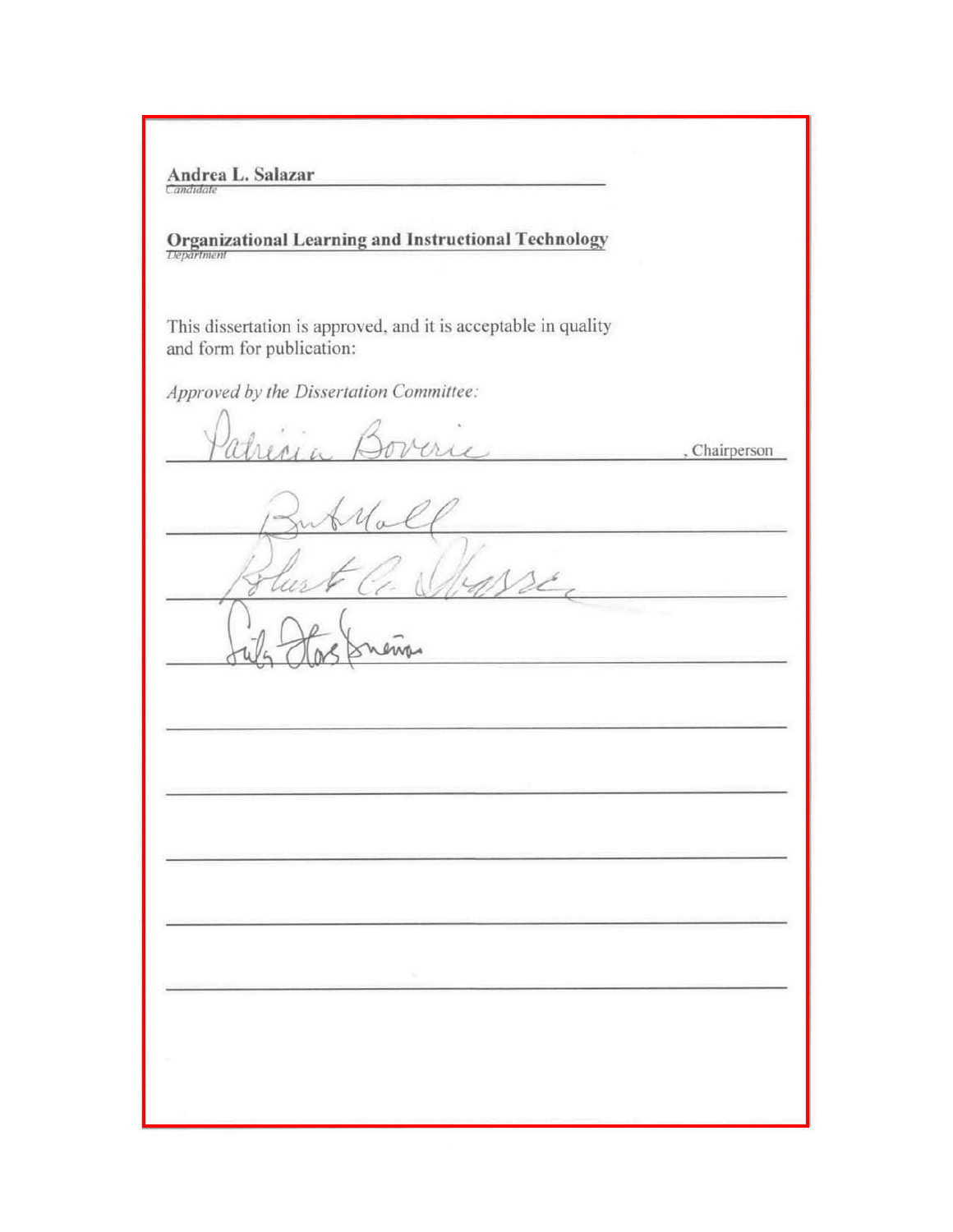## **TRANSFORMATIONAL LEARNING EXPERIENCES AMONG LATINAS**

## **WHO HAVE ATTAINED A TENURE STATUS IN ACADEMIA**

**BY**

## **ANDREA L. SALAZAR**

B.A., Economics, Saint Mary's College, 1994 MBA, College of Santa Fe, 1997

## **DISSERTATION**

Submitted in Partial Fulfillment of the Requirements for the Degree of

**Doctor of Philosophy Organizational Learning and Instructional Technology**

> The University of New Mexico Albuquerque, New Mexico

> > **May, 2011**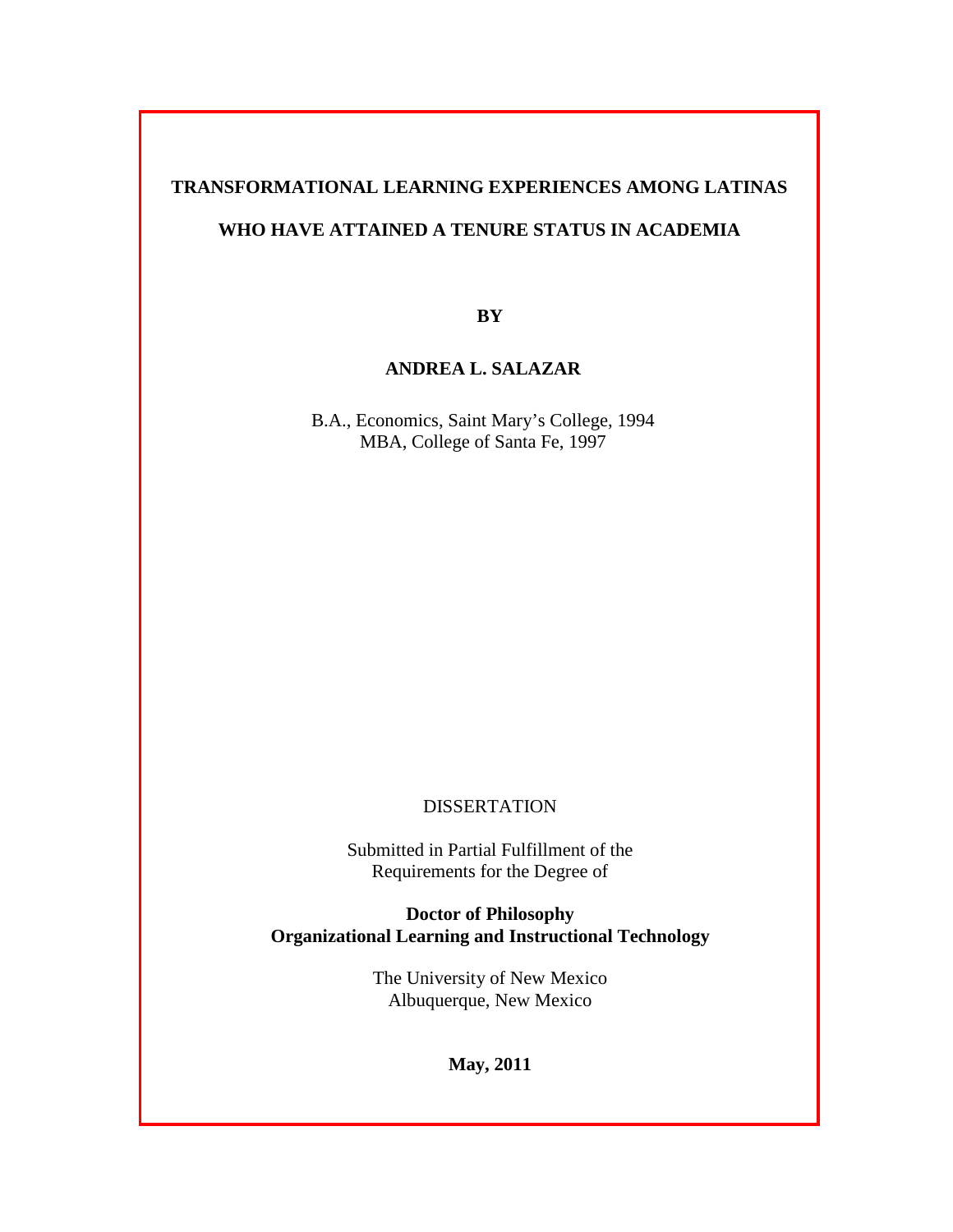## **Dedication**

To my beloved father,

## Leroy Gilbert Salazar,

who inspired me to make all of this possible.

To my mother,

Gloria Ann,

for dreaming of a better life for her girls.

And to my sisters Laura and Lisa,

for their imagination.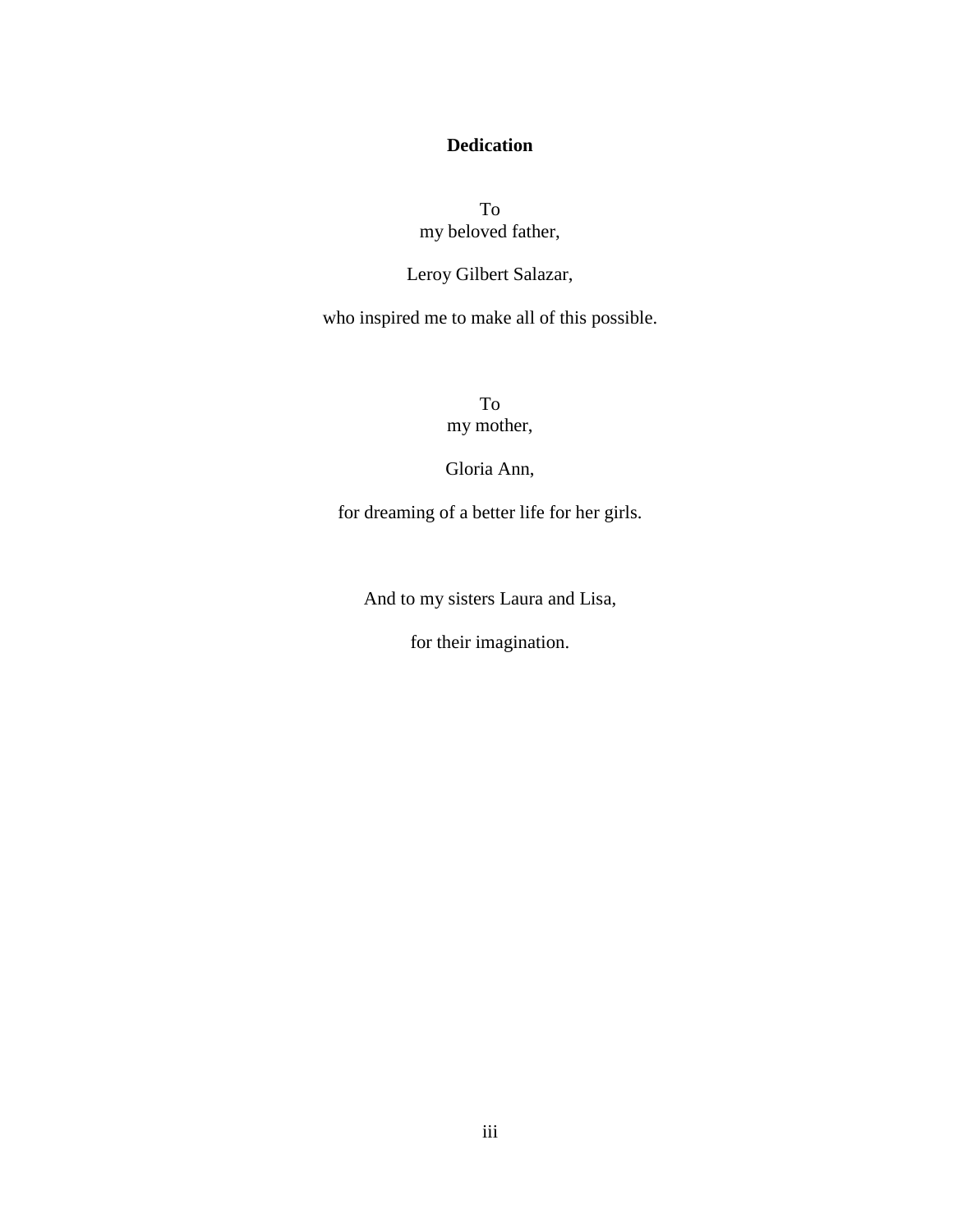## **Acknowledgements**

I consider it an honor to work with professor, Dr. Patricia Boverie. It would have been impossible to write this thesis without her guidance. Thank you to Dr. Jerome McElroy for teaching me how to embrace the spirit of hope.

I cannot find words to express my gratitude to Paolo Edward Gallegos, for many years of encouragement and support. It gives me great pleasure acknowledging the help of Debra Garcia and David Motley. I would also like to thank many other friends, but especially Chanclas, Zorro, Bubbles, Nanook, and NaKia for the many hugs.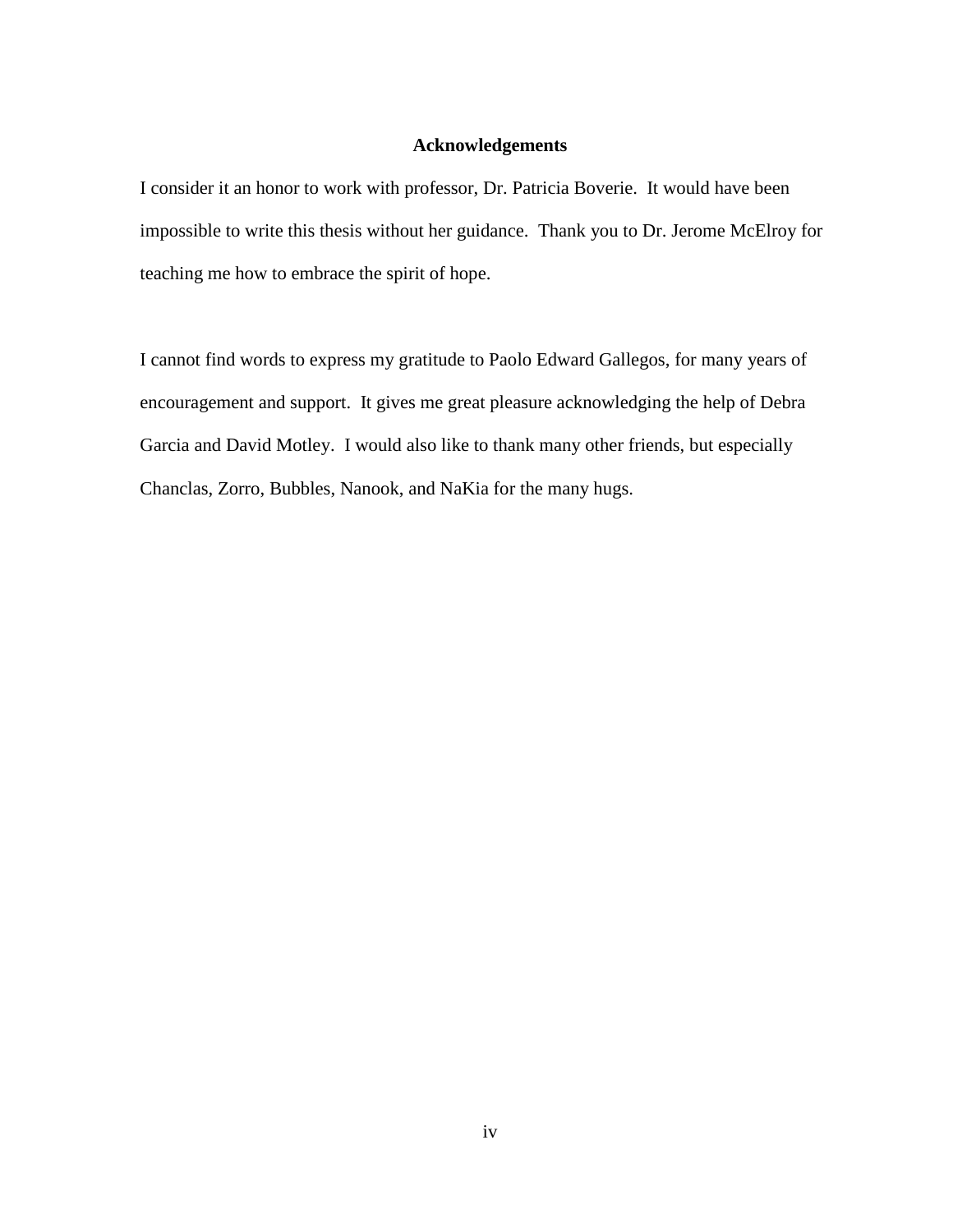## **TRANSFORMATIONAL LEARNING EXPERIENCES AMONG LATINAS**

## **WHO HAVE ATTAINED A TENURE STATUS IN ACADEMIA**

**BY**

**ANDREA L. SALAZAR**

## ABSTRACT OF DISSERTATION

Submitted in Partial Fulfillment of the Requirements for the Degree of

**Doctor of Philosophy Organizational Learning and Instructional Technology**

> The University of New Mexico Albuquerque, New Mexico

> > **May, 2011**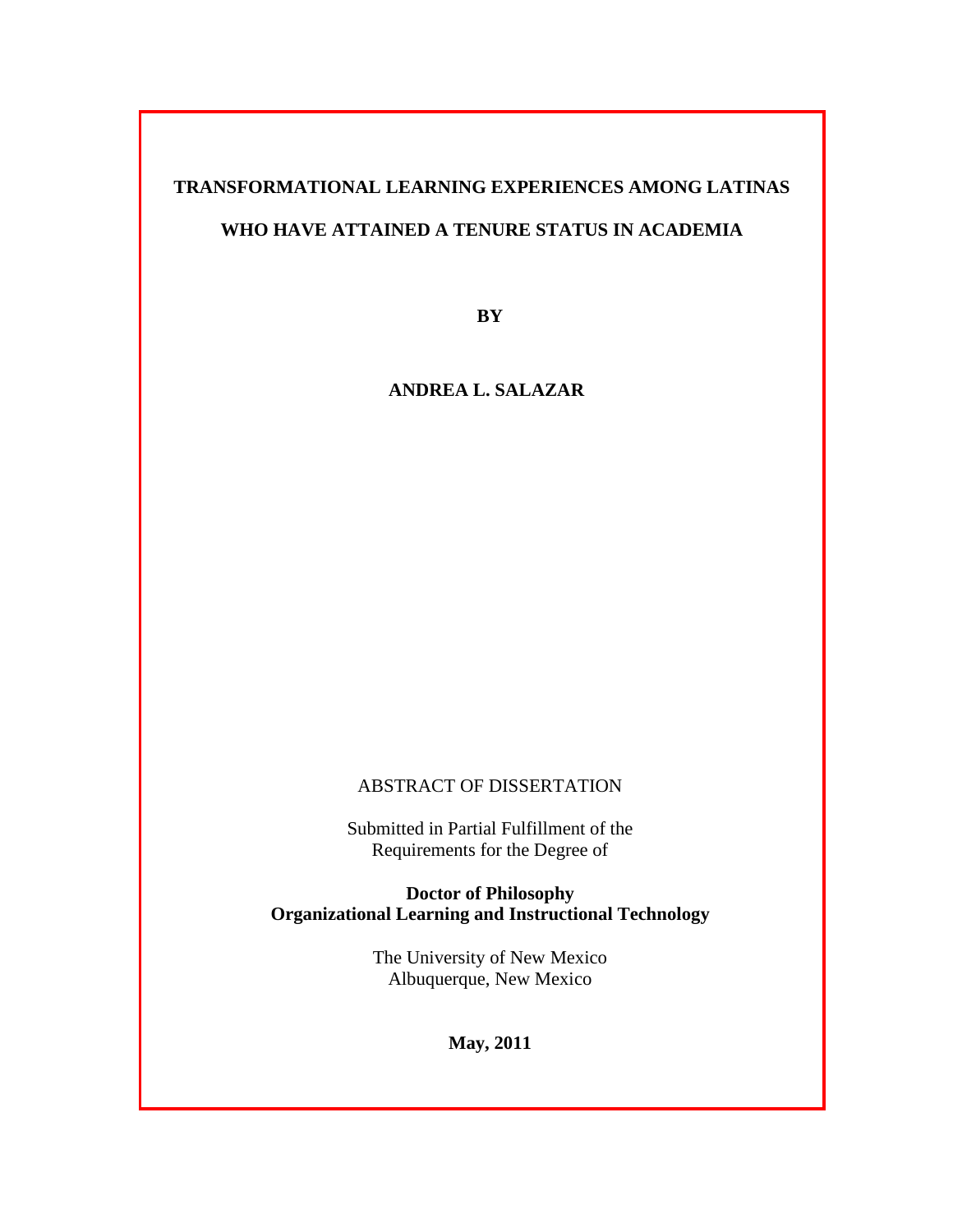## **TRANSFORMATIONAL LEARNING EXPERIENCES AMONG LATINAS WHO HAVE ATTAINED A TENURE STATUS IN ACADEMIA**

**BY**

## **Andrea L. Salazar**

B.A., Economics, Saint Mary's College, 1994 MBA, College of Santa Fe, 1997 Ph.D., Organizational Learning and Instructional Technology, The University of New Mexico, 2011

## **ABSTRACT**

This qualitative research investigation was designed to understand the transformational learning experiences among Latinas in academia and how these experiences affect their academic experience and teaching styles. Specifically, the following research questions were addressed: (1) How do Latinas that reach a tenure status interpret their journey and experiences within academia? (2) How do they describe organizational culture in which they work and teach? (3) What types of leadership skills do they possess? (4) How do they describe their experiences in relation to their larger community? Latina women that have reached a tenure status are extremely committed to improving the plight of the marginalized, are dedicated to changing the organization, encourage diversity, and promote social change. Despite the challenging journey through academia, the Latina women displayed a resilient attitude, and described the process as truly transformative. Their experiences provided them with skills to subvert sub-oppressive tactics and to challenge the system to instill fair and equitable educational practices. Negative perceptions of women of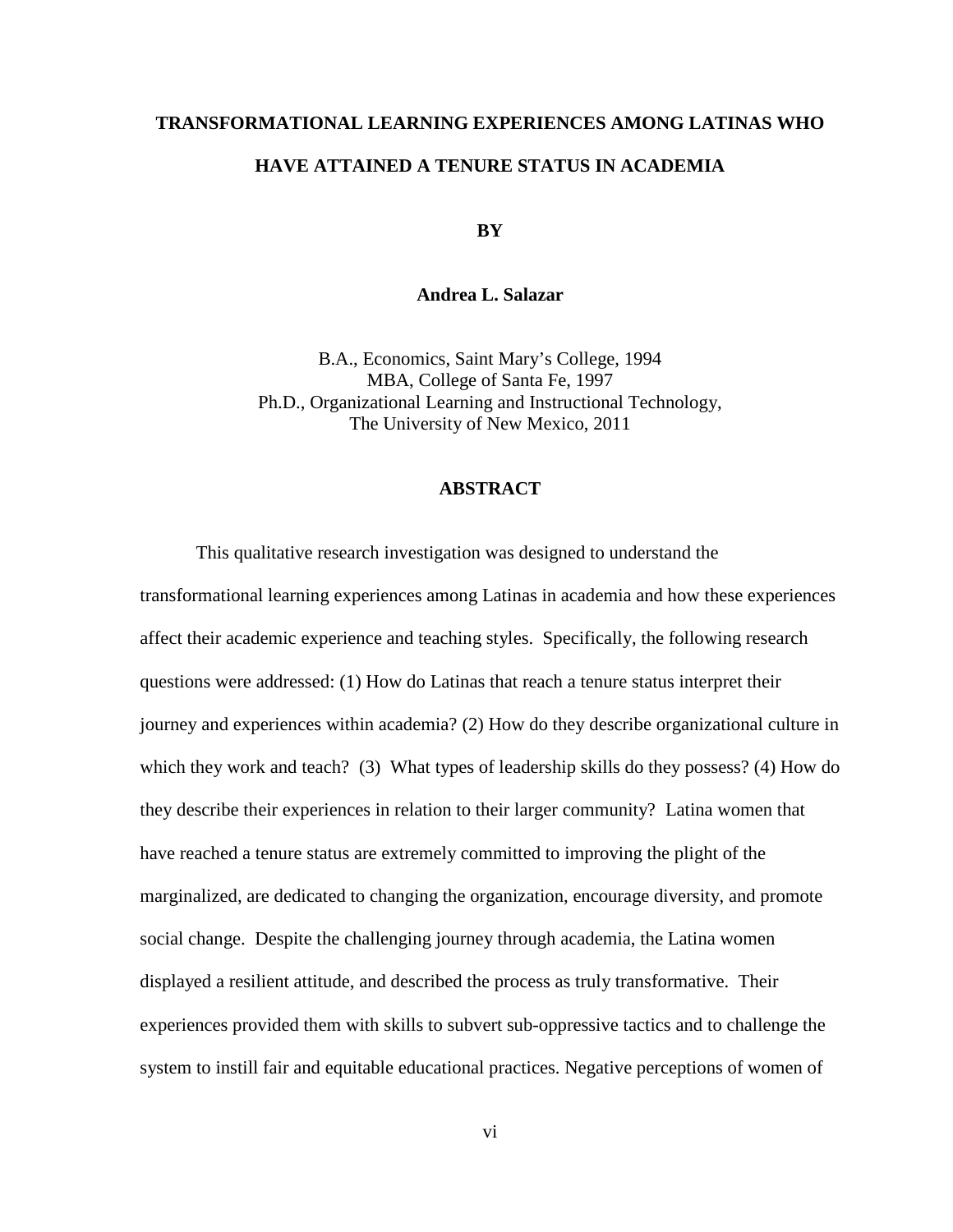color in academia continue to prevail and universities continue to reify socially constructed race and gender theories. Diversity programs have a large impact on student outcomes and success but are subject to budget cuts. A review of the admissions criteria and the long-term impact and benefit of diversity programs are recommended, as well as an analysis of the relationships among academic leaders and the impact on educational policy.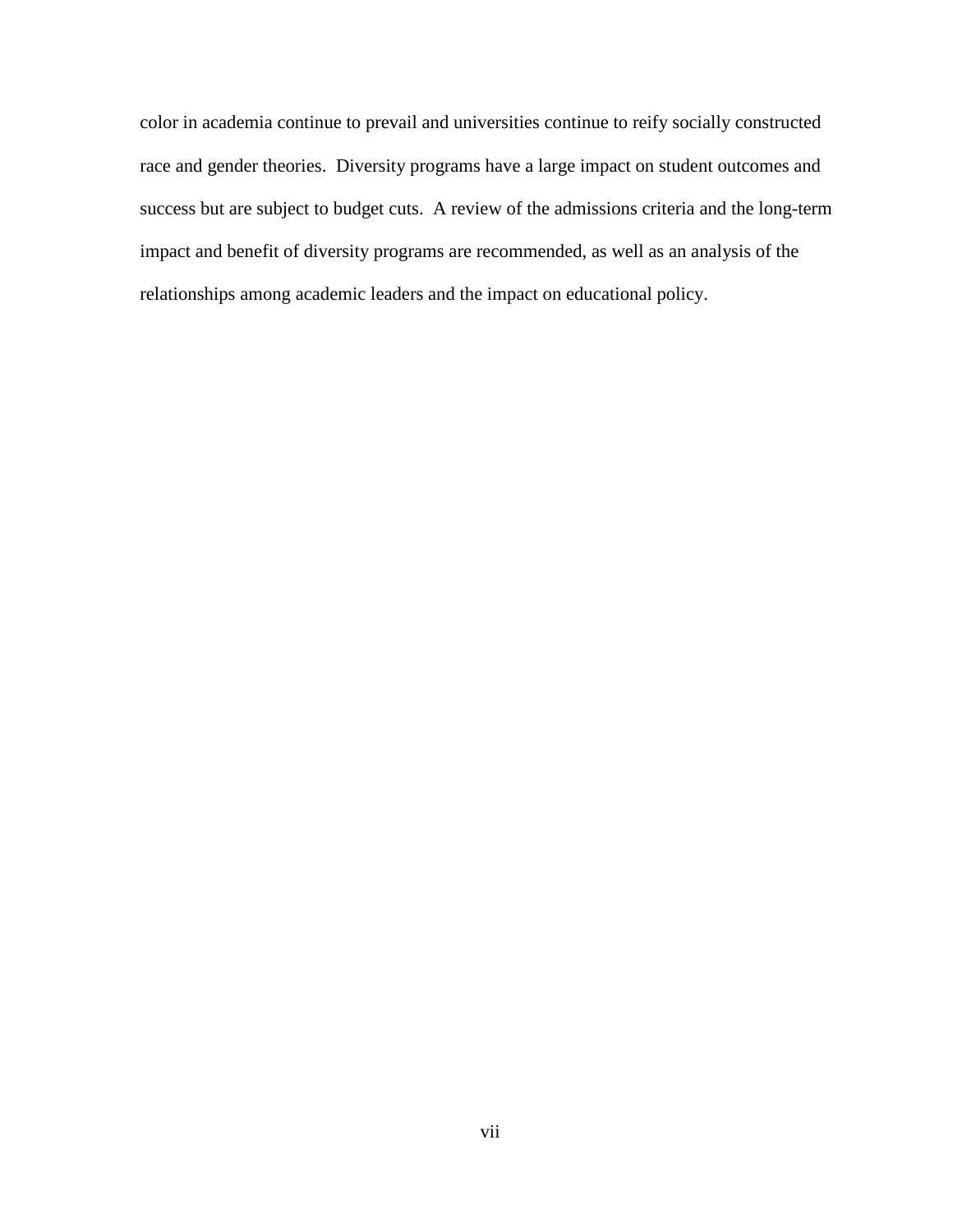## **Table of Contents**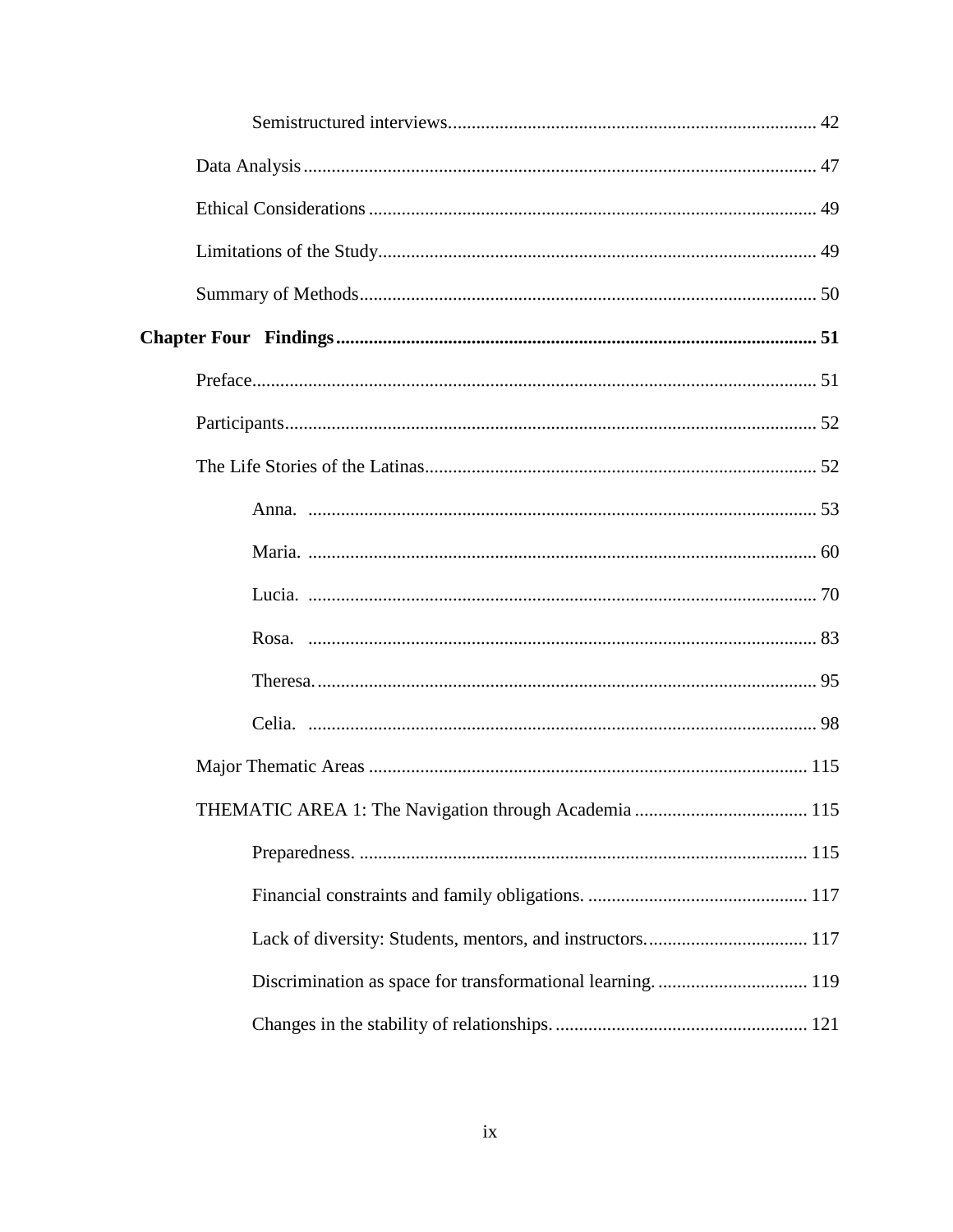| Intermittent rewards because of scholarships, fellowships, grants, work study. |
|--------------------------------------------------------------------------------|
|                                                                                |
| THEMATIC AREA 2: Transition from Individual Success to Providing an Equitable  |
|                                                                                |
|                                                                                |
|                                                                                |
|                                                                                |
|                                                                                |
| Gatekeeping within the tenure and promotion process, getting beyond the steel  |
|                                                                                |
| Breaking down structural barriers: Deconstructing negative stereotypes 138     |
|                                                                                |
|                                                                                |
| Legitimizing Brown research and contributions to the literature.  143          |
|                                                                                |
|                                                                                |
|                                                                                |
|                                                                                |
|                                                                                |
| Helping others despite mental, spiritual, and physical anguish 150             |
|                                                                                |
|                                                                                |
|                                                                                |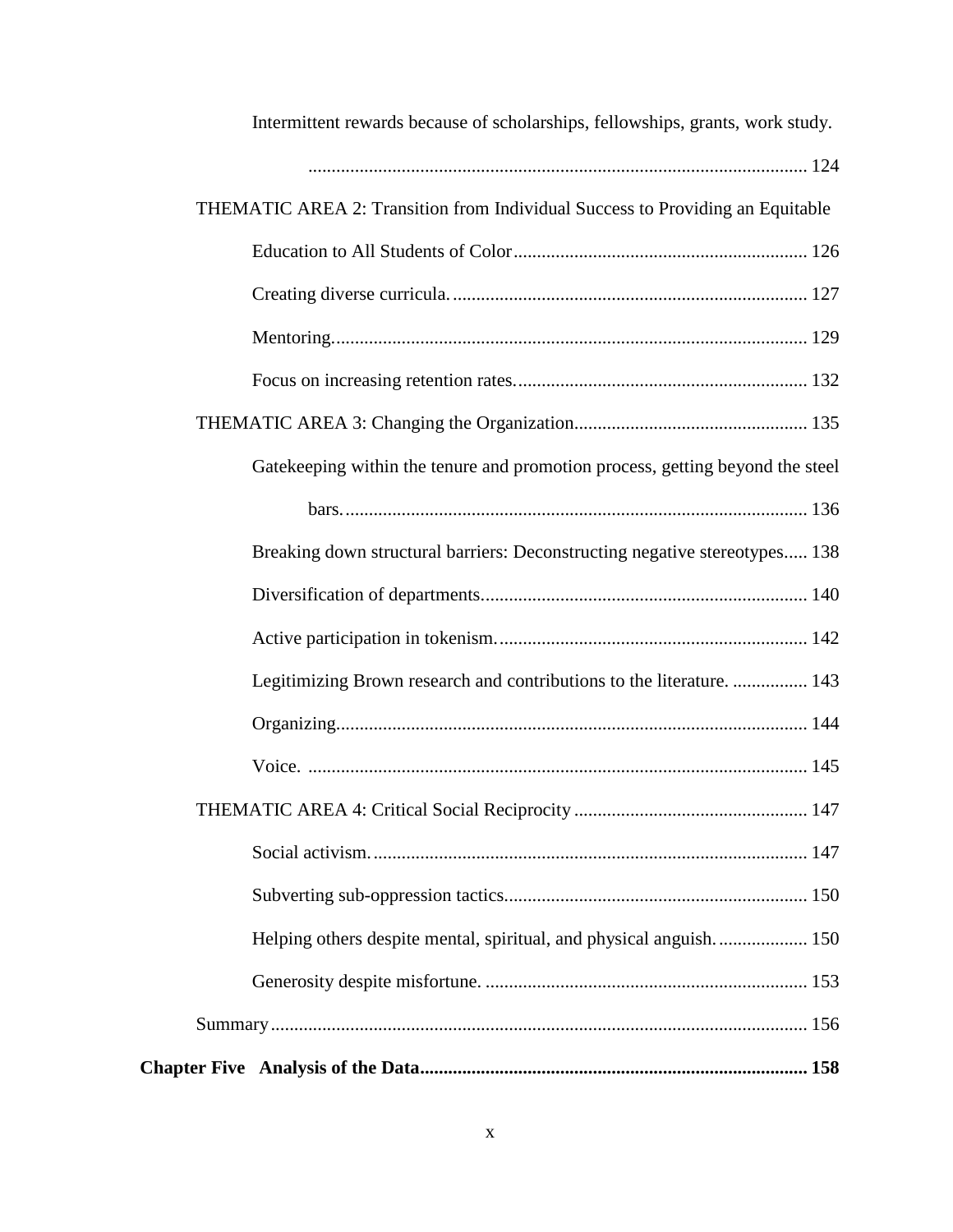| Research Sub Question 1: How do Latinas describe the organizational culture in       |
|--------------------------------------------------------------------------------------|
|                                                                                      |
| Research Sub Question 2: What motivates these Latinas to reach their personal goals? |
|                                                                                      |
| Research Sub Question 3: What types of leadership skills do they possess? 169        |
| Research Sub Question 4: How do they describe their experiences in relation to their |
|                                                                                      |
|                                                                                      |
|                                                                                      |
|                                                                                      |
|                                                                                      |
|                                                                                      |
|                                                                                      |
|                                                                                      |
|                                                                                      |
|                                                                                      |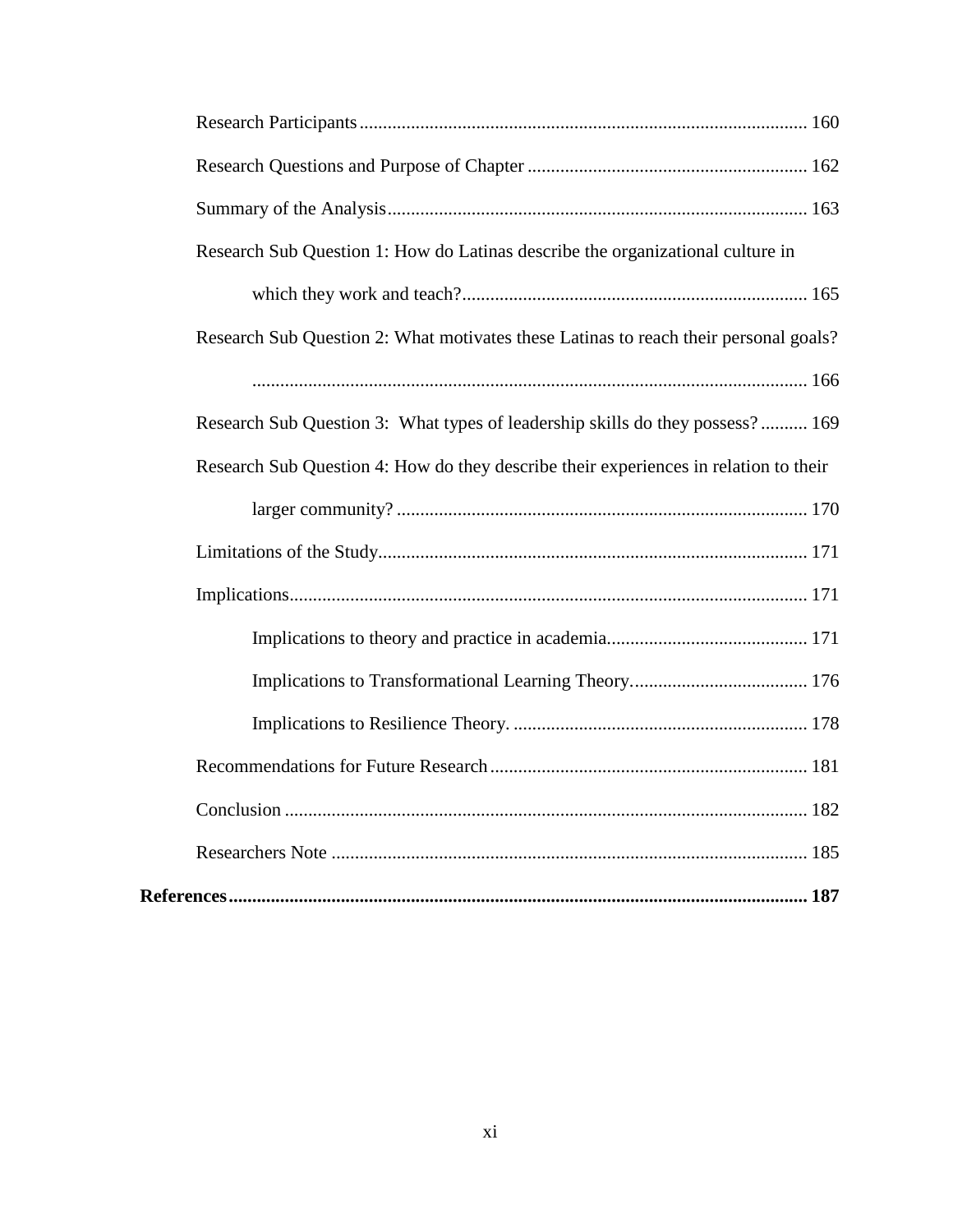## **List of Figures**

<span id="page-12-0"></span>

|--|--|--|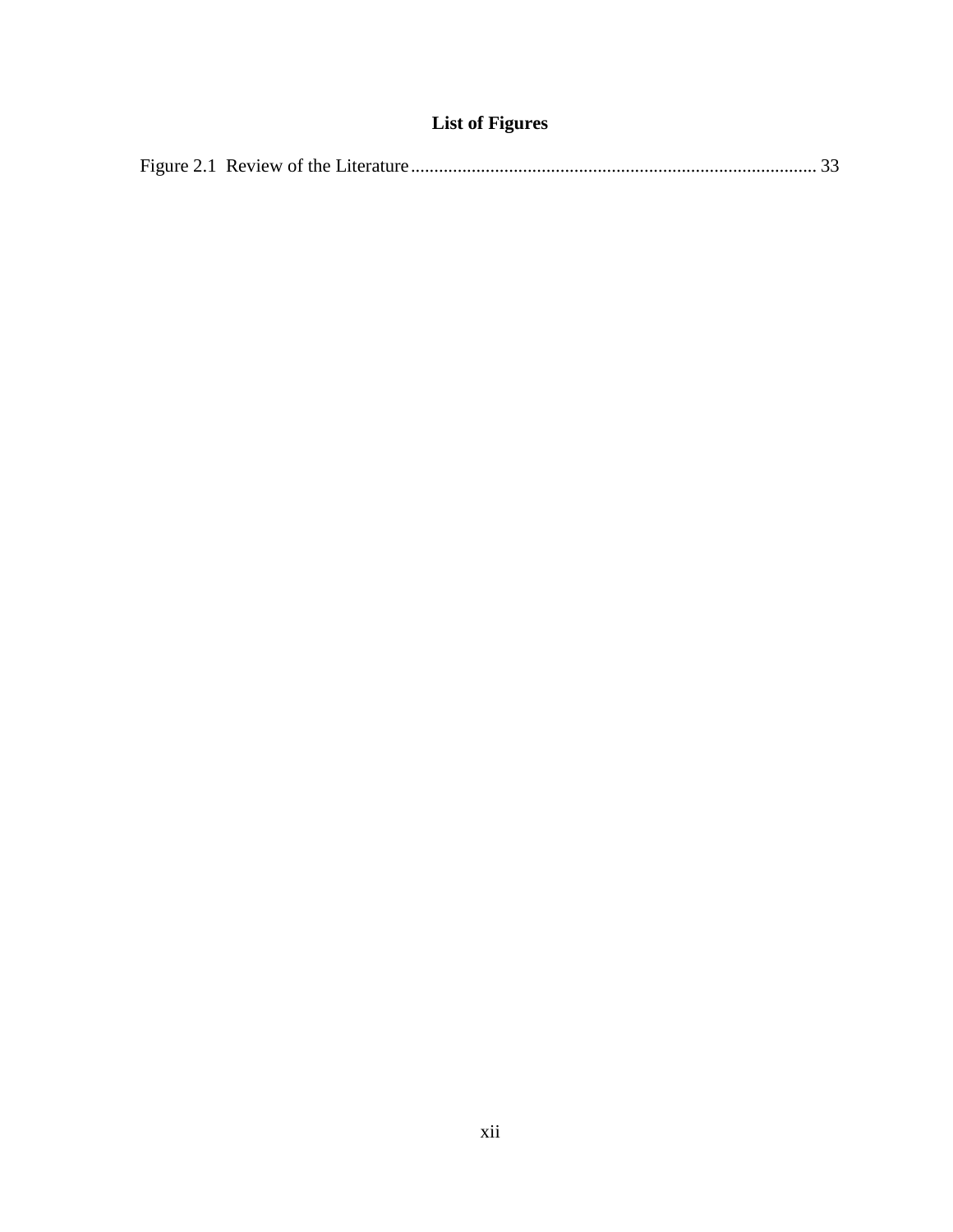## **List of Tables**

<span id="page-13-0"></span>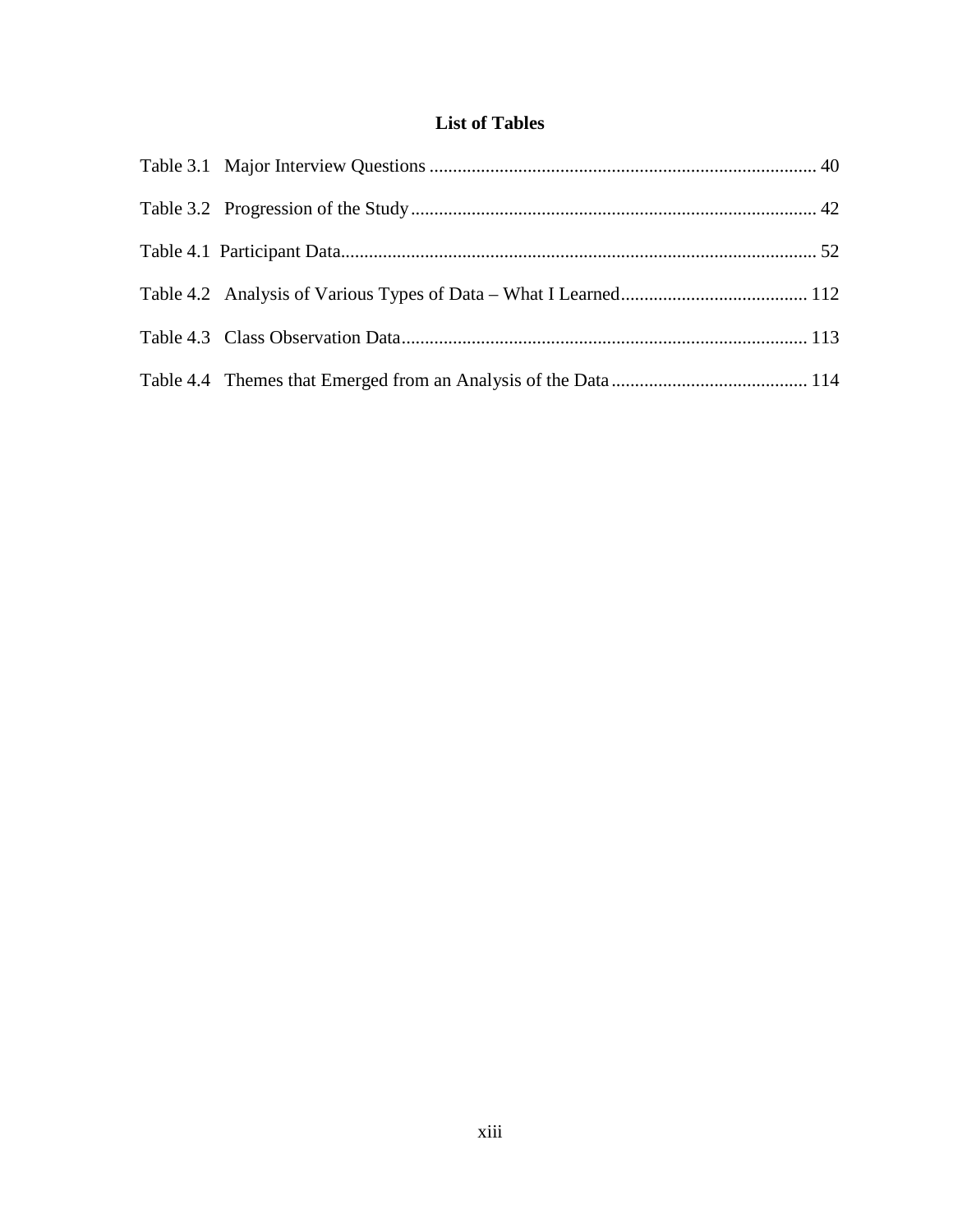#### **Chapter One**

### **Introduction**

<span id="page-14-0"></span>*My primary employer defines itself as a learning organization, that has an important national mission and a company vision that serves the scientific community. The structure of the organization is complex with various levels of management and a governing board of directors. The leaders in the company are predominantly White males, have several years of experience, and have mostly acquired doctoral degrees. The company is made up of a multicultural workforce, with ethnic groups of color occupying mid-level and lower level management positions. The diversity numbers have not made significant gains in the 57 year history of the organization. As I consider the formal training and backgrounds of the leaders and style of leadership in this company, I realized various colleges and universities provided the instruction and official certifications to the company leaders. I wonder if a diverse curriculum was offered and if the structure of their formal education varied significantly.* 

*Young adults are transformed at various stages of their college experience. The undergraduate experience is unique to each student and my undergraduate experience built an important framework in terms of my governing principals which remains strong in my adult life. There are various organizational cultures among academic environments. Individual success may be largely impacted by the selection of an academic structure that complements individual learning style, is familiar, and provides access to various student programs. Finding the appropriate programs that match individual goals and objectives is critical for success and ultimately plays an important role on graduation and retention rates. However, often there is a lack of diversity within the student population, among staff, and among student programs. I am amazed at the existing prejudices of professors,*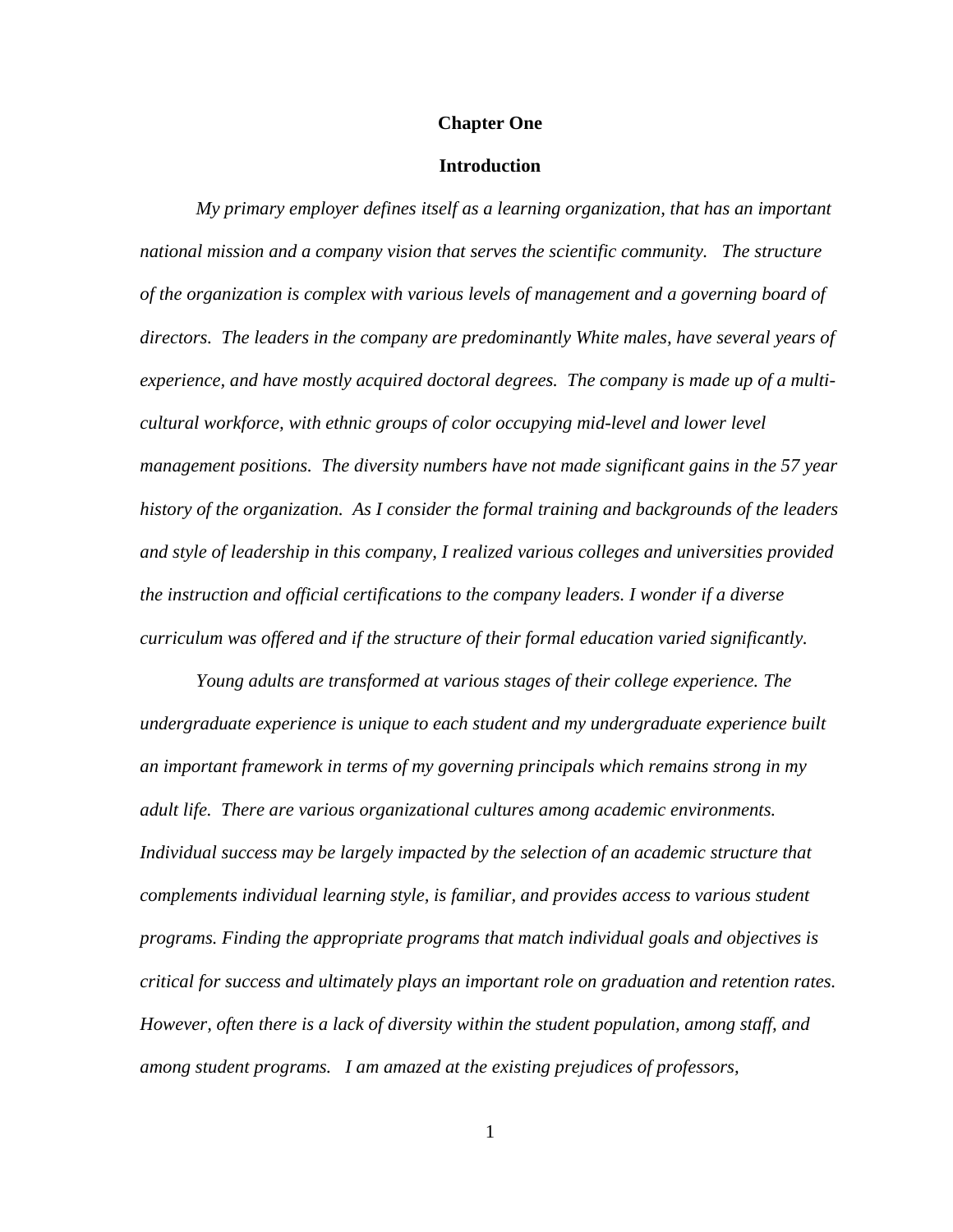*administrators, and support staff in various colleges and universities and have witnessed an intolerance of non-White students. But I remain optimistic that the learning environment can be vastly improved for Hispanic women in academia if well-developed diversity programs with a focus on recruitment and retention are made available. I attended a Midwestern college with a predominantly homogenous student population which did not have a diversity program. The majority of the faculty, students, and administration at this college were representative of the elite White class.* 

As I reflect upon the journey through my undergraduate and graduate studies, I have come to the realization that although there were great leaders employed within the college setting, there were a minuscule number of engagement programs targeting minority and lowincome students. The majority of diversity programs in America are funded by grant programs with a strict guidelines and nominal project periods. Although the college I attended was a professional learning environment, there were other mitigating factors that affected my performance outcomes. For example, there weren't any Hispanic professors that I knew of, the majority of my instructors were White males, and there was a lack of Hispanic mentors and role models. The college I attended did not have a diverse workforce, and the staff and administration was made up of primarily White people. The circumstances for minorities in predominantly White schools have not changed significantly since I completed my undergraduate coursework over 15 years ago, after the implementation of inclusion and equity programs.

When I entered college, I referred to myself as a Hispanic but as I progressed as a student, many of my classmates profiled me as a Mexican student. I experienced several identity issues and have considered myself a Hispanic, Chicana, Native American, and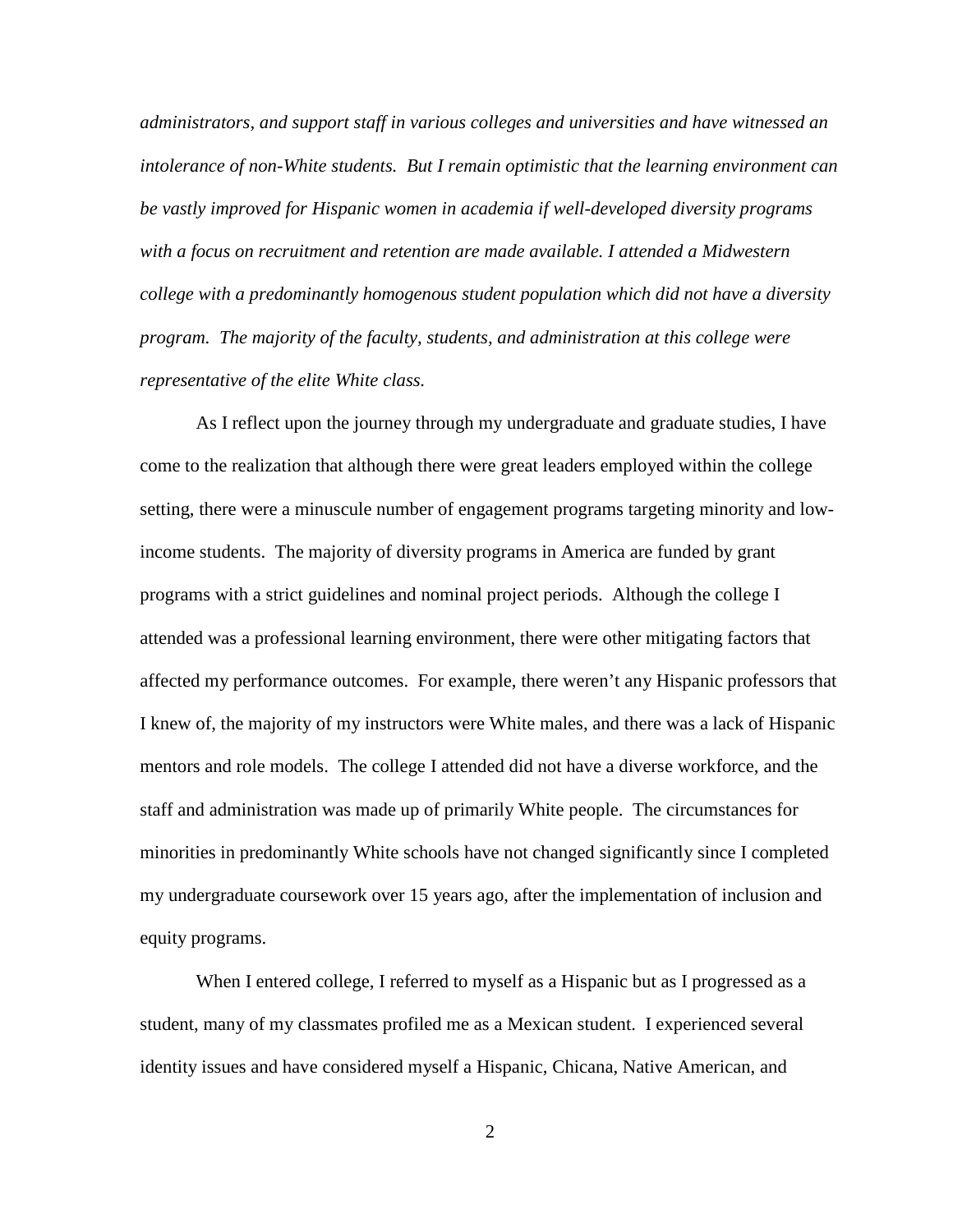Mexican. My mother is of Spanish European decent, as well as of Mexican-American decent, and my father was of Mexican-Native American decent. My own struggle was echoed by:

And then as an adult I had to decide if I wanted to call myself Latino or Latina. I was and still am uncomfortable about using *Latino*, since it is a sanitized Anglo word imposed by the United States Census Bureau…I think that both Latino and Latina are confusing misnomers that perpetuate subsumption into a moonlight. But I have decided to use them because in some circumstances it is valuable to have a collective identity…I prefer *Latina,* though because it resonates with political consciousness, and because unlike the English word *Latino*, Latina has gender (Cruz, 1995, p.96).

How I refer to myself ultimately depends on the audience. Latinas will self-identify based on their professional affiliation, cultural affiliation, and social affiliation. From this point forward, I will use the term women of color or Latinas to identify with a collective group of Spanish speaking women representing Mexicanas, Chicanas, Hispanas, Dominicanas, and Puerto Riquenas represented in this particular research study. I now choose to refer to myself as a Chicana as my professional, cultural, and social affiliation.

## <span id="page-16-0"></span>**Statement of the Problem**

The United States Census Bureau (2008) predicts Hispanics will represent 51% of the American population by 2020. Academic institutions will need to assess their cultural diversity programs and consider how they will serve the Hispanic population. Addressing questions such as, what existing employment policies should be evaluated to determine the effectiveness of how diversity policies are instilled, monitored, improved, and executed in academic settings, requires a basic understanding of the organizational culture in academia. Cultures in academic institutions include the values, norms, and behaviors of people.

Changing the culture in academia is a difficult process and is not easily achieved. I was interested in the experiences of Latina professors in academia that have attained tenure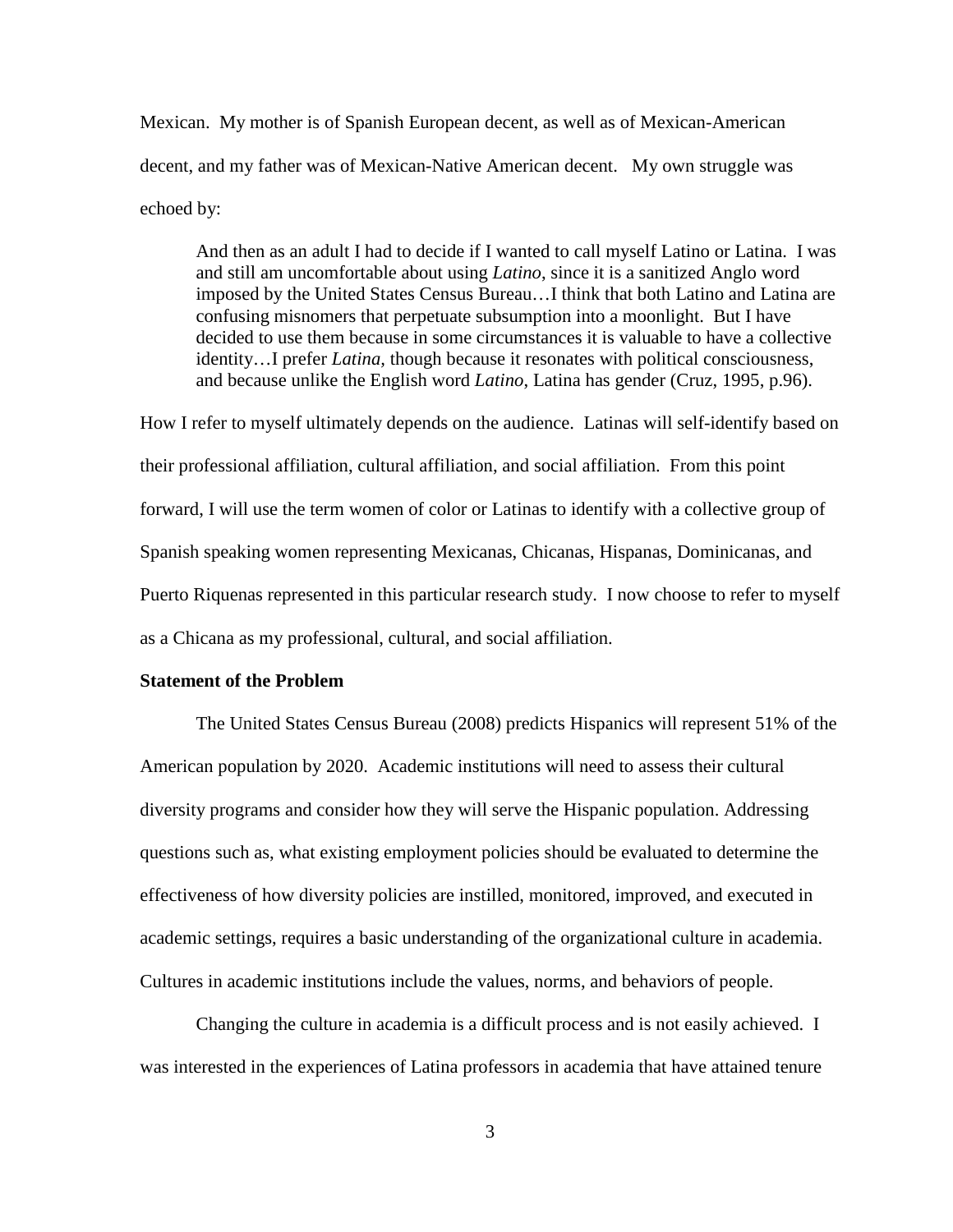status. In particular, I was interested in how they define their transformational learning experiences and how those experiences might affect their attitude towards teaching students and also if those experiences affect how they approach trying to make structural, as well as policy changes, in academia. How might the Latina faculty that has attained a tenure status subscribe to theories of resiliency in their lived experience and how do they play out in their leadership styles? How do they share their lived experiences with other Latino students? How do they attempt to improve the learning environment? Finally, how do organizational structures in learning institutions impact the careers of Latina instructors that have reached tenured status?

<span id="page-17-0"></span>**Class difference.** In the United States of America, there are distinct social differences that include an upper, middle, and lower class. The distinction of classes affects how organizations accept qualified individuals. "*Social classes* carry different class cultures. Social class is associated with educational opportunities and with a person's occupation or profession" (Hofstede, 2005, p.35). Socio-economic status influences entry to professional organizations, elite affiliations, organized groups, and acceptance into colleges and universities. The White upper class has an entry advantage into such groups. White families with a privileged upbringing, education, and support systems, have a distinct economic advantage over those families of middle or lower socio-economic status. Access to a fair and equitable education is limited for the Hispanic population. Much of the success experienced by the elite population is a byproduct of established networks, professional affiliations, and protected memberships.

Affluent communities tend to experience greater levels of achievement in society as a result of access to good schools, solid learning foundations, and safe and controlled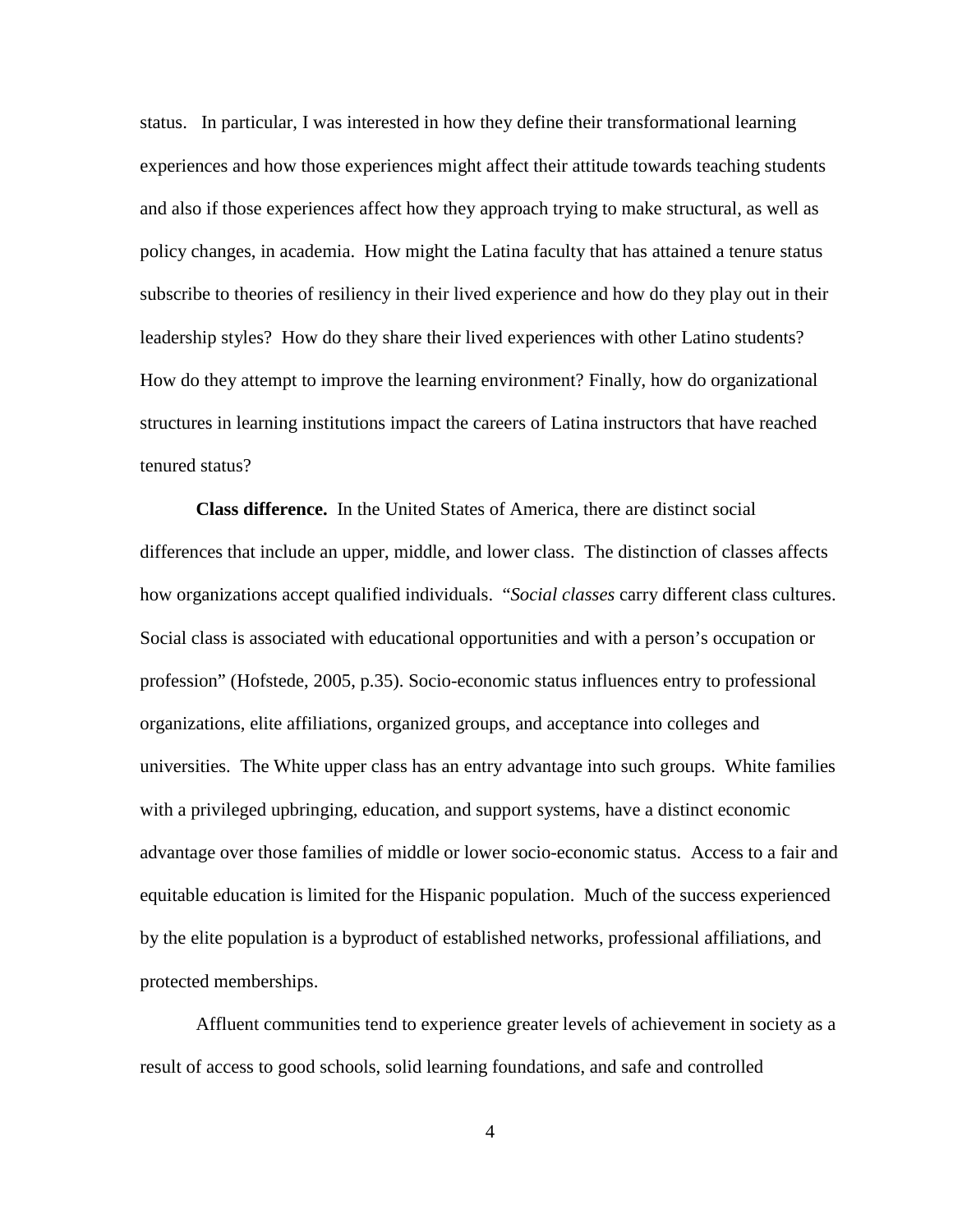environments. A good infrastructure complete with supportive businesses, neighborhoods, access to public libraries, cutting-edge technology, technologically advanced companies, and youth programs is enjoyed by the upper-class while the lower-class endures greater hardship economically, socially, and emotionally. White-privileged youth are well prepared for future employment opportunities as a result of an affiliation with an elite social structure while underprivileged marginalized groups struggle to identify within their existing cultural groups in an attempt to enter mainstream America (Stanton-Salazar, 2002).

Gender roles and expectations are socially constructed and today there remains large wage differentials (fair and equitable pay) between men and women. Various marginalized cultures experience a larger fraction of wage discrepancies and opportunities for career growth, yet, many of the problems stem from an earlier stage. In a study conducted by Stanton-Salazar (2002) concerning the social support networks and the help-seeking experiences of adolescents from immigrant families, the author highlights the life experiences, developmental challenges, and risks that students face in schools. In their findings, immigrant students not only faced many challenges within the school system, but also within the acculturated family lifestyles in their respective neighborhoods. Such students became so desensitized to their predicaments, that it becomes increasingly challenging to counter-stratify the compartmentalization of immigrant youth. The author identifies many of the support systems that shape the youth of immigrant descent and how many of those existing structures perpetuate social inequality.

Immigrant youth face many barriers within their own social context including impoverished neighborhoods, family expectations and obligations, and the shaping of good moral character. These youth are often surrounded with violence, crime, drug abuse, and an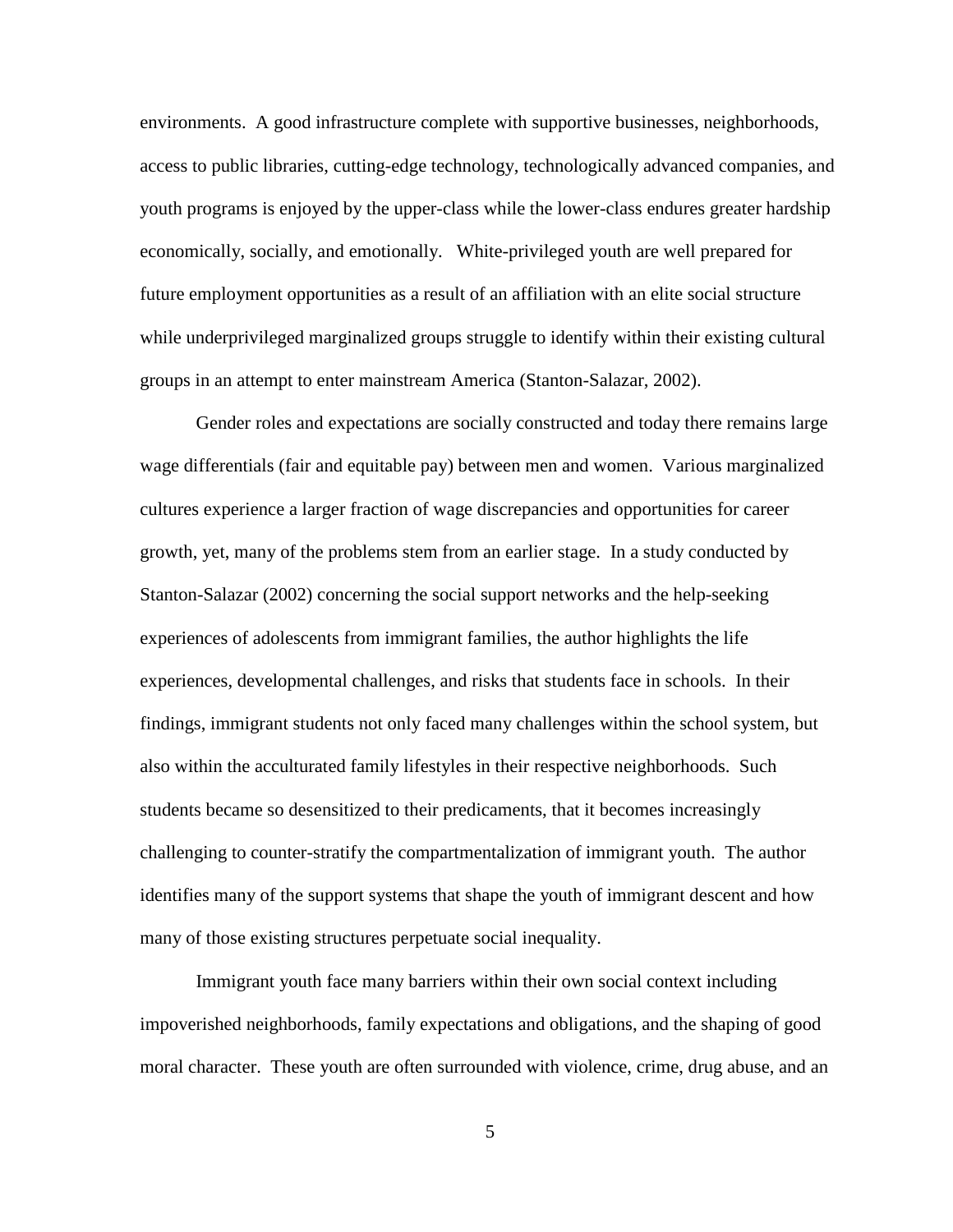infrastructure that is not conducive to social progress among communities of low socioeconomic status. Attempts to shape the moral character of low-status minority youth usually occur without adequate provision of institutional support and resources necessary to overcome the stratification forces. Traditional educational systems are not structured to embrace various cultures.

An educational system which puts into practice an implicit pedagogic action, requiring initial familiarity with the dominant culture, and which proceeds by imperceptible familiarization, offers information and training which can be received and acquired only by subjects endowed with the system of predispositions that is the condition for the success of the transmission and the inculcation of the culture (Brown, 1973**,** p.80).

Minority students tend to display a survival mentality in their neighborhoods, in their schools, and in their communities but little emphasis can be placed on pursuing an education beyond the high school level (Stanton-Salazar, 2002). This is a disadvantage for students that have access to better schools with greater resources. "High schools with ample resources have slightly fewer dropouts and send slightly more students to college than high schools with scanty resources" (Lynn, 1990**,** p.173)

Cultural circumstances of low-status minority children are often dismal and may include an inability to address the structural shortcomings of impoverished neighborhoods. Lynn (1990) reviewed the presence of institutional resources such as schools, police protection, strong neighborhood organization, and community centers, by which neighborhoods influence a child's experience. The amount of resources available to community members was reviewed and according to the analysis, disadvantaged children would perform better when they reside in affluent neighborhoods. "Children raised in the areas of concentrated poverty are therefore isolated from the conventional values and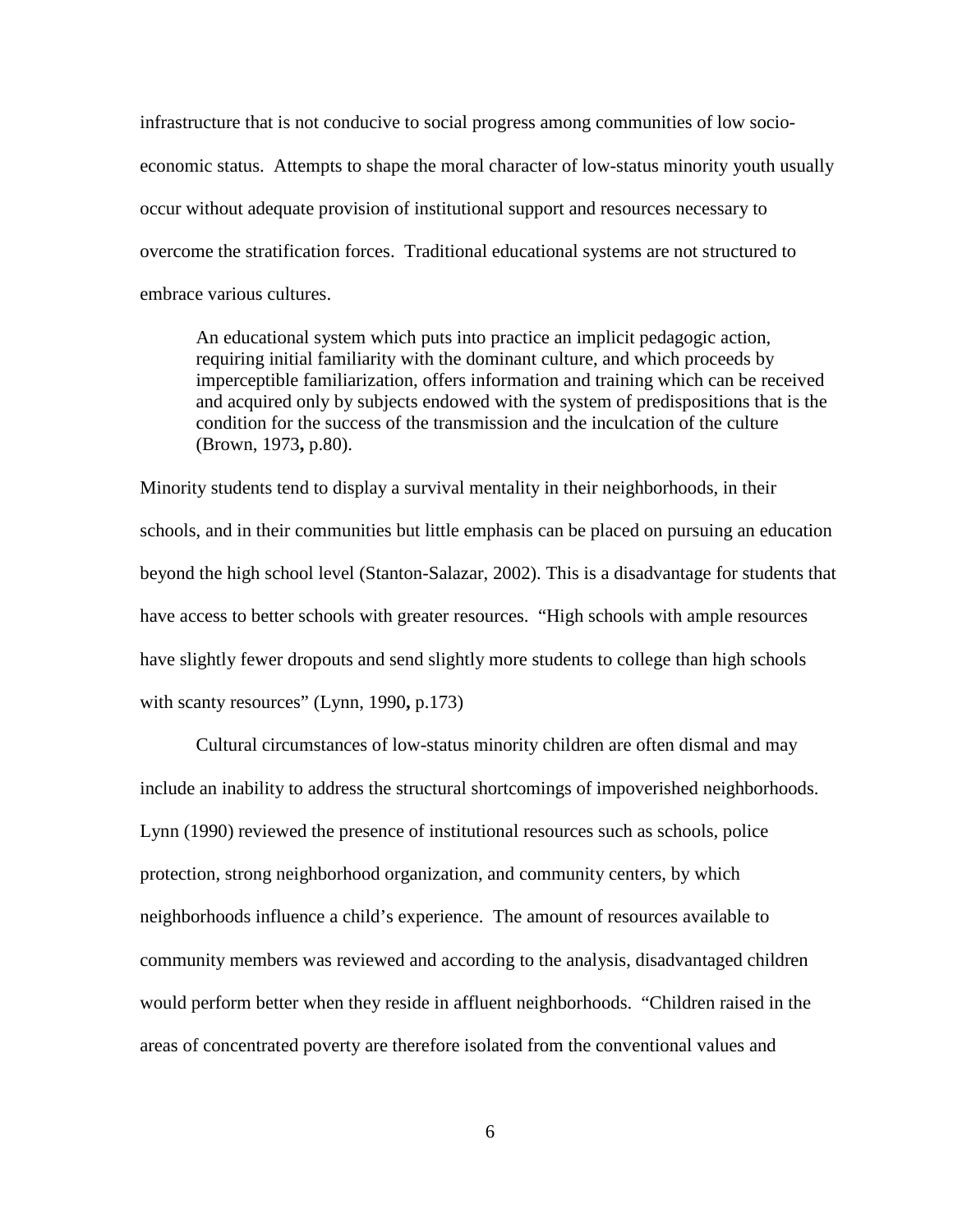networks that would support their mainstream development" (Brooks-Gunn, 1997, p.26). Low-status adolescents develop the survival instinct but without the help of the appropriate personnel such as the teachers, parents, counselors, social workers, to guide them and help provide a better social network (Stanton-Salazar, 2002). There is also a communication gap that exists among parents and students due to the low educational (and/or language) levels of parents (or guardians) which prevents relevant and realistic dialogue among the family members. Adolescents were noted as saying, "I almost never talk to my parents about school because I feel they don't understand" (Stanton-Salazar, 2001, 14).

Marginal groups are often portrayed as outsiders: ethnic minorities, the poor, the disabled, to name a few. Mainstream American culture largely derived from society traditions and value of White European immigrants (Adams and Stother-Adams, 2001) is not open to the notion of accommodation and inclusion of immigrants and minorities (Doran, et.al, 2000). The relationships among community leaders, students, parents, counselors, and teachers can be vastly improved. Latino students that survive the secondary educational system and enter a college or university face even greater challenges. German schools were designed with a clear design of centralizing instruction and the delivery of distinct orders instead of the traditional American design of preparing students to be self-reliant (Gatto, 2003). When minorities enter college, they are subject to an unfamiliar undergraduate learning environment that promotes individuality, whereas the Latin culture promotes a collective learning environment. Minority students are unaware of this difference and it may take several semesters to adjust to the new situation which creates great challenges. The drastic change in the learning environment has severe negative consequences.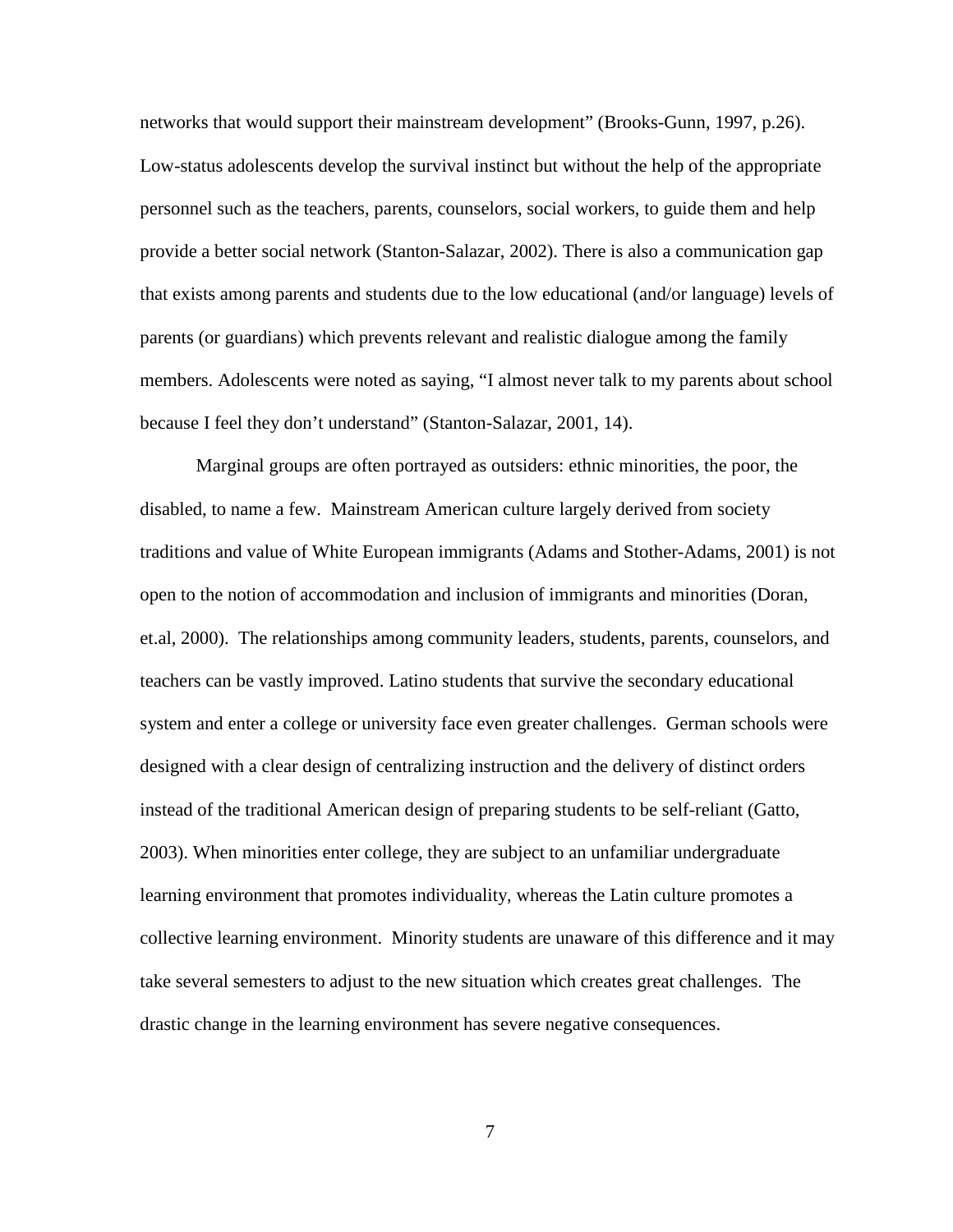It took me three years to emerge as the student that I knew I could be. After one year spent in failure, and two years spent marinating in academics, and university values and culture, I was finally prepared to take on challenges that had previously intimidated me and caused me to regress (Orozco, 2003, p.133).

Many resilient minority students eventually adapt to the college environment and survive the experience and some of the survivors opted to become instructors. Their journey through academia presents a new dimension of obstacles, as well as many organizational challenges to overcome.

## <span id="page-21-0"></span>**The Question**

Academic institutions represent an inherent organizational culture and structure. Latina professors that have attained tenured status have unique stories and personal experiences and the cultural make-up of this particular group is predominantly homogenous. I conducted a qualitative research study based on the following question: *How do Latinas that reach a tenure status interpret their journey and experiences within academia?* In order to explore the research question, other sub-questions will be considered:

- 1. How do they describe the organizational culture in which they work and teach?
- 2. What motivates these Latina to reach their personal goals?
- 3. What types of leadership skills do they possess?
- 4. How do they describe their experiences in relation to their larger community?

### <span id="page-21-1"></span>**Purpose of the Study**

The purpose of this proposed research study was to examine the transformational learning experiences among Latinas that have attained tenure status in academia and how those experiences affect their leadership styles. This study focused on how Latinas identify with incremental transformational experiences throughout their educational careers and how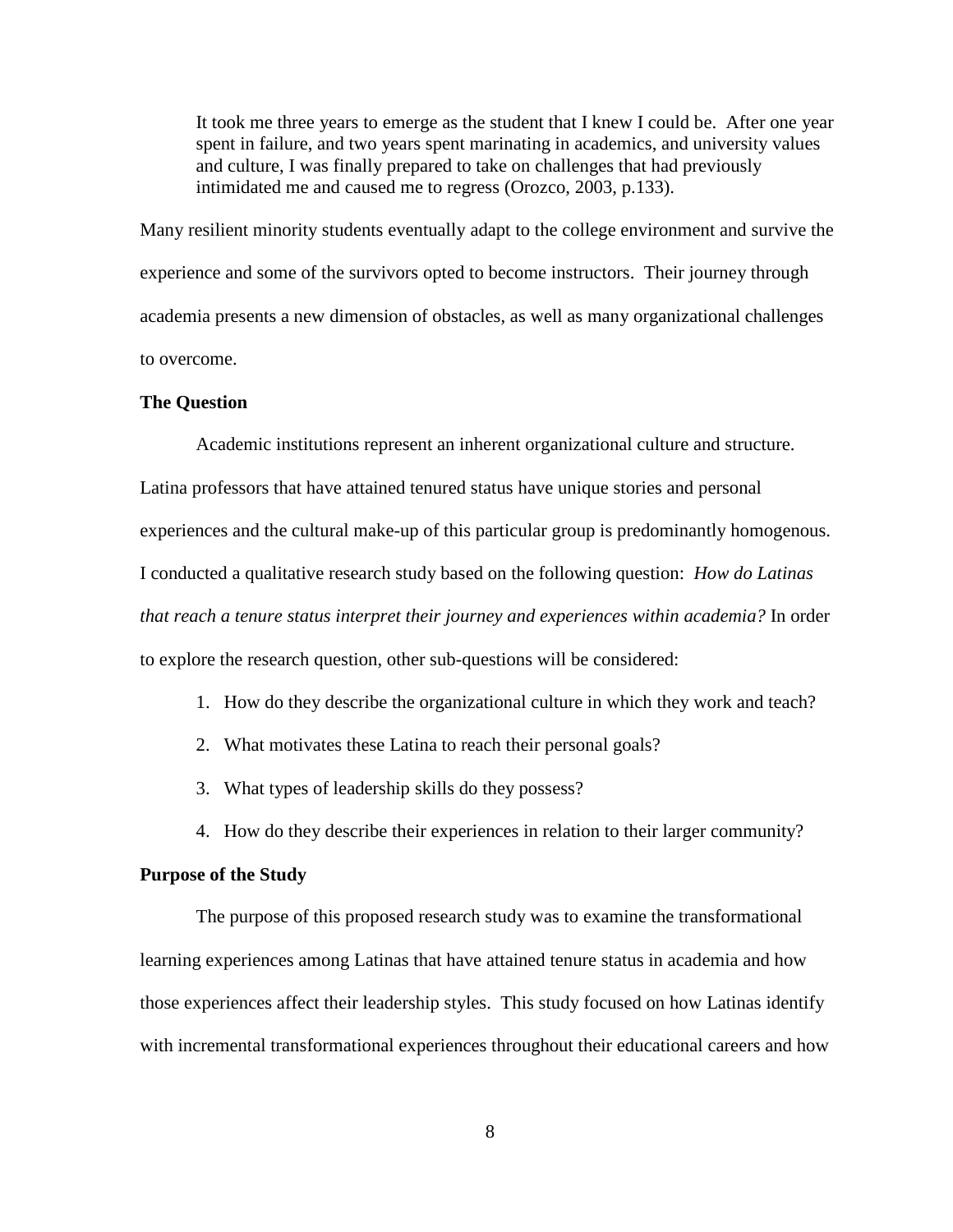those experiences allow Latinas to develop their professional identities. The academic structure and learning environment was explored to determine how ethnic identities are formed. The behaviors, attitudes, and values of Latinas that have attained tenured status were reviewed to understand whether or not incidents of actual transformative moments are realized, discussed, and shared with others within the organizational culture to promote social change. Exploring whether experiences drive Latinas to break down cultural barriers, become active participants in their organizations to achieve academic success and influence others is significant. Understanding how those experiences drive behavior to improve performance and initiate changes in educational policy was crucial for improving the learning condition for Latinas.

## <span id="page-22-0"></span>**Significance of the Study**

Researching this topic included using a multi-disciplinary theoretical approach that includes theories of organizational culture, organizational leadership, educational policy, race and gender, transformative learning concepts, and resiliency theory. In the very near future colleges and university admissions will be largely impacted by the number of Latina/o applicants. Providing access to this particular group and attempting to improve retention rates may alter educational policies. This research should assist in improving the empowerment opportunities of the Latina population by promoting social change and supporting educational attainment. Although colleges and universities support and promote cultural diversity, the existing programs do not account for external factors such as lack of preparedness, family obligations, financial constraints, and a lack of diversity. Little research has been conducted and published concerning the critical topic of Latinas in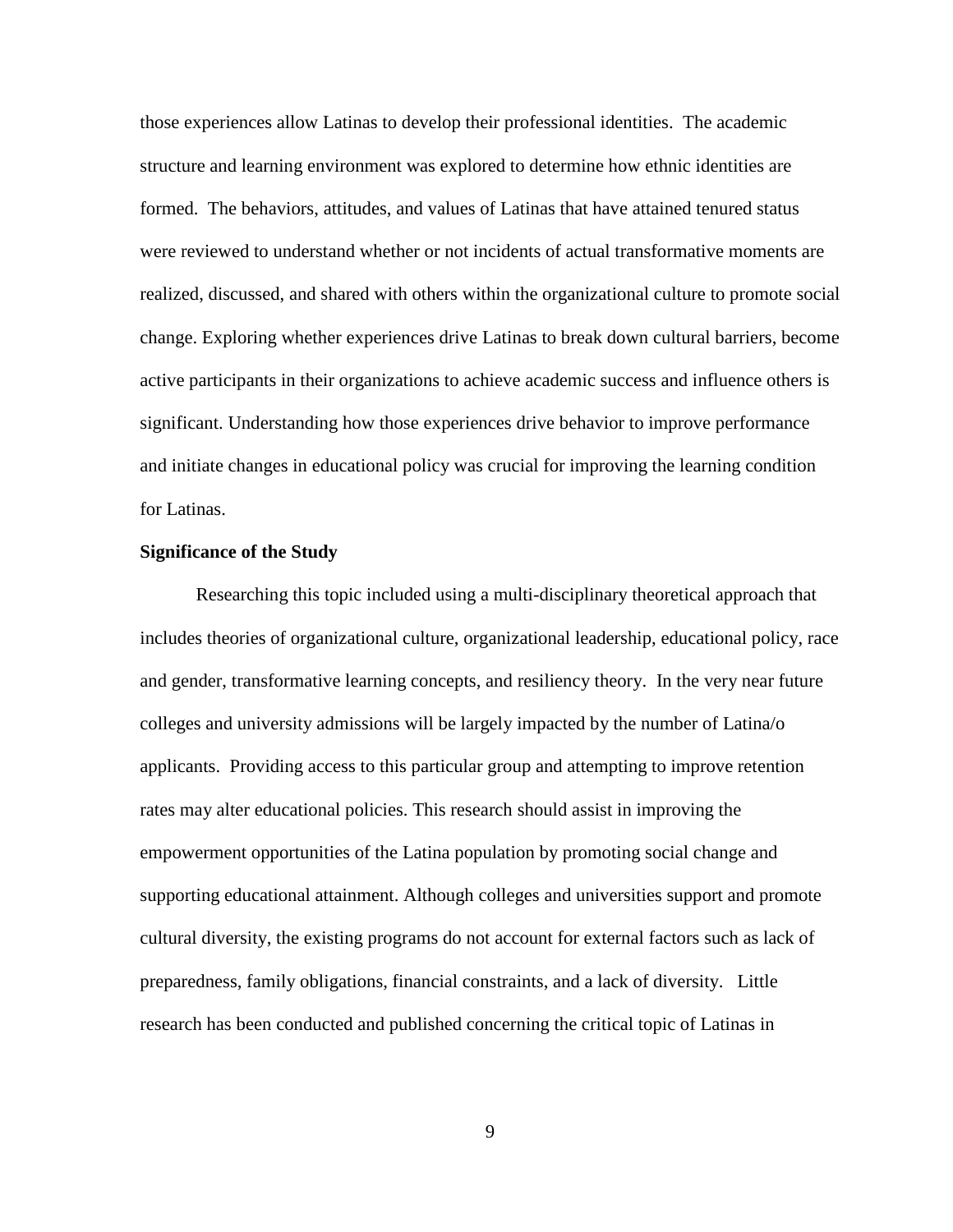academia. This research may contribute significantly to the understanding of organizational culture in academia and may particularly positively impact the Latina population.

## <span id="page-23-0"></span>**Assumptions**

With the advent of "exploding" U.S. Census Bureau Hispanic population predictions, feminist activism, affirmative action, and the creed of "equality" in organizations, Latinas are not achieving levels of success at an equitable rate (Chapa, 2006). Competition in the 21<sup>st</sup> century may have an impact on academia (the Latino population come from a different mindset). With the economic crisis, people are struggling to meet financial, spiritual, and family needs and the realities of working conditions are intensified. I assumed transformational learning experiences affect the Latinas that have achieved tenured status, their teaching and leadership styles. Secondly, I assumed the study participants have experienced transformative learning episodes, were able to not only share their stories, but maintain a desire to further explore the significance, and understand the long-term impacts on their lives, on the organization, as well as on their students. Third, I assumed the participants experienced similar transformative experiences in academia allowing them to endure the slow rate of the cultural and organizational change process. Fourth, I assumed Latinas have specific achievement goals and objectives that are focused on improving the retention rates of Latinas students. Finally, I assumed the participants are active citizens and are interested in promoting social change.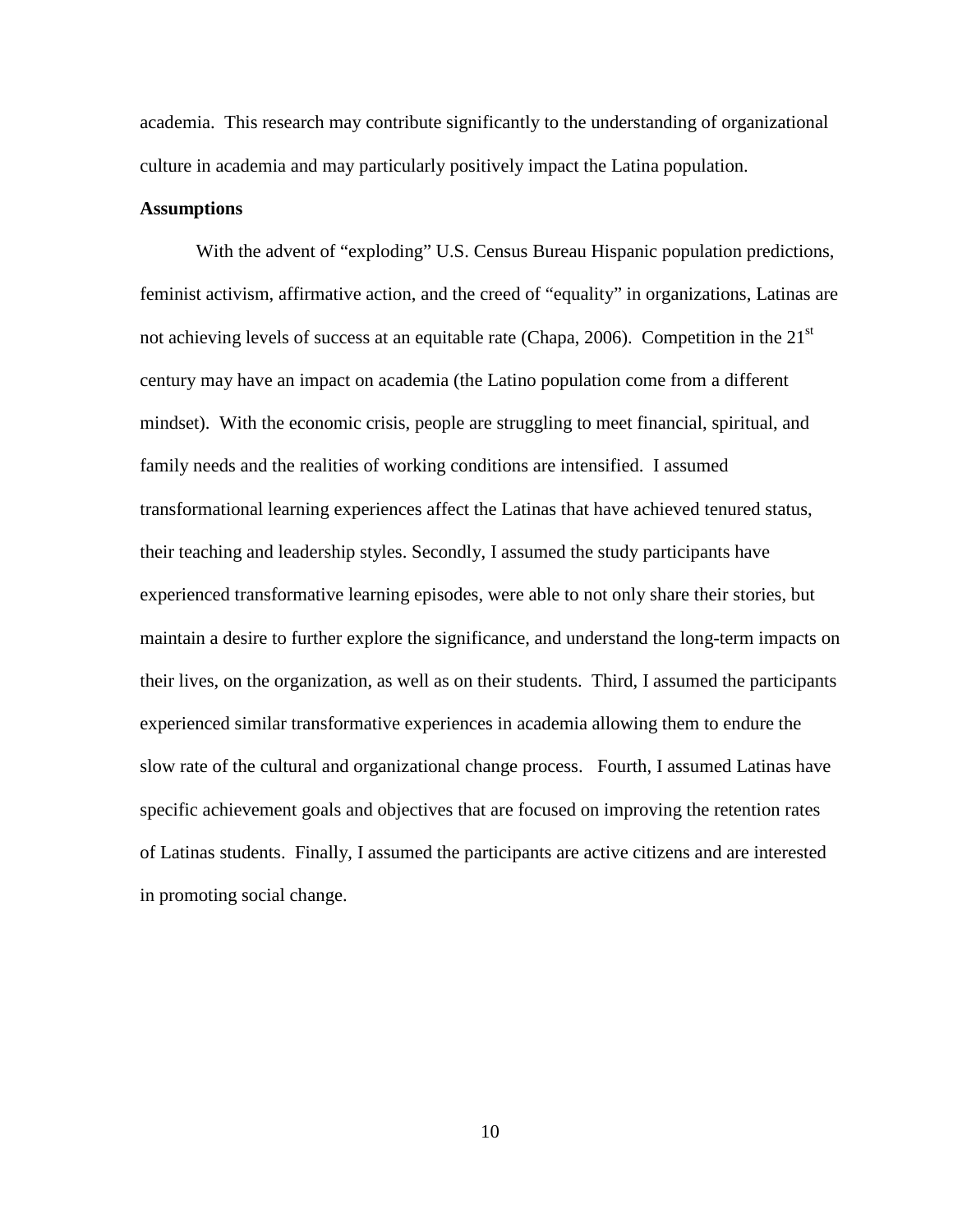#### **Chapter Two**

### **Review of the Literature**

<span id="page-24-0"></span>The purpose of this research study was to examine the transformational learning experiences among tenured Latinas in academia and how those experiences affect their leadership and teaching styles. Narrowing in on this topic required a thorough description of the academic journey up to, and beyond, the tenure process. Attempting to understand the phenomena of the marginalization of Latinas that reached a tenure status in academia was challenging. It required deciphering through multiple layers and layers of organizational structure theory, and exploring the various concepts presented in the literature (see Table 2.1). Addressing the topic required considering theories of learning organizations, cultures in organizations, socialized gender structures, socially constructed race theories, leaderships styles, race and gender issues in learning organizations, and resiliency theory.

### <span id="page-24-1"></span>**Organizational Learning**

"Organizational learning is a representation of the dynamic human processes required to increase the cognitive capacity of the total organization" (Schwandt, 2000, p.26). Learning organizations create a shared vision, a strong mission statement, and develop employee buy-in. These types of organizations create knowledge management systems (Hildreth, 2000), continually assess the importance in investing in the appropriate technology that meets the organizations needs, transfer knowledge among the respective divisions, constantly improve communication, and build a strong corporate culture. Organizations must adapt, change, and make great efforts to become learning organisms. "Learning must transfer from individual to collective to organizational to inter-organizational, and vice versa, and "must" result in changes in behavior" (Dimitriades, 2002, p.204). In order for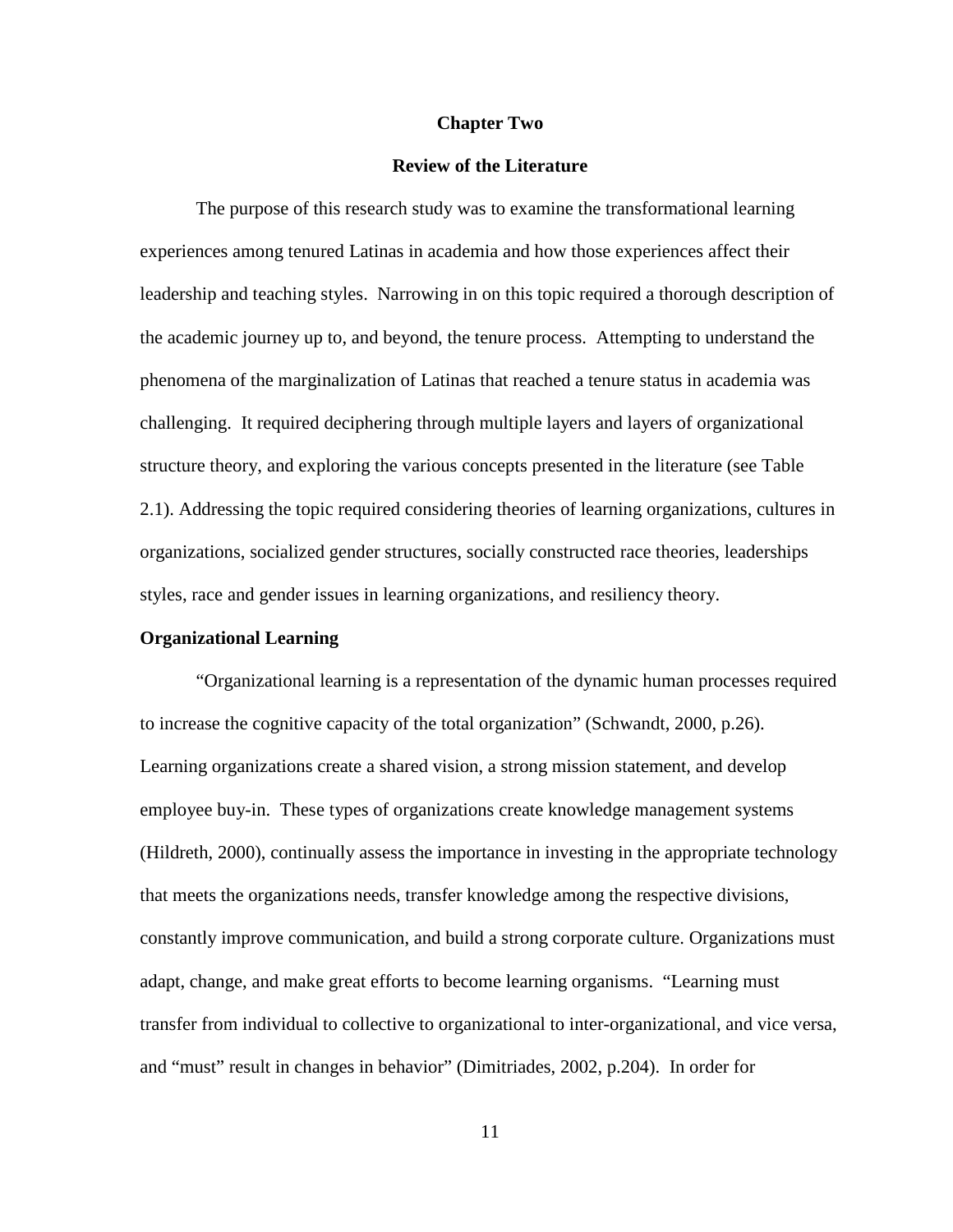organizations to learn several concepts and theories must be present and operationally functional. "Organizational learning is accomplished when individuals make their mental models explicit and mutually modify them to create shared organizational mental models" (Freidman, 2001, p. 400). In these utopia organizations, all people are created equal, have specific skills and abilities, and are cooperative.

Organizational learning will occur when teams align and develop their actions with the company vision. "Organizational learning is acquiring and applying knowledge at the individual, the small-group, and whole-organization level in order build the capacity of the organization to achieve its strategic goals" (Gill, 2000, p. 121). There are several phases in team development including; the fragmented phase - where teams learn but do not change, the pooled phase where people share personal perspectives but no attempt to reconcile opposite viewpoints, and finally the synergistic learning phase where teams jointly construct meaning which lead to developed solutions.

Survival learning (adaptive learning), generative learning which enhances our capacity to create and learn, systems thinking, creating a shared vision, and building collaborative teams, are concepts that represent learning organizations. Systems theory is a good tool to assess the interrelationship between the whole organization and the sum of its processes (Senge, 1990). Organizations should constantly be looking at both internal and external environments and assess how processes are being implemented so the organizational mission can be achieved and sustained. Moving the organization in the right direction will only happen if the environment fosters openness which allows the organization to move beyond their entrenched beliefs and practices, and encourage experimentation and innovation.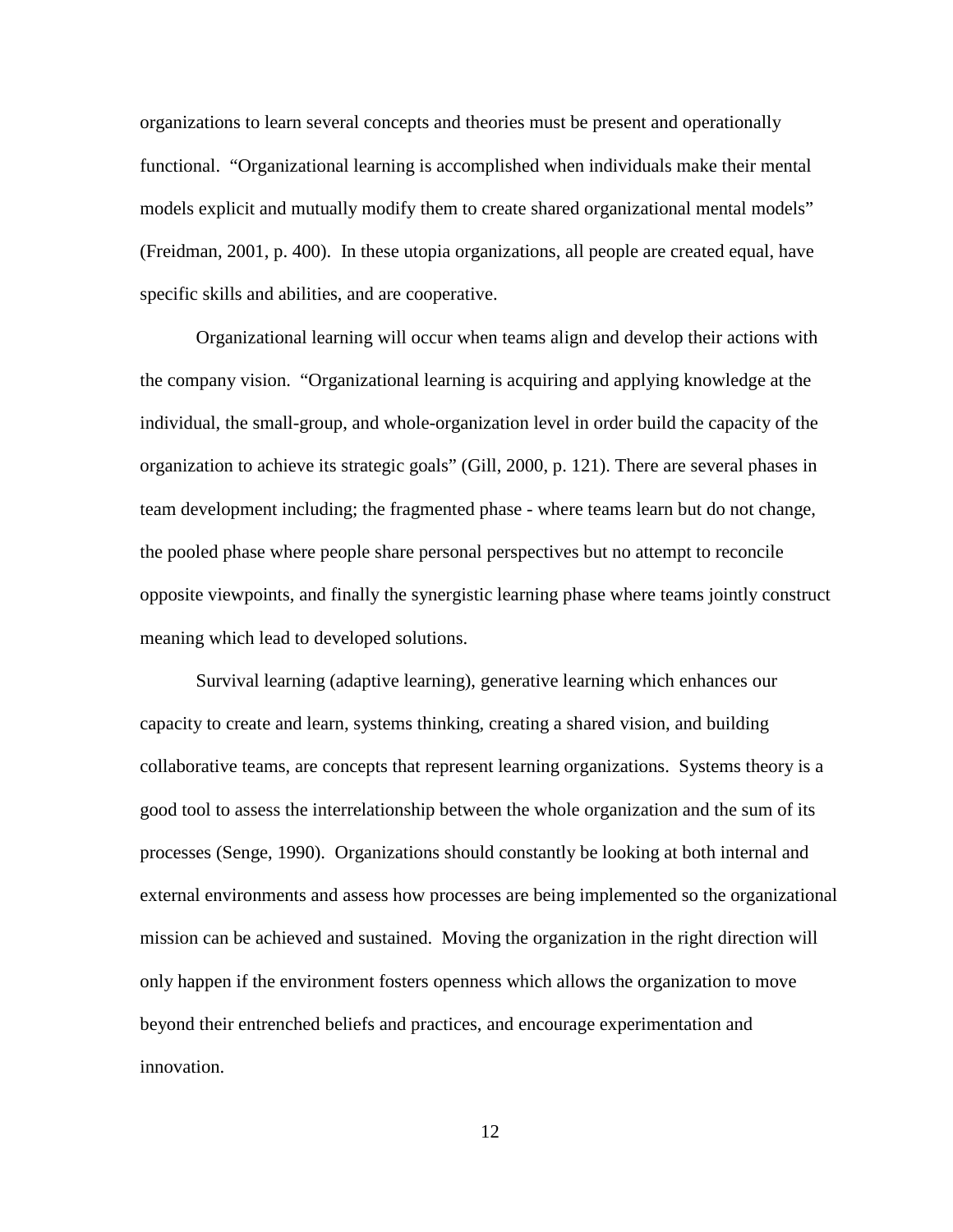There is a key difference between organizational learning and learning organizations. Organizational learning does not mean understanding changes in process rather; it does mean a focus on the transfer of knowledge among departments. Learning organizations create a shared vision, a strong mission statement, develop employee buy-in, and manage the knowledge created and shared both verbally, and formally (documented). This is often referred to as knowledge management in the literature.

Knowledge management, the sharing of information and the creation of communicative systems allows the organization to create an open system where changes can be realized in an efficient manner. Cooperation, collective decision making, and the exchange of shared meaning will create an exchange of new meaning across teams. Open communication and the creation of meaningful dialogue in this type of learning environment fosters creativity. The encouragement of risk-taking is also a critical component of a learning organization. "Whose participation is encouraged or inhibited is a central concern for understanding and enacting workplace learning" (Billet, 2001).

## <span id="page-26-0"></span>**Leadership in Learning Organizations**

In the United States of America, many organizations operate under a hierarchal structure. "Hierarchal leaders put energy into maintaining the lines of authority and communication represented by the organizational chart, and do not generally seek and use information from inside and outside of their functional area" (Gill, 2000**,** p.101). Senge (1990) discusses decentralizing the role of leadership in organizations in an effort to enhance the capacity of all people to work productively toward common goals. Good leaders will facilitate good dialogue sessions and create an environment that will capture the conversation/data for future reference.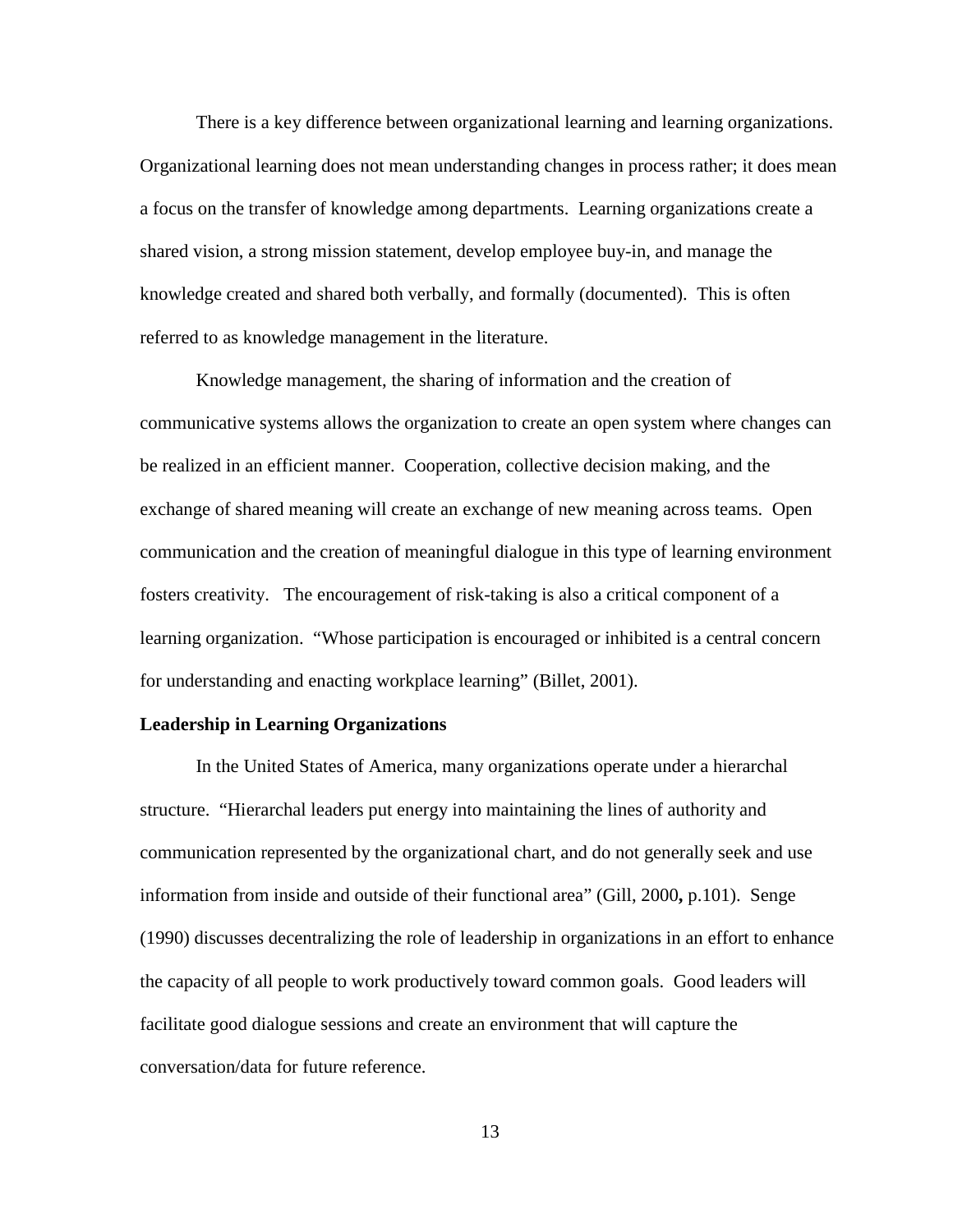Leaders network with other experts to solve problems. Networking allows employees to create relationships with others that have similar interests and backgrounds. Leaders will build partnerships and develop new and innovative approaches to operating based on common interests. They are incredibly ambitious, but the focus is based on the greatness of the institution and not necessarily for individual gain (Collins, 2001). Active participation results in the creation of new programs and approaches to learning if the appropriate tools are available. The evaluation of existing programs will determine whether desired outcomes are measurable.

A supportive corporate culture fosters a feeling of trust and promise and will value good leadership. A good leader elevates, motivates, inspires, problems solves, is respectful, fosters a trusting environment, is ethical, is adaptive, and develops cooperative working relationships (Rothwell, 1995). Employees that feel they are working in a safe and trusting environment will look to either become emergent leaders or to align themselves with individuals that demonstrate good leadership skills. Good leaders will mentor other individuals and motivate their employees. Good leaders will coach their employees to identify whether they are motivated intrinsically or extrinsically and create a sustainable working environment where individual learning will flourish. Each individual employee must take a pro-active approach to learning and should enhance his/her skills by active participation and taking personal ownership of his/her own career goals, objectives, and aspirations.

It is also important to have leaders that are supportive, invest the time and energy, to create a learning environment. Passion doesn't proliferate. Effective leaders recognize their own needs, the needs of their employees, the needs of the organization, and facilitate action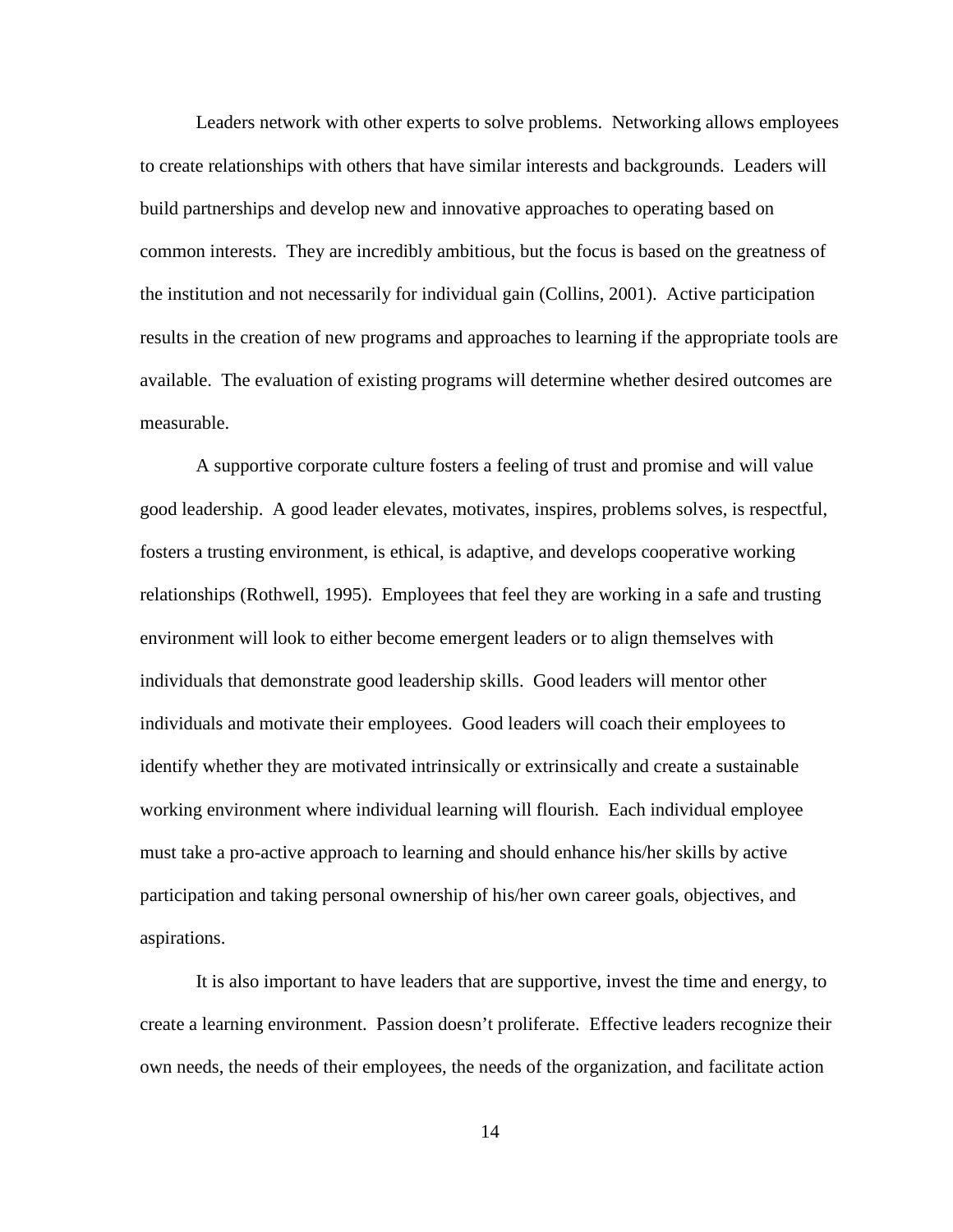inclusive oriented programs. When employees have passion at work, they are more productive, will work harder, and become more committed (Boverie & Kroth, 2001).

According to Gill (2002) there are nine personal characteristics common among effective leaders which include:

- 1. Charisma: Instills faith, respect, and trust. Conveys a strong sense of mission.
- 2. Individual Consideration: Coaches, advises, and teaches people who need it.
- 3. Intellectual stimulation: Gets others to use reasoning and evidence, rather than unsupported opinion.
- 4. Courage: Willing to stand up for ideas, even if they are unpopular.
- 5. Dependability: Follows through and keeps commitments.
- 6. Flexibility: Functions effectively in changing environments. Changes course when the situation warrants it.
- 7. Integrity: Does what is morally and ethically right.
- 8. Judgment: Reaches sound and objective evaluations of alternative courses of action through logic, analysis, and comparison.
- 9. Respect for Others: Honors and does not belittle the opinions or work of other people, regardless of their status or position (p. 57).

The Argyris and Schon Theory-of-Action (1978) approach discusses how good leaders will execute their daily activities based on engaging with others, and aligning their behaviors to the mission of the organization. Good leaders will take steps to achieve double-loop learning, the ability to uncover errors and company problems that lead to the deterioration of the company (Argyris & Schon, 1978)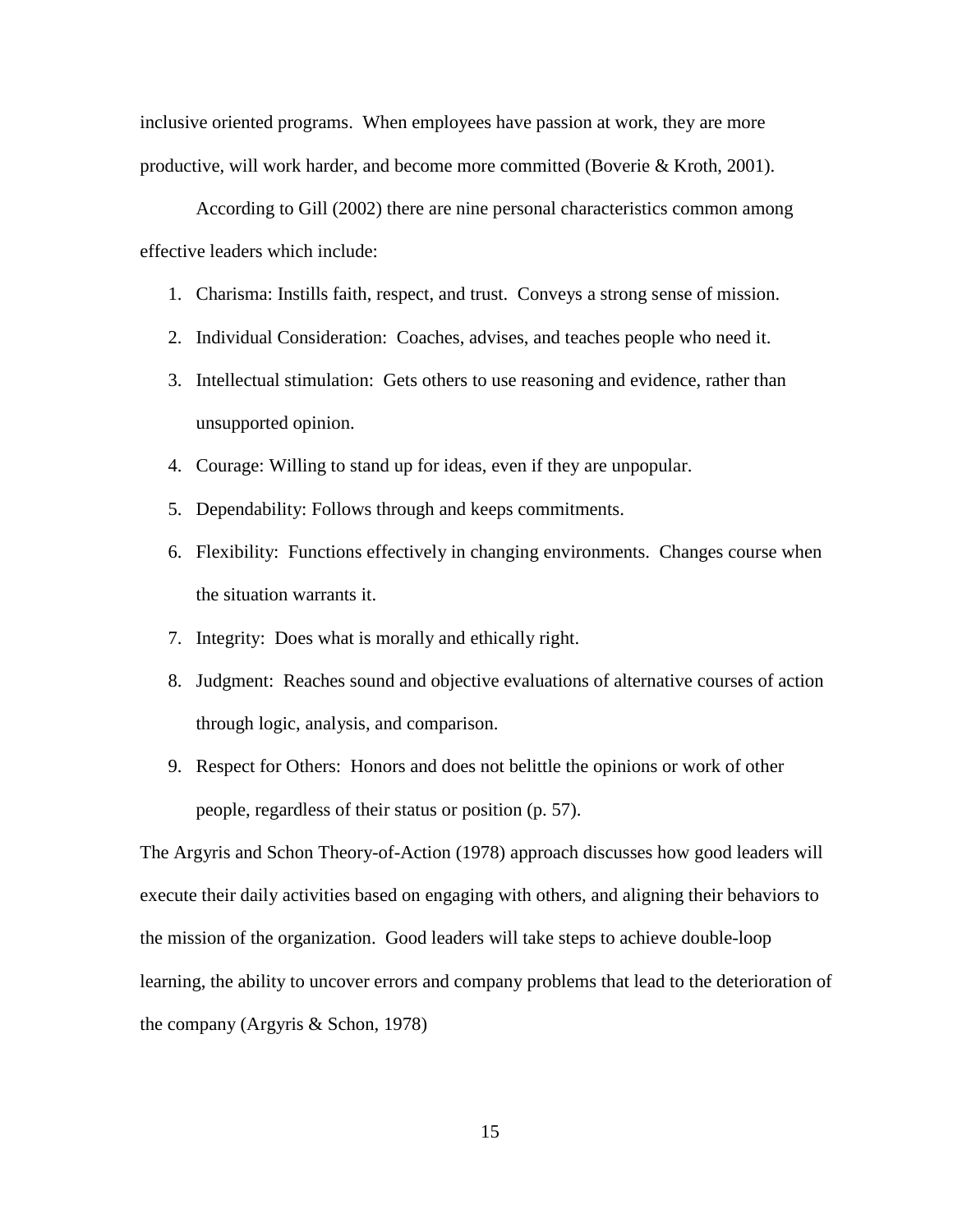Leaders will concentrate on corporate strategies and the consequences of strategies through critical reflection. They will determine whether the driving core values need to be addressed, re-assessed, and if they need to be changed. An effective leader has the ability to identify barriers to learning. They will break down the barriers to learning by promoting change, discussing the "indiscussables", empowering their employees, and focusing on both short and long-term goals. Good leaders will ensure employees develop their individual learning styles so that the goals of the corporation as well as individual goals can be met.

#### <span id="page-29-0"></span>**Individual Learning**

In order to create effective, creative, and productive employees, there are specific conditions that must be present. Individuals must feel their work is meaningful. "Individuals need to find meaning in their activities and worth in what is afforded to them to participate and is appropriate" (Sanders, 2001, p.6). Each employee must have the volition to meet the mission and objectives of the organization must have personal mastery, and become life-long learners Senge (1990). These types of individuals tend to be pro-active but reflective, have realistic aspirations, are critical but committed, and are independent but cooperative. "…The more that individuals recognize their own role in creating their images of reality and in shaping the context in which learning occurs; the more proactive they can be in determining their space of free movement" (Freidman, 1999, p. 411). According to Lewin (1948), free movement leads to individual goal attainment. Achieving this individual state will create the sense of self-efficacy and self-actualization allowing individuals to truly become change agents.

Participation in communities of practice provides an incredible opportunity for individuals to develop as professionals, share tacit knowledge (Nonaka, 1991), and build new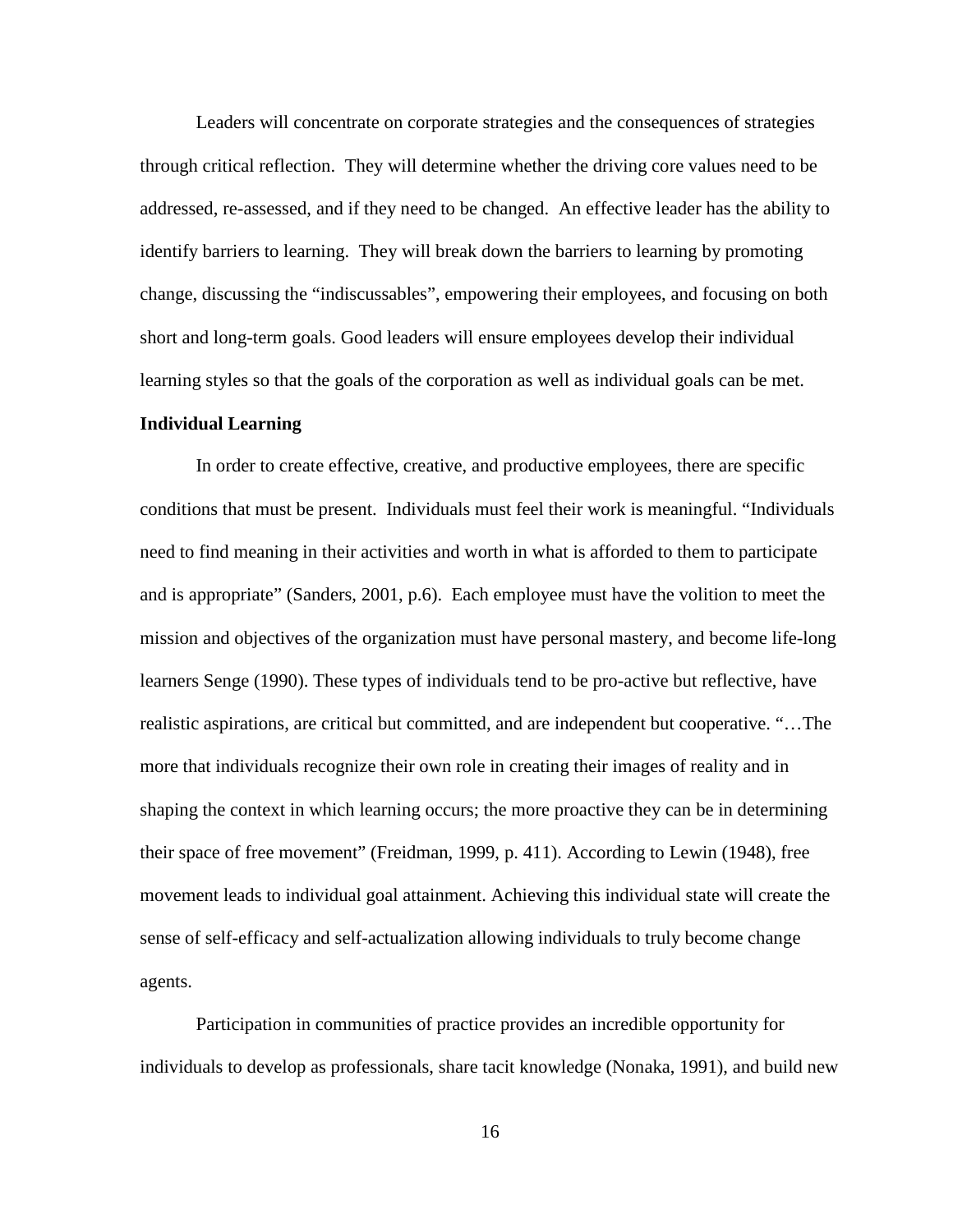knowledge with others in the industry. Communities of practice represent an attitude, a desire, or an emotion that allow a sharing of knowledge in free-flowing creative ways which fosters new approaches to solving problems (citation, Wenger, McDermott, & Snyder, 2002). Dialogue and actual communication takes place when communities of practice have management support and the appropriate communication structure is in place. Meetings of communities of practice are self organized; the group sets their own boundaries, and come together for a common objective, goal, or purpose. Information is shared among the various disciplines. The dialogue is spontaneous, and the meetings are informal. Isaacs (1999) discusses dialogue as enabling a free flow of meaning with the potential to transform power relationships and no one person can legislate nor control the flow of dialogue. There are several benefits to having communities of practice, they allow employees to take risks, and much of the tacit knowledge can be articulated and made explicit under the right leadership.

 Although the individual employees must take a pro-active approach to learning and enhancing their skills by active participation, they can be groomed and mentored by the individuals who possess the characteristics of good facilitators. The individuals must become motivated both intrinsically and extrinsically and must take personal ownership of his/her career goals and aspirations. Employee must have personal mastery (Senge, 1990) and must become life-long learners. Senge (1990) emphasizes focusing on the individual and the following concepts; appreciative inquiry (AI), personal mastery, self reflection, humbleness, and confidence. Effective leaders have a natural knack for practicing AI which is the act of recognizing the best in people or in the world around us, and looks at the future with the intention of shifting paradigms to create conscious evolution.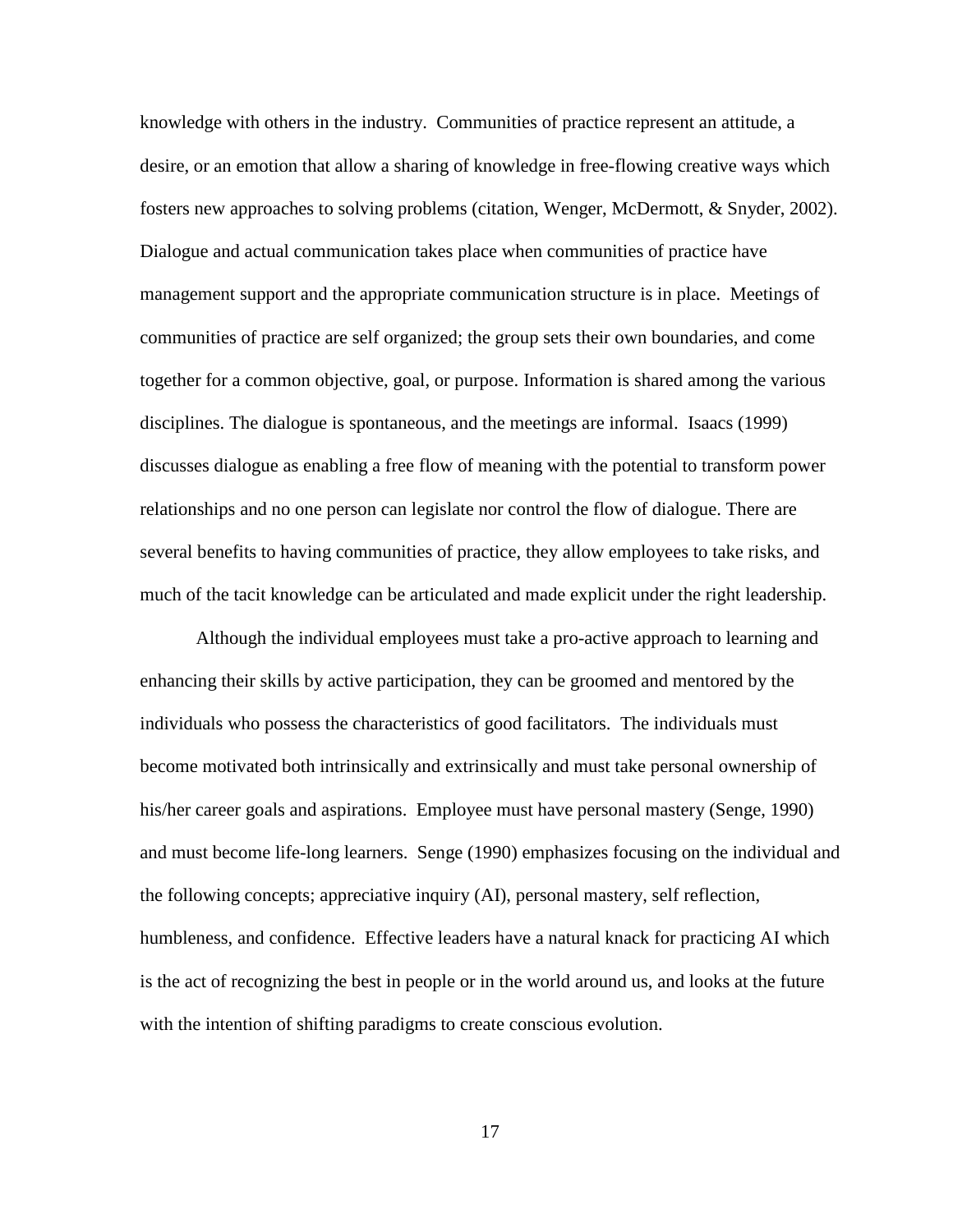Critical reflection is the constant evaluation and re-evaluation of the processes in an organization that will promote creativity and contributes to the innovation of a company. Employees that view themselves as adult learners will ask for formal training, to gain the expertise, and develop the tools necessary to be proficient in their respective work areas. Employees will feel inhibited if they don't believe they have support from their management. According to Philip Sadler (2001) "the scope of leaders to act as agents of organizational learning is influenced not only by expectations created by gender or national culture but also by such contextual factors as organizational structure and organizational culture" (p. 422). Effective leaders will recognize and identify barriers and strategize to break down existing cultural barriers and ignore gender stereotypes.

#### <span id="page-31-0"></span>**Gender Roles in Organizations**

The socialization of gender roles has a significant impact on the structural framework in organizations. Social norms dictate a general inequality among men and women. "Male achievement reinforces masculine assertiveness and competition; female care reinforces feminine nurturance and a concern for relationships and for the living environment" (Hofstede, 2005, p.118). The socialization process begins at an early age. "*Socialization*  means that both girls and boys learn their place in society, and once they have learned it, the majority of them want it that way" (Hofstede, 2005, p.128). The United States is a masculine society with a hierarchal structure that supports different levels of employee ranking. "All too often the views of lower-ranking employees, women, and/or minorities have not been sought, deeply understood, or fully incorporated into theories of organization" (Martin, 1992, p.5). Male achievement and performance is viewed differently than female achievement. Feminism is an ideology that wants to change the perception of female attainment in society.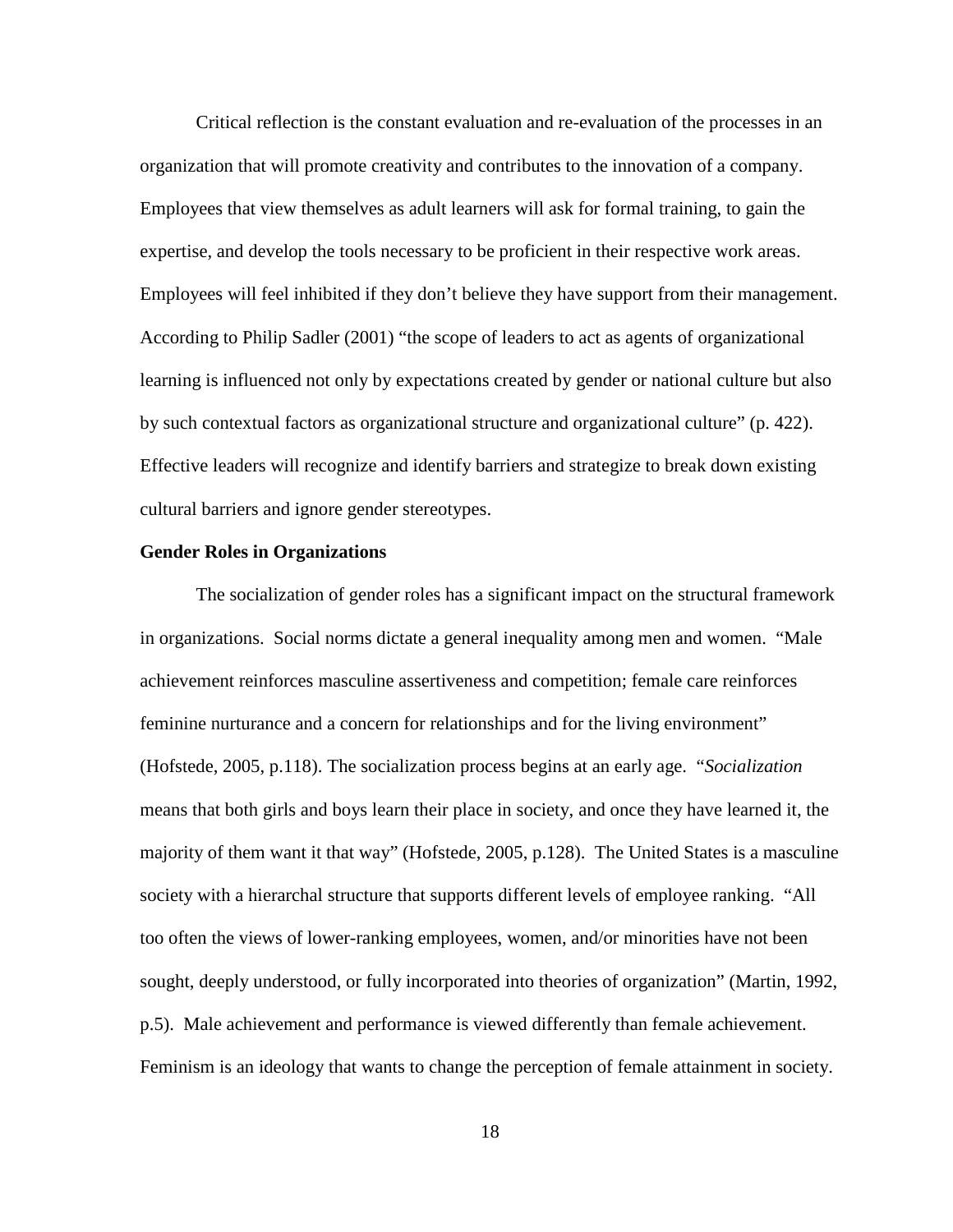Understanding how gender roles affect cultural structure is critical in determining whether fair and equitable wage compensation can be achieved as well as help determine whether organizations can become learning organizations. In racial reform, "storytelling",

"counterstorytelling", and "naming one's own reality" is a key obstacle to the recognition of injustice and implementation (Stefancic, 1997). The practice and promotion of storytelling is inconsistent across learning organizations.

## <span id="page-32-0"></span>**Organizational Culture**

There are inherent gender, culture, and class differences among the work force in colleges and universities**.** "Class and culture erect boundaries that hinder our vision – blind us to the logic of error and the ever present stirring of language - and encourage the designation of otherness, difference, and deficiency" (Rose, 1990, p. 200). According to the psychologist, Nisbett (2003), people of different cultures view the world from a different lens. There are three basic differences he discusses which include:

First that members of different cultures differ in their "metaphysics" or fundamental beliefs about the nature of the world. Second that the characteristic thought process of different groups differ greatly. Third, that the thought processes are of a piece with beliefs of the nature of the world. People use the cognitive tools that seem to make sense – given the sense they make of the world…If people really do vary profoundly in their systems of thought – their worldview and cognitive process – then differences in people's attitudes and beliefs, and even their values and preferences, might not be a matter of merely of different inputs and teachings, but rather an inevitable consequence of using different tools to understand the world (p.xvii).

Nisbett (2003) presents a fundamental idea; culturally people think and act differently because their cognitive approach to decision-making is driven by how their brains are programmed. He categorizes cultures into two basic orientations; a Western culture and Eastern culture. The author presents this idea by illustrating the difference in philosophy, science, and the socially dynamic differences among Ancient Greece and China and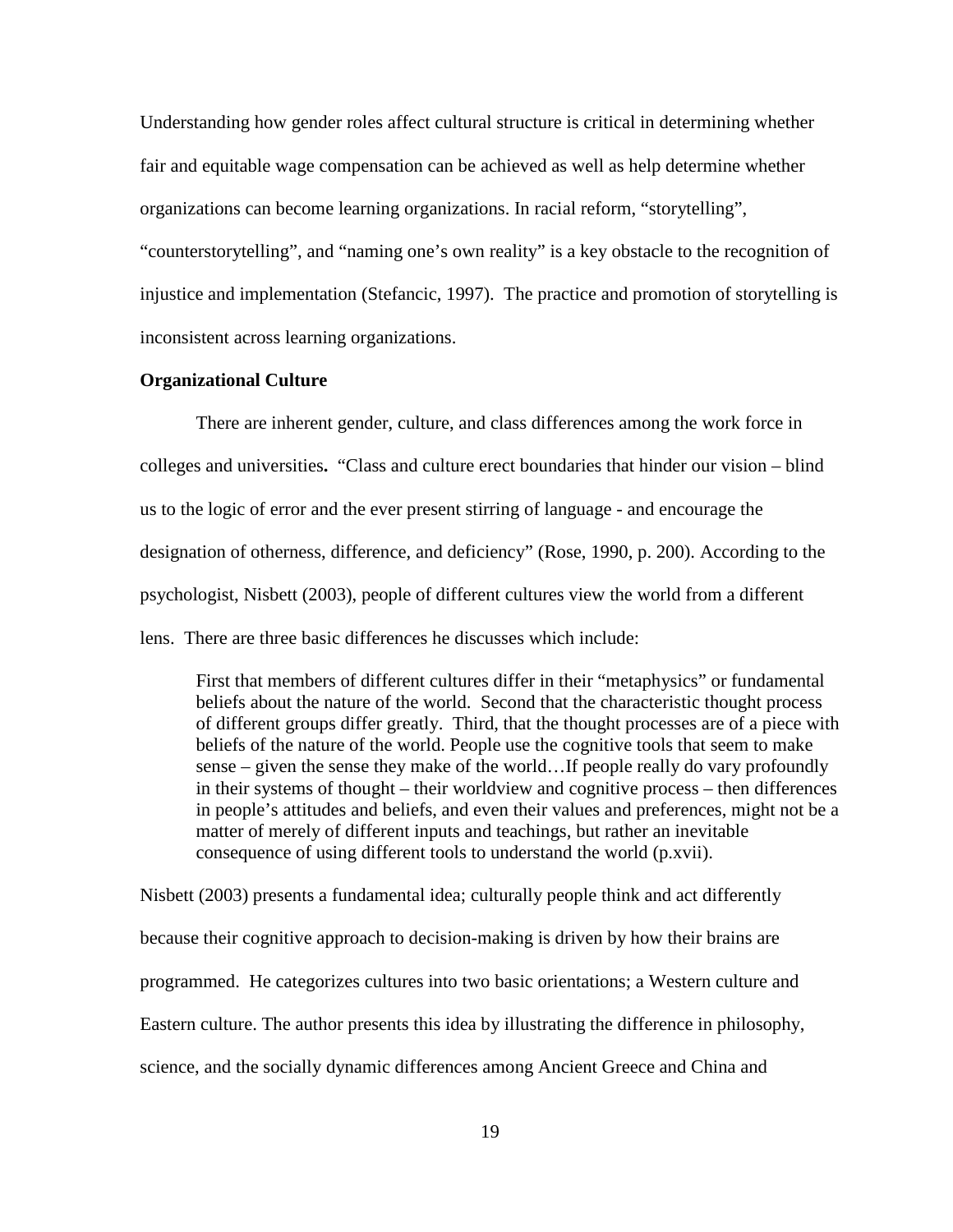discusses how throughout history, and to this very day, the cultures have basically maintained their cultural differences (Nisbett, 2003). Another example includes the Western and Eastern cultures and the vast differences in their approaches to learning and according to how those approaches to learning are slow to change.

Culture and the learning environment have a profound effect on how individuals think, feel, and act. Categorizing people into two basic cultures however, is far too great of a generalization. Issues such as gender differences are buried in the oversimplification as a result of this. More importantly, there are extreme cultural differences among the Western and Eastern cultures that contradict many of the examples presented in the research. There are many distinct cultural differences. For example, recent research has revealed that language intelligence tests that are being used to measure cognition are culturally biased and have a negative impact on marginalized cultural groups (Nisbett, 2003).

Organizations are programmed to uphold social inequality and heighten gender inequity. The psychological frameworks to address gender and ethnic identity differences in the  $21<sup>st</sup>$  century are even more challenging for acculturated and self-empowered Latinas. Nancy Lopez (2003) discusses the learning environment of Dominican-American, West Indian-American, and Haitian American impoverished youth, and how many White Americans view marginalized groups as uneducated, unmotivated, and complacent people lacking basic skills. The American White class does not desire to break down those invisible social barriers because it will disrupt the balance of power. Where do such ideologies stem from? They all trace back to the formal educational system in America, the schools. Most professionals receive their formal training at colleges and universities where social inequalities permeate. In theory, this type of organization is the premiere repository for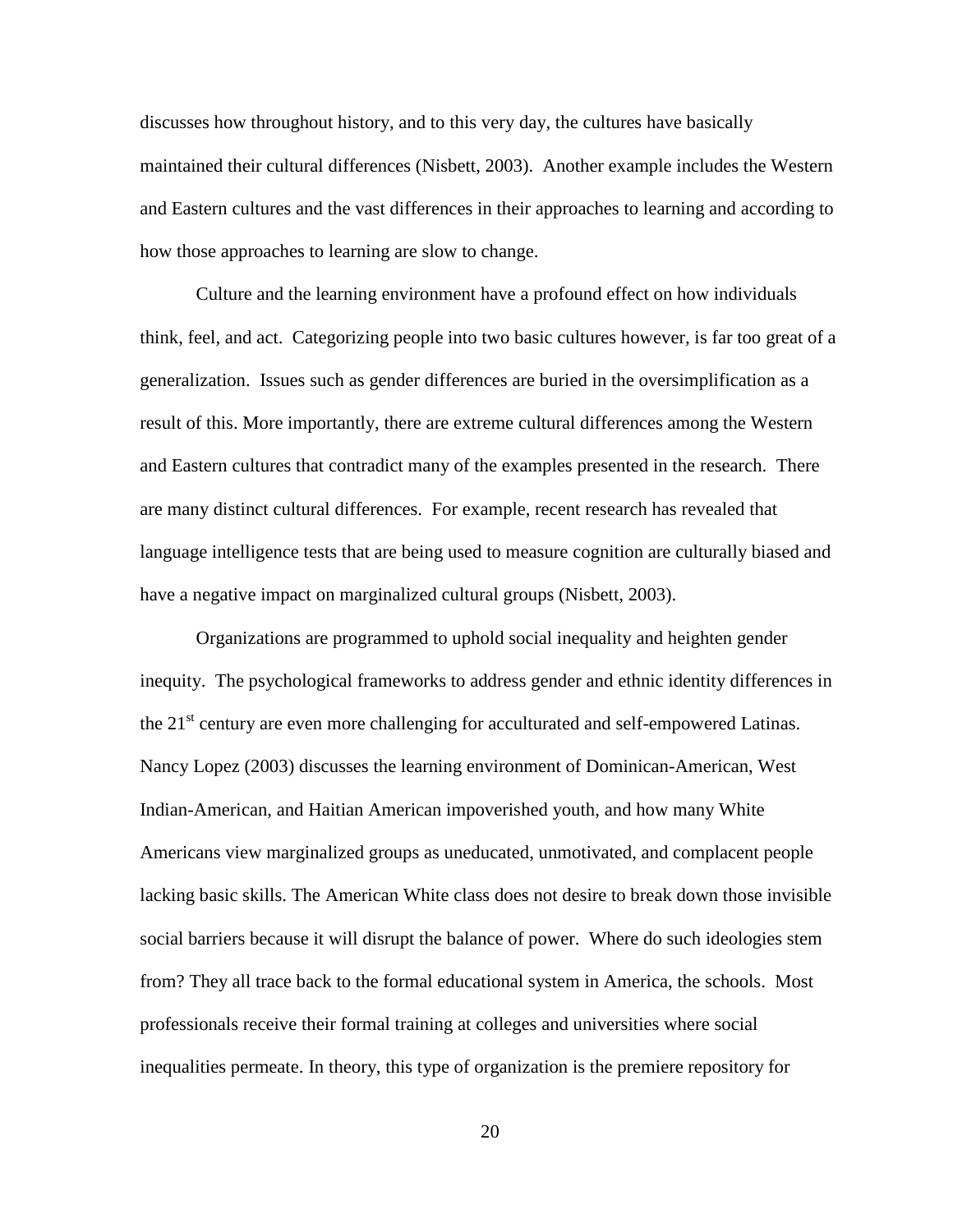scientific theory representing most disciplines. Colleges and universities promote this typology and instruct based on organizational learning principals, but in reality, they exist under the traditional hierarchal structure. Who are the leaders in colleges and universities? They are largely represented by the tenured faculty.

According to the National Center for Education Statistics for the year 2006-2007, Hispanic students earned 7.5% of bachelor's degrees, 5.8% of master's degrees, and 3.4% of doctoral degrees, as opposed to the number of White students attaining degrees. This indicates that minority graduates face several barriers affecting not only academic achievement, but also integration into the labor force, especially into academia. "The literature – where involving statistical studies, field investigations, or other forms of scholarly inquiry – documents continued underrepresentation of faculty of color in American colleges and universities" (Turner, 2000, p.23). According to the NCES (2007) there are few tenured Latinas in academia. Why is this phenomenon occurring? "As a result of gender and ethnicity (the double minority effect), Latinas may experience the depreciation in the work environment and can find themselves fighting gender stereotypes, sexism, and discrimination" (Canul, 2003, p.172).

### <span id="page-34-0"></span>**Latinas in Academia**

The socialization of gender roles affects cultural change in academia in several ways. "When upper-and middle-class White men predominate in the top levels of an organizations (as they usually do in Western industrial societies) they tend to hire and promote similar others who share their values" (Martin, 1992, p.58). Furthermore, "…White men used to working primarily with other White men may come to believe that they are working in a sexually or racially neutral world, rather than in a world where White men dominate"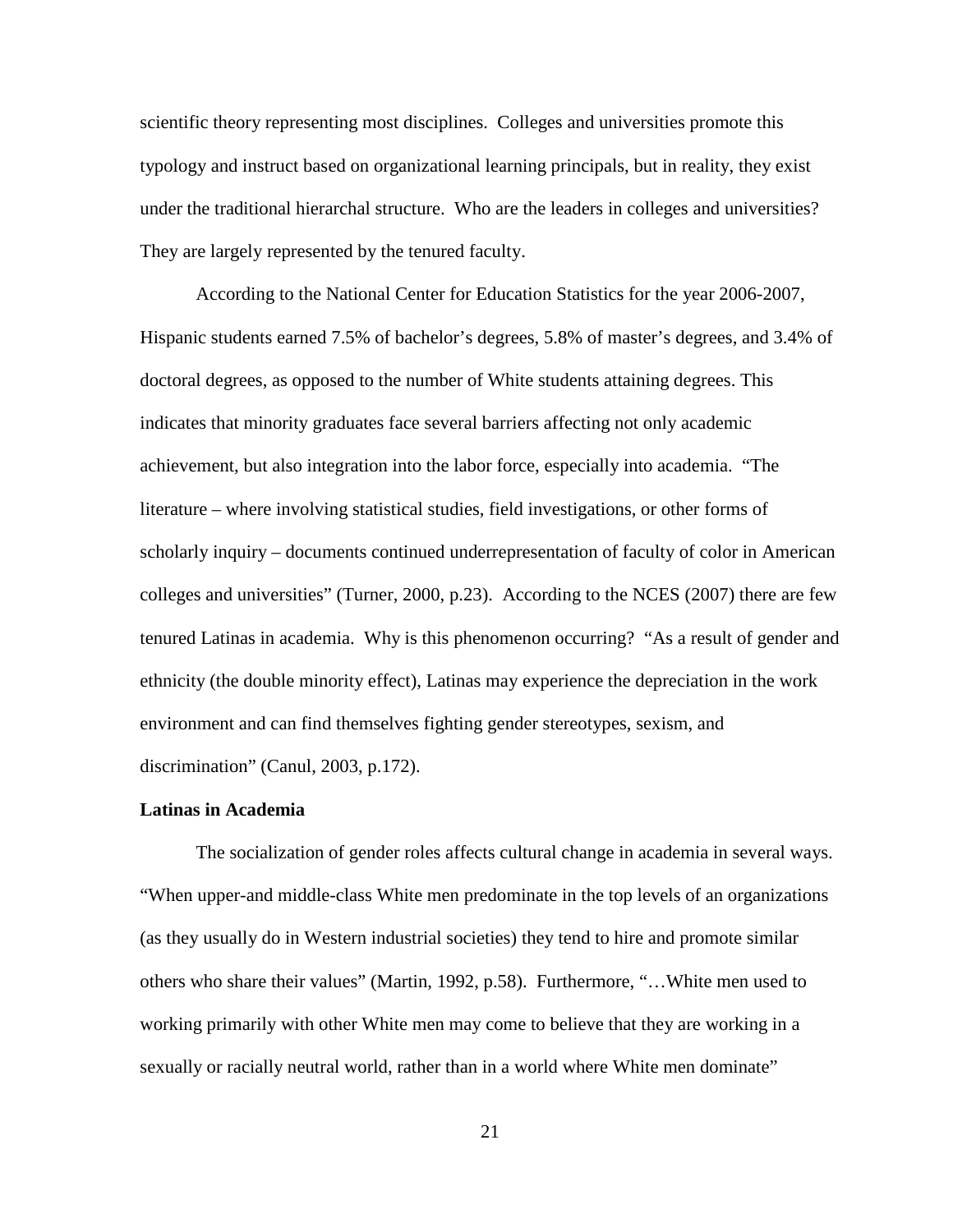(Martin, 1992, p.136). Women and men are not integrated fairly into organizations. When asked, the male respondent's espoused perceptions may not be in alignment with their actual behavior. "To complicate matters further what cultural members say or do can also depend on who is observing" (Martin, 1992, p.7).

In the Latino community, the socialization of gender roles occurs at an early age. Understanding marianismo, the Latina gender socialization construct, is critical because it emphasizes the "rich interconnections of cultural, historical, sociopolitical, and economic forces on Latinas and the essentialness of this understanding in shaping new models and research agendas…" (Arredondo, 2002, p.319). Many Latinas are not expected to attend a college or a university. They are expected to work, and if they are allowed to go to college, the expectation is for them to live at home or go to a community college (Arredondo, 2002). "Frequently minority college students face race-related assumptions about their academic ability, ambition, and high school preparation, as well as more general faculty perceptions of minority students" (Anaya & Cole, 2002, p.101).

Latinas have difficulty communicating college experiences to their main support system, the family. For example "…despite my parents understanding the value of an education, they did not understand its demands" (Orozco, 2002, p.128). If parents are unaware of the demands and workings of the educational system, they often are unable to value their children's efforts or provide the type of support and encouragement needed to influence goal achievement and academic attainment (Gloria, 1997). Many Latinas are first generation college students. Latino students are further impacted by their minority status, intimidation by the campus climate, and limited positive academic role models (Gloria, 1996).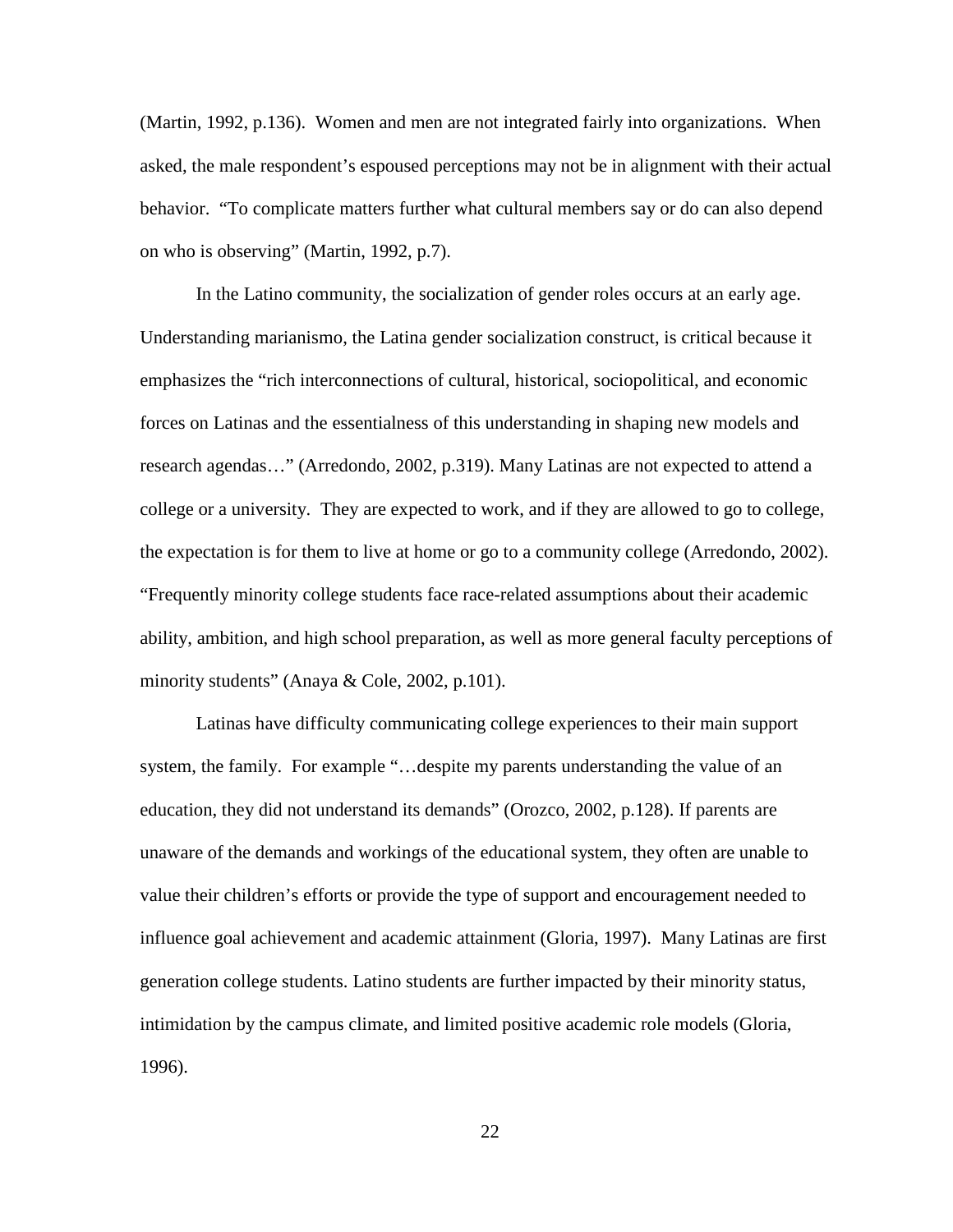High attrition rates for Latinos are associated with limited financial means (Castellanos & Jones, 2003). Financial constraints also lead to higher stress levels for Latinos (Quintana, 1991). "The students reported that family and family related financial obligations, as well as the need to take on adult roles, were the key variables in the decision to drop out for most students" (Castellanos & Jones, 2003, p.5). The socio-economic status of Latinas forces many family members to work in order to meet the basic human needs. The number of hours worked weekly by Chicana students impeded them from graduating on time and/or dropping out (Young, 1992). The high costs of attaining a college degree have a greater impact on Latino families and require a great share of family income especially for the minority class who occupies the bottom tier of the economic ladder that have little reserve to draw on and who are reluctant to secure loans that exacerbate the family debt (Rendon, 1997). According to Nora (1991) there are three constructs that exert a pullingaway effect both on the student's decision to remain enrolled in college and on his or her social academic integration on campus: family responsibilities (such as taking care of a sibling, grandparent, or an entire family); working off-campus while enrolled in college courses; and commuting to college every day. The Latina student is not a "traditional" student.

Hurtado (1994) found more than one in four Latino students reported substantial campus racial conflict. Latino students are also homogenized into one cultural group. Racial group and tension begins among the Latino groups as well as with other ethnic groups. In a study by Nora (1996), the authors found that Latina students were more prone to experience discrimination and prejudice in the classroom and on campus and that those perceptions were subsequently found to affect their academic performance. Additionally, it affected their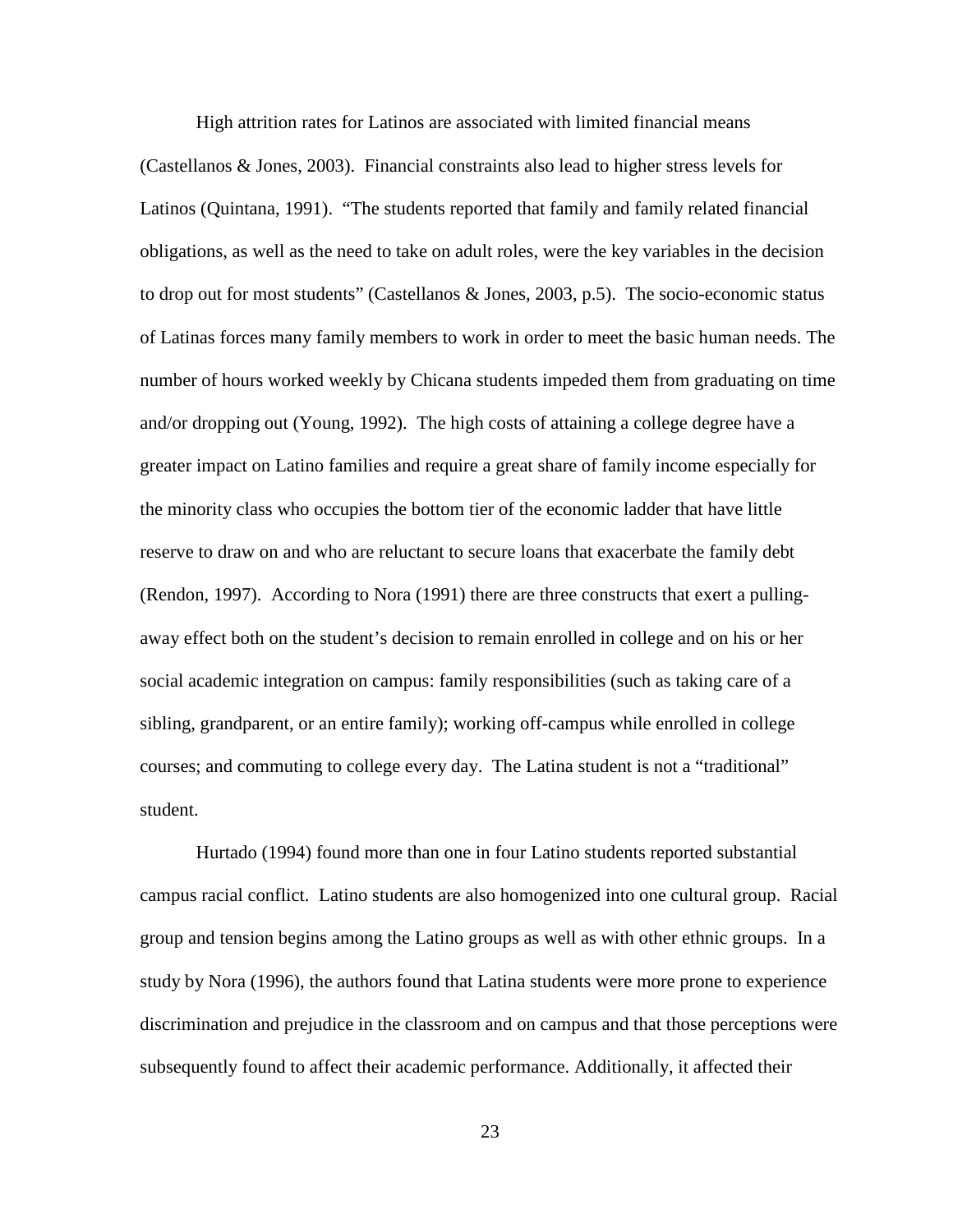academic experiences with faculty, their social experiences on campus, and their commitment to the institutions. Indirectly, their decisions to remain in college were impacted by the negative factors. The college curriculum is not enriched with diverse cultural historical issues especially lacking Latin content. "Time and time again, these students find an invalidating and intimidating college environment, coupled with a faculty that is predominately White with little understanding of minority cultures, a Euro-centered curriculum, racism, and fiercely competitive learning environments" (Nora, 2002, p.55).

In many White college and university classes, there may be only one Latina/o student. I, like others before me, felt the pressure of being representative of the entire culture. Many ethnic and minority students are "constantly reminded that they do not belong" (Caroll, 1983, p.83). Things have not changed in the past 30 years. For example,

Graduate education traces its roots to a German research model, which in turn incorporates the values of academic cultures that evolved within institutions dedicated to a singular contextual format – scientific exploration – for exploring knowledge…In short, many Latinos in academia are imprinted with cultural contexts and cognitive skills that are at odds with the cultural contexts and predominant cognitive designs found throughout academia (Ibarra, 2001, p.17).

There aren't many formal, informal, nor alternative mentoring methods and "…women in academia have continued to face barriers in acquiring nurturing mentorships which subsequently appear to have limited the number of women who achieve prominence in their field" (Kamler, 2005, p.1). The lack of the various types of mentoring programs for Latinas in academia has a negative impact on engagement, performance, and communication. "Alternative mentoring which may be delivered in a variety of forms, emphasizes group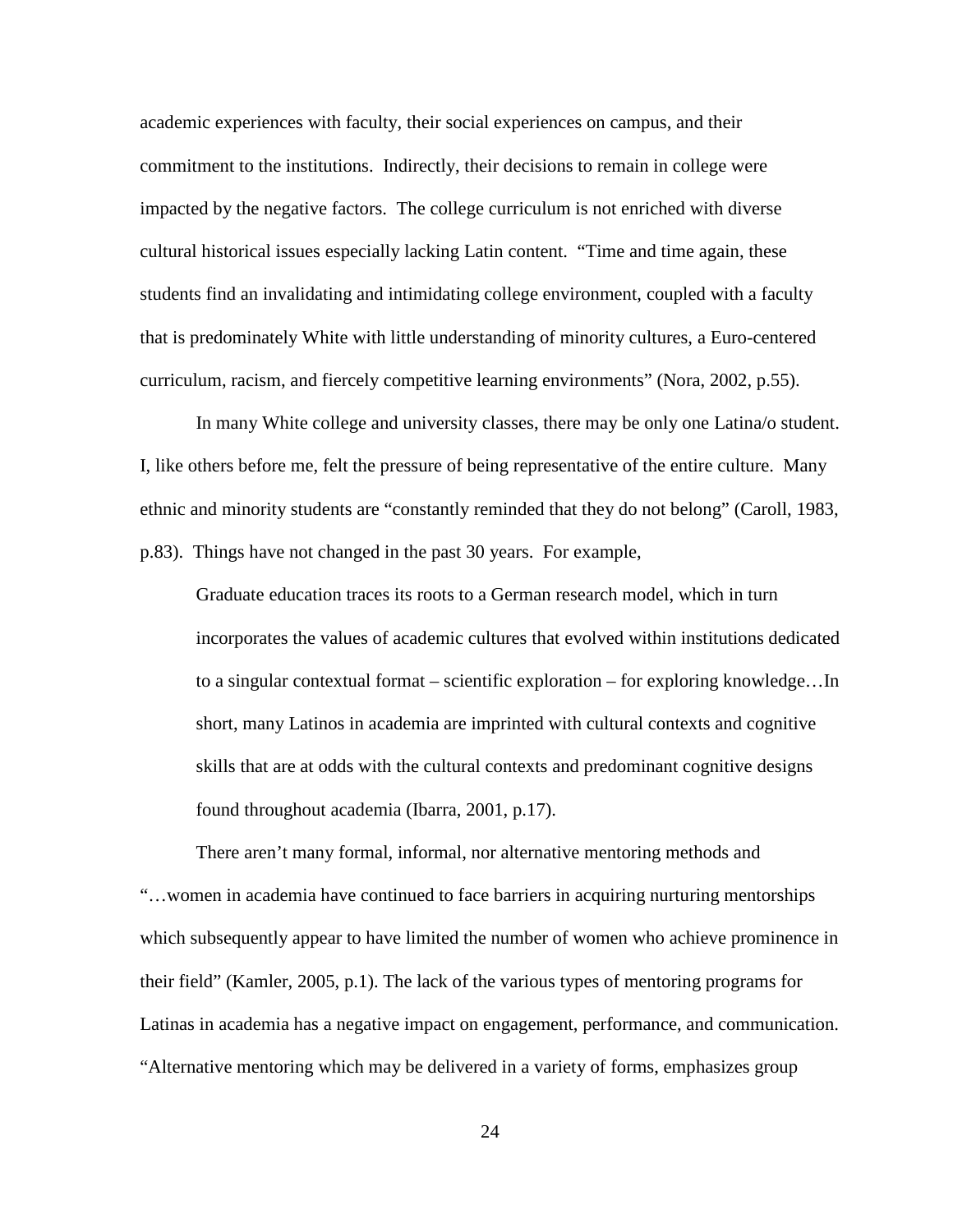interactions and often fosters relationship and promotes professional development" (Kamler, 2006, p.301). Without mentoring programs, Latinas will continue to be negatively impacted.

Language itself can serve as a gatekeeper for cultural access and acceptance. "What is felt to be a message in one language does not necessarily survive the translation process" (Hofstede, 2005, p.333). Latinas often speak more than one language and dialect. Because of code switching, and Spanish accents, the assimilation into the multi-cultural groups in learning organizations, and the integration of minority group members may never fully occur.

Even before man thinks or speaks, being speaks to man and renders language, logic and thought possible. But we see to what an extent the method and ambition of phenomenology has been attenuated. This "voice of being" and this "non-spoken word" this ontological language is no longer the bearer of human meanings; it is a sort of sacred language or mysterious symbol, a sort of revelation of being in the absence of all human words (Thevenaz, 1962, p.62).

## **Promotion and Tenure**

The tenure process is an established process that is managed by colleges and universities. The politically driven promotion and tenure process is not conducive to promoting Latinas. Changing this perception and this type of practice is virtually impossible because it is managed and protected by a well-established network of significant White players. The decision-makers are board members and the selection process is based on networking, and belonging to a predominantly White society. "To be sure, an individual faculty member, a university administrator, or a member of the community may play a role in someone's candidacy; in general, however, (1) the departmental chair, (2) the dean and/or provost, (3) the president and board of trustees, and (4) the external reviewers are the principle players" (Tierney, 1996, p.32). Latinas are underrepresented in each of these groups. The tenured Latina faculty group navigates through the complex layers of learning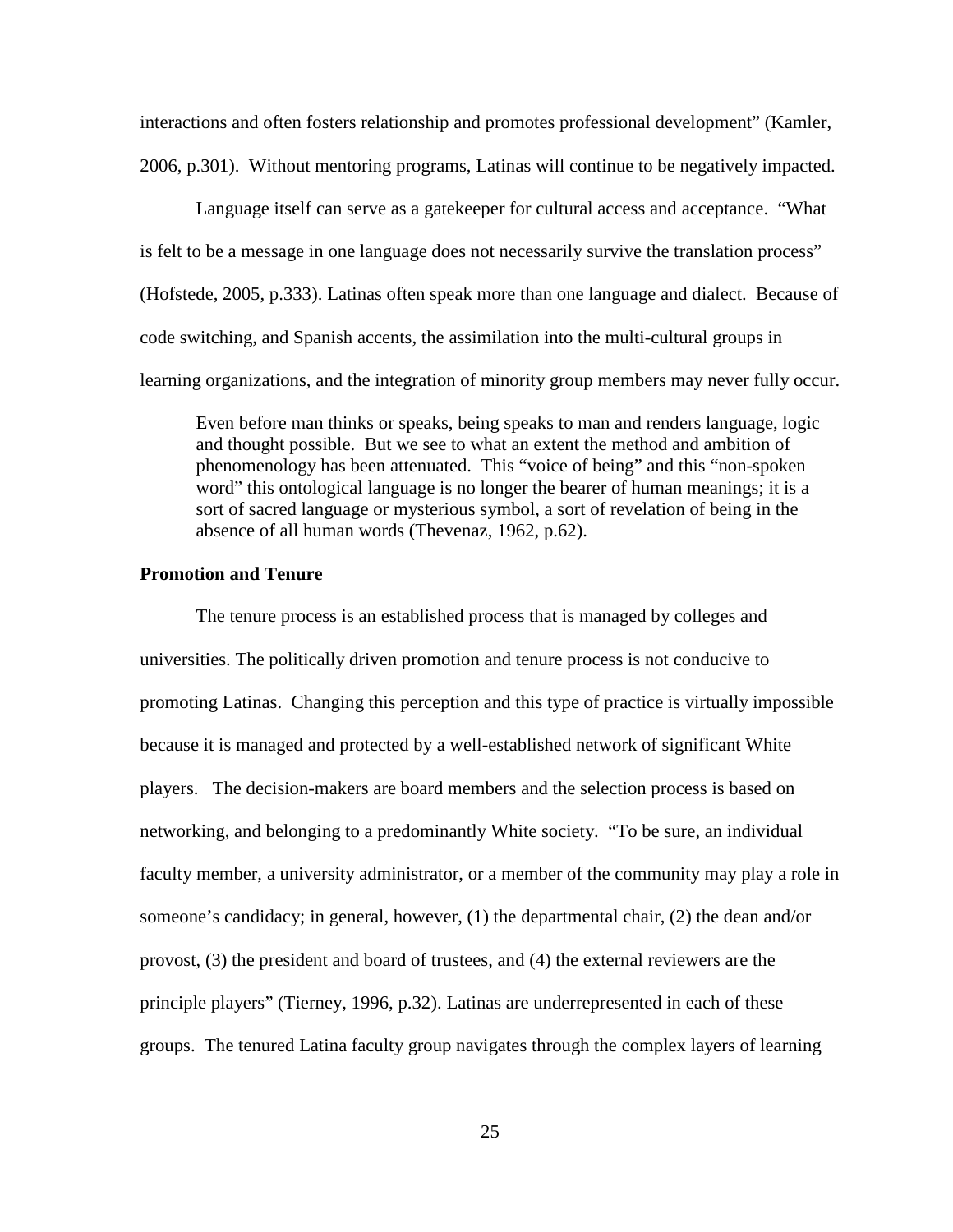organizations. The experiences are rich at all levels and based on the presented literature,

there are some common transformational learning threads.

There are examples of covert racism in higher education (Reyes, 1991) that have an

impact on the promotion and tenure process for Latinas which include:

Tokenism: "The assumption is that minority faculty are 'mere tokens…hired without the appropriate credentials, experience, or qualifications…[Thus]there is unspoken pressure put on minority academics to continually prove that they are as good as White academics" (p.304).

The Typecasting Syndrome: "An underlying attitude that [minorities] can only or should only occupy minority-related positions" (p.304).

The "Brown on Brown" Research Taboo: If you are Chicano and study Chicano literature, for example, then such "research interests are dismissed as minor or selfserving. The general perception is that minority related topics do not constitute academic scholarship and that they are inappropriate and narrow in scope…[whereas] White-on-White research is accorded legitimacy…" (p.207).

The Hairsplitting Concept: "A potpourri of trivial technicalities, or subjective judgment calls, which prevent minorities from being hired or promoted" (p.308).

In many cases, Latinas are not being promoted and are not reaching the tenure process (NCES, 2007). "Added to this burden of being passed over for promotion is the sense of being expected to work harder than Whites, the perception that faculty of color must be twice as good just to be equal" (Turner, 2000, p.90). Being in the "'spotlight, faculty of color feel they are under constant scrutiny- they must always be at their best and must constantly exceed what Whites do in comparable situations" (Turner, 2000, p.90). The Latina graduates that attain a doctoral degree are never completely liberated from marginalization. "No matter what we do (get a Ph.D., become wealthy, move out of the neighborhood), we are still separated and boxed into categories like 'ethnic' and 'minority'" (Cruz, 1995, p.94). "Now as I get ready to start a tenure-line assistant professorship in the mid-Atlantic region I cannot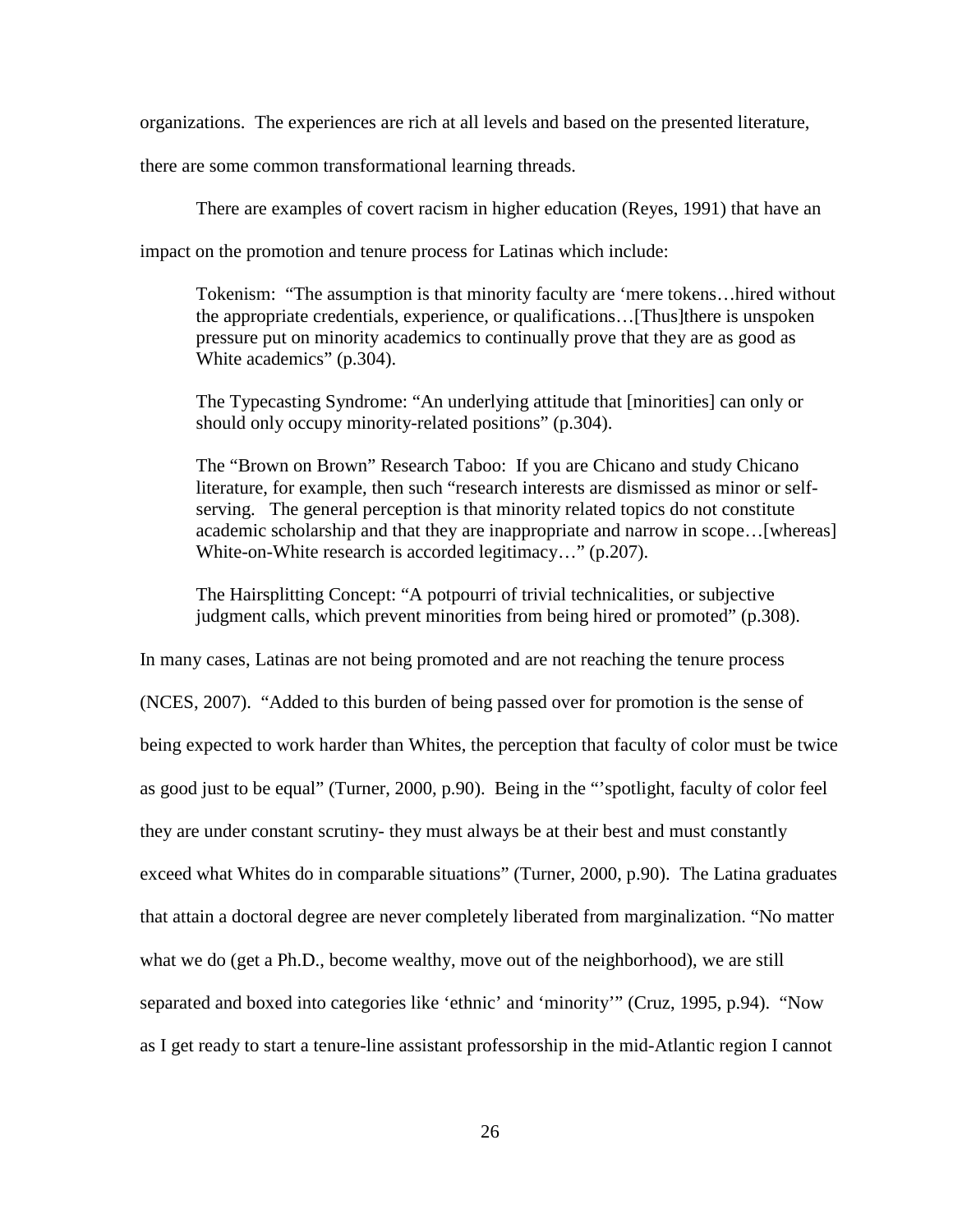avoid stepping back and examining what I have learned – how, for example, being "different," the "only" and the "other" has prompted a struggle with the labels that make my ethnic identity" (Cruz, 1995, p.91).

If there is a premature ascension into the administration role, the focus then is shifted to serve on committees that address cultural issues and mentoring programs, instead on focusing on the tenure process. "If you put yourself out there as someone who is committed to transforming the institution, you will most likely be called upon to serve on various task forces, search, committees, advisory boards, etc" (Herrera, 2003, p.117). "Personalismo is the avoidance of conflict and emphasis on harmony and are qualities encouraged within Latina/o culture" (Canul, 2002, p.170). As children, Latinas are taught not to question authority, period. So, when asked to serve on committees, finish a report that requires working over the weekend, you will find many Latinas will not say "no" (Castellanos, 2003). Latinas take on non-traditional professorate roles and are held to a higher standard. Meeting the higher standard is challenging and introduces a whole new level of complexity, including the promotion and tenure process. The navigation through the promotion and tenure process may be transformational for many Latinas.

#### **Transformational Learning Theory**

Transformative learning theory encompasses complex ideas and requires cognitive thinking. In a transformative learning experience, one may be engaged in dialogue, may challenge their belief systems, shift paradigms, actively participate, and critically think about synthesizing thought patterns for the creation of new approaches to learning and operating. Perry (1970) refers to this as a journey from the naïve and simplistic thinking to complex and relativistic thinking. According to Mezirow (2000), the individual must be liberated from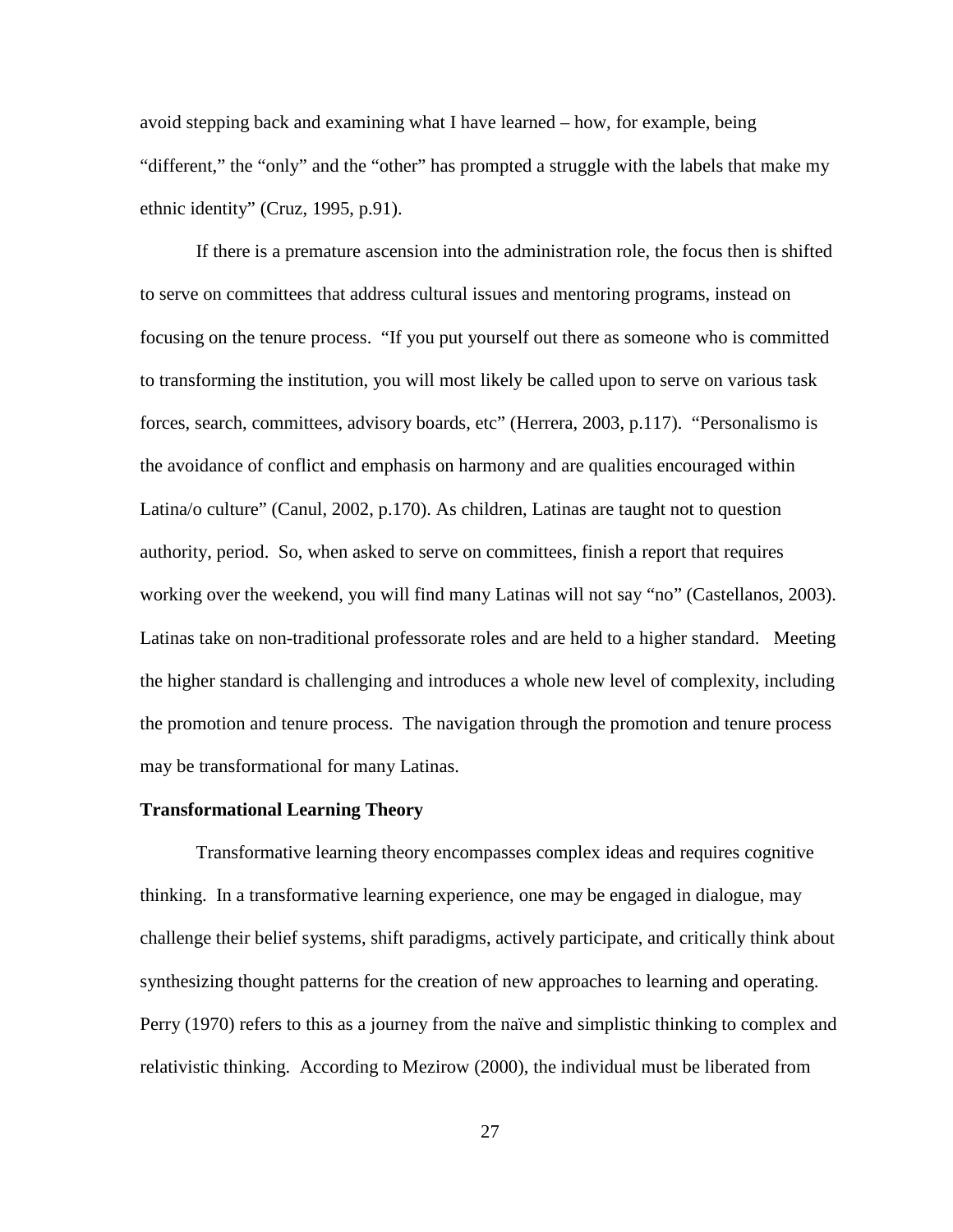internal constraints to critically self-reflect. Transformative learning requires transcending from the typical level of consciousness and partaking in a higher order of thinking with the intention of reaching a state of self-actualization.

The learning environment is essential for elevating the thought process that can be enhanced by education to create a new learning experience. Mezirow (2000) discusses the importance of disorienting dilemmas, tragedies (moments of clarity), and the impact they have on sparking a potential transformative learning moment. Such occurrences may transform frames of reference into more permeable and inclusive ones but the process requires various steps. Mezirow (2000) assumes transformations often follow:

- 1. disorienting dilemma
- 2. self-examination with feelings of fear, guilt, anger, or shame
- 3. critical assessment of assumptions
- 4. recognition that one's disconnect and process of transformation are shared
- 5. exploration of options for new roles, relationships, and actions
- 6. planning a course of action
- 7. acquiring skills and knowledge for implementing one's plans
- 8. provisional trying of new roles
- 9. building self-confidence and competence in new roles and relationships
- 10. A reintegration into one's life after the conditions are met, dictates one's new perspective (p.22).

Kegan (1982) describes this process as an upward spiraling helix where one bridges a frame of reference to another frame of reference resulting in growing and new learning experiences.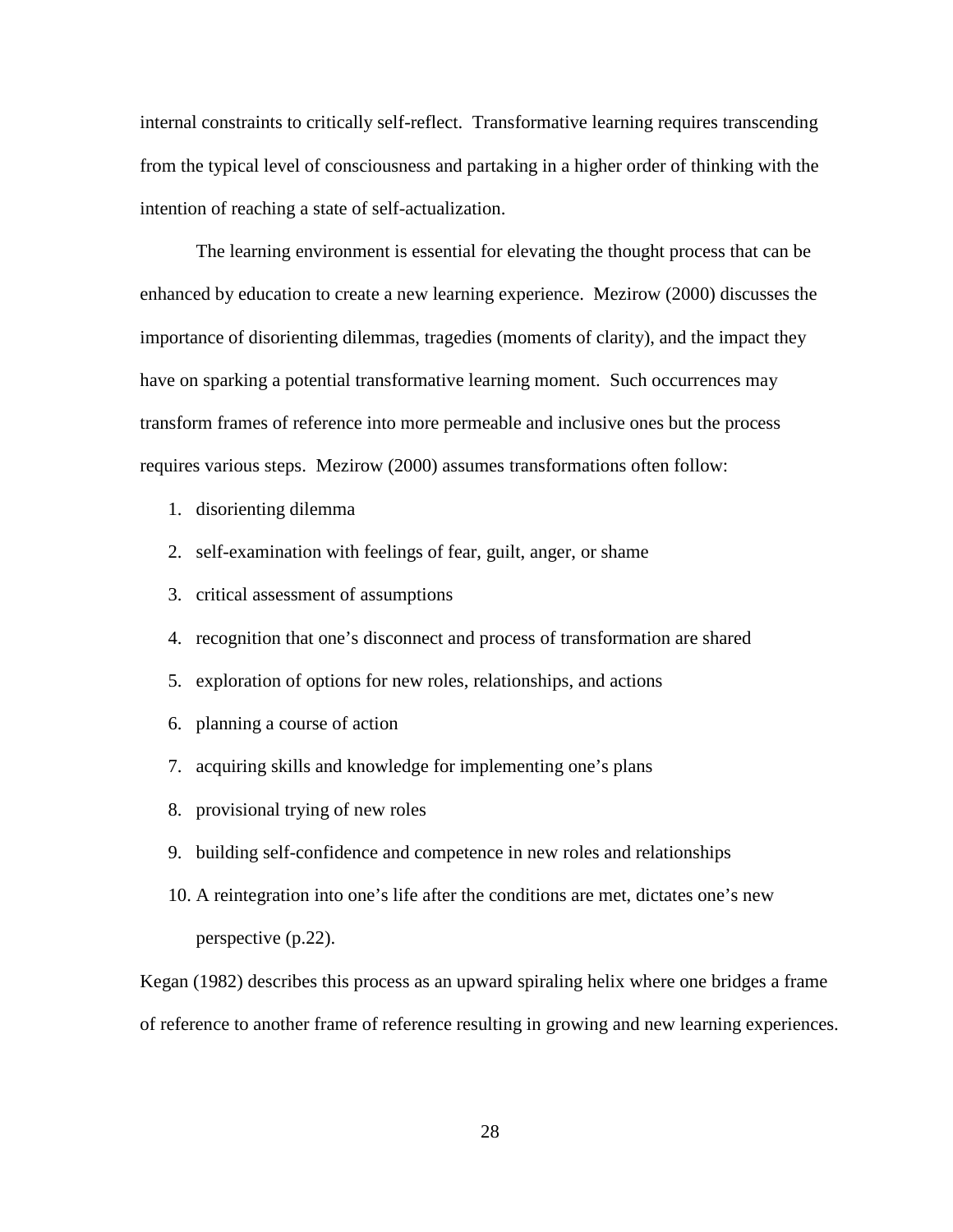The transformative theory process requires critical reflection (Mezirow, 1990). According to Brookfield (1995) this requires three common assumptions which include paradigmatic assumptions that structure the world into fundamental categories, prescriptive assumptions about what we think ought to be happening in a specific situation and causal relationships about how the world works and how it may be changed. Transformations can be epochal with sudden dramatic reorienting insight, or they can be incremental as a result of a progressive series of transformations. Habermas (1984) discusses critical theory to include: enlightenment and emancipation, practical intersubjective thinking, and emancipatory/critical self awareness, specifically, emancipation from domination.

Individuals change their point of view by trying on another's point of view, but individuals are unable to do this without addressing habits of mind. Those habits of mind lead to a set of assumptions and become expressed as point of view. Learning then occurs in one of four ways: elaborating existing frames, learning new frames, transforming points of view, or transforming habits of mind. According to Mezirow (2000) transformative learning may occur through the process of subjective re-framing which involves a critical reflection of one's assumptions of the following:

- 1. A narrative reflective insight from someone else's narrative to one's own experience.
- 2. A system economic, cultural, political, educational, communal, or other as in Friere's (1970) *conscientization,* consciousness raising in the women's movement and the civil rights movement
- 3. An organization or workplace Argyris's (1982) "double loop learning"
- 4. Feelings and interpersonal relations psychological counseling, or psychotherapy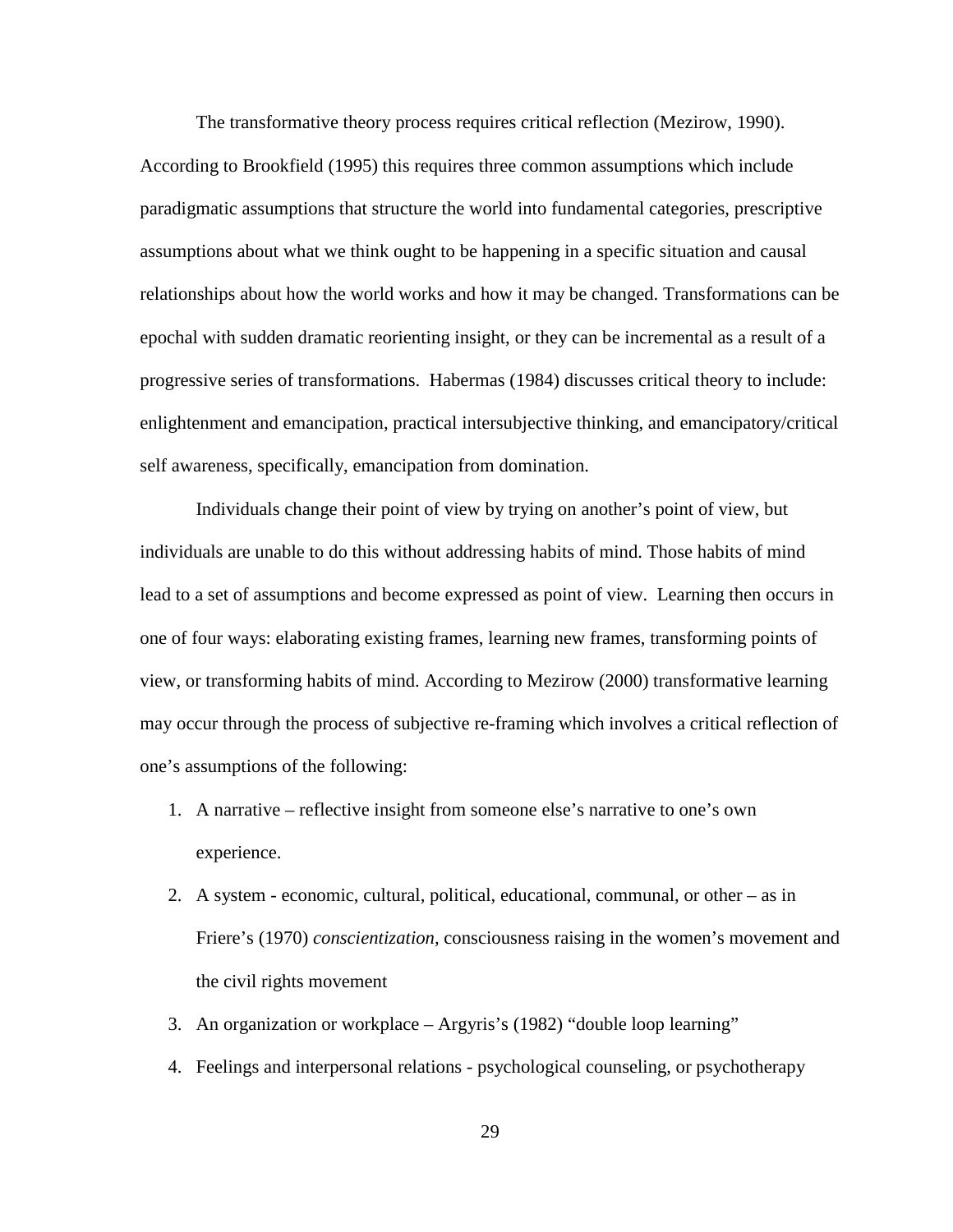5. The ways one learns, including one's own frames of reference, per se, in some adult education programs – as in Isaacs' (1993) "triple loop learning" (p.23)

Understanding individual assumptions, as well as other people's assumptions is an important step in the transformational learning process. Autonomous thinking is acquired through the learning process, and by understanding other people's assumptions, a new understanding can be developed through the practice of effective participation.

"Effective participation in discourse and in transformative learning requires emotional maturity – awareness, empathy, and control Goleman (1998) calls 'emotional intelligence' – knowing and managing one's emotions, motivating oneself, recognizing emotions in others and handling relationships – as well as clear thinking" (Mezirow, 2000, p.11). Effective participation in discourse requires Emotional Intelligence (EI) which is primarily awareness, empathy, and self control. The Latinas that have reached tenure status have large capacities of EI, and carefully participate in discourse while attending to diversity issues in the departments, as well as when teaching in their classrooms.

Goleman (1998) discussed the importance of self-regulation, trustworthiness, and the importance of maintaining a standard of honesty and integrity. In order to achieve EI, you will need the following: accurate and complete information, freedom from coercion and distorting self-perception, an openness to alternate points of view, empathy, and an ability to weigh evidence and assess arguments objectively. Having a greater awareness of the context of ideas allows for a reflective review of assumptions, creating an equal opportunity to participate in various roles of discourse, a willingness to seek understanding, and establishes an agreement to accept the resulting best judgment.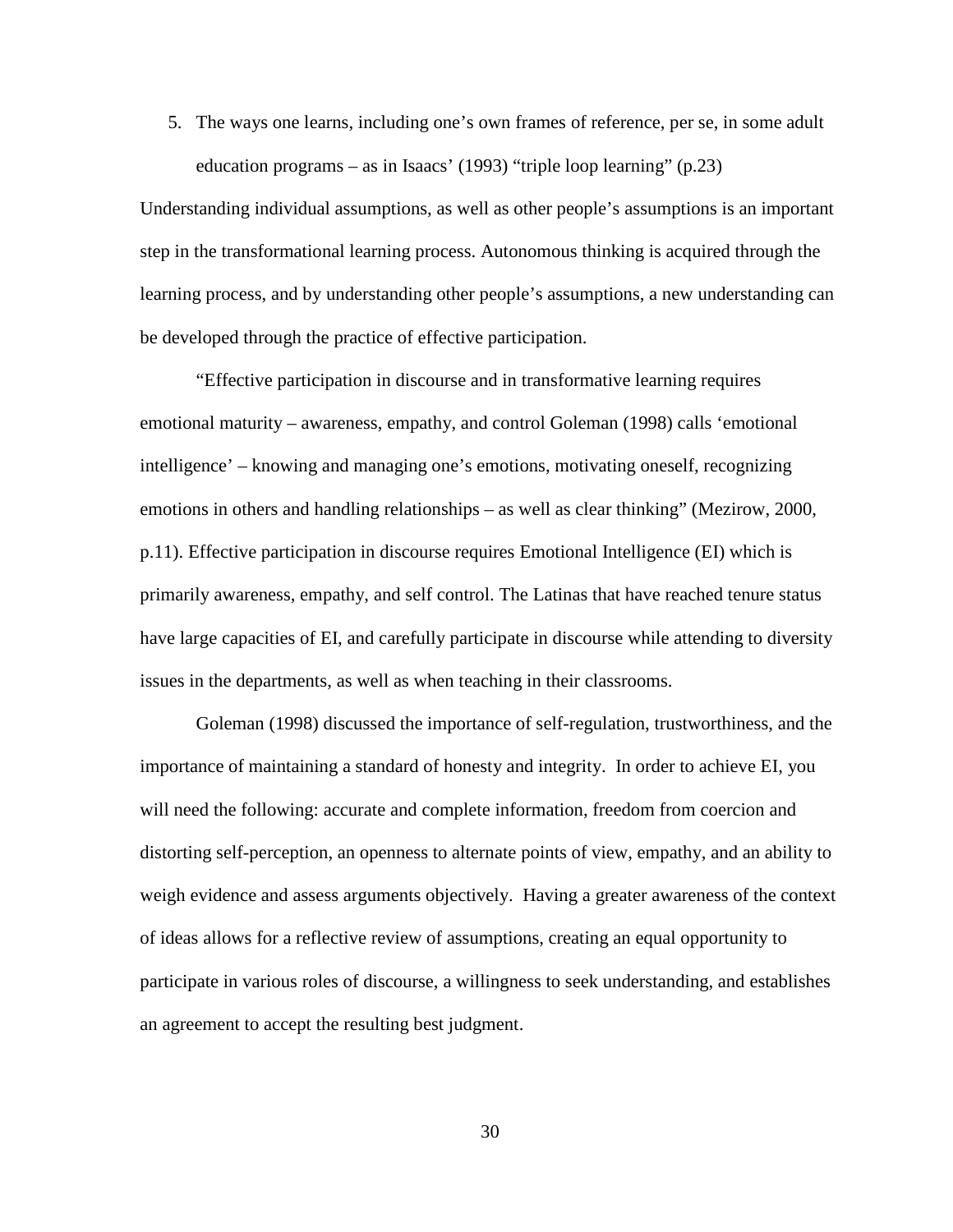Transformational learning cannot be achieved without critical reflection. Reflective "discourse in the context of transformation theory, is that specialized use of dialogue devoted to searching for a common understanding and assessment of the justification of an interpretation or belief" (Mezirow, 2000, p.10). In this process there is a critical assessment of assumptions used to search for the collective experience. Spiritual growth and holistic education will prepare individuals for a collective experience. Understanding spirituality and the connection with the earth is essential for growth. A holistic approach to learning allows the individual to appreciate and value the importance of existing in a harmonic world. Relational theory is the source of growth and development in the process of relating to create transformative moments, where people have a choice to respond to shifting patterns of relating to or inviting new shared meaning. "Through shared reflection, dialogic conversation and attending to mutuality, people expand their deeply embedded stores of their social group identities to embrace those of others who stories are significantly different from their own" (Fisher-Yoshida, 2005, p.559).

David Abalos (1998) discussed a model of transformational education for social change in the Latino community and argued than in order for social transformation to occur, both individuals and cultural groups need to explore how the mechanisms imposed by cultural hegemony and colonialism have affected their four faces; the personal face, the historical face, the political face, and the sacred face. "When such incorporation of their ways of knowing occurs in the context of community, people connect and begin to reclaim their political faces and are often moved to social action and transformation on behalf of themselves and their own cultural groups or as allies to another cultural group" (Tisdell, 2001, p.371). The tenured Latina cultural group must be cognizant of the assumed versus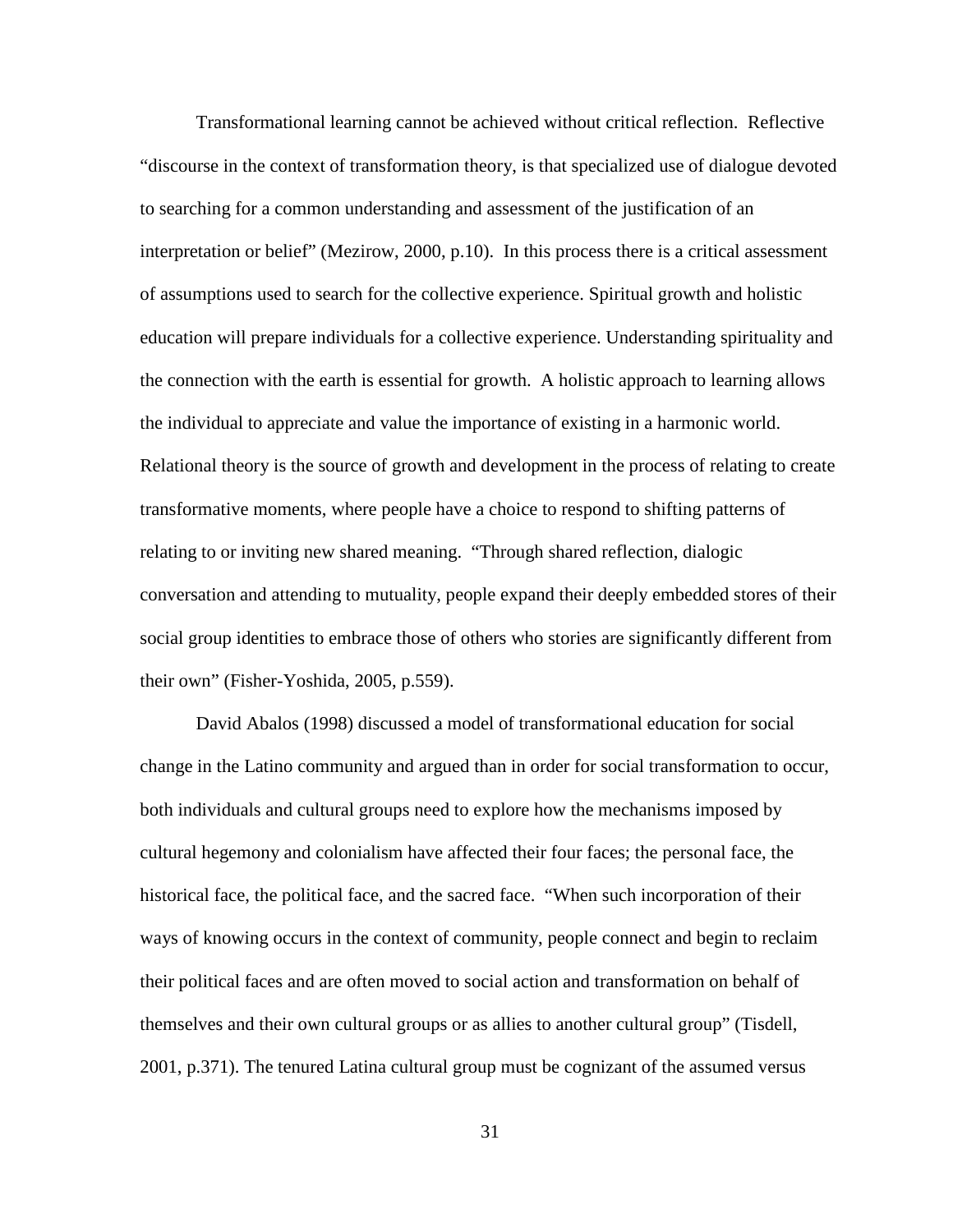actual cultural hegemony and if the community approach is not applied, a multi-cultural state will never be reached.

According to Abalos, in the transformative education model, spirituality plays a role in reclaiming cultural identity and purposively moving to social action (Abalos, 1998). I want to simply note that spirituality is an essential component of the Latina cultural model and it often plays a role on the decision-making process of Latinas. Spiritual affiliation and spirituality in general have an effect on the degree of social participation, action, and responsibility. Being socially responsible is when people act in ways that help create optimal states in others (Goleman, 2005).

There is a phenomenon occurring in academia, many Latinos are not attaining tenure status (NCES, 2007) and the investigation of transformational learning theory will allow for an exploration of the culmination of tenured Latina faculty experiences. Such an exploration may help determine whether the shared experiences have impact on their academic roles and career objectives. The basic concepts presented by the transformative literature assumptions underscore the collective engagement process. This is especially the case in terms of how culture and learning environments affect participation, the storytelling process, and the dialogue used to communicate with others in academia. Storytelling is a tool for improving and expanding communication and learning in organizations (Gargiulo, 2005). Relational theory appears to be the most appropriate and plausible theory in explaining how Latinas interact with others in the academic setting because of an inherent desire to share and create to meaning, especially related to cultural issues.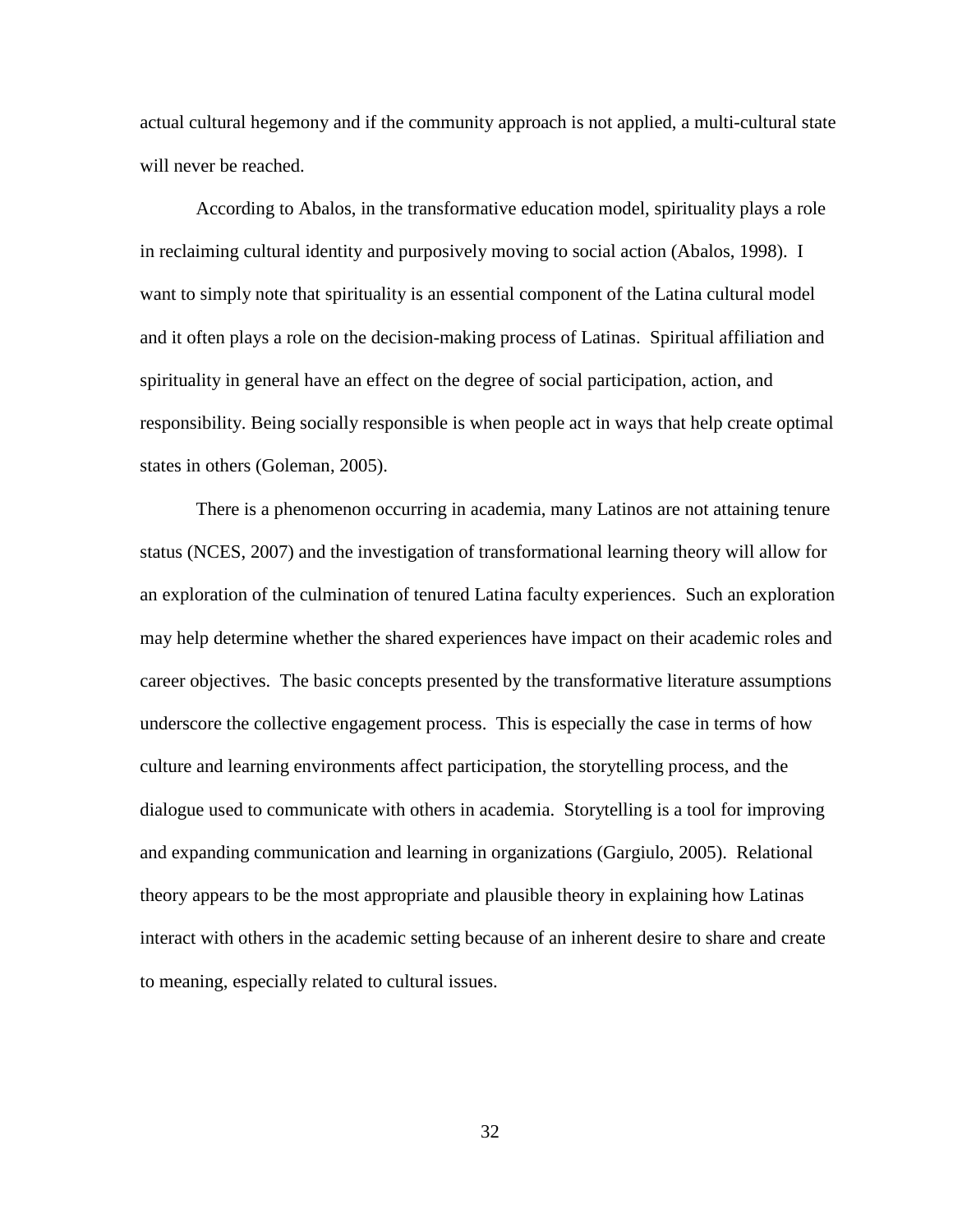The literature review process included a critical review of culture in organizations, gender theories, race theories, the navigation through academia, the promotion and tenure process, and finally the transformational learning theory listed as Figure. 2.1.



**Figure 2.1 Review of the Literature**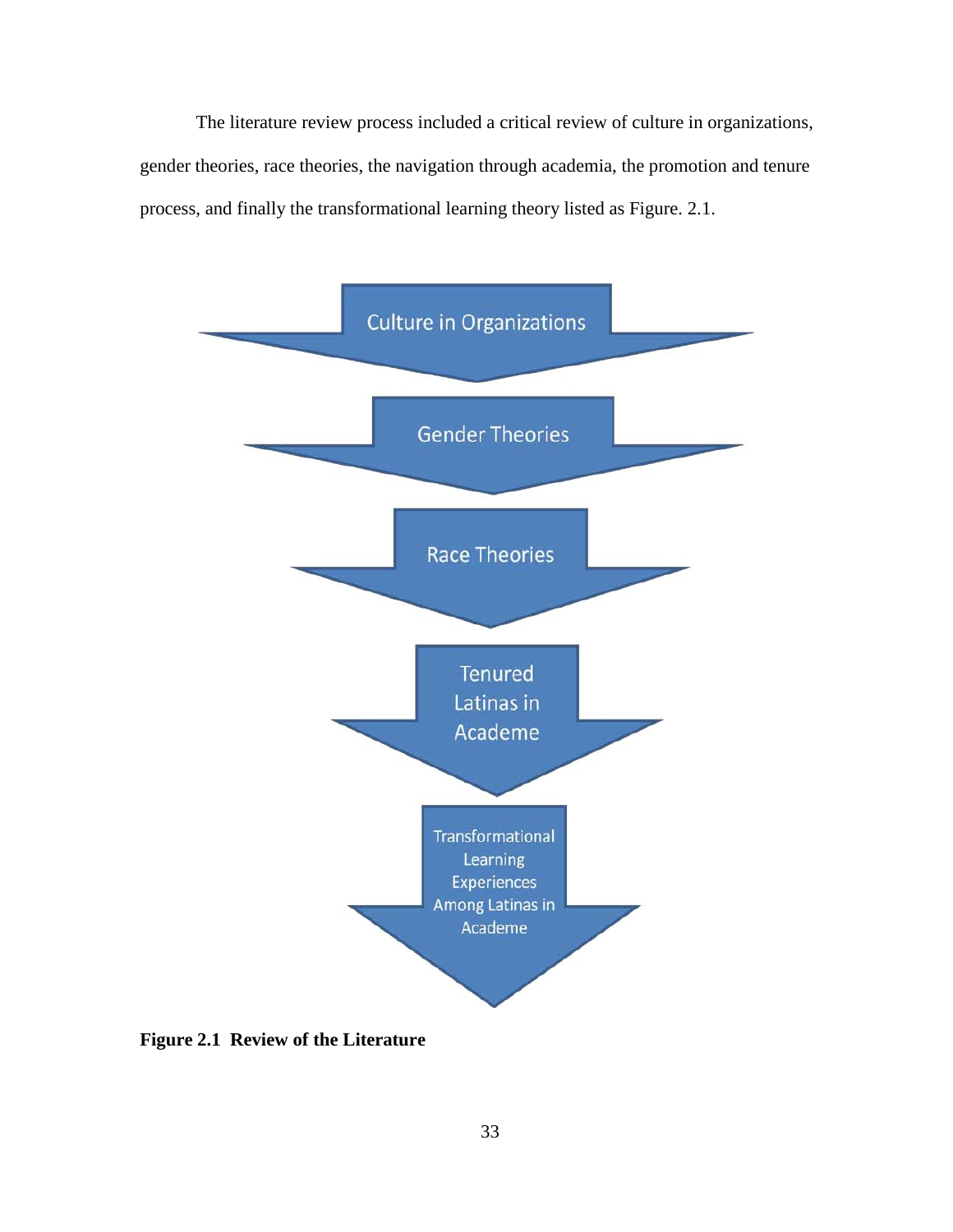# **Summary**

This chapter reviewed the literature concerning how organizations learn, how leaders emerge from learning organizations, how culture impacts the structure of organizations, and how change can be achieved through transformational learning. Transformative learning theory provides a mechanism to explore how Latinas operate within academia thus giving Latinas an opportunity to communicate their experiences and determine if experiences affect their leadership abilities. There are additional obstacles that Latinas face within the academic organization as they consider the promotion and tenure process.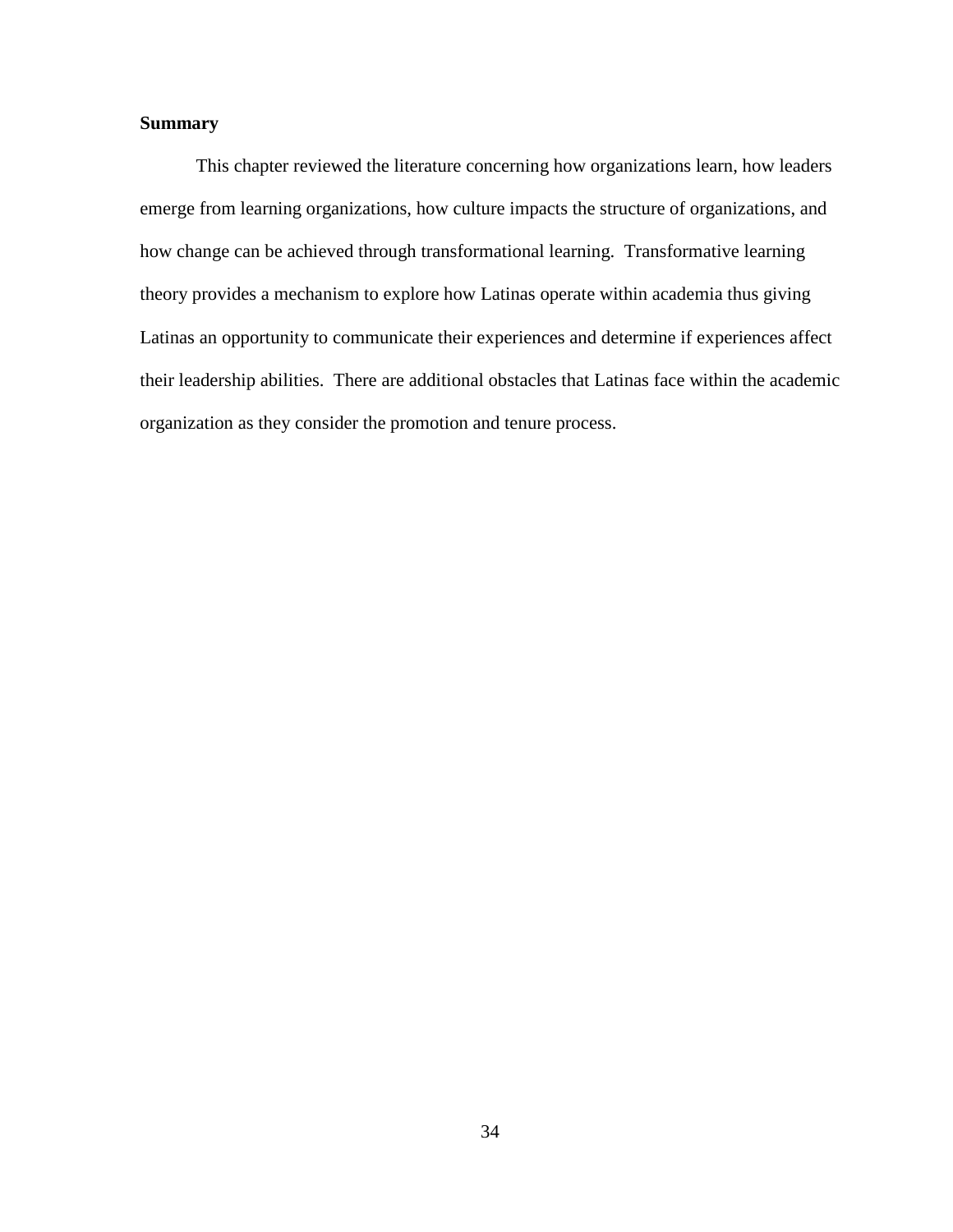### **Chapter Three**

### **Methodology**

A review of the literature regarding Latina experiences in academia led to the development of the following research questions: *How do Latinas that reach a tenure status interpret their journey and experiences within academia?* In order to explore the research question, other sub-questions were considered:

- 1. How do Latinas describe the organizational culture in which they work and teach?
- 2. What motivates these Latina to reach their personal goals?
- 3. What types of leadership skills do Latinas that have reached a tenure status possess?
- 4. How do Latinas that have reached a tenure status describe their experiences in relation to their larger community?

Examining the experiences of Latinas in academia provided an understanding of organizational culture from a feminist perspective. Analyzing the narratives of tenured Latinas in a learning organizations and exploring the organizational culture perspective helped relate the experiences within a Division I university to other organizational culture in colleges and universities.

The creation of this study was based on a research internship funded by a government sponsored project. The program aimed to build community of involvement and engagement between students, staff, and faculty in order to promote innovative programs leading to increased retention rates of minority and low income students. This study was also impacted by of an informal study of Latinas in education in various departments across a Division I university as well as influenced by Dr. Roberto Ibarra's 2001 Latino research findings. One of the primary objectives of Dr. Ibarra's study was to show how the struggle for academic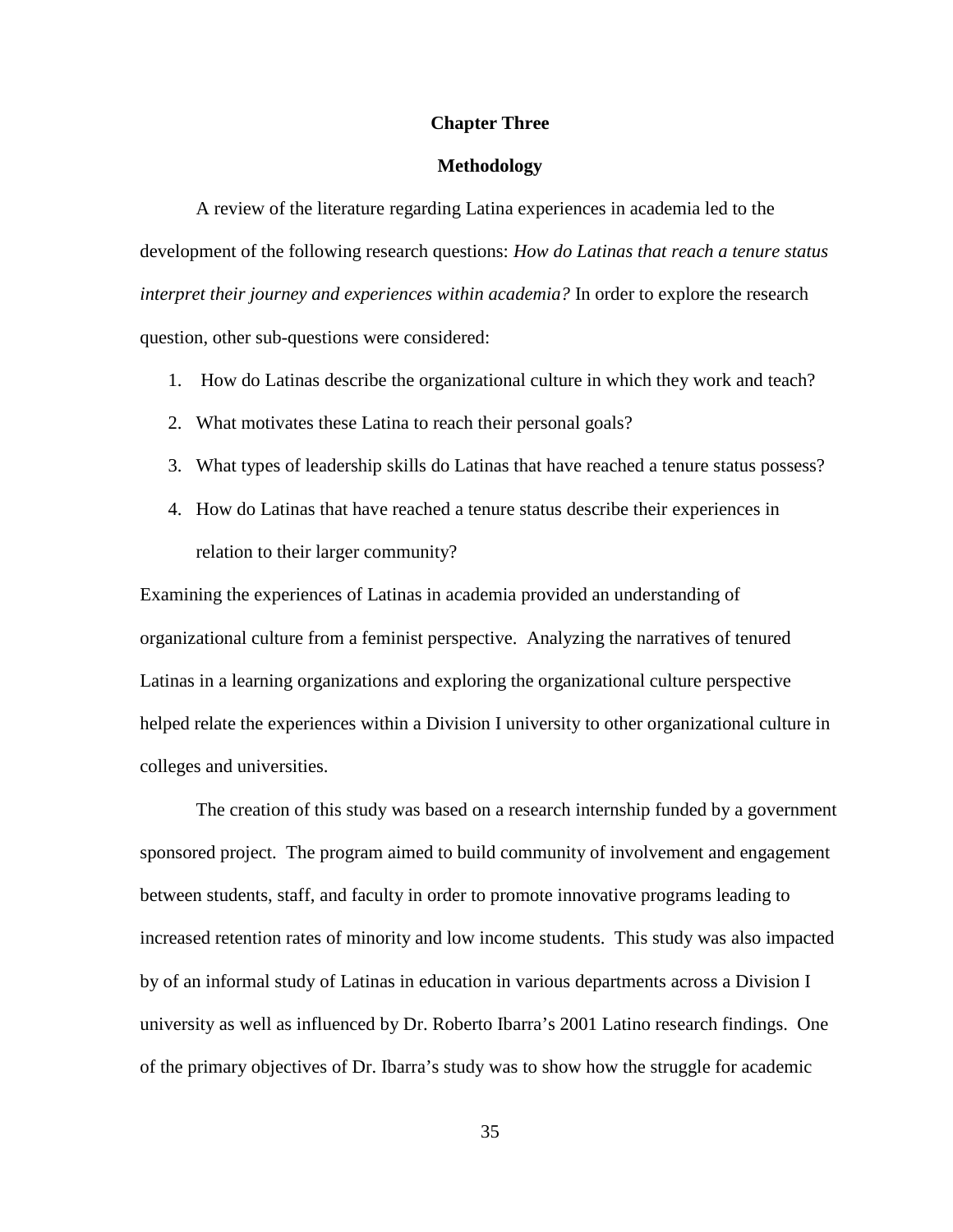success directly relates to the conflict between contextually different populations and specific contextuality and value systems historically engrained within the institutional cultures themselves. The study introduced many concepts and issues Latinas faced almost two decades ago, which according to the research presented in the literature review, continue to exist. Not only are the issues still present, but over the past twenty years the tenured Latina conditions have intensified. The experiences reviewed in the literature among the researchers appeared transformative. I have evaluated my own personal experiences in corporate America and in academia and recognize similar transformational learning experiences.

# **Methodological Design**

In order to properly explore the research question, the most appropriate methodological approach was based on a qualitative "interpretive" research design. Qualitative studies often examine small samples with detailed and comprehensive methods (Creswell, 1994). The quantitative approach is governed by a scientifically research-based approach, whereas, the qualitative approach is governed by the human element. A qualitative paradigm assumes the goal of comprehending a human problem through a detailed description in a natural setting (Creswell, 1994). This design will focus on women's narratives of their experiences in a multicultural learning organization, specifically, Latinas who have reached a tenure status in academia.

The major strength of qualitative research is the rich range of methodological tools available to study meaning, social processes, group variations, and stresses in-depth contextualization with a small sample size. The sampling techniques while nonrandom are usually attentive to a demographic and theoretical dimension. "The combination of small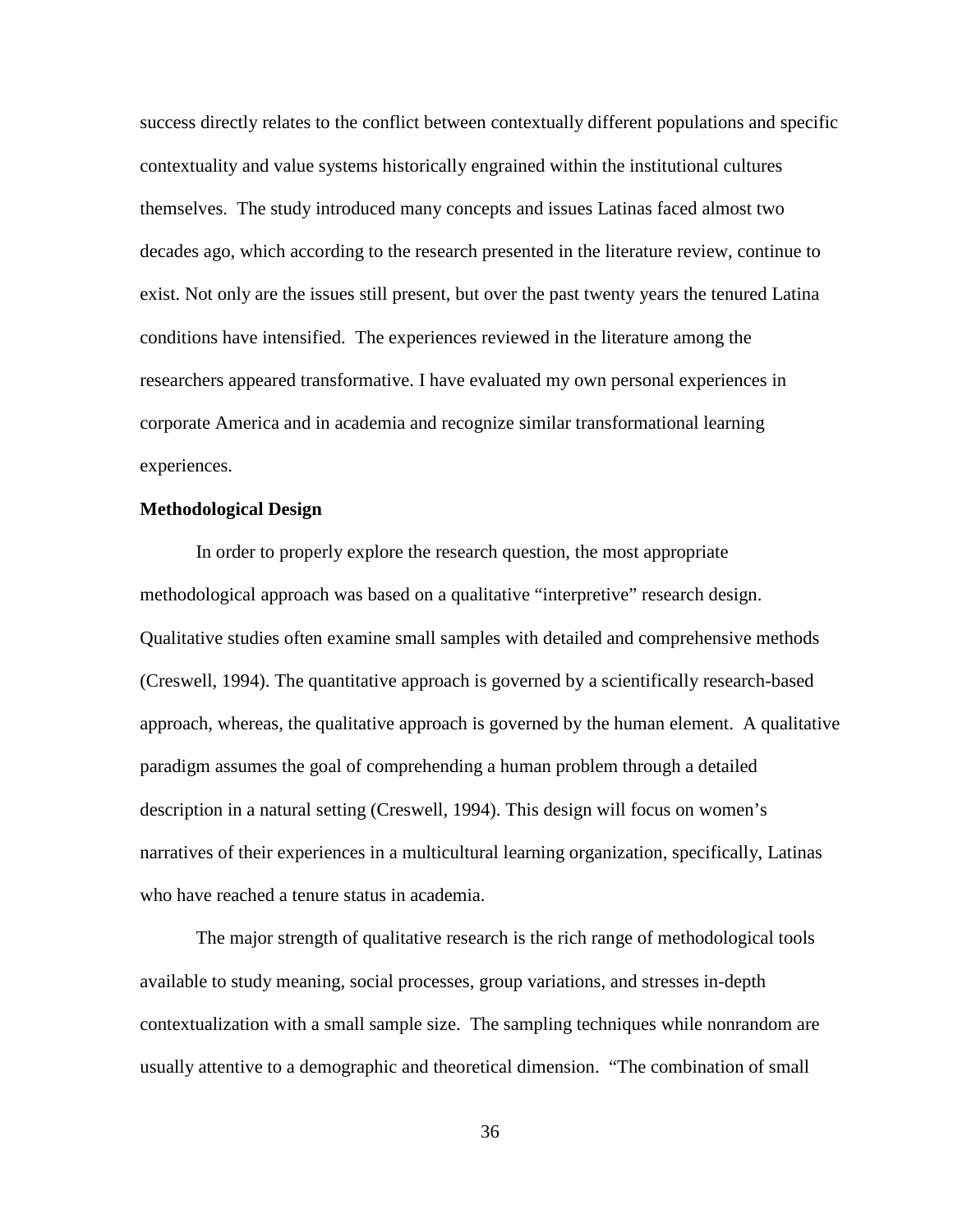and in-depth samples chosen for theoretical relevancy allows for qualitative research findings, a degree of significance or generalizability beyond individuals or single cases and provides opportunities to demonstrate rigor in all phases of a qualitative research project" (Lamont & White, 2005, p.4). The intent of qualitative research is to open up new understanding with a high quality, systematic and rigorous qualitative analyses. The rich contextualization of qualitative research could be used to more fully understand relations between racial/ethnic and class identities, political actions, and policy-making processes across institutions (Lamont & White, 2005). In addition, "qualitative methods are particularly useful for studying timely topics such as group identities and boundaries; globalization at the micro level; race, class, gender, and age and health outcomes, and social and cultural meanings of health sciences" (Lamont & White, 2005, p.5).

Qualitative research encompasses a set of rich methodological tools that can be used either on their own or in tandem with quantitative data gathering techniques to explore a wide range of substantive problems (Lamont & White, 2005, p.10). Such techniques, including interviews, archival research, and ethnography are particularly well-suited for examining complex social structures, processes, and interactions that require consideration of numerous dimensions and levels of analysis (Lamont & White, 2005, p.10). Robust research designs should address specific design requirements. The sample included participants that shared social experience, interaction, and long-standing relationships with academic institutions. Qualitative methods were used because it helped uncover causal processes and relationships that occurred over decades.

Qualitative methods were applied at all stages of the research cycle especially within the analytical process. A smaller sample size was used because small sample sizes can yield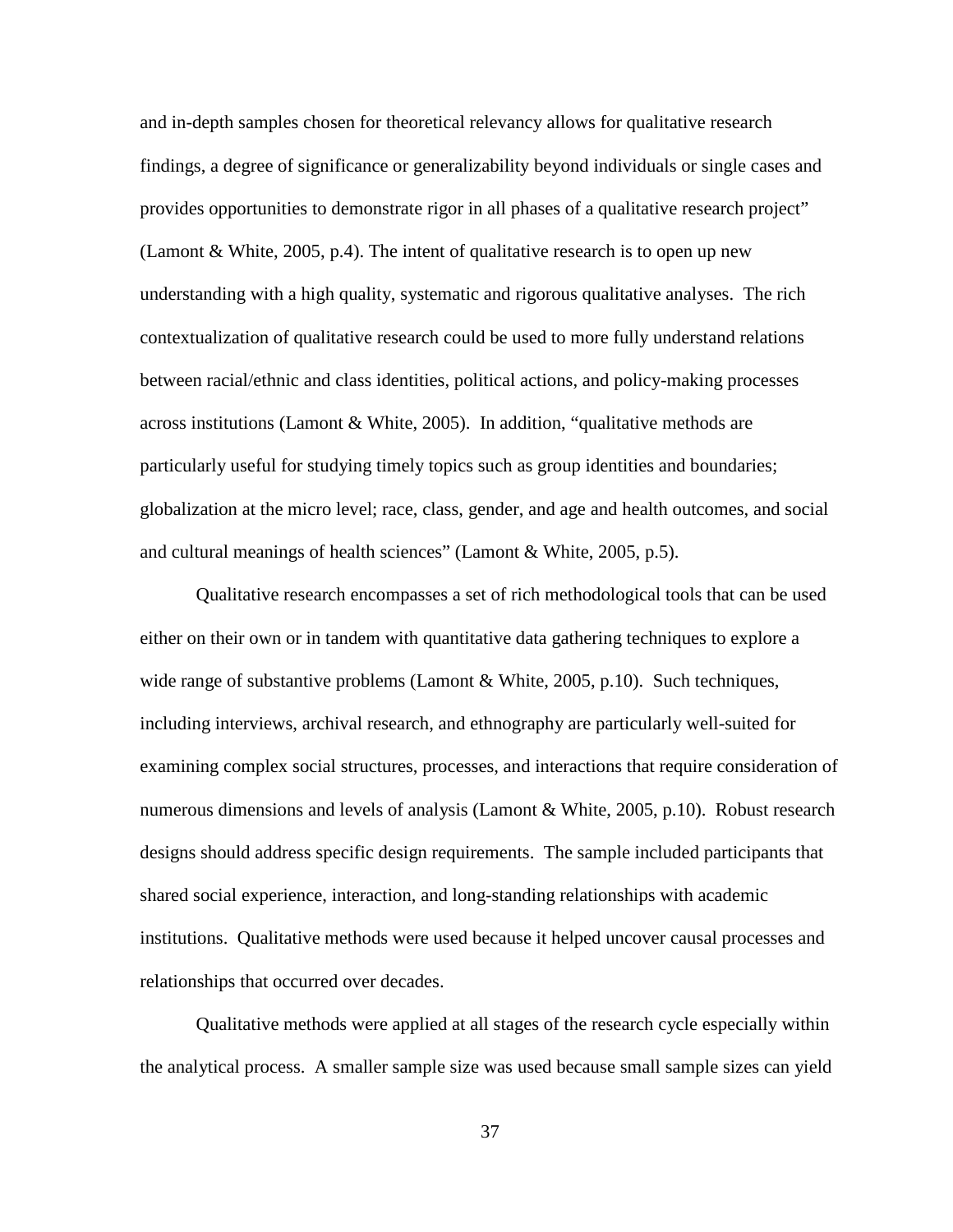rich and rigorous results. Many theoretical considerations were implicit in the design and each participant was educated concerning the complexity of transformational learning theory.

 A phenomenological research design was used for this particular study. "Phenomenology is the study of human experience and of the ways things present themselves to us through such an experience" (Sokolowski, 2000, p.2). The German Edmund Husserl (1859-1938) was the founder of phenomenology, and his work *Logical Investigations* introduced various philosophical concepts (Sokolowski, 2000). Husserl (1906) defines phenomenology as a critique of reason to understand the mystery of knowledge and its roots. "Phenomenology is precisely this sort of understanding: *phenomenology considers the human mind and human reason as ordered toward truth" (*Sokolowski, 2000, p.6). Phenomenology explicitly addresses philosophy from an epistemological perspective and focuses on the elements of human reason. It is ordered toward evidence and truth and through consciousness and may be able to comprehend the structures of the intentional world, and, above all, the universe of its meaning (Thevanez, 1962).

When studying phenomenology the researcher searchers for intentionality. "The core doctrine in phenomenology is the teaching that every act of consciousness we perform, every experience that we have, is intentional: it is essentially "consciousness of" or an "experience of "something or other" (Sokolowski, 2000, p.8). The importance of Heidegger's contributions to philosophy and especially to phenomenology lies in his notion of experience-of-the world and not merely consciousness which is intentional (Husserl, 1906) but human reality as a whole (Thevenaz, 1962). The tenured Latina participants in this study will have an opportunity to explore their experiences in academia and intentionally evaluate how those experiences affect their total being.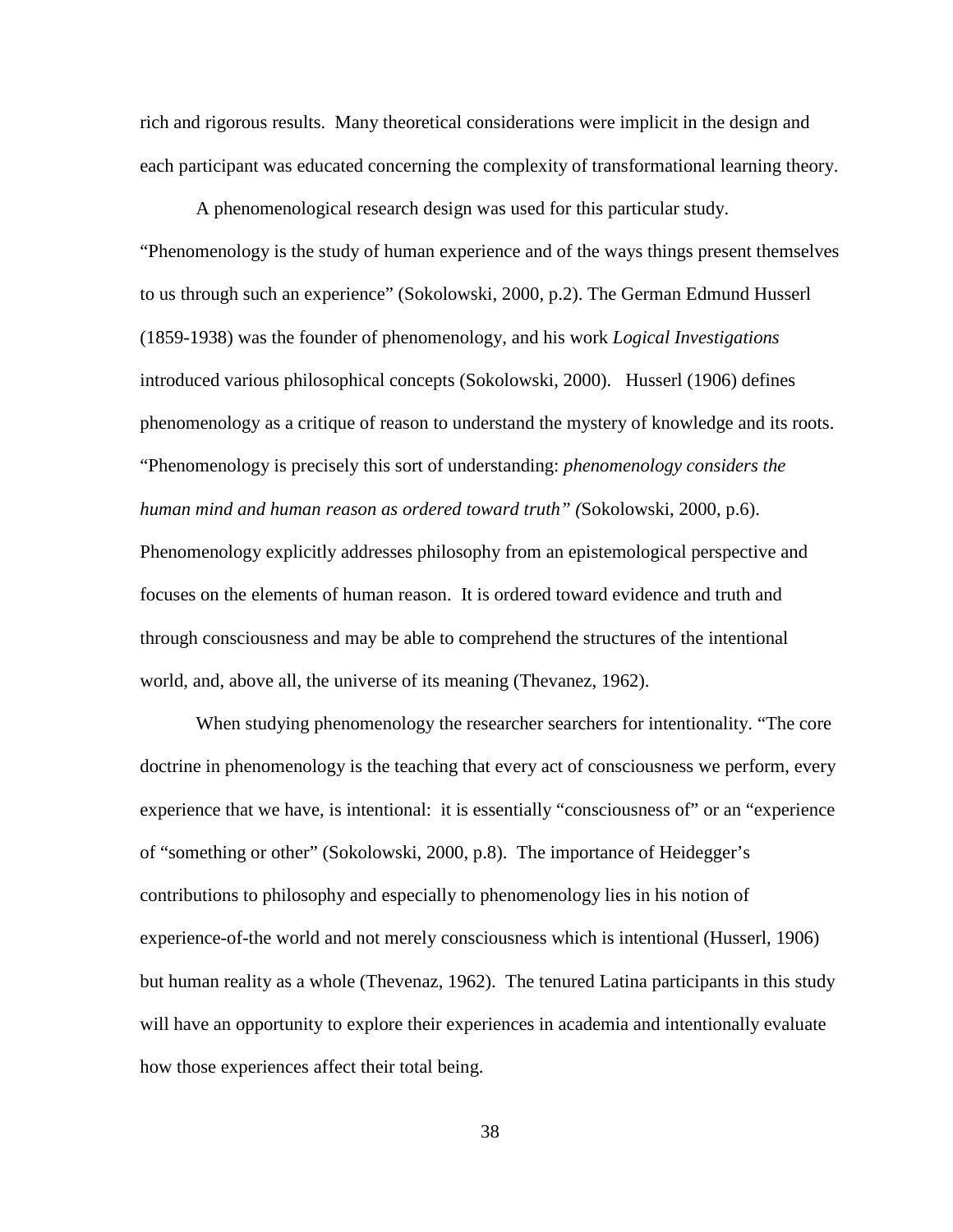By instituting a phenomenological research approach, the participants have an opportunity to challenge their internal mental states and explore their convictions. The experiences for Latinas in academia are profound and an evaluation of the philosophical approaches to learning and teaching allowed the participants to explore such experiences for a deeper meaning. Phenomenology "…validates the philosophical life as a culminating human achievement. Phenomenology does not only remedy our intellectual distress; it also opens the door to philosophical exploration for those who wish to practice it" (Sokolowski, 2000, p.2). In the study of phenomenology, the study of being is important because it allows the researcher to understand the theme of methodological investigations clarifying the obscurity of existence (Thevenaz, 1962). The lived experiences of the Latinas in academia are critical for understanding the social dynamic of interactions among different cultures and how such interactions affect negotiated teaching outcomes.

There are some major philosophical concerns. "…phenomenology calls for a major readjustment in the understanding of what philosophy is, and many people cannot free themselves from their background and their cultural context" (Sokolowski, 2000, p.62). Cultural context was considered at every stage in this research study which was critical for the overarching goal. Understanding the cultural issues within the chosen Division I university and how cultural issues in this study may generally relate to cultural issues at other colleges and universities was critical for evaluation.

#### **Methods for Data Collection**

My participation in the Title IV internship allowed me to review the content derived from the values and social meanings of the Latina culture in academia and were critical for this research study. The participants were selected based on purposive sampling (Bernard,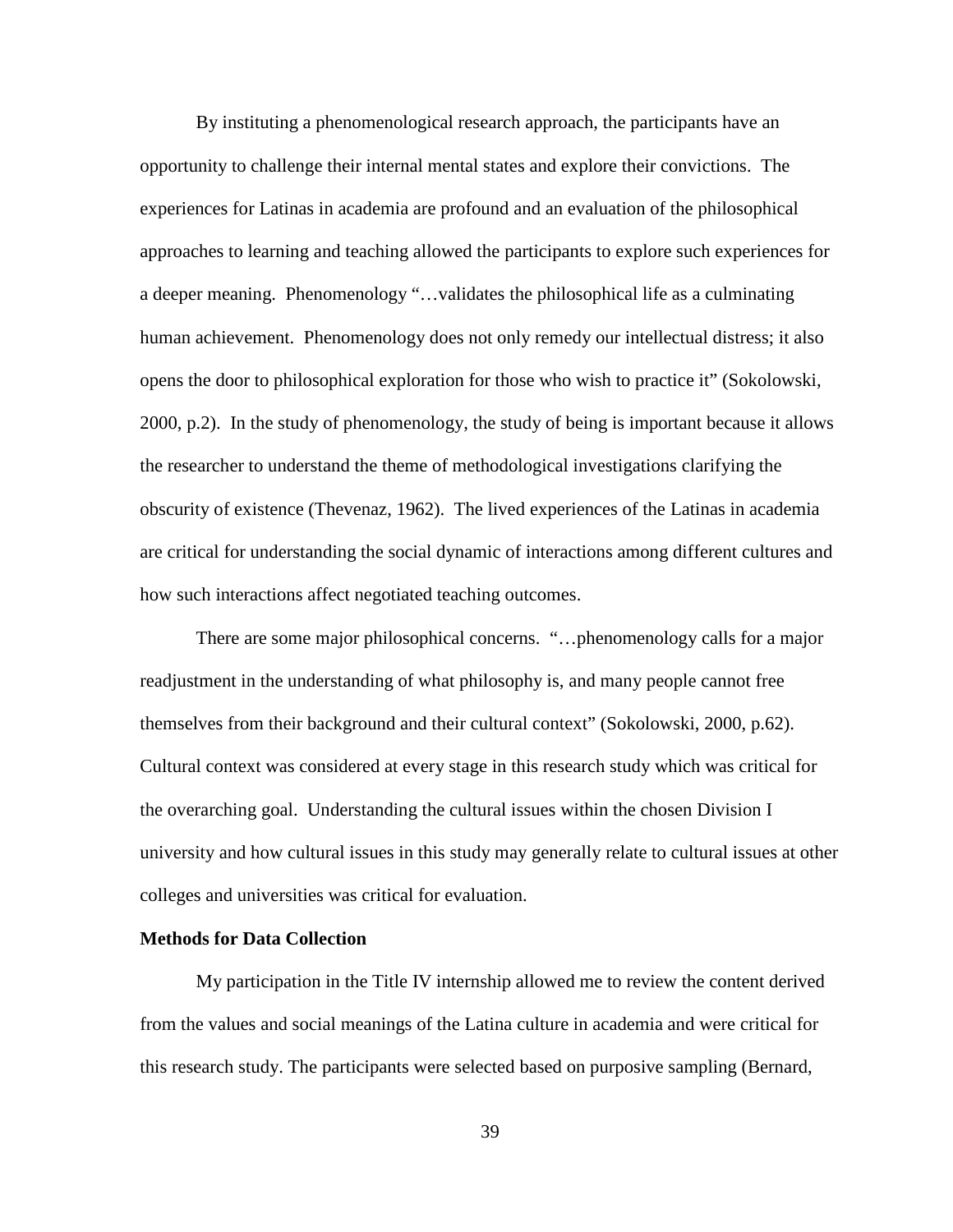2002). Additionally, the participants were purposefully selected according to specific criteria needed to answer the research question (Creswell, 1994). The research questions were designed based on my Division I university research internship, my experiences as a teaching assistant, and on the research and design of Ibarra's (2002) published work. The interview questions were tested to determine whether they answered the research questions (Table 3.1).

The Latinas I worked with during my internship were asked to provide suggestions concerning identifying interview participants, otherwise known as snowball sampling. These types of respondents tend to be more honest and willing to divulge personal information to researchers who have been validated by someone they know, enabling the researcher both to gather more accurate data and to speak to individuals who otherwise may have declined to participate with a stranger. The identification of key expert participants for the study enriched the research responses.

#### **Table 3.1**

### **Major Interview Questions**

- 1. Why did you decide to purse an academic career?
- 2. How has your teaching style developed as a scholar?
- 3. How has your culture impacted your teaching style?
- 4. What are your research/writing interests?
- 5. Are they supported by your department?
- 6. Have you conducted any research dealing with ethnicity? Latinas? Gender issues?
- 7. Do you have a mentor? If yes, how has that mentor impacted your career?
- 8. What are your major programmatic responsibilities?
- 9. What transformational learning experiences have you gone through to get you where you are today?
- 10. How would you describe the overall attitude towards Latina faculty within your academic institution?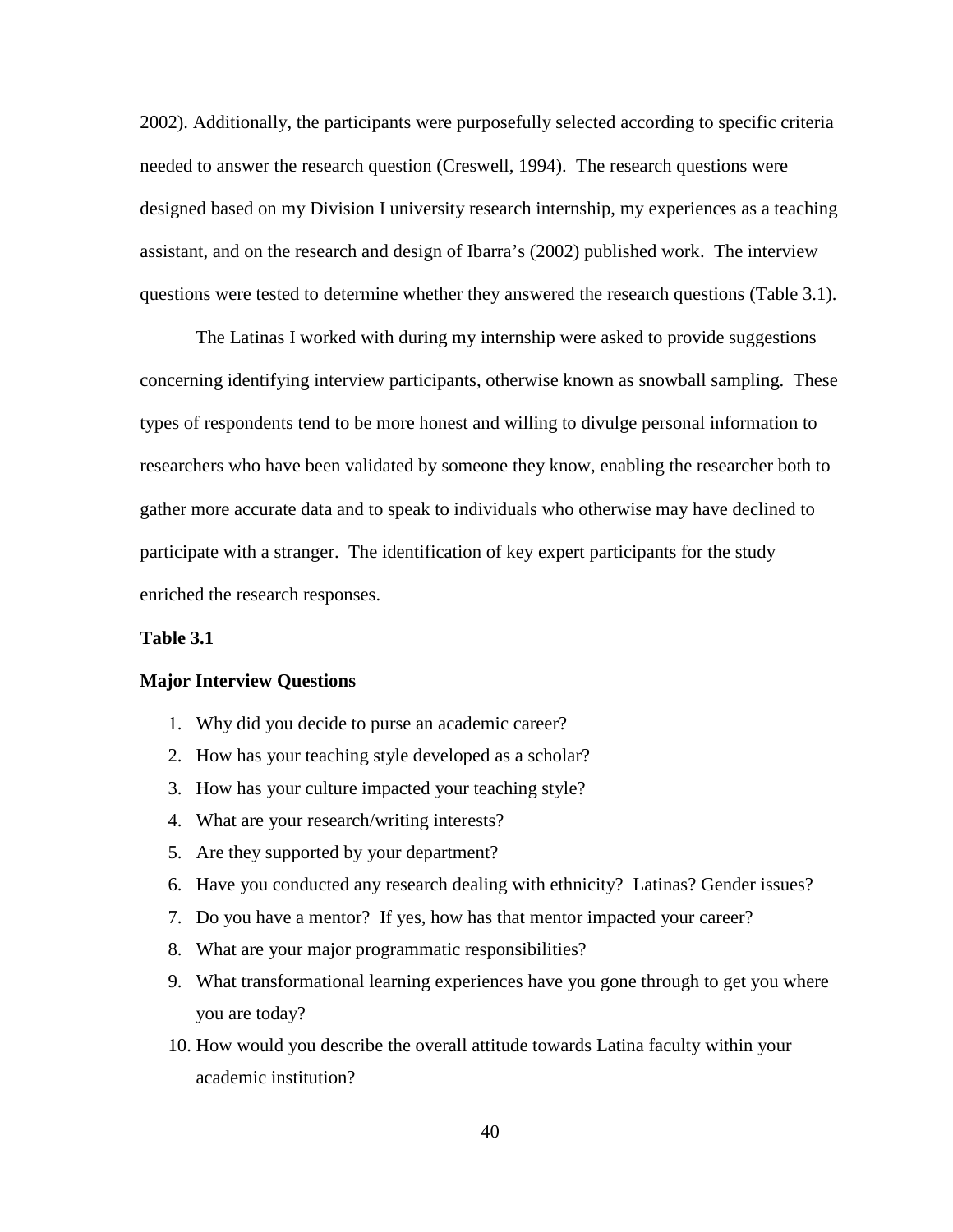- 11. Are many Latinas entering the academic institution? Many leaving?
- 12. What helped you change your perceptions of learning institutions?
- 13. What are the major issues among Latina tenured faculty? Among Latina students?
- 14. How have your values changed in academia?
- 15. What has shaped you into becoming the type of academic professor you are today?
- 16. Describe the organizational culture of the academic institution and the impact it had on your tenure process.
- 17. Given your experiences how have you helped breakdown cultural barriers?
- 18. Do you feel the perception of Latina scholars has changed in the past twenty years?
- 19. What role do you play in your community as a researcher and scholar?

Participants were selected based on their affiliation with diversity programs and committees they are associated with on campus. People were interviewed and asked to suggest participants who worked with Latina Scholars at various capacities. Specific criteria was created to include, the participants were Latinas, United States citizens, and attended U.S. colleges and universities. If the participants attended schools that were not predominantly White, but the instructor to student ratio of White scholars was greater, the participants were included in the research process. The representative sample included participants who taught undergraduate courses, graduate courses, mentored other Latina students, worked with diversity programs, or served in an administrative role. The participants Curriculum Vitas were reviewed to determine the academic, education, and scientific research interests. Publications were reviewed to determine if the participants were interested in Latina race and gender issues which met the research design criteria. I contacted the five identified tenured Latinas and asked for their participation in the study, and another participant was identified as a key participant based on the purposive sampling technique. Participants were selected to reflect a cross-section of ethnicity and national origin.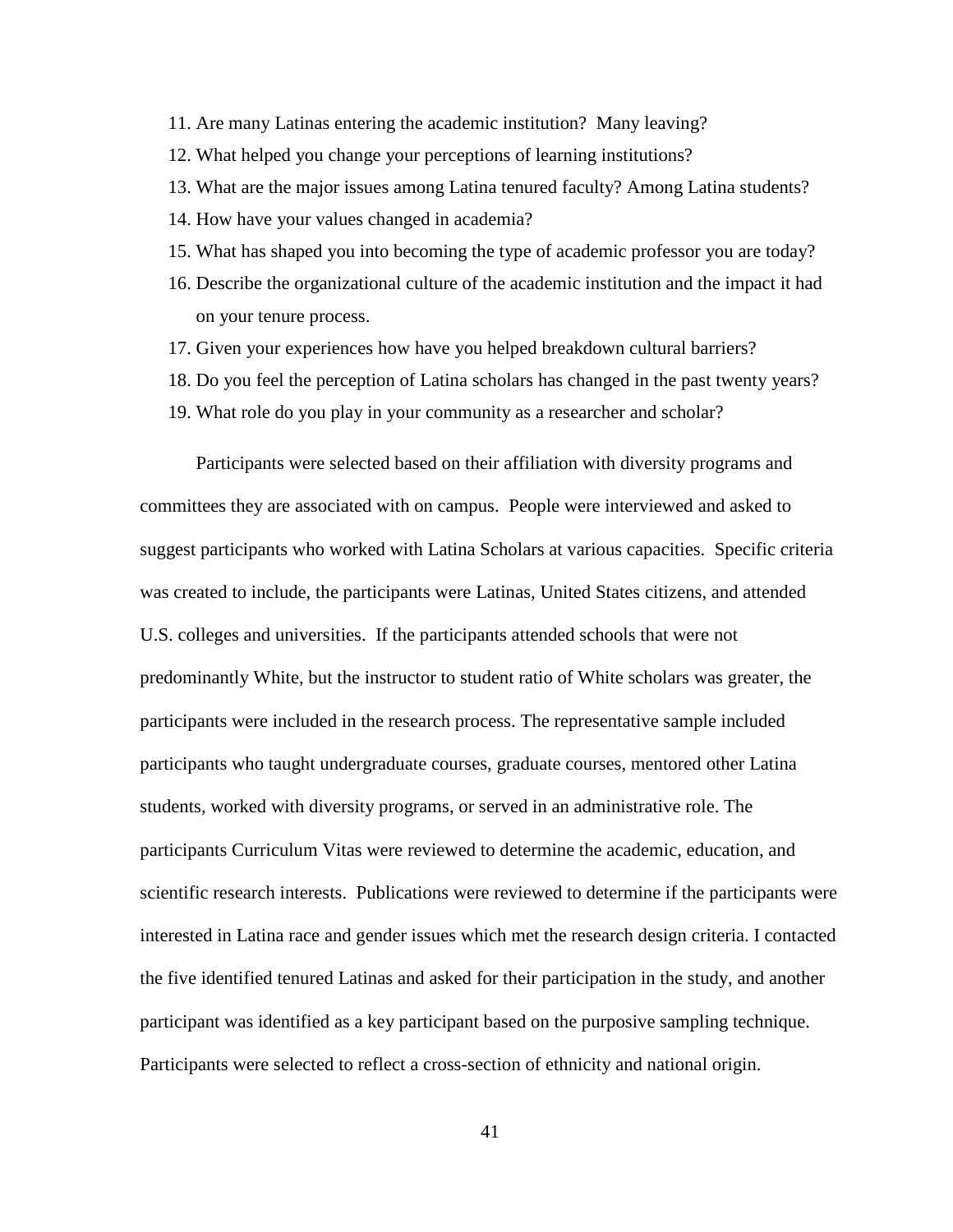**Semistructured interviews.** The interviews were set up in a semi-structured fashion but were flexible enough to allow for follow-up questioning (Creswell, 1994). A semistructured interview was utilized with a general scribe (researcher) who covered a list of topics (Bernard, 2002). This allowed for the participants to respond from their own perspective. "Semi-structured interviewing works very well in projects where you are dealing with high-level bureaucrats and elite members of a community – people who are accustomed to efficient use of their time" (Bernard, 2002, p. 205). Such an interview practice frees the researcher to follow new leads and shows the researcher is prepared and competent, yet is not trying to exercise excessive control (Bernard, 2002).

# **Table 3.2**

### **Progression of the Study**

- 1. Diversity program participants who work with Latina scholars across the University were asked to suggest names of participants.
- 2. The researcher scheduled face-to-face appointments to meet the potential participants and asked them to participate in the study.
- 3. Initial interviews were scheduled.
- 4. Consent forms were provided.
- 5. One hour interviews were conducted.
- 6. Interview data was analyzed.
- 7. The researcher identified transformative learning moments to discuss with the participants.
- 8. Follow-up interviews were scheduled with each participant to discuss preliminary findings. The participant validated the preliminary findings.
- 9. The interview data was transcribed and provided to the participants for another level of validation.
- 10. Recording devices were provided with a digital recording capability for the data reflection process.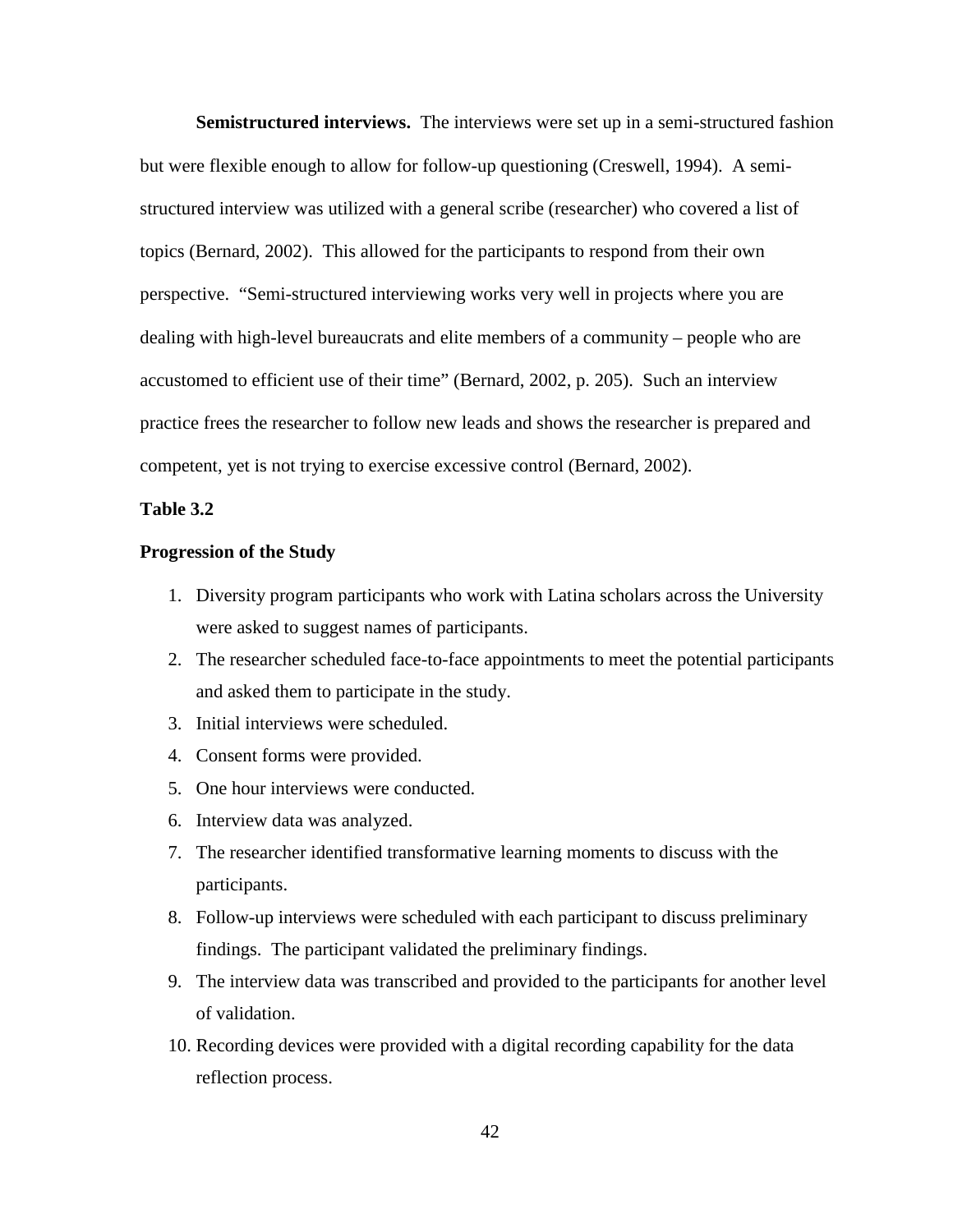- 11. Participants were asked to record one month of reflection data via the recording device.
- 12. At the beginning of each week, the researcher promoted the participant a topic related to the interview questions via an email reminder to reflect on the interview topics and transformative learning experiences based on their life experiences, or based on interactions that occurred during the week in academia. The participants were asked to record their thoughts on the recording devices.
- 13. The data was collected on a weekly basis via a jump drive, or a compact disc by the researcher.
- 14. The reflection data was analyzed.
- 15. The researcher worked with the participant to schedule class observations. The researcher attended undergraduate as well graduate courses for observation.
- 16. Class observation findings were analyzed.
- 17. A focus group was held.
- 18. The researcher the participant's curricula and published works.
- 19. The published work data was analyzed.
- 20. The data was triangulated and the findings were analyzed.
- 21. The findings were presented.

I, as the researcher took notes during the semi-structured interviews to describe physical gestures, movement, etc. which are an important part of how Latinas communicate. Studying the language and expression of the participants was critical to understanding the transformative learning experiences among the academics. The Latin culture is quite expressive and uses language, body gestures, voice inflection, etc. to express themselves. I digitally recorded the interviews and transcribed the data. At the conclusion of the study, the recorded interviews will be destroyed to protect the identity of the participants. The notes created during the interviews were coded to protect the participant identities and the departments in which they worked, were protected.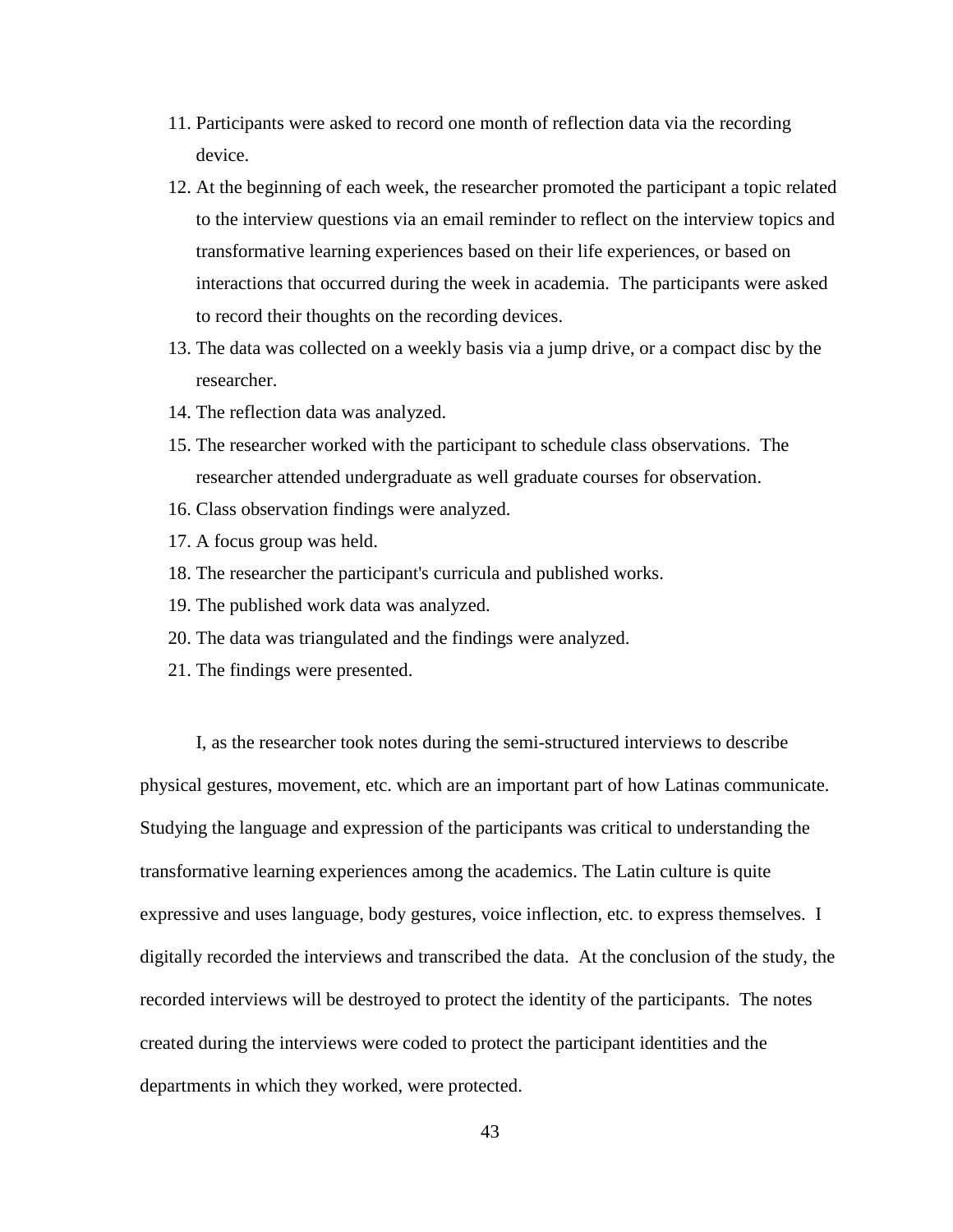Based on the research goals, the researcher used a questionnaire to guide the interview. The goal of the interviews was to help the participants reflect on their own experiences to uncover their own "inner voice". Interviews were scheduled for at least one hour to allow for data gathering. Great attention was paid to the environmental and situational factors among the various learning environments to fully explore social patterns. The researcher requested for the initial interview to take place in their academic offices. This site was chosen to allow the researcher to identify professional and personal interests based on the items located in the offices. The location also presented a safe and comfortable environment. The goal of the interview process was to capture the true and heartfelt experiences of the Latina participants. Great emphasis was placed on capturing their stories to uncover the shared experiences in the academic setting.

I assumed the participants would openly share their experiences and describe the experiences from their own unique perspectives. The qualitative data based on transformative learning experiences in a learning organization, academia, was extremely meaningful and representative of the Latina population in higher education. The study aimed to refine and challenge existing theories in an effort to generate and test a new hypothesis. The in-depth interviews provided rich descriptions of the various cases presented and were compared across research settings to determine how processes emerge and evolve. A qualitative design allowed the researcher to gather detailed data about the experiences of the participant, within social contexts that conventional quantitative survey research designs cannot generate. The qualitative design also provided an engaging exchange environment among the researcher and the participants which allowed for greater dialogue and clarification of responses as and meanings. I, as the researcher had an opportunity to adapt to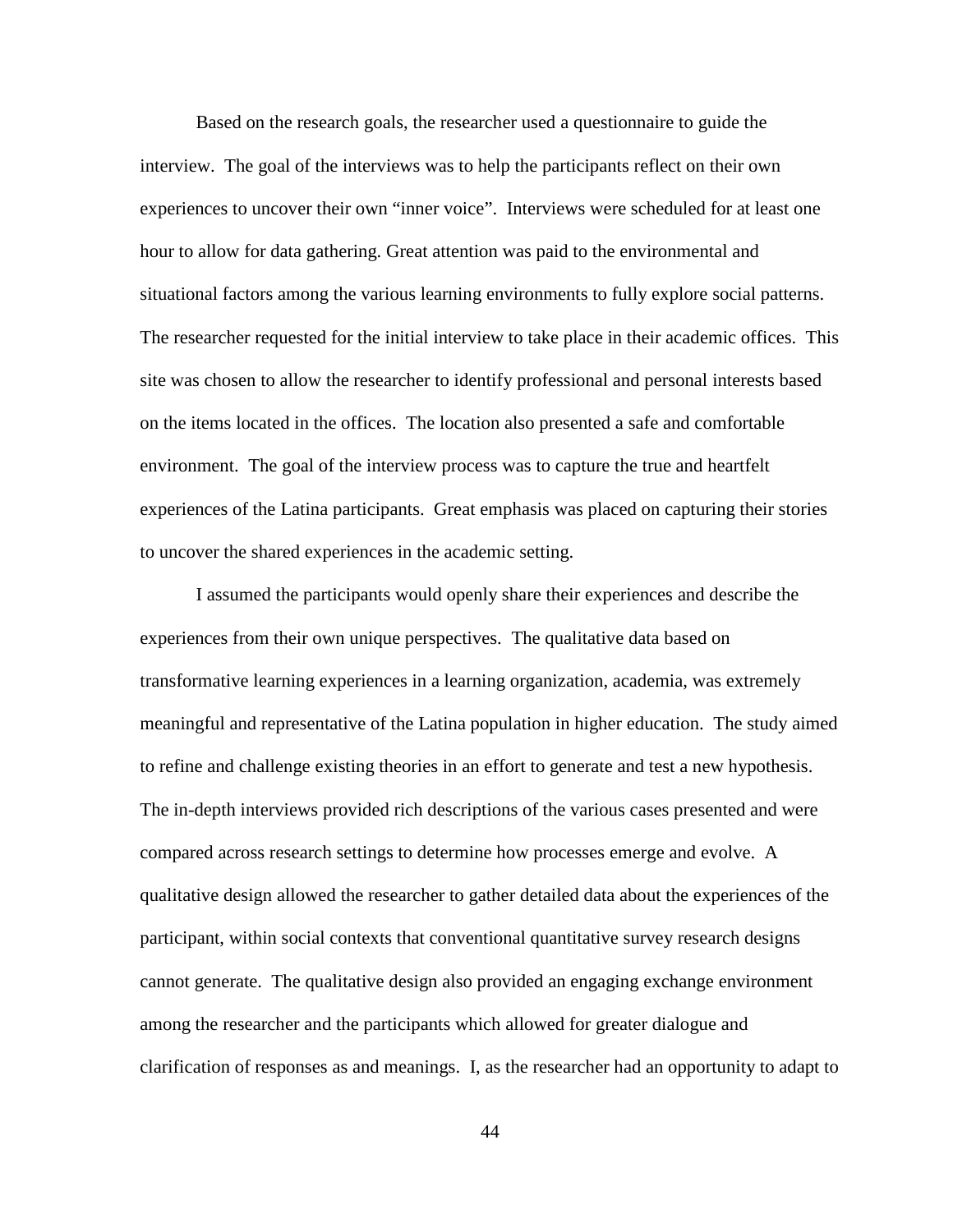the learning environment to become more knowledgeable about the social context of the participants lived experiences. The participants also agreed to allow data to be published in the dissertation.

Follow-up meetings were scheduled with the participants to validate the collected information, the reciprocity process. The interview data was used to answer the specific research questions. Oakley's (1981) feminist model of research-based interviewing was utilized. Feminist research aims to validate the experiences of women and the researcher will approach the participants as friends rather than subjects. The objective of this research design was to validate the experiences of Latina scholars that reached a tenure status and to understand if the transformative experiences impacted their academic careers, and leadership styles. It also considered how those experiences shape both their professional and social behaviors.

I attended the participant's classes and observed the instruction style, leadership style, and communication styles in the classroom. In some cases more than one course was attended representing undergraduate, graduate, and post-graduate students. The various instructional styles were compared among the different course levels. The data was transcribed into a second data set for analysis.

Reflection is an essential component of the transformative learning theory. Once the interviews were completed, each participant was asked to reflect on the interview questions and the responses provided. The participants were provided ipod  $6<sup>th</sup>$  generation recording devices, or digital voice recorders, as well as blank recordable/rewritable compact discs and jump drives. They were asked to record their reflective thoughts using either the ipod recording feature, or the digital recorders. The participants were asked to share a story about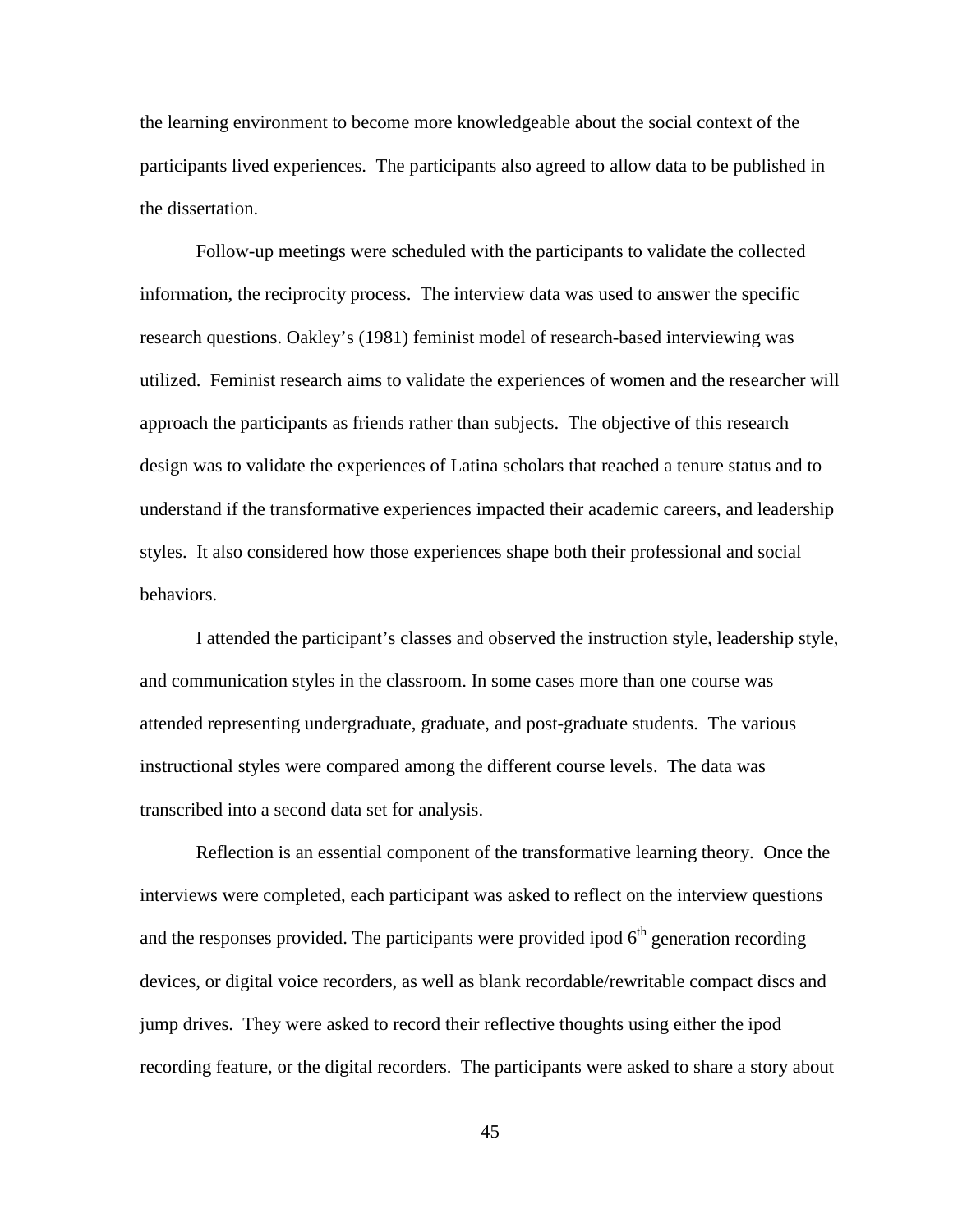the questions, discuss their emotions (before, during, and after the interview), and provide more data concerning their initial responses. On a weekly basis, the participants were emailed a prompt such as a quote from a section of the interview to deeply reflect on the learning experience. Such a practice allowed the participants to provide testimony in real time to other transformative experiences that have either occurred, triggered additional memories, or reinforced the meaningfulness of the responses provided during the semistructured interviews. This process further enhanced the research data gathering process. The time frame for this data collection period included four weeks of reflective recordings. The reflections were downloaded to a compact disc or downloaded directly to the jump drive and the researcher acquired the compact discs and jump drives at the end of the four week period in person. The researcher transcribed the data into a fourth data set for analysis.

At the conclusion of the reflection data collection process, the participants met in a focus group setting. A set of follow-up questions was developed based on the initial semistructured interview questions and the reflection data collection process to determine if there were similar responses, themes, and shared experiences among the tenured Latina participant group. At the start of the focus group session, the participants were asked to talk about the semistructured interviews and the reflection process to determine if there is shared meaning among the responses. The focus group conducted was quite interactive, lively, filled with dialogue, and generated rich information. I also attended undergraduate courses, and graduate courses to observe the Latinas teaching styles. This was a great opportunity to gather more information. I served as facilitator, moderator, and data collector. The information was recorded, transcribed, and considered as a fifth data set for analysis. I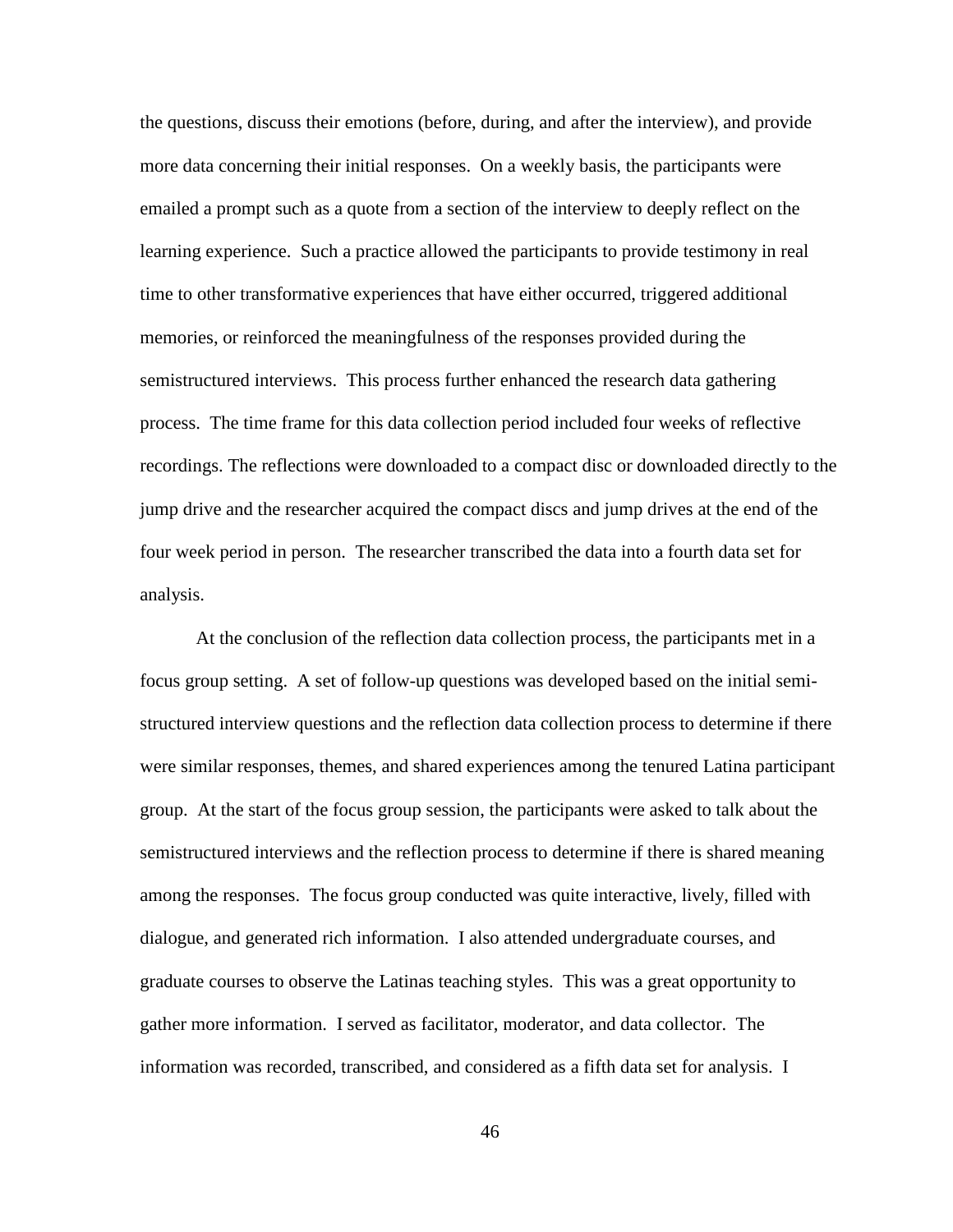reviewed some of the published work of the participants. Articles, books, and chapters were reviewed for race and gender themes. Resumes and CVs were also reviewed for additional information concerning the participant's research interests.

### **Data Analysis**

 I triangulated the qualitative data from the semistructured interviews, the data collected from the reflection process, the focus group data, the class observation, and reviewed much of the participant's published materials. In order to maintain internal validity in this qualitative research design, I worked with the participants and asked them to verify the data was captured correctly and represented the truth based on intentionality. I provided a copy of the transcribed data and asked the participants to make comments, or provide additional information. According to Creswell (2000), a validity process allows for the researcher to self-disclose their assumptions, beliefs, and biases and describe those beliefs and biases. The identification process allowed the researcher to minimize biases as the study progressed. "This validity procedure uses the lens of the researcher but is clearly positioned within the critical paradigm where individuals reflect on the social, cultural, and historical forces that shape their interpretation" (Creswell, 2000, p.127). The validity procedure also allowed the researcher, early in the research process, to identify the researcher position.

The researcher used narrative and performance analysis. "In narrative analysis, the goal is to discover regularities in how people tell stories or give speeches" (Bernard, 2002,p.451). During the storytelling of the participant's academic background they assume their listeners share many assumptions about how the world works and they may leave out information they believe everyone should know (Price, 1987). I used a grounded-theory approach. "The grounded-theory approach is a set of techniques for (1) identifying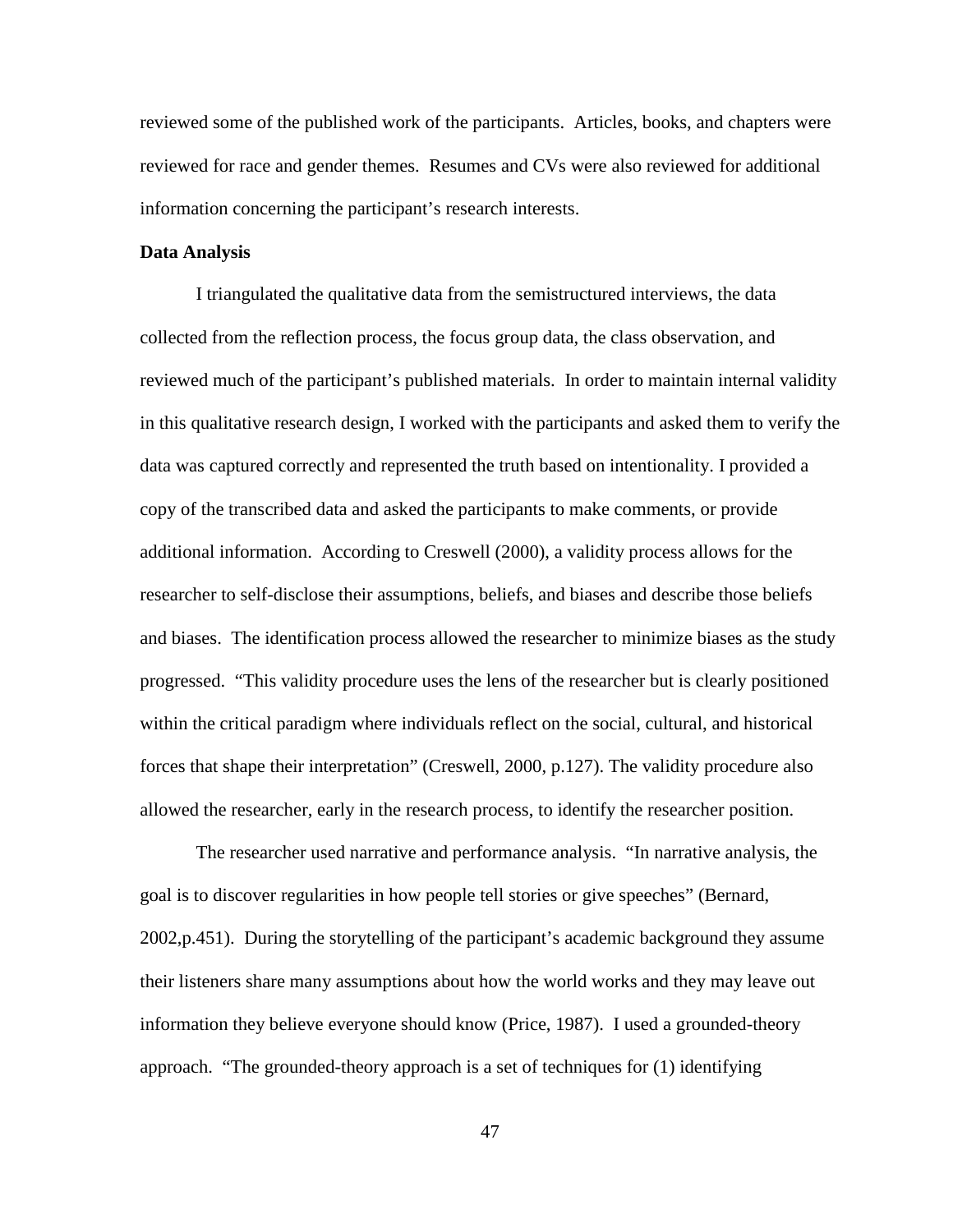categories and concepts that emerge from the text and (2) linking the concepts in sustentative and formal theories" (Bernard, 2002, p.463). According to Bernard (2002), the analysis process includes specific mechanics which are to:

- 1. Produce transcripts of interviews and read through a small sample of text.
- 2. Identify potential analytic categories that is, potential themes that arise.
- 3. As the categories emerge, pull all the data from those categories together and compare them.
- 4. Think about how the categories are linked together.
- 5. Use the relations among categories to build theoretical models, constantly checking the models against the data – particularly against negative cases.
- 6. Present the results of the analysis using exemplars, that is, quotes from interviews that illuminate the theory. (p.463)

I identified themes in the texts and included inductive code the texts for the presence or absence of themes which were then turned into nominal variables (Bernard, 2002). The interview data, the reflection data, the classroom interaction, and the focus group data were the units of analysis. The coding procedure was discussed, criticized, and modified to determine if additional codes needed to be added, deleted, or rephrased throughout each stage of the analysis process. Along the data analysis, the dissertation committee members critiqued the process and provided comments concerning the process. The questionnaire responses, evidence directly from the text, narratives, and shared stories were analyzed and were included in the results. The use of native language and code switching was also analyzed. The researcher served as the sole coder to improve the reliability of the text data and content analysis.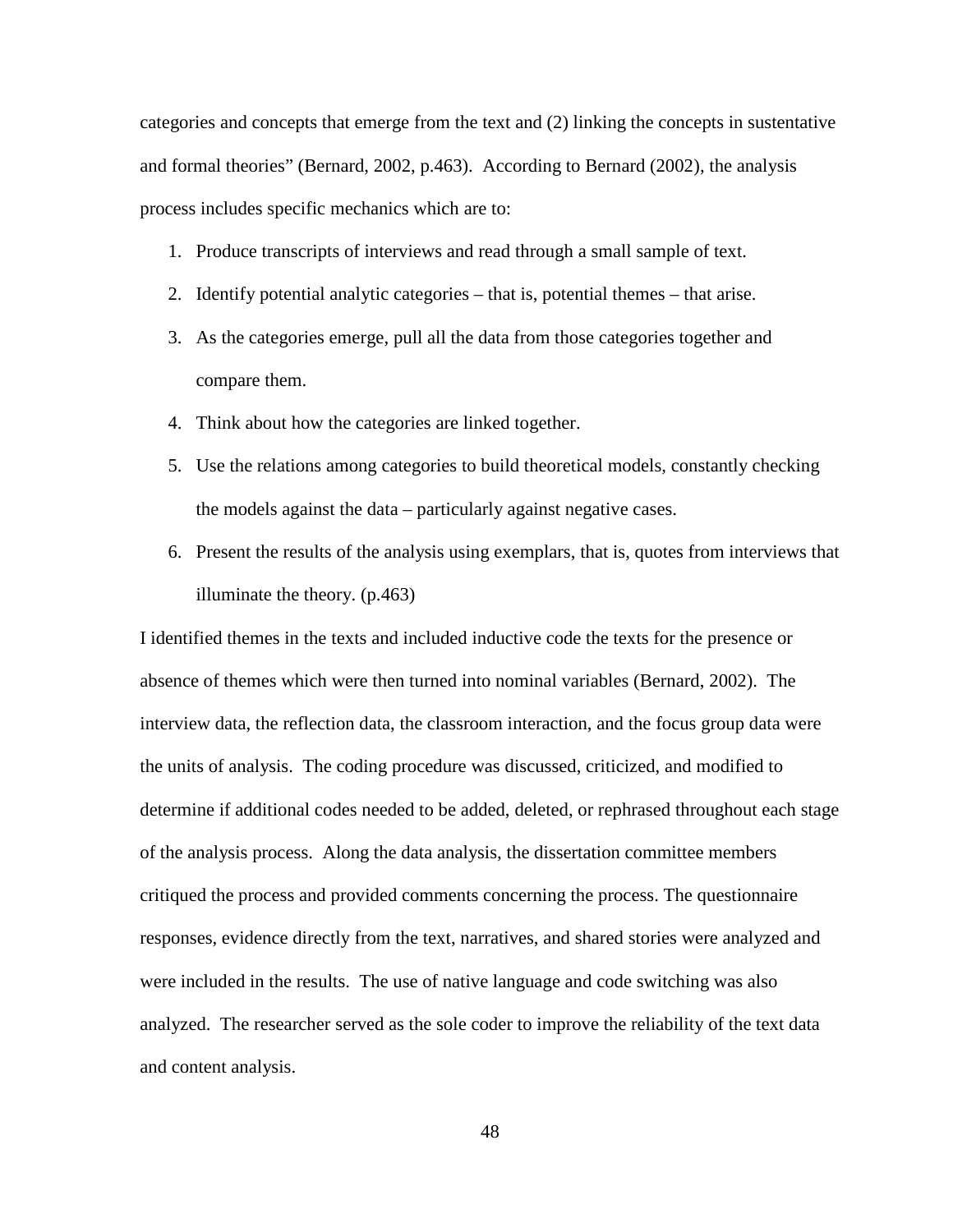### **Ethical Considerations**

The data collected methods in this study were designed to minimize the potential of an adverse impact on the participants. It was critical that the participants felt they could continue to trust me as the researcher, and more importantly, the participants felt comfortable during the research process and were able to honestly and openly provide feedback. The questions and topics solicited emotional responses that had a considerable impact on the participants in the study. There were many negative experiences that were also reported and I assured the participants the identities and the departments they represent at the Division I university will remain confidential. Pseudonyms were used for all participants and the departments they represent.

#### **Limitations of the Study**

I have pondered this research topic for over 15 years and believe this introductory, phenomenological research study will have a lasting impact on the Latinas that have reached a tenured status in academia, the research participants. I believe the study created unique meaning as well as shared meaning. As a business professional, educator, and researcher, I have had experiences that closely connect me to this study's literature topics. The careful selection of the participants represented various colleges and universities, various geographic regions, and various Latina cultures. The diversity of the participants adds to the multicultural learning organization body of literature. While conducting the classroom observations, my presence as a researcher may have had an impact on the instructor and the specific behavior displayed during that process. This phase of the process was planned early in the semester to provide the illusion of another student joining the class as a late registrant and preventing disruption among the students.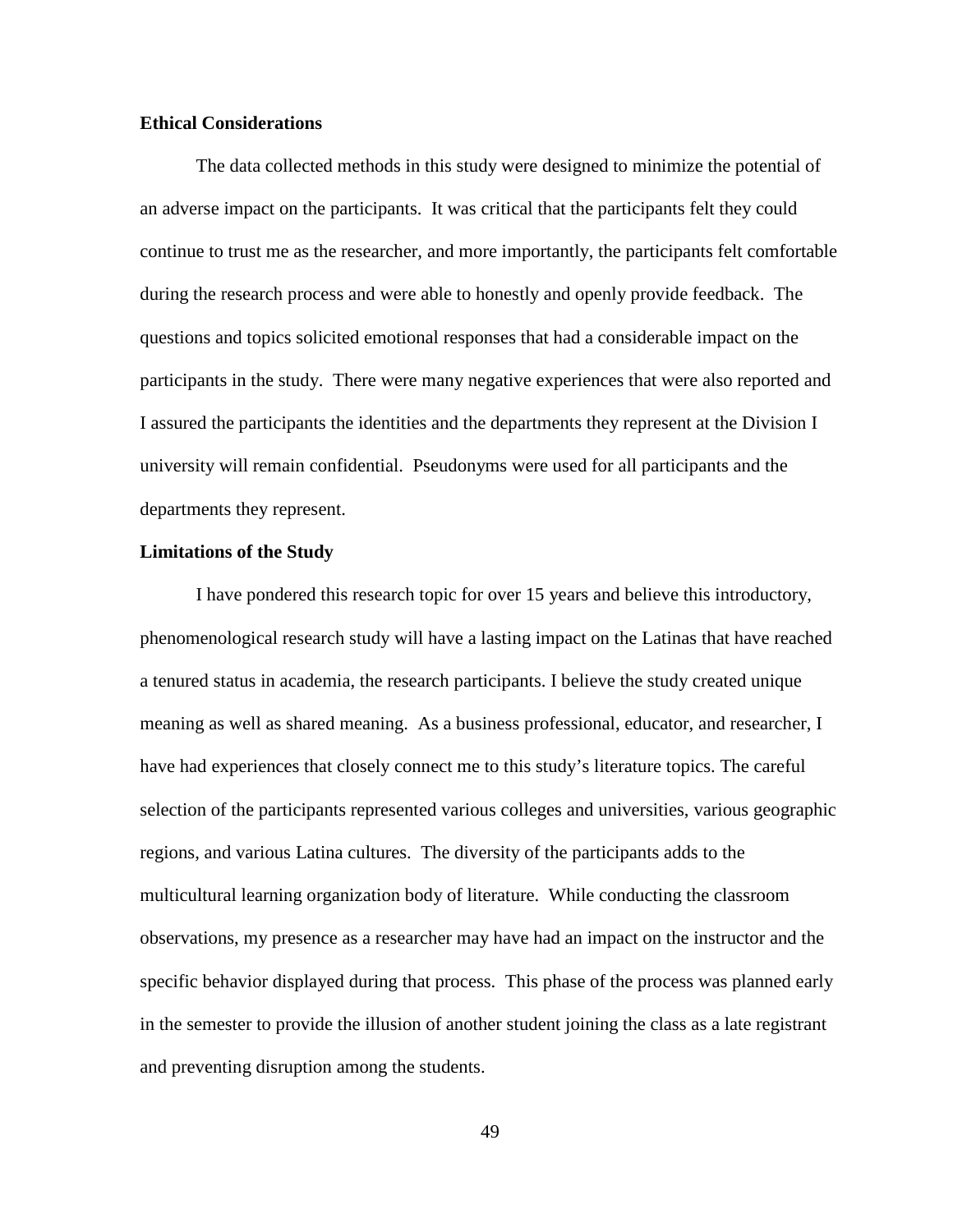As a researcher I relate to the plight of the marginalized Latinas and readers should consider my familiarity of the topic a potential limitation. But, I believe my familiarity of the topic improved the data collection process. I've made every effort to monitor my own biases as a researcher. I am sensitive to the limitations of the study and made a conscience effort to control my biases, and create an objective view of the lived experiences of the participants.

### **Summary of Methods**

The data collection methods were carefully considered, as well as the limitations of the study. Specifically, I was sensitive to the cultural, gender, and political issues that have arisen. Consideration of such issues was evaluated based on the information presented in the literature review. This study is important for several reasons. A major strength of qualitative research is the ability to identify areas of research that have not been previously investigated. Another goal of this study was to provide insight in the following areas: the communication patterns of Latinas in academia, their behavioral patterns, their leadership styles, and whether their presence in academia contributes to creating change in organizations. To date, there are few studies concerning cultural and organizational change in academia focusing on gender and diversity issues.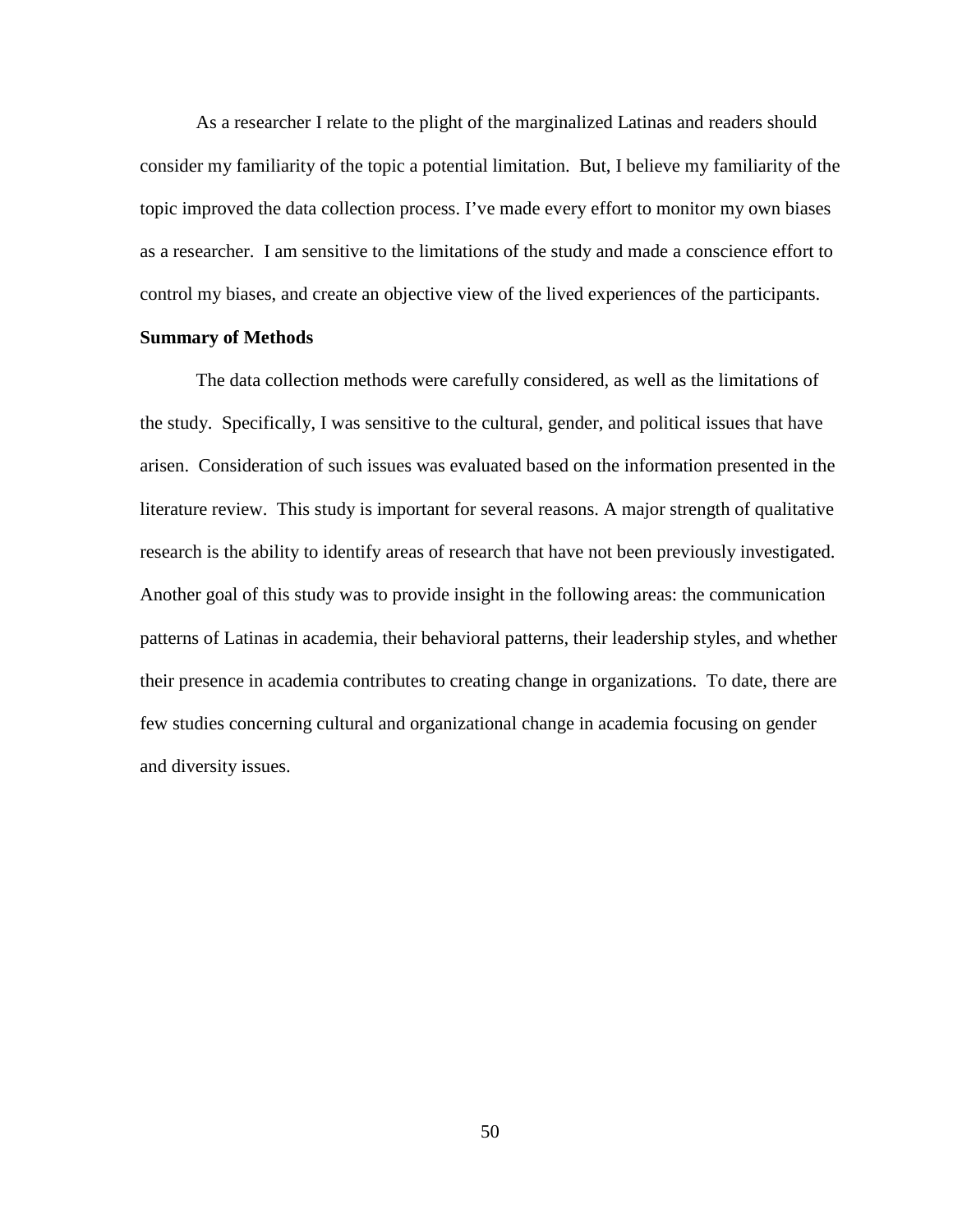## **Chapter Four**

## **Findings**

# **Preface**

This chapter explores the analysis of the six cases and presents the major themes that emerged based on the primary research question and the secondary questions. The case studies were developed through interviews, class observations, a focus group, and a review of the participant's published curricula, articles, journals, and books. The six tenured Latina Leaders who participated in this research study are profiled based on their heritage and family lineage. Each participant is introduced with background information to provide a glimpse of their history and academic journey and each participant has been given a pseudonym to protect their identity. The participants have also been categorized based on their socio-economic status (SES). The socioeconomic status is based on family income, parental education level, parental occupation, and social status in the community (Anderson, 1993) Families with a high socioeconomic status typically have access to a wider range of resources to promote and support young children's social, emotional, and cognitive development. Children of high SES often are better prepared for school. An analysis of the primary and secondary research questions is also presented as well as the various themes that emerged, and the chapter concludes with the summary of the data findings. The region the Latinas were educated was included to explore whether there were trends in different areas of the United States in terms of treatment of minority students.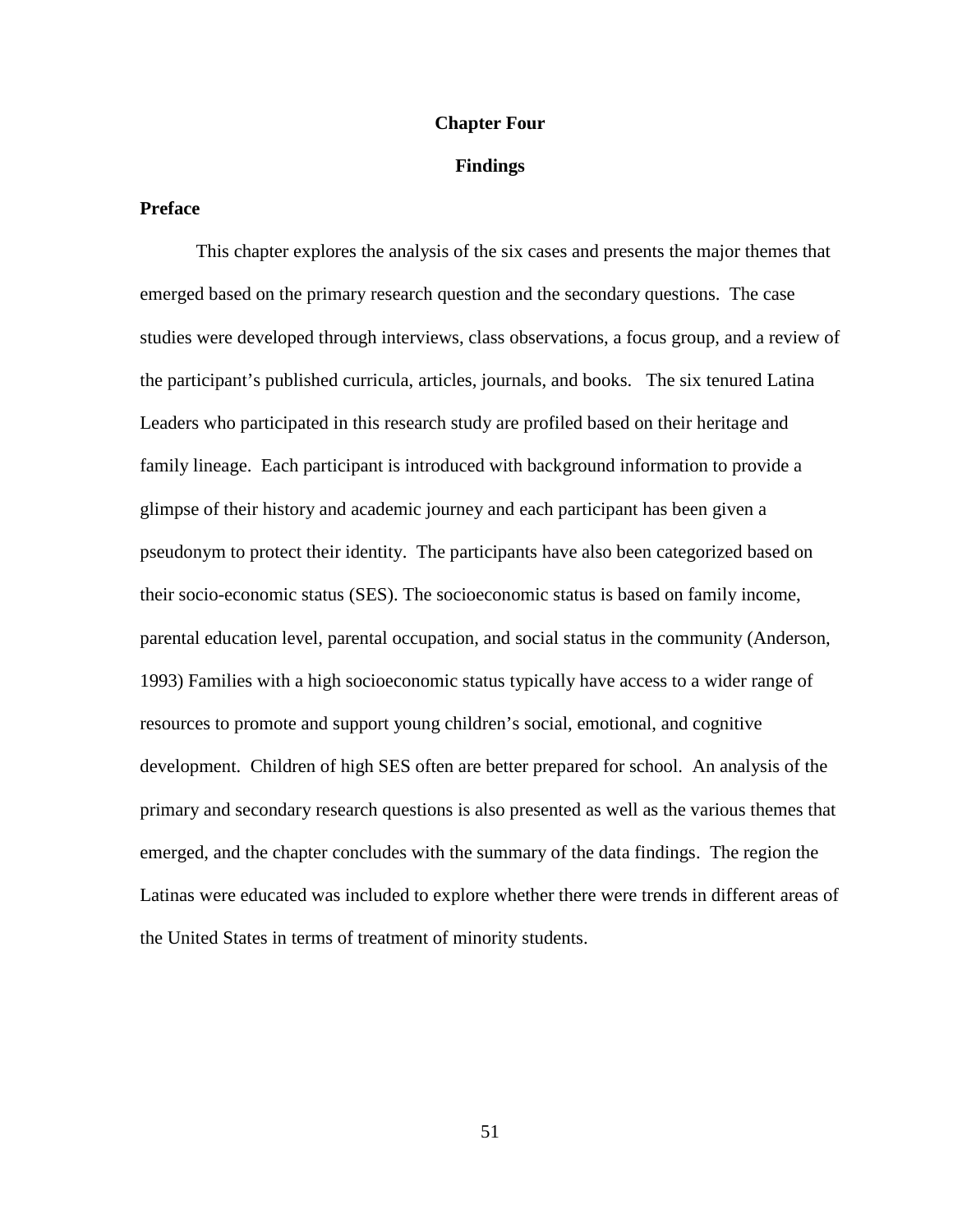# **Participants**

| <b>Name</b>   | <b>Ethnic Heritage</b>                               | Pseudonym | <b>Region</b><br><b>Educated</b> | <b>Discipline</b>             | Socio-<br><b>Economic</b><br><b>Status</b> | <b>Years</b><br><b>of</b><br><b>Tenure</b> |
|---------------|------------------------------------------------------|-----------|----------------------------------|-------------------------------|--------------------------------------------|--------------------------------------------|
| Participant 1 | Father-Peruvian,<br>Mother-Mexican                   | Anna      | Mountain                         | Languages                     | Low                                        | 26                                         |
| Participant 2 | Father-English,<br>Mother -<br>Dominican<br>Republic | Maria     | Eastern                          | Social<br>Sciences            | Low                                        | 3                                          |
| Participant 3 | Father-Mexican,<br><b>Mother Mexican</b>             | Lucia     | Mountain                         | Social<br>Sciences            | Low                                        | 15                                         |
| Participant 4 | Father-Mexican,<br><b>Mother Mexican</b>             | Rosa      | Mountain                         | Special<br>Education          | Low                                        | 16                                         |
| Participant 5 | Father-Mexican,<br><b>Mother Mexican</b>             | Theresa   | Mountain                         | Social Science,<br>Government | Middle                                     | 11                                         |
| Participant 6 | Father-Hispanic,<br>Mother-Puerto<br>Rican           | Celia     | Western                          | Health<br>Sciences            | Low                                        | 20                                         |

## **Table 4.1 Participant Data**

# **The Life Stories of the Latinas**

The purpose of the study of the life stories examined the transformational learning experiences among Latinas that have reached a tenure status in academia and to explore how those experiences affect their leadership styles. At the conclusion of the interview process, and the follow-up interview process, I included the identified transformational learning experiences along their academic journey, as described by the participants. I have also presented some of the major transformational learning events based on the participant's life stories.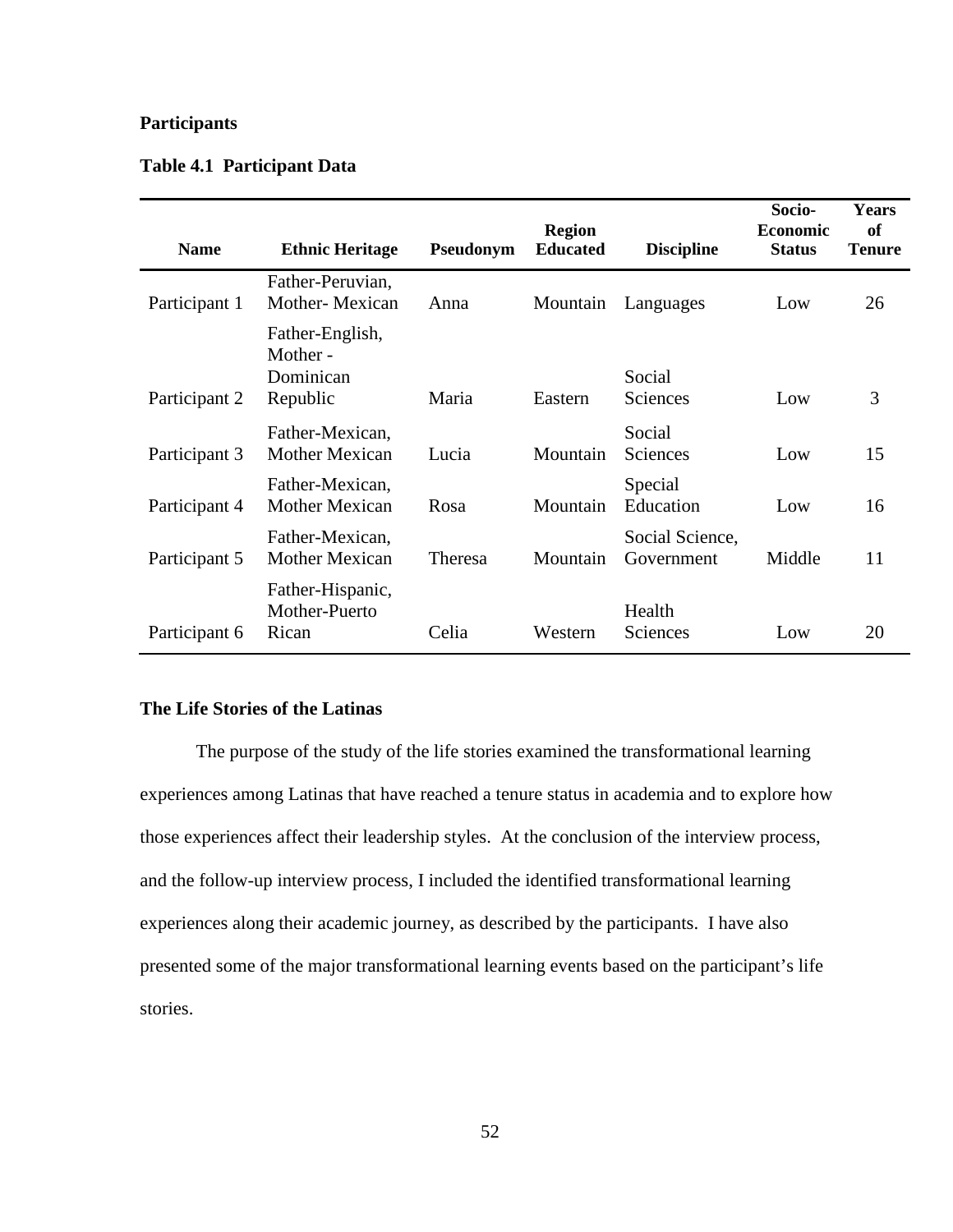**Anna.** Anna is a daughter of a Peruvian man who left his country at an early age to attend college in the United States of America. He eventually became a short story writer and a professor. When Anna turned six years old, the family moved to the east coast so her father could instruct at a college for women. He was a member of a theater club and enjoyed acting. Anna's mother was from Mexico and her mother received much of her education at a convent. Although her mother did not finish high school, she loved to read and write short stories. Anna spent her early years in a small town with a large Hispanic population. When the family moved to the East Coast, there were very few Hispanics which was quite a culture shock for Anna. There was a large Jewish population and Anna befriended a little girl who remains a close friend to this very day. Like her mother, Anna developed a love of reading at the young age of two years old. "And as a little girl, I was always getting praised for getting good grades." "My favorite thing even then was to go to the library… my mother used to go to the library a lot…And that's an interesting thing because a lot of Chicano writers, in their writing talk about how important the library has been to them, the public library." Her love of reading continued into adulthood. "I am a compulsive reader and you know, I'll start with an author and I begin with their first book and go all the way through their whole work."

Anna suffered a major tragedy. "When I was 13, my father died, and of course that, threw my family into total chaos." The college where Anna's father was working was concerned for both Anna and her mother. The administrative staff was able to provide a librarian position for Anna's mother.

She had no training, but at that point, she always said to me, you know you really have to take a look at me, you know I didn't have an education, and if you're going to survive, you need to get an education.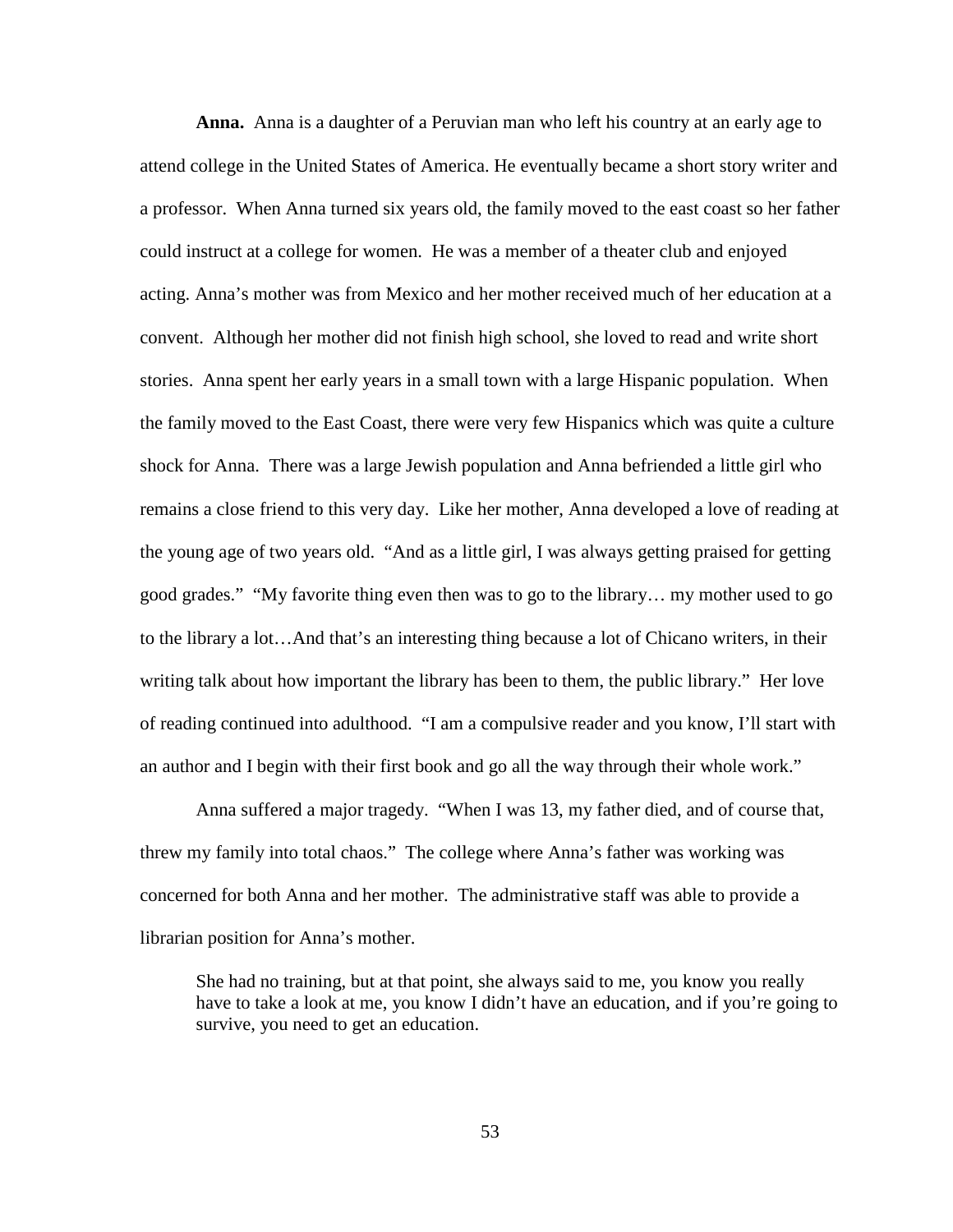At that point Anna realized the importance of acquiring an education. She earned a scholarship and attended a woman's small college in the East Coast. "It was full of really upper-class, wealthy young women." Anna enjoyed her college experience but faced adversity early in her academic career. Her major professor did not support her senior thesis because it had an ethnic focus. The professor did not view ethnic studies as scholarly work.

And by the time I got to be a senior, I was a little rebellious, I would say, or pretty rebellious, however you want to say it. I don't know. I learned a couple of things along the way, and that was when I started questioning everything.

Anna wanted to write her thesis on two Latin American poets, but her advisor thought "Latin American Literature was a bunch of garbage." When she presented her senior proposal, he said "… no, you can't do that". She went to the dean and explained her situation and fortunately her dean was supportive of the chosen topic. Anna completed her senior thesis, "but the end result was that he (the professor) denied me honors."

Anna shared a story from her undergraduate experience that helped shape the type of

person she is today.

Well... it was when I was a sophomore in college. I was taking a psychology class. In those days, they were doing these psychology experiments. Nowadays, you get told exactly what the experiment is about because you have to have permission…just like you interviewing me. In those days, they didn't tell you. They asked me if I wanted to participate in a depth perception study. I said okay because I was going to get \$10.00. I was really broke. I don't exactly remember what happened, but this is sort of what happened. They said, come over at two o'clock. I am in my dorm room and I get a telephone call at about 1:30 saying, you're not here and we're doing the study. I said, but you told me two o'clock. They said, no, no, no, we told you 1:30. I went running over there and when I get there, the room was already filled with people. This is natural because I am late. In that room, there was Olga. She was another Latina who was a close friend. [Participant points to her desk to provide a visual representation of the research room] They seat me here and there are all these other people, maybe eight or ten. Olga is the last person over here. They show you this chart in which column A is here, and column B is here. The supposed study is which is taller? I am the first person, and I said, A. And then I chose, A, A, A… The heights change and sometimes B is taller, and sometimes A is taller. Then they start with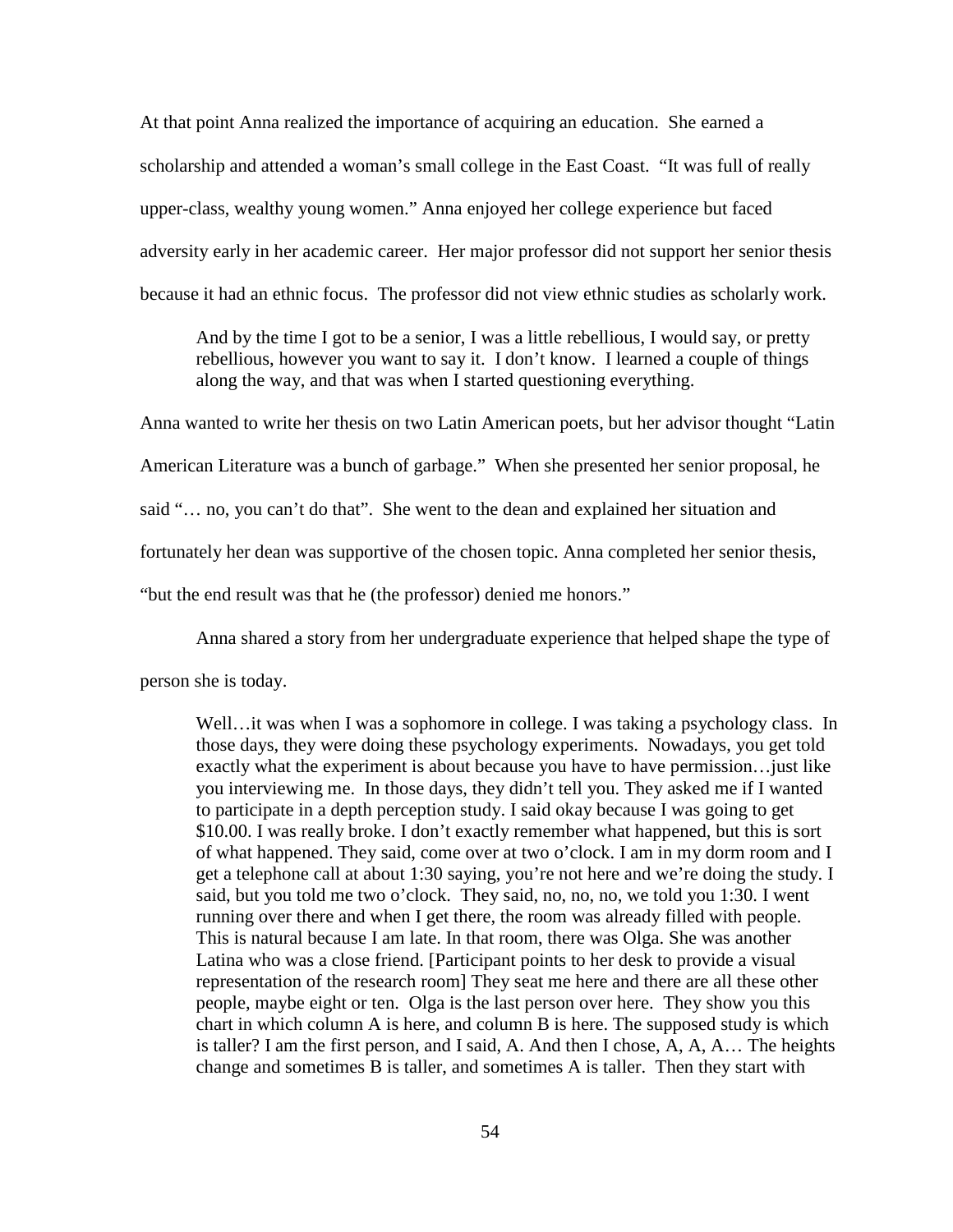Olga and she is the first person, and I am the last person. I chose A, B, A, and then they ask Olga. She chooses A. It looks to me like B is a little shorter but she's closest to the thing, and at first I chose B. We do it again and this time she says B. And A is clearly taller, and I'm processing this in my mind, and I'm thinking, what's going on? Can I see? So, I start rationalizing. Can I see these things correctly? Is she closer? A couple of times when she says A, I say B. But then I think…its Olga! She must be right! I am really kind of troubled by this. I get called in so they can give me the results. I found out it had nothing to do with depth perception, it had to do with whether you agreed with...what socialization does to you. If everybody says A, are you strong enough to say B? Well, clearly I wasn't. Olga, who is one of my best friends, afterwards, she apologized. She said, when I saw you come into that room I was devastated! [Researcher sighs] We have another friend who later joined us…But Olga said to me, you should have seen Lillian! Lillian, no matter what anybody said, she NEVER…she ALWAYS gave the right answer! Oh yeah, well if you knew Lillian, you think I am a trouble maker? She was much worse! She was unbelievable. But, I was so devastated to find out that I gave into social pressure! [Whispering] I was just devastated! [Researcher laughs] I told this story to Margarita and she wrote about it in a book. You know, it was unconscionable! It's unconscionable, BUT! After that, I said, I am never doing this again! Not the test, but if somebody says A, and I see B, it's going to be B!.. "People committed suicide! That's how bad it was.

Upon reflection of this experience, Anna she gave into social pressure and betrayed herself

and vowed to always speak her mind and believe in her convictions regardless of the

outcome.

Anna expressed great admiration of her father, and like him, she decided to become a professor. Soon after she met a man "And after I got my graduate degree, we got married, and I think I married him because he was going to be a Latin American Professor, sort of like my dad, and you know, that was what I was going doing to do." Anna's husband understood she was a feminist and an activist.

My husband always said, I used to walk around the University with a big "C" on my head for Chicana because I was the only one in the whole university! [Researcher laughs loud] I would go in and see the president and say, Anna Caucus has come to talk to you! [Researcher laughs] One day I went it to see him about something. He said, well, we just doubled the number of the Anna Caucus! We hired one other person! We didn't have any Latinas in Sierra but what we did have was a Minority Caucus. There were a couple of African Americans, there was a Chinese, a Japanese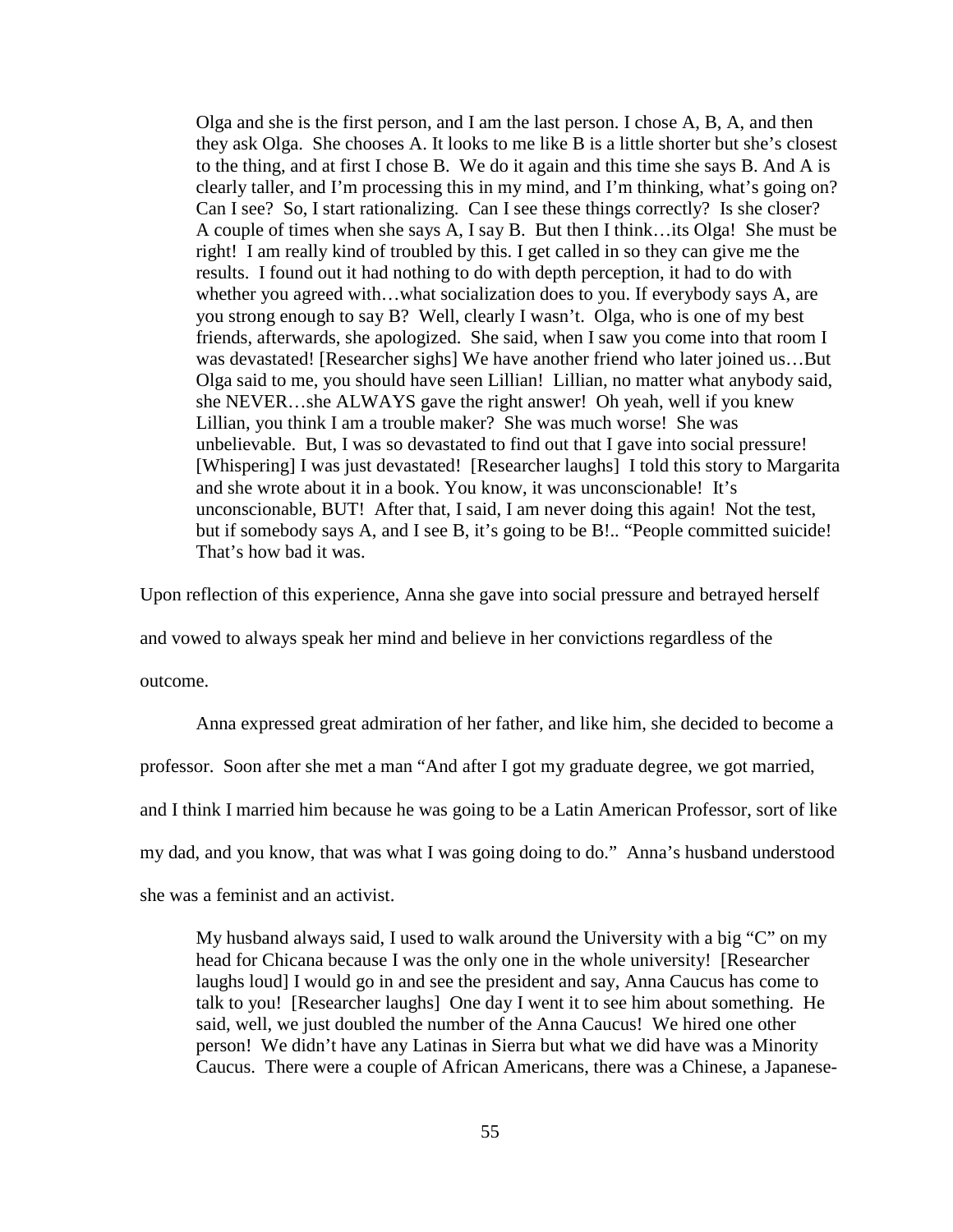American, there was me, and there were a couple of other people. We would have lunch deliberately in the faculty dining room and we would all get together. It never failed, somebody would come when we were having lunch, and say, "Are you plotting something?" We did it deliberately. [Researcher laughs] See? You get more than one minority person together, and you're plotting, even though we may be having a discussion about the latest issue on campus!

The idea that a group of Chicanos gathering for discussion incorrectly presumes the group is conspiring against White people motivates Anna to continue to organize and discuss important issues such as race and gender. Anna's behavior reflects her passion and convictions to inform administrators of a need to focus on the "inclusion" of people of color.

Anna had a daughter with her husband but the marriage did not last very long. "I became really unhappy and I wanted to go back to work or to school and my husband who had come from a divorced family, really didn't want me to do that." She started teaching Spanish courses at the community college. "But why they hired me as a Spanish teacher, I honest to God these days believe I have had an enormous amount of luck sometimes, I would say." Although she was fortunate to obtain a teaching position, she was exposed to wage differentials based on gender differences. For

…those two years that I taught at the community college, I learned a lot. I also learned that I was killing myself, and I making \$2,000.00 a year and my husband who was teaching as many classes as I was making \$15,000.00 a year. And I you know, DUH! I was like, what is wrong here? [Laughs] You know, what is wrong? Okay, what is wrong is he has got a PhD and I don't. Now, I enjoyed teaching those two years. But, it was kind of clear that something was kind of screwed. So, then I started applying to graduate school, and that was the end of my marriage.

Once the divorce was finalized, Anna decided to enter a graduate program, one that was safe enough to raise her daughter in a friendly, safe environment. Anna attended a graduate school in the west with few Latinos students. While in school, Anna met a woman, also a single mother, who later became a poet and a writer. They became really good friends,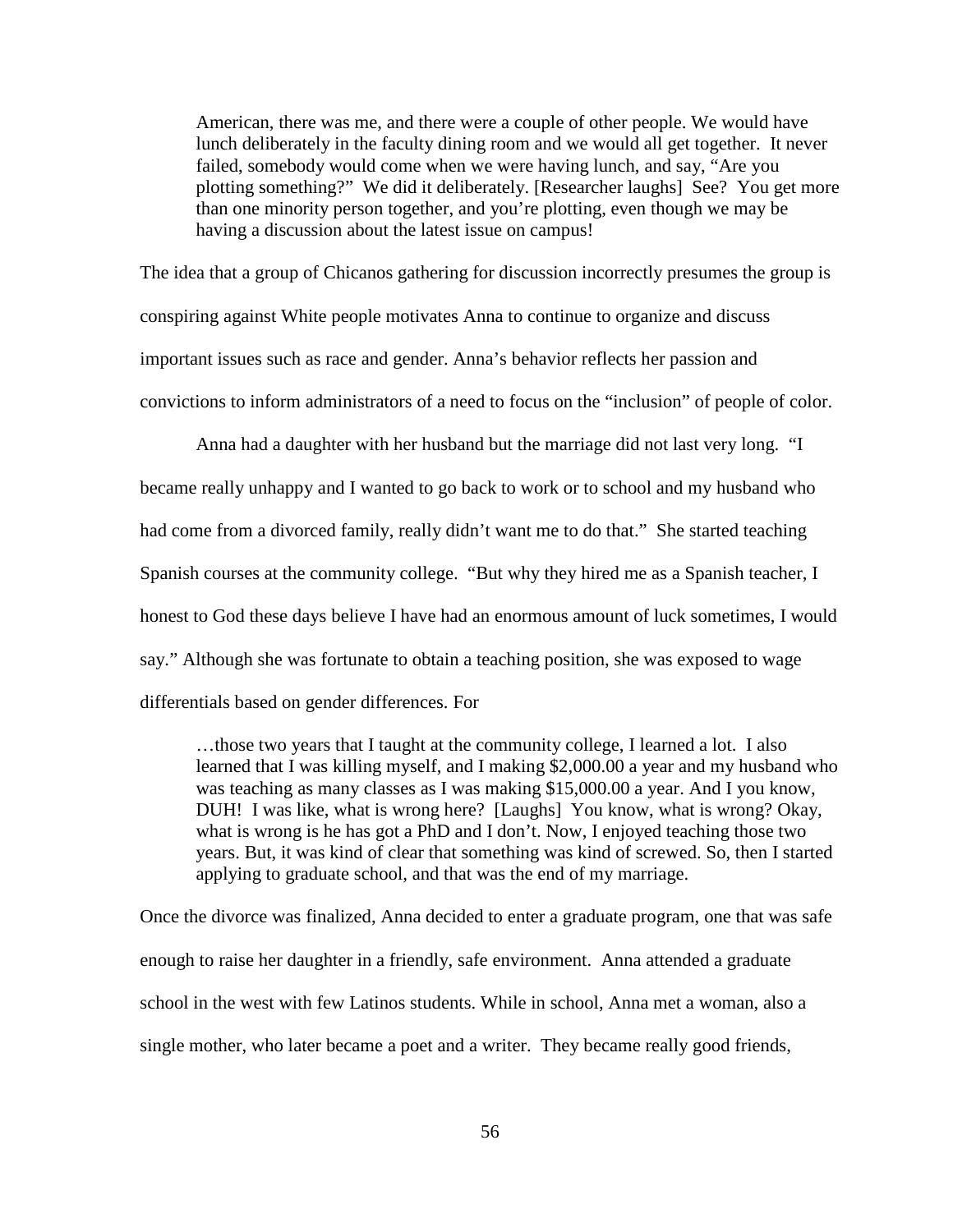mostly because they were both struggling through graduate school. The two young women became the first Chicana students to get a prestigious Foundation Scholarship. "…those fellowships were very instrumental, I think, in helping Chicano students finish their PhDs."

Anna would seek out other Chicana writers and what started out as a social network, became an important support system. "And there was a very close connection between the writers, and the academics because the writers were just beginning to write, and the academics were just beginning to instruct." This connection and commitment grew stronger over the course of their careers. "We all know each other and we still all know who we are. It became a very close knit group of, of young people, who were interested in Chicano Literature, because we didn't have any mentors." Anna remains close friends with the early writers and academics.

In 1985, the two good friends became collaborators and wrote an important literary work for Chicano studies. The two became active Chicana feminists and attended a national conference. During the presentation made by the friend, a male attendee didn't agree with the feminist movement, and in a vicious act, he slipped Anna's friend some LSD in her drink and the friend had a total mental breakdown. The obtrusive act reinforced the importance of Chicano literature and a need to publish additional works.

As a professor, Anna does not feel supported in her department. She currently teaches at a university located in the southwest. When she first started out, she was hired as the Director of the Women's Studies Program (which was not a department) and began her teaching career at the University teaching Latin American Literature and poetry. She taught courses in modernism, and the vanguard which are two movements in Latin America from 1880 to the contemporary period, and courses focusing on Latin America women writers.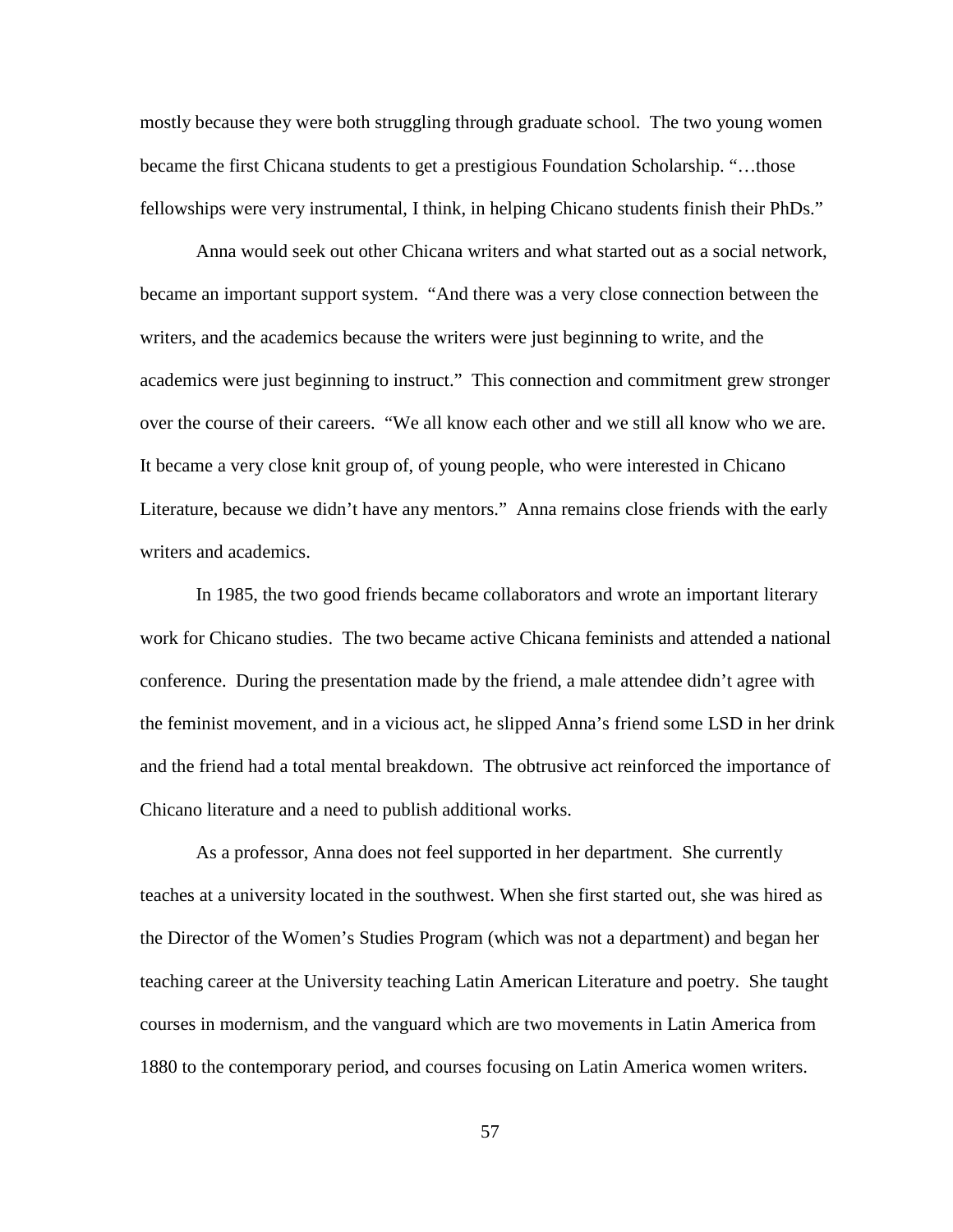There was one other Chicana teaching in the heavily male dominant department and the two became very good friends. Later the department hired another Chicana as the coordinator of a heritage language program. The three collaborated on Chicano studies projects and published some work.

…and this department just went crazy because my joke always is that you have one Chicana in the department, you are diverse. You have two Chicanas in the department and things are not so good. You have three Chicanas in the department, and the department's going to hell." There was actually a letter that one of the people in our department, before…. at that time when we came, the department was a department of modern and classical languages. It was not just Spanish, but we had French, and German, and now we're two different departments, but they were all together. And you know, there was hell to pay. They just thought that we were bringing the quality of the department down. There was a letter that was sent to the dean, anonymously by someone in the department that said this was a "guy-nocracy" and that the "Southwest element" was destroying the department, and there's another letter saying that Illeana had been a pretty good person until I had arrived and that I was corrupting her. And these were all letters that we got shown by a sympathetic dean, several years later. We didn't know it was happening.

There were many other episodes and similar situations that occurred throughout Anna's academic career. There was also a situation in which the partner of the woman who was the chair of the department wrote a short story in "which he satirizes and says… and calls us lesbians and all kinds of stuff." Anna was appalled to read this story and realizes this particular man could not believe that two women could collaborate in southwest studies without being stigmatized, stereotyped, and disrespected. Anna stated that "things were tough" because in this department, they concentrated on Peninsula Literature which they viewed as the only "good" literature.

Anna is dedicated to upholding the minority student retention rates in her department. She has created programs, and solicited funding through grants to preserve and continue to assist Heritage speaker students. Heritage speakers are those students that learned to speak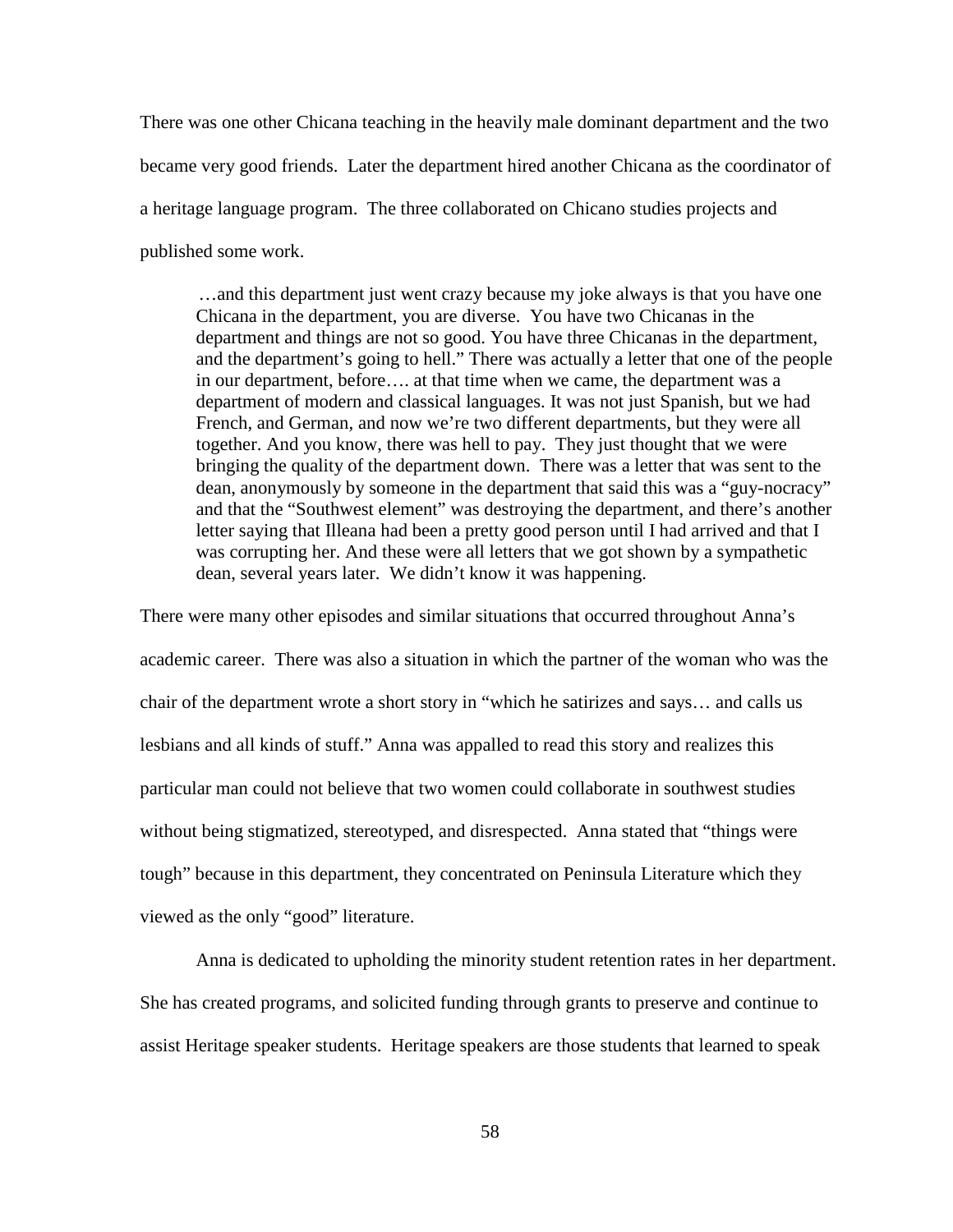English as a young age and later in life, they chose to learn Spanish. Becoming a heritage speaker is not an easy endeavor. "We still have…there's at least one person in this department that thinks Southwest studies is a bunch of garbage and has actively, actively, worked against it…but we know who it is, and so, you just work around them." Anna actively mentors students of all backgrounds. "We talk about where they are, what problems they are having, and what they need to do." "I tell them often about Santana (her graduate advisor) and about how he said Chicano Lit is a bunch of garbage. I tell them that story and I tell them other things that have happened to me, and you know, just try to talk things out with them." She helps them financially, directs her research funds to other students, and recognizes the importance of helping the community. "You know people helped me out when I was in need and I think you should give back." She feels it is the teacher's responsibility to help students at all capacities even though others in her department do not share the same sentiment.

The perception of Chicanas in the department is awful because Chicanas are perceived in a negative manner. "I think that they think, we are an unnecessary evil." But, Anna will not tolerate the maltreatment of people of color. "That's what anger can do for you…[Pause] And the feeling that you are somehow being mistreated." Anna's experiences in academia helped shape her leadership style and have given her great inner-strength.

"It's made me kind of tough. I question everything. I am kind of a pain in the neck, a troublemaker, I am known as that in my department. I think all of the "Are you any good" stuff toughens you up a little bit. And you start saying…one time I remember when Illeana and I were being accused of all this stuff, Illeana was in my office. She said, [in an excited voice] "What is going on?" I said to her, Illeana, do you know what? The problem is they think that we have some power. And she said to me [in an excited voice] "But we don't!" I said, I know, but if they think we've got it, let's use it. I do think it is a matter of perception. Some of my students aren't afraid of me, but I think some of my colleagues are afraid of me. Because I will go in, and I will tell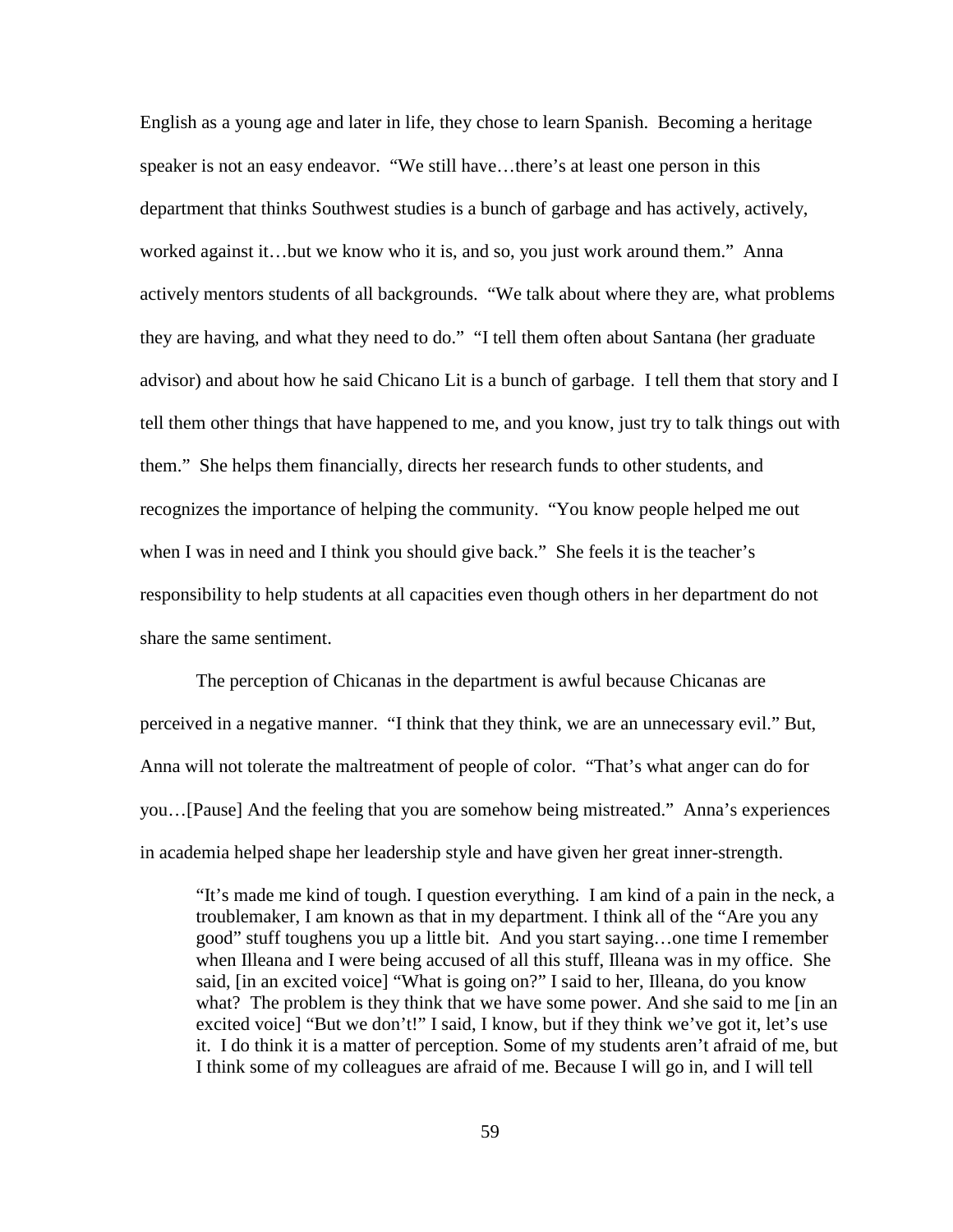them what I think! I don't yell, but I have had some run-ins with some of my male colleagues in here, that would make you blush! Honest to God! …. Over the years, I used to be a very timid person. Not timid, but in our culture, we are sort of taught that you don't…my mother always used to say to me, "*Boca cerrada no entren moscas*". But you learn not to shine, especially in the '50's, myGod! I am so admiring of my students who come in with purple hair. [Researcher laughs] I just go like, oh wow! I wish I could have done that! But in the fifties, you didn't make yourself stand out. At Plymouth College (pseudonym), excuse me! That was hard to get over. I think the feminist movement really helped me a lot. I think divorcing my first husband really helped me a lot too, I will have to say. But, I have had to learn to speak up. I do remember [Participants giggles], once, when we first got married, I said to him, "Oh, you know, I think I need to go to an assertiveness training". [Researcher and participant laugh] And he said to me, "Please, please stop!" You know, that was kind of funny. I think he already thought I spoke too much. [Researcher laughs]

Anna self-identifies as a Chicana. "I know that a lot of people don't, but to me Chicana means activism, political activism, [pause] political awareness. A lot of residents in a state located in the southwest will say, don't call me that! That's a terrible name... but my dominant culture is really American." Anna prefers to be considered as a woman of color in America, and not categorized as a woman of minority status.

**Maria.** When the participant was asked why she entered academia, she responded,

"The reason I decided to go into academia is that I lived through so much inequality." This

participant endured hardships and overcame many challenges in her academic career. I asked

why Maria decided to teach and she responded:

It was a whole complicated mess, but part of the reason I went into academia, this is a long answer to your question, is because of what I went through as an undergrad with the smiling liberals, saying, yeah we support your initiative on Latino studies but meanwhile, behind the scenes, were supporting a completely different initiative that did not deal with oppression, did not deal with… that with what was considered safe. We'll talk about Latino culture and language, but we're not going to deal with the reality of de-facto segregation, and on-going discrimination, and the kinds of things that I was interested in having through a real Latino studies program.

Maria is the oldest daughter of immigrants from the Dominican Republic. Her parents worked in factories through the sixties and seventies in poor conditions. She was raised in a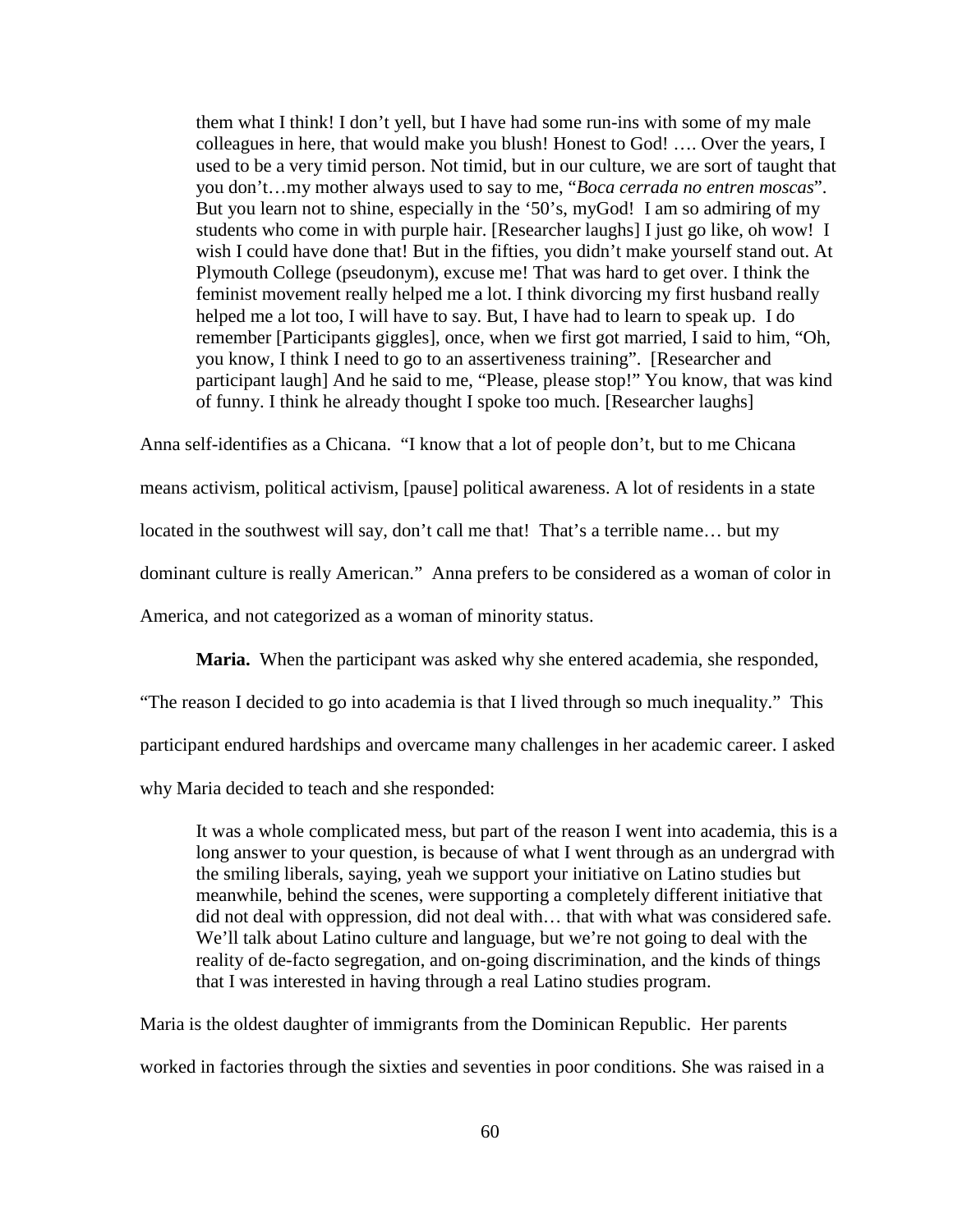large city located on the East Coast in de-facto segregated public housing. She attended a large comprehensive public high school for girls with a population of over 4,000 students. Over the four year period, the graduation rate was a low 25%. Of those students that graduated, only 1% earned college bound honors. Of those college bound students, there weren't *any* white students, 60% black students, 30% Latinos, and most of those students were Afro-Latinos, black Latinos from Dominican Republic, Puerto Rico, Cuba, Panama, etc. The objective of the school was to train the students to become LPNs, licensed practical nurses, because there was very little in the way of academic preparation.

Maria's father was not very supportive of her education, and for the most part, was uninvolved in her family upbringing. He had an extramarital relationship with another woman and left the family when Maria was very young. Maria was in her pre-adolescent years and her four siblings were also of a young age. Her mother, on the other hand was an extremely supportive and an active parent.

She was always in parent-teacher conferences and in communication with the teachers, and she was just there. Even though she didn't speak English very well [laughing] to date. She does, she gets by but it's not like she was able to have a meaningful conversation. She was always telling us, we came here just to make sure that you guys have what we never had. We never had the opportunity to go to school. And my father would say similar stuff to us too but she was the one who was the day to day.

Although Maria was of a low socio-economic status, her parents always assumed she would attend college. "It was never a question and you know sometimes it disturbs me because you hear, oh, in Hispanic cultures, there's this sense that women should be married, that was never, even from my father, part of the equation!" She was independent and wasn't hesitant to search for opportunities to gain access to an undergraduate education. For example: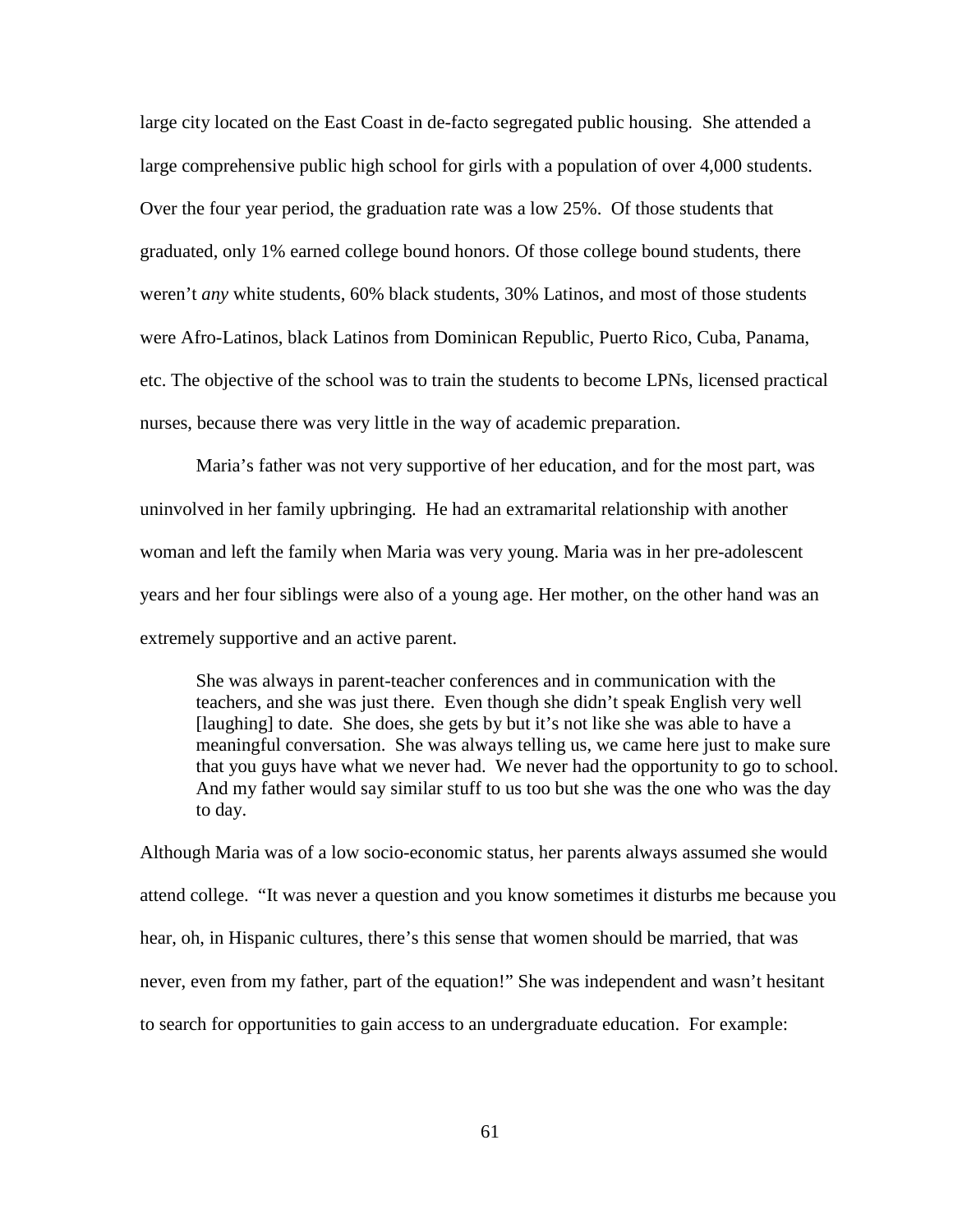I didn't have this mentoring experience, I was working in a library filing books, and trying to save enough money to pay my student contribution, as a work study student, I nevertheless, always went, you know, to the things I was allowed to go to, through advice. And I sought out the mentorship regardless, so I have never been one who is afraid to ask for help. In fact, I remember my college advisor, kind of being upset of the fact that I was always in her office and asking for more information [laughing]. For fellowships, I was always a go-getter, if someone told me, and these were women of color, at the school that I worked, I mean this high school I went to, they said, you shouldn't be applying to Columbia, Cornell, and so forth, and Brown, and whatever, "You're never going to make it." I've heard that from white teachers, from teachers of color, and I always said, "Really? Watch me!" And I still did it. I still applied for those scholarships. So, it's very interesting because even here, I still find the same thing. There is no real, formal mentoring, It's more informal and I'm grateful, because I have been mentored by senior level scholars, particularly, those of color, but, I always seek it (laughs).

Maria learned about scholarship opportunities through the upward bound program and applied for all of them but, "I was not awarded *any* of those! At all!" Other students were awarded the scholarships and when Maria questioned the scholarship criteria with the program administrator, it became clear, there was a hidden agenda. Maria was told, at the time, that the program administrators were allowing people with a private school education were considered "less risky", were to be awarded the scholarships to insure programmatic success. The scholarship guidelines were contradictory. The program administrator stated Maria's SAT scores were "too high". SAT scores are actually an indicator of college success, but other recipients with lower scores were given the scholarships, the process was illogical! Maria endured racial comments with several negative connotations. For example, "I had high school teachers who said, all Dominican women were sluts because he had slept with all of them and this was a man of color." This angered Maria but she was undeterred by the negative stereotyping and decided to dispel the negative perception.

I became interested in Maria's bravado and determination. I asked where this stemmed from and how it is cultivated. She replied: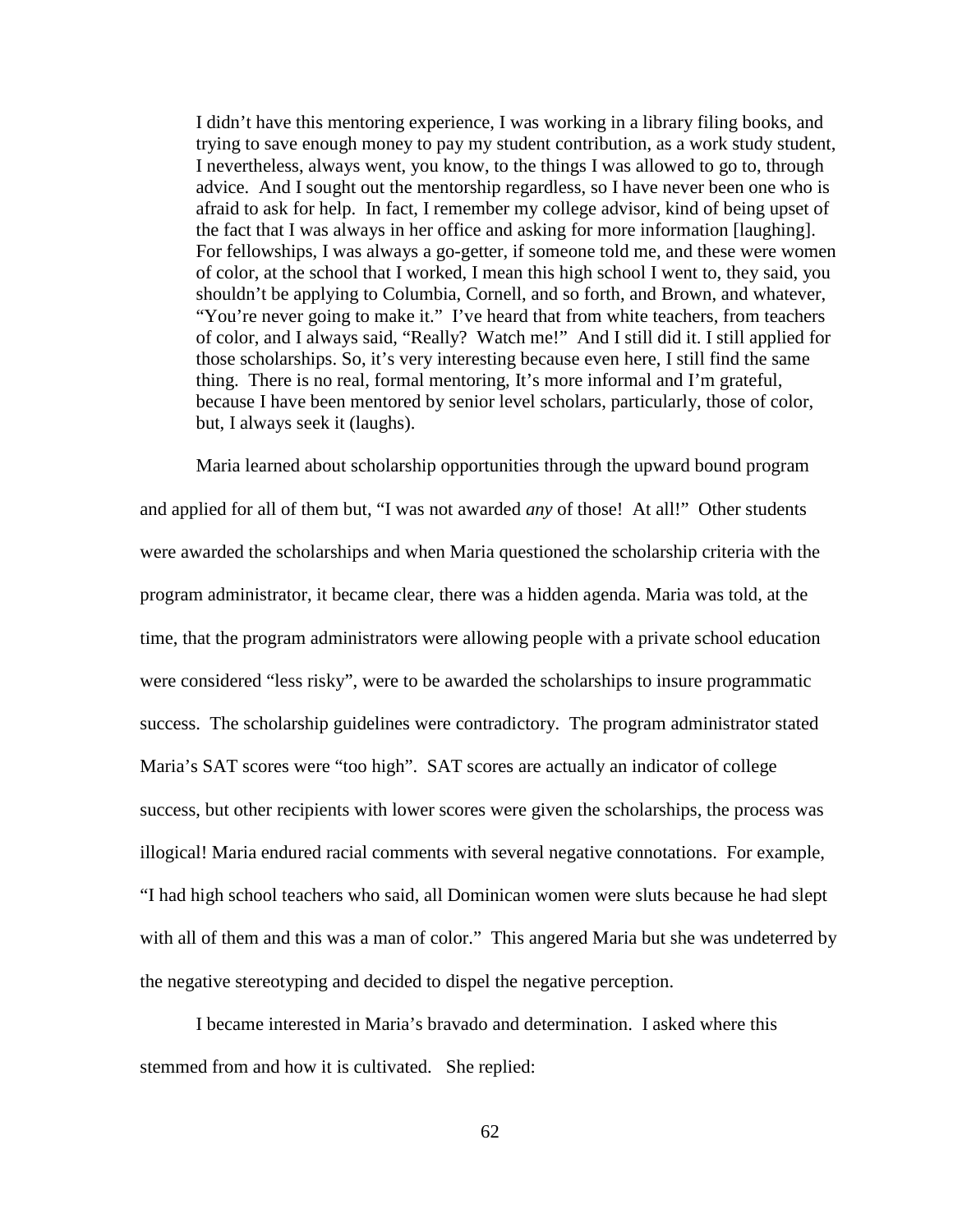I think it's related to hearing what my mother went through, through what my grandmother went through, and realizing that in many ways I have dealt with blatant racism, and oppression in so many directions that I always think back to the fact that here was my grandmother with 16 kids to raise, and no support whatsoever, and she was able to do it. My mom came to this country with a second grade education, and somehow was able to find employment, and navigate this far,….I'm like, even though I am having trouble, even though I lived in a public housing project which people got shot on a regular basis, and it was scary, I thought, I think I can handle this because my mom's been through worse, and so was my grandmother. I always got back to the hardships, my mom had as a child, and how she would describe going through so much trouble. Plus, I got to see where they worked in the factories. On Saturdays, we were there with the mice, and everything else, with the most unsanitary and dangerous conditions. This was in the 70's, where they would work overtime. Even when my parents were still together, and seeing that they were heating their lunch in aluminum foil, on a radiator. That was the situation there, and that my mom was employed in piece work, you know for a while, which meant that they weren't paid an hourly wage, which was completely illegal. But I think I felt like I had privileges that they never had. So, that was always in the back of my mind, no matter what I went through.

Maria admired the resilient behavior of the two influential women in her life. In turn, she set

high expectations of herself, expected more from others, was not afraid to demand a quality

education from her teachers.

When I had teachers that wouldn't teach, I would go and confront the (laughing) head of the department and I would specifically remember, we had a chemistry teacher who would just sit there and read his newspaper. We were planning to take regents, and not just pass, but get 100's, because of course we knew this was going to determine whether or not we got to go to college. The head of the department, I confronted him, and he said, well you just need to give him a chance. Well I don't care that the head of the department said, we're not going to do anything about it, we organized. And it was a group of us. We were all the children of immigrants for the most part, parents from Jamaica, Ghana, you name it, the Dominican Republic, and we approached another teacher who was from Africa. I remember his name, but he was just wonderful, and said, "You're not our regents teacher, but we need to get a 100 on this regent's and could you help us?" He would come in an hour early, for I don't know how long; it was probably at least a semester, if not, longer. And sure enough, we all, I can't remember, we all got either 95's or 100's on our regents. But again it was that literal group of the regents classes, we just were the so called "honor students" and we all had the same classes for the four years, so we were all friends, and yeah, we always organized somehow.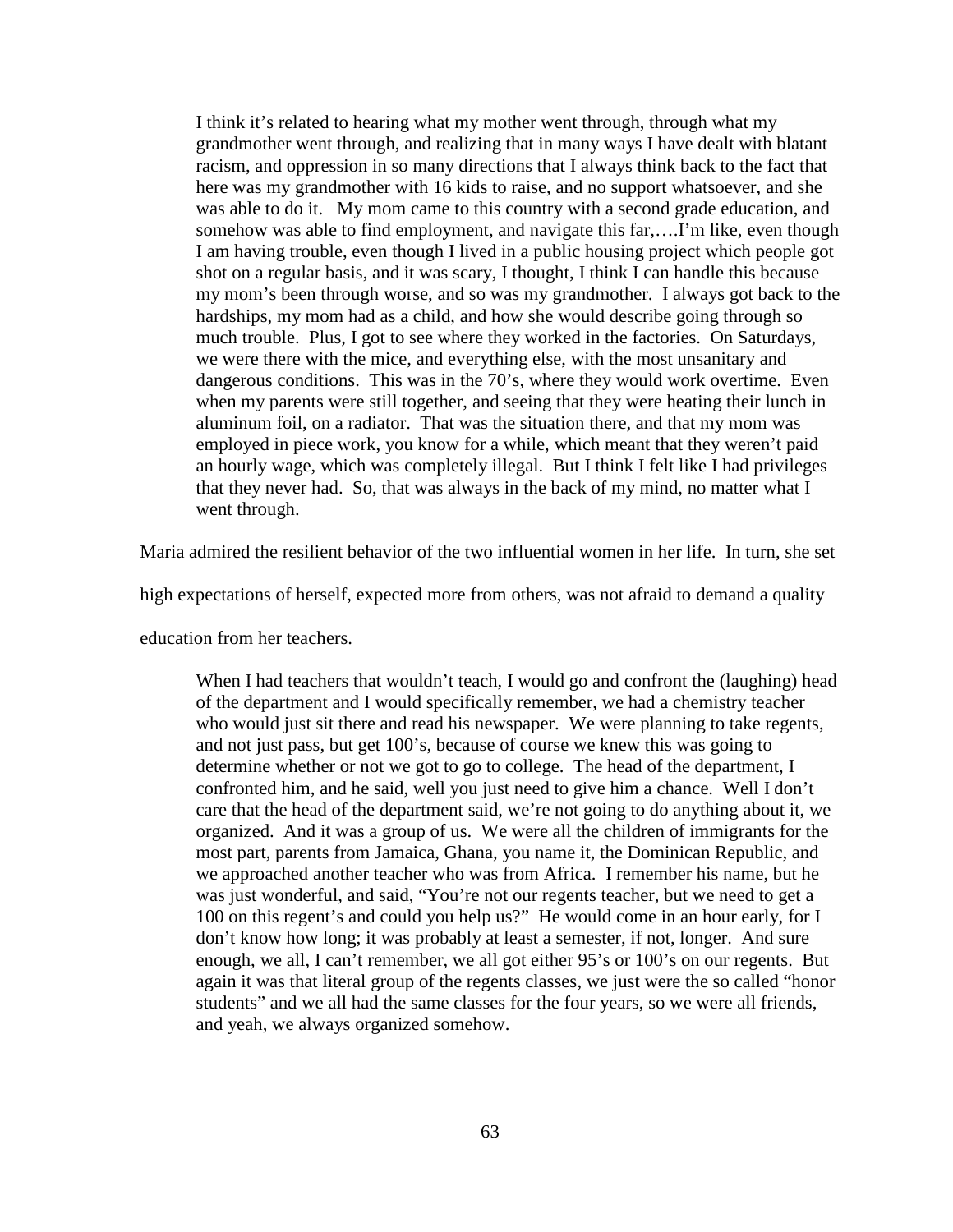Maria is incredibly determined and dedicated to her convictions. She participated in a program sponsored through local University as part of the Upward Bound program. She became familiar with the college campus, had access to a system that would allow her to apply to colleges and universities, and was mentored by members of the program.

There were questions of whether Maria would attend school in state, or out of state. Her mother was worried about her well being and wanted Maria to attend a nearby school. Although she was accepted into several colleges out of state, when the time finally arrived to make a selection, Maria decided to remain close to her family and attend the local university. Her mother also posed the question "who is going to watch over you?" Maria realized her mother was concerned for her well being and decided "… I definitely felt like I couldn't leave. I couldn't leave my mom with four younger kids that she had to raise on her own. I was a subway ride away and when the drama hit, there I was." This decision to remain in the city allowed Maria to immediately assist her family when they were in need, because they were a short train ride away and Maria felt she exercised good judgment.

There were other external factors that affected Maria's college experience. Graduate school was quite challenging because

…throughout graduate school, I had responsibilities, at one point my mom was raising four kids, my younger siblings, and I had to help clothe them. All throughout my undergrad, and my grad, I had to pay for my siblings! And buy any of the things they needed for school, and so on. So, going to grad school was a luxury, but even throughout, I was able to do it. And in fact, because my brother was the youngest, and the only boy, and I knew exactly the kind of high school that we went to [giggling], and how different it is for girls versus boys, which ended up being my dissertation, I did decided to send him to a Catholic School.

Maria initially aspired to become a medical doctor but introduced to Latin American studies. She quickly realized building a career in this field would allow her to actively address the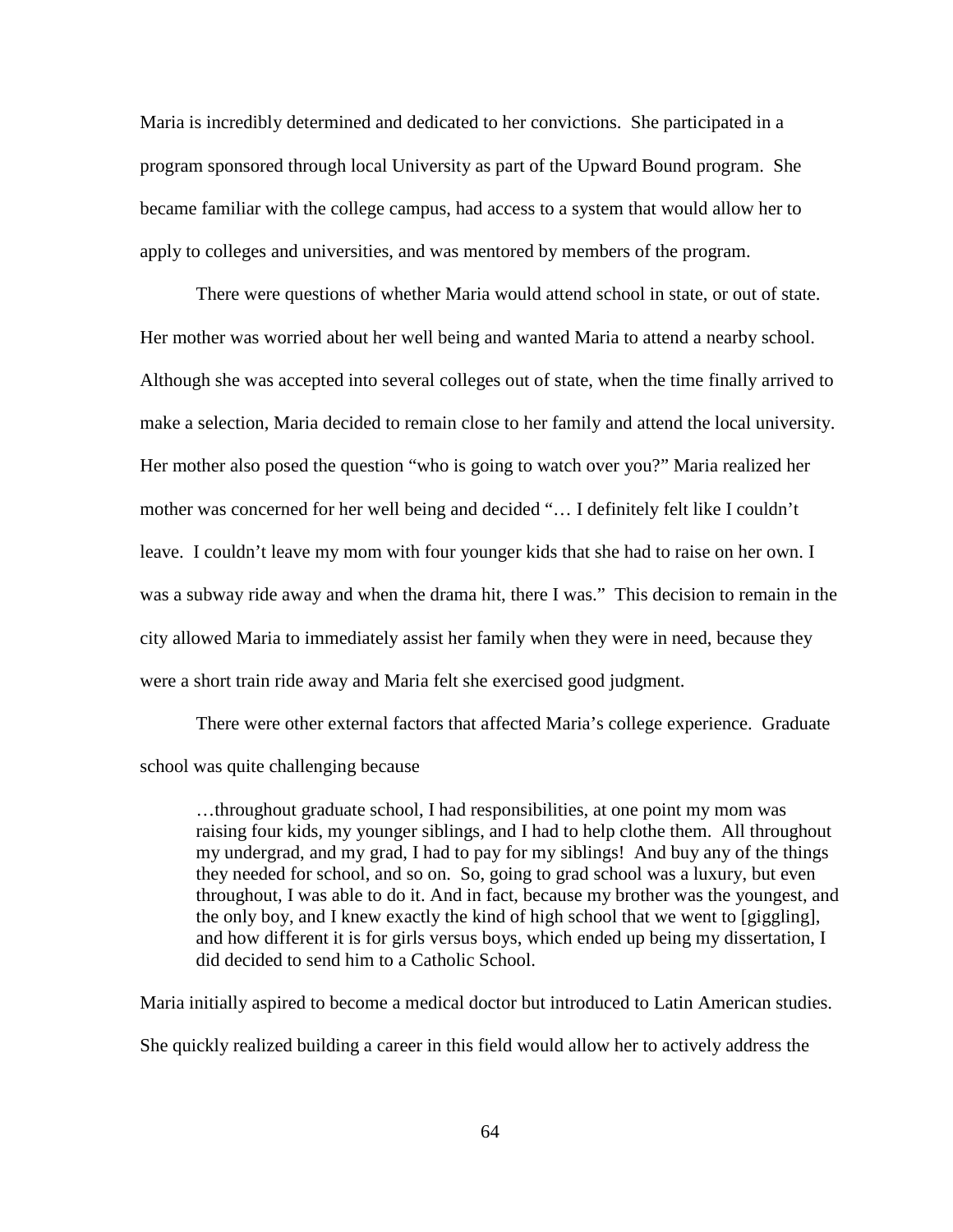issues of inequality to impact change for other people of color, which is exactly she decided to do at an early age. Maria earned a degree in regional studies in Latin America with a minor in Spanish and was consistently told by other professors not to concentrate on a Spanish minor, nor focus on Dominican Research.

I remember specifically, one incident with racial profiling where a group of us driving up to Boston, and of course they flagged us a whole group of… And for the most part, we were of African ancestry, I would say most of us were either Dominicans, or Puerto Ricans, we looked conspicuously black. Being harassed and searched for drugs and alcohol, when we had none of that. When we went to eat in Cambridge, I'm trying to remember exactly where, but it was right by Harvard, and remember not being served, being told they were building prisons for us colored people, I mean, things like that which made it clear and apparent to me. It didn't matter if we earned our degrees, from whatever institution; we were still going to be treated differently. So, those were things that made me more passionate about pursuing social justice.

Courses were taken by Maria in political science, history, and sociology to explore the

phenomenon of racial profiling and the effects on society.

After the completion of undergraduate studies, Maria taught at a local community

college in the inner-city, in a poverty stricken area. She was a young woman and provided a

glimpse of her negative experiences.

… I was probably younger than most of the people in the class. I was 23 and having that experience of going to a community college and looking at the privileges I had, when I was an undergrad at the University, in that, I was on campus. And granted I had two, three jobs, to make ends meet, I could never ask mom for help. In any case, that really did shape how I taught because I realized that even though I had it,…it was rough, but I had it easy too. I was on a meal plan. I didn't have to worry about purchasing meals, really, I was on campus. I didn't have to worry about commuting…I realized, a lot of these women were single mothers, it was mostly women, Latinas, and I said, Gee. I have some privileges that some of these women will never enjoy because they are at a community college with very few resources and huge obstacles, because they have children, in the sense that they had to negotiate that other domain. I always try to make my teaching relevant to their lives, and apply it to their lives, so that it's meaningful. And, I will never forget those women.

Maria is closely connected to her research topics, and in many ways they're an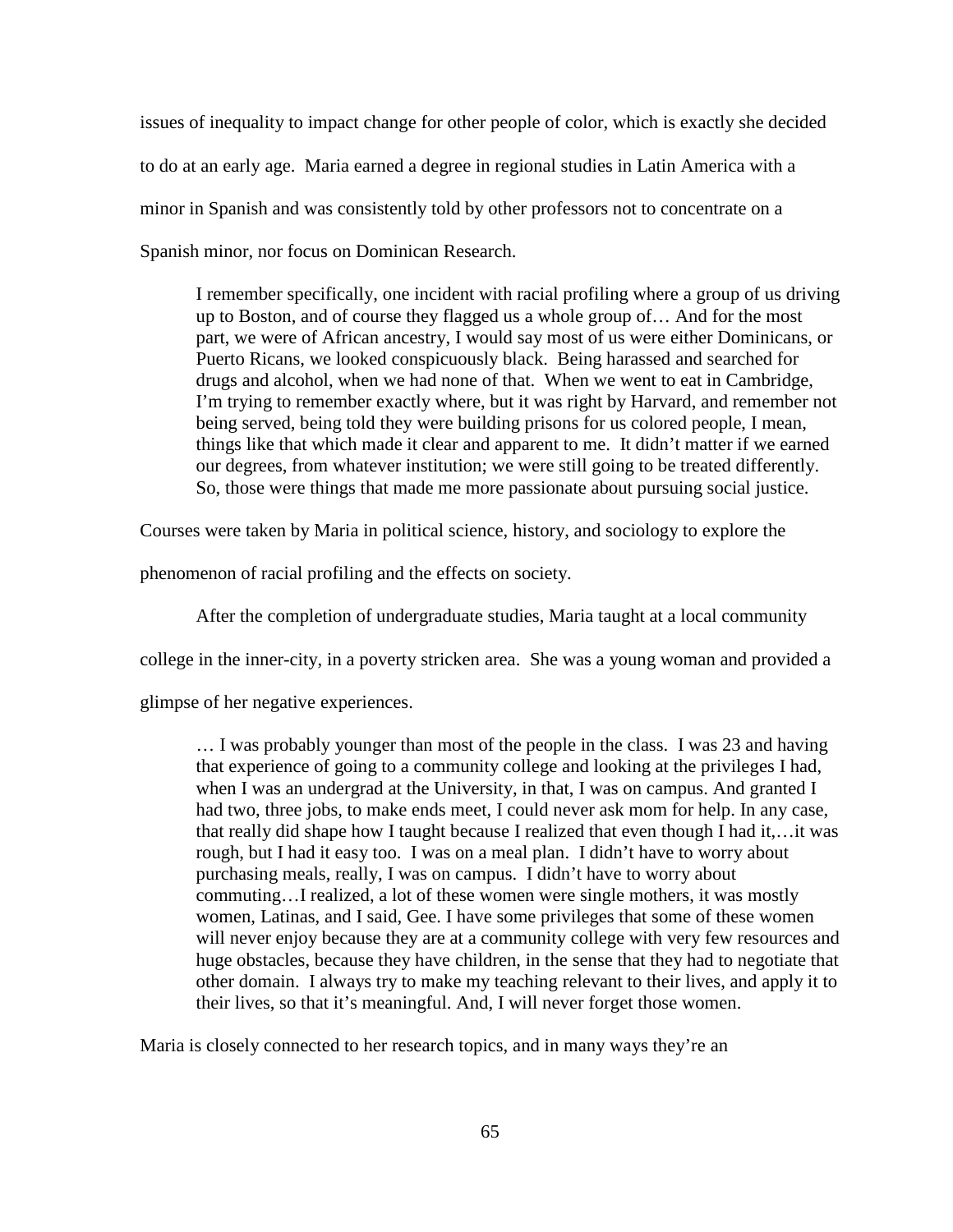…extension of what I have lived. My research interests have always been anchored in trying to understand Latino communities and Dominicans in particular…The other part is understanding race, and how that shapes your class, status, networks, power, looking at the intersection of race and gender, definitely interested in understanding how educational inequalities continue generations after generations. That kind of thing is something that I am very passionate about.

When I interviewed Maria, the images of ground-breaker, record-setter, and pioneer would come to mind. Nine years ago, she began a tenure track position at a university on the east coast. It was a joint appointment in sociology and an institute where the focus was on Latino Development and Public Policy and she remained in that position for two years. "Again, [emphasis], I was in a department where they had never had, as far as I know, a woman of color in a tenure track position, ever! And, there was hostility; I mean very blatant hostility there." There were other cases of antagonistic situations in the department. There were "…innuendos that were directed at me, which may have been directed towards my white colleagues too, but in a very racialized way."

In graduate school, Maria was in a formalized mentoring program which benefitted her research studies. A designated mentor was assigned to her and she felt like she was being validated and supported in ways that most other faculty members were not. Maria feels part of the reason she was able to secure a tenure track position at the current university is because she was able to accomplish many things in two years such as publishing a book, publishing articles, and mentoring other students of color.

There was great anticipation to join the faculty at the current university but the environment was less supportive, friendly, and progressive.

I was the first woman of color hired here on the tenure track (in her department). And it was very hard. It was definitely very hard. I wondered sometimes if,…if they had actually seen what my research interests were because this department, even though it's a social sciences department, really has marginalized race as an area of study. So,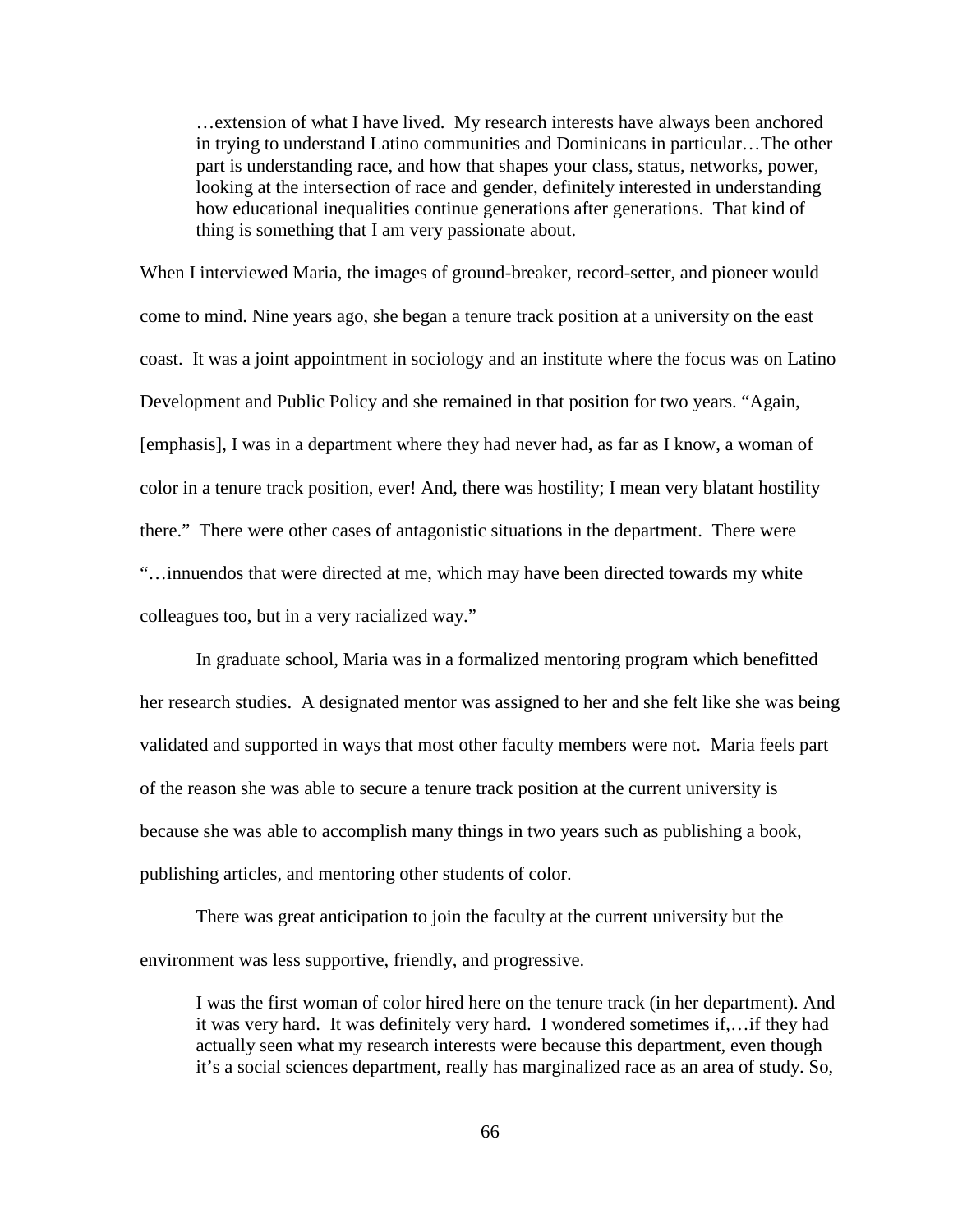I…it has been difficult. Let me give you a concrete example. One of the things I noticed when I arrived here was that we had no requirement whatsoever, of our students, to ever take a race course. We have a course …which covers all domains of inequality whether its sexual orientation, disability class, gender, and race. I don't know how many years, we have still been fighting to try to get that passed, it has always been in doubt, we get within one vote, and I think now that a miracle has happened, there will be two other women of color…It has not been passed, maybe the next time that it comes around for a vote…. I have had colleagues tell me that race is not a valid category of analysis.

Maria recognizes the importance of continuing to insist on adding this course to the

curriculum and will remain committed until it is finally approved by the department.

There are several examples of blatant profiling and a lack of support for women of

color in the department at the university.

When I arrived here, I was one of two women of visible African ancestry. I don't know if that other woman, who is now gone, just left because of a lot of dynamics that happened in her department, was there that night. But the minute I walked into the reception room, I remember a very tall, middle-aged white man pointing at me from the corner of the room! While I am talking to my colleagues, one of whom had just started with me, a white male, my chair at the time, a white female, my husband, Chicano, and he comes up to me without any preface and says, "Why, you look just like Condoleeza Rice". [Researcher laughs in shock] And I looked at him, and I said, "Really? I don't think so. What makes you say that? "And I can't tell you how many colors he turned, and even my chair at the time, was like "Oh My God. This is a can of worms." Well, it just goes to show how marginalized and how I can count on one hand, the number of faculty with color who were, at that time, were starting that year, 2001, but to be a black Latina, on top of that, was very difficult.

Maria feels she has been marginalized and constantly tried to change the culture in the

department but faces great obstacles. She has been "asked to serve on so many task forces,

where your vote doesn't count, and you're just the token woman of color..." I have served

on, I cannot tell you how many search committees, I cannot tell you how many university

wide task forces, whether it's the university graduation task force, to the faculty grievance,

etc., I continue to turn them down because I literally cannot sit on fifteen committees!"

Students from all over campus that include race in their research studies seek Maria's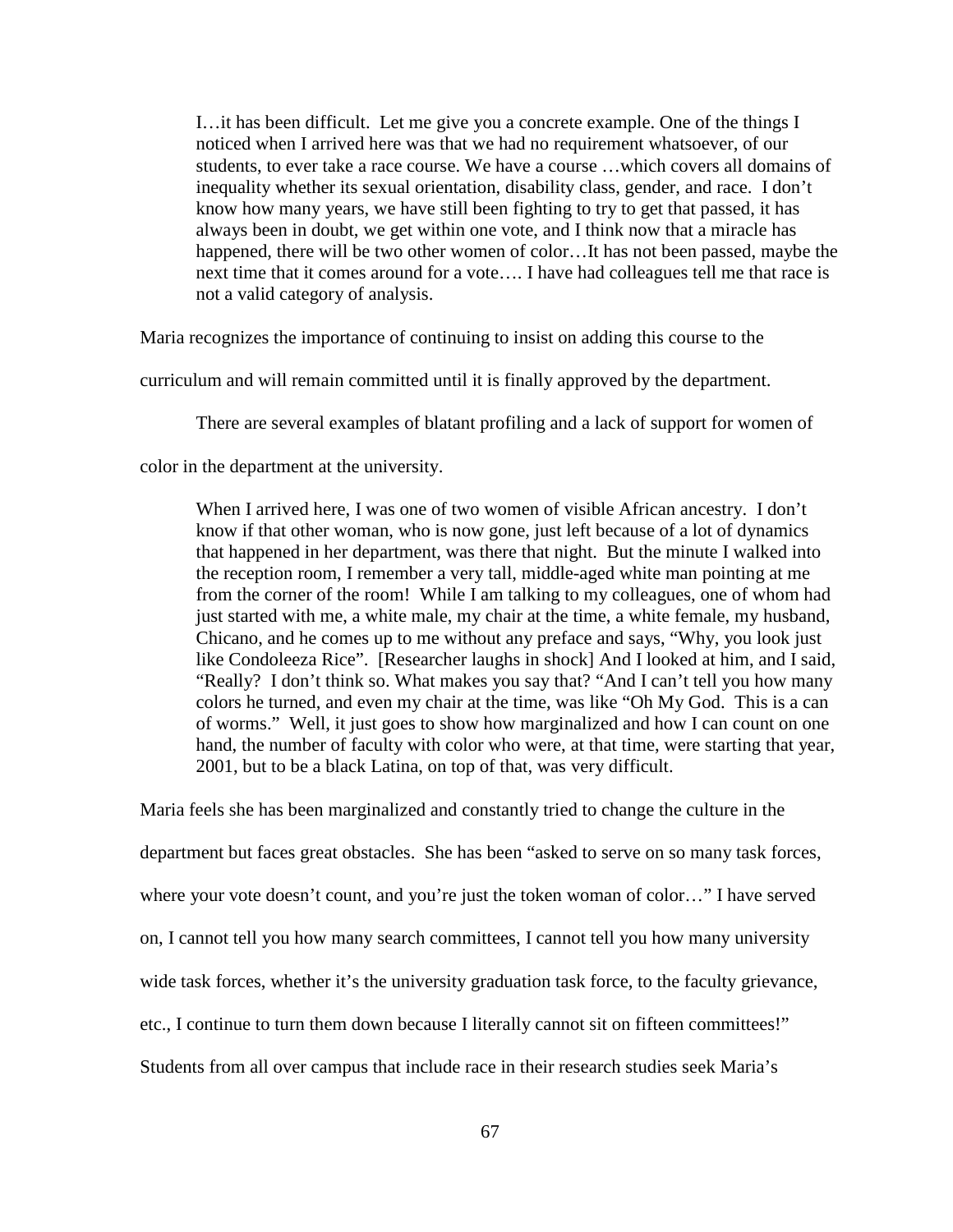expertise and she feels she can't say no because many of those students of color feel have little faculty support. "...a lot of it stems from, the fact that I am the ONLY person of color."

The promotion and tenure process was not an easy for Maria.

When my tenure review came up, they questioned whether or not my scholarship, my book was scholarly, whether it was peer reviewed, I mean things that made no sense. The vote was actually 8 to 4, so a quarter of, a third of the department voted against my tenure. And it's remarkable, because when I think about people who have earned tenure before, not one of them had a book, not one of them had received the type of attention that my work had.

To date, Maria's work is still being questioned and perceived as not being scholarly. "Why? Because it addresses a topic that is not seen as legitimate [giggling], and God forbid, it addresses something I can relate to personally because it has to deal with you know Latino, communities and black communities in New York." Maria deals with this negative perception by counterbalancing her engagement with other meaningful groups and programs. She is a member of an organized black group and has become an active member and major contributor to the group. Most recently, she was asked to consider becoming President of the group. She is currently working on a grant with a with Native American faculty member from the Public Education Department. She is the only non-native scholar, but in this case, being the "only" is a privilege.

Maria had two children before she reached tenure status and had to request for maternity on two different occasions. "That was another delicate thing to handle in the way that was received because in so many words I was told; no one has ever requested two maternity leaves." In this particular university Maria knows for a fact that there are other faculty that have taken more than one maternity leave. The time away from the University was perceived negative in the department "...and in fact was told, when I had to ask for the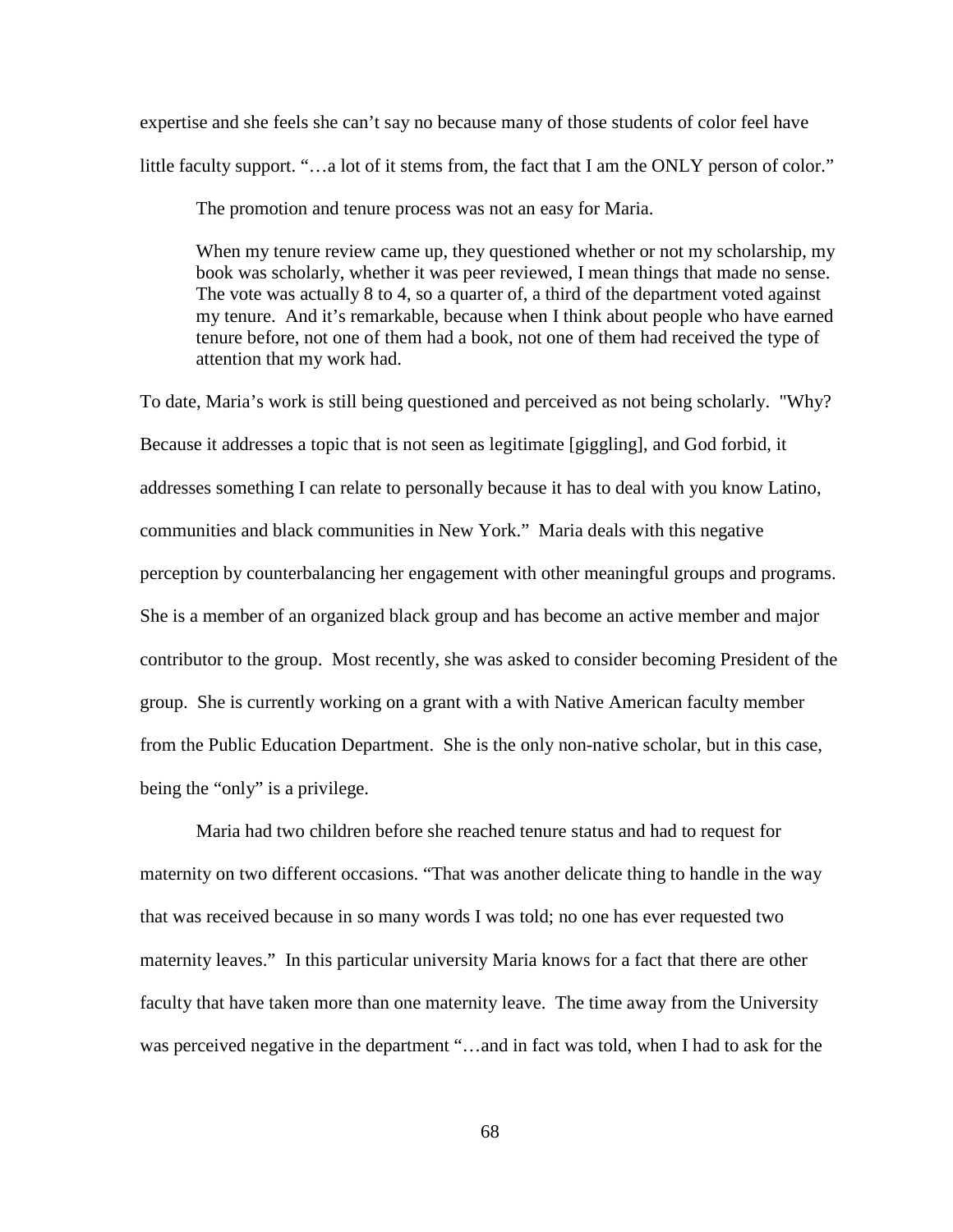second maternity leave, that the impression that the dean's office has is that I am working the system because I have two kids. It's been pretty hostile in that sense and not supportive. It turns out that when I was offered the job, I was not expecting." She felt lukewarm support when she joined the department; they appeared akin to the idea of having the first woman of color as a member of the staff but weren't open to diversifying the department.

Maria is committed to creating a racially diverse department, supports all students interested in race and gender issues, and promotes social change. "It's a joy to work with all students, and it's not only students of color, I have also had Anglo students that are interested in looking into race and gender issues, but they're like, nobody else in my department really is interested in that. So, I have worked with so many." Maria finds this aspect of her job quite rewarding.

Being a tenured Latina comes with a lot of responsibility. Being a mother, a researcher, a lecturer, and active citizen is not without challenge. If one has a supportive husband, it makes it easier to remain fully engaged. "There are moments when he will be completely supportive, but then, there are other moments where I am like, if it were the other way around, this would not be right." When Maria was hired as a professor, the university indicated they would find employment for him, "and I was ignorant enough to think that I could trust their word. And then, they were like, well who told you that? That's not going to happen." In her marriage, the expected parenting roles are unequal. When Maria was a graduate student, the relationship was more equitable but

once we got married and the children came, it was very inequitable. That is a source of constant friction and the fact that, unless you're an academic, it's hard to explain the kind of work that we do because it looks like, well you're not really working right now, because you're only teaching part-time. But, we are working all the time.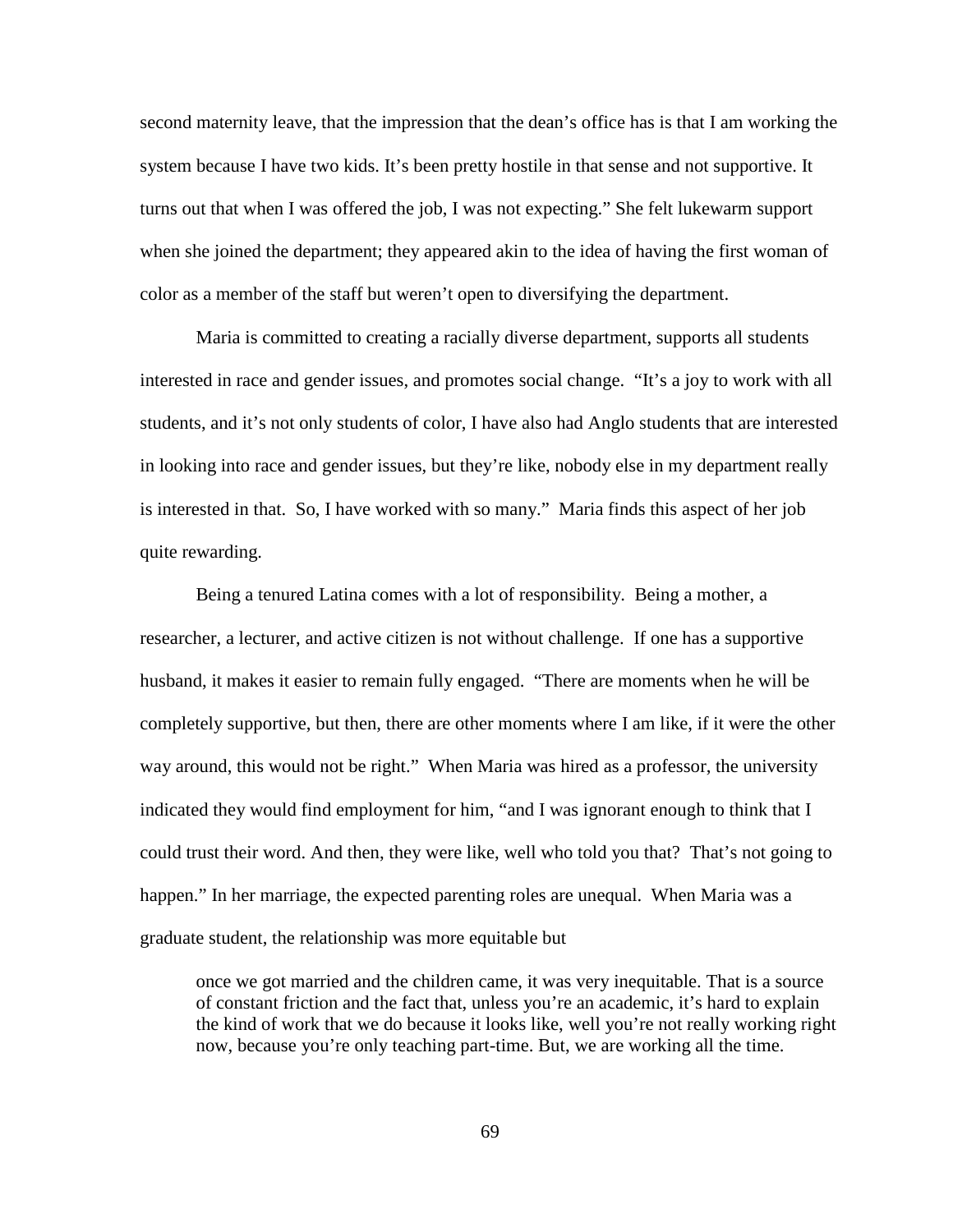Maria works many long hours as a professor. Her dedication to her students, her research, the university, and the quest for social reform requires a large time commitment and Maria views the situation as a difficult balancing act.

I asked if the Maria's values have changed in academia, but she stand firms to her governing principals. She states, "I think my values were always related to social justice. Well, maybe I didn't have the language back then in high school, but I knew that there was something that was not right, and I always spoke out, even if people didn't want to hear it. If, I just think right now in this climate of getting rid affirmative action, and all of these opportunity programs, had I been coming up now, yeah, those doors are closing fast." Maria desires to excite young scholars to do good work that is meaningful that addresses the issues of oppression and social justice. "My whole hope is that 20 years from now when I retire, that things will be different and that some of these battles that I am fighting will be won. That's what keeps me going." When I asked how the participant self-identifies. She responded, "I very much am, and have always been anchored in being Dominican, in which to me, means black. [Laughing] And some people might argue that but it's how it is."

**Lucia.** Lucia's parents were born in the United States of America. Her father had a ninth grade education, and her mother had a seventh grade education. If you ask her parents how they self-identify, they will respond Spanish American. If you ask them in English, they will say, "*Si, yo soy Mexicana,* but it's a small "m", because they have never even been to Mexico. My aunt was 96, my mom was ninety-something, and they never have even been to Mexico." But they do identify with the ancient notion of *Mexicano*. Her paternal father was full Apache but Lucia identifies as Chicana because: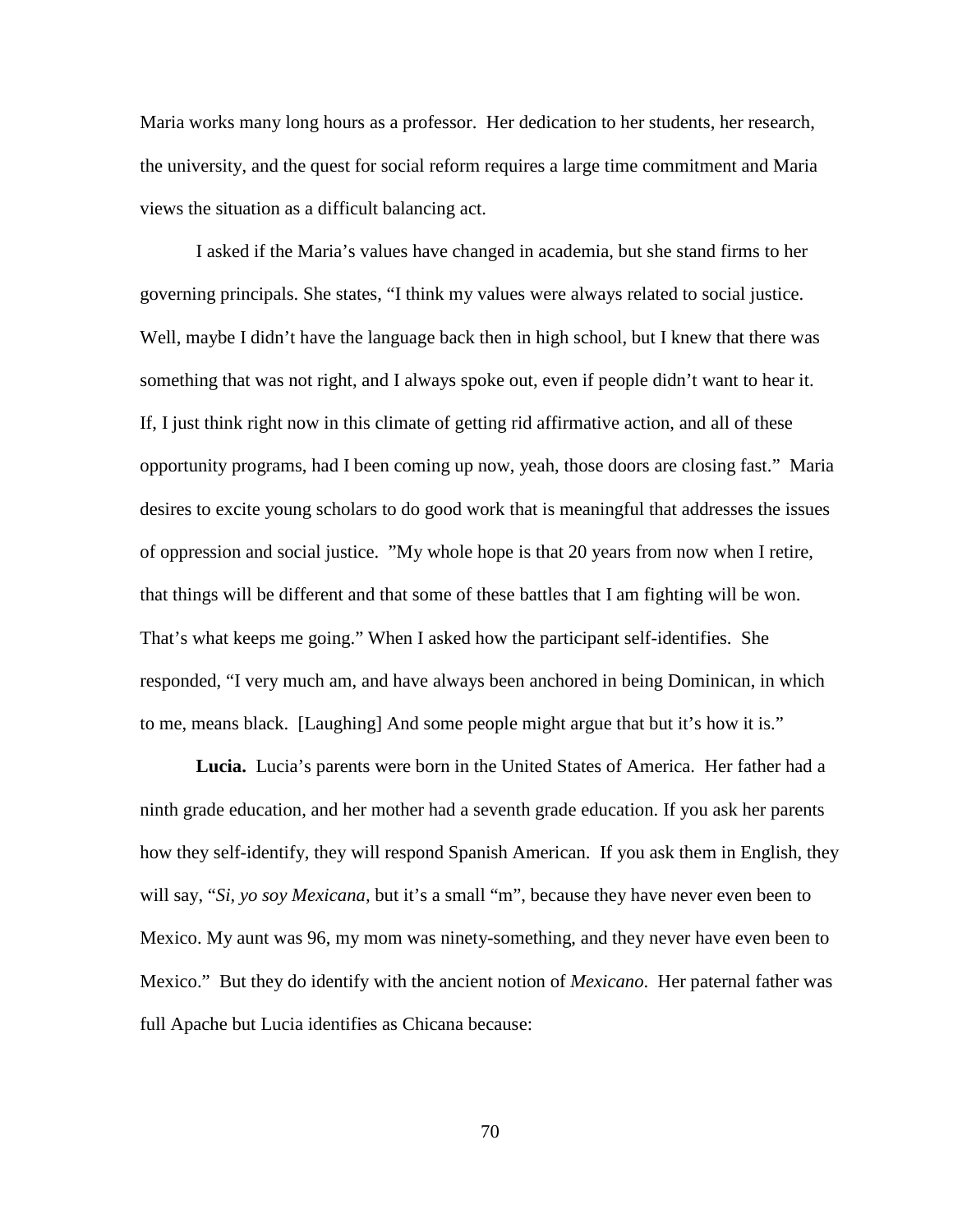Part of the other identity of being Chicano is colonialism, knowing what colonialism has meant, so I have that memory of colonialism, the memory of that history and connection. Chicana, Chicano, embodies all of that for me, it embodies history, it embodies culture, it embodies race, it embodies politics. I just can't imagine a more perfect term for me."

After getting to know Lucia, I totally agree with her assessment. She is the youngest of the children in her family, and was the first to attain an undergraduate degree. Her oldest brother started out in junior college, had gone to the military, went to work for the railroad, got married, and eventually earned his B.A. Her sister was a nun, earned a B.A., and then later earned an M.A. Her other brother started out at a junior college, but decided to join the navy. Lucia attributes much of her success because of the support of her family. "There was always structure, I grew up with structure, and discipline, and as a Catholic student, a catholic school girl, a lot of self-discipline [stomps finger]. We are like the working class kids whose parents pay a little bit more to go to a Catholic school…"

As a young girl, Lucia loved school. She liked learning, reading, math, all the socializing, and was very active in many different clubs. In high school Lucia was a part of the debate and speech team, a student representative in the student council, both her freshman and sophomore year, and was also involved in many different student organizations in high school. This would set the stage for her activist attitude, belief, and behaviors later in life. Lucia was born in a small town in the mountain region. "My dad's aspirations were that I would be a legal secretary and that I would be a secretary in the court house." Her father worked for several years and hoped his daughter would work as a legal secretary to a top judge. Lucia's mother spent her career as a secretary.

Lucia would seek out fellowship opportunities and applied for many different fellowships and different scholarships. She qualified for the scholarships created for students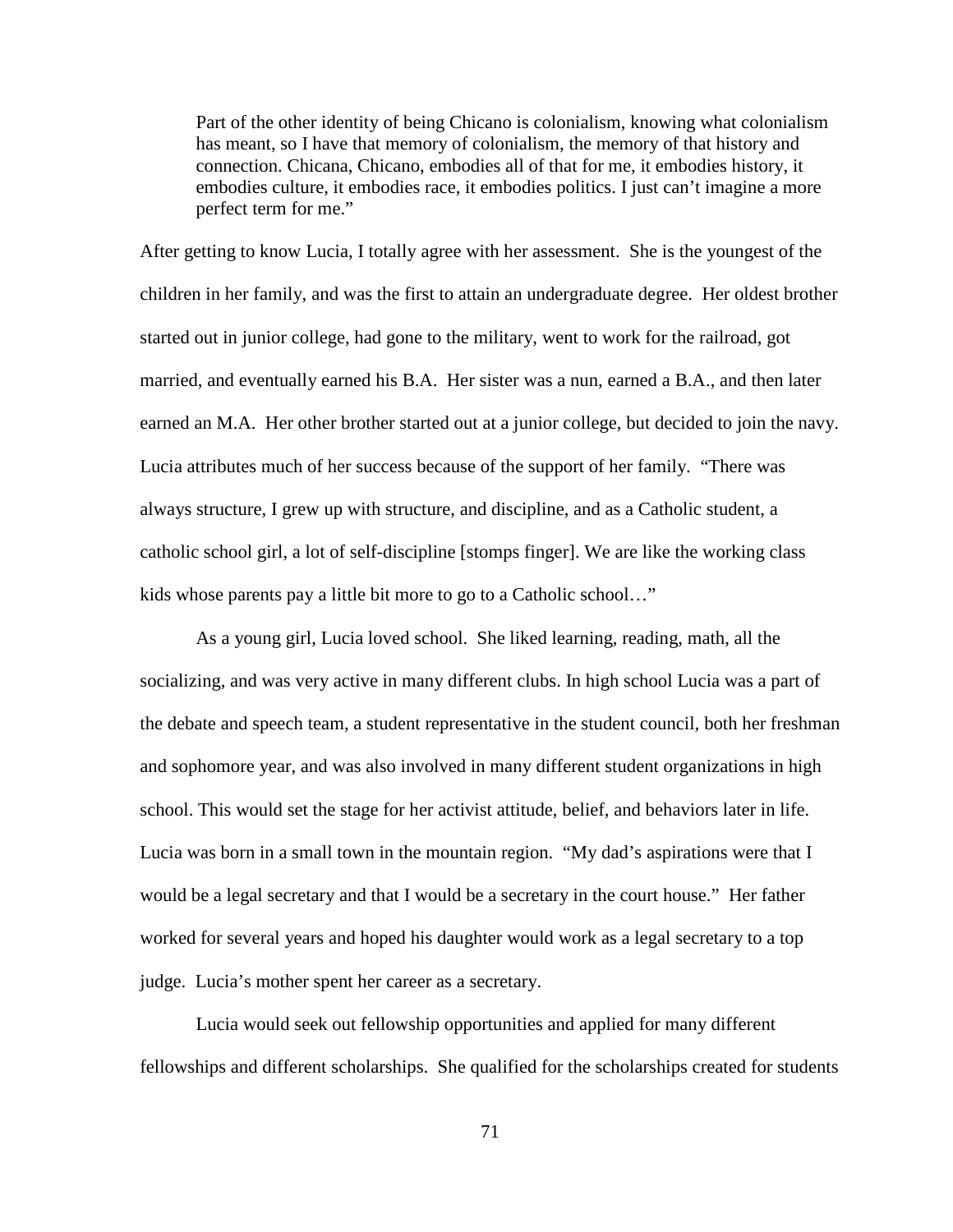of low socio-economic status, and was awarded a full tuition scholarship to a nearby university in what she considered the "big city". Lucia's parents didn't want her to attend the university and hoped, instead she would attend the junior college in her home town. They thought she would eventually quit school and get married. Even though they were reluctant to allow her to leave, they agreed to pay for her first year of tuition and housing. Lucia handled her own finances thereafter.

Lucia grew up in a modest small town with very few white people. She remembers entering her first year at the university with an "eager beaver" attitude. She attended a university that was "99% white which was an incredible cultural shock! And not only were they 99% white, but I couldn't say exactly the figure, but well over 90% wealthy white." She felt lost in this foreign environment. Many of the students that attended the university were the "sons and daughters of corporate executives, and big money people that came to the University…did so because they could go skiing and so they could get business degrees from the University…and go on to work, and follow in their daddy's footsteps." Lucia felt if the wealthy students would have been better students academically, they may have attended Ivy League schools. "And the question I *always* got, I remember being in the dorms, just anywhere, and I would be standing at the elevator and I always got some variation of the following question, "What are you?" Or they were like, "Where are you from?" They found Lucia's appearance very intriguing because of her unique indigenous background. Lucia has features of a woman of an indigenous background which include dark black hair, and dark brown skin which was uncommon in the private college. Many students would ask her about her ethnicity but the questioning made Lucia uncomfortable and she had thoughts of transferring to another school.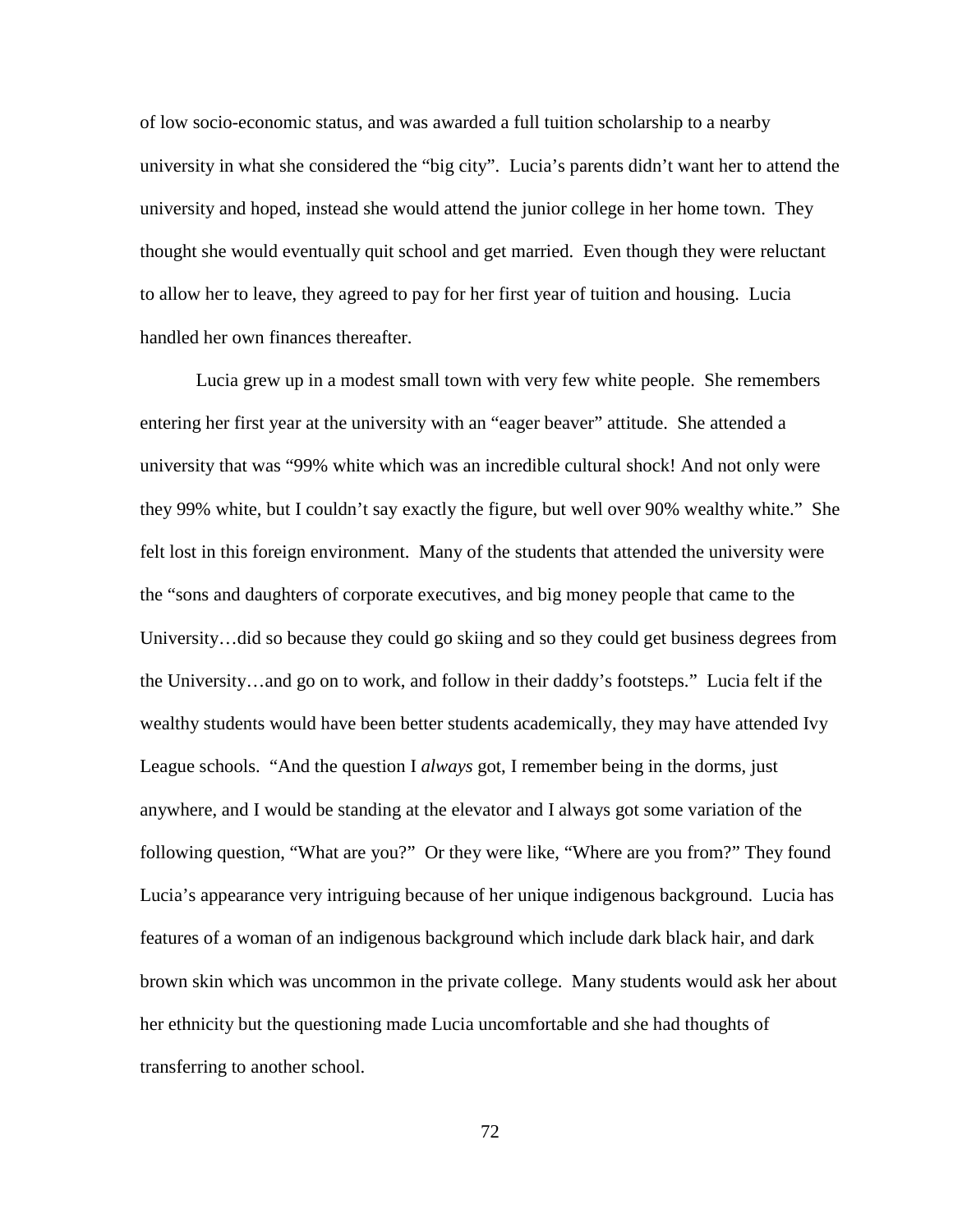Lucia felt like she did not belong, or fit in. "The beginning of my sophomore year, I talked to one of my professors, about transferring, and he said, "Where do you want to go?" I told him I want to go to the University of Montezuma. He was like, no you don't want to go, and it's too big. You're not going to get the… you know, he gave me all of these reasons why I didn't want to go." Instead, she took a social sciences class offered by this professor, and Lucia fell in love with the course and the subject matter. She then told herself, "I'm not a quitter" and although she faced obstacles, she decided to remain at this university and performed well academically. Later that winter quarter, Lucia did not have any plans and decided "…I don't know where…I got this, I said, I would really like to do research this summer…it still baffles me to this day…you know that's when you feel there's divine intervention or something…" Serendipitously, the young student knew of a professor who was recently awarded a research grant and was planning on hiring students to conduct research that summer. Lucia boldly discussed her research interests with the professor and was awarded a position on the spot. She was the youngest researcher on the project.

That summer, Lucia worked with a team of two professors, a half a dozen students, and a couple graduate students. She was introduced to a multi-method research design and conducted the entire base analysis for the study. Lucia also gathered the bulk of the qualitative data and became the "survey star." She wasn't afraid of neither working in the "tough" Chicano neighborhoods nor talking to the people. The memory of the experience included talking to the "*viejitas* who had been there for many years." She enjoyed the interaction with the students,

"But it was because as a kid, I had sold Girl Scout cookies, door to door, and because as a Catholic girl, a Catholic school girl, I had gone around and sold Catholic statues,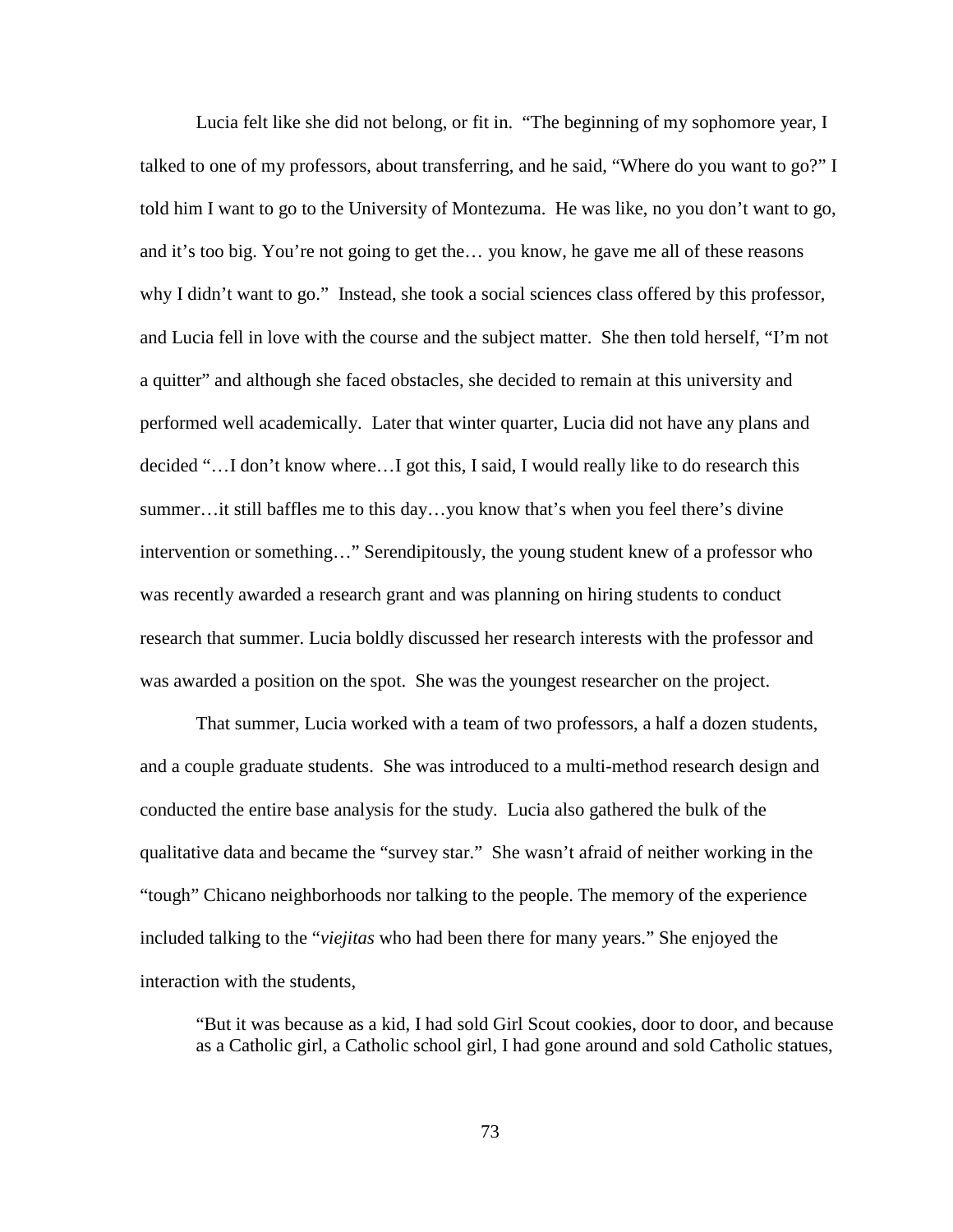and all the things we had to sell every year. So, it didn't faze me to walk up to somebody's door and ring and ask them for something…"

The Chicana enjoys interacting with the communities, and in a more recent case, she was conducting surveys with some of her university students. She challenged them to "keep up with her", only to retain her "survey star" status.

Lucia moved downtown, and although she had a car, she would ride the bus to school because she enjoyed interacting with members of the community. At the end the summer a professor that supervised the social sciences statistics laboratory, asked Lucia if she would qualify for a work study. If so, would she be interested in running the statistics lab. She happily agreed although she received little direction in running the lab. For example, the professor was working on a large grant and required data analysis. He said, "this is the data we need. Go and read the manual and figure out how to get that data." This was also during the time when computers occupied the entire room, and students had to make data cards, with the old card puncher, students had to create instructions card, and the "batch processing" system was used. Students would drop off their data and the lab workers would pyramid the data until results were identified. The process took around 24 hours. Lucia interacted with students, graduate students, and professors, and developed a affinity for data analysis.

Lucia described herself as an organizer. "Since I was a little kid, I would always organize lemonade stands, or parties, or something, even when I was in middle school…" She also organized softball games with the people in the Sociology department, and organized other events for faculty, for graduate students, and for herself. She became the department's "little mascot, and they all came to really care about me." She was also encouraged to publish a research article later that year. With their help, she designed the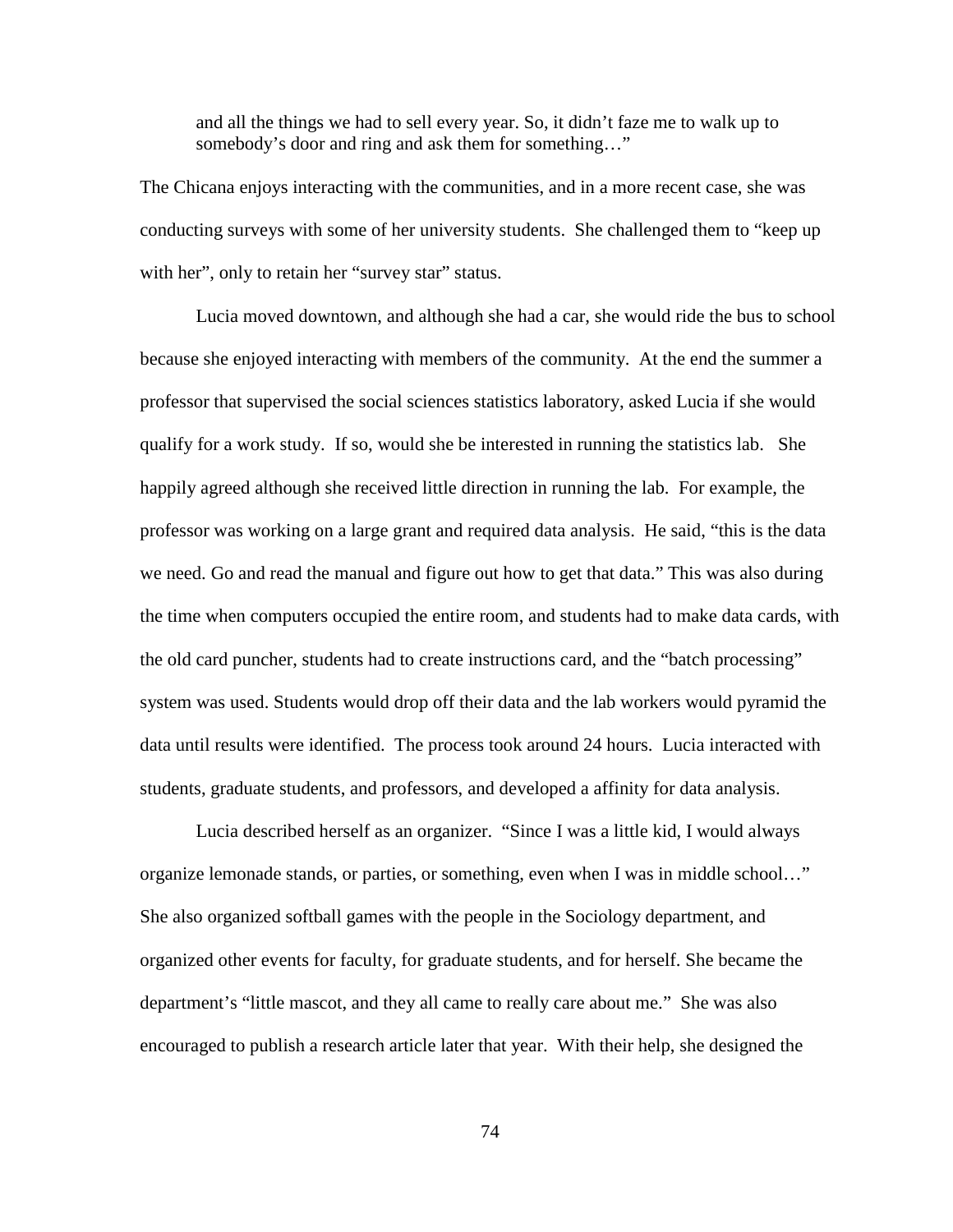questionnaire and the testing instrument, got the data, ran the data, analyzed the data, and presented the results at a Social Sciences Conference, her senior year.

Lucia described herself as a linear thinker. During her undergraduate studies, she took several math classes, statistic classes, calculus, and other methodology classes.

I think the other advantage is, when you are doing math, so much of it is proofs, so much of it is analysis, and logic, and the logic of what you are ruling out, I think that…I didn't realize it until year later, how much that shaped my ability to analyze. I think that's part of why, I am very analytical."

She believes math forces the building of analysis, and provides the logic to help lay things out. This process comes easy for Lucia partly because of the way her brain works, but also because she finds the work interesting. "Our culture is taught to be more circular. And I value that but my way, and the way I speak is actually more linear."

Faculty, mentors, and other graduate students encouraged Lucia to attend graduate school. She decided to pursue her degree, because of "a desire to understand and a desire to work for social change." However, at the end of her senior year, she decided not to attend graduate school. Lucia's supporters were quite surprised by this decision but she assured them she would eventually return to the university and attend graduate school. Although the faculty members recommended Lucia for a university position, she decided to travel with a young man. "You know, and it's funny, in our *cultura*, women go off with a guy, and you're always like… they're going to come back pregnant right?" This was also a great fear of Lucia's mother but the situation was avoided.

Lucia returned to the university after three years. Her supporters were happy to see her and encouraged to work for the university as a recruiter. The admissions office was expanding and decided to take a new approach to increasing the admission rate through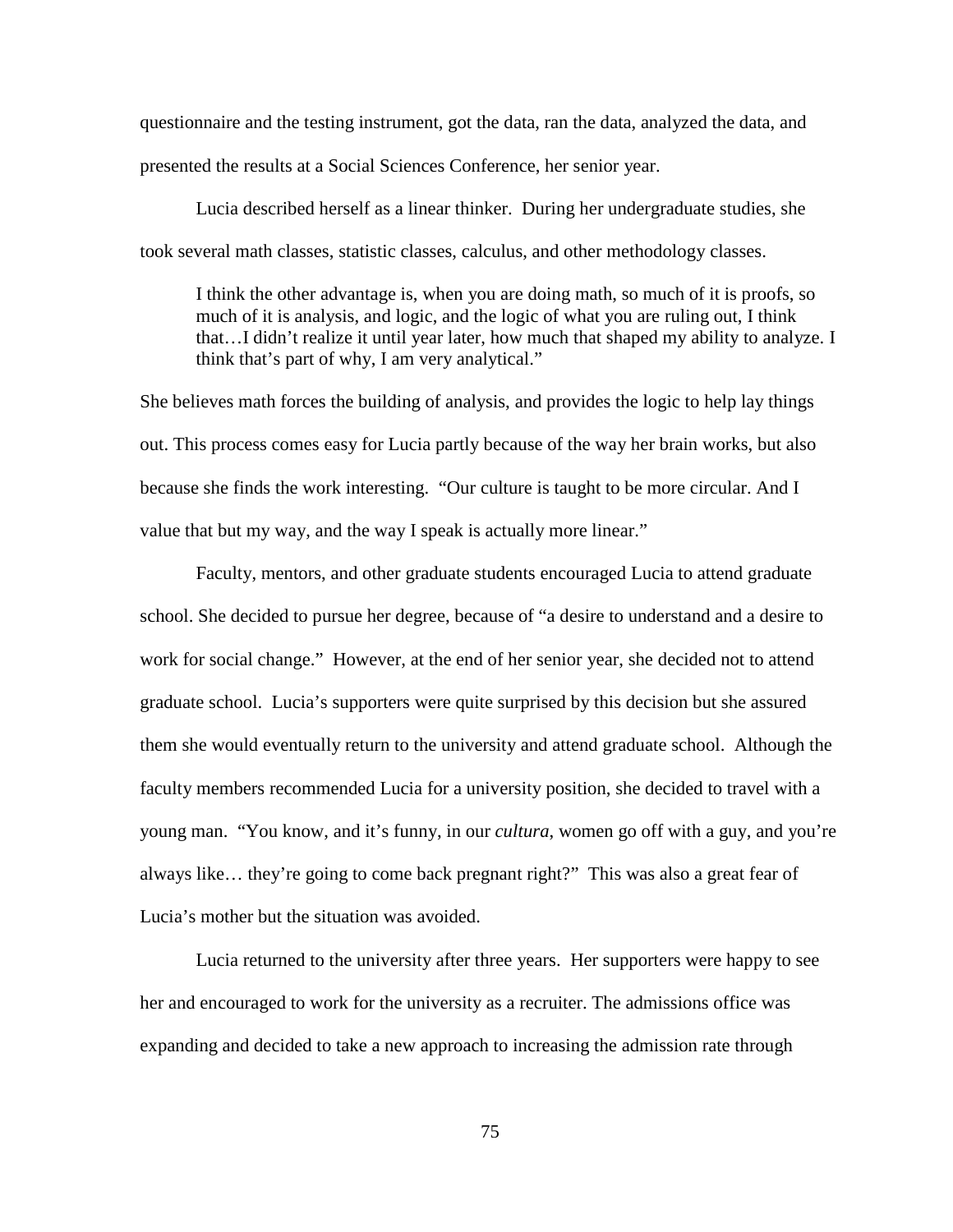increased recruitment efforts. The university set up regional director positions and the southwest position remained unfilled. Within two weeks, Lucia "was packing up my 64 Chevy and driving out to Anaheim." She lived there for a year, and traveled all around Northern California, Southern California, Arizona, and Nevada recruiting for the University. She excelled as a recruiter, and was asked to continue to work in that region, but she declined. She was then asked to work for the Rocky Mountain region which she accepted. Lucia saved some money, purchased a home, and worked as a recruiter in the Rocky Mountain area. For a year, she had many adventures but the university soon asked that she recruit in the local area.

Lucia lived with other graduate students. She admired one in particular, because she worked at the university as a researcher, thought she was "super smart, hard working, had a dynamic personality, and was a great friend." The roommate asked, "Alright Lucia, when are you going back to school?" The other roommates encouraged her to return to school and apply for scholarships. Lucia applied for a Fellowship, was awarded the fellowship, which meant she could attend the school of her choice. She was accepted into several schools but because she had a heavy quantitative background she opted to attend a school with a quantitative emphasis. "A school on the west coast was my first choice because I knew the school on the west coast was a place I could understand where I would learn and understand poverty and class issues of equality, inequality, and other stuff. So, I didn't really necessarily know what all that stuff was, but I knew that I wanted to understand it."

There were many people who supported Lucia, loved her, mentored her, nurtured her, and steered her in a positive direction. This provided a positive undergraduate experience, but her graduate experience was much different. In her words, she "took to the school on the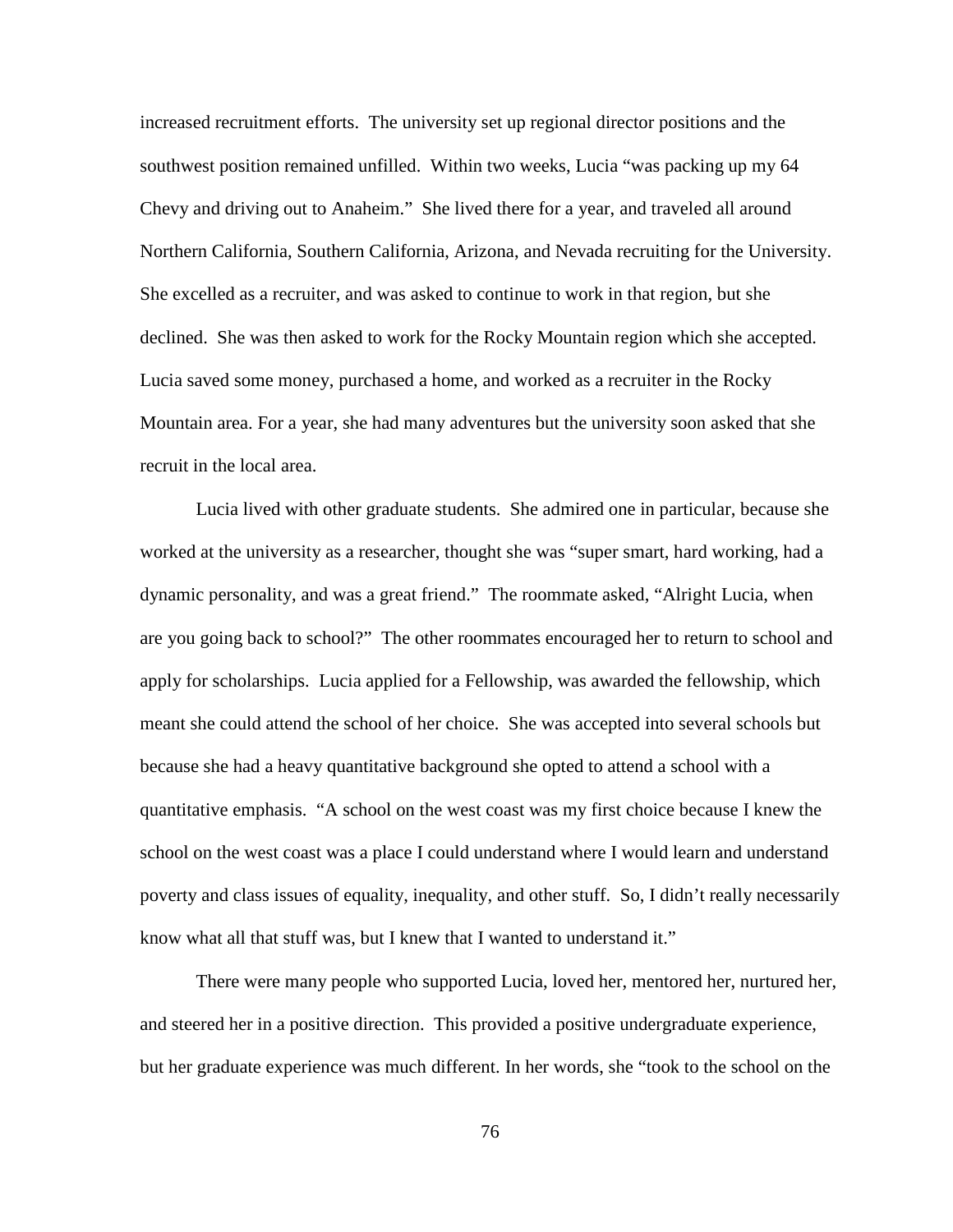west coast like a fish to water." She loved being there, and displayed the same eagerness, was "…happy to be there, was nice, very friendly, and displayed a positive attitude. I remember one of the graduate students telling me later on, [in a sarcastic voice] 'Everybody was wondering why you were being so nice." The environment was unfriendly, competitive, and elitist. "[Laughing] You know they would look at me like I was so fricken' weird! You know, the Chicanos weren't a whole lot better either." Later she was asked to present at a conference in the Midwest, to minority fellows, and many of her colleagues. A fellow Chicano student traveled to the conference but Lucia did not "gel" with him.

I came off to him as way too sure of myself. And he went back to the school on the west coast, and told everybody at the school on the west coast, that this new Chicano that was coming in was aloof, [Pounding her finger on the table] and stuck up." When she returned to the university, "[Pounding her finger on the table] that is…that's how they treated me, the pressure they put on me…I think he felt rejected by me or something. He went back, and by the time I arrived, because everybody knows when there's new Chicanos coming to the departments, so when I arrived, there was this sort of expectation, people were set up to dislike me by the time I got there.

She had to deal with that perception for the remainder of her career in graduate school. **"**I tell you most of the injustices, yeah, there are institutionalized injustices, but most of … injustices that I ever experienced, have come from other *raza*, hands down….and women, especially women." These types of interactions surprised Lucia. The situation "got worse in a sense because even some of the organizing and stuff I was doing with Chicanas, well part of it, I think is what happens to a lot of women…" Meanwhile, Lucia's parents were in awe of her accomplishments, were both very proud of her, and never imagined that she would achieve that level of success.

Lucia attended a graduate school ranked number one in the field at that time. The school created high academic standards and had great expectations of their students. Lucia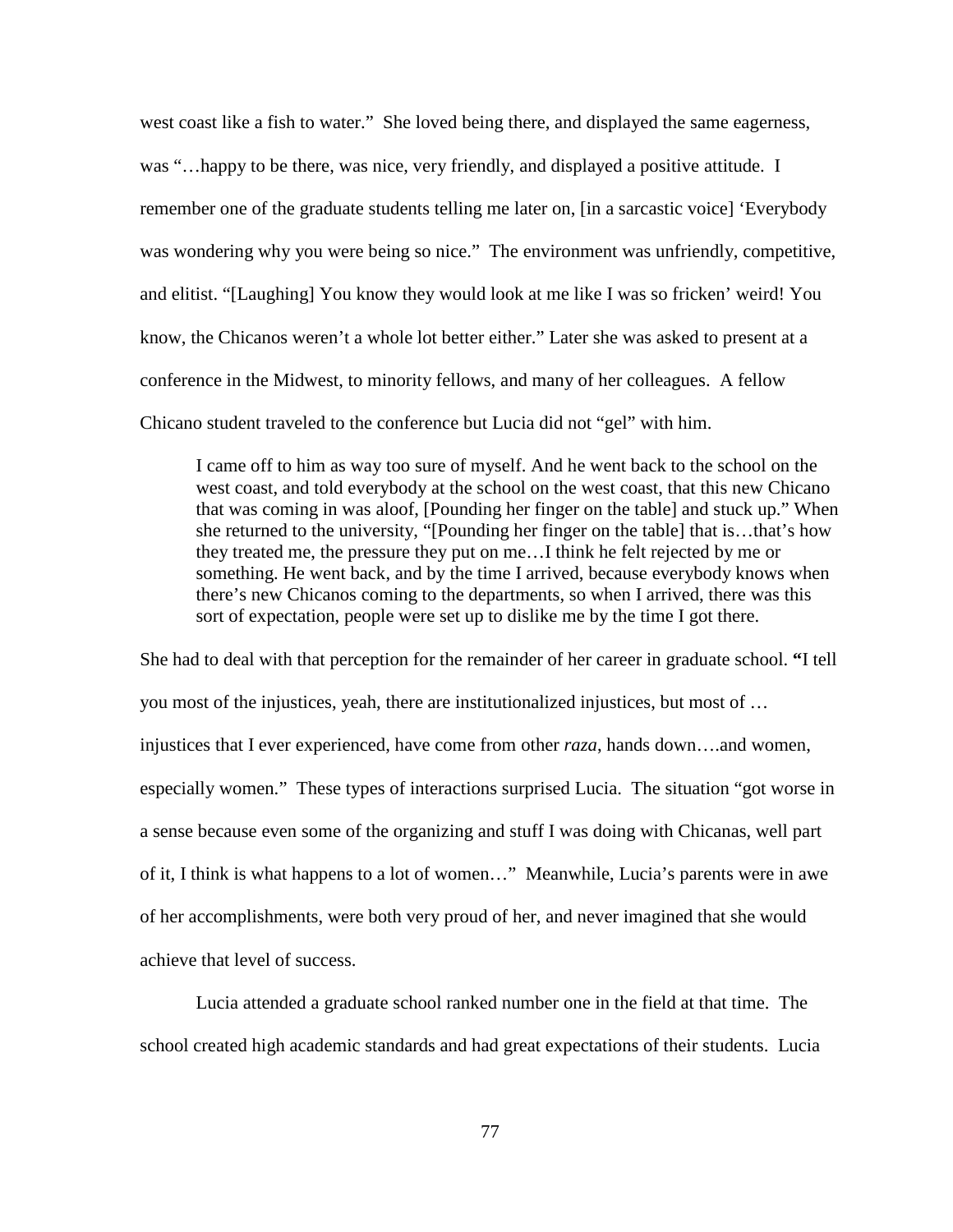felt she was unprepared, especially in terms of her writing skills. For example, she had knowledge of symbolic interaction theory and social organizational theory, but lacked expertise in political economy theory. She opted to attend this particular university to specifically focus on political economy theory, but instead she was expected to be the expert in this area. For example:

I remember staying up all night to write, actually several nights... trying to write this paper. He wrote back to me, and said this is more like a set of rough notes than a real paper. And it was. He wasn't being mean; it was like a set of rough notes. I didn't know how to put together a fricken paper!

When asked how this made her feel, she felt discouraged, but not surprised. "I didn't know how to write, I didn't have a vocabulary and I didn't have a background in political economy, the reason I went there. Now they really have a reason to make fun of me right?" Instead,

I told myself, I am not going to allow them to hold me responsible for already knowing something that I came here to learn [tapping her finger on her desk] and that was my mantra...I just took this attitude; this is why I am here. I am here to learn this, and the fact that you expect me to already know it is unfair. I will learn it and that's why I'm here.

Being in this type of ultra-competitive environment did not fit in with Lucia's lifestyle. "I've always been about community. Always, since I was a little kid. That's just always what I had valued and I got that from my parents, the values placed in the neighborhood. I was always friends with the older folks in the neighborhood as well as with all the kids." She would visit with all of her neighbors, because she valued community and always thought the most important thing was to be nice to others. She also shared when we was a young teenager, she would see people downtown she knew rather than hang out with her friends, she would prefer to converse with the mature crowd. Her mother would later hear of the interaction and would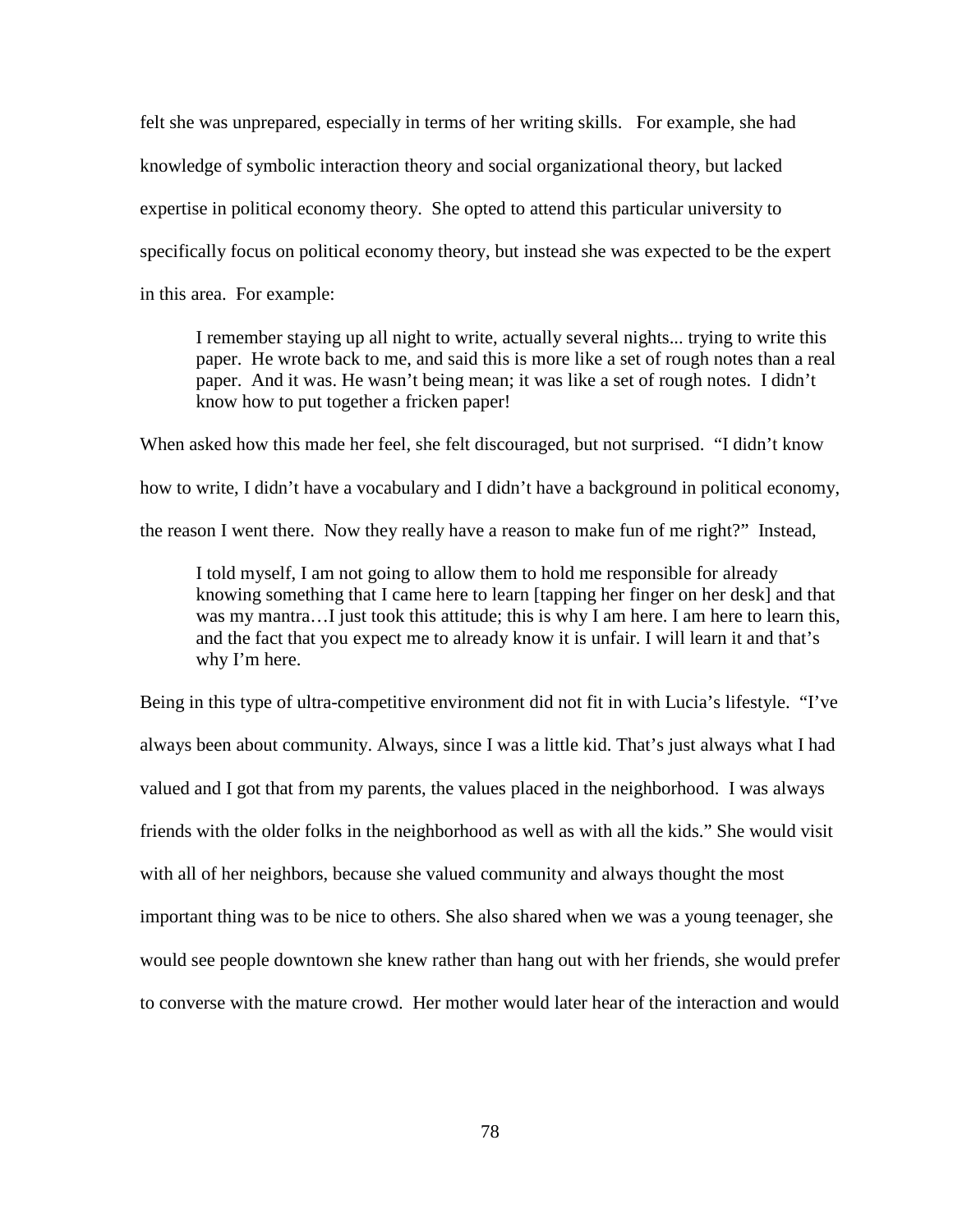say, "they were so thrilled you spoke to them." This is a quality Lucia has passed on her to son.

Lucia looked to her mentors and was quite successful in her academic studies. She participated in organized assemblies, and she, along with other women of color, started antiapartheid work. They also started the first women of power conference which has just celebrated 25 years, a graduate student union, and was heavily involved in city politics. Lucia was appointed to the city planning commission and was excited to do "real work". She "started to not let petty people stop me. You know there were a lot of moments when Chicanas really hurt me from just being…..hateful." Organizing around Chicana feminism and being around other Chicanas was very rewarding but her aspirations were much higher, they transcended the above groups that included people of color, the work she was most passionate about included networking with others to create coalitions. These coalitions were cross-cultural, cross-class, cross-race, cross-gender, and cross-political. She worked with an African-American mayor who served as the planning commissioner. By the time she left the area, she had become the vice-president of the planning commission.

Lucia was very happy on the west coast and had no intention leaving for quite some time. She was involved in an anti- apartheid demonstration in the disinvestment from Africa, when someone approached her and said "hey, I have been looking for you. There's this job in Chicago and I think you should apply for it." She had no intention of leaving to go to Chicago but a university was looking for someone interested in community work. That peaked her interest, because of progressive white people from Chicago and all the coalition work being done; there was a great interest in black and Latino issues. Lucia decided to schedule an interview and "the stars came together", when she was awarded the position.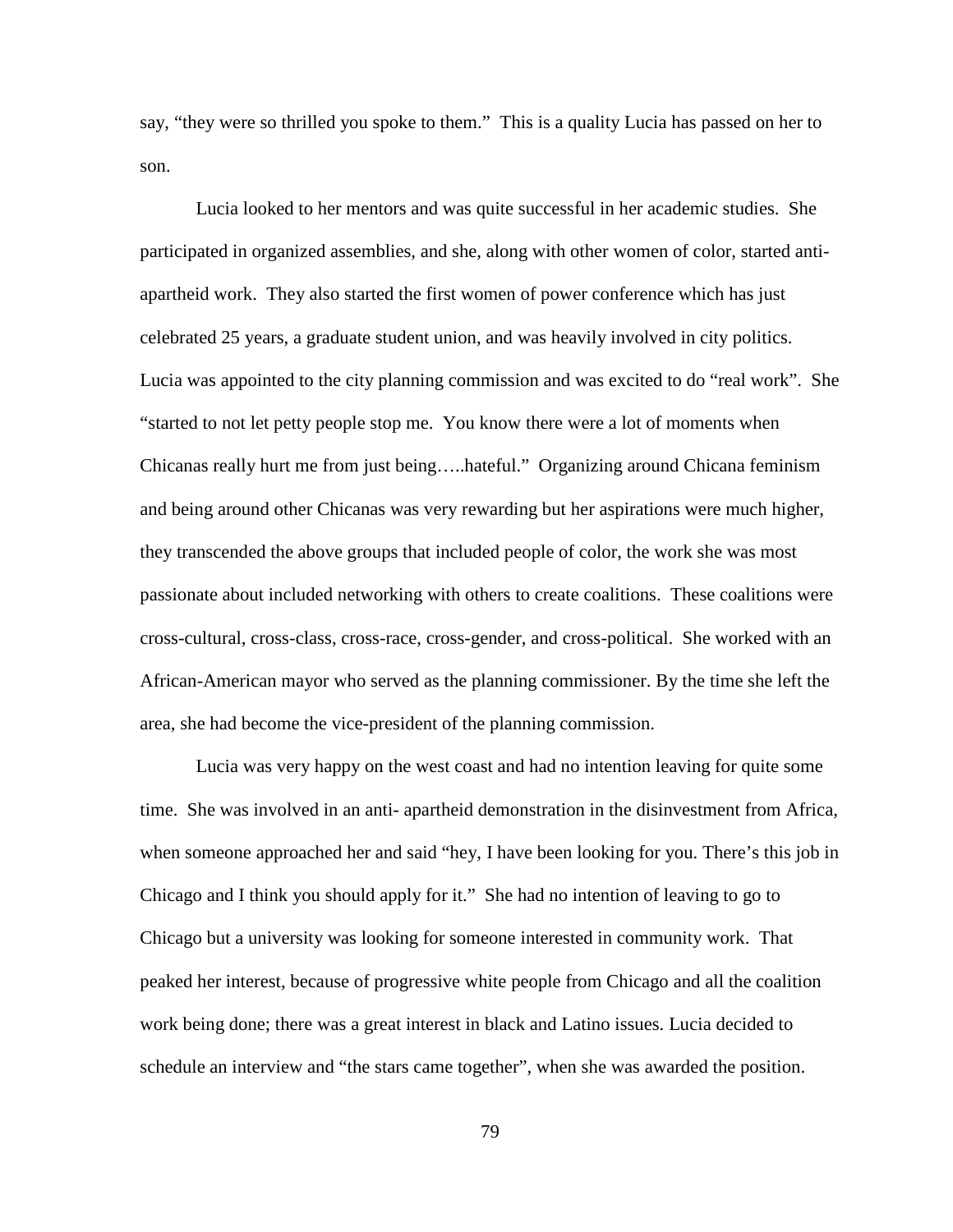When she arrived in Chicago, the chair of the department, a male, debriefed her concerning expected roles and responsibilities, and discussed who he felt "she was supposed to hate and who she was supposed to like" and at that point, she was fearful she may have made the wrong decision.

Lucia was working in the Latino studies program, but it was the efforts of Puerto Ricans, Chicano activists, the Chicano-Latino activists, that helped create that department. There were mostly white people in that department but they were trying to sustain a small section of Latino studies. She was asked to teach: Introduction to the *barrio,* Latinos in Chicago I, and Latinos in Chicago II. Although Lucia felt she did not know enough about the subjects, she was forced to teach the courses. To her surprise, she loved the subject matter and published an article based on power relations in the University.

The first thing that they resented was that right away I developed a following of students. Students were hungry. When I started teaching classes like introduction to the barrio to Latinos, and I did it in a way that engaged them. I got them involved and that was the first thing they resented, it was, that I was too close to the students. That pissed them off.

Here again she was viewed as "too good, too nice, and too good of a teacher". Lucia also was awarded a grant but this made the department angry because she had not received "their anointment to do that" which angered people in the department. "AND THEN what made it worse, is I associated with people on that list of people that I wasn't supposed to talk to." As it turns out those were the people that were actually working with the students, were engaged, and were connected to other people in the community. "To make a long story short, they were real assholes! I couldn't wait to get out of there! Before I even went up for tenure, I was like; I don't want to be here anymore!" She remained in that position for some time because of the connection with her students.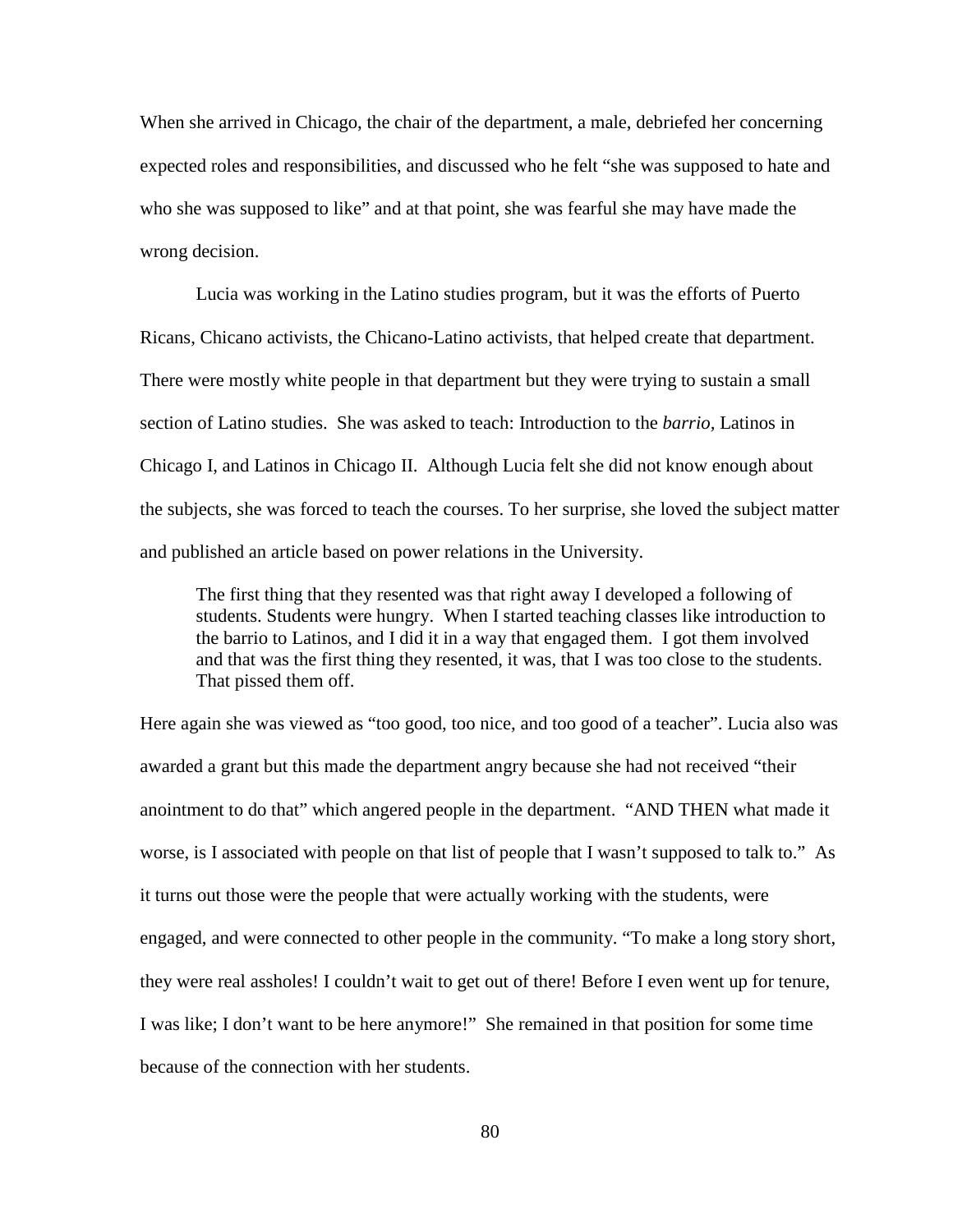Lucia was awarded a national research council fellowship, and decided she was unable to deal with the horrible, extremely oppressive environment, and was tired of dealing with "awful people". "The Puerto Rican that was there, oh my God, he was such a pig and an asshole! He was middle-class, upper-middle-class Puerto Rican, [whispering] he was such a pig!" Lucia went on to describe the uncomfortable working environment, expressed great regret, and discussed how she suppressed the memories for a long time because they were so painful. Meanwhile, she was doing what she does best, organizing, hosting conferences, and bringing people together. She married a man who was listed on the chair's list of people not to associate with which added additional stress to the situation. The couple had a son, and migrated to a mountain state because she wanted to re-connect with Chicanos in a better working environment. She joined Women's Studies with a joint appointment in another department. She developed this introduction into Chicana studies class, which used to be called "*La Chicana"*. She loved the students but the Governing Board was committed to maintaining their own power, rather than being true to the spirit of women's studies.

Lucia found a new position and tried to build Chicano Studies but there were many people questioning her motives. "But I watched some dirty [speaking slowly] dirty politics, [whispers] dirty politics." By this time some of it was directed at me, but mostly is wasn't." Her past experiences taught her not to take the politics personally. The dean asked her if she wanted to continue the joint appointment, and she decided one department was preferable to the other department especially in terms of developing her career even though she loved the students and the mission of Women's Studies department. They were upset "because what I had done is, I removed myself, from their opportunity to be abusive to me, and that pissed them off even more." Plus, when it came time for tenure, it was very clear, the people in the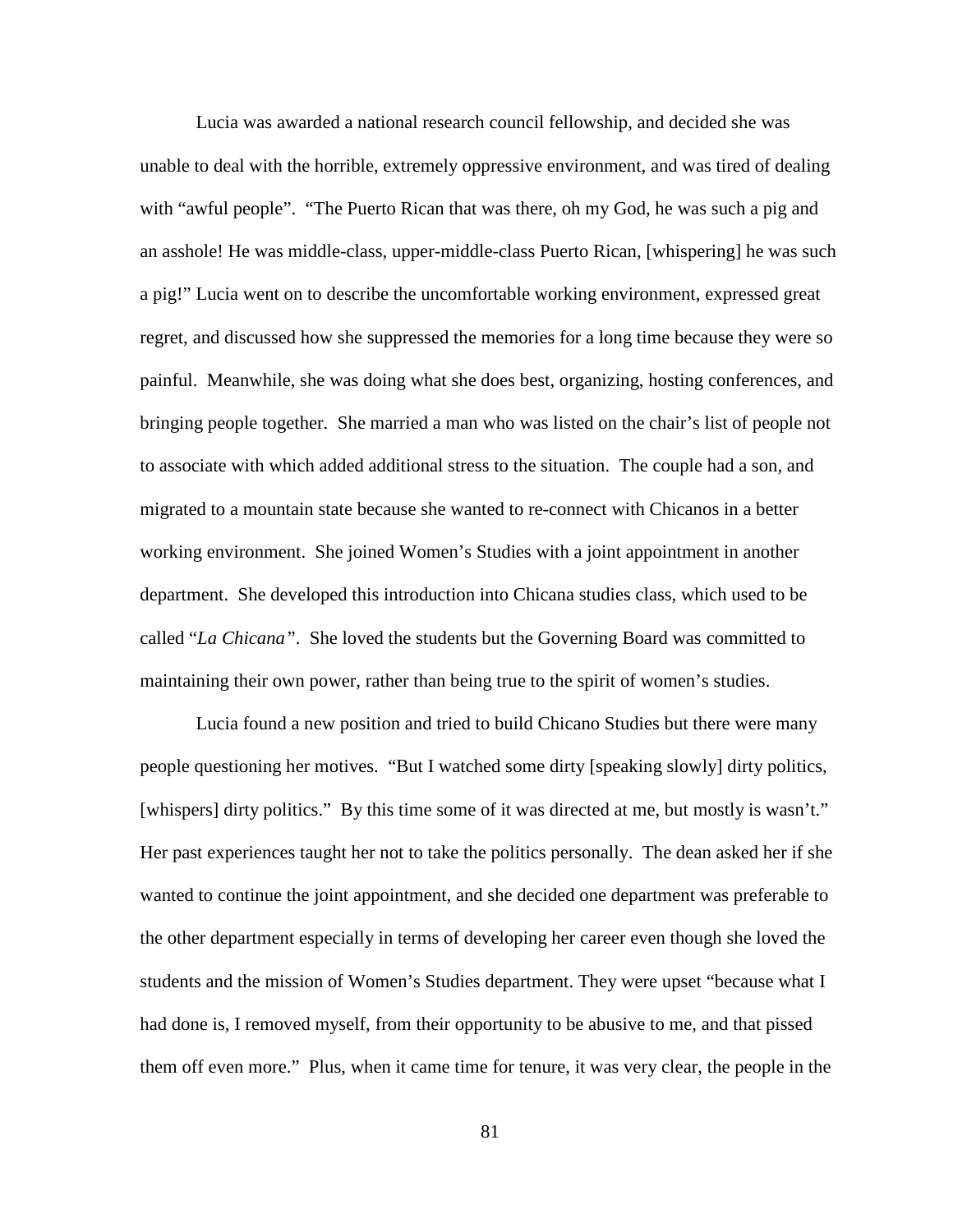one department were not going to be supportive. Luckily, "the two deans actually came up

with a process to protect me, to make sure I had a fair review."

During that time is when she got very connected to the study of Chicano studies and Chicano communities.

To me, my whole commitment to Chicano studies is about, based on the preamble, on the values and ideologies of the preamble. So when these people would say to me, and they would pull all of these *movidas* to keep Chicano studies down, we reviewed this whole process, we involved all these people and came up with this plan, because it was when Tony was attempting this re-structure, and I watched him screw over this student, and that student, and this person and that person, but we had gone through this whole huge process, a beautiful process. We hired a facilitator, we had break out groups, and involved lots people, and I remember these two women, Chicanas who were also involved, and when they walked in, they basically said, we don't really care what you've done, whatever you did, or whatever you came up with, we're not going to abide by it. [Tapping her finger on the desk] At the end of the day, they came up with that crap, and everybody was just like [pause]...Then I watched them, after that, and I think I already got to the point, yeah so I think that when I thought, there's no point trying to convince these people. I'll just start my own center, and that's what I did. I came over here full time and I started a center.

For the next ten years she worked on projects in the community she believed were important.

Lucia used her position to connect with people of the community. She flourished in this

center and produced "ALL KINDS OF WORK." She built new ties with the community,

became involved with corporations, and worked with graduate organizations. She no longer

leads the center but she has recruited the right people to sustain her legacy. When asked her if

she felt remorse for leaving her position, she responded:

…you also go where you can be most effective. So it's like choosing your battle, choosing your arena, but never giving up the fight, never giving up the purpose, never giving up the pursuit to make that connection between your University and your community… If I ever get involved in a struggle, it's a very conscious decision because I understand it to be a part of something larger. But I never get involved in the pettiness. I have no interest in it, I have no inclination for it, it serves no purpose, and it has no value. I don't like petty squabbles, do I don't get involved with them, I just stay away from them.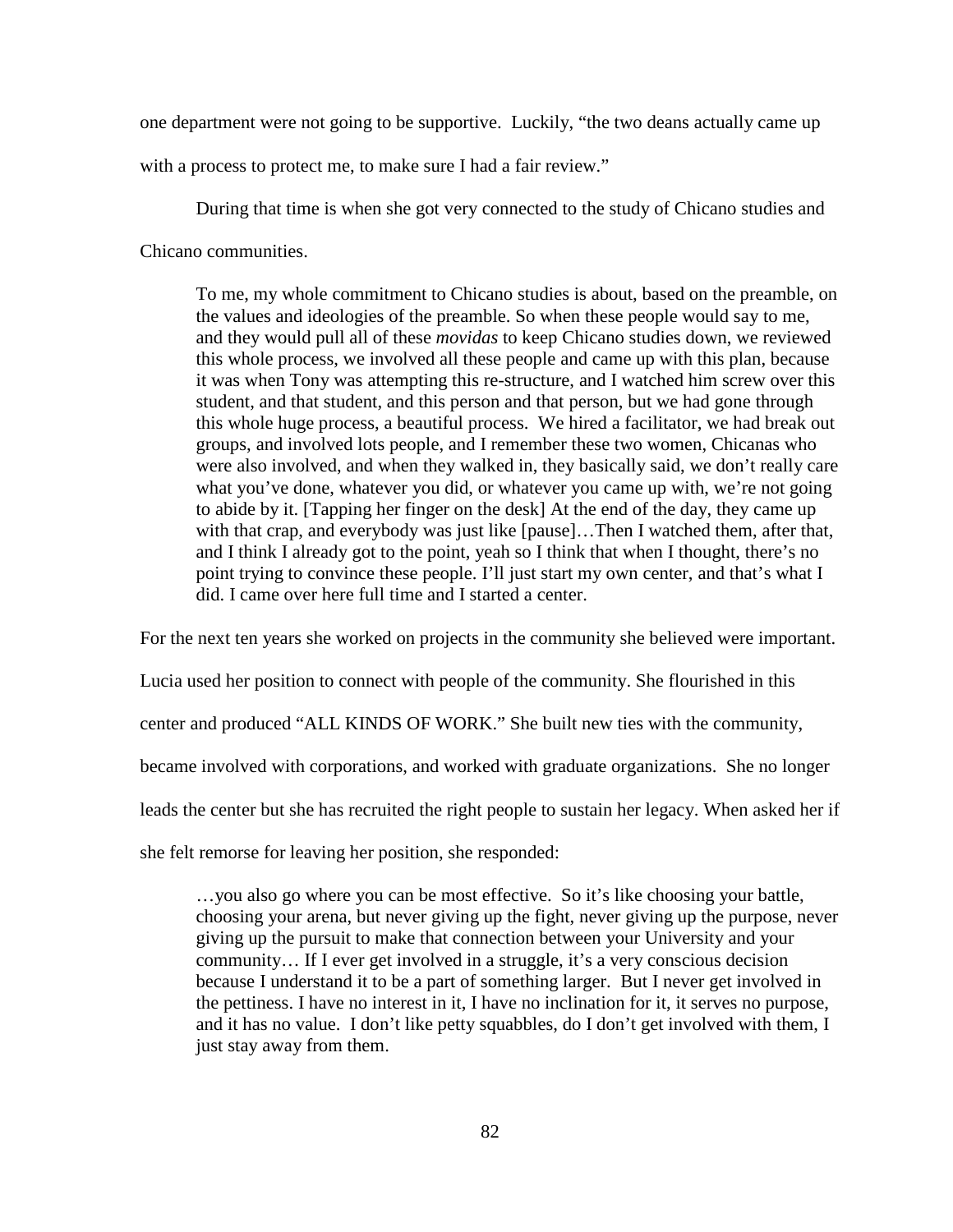Lucia has perfected the art of maneuvering her way around negative stereotypes and directing her talents to potential positive interactions without being forceful or purposely intimidating others.

**Rosa.** Rosa was born in 1952, and is a descendent of a migrant Mexican family. Her parents had little more than a grade school education and no one in her family had ever obtained a college degree. Since the young age of 8, Rosa knew she was going to attain a college degree. She grew up in a southwestern, small, and very segregated farming town. The African-Americans were partitioned in one section of town, the Mexican-Americans in another, and the more affluent white Anglos in yet section of the town. The groups never mixed and the structure of the education system supported a segregated social structure. Things were slow to change in this isolated community. When Rosa was in the second grade, things were changing around the world, but not in this community. The people of color faced discrimination, experience prejudice, and were segregated. Schools were specifically created for African-American students. Other schools were created for Mexican American and White students.

Rosa's parents only spoke Spanish and her primary language was Spanish. Rosa was heavily influenced by her grandparents because they shared her home. They were Spanish monolingual and although her grandmother was born in this country, she refused to speak English. Her grandfather emigrated from Mexico during the Mexican Revolution. She had fond first grade memories because she had a wonderful teacher, and having a cousin that was one year older than she, who served as the language broker and the cultural broker was helpful. The first and second grade students were combined in one classroom. Her older cousin taught her "the ropes", and guided her through the school system. Rosa's teacher was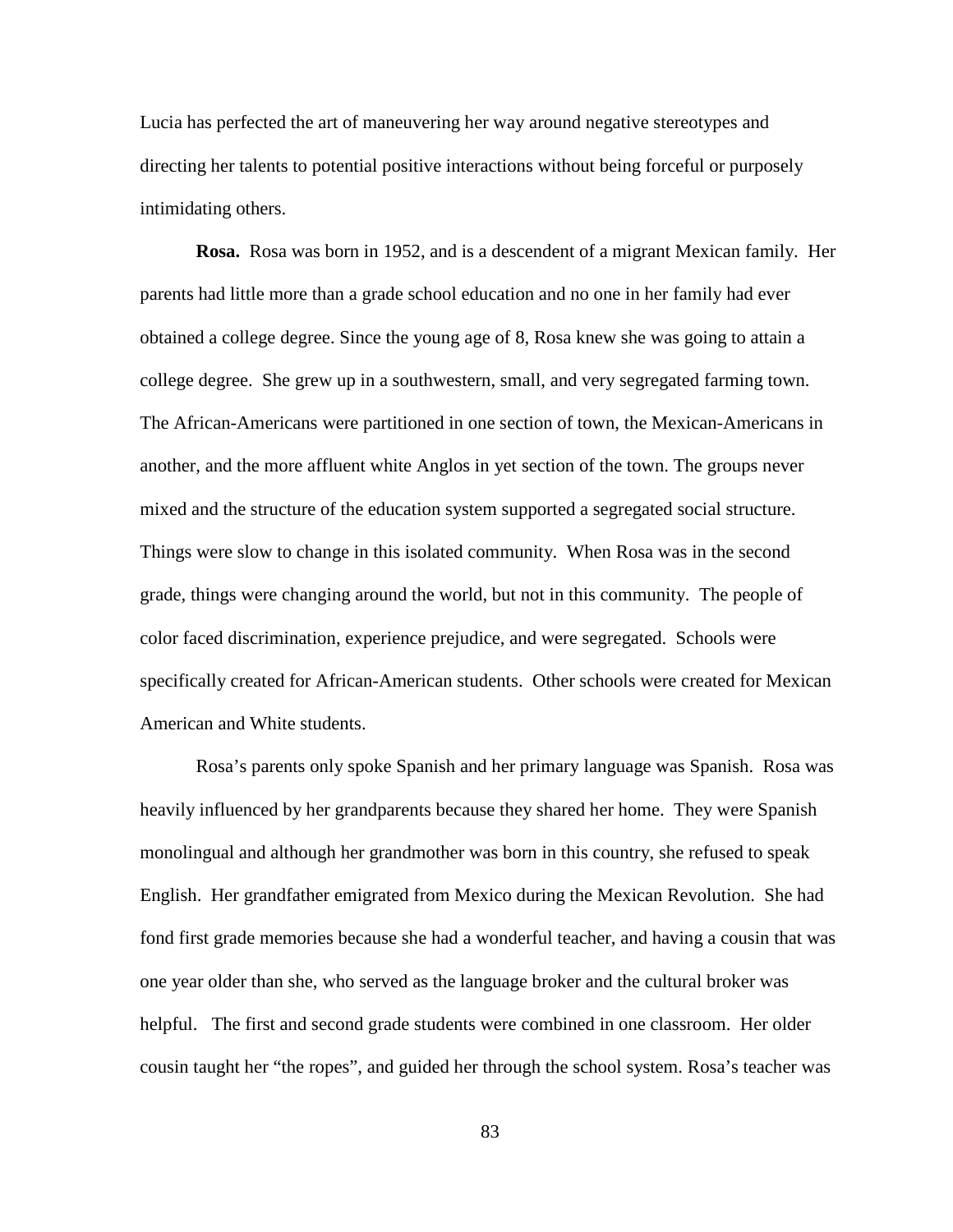a wonderful woman, was white, was very warm, and very caring. The teacher's husband, also white, taught the third and fourth grade. The married couple were really loving people and basically supervised the school with a caring and nurturing style.

Rosa moved to another town and had to repeat the first grade, but without a negotiator or a support system. Rosa hoped she would have a similar positive experience and looked forward to attending the new school. The situation was completely different and unlike the former, kind, first grade teacher, the new teacher "was something else". Rosa shared the following story:

I went into the second grade feeling the same way about her, but then I began to notice that she would almost be belligerent and angry if you as a Mexican kid was in any way, trying to get close to her. She was kind of an odd person and I also began to notice in my own little young mind, that she treated the kids differently. She treated the white kids differently than the Mexican-American kids, and I don't know how I reacted. But I probably withdrew in that class. In any case, I had been out ill for a whole week with the flu. I came back to school and we had a test on the Roman numerals, and I was not excused from taking the test because I had been out ill. I had to take it with everybody else. Of course, I didn't know ANYTHING, anything about Roman numerals, and in fact to this day, I don't know anything about Roman numerals [participant chuckles] I did awful. I am sure I didn't get anything correct, so I flunked the test. She passes out the papers later in the week and she calls me up to the front of the room. And she proceeds to pull up my dress, she must have said something about flunking the test, or something, pulls up my dress, and spanks me in front of the whole class! [Participant is overcome with emotion and begins to cry softly] So, it was at that point that …that life, you know I still get emotional when I talk about it. There is just so much pain attached to that situation [pause] where so much humiliation [long pause], so much fear…fear of being viewed "less-than" because that was made obvious, right? By bringing me to the front of the class, so it was at that point, that I knew I was going to be a teacher. I knew that I was going to be a teacher and influence the classroom experience for people like me, so they wouldn't have to go through the same thing I did. My whole career has being based on dealing with underrepresented students and making the educational experience better for them, so that they could succeed.

The path to redemption was not an easy one for Rosa because of several obstacles. "I still

had to go through the hazing of that school system and that was very, very…I could tell you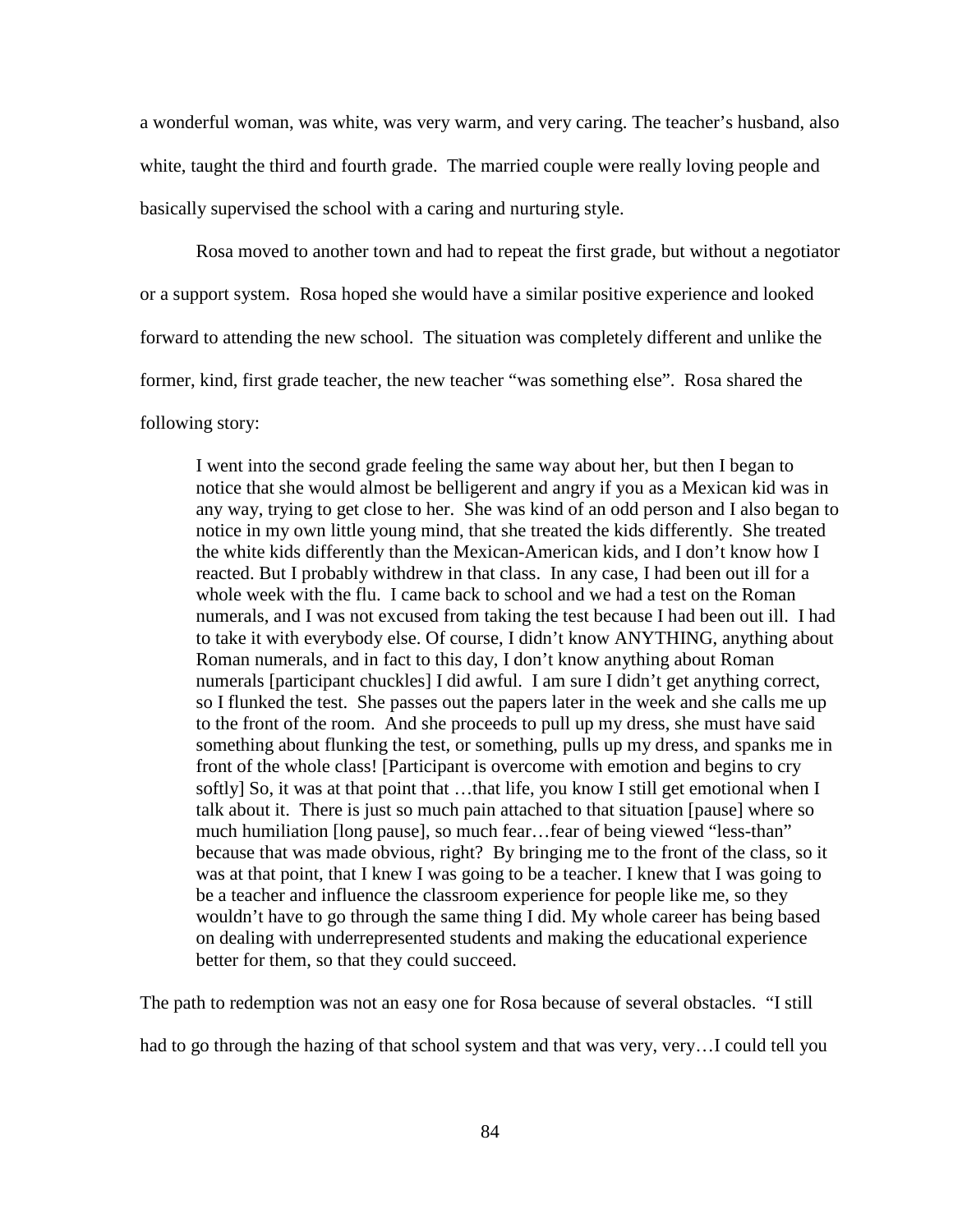stories, that were very, very unfair to kids of color." This unfair treatment of kinds of color never sat well with Rosa.

 In the 1960's segregation ended and schools were mandated to allow children of other races and cultures intermix. Kids from the African American schools were allowed to join the "white" schools. This mandate worked well in theory, but in this particular community, the Mexican kids were labeled as white, and the Mexicans were sent to the black schools to meet the criteria to create the illusion of inclusion. The Anglo kids remained in the white schools and were not required to attend school with other students of color. Rosa became well aware of the situation and noticed similar circumstances in other communities.

Even at that young age, it didn't make sense to me. And then the Hispanic community started to protest because that had happened. I was distinctly aware of the turmoil that was creating, not just among the Hispanic community, but between the communities because now there was conflict. That solidified, and affirmed my need to do something about this. One of the things I noticed when I started school, we were the Hispanic kids in the school, we were about half and half, half Hispanic, and half Anglo. By the time I finished high school, I was one of two Hispanic kids that graduated from high school.

Rosa realized after several years, the circumstances did not change in the community, and suspected there were extreme inequalities in other parts of the world. "It kind of re-ignited my passion and my need to really do something about it." When Rosa finished high school, she told her father she had plans of attending college. He questioned her motives, and asked, "Why are you going to go to college? You're just going to get married and have kids, and no, you are not going." Rosa's father was a traditional Chicano male, and demanded respect from his children. Although Rosa never went against her father's wishes, she said, "Dad, you may not want me to go to college but whether you say yes, or no, I am going. I am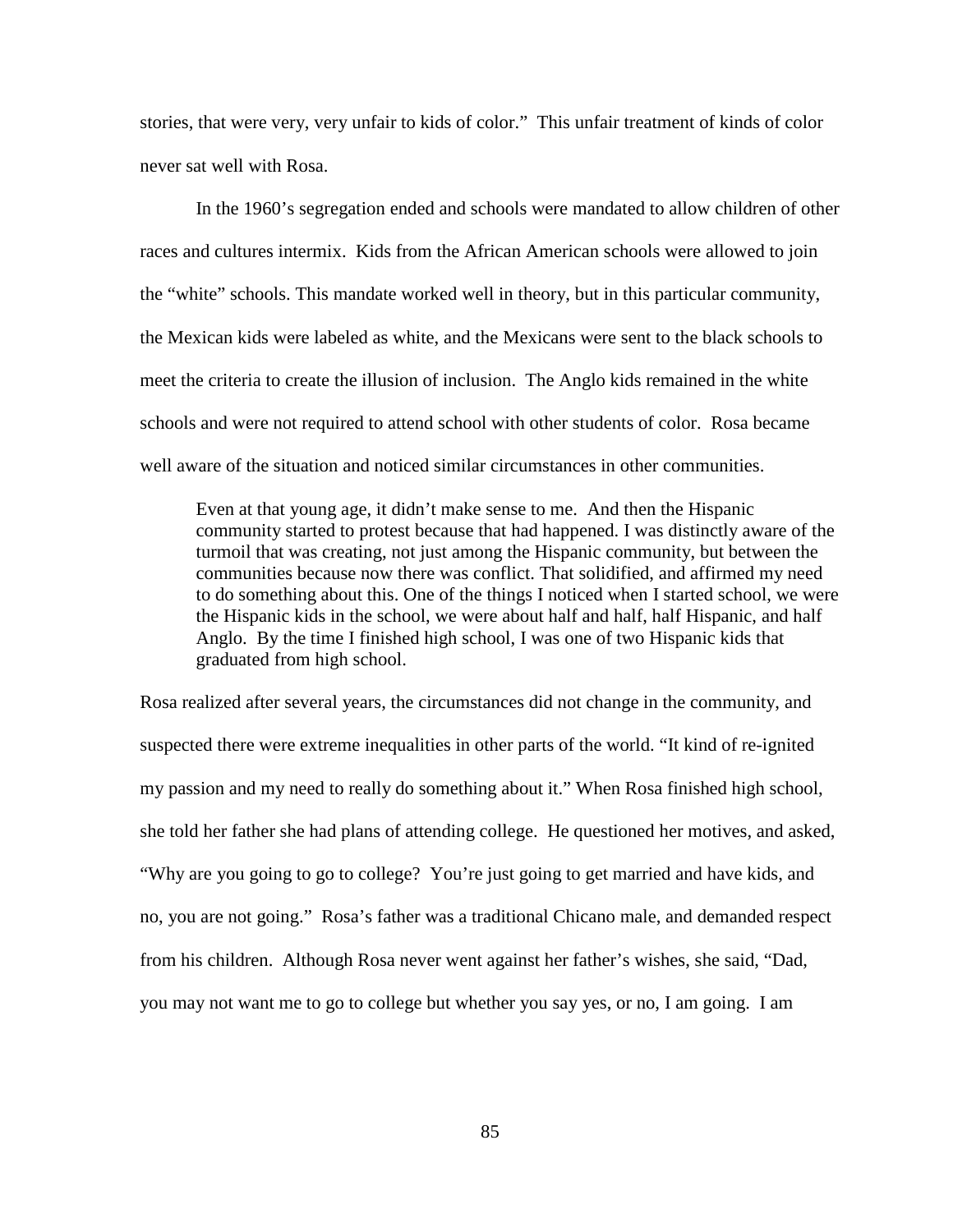going! And if it will make you feel better, I will go live with my aunt…" So she ended up leaving home, and went to live with an aunt in a nearby town.

Rosa registered at a private college but did not consider the high costs of attending college. Her parents could not afford to pay for tuition and by the time Rosa realized financial aid was no longer available, she was unable to register for the semester and was forced to return home without a college education. "There I am, I am back home, and I ended up having to get a job, but it wasn't over, for me, it was not over!" Rosa established a friendship with an Italian gentleman from the east coast, ten years her senior. The Italian completed his college degree and their relationship went from a friendship, to romantic involvement. "In hindsight now, I really think he was my ticket out. I wouldn't tell him that, because he's my ex-husband now…". The two ended up getting married a year later.

Rosa's husband was attending graduate school in the east coast with an emphasis on Asian studies. Once the two were married, Rosa would soon be able to fulfill her dream of attending college. The transition from a small farming community to a large city on the east coast was a difficult one. Rosa began her college education at a downtown community college, in a dangerous area, with a cultural make-up of 98% African-American students.

That was a very interesting experience because I witnessed that, even though these individuals were getting a higher education, they were not in an institution that provided them with the best education, nor were they in an institution that was the most conducive to learning because it was, if you can imagine, a building several stories high, a few of the floors…

The demographics of the students varied from militant African-American students, to students that "were there, just to blow off some time, and I found needles in the bathroom, and there were a lot of…"unsafe conditions". But, Rosa felt she was in a good place, because she was a college student and felt she learned a great deal in this community college.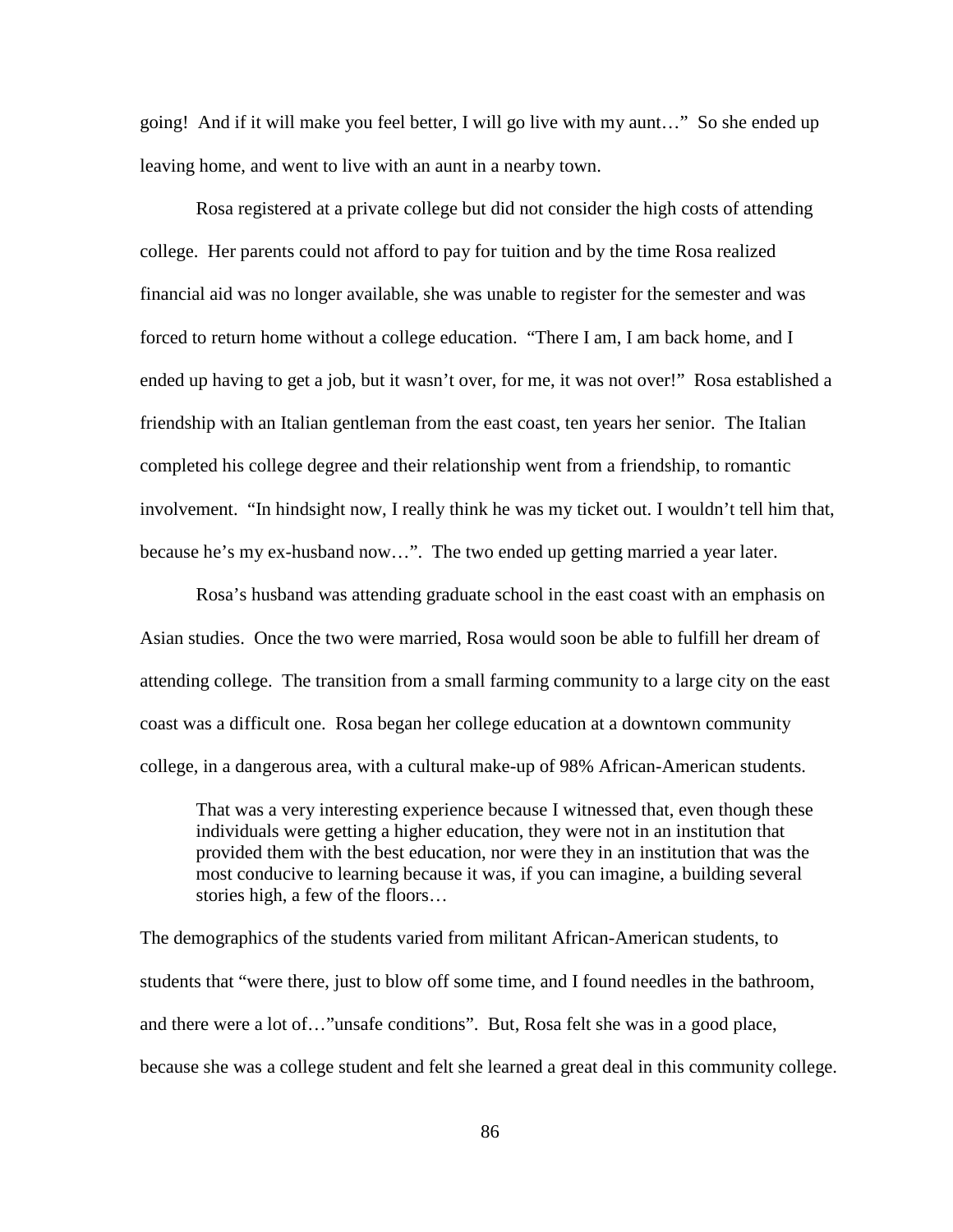Rosa experienced racial profiling. "One, I learned about the fact that, nobody knew who I was. What are you? You're not Puerto Rican, you're not Cuban, and you're not black. What are you?" This was the first time the student attended school without a Mexican-American population. "It was very fertile learning ground for me and a great experience for me in that sense." She remained there for a year and soon transferred out to a suburban university that included yet another class of people, specifically, middle-class Italians, some African-Americans, and a large international student population including several Cubans. There was a "real difference in the equity and what is provided, and what is passed along, as education…" Rosa remained in the suburb for a year. Her husband's Asian Studies Graduate Program required the students to read, write, and speak Chinese. The couple decided to migrate to Taiwan for a year. "That was another very interesting experience as well, the gender differences in terms of the education, you had women going the school at Doyle University and in Taiwan, there was not so much the cultural differences, but there were gender and class differences in terms of who had access to education." Rosa worked at Doyle, applied for grants and scholarships, and took classes at the local university. She paid for her own education because of her "sweat and effort".

In Taiwan, Rosa was able to secure a part time position as both an English and Spanish teacher at Doyle University, even though she had not completed her undergraduate degree. Rosa also took Chinese language classes, interacted with the local people, and because she needed to purchase items at the local market to fill her basic needs, she was forced to become fluent in Chinese. She learned Chinese "…better than my husband who was sitting in a class." When they returned to the United States, they lived in Washington, D.C. for a short while. Her husband hoped to work with the Foreign Service, but was unable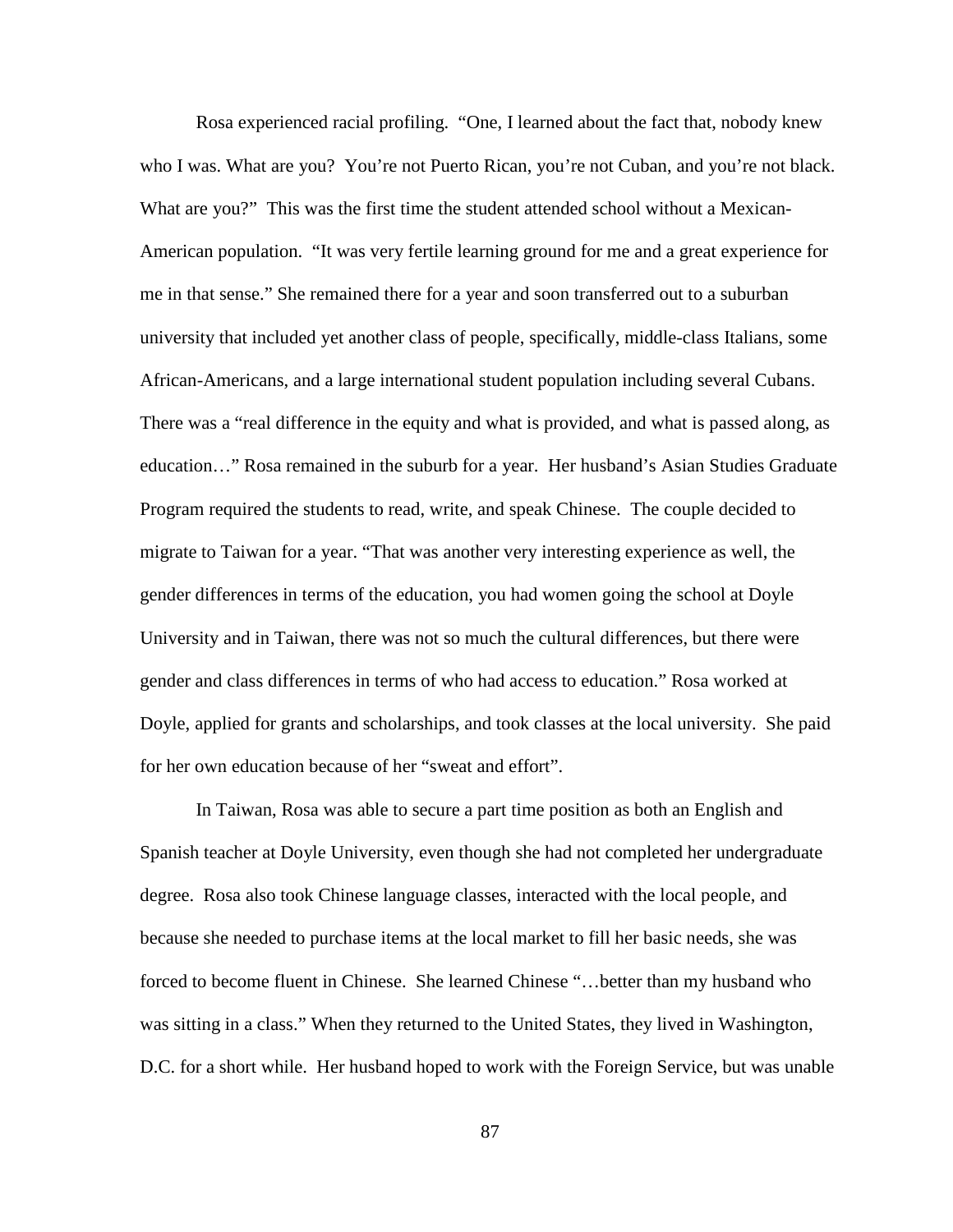to attain a position. Instead, he worked for the Civil Service. "I still hadn't finished my degree, but there was a lot of determination to finish that degree." In Washington D.C., Rosa enrolled at a historically Black college.

That experience taught me something very different about race, ethnicity, and higher education, and also the difference in…this is almost South, and a different African American population than I had experienced in the other east coast state.

The black students in this college were not militant, were very complacent, and weren't interested in social issues or social change and "it was a time when things were still happening in the country and there were no political agendas there, no awareness of any of that stuff that was going on around them." This community was also segregated and seemed familiar to Rosa.

Rosa finally completed her undergraduate degree in Early Childhood Development. She still had a burning desire to become a teacher and decided to work as a Kindergarten teacher, or a first grade teacher. She hoped to play a key role in establishing positive learning outcomes for underrepresented young children of color.

I figured if they had a positive experience when they came into school, then it could influence the way they felt about learning, and the way they felt about school so that they might be influenced to continue and to get a college degree. I taught for a while and then realized, first of all the education system was such that, it didn't matter how much effort you put in as a teacher, if you got there early and left late at night and you were working to be the best teacher you could be, or if you couldn't wait to get out of there when the bell rang, it didn't matter.

Rosa worked very hard, and worked many long hours, but she felt she was not being very effective.

Rosa felt there was a great disparity in philosophy and behavior among the other teachers and felt the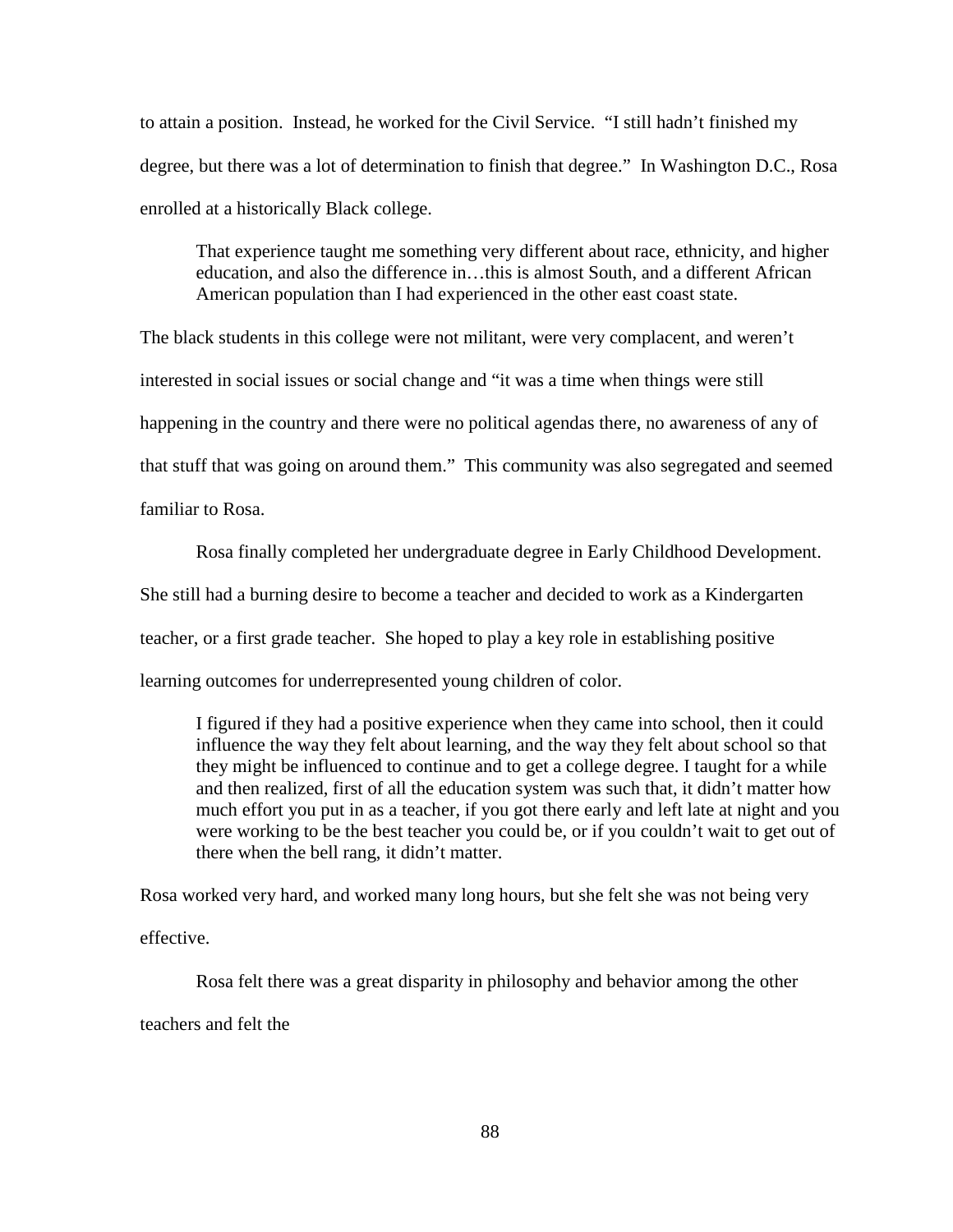…level of commitment, and your level of dedication to those students was not EVER going to be recognized nor was it going to be rewarded in that system. Furthermore, I was only impacting a small group of kids, just my classroom. At that point, I decided, I'm going to leave teaching, and thought I would get another degree and see this could lead me to a place where I feel I could have a greater influence.

She would not find that place for some time. Rosa left teaching to become a mother. She and her husband had a son. When he turned two, Rosa felt restless and needed to make a change, even though it probably was not the most opportune time. She enrolled in a master's program at a University located 75 miles from her residence. Her husband was unsure of the decision but the university was offering her a "full ride, not only that but I had a fellowship working with a program which was the continuation of head start." This was a federally sponsored program focusing on parent involvement and the impact on a child's development. She said to her husband, "I am going to do this. This is an opportunity for me."

Rosa believed this was the right decision but she had to live part time in the other city. She rented a room from another student, would leave on Monday, attend classes, and return home at the conclusion of her Thursday classes. This continued for an entire year. Rosa's husband was especially accommodating and supportive during this time with their son.

He had to take him to day care, he had to give him his bath, and do all of that, the days that I wasn't there. Anyway, there were major worries around that because he was in his terrible twos."

The pursuit of her master's degree stemmed from the desire to "…figure out how people learn, and how could I use that information to impact the learning of language of minority students. Upon the completion of her master's degree, the family moved to the southwest because they decided it was time to be closer to their extended families. The married couple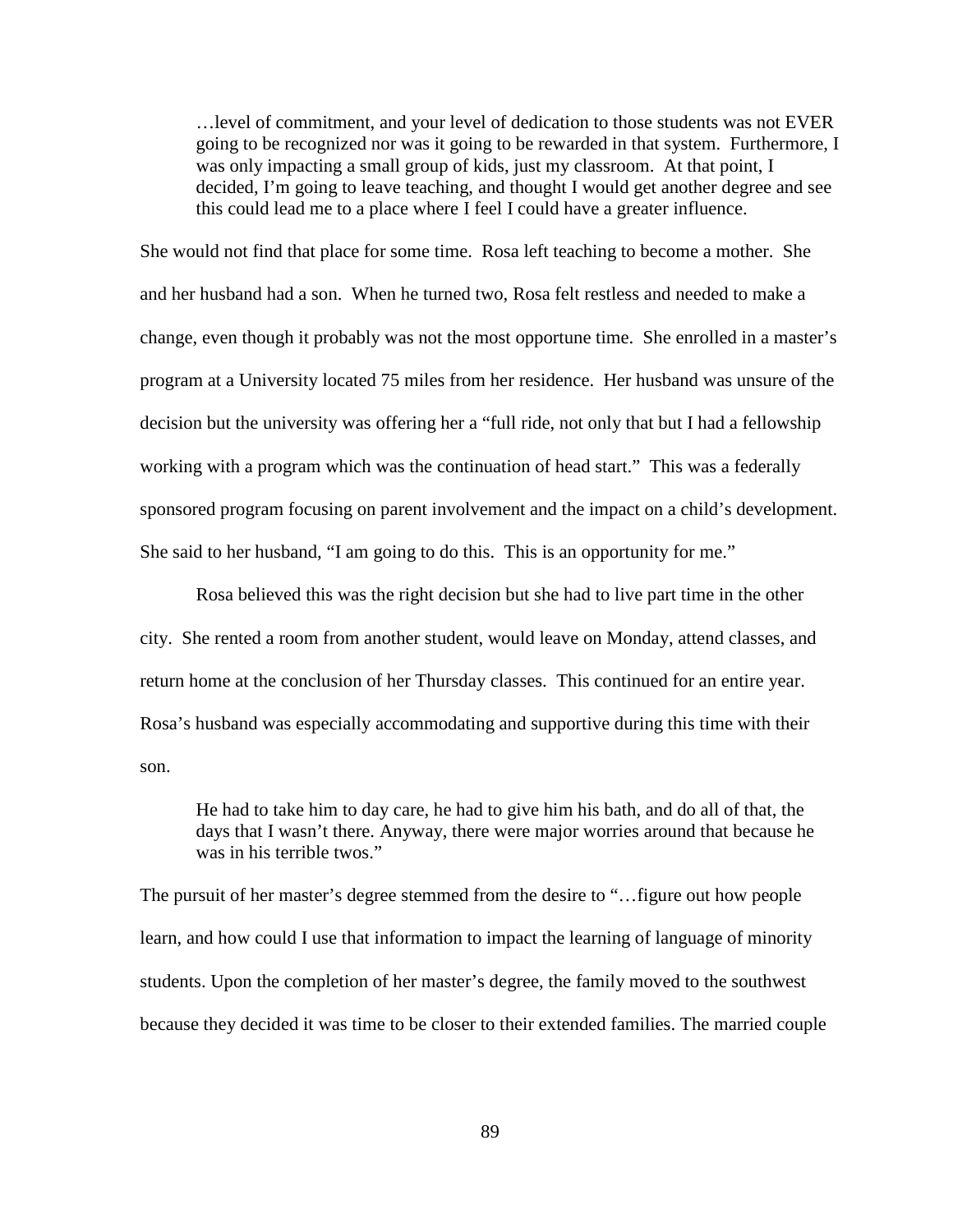decided to "apply for jobs and whoever got the job first would go to work, and the other

person would stay with our son. I got the job!"

Rosa's role was to refer young children to a state sponsored rehabilitation facility for

young children. She was also the after-care attendant.

They brought kids from all over the state to live there. It wasn't just the kids from the Bella Valley. Most kids came from all over the state, because there were very few residential treatment centers for kids who had problems. Many of these kids had been adjudicated, had been abused, had been…had some kind of problem. Most of the kids were special education kids. These kids were not any different than you or I, but somehow the system had failed them and they had been labeled.

In this residential facility Rosa was required to remain on call most days. "We had really, really, difficult kids at the Jaco Home." This was also a convenient working arrangement because she could see her husband and child throughout the day because they too lived on the premises. They ate together, as well as spent quality time with the other children.

Here's another scenario that adds to the piece of educational inequities because the Jaco Home had predominantly Hispanic, and Native American kids. We had a sprinkling of black kids from other cities within the state. I saw that, and I saw…what is going on? Why are all these kids, kids that were very bright kids, what were they doing in special education? I knew nothing about special education at the time, I thought, this is crazy. This is crazy!

In this particular situation, there were kids that didn't make it through the system, and then there were kids that were really pushed out by the system. "I really believe that my [pause]…that a path had been laid out for me and I just walked on that path. Because all of my experiences have led me to where I am now, including that one, because that added another piece." Rosa had several multi-cultural experiences in a short period of time. "I think that was part I needed to follow to get [taps her finger on the desk] the knowledge that I needed to have." The time at the Jaco home provided Rosa with new insight concerning special education and minority children.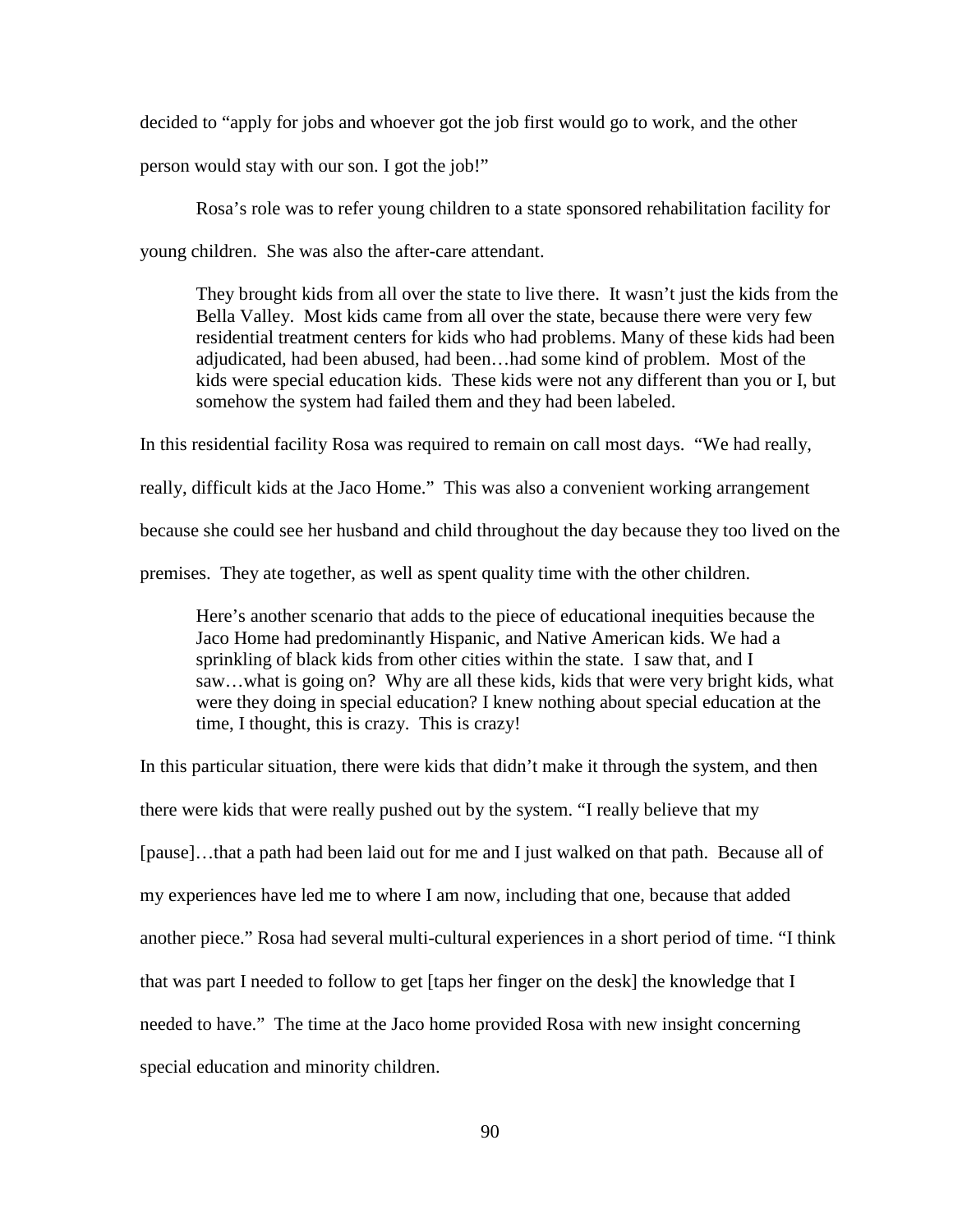There was a change in direction at state funded rehabilitation facility "and the new director was not child centered at all, and [tapping her finger on her desk] I couldn't stand it!" So, Rosa left the position to join her husband because by that time, Rosa's husband secured a position in another city and had been working there for some time. While searching for employment in the new town, Rosa decided she no longer wanted to be a teacher. Although she had a master's degree, she was unable to find employment in another discipline and did not meet the job qualifications in order to become competitive she needed to take courses at the local state university where she hoped to:

…pick up some kind of a certification of some sort that will help me get a job. I thought, you know, I have been witnessing all of these kids that were at Jaco Home that were in special ed, how did they get there? They got there because somebody gave them a test that prescribed that they belonged in a certain category, there's something wrong with that! I thought, I am going to get an educational diagnostician certification to be able to, you know, if somebody is playing God with these kids, [both researcher and participant laugh] let me be a part of what is going on there.

Rosa was interested in researching why this injustice was occurring. This new quest would require that she become certified as a special education teacher which meant taking more courses, and teaching for an additional two years. The advisors prescribed that Rosa instead, consider applying for a doctorate degree. The family hoped to return to the former town to build a home on a five acre plot they purchased a few years earlier. The university advisors stated, "We have a title …VII Fellowship program that we just got and we will pay for your whole degree for the four years." Rosa felt fortunate to have learned about such a program.

Rosa was advised to speak to the program administrator. He convinced Rosa that participating in the program would allow her to achieve her new goals. Rosa hoped to

fold in cultural language and disability, because I said, I am not doing just special education; I'm not interested in doing just straight special education. I want to find out why those kids that come from a different cultural experience, from a different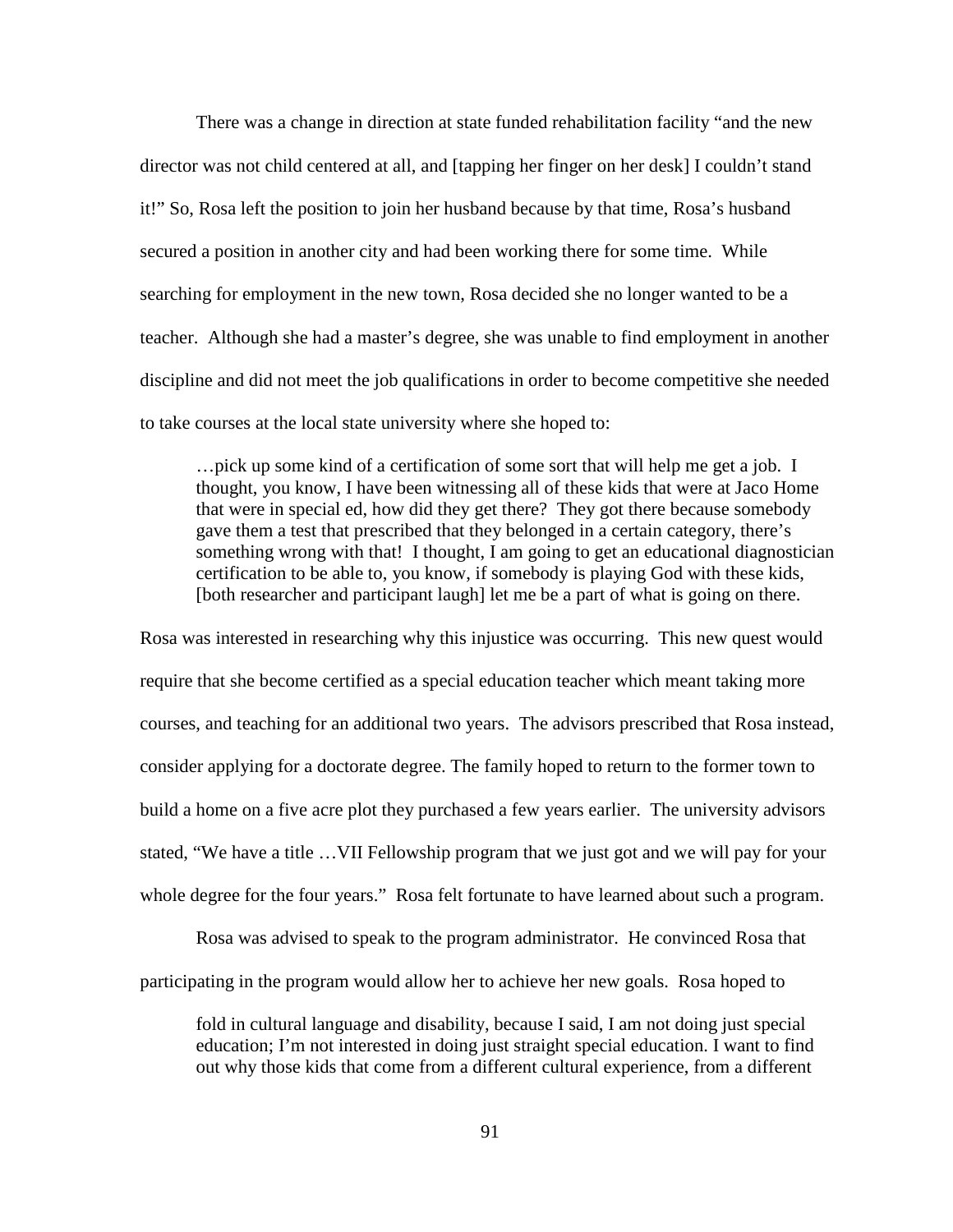language environment, why they're being placed in special education! And they said, we have just the deal for you!

The up and coming new field would allow Rosa to focus on bilingual education as well as include a focus on the language and culture of special education. This was a cutting edge field that would provide her with a competitive advantage and would equip her with a tool to break new ground in special education.

So, I go back and talk to my husband, [in a high tone voice] and say guess what? I am going to get a doctorate! This is a great opportunity for me. He was not as happy. He was not happy. He had a very different plan for us. We pretty much lived his plan, so this is my plan, and all of the sudden it wasn't right. I said, well, I am going to do it. I have to. I have to do it! I am going to do it! I go and do this, and I loved it! I was in my element! It was everything I ever wanted, and more!

Rosa met some wonderful people and was given an opportunity to really begin to impact the field, not to mention she was one of a handful of doctorates in bilingual special education at the time where "there was an overrepresentation of kids in special education that had been labeled as disabled, and an underrepresentation of kids in special education that had been labeled as gifted that came from minority backgrounds." This was yet another example of the inequities of our educational system and an opportunity for Rosa to have a big impact on special education.

At the completion of her doctoral degree, Rosa was hired as an assistant professor in 1987 in the special education department at another university. The department did not exist for much longer and although she remained teaching for five years, she opted to leave because the College of Education was re-structuring. Rosa was going up for tenure, and was unsure whether or not she would be considered for a tenure track position because the department encouraged unfair practices. The department fueled a rivalry among Rosa and another Hispanic professor in the department. The department administration also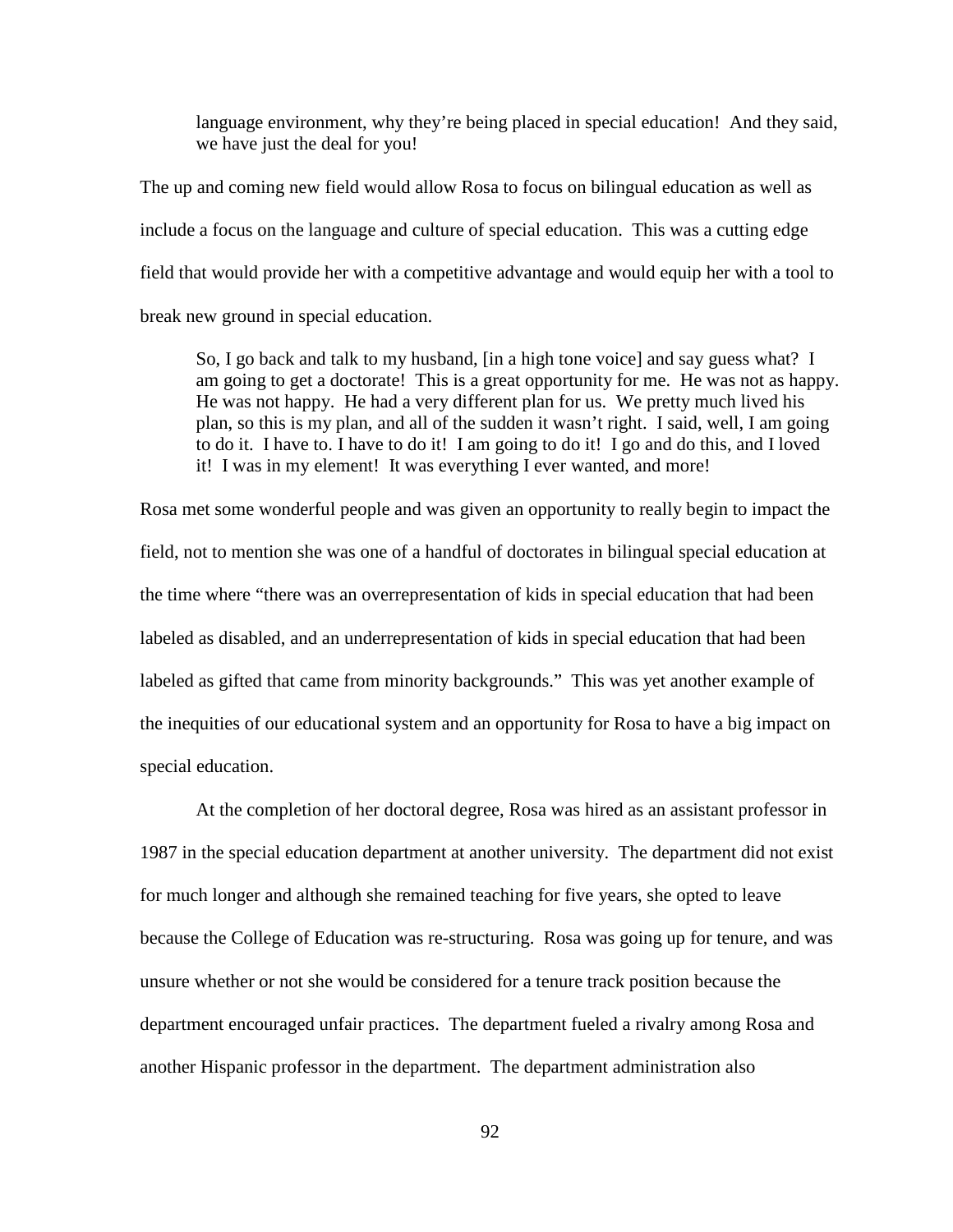encouraged competition among the Chicana professors. This was an unhealthy situation and at the height of the tenure track selection process, Rosa received a telephone call from her alma mater. They asked, "…if we create a position for you, will you come back? They caught me at the right time and at the right moment."

The state university offered Rosa a position as an associate professor with an opportunity to go up for tenure in three years. She quickly decided to return to what she felt was a supportive university.

… I left because my counterpart who was a Hispanic female, I mean, there was just so much competition to the point that I could not be here and do my work and maintain my focus because I always felt that my energy was being dissipated by the negativity…it was at a time when I was having a particularly difficult struggle with her. I had a white female department head that was not helpful. So I left.

This is how Rosa became engaged in the academic environment but "I never intended to end

up in academia." At the supportive state university Rosa was mentored by predominantly

powerful men. She didn't have any female mentors until she was in a leadership role because

in academia,

**…**even though education is viewed as a predominantly female field, when you get to the higher levels, it's predominantly male. In fact, there was only one woman that was a tenure track professor when I was a doctoral student in my department and she happened to be Japanese. She was a wonderful, wonderful woman but she was not there for very long. I didn't have the opportunity to be mentored by her in the same way that I was mentored by the men. But I had, probably the most powerful man in my department mentor me. [Tapping her finger on her desk] And he didn't take just anybody. He took people he thought were going to make him look good.

The person leading the bilingual education department was Hispanic, was very soft spoken, a

very kind man, was dedicated, and very passionate about the work he was doing.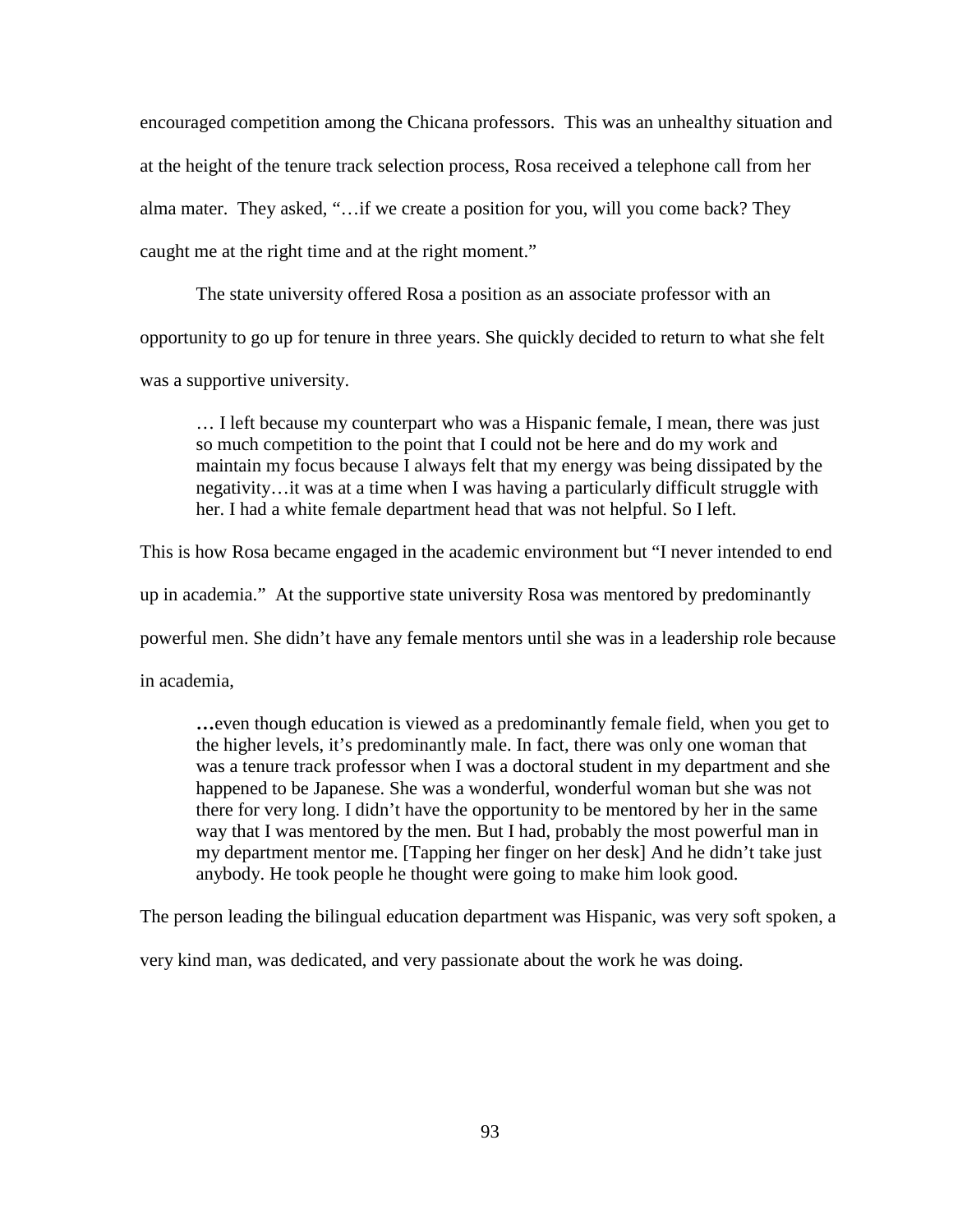Rosa learned how to lead, how to "be", what was expected, and "…what you needed [tapping her finger on her desk] to do to make it" because of direction from a White advisor. Rosa became the chair of her department (also unplanned), and I

"…was the first Hispanic female and the majority of our office staff, was Hispanic. The day that my predecessor left, and I became department head, they were playing Spanish music on the radio…And there was a party!

This was a celebration of culture and an "acknowledgement that finally the Hispanic culture was going to be recognized in my leadership of that department." The university supported Rosa's academic interests, and also played a key role in her personal life. They had a Hispanic faculty staff caucus that would get together regularly. But as she began to increase leadership role, "there were certainly some bumps along the way with Hispanic men." The Hispanic men were not supportive of her being in a leadership role.

Rosa worked her way up to associate provost and held that position for about three years. She was also asked to serve as the deputy secretary for the newly formed department of higher education in the state's capitol city. The governor of the state established a higher education department which stemmed from the state commission on higher education. The state department requested participation from the state university and specifically asked both Rosa's President and provost if she could and work with the state department. Rosa was allowed to take a leave of absence from the university for 18 months and was placed on executive loan to the higher education department. During her absence from the university, there was a lot of turmoil and Rosa suspected the provost would be "let go", along with the president. Upon her return, things changed drastically. When the provost was let go, the interim provost, a Latina, became the interim president. "There was all this stuff going on at the school that involved me to some extent and it was time for me to leave." A new position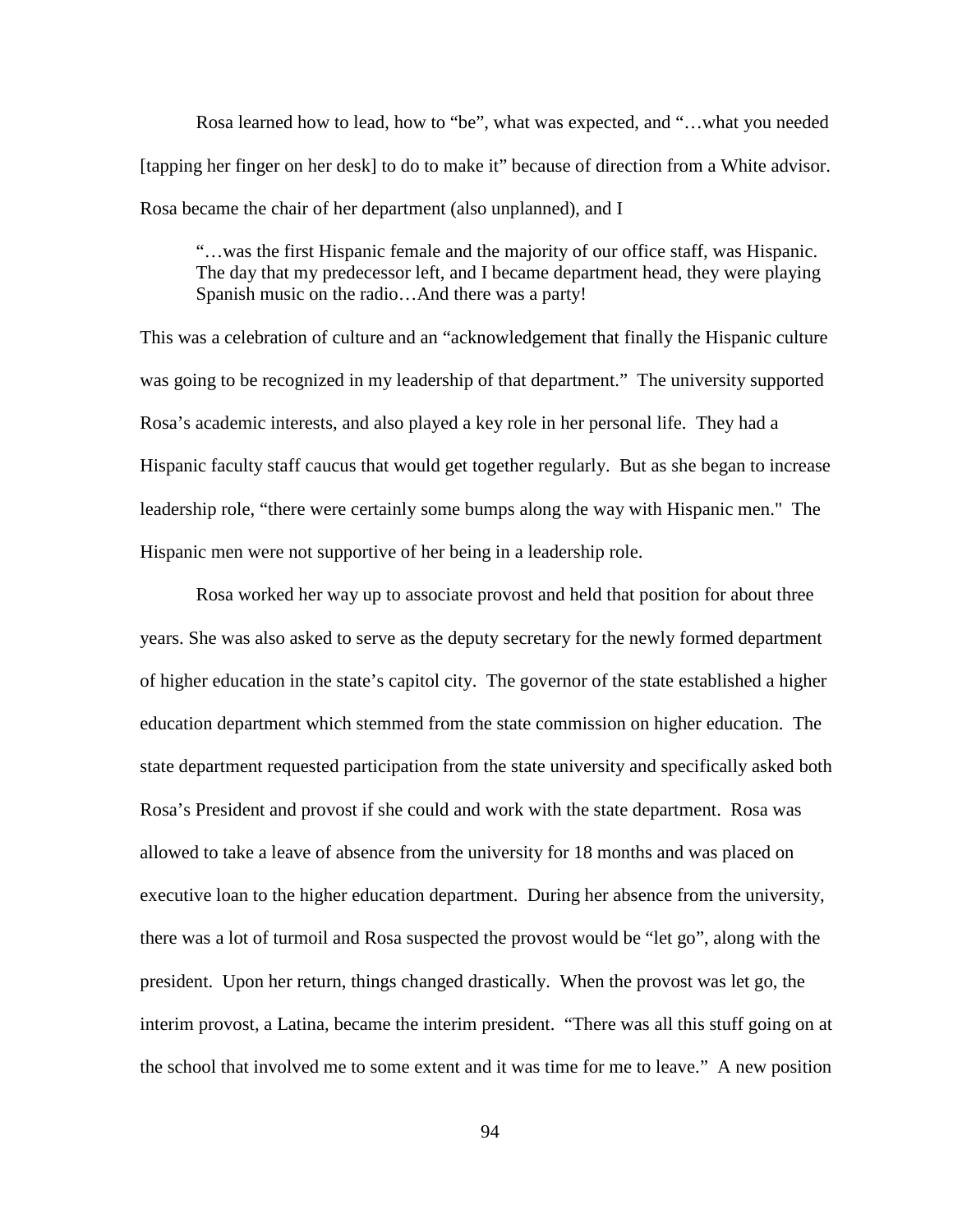was created at the other university, and when Rosa saw the announcement, "I was like, oh my God, that's my dream job!" She applied for the position and returned to the former university. Her current

…responsibilities are to oversee all of the diversity initiatives on campus, to facilitate the continuation of those initiatives, to support them, and to coordinate what goes on in terms of diversity, equity, and inclusion on this campus. Beyond that, it's really about transforming the institution. It's a heavy role! This job is not one where you can pick up a manual [in a higher voice] oh wow; this is how you do it.

Rosa has a tough road ahead of her, but she remains committed to changing the organization by improving the plight or marginalized students of color.

**Theresa.** Theresa is a daughter of a sociologist and a nurse. Her strict father worked in the local university as an administrator. He was as a social activist and was the first in his family of seven to attain a degree. Her family was progressive and nurtured their children, allowing them to be liberal, open, and opinionated. Her father was adamant about wanting her to be confident and treated both Theresa and her younger brother as equals. Her father's family was much more traditional and thought "children should be seen and not heard". At her uncle's dinner table, he had a rule that kids could not talk. In Theresa's family, the children were encouraged to engage in all levels of conversation. The entire family would read a novel on the best selling list and discuss the book openly. Her father worked at the university and decided to create a learning environment for his children that prepared them for a life in academia. When her father was an undergraduate student, he was one of the founders of a program representing Mexican-American students.

Because Theresa's family is considered as middle socio-economic status, she was able to attend reputable universities. She selected traditional prestigious universities because she did not want anyone to question her credentials. Theresa attended a University on the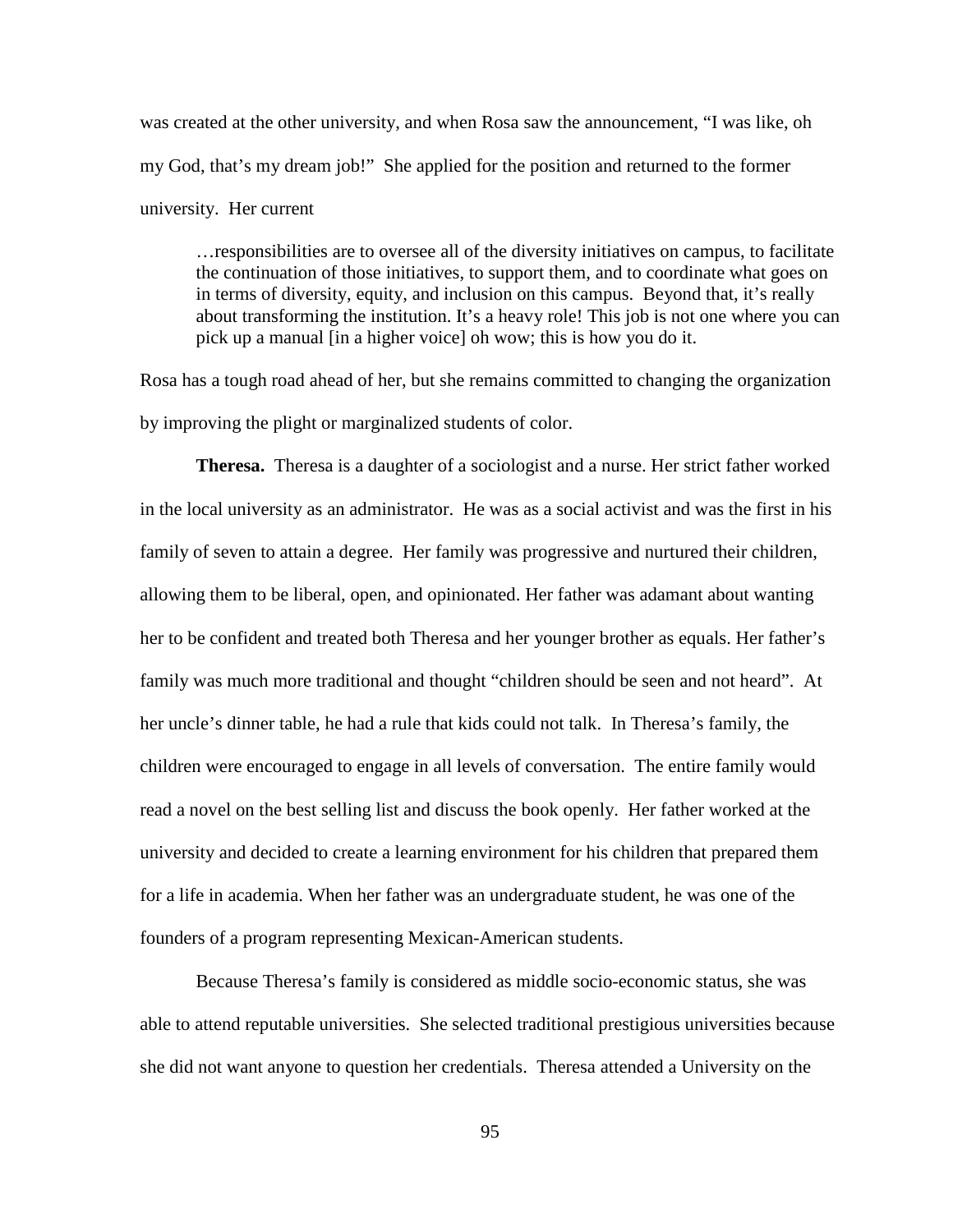East Coast for her undergraduate degree but was considered a minority student among the freshman class. She organized with other people of color and decided to attend graduate school on the west coast in search of a more diverse cohort group. Theresa acquired a Ph.D in Social Sciences and a Juris Doctor in law.

Maybe because I have the PhD and most people are law professors, very few law professors have the PhD, that I sort of have a greater authority. Maybe that's part of what I was doing in getting both degrees; was getting those credentials so that I could be more unassailable. People really couldn't challenge me because I was so well credentialed.

This strategy served her well later in academia for faculty meetings as an untenured professor. She was told not to speak too much in meetings, but she could never live that way. She felt the urge to openly speak her mind and exercised her voice regularly.

Theresa's undergraduate experiences were very different than the other participants in this research study. This is partly due to her middle socio-economic status and her ability to interact with affluent people in the community. "I've just been very lucky who I've been working with. I guess it's having the advantage of having gone to the schools that I went to. Nobody questions my credentials." She has,

…never been sexually harassed in a school setting or a work setting. In other words, where someone had power over me and was taking advantage of that power. Now, I can think of one situation but it's not someone who really had that authority over me and I didn't really feel intimidated. It's very different if someone has power over you in some way. I said to them, I just think people don't mess with me. Men do not perceive me as someone, or something they can get away with. I don't want to say it that way but…

I think Theresa has been effective in establishing herself as an equal in her department mainly because the department she works in has a progressive approach to achieve and promote diversity.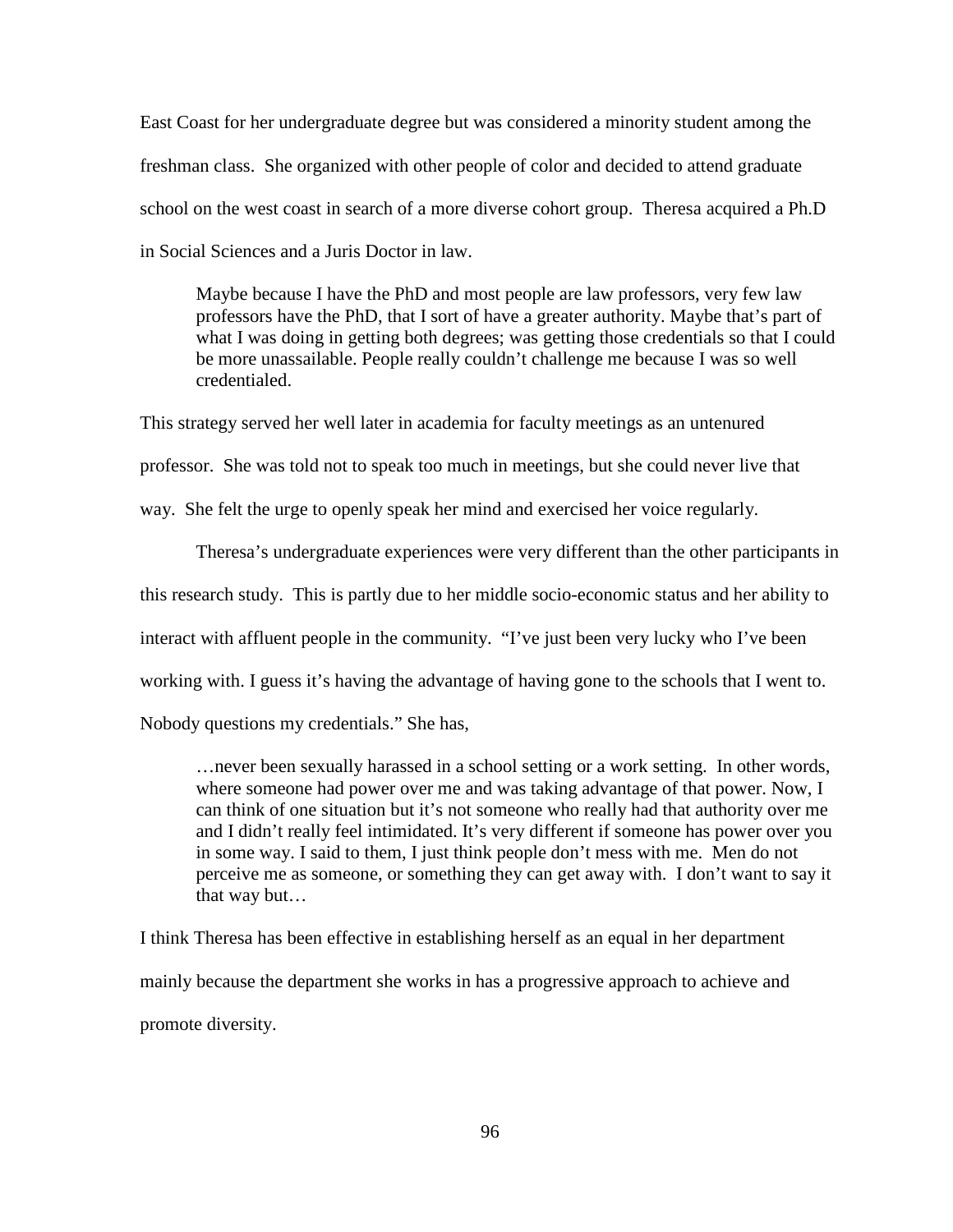When Theresa joined the staff at a university on the East Coast, she had a supportive dean that provided her with a research position for a year, an office, and time to complete her dissertation so that she could begin her tenure status. The dean who supported her was committed to racial diversity which was deeply embedded in the dean's character. She viewed this dean as an example of a person

who wants to make something happen, somebody who says, I want this person to join my faculty, I see the bigger picture and I see that it's going to mean something to have the first Latina here and down the line, I want her to be tenured, I want her to be here. She just said, I'll make this happen...

which is a character trait Theresa would use later in her career. Theresa clerked for a judge and was also very fortunate, "…I ended up with a saint. I have just always been lucky that way. I worked with a really nice person, the kind of person who…just a really warm person." The tenure and promotion process was met with equal ease. During the promotion and tenure process Theresa had great mentors and supporters that assisted her along the way. Her tenure process was interesting in that she was located at another university on a fellowship. Three men were on the committee, one was supportive, the other was neutral, and the final member unsupportive. The report came back negative but the main supporter wrote a 20 page rebuttal (without Theresa's knowledge) and it was on record, that each negative point was refuted. She was angry with the other two for some time but she knew she won and they lost.

Theresa did not feel additional pressure to take on administrative duties but she did recognize the expectations were different for a black woman on the faculty. The black woman also experienced a lot of discrimination,

…but it hadn't been that kind of place for me." "There were two senior male Chicanos who were very supportive of me but who weren't particularly involved in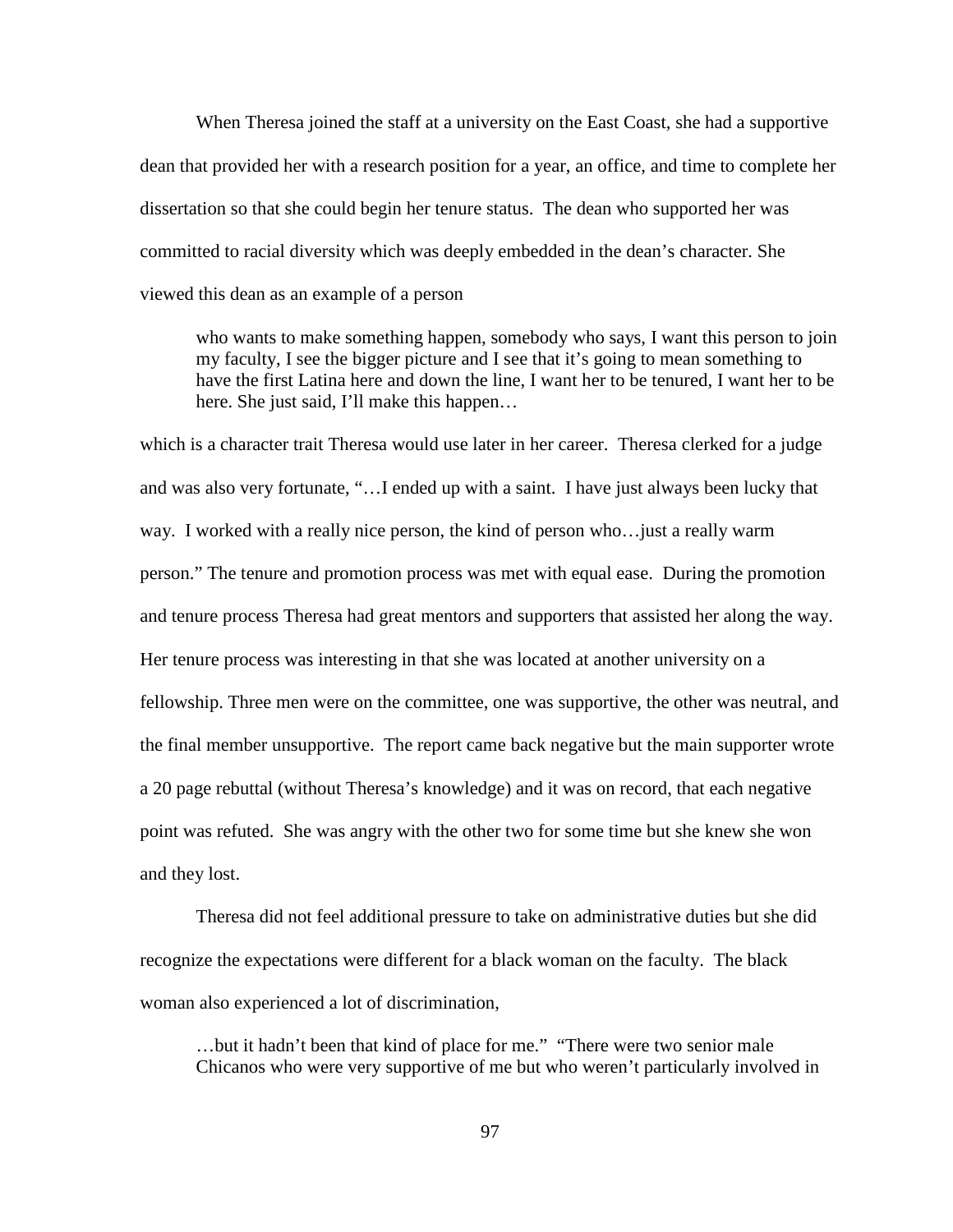my scholarship area. These two other white men were much more involved in my research and mentoring me in a sense. The two Chicano guys were incredibly supportive, friends, but they weren't involved in the same way… I guess all of them were people that I helped hire after I got there. There were two black faculty members, who were very close friend of mine, and I was instrumental in getting them hired and we worked very closely together.

Improving the diversity numbers in the school of law, as well as within the other department

Theresa was hired on a joint teaching appointment.

I've always have been an informal advisor, and that's a great luxury…I came in as a senior person, I came from a much better law school coming here, in terms of ranking and I didn't come here with those burdens in the same way.

For the most part people of color have been supportive of Theresa. She feels her job is to

think about the broader diversity issues to permanently change the organization.

**Celia.** Celia's parents met after World War II, in San Juan, Puerto Rico. Her father

was from the southwest, and her mother was from Puerto Rico. She was born in

Washington, D.C. and her family moved from the U.S. capital to a small town in the

southwest shortly after her birth. Celia's first years were spent in a small community, but her

mother felt, "she couldn't deal with my father anymore and left him." Her uncle was a

minister in Central California, and the pregnant mother decided to leave her husband, and

take her two young daughters to live with her brother who was a Protestant an Episcopal

minister.

I was just under three years old when my mother left my father and I remember the train ride to come over to California. I remember sitting at the window of the train in the middle of the night, crying, thinking this car that was coming was my father was going to come and get us and of course, he never came. It was over and then my mother was apparently quite depressed. I think by the time I was three, I had to take care of myself, and take care of my little sister and I think I [pauses] was born very mature.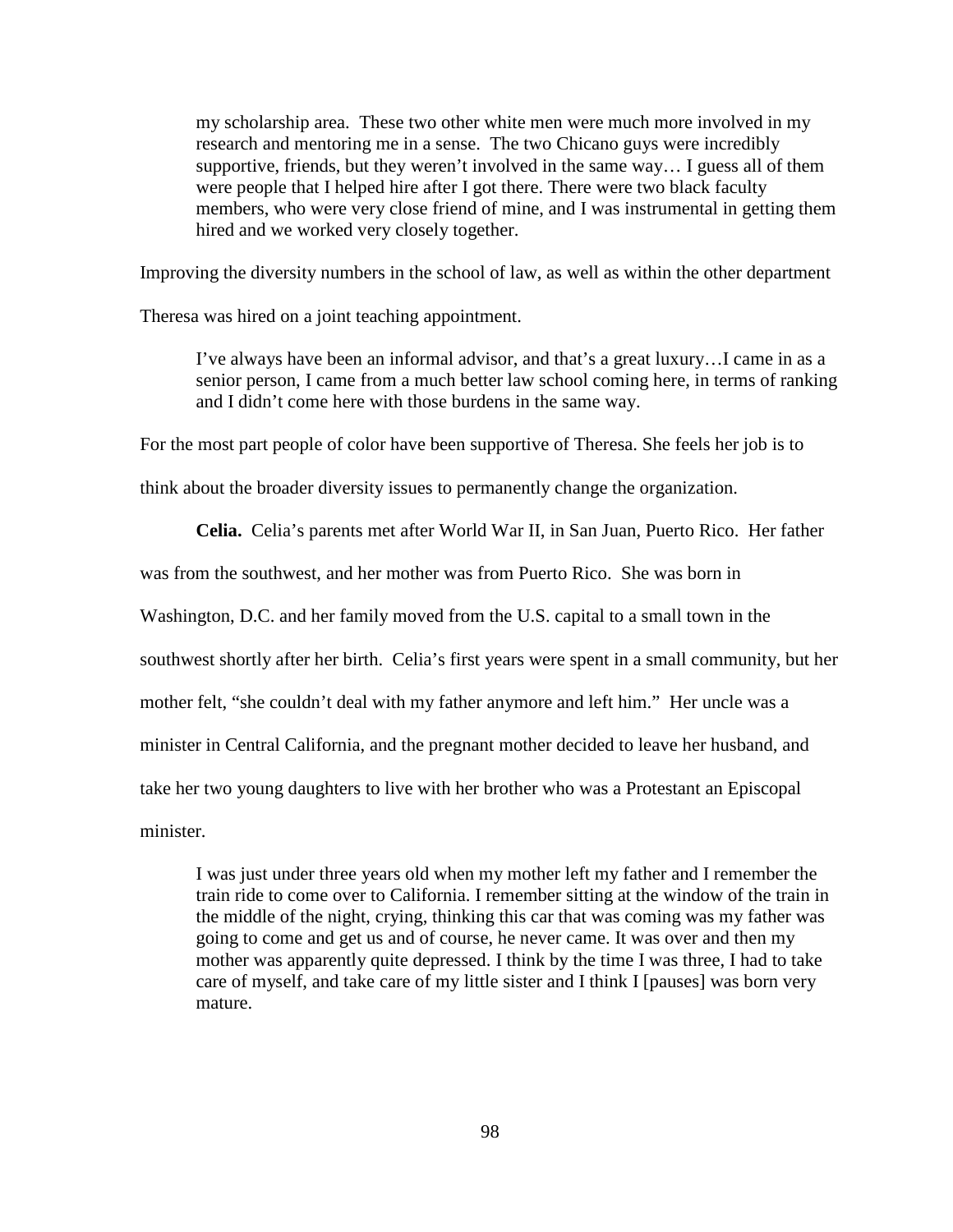Celia's father would visit in the summers, and Celia didn't have a lot of contact with him for several years. She was basically raised in the Protestant Church.

Celia's grandfather died in a state asylum."…apparently, after World War I, my uncles came back and sometime in his 50's, my grandfather became very aggressive to my grandmother, so they packed him up and took him to Los Altos and left him there." This had quite an impact on Celia's father.

My father, my poor father, when he was in high school, his dad would have been packed up, and he was the favorite, his dad was packed up and sent to the state hospital. His mother died when he was 17, and his father died the following year.

But, Celia's father was able to recover and he went to college in the southwest on a boxing

scholarship.

He actually roomed with Senator Montoya and he went to Georgetown in Washington to study International Affairs and he did have a position as junior council to the Embassy of Spain, but he had a bad temper. He told off his boss and was sent home and ended up doing other things.

Celia's father later became a math teacher.

I suspect my father had some emotional problems but had he gotten help, but he ended up having a good career as a teacher, he was a very good teacher. In fact, I was placed in all these gifted programs because he would tutor me in math whenever he came out to the west coast for the summer. He was only allowed to come 2 hours a day, for two weeks out of the year, and he could only hang out on our front yard because my mother would not let him in our house. But, he was a good teacher, and I think I ended up excelling in math, particularly math, because of him.

Celia's mother was also a school teacher.

…as a matter of fact I had her as a teacher one time. She demands a lot, and was an excellent teacher. I think she has been a strong role model, a professional person, an independent and devoted mother. So I think she has been a good role model for all of us.

It was a given the girls would attend college "Quite frankly, it was a given that I would

become a teacher…" Celia was of a low socio-economic status. She felt she grew up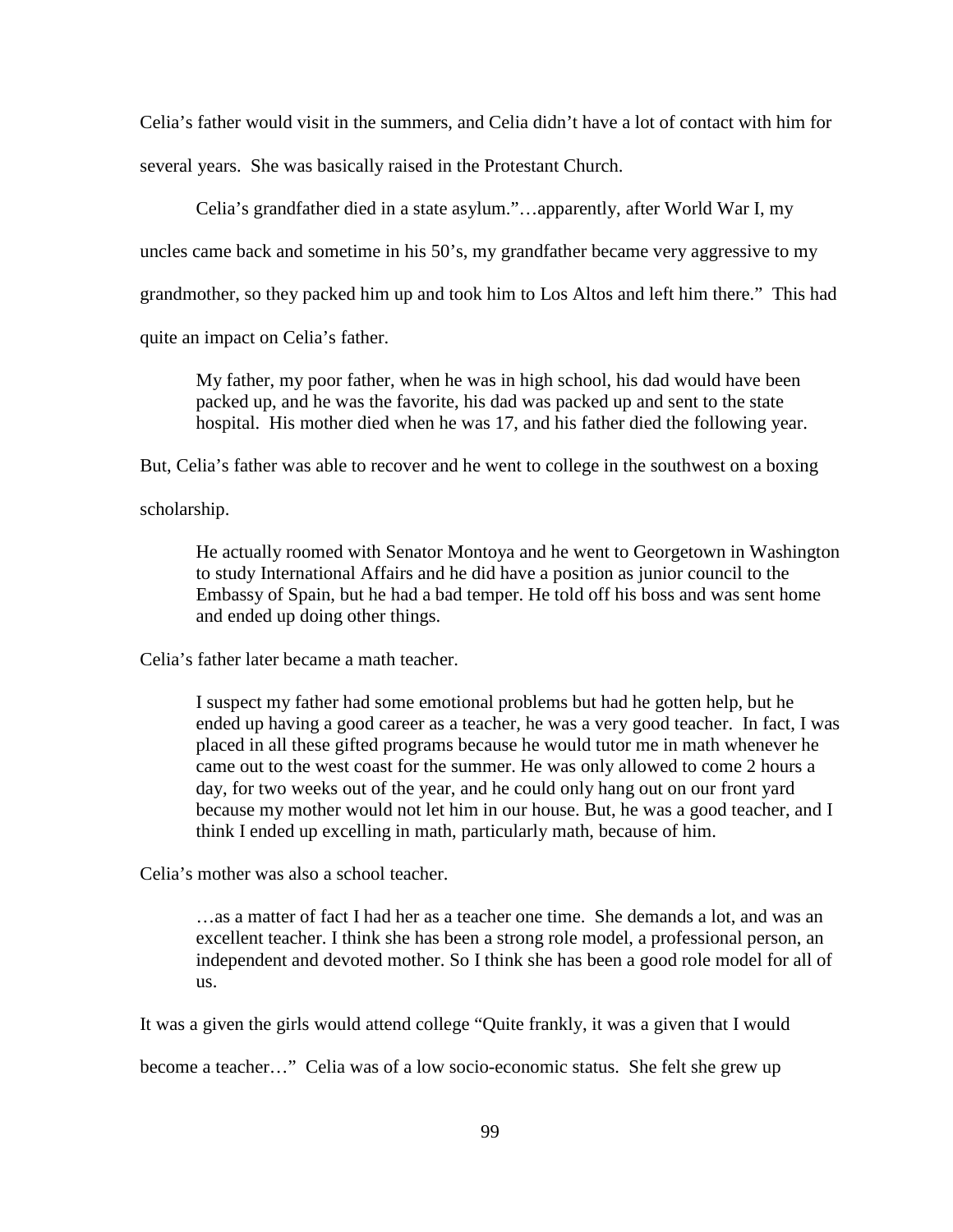without a father and as a result was heavily influenced by her mother's ethnic identity. She didn't relate to anything Mexican nor Hispanic until several years later. "I could never figure out what my ethnic identity on my father's side was. It just never made any sense to me." All she knew was her father was Spanish from a place in the southwest, but she did not identify with any of that culture and really knew nothing about it. Celia's parents spoke Spanish at home, as well as the many relatives that lived with her in her home including her grandfather, aunts, and cousins. As a result of the interaction, Celia learned to become conversational in the language and she considers herself a heritage speaker. One summer Celia's mother took the girls to Puerto Rico so they could become closer to their family.

One day a mentor and a friend of Celia's asked about her father's ethnicity. She told her friend he was from the southwest, and the friend's comments about her lineage made Celia question her father's Spanish roots. At that point she realized her father's European Spanish lineage was probably a myth, and realized he was probably a *meztizo,* a term traditionally used to describe people of mixed European and Native American heritage or descent. Later her father began self-identifying as a Mexican-American, and even at some point, a Chicano. Growing up without a father was difficult for Celia and she did not earn high marks in school, but she did score very high on her Standardized Aptitude Test (SAT). During that time in the state of California, students of a low socio-economic status, who scored high on the SATs, had the option to attend the school of their choice on an academic scholarship. Celia decided to attend Occidental College. She was recruited into an introductory Chicano program, which was created for Chicano minority students with a low aptitude and low SES status. She was unable to identify with this cohort group. "It was very difficult and I didn't do really well…it was the climate of the times and definitely the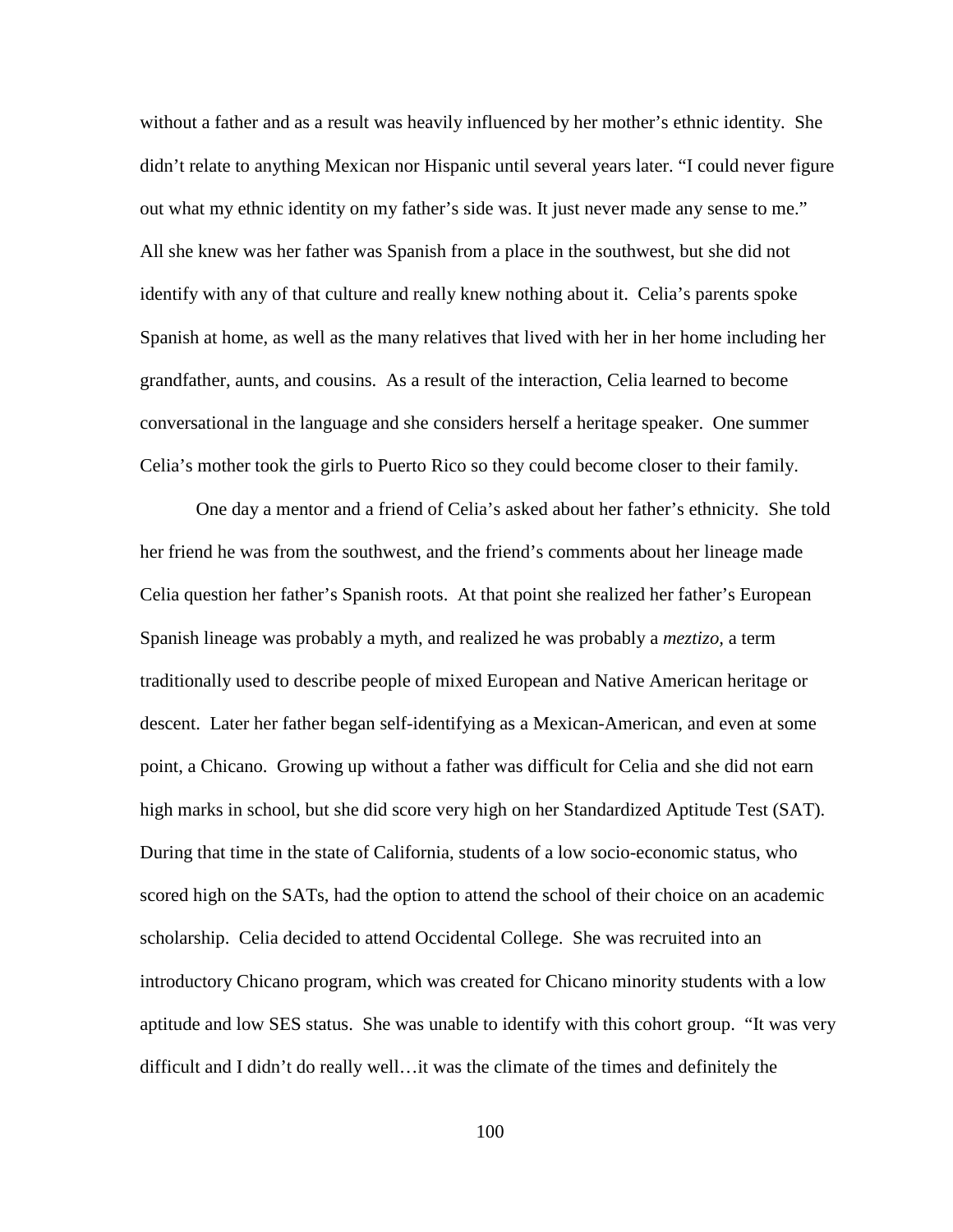university because it had basically been a rich white kid school." She established a 2.5 grade point average during her time in college. She was in good company:

President Obama went to Occidental College after I did and I have the sense he left, he transferred for the very same reasons that I did, he left to Columbia after his second year. But, here was a kid that was basically raised white and then this black identity was pushed on him. Occidental was a nice school, and the reason I say that is of all the private schools in the United States, it has the largest population of Hispanic students than any other school. I don't resent it but I also feel I wasn't supported the way I should have been. I think I was intelligent and capable enough and could have done very well, but the climate, the world climate, the social climate, at the time was kind of distracting. I think maybe it was all for the best.

Celia graduated with a degree in diplomacy and world affairs and went back to the town she

grew up in to seek employment.

I found a job in a mental health center and I loved it! I was mentored by a man there, social worker who was getting his doctorate. I took the GREs and did very well on them, but I had a 2.5 average in college."

She was put on the waiting list at the northern University of her choice, for the master's

program in social work. She applied to another school in a southern university.

Celia and her younger sister began thinking about their father. They found his phone number and the two decided to make a trip to visit him. Their mother always said his hometown "…is an ugly desert; you don't even want to go visit there." But they made the trip and fell in love with the local area. Her sister was getting her teaching certification at the time. They hoped to move to the area, but decided to focus on their education. Celia moved to southern California and started the master's program in social sciences, but three weeks into the program she discovered she had been accepted into the northern University of her choice.

My sister was going to UC-Suave, my cousins lived in the bay area, and my youngest sister was going to move up there to participate in some program. So, I decided to drop out of San Sol and attend UC-Suave.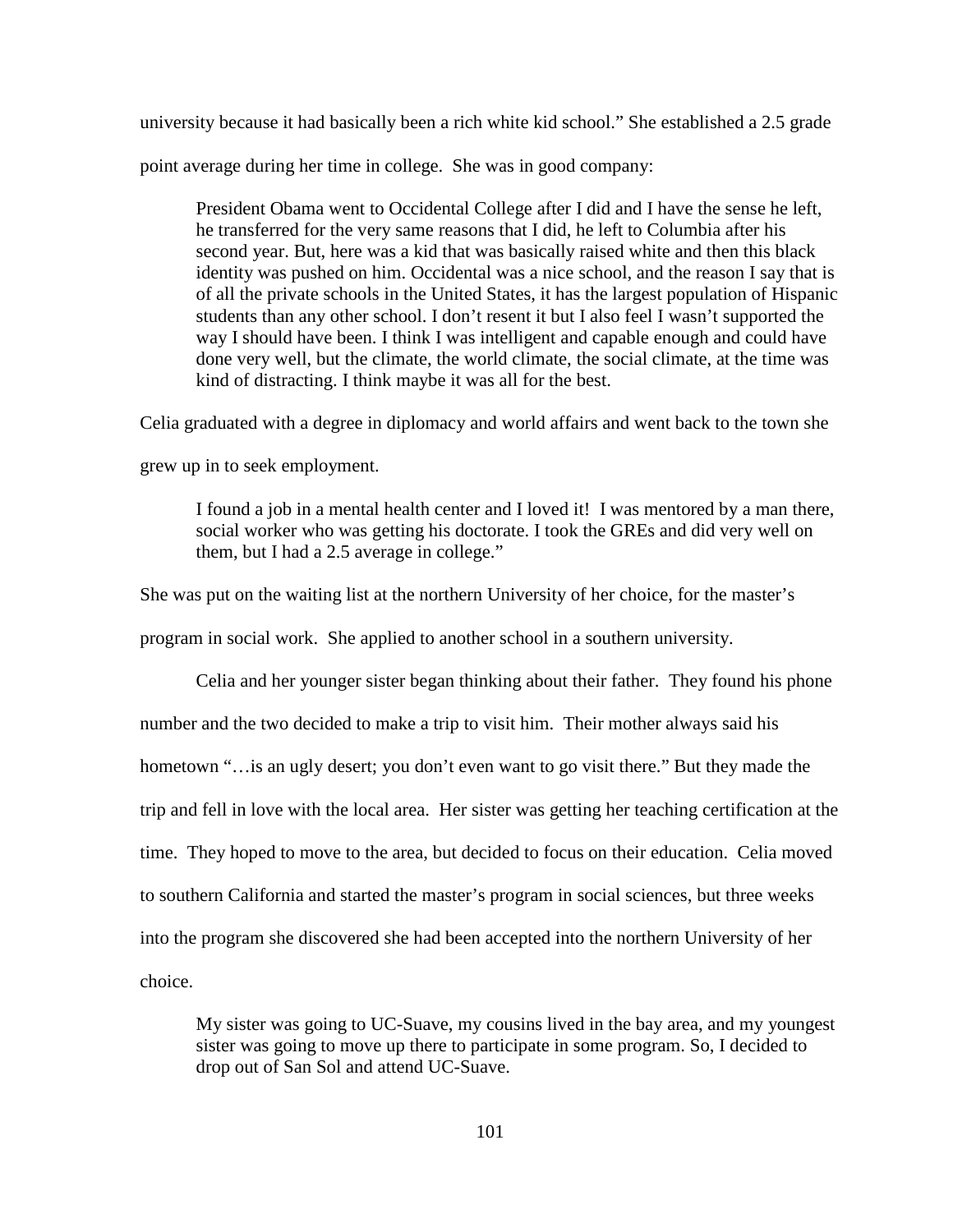Celia earned a master's degree in social work from UC-Suave and excelled as a scholar. She established a 3.8 GPA but she continued to struggle with ethnic issues and a forced unfamiliar identity.

Celia's graduate experiences were quite different than what Celia expected. The social sciences program had their own building, and supported a large cohort group of 40 to 50 students. Celia was in the children and families section. The group was a little more diverse than her undergraduate cohort group. There were Asian American students who believed strongly in social activism which interested Celia. There were about four black women, two other Hispanic women and one Hispanic man, who became very, very close to her. The inclusion among a diverse group of people was eye-opening for Celia because for the first time she realized she was perceived as a minority in the United States. Being accepted into the group was confusing, and actually

… I am not sure I every really accepted that I was a minority, because we basically grew up, I mean my life was in a white Protestant Church. It was like, well you know, we do have all these great things to share, the people of color in this world, and it was a very stimulating, exciting environment, and I thrived in it which is why I really fault my undergrad." But again, it was like I would have never known to go looking for something like that, because I didn't know when I was coming up, and who I really was [giggling].

Members of the faculty in the Sociology department included, a Chinese Psychoanalyst; a black woman that taught social policy, and a couple of Chicano faculty. The Chicanos taught young children, which was also Celia's area. Celia described the staff as an extraordinary group of people. She was 23 when she began first year teaching social work at the first clinical staff at a c*linica* which was one of the first Hispanic urban free clinics in the United States. Celia found this work exciting. Her second year was quite the opposite experience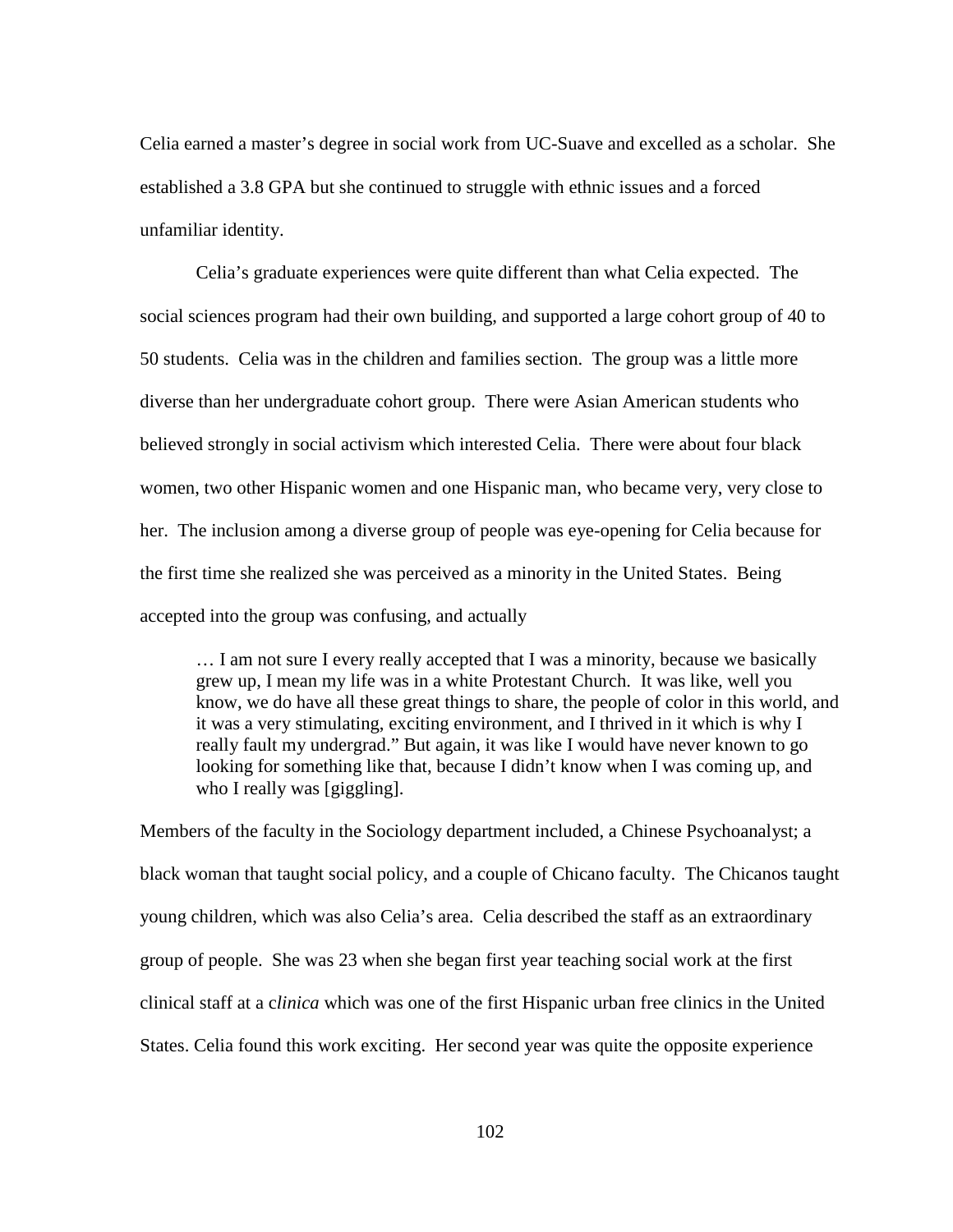"…but I was ready for it and I did very well in the Psychoanalytic" area. "And I did, I did very well in all of it. I did really well at my job." Celia enjoyed helping others which would ultimately lead to a career in the health sciences.

"I had a friend who was also getting her master's, and she was engaged to this medical student, who was really awful. I used to say, Sarah why don't you go to medical school?" She could not understand why her friend was so impressed with this male. "I think about the same time, we both clicked and we both said, yeah, we're going to medical school." But this was a feeling through because five years would pass before Celia thought again about medical school. She worked for two years as the pediatric social worker, and for three years, half time as a family and child therapist. After that time, Celia decided to actively apply for medical school. She worked half time so she could complete the prerequisite courses at a Junior College although she considered applying to UC-Suave for Medical School; she found the people "were just awful! They would sabotage each other's lab books, and everything!" She finished all her pre-requisites and she also had to take the MCATs.

Celia applied to 17 medical schools, 10 were in California, and she was accepted into most of them. Organic chemistry is a requirement, but she did not complete the course until the summer before she left for medical school. Most of the schools in the Midwest thought she was an interesting candidate and as long as she passed organic chemistry, she was granted a provisional acceptance. Celia chose a school in the Midwest because it had 10- 15% older population, with a pass-fail structure, and a large cooperative cohort group. By this time, Celia was 30 years old and just met her soon to be husband, but they didn't make any commitments because he was raising his 11 year old son. She found school absolutely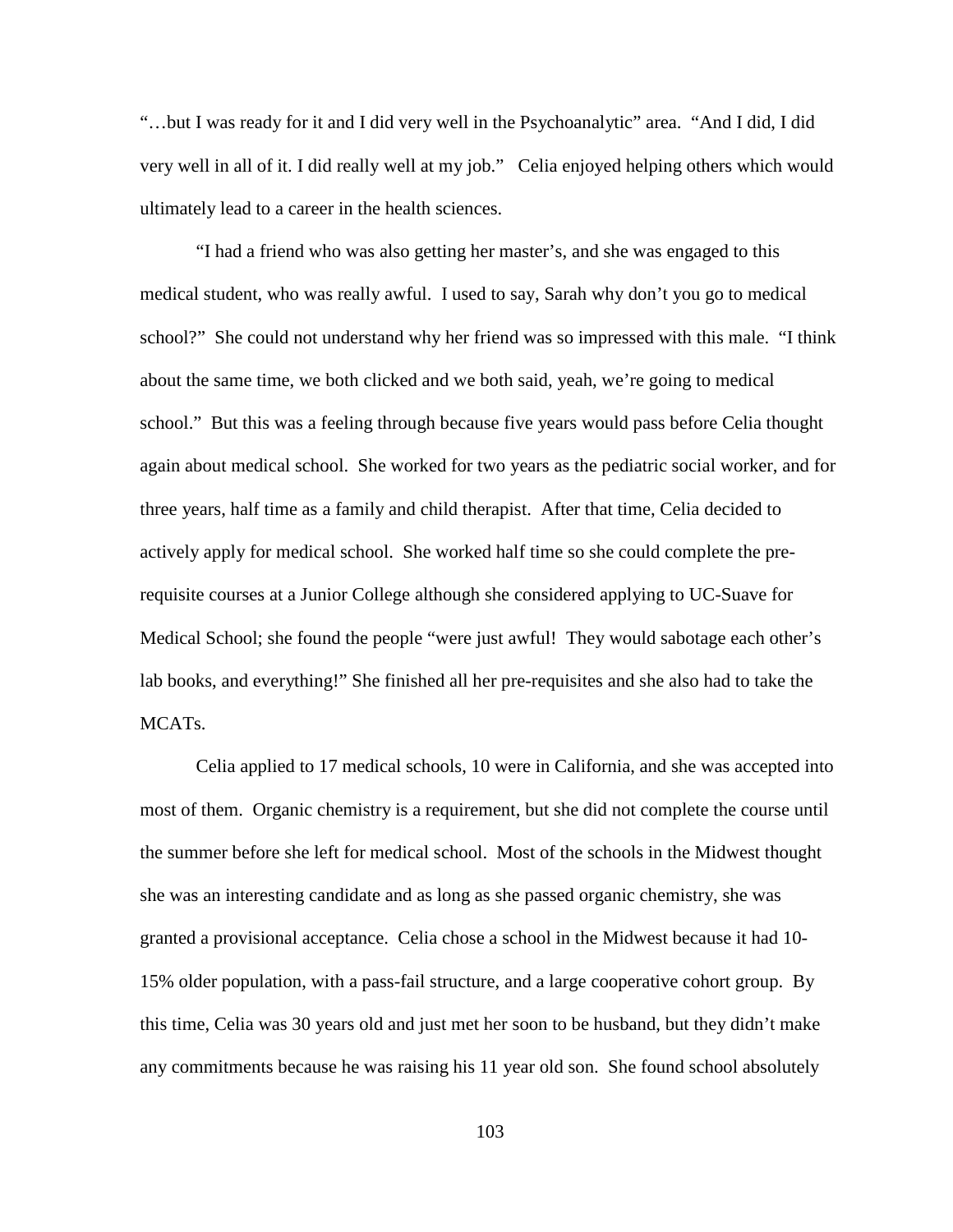grueling. Celia rented a room from a woman whose daughter was also in medical school, but one ahead of Celia. This was an ideal living arrangement because they shared meals, and grew to be very close, but the woman was going through a divorce. "The Midwest piece, the weather, the snow and everything, it was a shock" but not "…as big a shock as the amount of studying I had to do and how unprepared I was for it because all I had was the basic prerequisites."

During Christmas break Celia returned to the west coast and she and her boyfriend "decided we couldn't live without each other…so we got married. But, I went back by myself and then he came back the following year…" Her step son did not want to move to the Midwest, and decided to move to Texas with his mother. Celia's husband learned quickly she was studying all the time, often 16 hours a day. He decided to apply to graduate school, and went to school in the mountain area to purse a Ph.D. in Psychology. The two commuted and she completed most of her  $4<sup>th</sup>$  year of medical school in the state of Wyoming. The two decided they wanted a child so Celia decided not to immediately for residency. She was awarded a fellowship though the National Health Corp and had to begin residency to eventually payback the sponsoring agency. The couple had a son who born in October of '84 "just about when we planned him."

The following year Celia was accepted into a residency program at the university where she is currently employed and also happens to be located in the state her father lived in. Celia's sister completed law school, and decided to also take the bar exam in the same state, and like her sister, she moved to the same cultural city. Celia discovered she was pregnant which unlike the first pregnancy, was unplanned. Celia's son was only 9 months old, when her 14 year old step daughter decided she wanted to live with the family in the new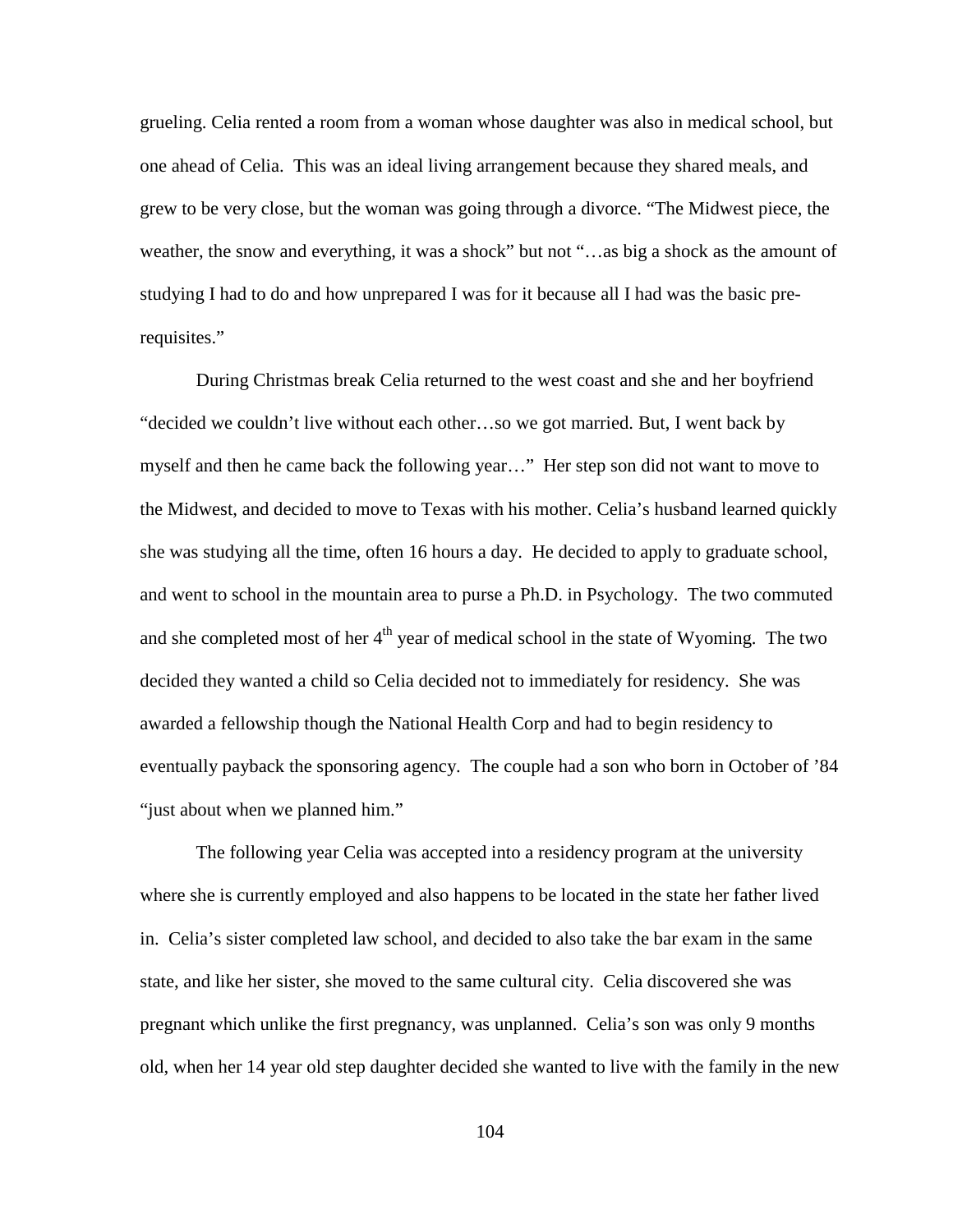city because the child's mother quit speaking to her. The stepdaughter lived with the family for two years and Celia was also getting to know her father, her cousins, and other extended family members. She felt she had a great support system, enjoyed her residency program, but things changed drastically. Celia shared stories of blatant racism in her program. "I never really experienced racism I think, until then." The situation worsened for Celia professionally and personally. Shortly after, she and her husband separated.

The national program provided two choices for Celia's employment; "I had a choice to work at a federal prison for two years, or to the most remote areas of the Navajo Nation, and people told me child care there was absolutely horrible." Neither of the two options was viable, and she later found out about a research option. Celia was able to work on the research fellowship for two years at the conclusion of the four years of required residency to fulfill the program requirements and personal obligations. Celia enjoyed conducting research and also reconciled with her husband.

Celia's husband is from Mexico and early in their relationship was very supportive of her career. He never finished his doctorate, "actually it was finished, all he had to do was polish off the last chapter and he chose never to turn it in." At the local university he worked at the mental health center. He was a therapist for many years, but moved to the Employee Assistance Program until he retired from that position. The husband began another career providing healthcare for the homeless. He worked there "for two years in the state of mental health and he really liked that until his boss criticized him, and he walked out the door." He then moved to another position with a government agency but "was basically pushed out after a year." He hasn't worked since and Celia thinks he may be depressed.

105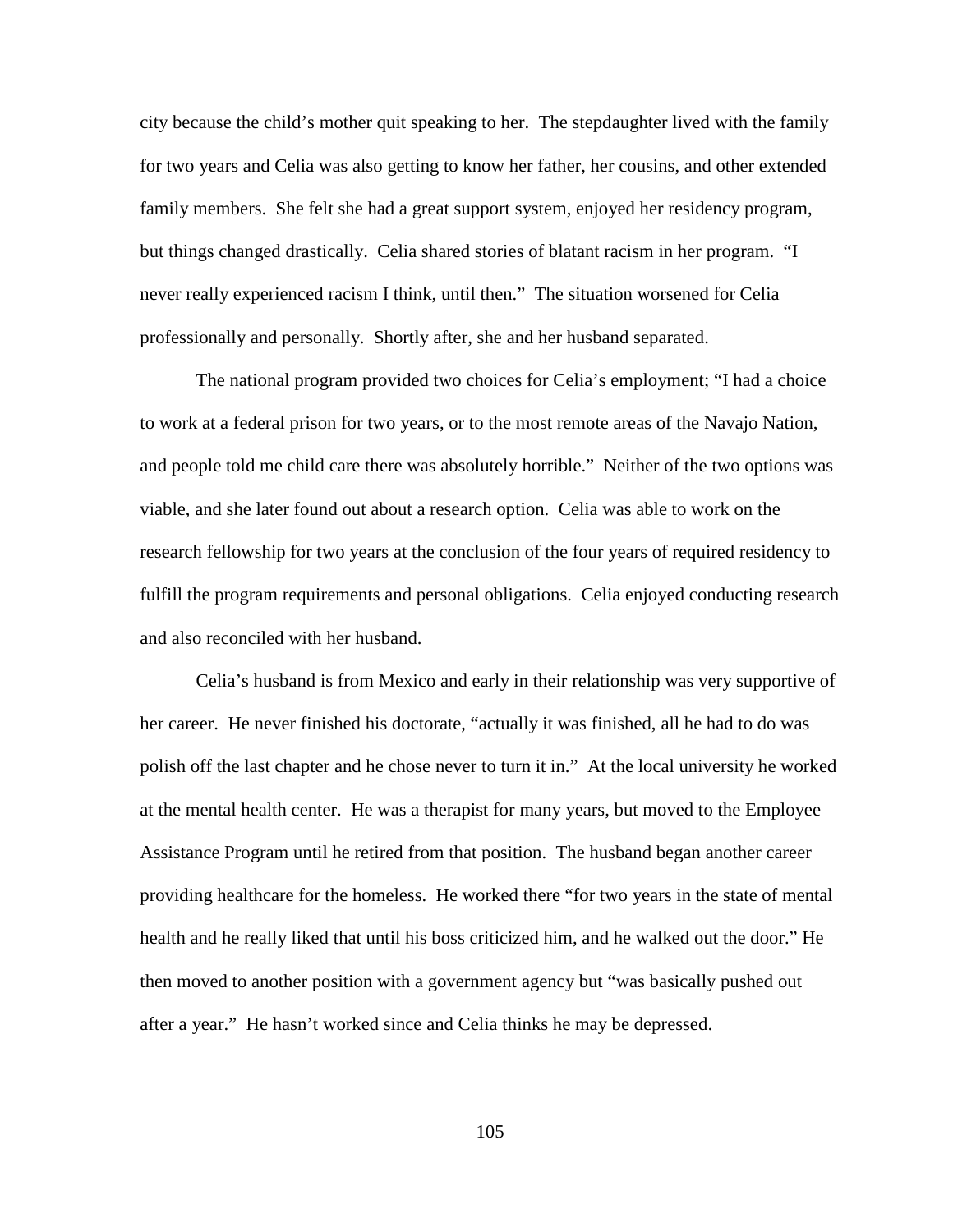Celia began employment with the same government agency and has worked there for 20 years. She joined the government agency because the university she was attending required a place to train their students. At the university

I am involved with the BA/MD program and am on the admissions committee and the promotions committee for that, and in part, a member of the University executive committee for Geriatric education, and have been involved with that for a number of years.

Unfortunately, "we are losing the funding for that program…" and it may end soon.

Celia has flourished as a Psychiatrist. She is also very interested in conducting research pertaining to Hispanics. Actually, "I ended up switching from psych immunology to Hispanic elderly, and I have done research on depression, memory, and hearing on Hispanics." She has served on national committees, has a high profile national reputation "which I realize has caused envy, resentment, and jealousy and I think it's because I'm Hispanic." She has been on the FDA committee, has served as examiner for the American Board of Psychiatry and Neurology and is active in various committees.

At the government agency, Celia has faced blatant and orchestrated discrimination her entire career. Her husband has been supportive and has helped her deal with the situation but she wonders

…how am I going to come out of this? What strength without being damaged by these people's harassment and abuse of me? Fortunately I work with a group of people that are the close to me, but I think the other piece is, sometimes I wonder, because this has actually been going on for years now.

The situation has worsened and caused her to seek legal representation. Most recently, many of the responsibilities have been taken away from Celia. "I was the supervisor for a clinic concentrating on depression and anxiety." She used to run the team meetings, represent the team, develop new programs, support staff, and supervise staff, but this is no longer the case.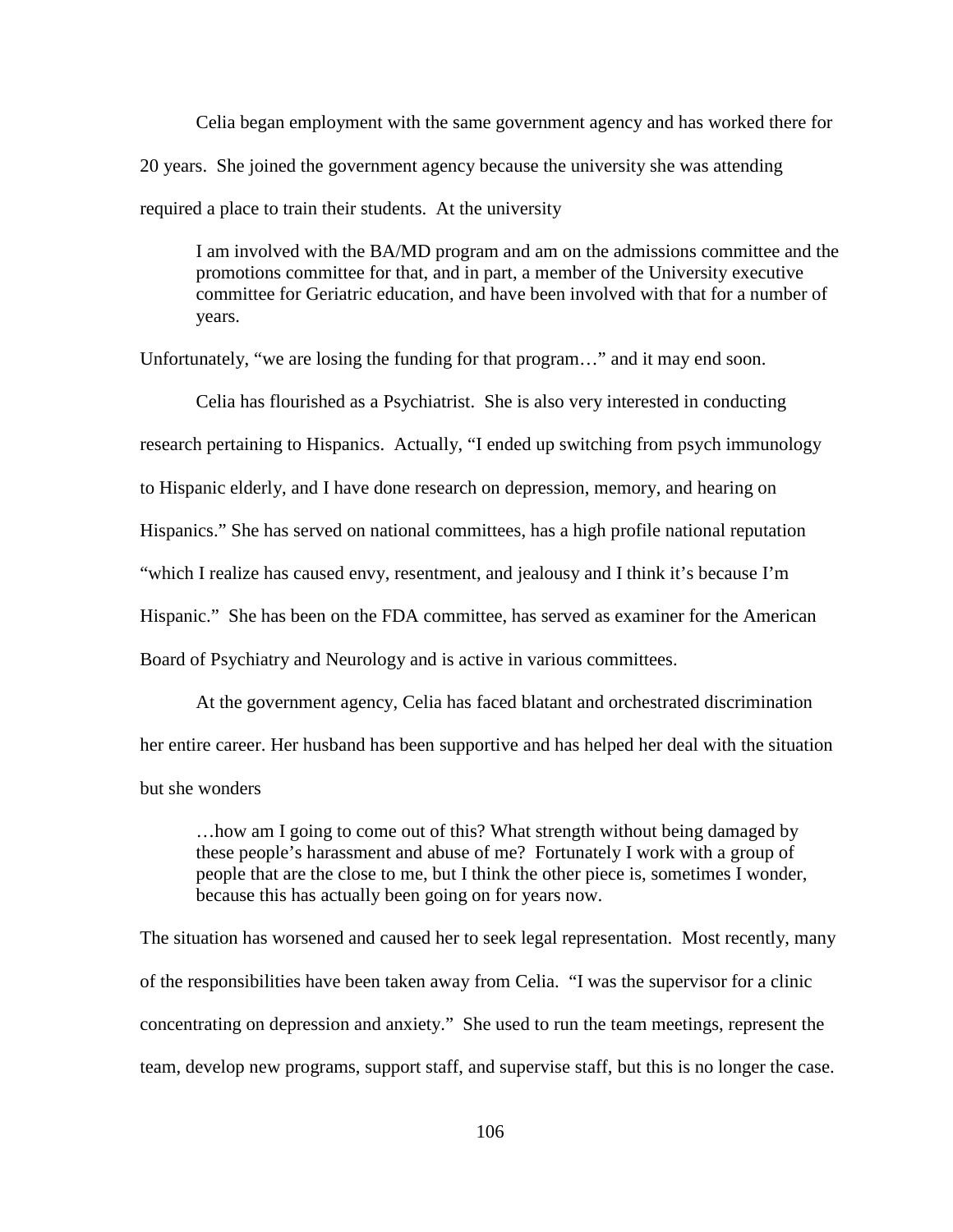Then they would block me from all of these promotions, they put someone else in

charge of the team that I am on, but by this time I had gotten lawyers and an Equal

Employment Officer. Now the EEO is in the process. These two white women Psychiatrists

have orchestrated everything.

Celia she was one of two finalists for a director position and did not get the

#### appointment

and the woman that did get it has been after me. They have been harassing the heck out of me and I have had to get attorneys to protect myself. I think the current situation is one because, here I was a finalist, I was the supervisor for the clinic, and then they decided to actually make it a paid supervisory position. I applied for three different supervisor positions, and wasn't selected for any of them. I did file with an EEO but there's also, I realized, because I talked to another pharmacist here who has had to get legal representation of Hispanic leadership in this government agency. They won't allow it, and they push it out… But I have stood my ground, [laughing] and I have been very successful. I think people resent that, they really do.

Celia wonders if she will be able to survive the situation. Specifically,

There are two white women Psychiatrists that have done this, one is the head of Ethics here. I think part of it actually started when my husband was working hired, which he ended up quitting. I actually went to the brand new director of the hiring staff to complain about the Chief of mental health and the way my husband was fired which the head of HR had written this awful letter to him and said if you don't quit, you're going to be fired. Well, of course they take all of that out, the HR files. Well, as a result of that meeting which is not what I intended, I just wanted my husband to have somebody that would hear him.

The government agency has not been very supportive to Celia, nor to her husband and

changes do not appear anywhere on the horizon. At the government agency, she was cut

back to five eight hour days so she can work three eight hour days at the University to do

that.

The University is much more supportive of Celia but her primarily salary comes from

the government agency and "Anything I do at the University is really volunteering, or out of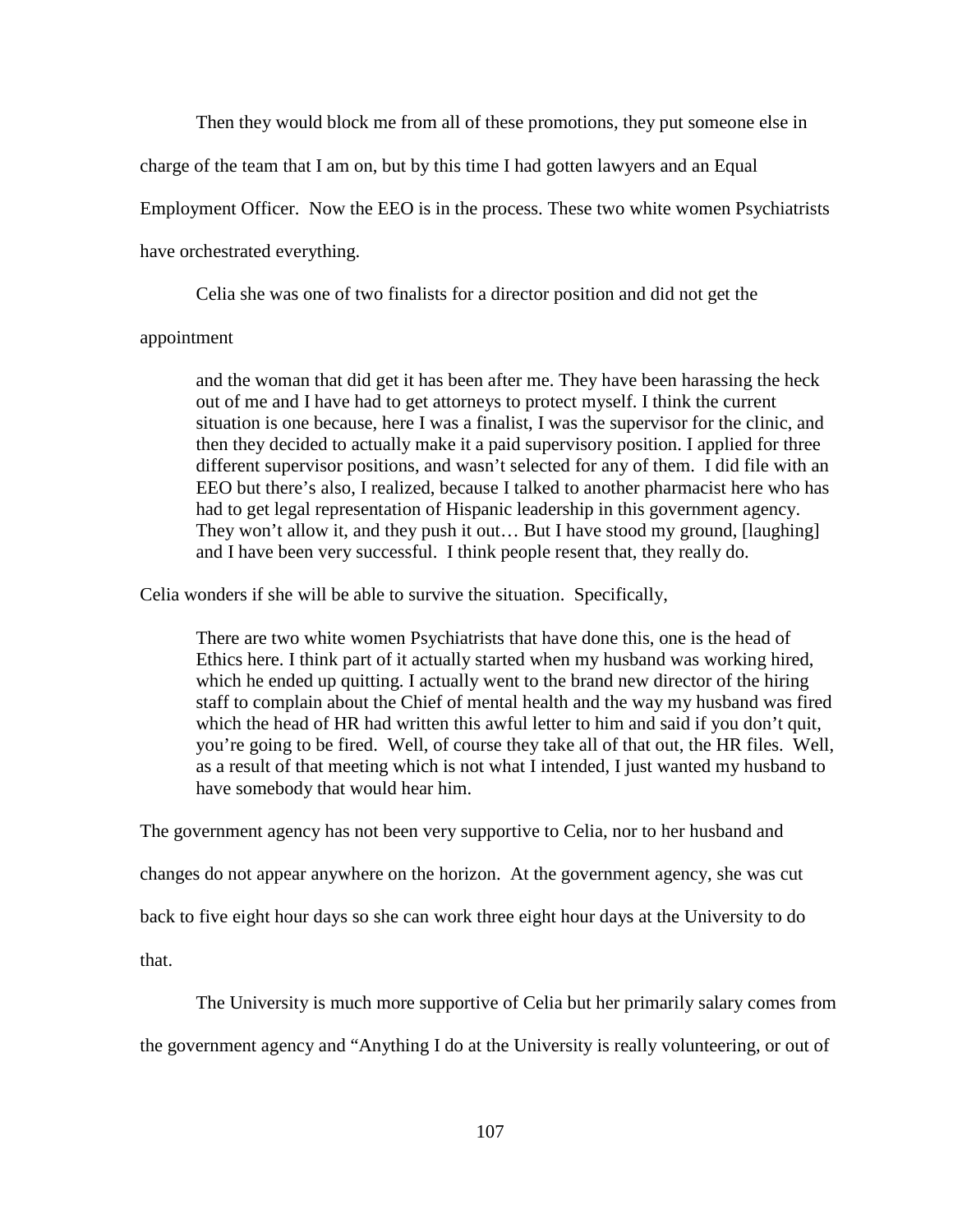my research time that I get carved out here." In the geriatric education center, they are very helpful and supportive of her for a number of reasons. Celia loves teaching and looks forward to mentoring all of her students and also thinks the patients "are fascinating!" "My real job is to teach her how to do Psycho-Pharmacology, how to choose medications, how to select medications…" Celia deals with cultural issues and has an appreciation for cultural issues "…because it's just amazing how many people we see, whether it's a Hispanic, whether they came from Mexico versus the southwest, there are many very different cultural experiences."

Celia teaches at the university's medical school in the neuroscience area. She is currently part of an admissions program. It is a program for students with a focus on rural areas within the state from various Indian reservations. High school students are awarded a full ride all the way through medical school. They have a place reserved in medical school as long as they perform well on their MCATs. She has been involved with this program for about five years now and the cohort group has just begun medical school this year. The direction and leadership of the medical school is changing. Celia shares excerpts from a conversation she had with a mentor of regarding Jewish people. The mentor is a Jewish woman and she stated, "You know, we have taken over the medical School. And I realized that, the Medical School is mostly run by Jewish people and outsiders." There are many Hispanic qualified individuals that are not considered to the leadership positions.

Working with the Native Americans from many different tribes has also been rewarding. Celia recognizes that

people will tell you but you have to ask and be interested. Teaching cultural issues is important to me when I teach in the mental health profession…I enjoy helping people who haven't had the exposure to the particularly unique cultures of the southwest and understanding the difference of the Southern, and the Northern, and helping young people who haven't had that exposure and become aware of it."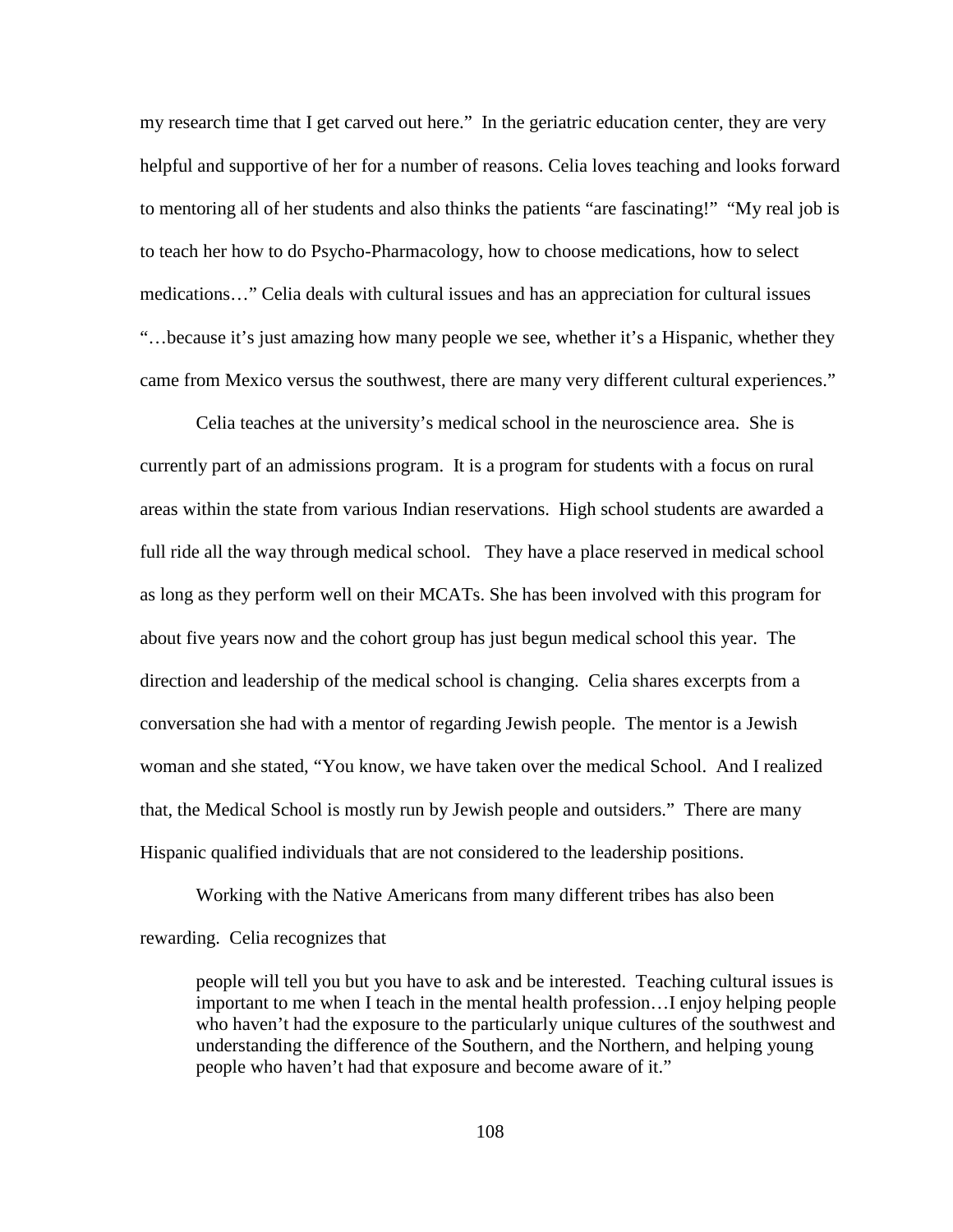How does Celia become informed of such issues? She chooses to attend various national conferences. She is also asked to make presentations, serve on committees, and on various boards. Keeping at the forefront of cultural issues is critical for success, but requires time investment. Celia's husband was supportive of her career decisions but now he is not as supportive. For example,

…when I started doing these national things, he would say, oh we can't do that because it costs too much money. I said, it's all reimbursed, and I get extra, so I would attend them anyway. I think it's been hard for him, because he has become Mr. Celia, and his name is Sanchez. I think he feels he is in my shadow a lot and that is hard for him, and that's why I'm thinking if we go back to a community marriage, like we had in the past, he can re-kindle his own identity and I won't have to feel like I am just taking care of him, for somebody who is depressed, and won't get treatment, and won't get help, for whatever is going on with him.

Balancing a professional career and managing her personal relationship is challenging. Celia has been struggling in her current professional position, and attempts to demonstrate resilience but the situation is weighing heavily on her conscience. "Because of all of this, I am also in therapy right now." Her therapist is a plastic surgeon, has a master's in counseling and specializes in therapy with physicians and is extremely effective because of his non-traditional training.

Celia wonders how she will deal with her husband's illness especially since he refuses to seek help. She is also concerned with handling "the mental illness" of her patients from the government agency. What will be the outcome of her legal issues? She realizes,"… because I am ambitious, it really has served me well to get involved in national things in a way that none of my colleagues have been able to." She also thinks back to her youth, and remembers her independence since an early age "…because I was the oldest of three little girls, and my mom expected me to set a very good example and I couldn't crumble under that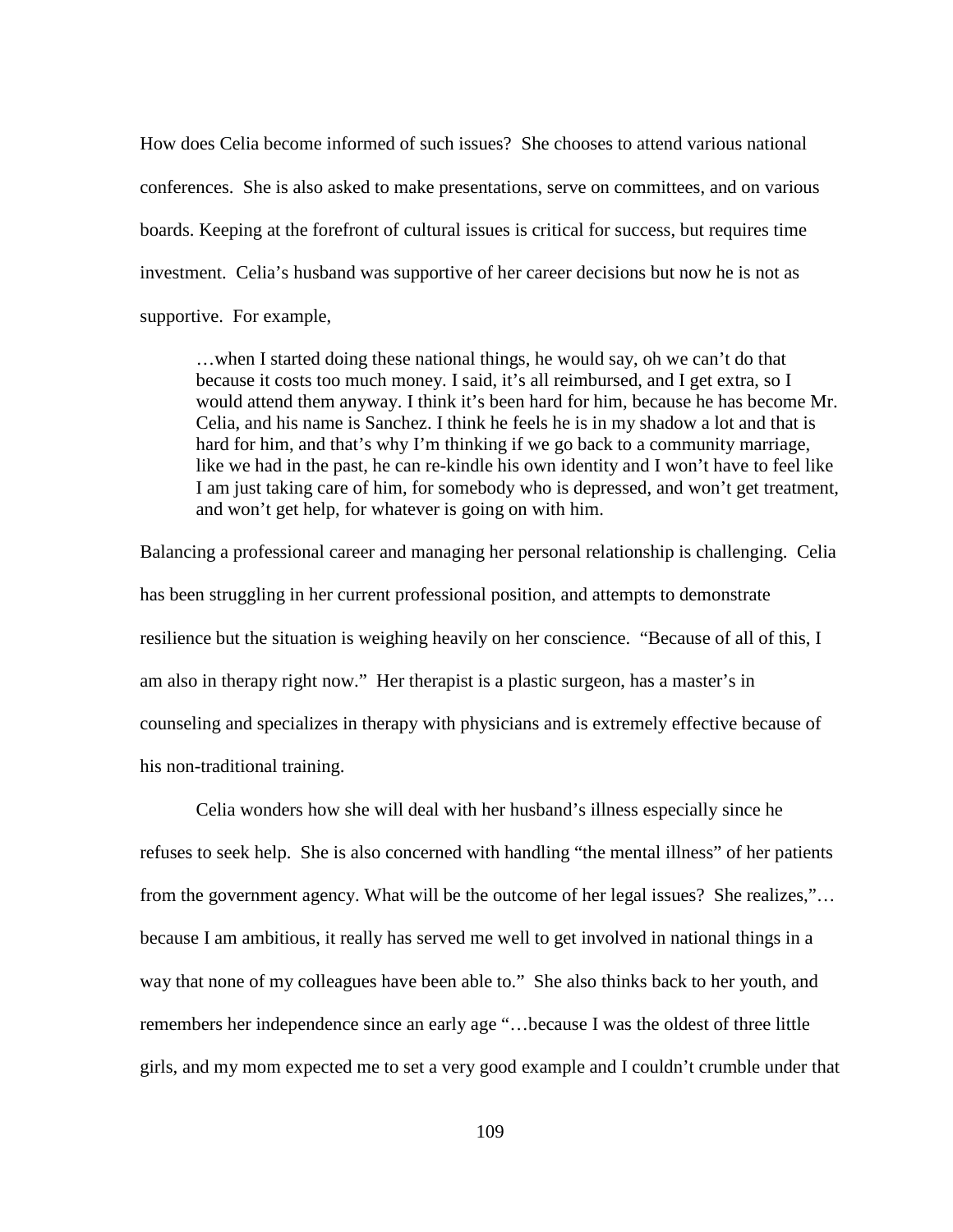for anything." She will not crumble under her current situation because her mother's influence, to remain strong in the face of adversity.

Celia's mother taught to her to remain true to her convictions

…because I grew up Puerto Rican in California, and if people said negative things about Mexicans, it kind of went…it didn't even touch me. And Puerto Rican women, of all Latina women, they are the most assertive and aggressive.

There are times she thinks "people sometimes don't know what to do with aggressive, Puerto Rican women." Yet, she feels she will soon be able to run away and start a new life, in another town, at a university with an aspiring and new progressive department. Celia is heavily recruited and most recently has embarked on an amazing career change opportunity. She has accepted a position as a full professor "to start the division of geriatric psychiatry which is my area." She plans to begin employment real soon, from her new location.

The university is located in the southwest is currently being led by Hispanic leaders and the participant feels the new regime will be an enlightening experience. However,

I think being a woman, is going to be more of a challenge down there because there's only one other woman who has been there awhile, who has been very isolated, I think, and has never been promoted.

There is also a young Guatemalan Jewish woman she has met and describes as "dynamo" and hopes to build increased cultural awareness in the new department. The participant hopes to find a circle of women who will organize and create mentorship dinners once a month, and cultivate groups like that.

Celia is in the middle of a lawsuit, treats patients, is planning a career change, teaching at the University, and attempting to console her husband. As a researcher, I asked how she is able to manage so many extreme issues. She responded, "I am flying all around the country. I have developed friendships with these people." She has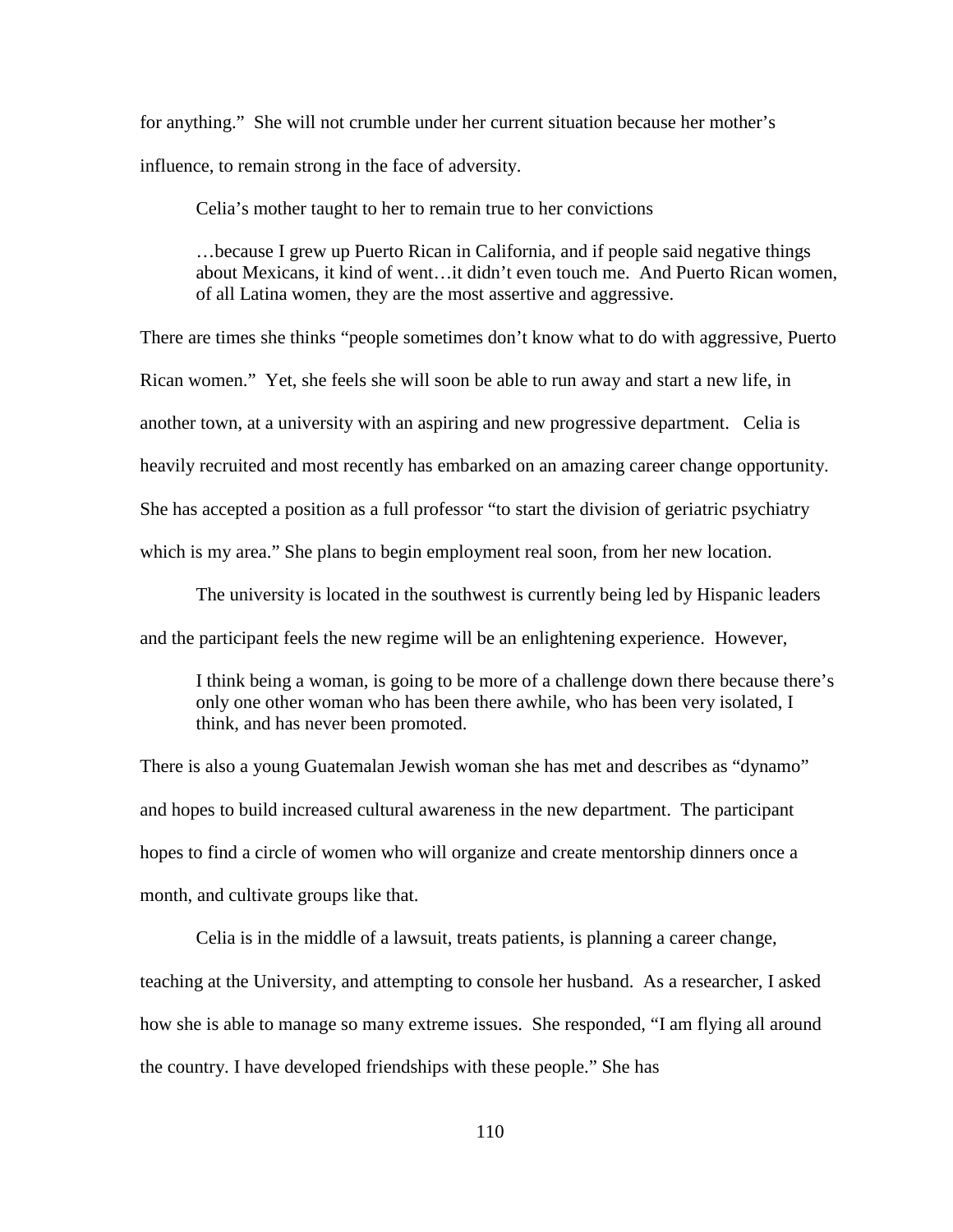… lunch with people, and because it includes academic departments from all over the country that can be so petty, and difficult people open up, and you get wonderful support and feedback, and new great ideas, and creative ideas on how to manage things.

Her national colleagues help her to deal with the extreme situations she deals with on a daily

basis.

When asked how she self identifies, she stated,

I do probably say Hispanic more than anything. I do consider myself Hispanic and Mexican-American. I consider myself both and now after 20 years, I actually understand, because I got to know my dad's family and I understand where he came from, what his culture was in a way that I didn't before…In terms of being Hispanic, I think I never expected so much racism in the southwestern state. I don't think I have experienced this much in other places. Like I said, around the country, I am recruited because I am Hispanic. I am a Hispanic professional and faculty.

Celia sees herself as a wife who tends to rescue too much but rescuing others is a talent and

as a medical doctor and professor, she has an opportunity treat people and change their lives.

I think being a woman, [long pause] I am not sure the struggles for me are related to being a woman. But, I think the racial stuff and the discrimination against Hispanics at the University is just a shock to me and I think it took me a long, long time to realize that.

Based on the six interviews, the reflection data, the classroom observation, review of

curricula, focus group session, there were a lot of common threats as expressed by the

participants (see Table 4.2).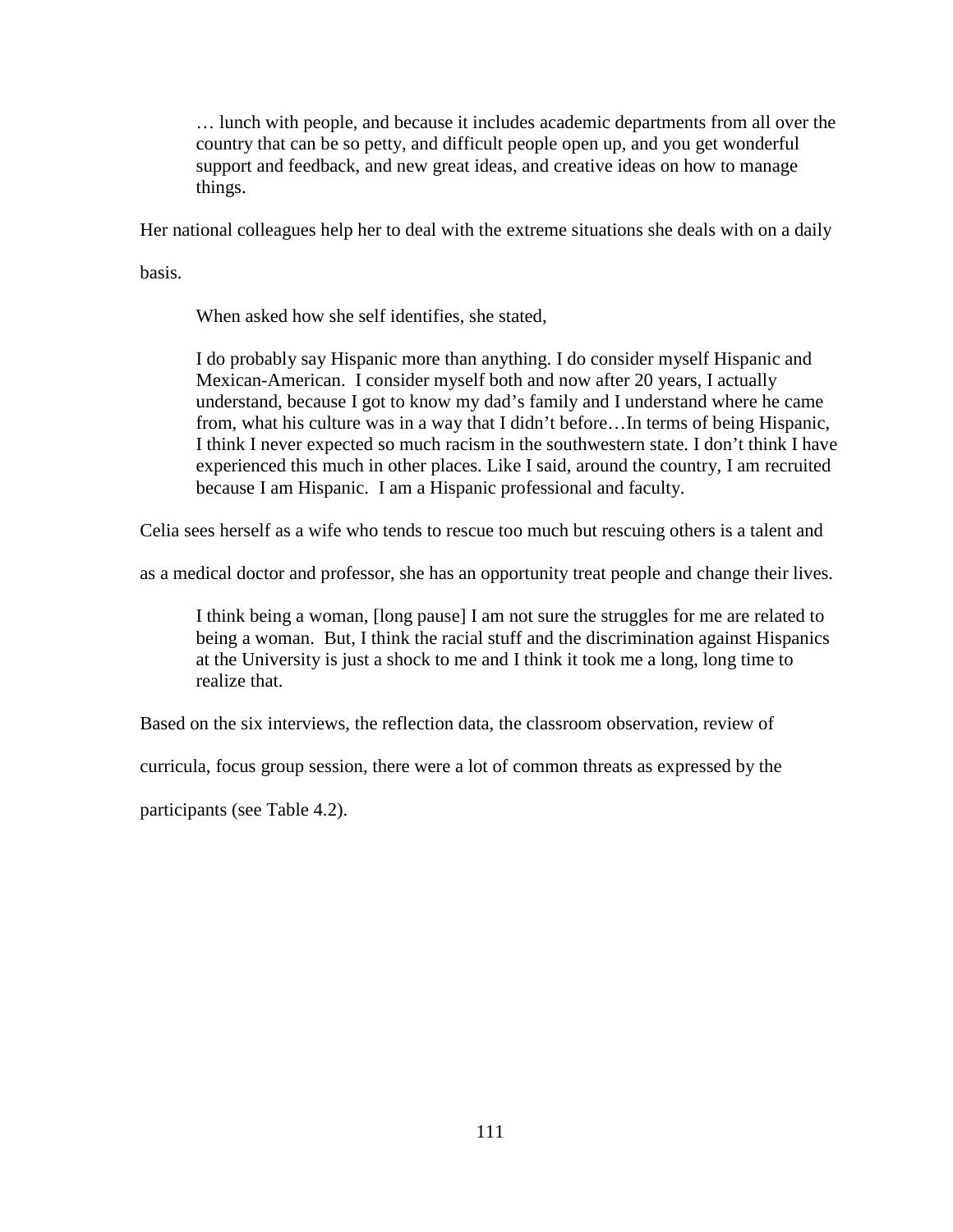# **Table 4.2**

# **Analysis of Various Types of Data – What I Learned**

#### I. Interviews

- a. The participants had many negative experiences along their journey through academia because they faced many obstacles.
- b. It was incredibly difficult for the participants to discuss their negative past experiences. Five out of the six participants shed tears when discussing their life stories.
- c. Many stories and emotions were suppressed for several years, but discussing the topic of promotion and tenure resurrected painful memories.

# II. Reflection Data

- a. The participants do not separate their professional lives from their home lives. The Latinas work evenings and weekends to help their students, and while on personal leave, there is always a professional element, they somehow conduct activities related to their work. For example: On Maria's family vacation, she read draft copies of student dissertations. While Theresa was flying to a conference, she planned on using the travel time to grade homework for her students.
- b. Family is very important to the participants in this study.
- c. The women in this study are extremely compassionate, persistent, and always help others.
- d. The participants in this study operate above the fray.
- III. Classroom Observations
	- a. When the Latinas notice women of color are not speaking up, they will make statements such as "I want to hear from the women".
	- b. The males in the classroom speak with authority and in a louder voice than the women.
	- c. The participants in this study listen to their students, establish eye contact, and affirm responses. For example, they would often respond, "Very worthwhile to think about those ideas", "Great example", "Good question".
- IV. Curricula/Published Work
	- a. Most of the published work is based on Brown Research.
	- b. The participants are committed to improving the plight of the marginalized.
- V. Focus Group Data
	- a. The women felt at ease, and were eager to discuss race and gender issues.
	- b. The participants felt comfortable, were open, and were extremely supportive of each other.
	- c. There were several instances, when an idea was shared, the participants were surprised to identify with the subject area and shared similar sentiment.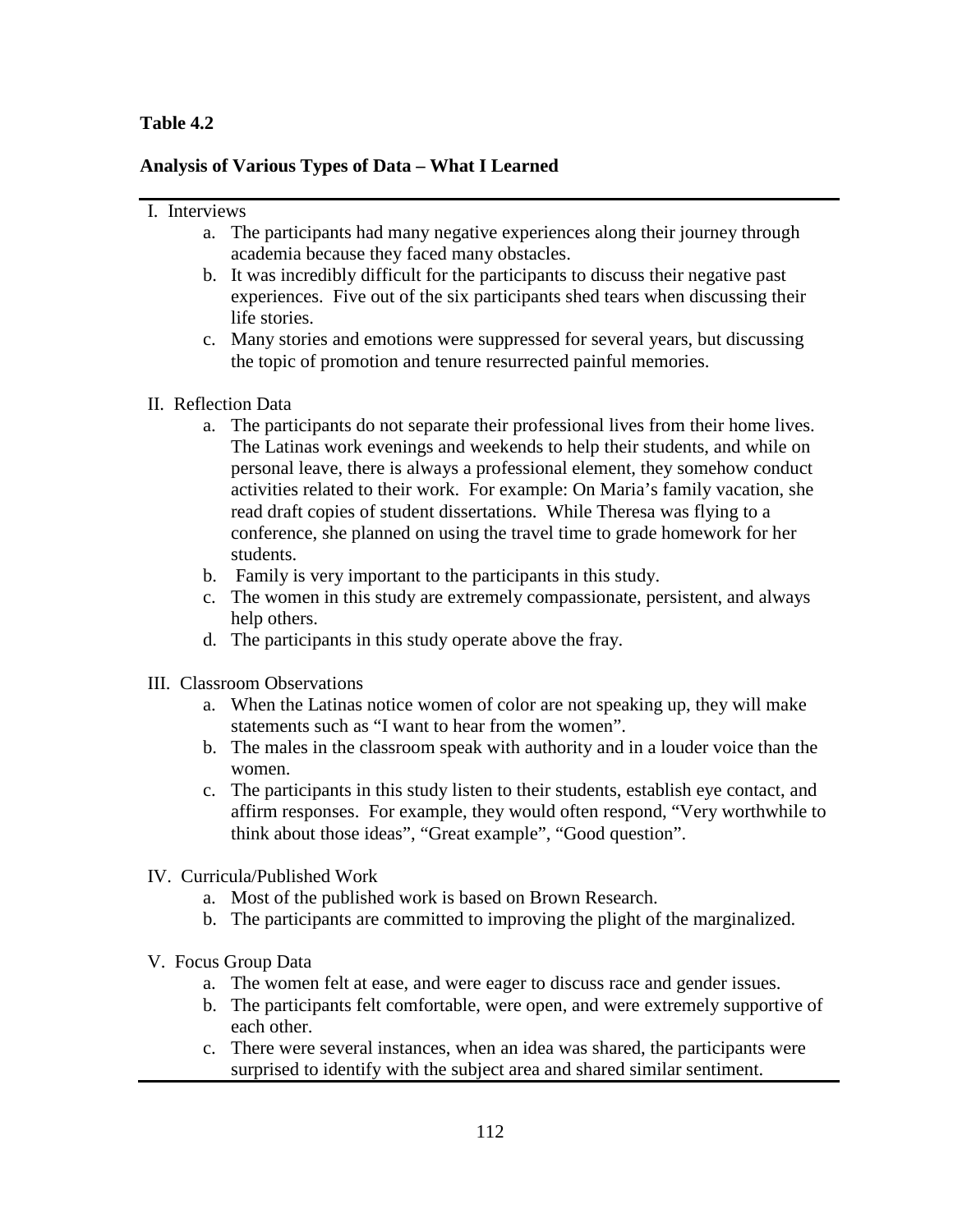The classroom observations yielded interesting data in terms of gender responses and

classroom interaction (see Table 4.3). Six class observations were conducted, but the data

for two classes was not captured in a uniform fashion, and was not included in the table.

#### **Table 4.3**

#### **Class Observation Data**

|          | Total<br>Num |       | Class         | Class            | No. of<br>Female | No.of | No. of<br>White | No. of<br>Chican | No. of<br>White | No. of<br>Female | No. of<br>Profess |
|----------|--------------|-------|---------------|------------------|------------------|-------|-----------------|------------------|-----------------|------------------|-------------------|
|          | ber of       | Total | Demograp      |                  |                  | Male  | Male            | o Male           | Female          | <b>WOC</b>       | <b>or</b>         |
|          | Stude        | Respo | hics          | Demogra<br>phics | s<br>Respo       | Respo | Respo           | Respo            | Respo           | Respo            | Interact          |
| Level    | nts          | nses  | Female        | Male             | nses             | nses  | nses            | nses             | nses            | nses             | ions              |
|          |              |       | 4WM,          |                  |                  |       |                 |                  |                 |                  |                   |
| Undergra |              |       | 9CF.          |                  |                  |       |                 |                  |                 |                  |                   |
| duate    |              |       | 9WF=Tota      |                  |                  |       |                 |                  |                 |                  |                   |
| Course   | 23           | 60    | 122F          | 1CM              | 50F              | 12M   | 8               | $\overline{c}$   | 30              | 20               | 51                |
|          |              |       | 3 CF, 1       |                  |                  |       |                 |                  |                 |                  |                   |
|          |              |       | <b>NAF, 1</b> | 3 CM, 12         |                  |       |                 |                  |                 |                  |                   |
| Undergra |              |       | AF, 10 WF     | $WM =$           |                  |       |                 |                  |                 |                  |                   |
| duate    |              |       | $= Total$     | Total            |                  |       |                 |                  |                 |                  |                   |
| Course   | 30           | 36    | 15F           | 15M              | 10F              | 26M   |                 |                  |                 |                  | 44                |
| Graduate |              |       |               |                  |                  |       |                 |                  |                 |                  |                   |
| Course   |              |       |               | 2WM,             |                  |       |                 |                  |                 |                  |                   |
| (Taught  |              |       |               | 1CM,             |                  |       |                 |                  |                 |                  |                   |
| in       |              |       | $4WF, 3CF =$  | $1HM=Tot$        |                  |       |                 |                  |                 |                  |                   |
| Spanish) | 11           | 40    | Total 7F      | al 4M            | 28               | 12    |                 | 2CM              |                 |                  | 25                |
|          |              |       |               | 4WM.             |                  |       |                 |                  |                 |                  |                   |
|          |              |       | 6WF, 1CF,     | 1BM,             |                  |       |                 |                  |                 | 24CF.            |                   |
| Graduate |              |       | 2NAF          | $2CM=$           |                  |       |                 | 3CM,             |                 | 11NA             |                   |
| Course   | 17           | 136   | $=$ Total 9F  | Total 7M         | 57F              | 80M   | 60WM            | 16BM             | 22WF            | $\mathbf{F}$     | 55                |

Key: BM = Black Male, CF=Chicana Female, CM=Chicano Male, M=Male, F=Female, NA= Native American, WM= White Male, WM = White Male,

In general, male responses were greater in proportion to the number of females (except in one case, where there were 22 females and one male). The males spoke with confidence, authority, and tended to exercise a louder tone of voice in comparison to the females. The Latina professors were aware of the dynamic and often directed the questions towards the females, to balance the power in the classroom. The professors demonstrated excellent facilitation skills, leadership skills, but also, provided a safe environment for all students of color to feel welcome and encouraged to voice their opinions in the classroom. Each Latina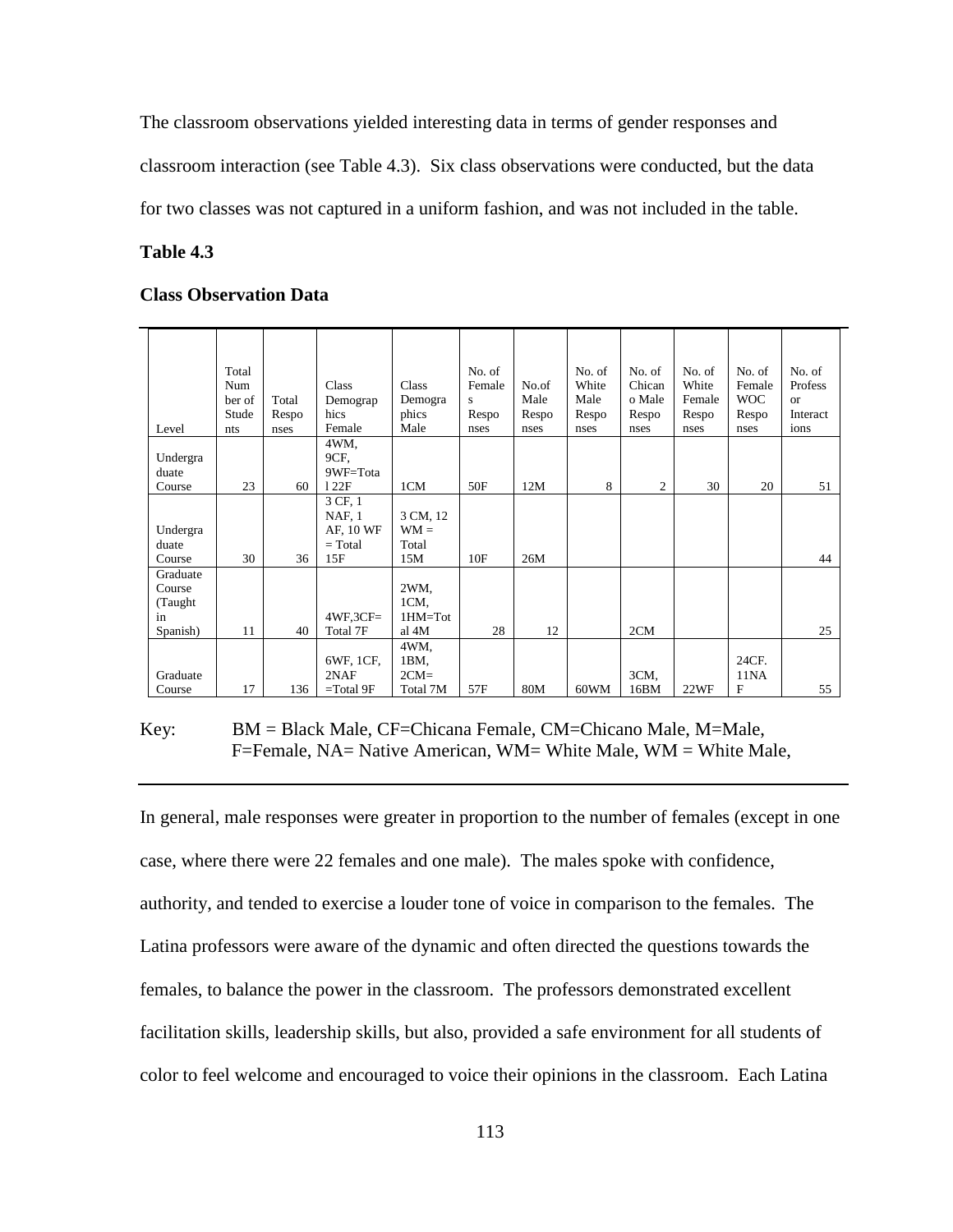instructor had a different style, but there were praises, a strong display of body language

(such as clapping of hands, shaking of the fist, smiles, and verbal expressions of confirmation

and agreement). I was quite impressed with the instruction styles of the Latina women.

There were major themes that emerged from the triangulation of the data with various

subcategories in each thematic area (see Table 4.4). Each thematic area and subcategory will

be discussed separately.

## **Table 4.4**

# **Themes that Emerged from an Analysis of the Data**

- I. Navigation Through Academia
	- d. Preparedness
	- e. Financial Constraints & Family Obligations
	- f. Lack of Diversity: Students, Chicano Mentors, and Instructors
	- g. Discrimination as a Space for Transformational Learning
	- h. Changes in the Stability of Relationships
	- i. Intermittent Rewards because of Scholarships, Fellowships, Grants, and Work Study
- II. Transition from Individual Success to Providing an Equitable Education to all Students
	- d. Creating Diverse Curricula
	- e. Mentoring
	- f. Focus on Increasing Retention Rates
- III. Changing the Organization
	- c. Gatekeeping within the Promotion and Tenure Process: Getting Beyond the Steel Bars
	- d. Breaking Down Structural Barriers: Deconstructing Negative Stereotypes
	- e. Diversification of Departments
	- f. Active Participation in Tokenism
	- g. Legitimizing Brown Research and Contributions to the Literature
	- h. Organizing
	- i. Voice
- IV. Critical Social Reciprocity
	- d. Social Activism
	- j. Subverting Sub-Oppression Tactics
	- g. Helping Others Despite Mental, Spiritual, and Physical Anguish
	- e. Generosity Despite Misfortune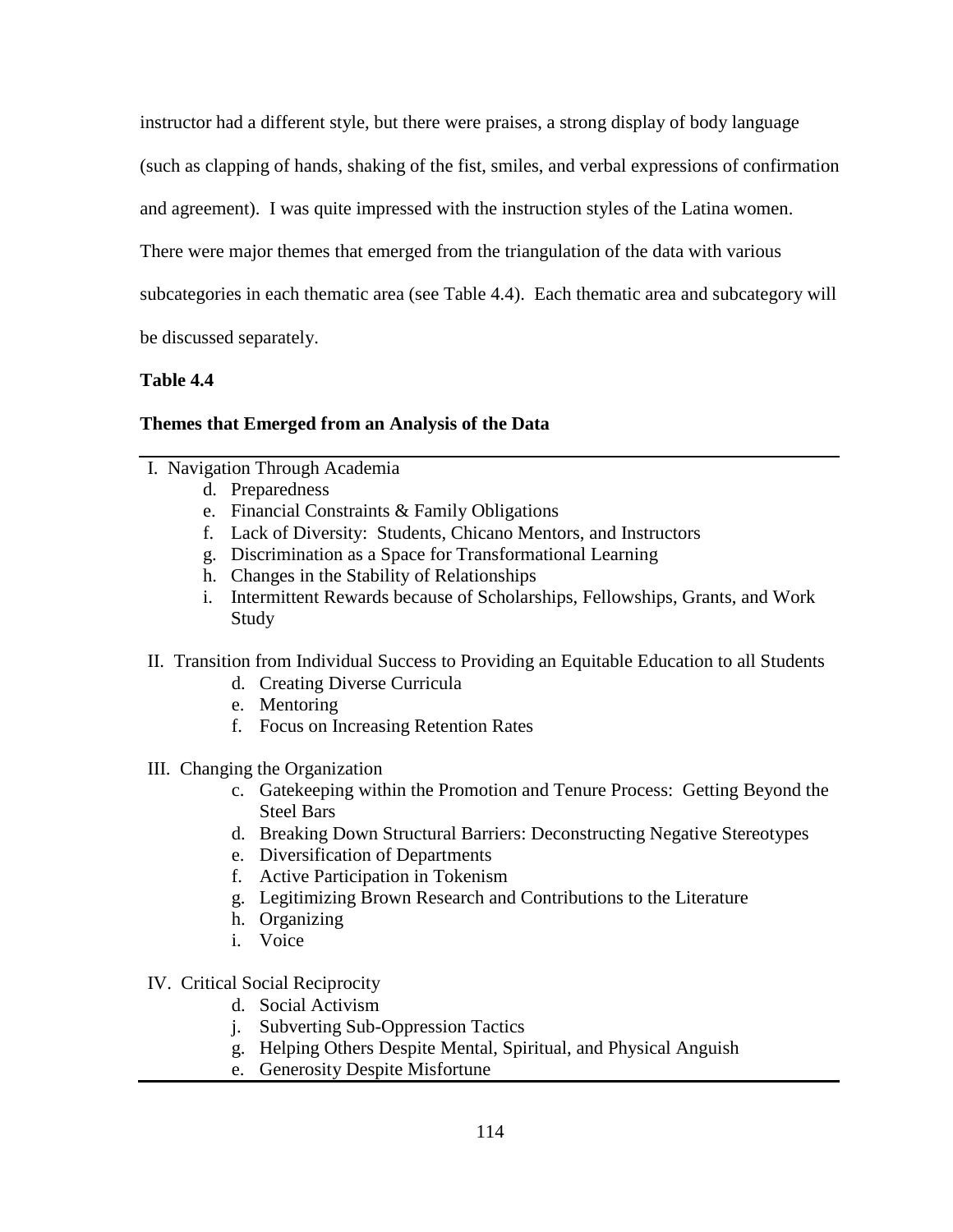## **Major Thematic Areas**

There four major thematic areas that emerged from the analysis of the data which include: The Navigation through Academia, a Transition from Individual Success to Providing an Equitable Education to all Students, Changing the Organization, Critical Social Reciprocity. In this section I will discuss the various themes and the various subcategories within each thematic area.

#### **THEMATIC AREA 1: The Navigation through Academia**

The first major thematic area included the navigation through academia. In this thematic area, the participants discussed the level of preparedness for college, the financial constraints they encountered, family obligations, a lack of Chicano mentors and instructors, and the participants faced discrimination at varying levels. Each thematic area and subcategories will be discussed. Throughout each thematic area, each participant referred to the idea of validation of the self. At every stage in their career, the participants felt a need to validate their work and validate their purpose among their peers, families, and colleagues.

**Preparedness.** Each participant expressed the importance of attaining an education and felt they would be successful in college. As a high school student, Maria was independent and searched for opportunities to gain access to an undergraduate education. She worked in the high school library and asked her college advisor about fellowships and scholarships. Even though she was told, "You're never going to make it", she became motivated to prove the teachers of color wrong. Maria's bravado stems from the stories of her grandmother and her mother. Her grandmother raised 16 kids on her own, and her mother came to the United States with a second grade education and also raised five children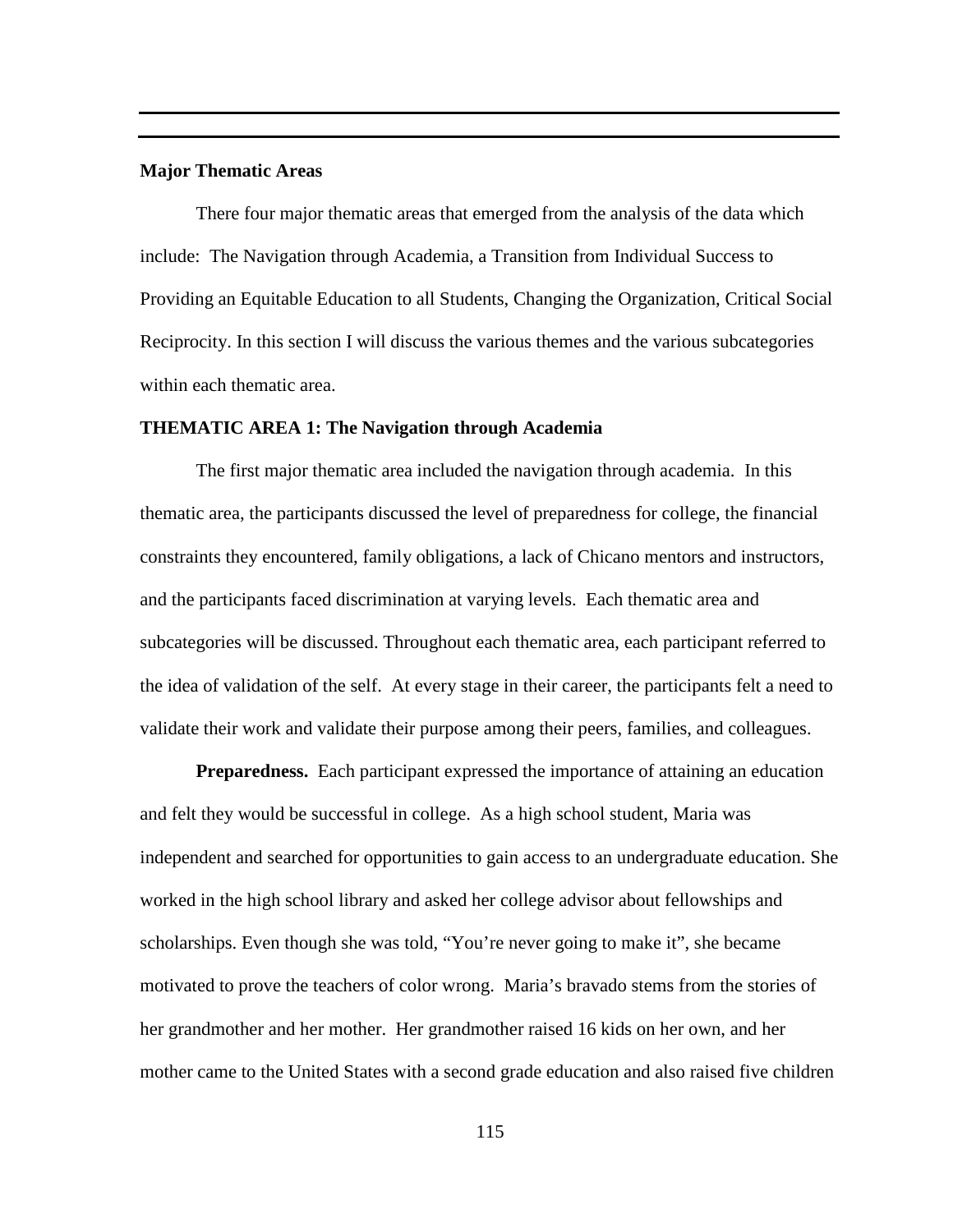on her own. Maria did not feel she was prepared for college because she attended a high school where "…there was very little in the way of academic preparation. There were no advanced placement courses. Maria was extremely determined to do well in school and prove to her high school teachers she was capable of achieving an education.

Theresa felt she was prepared to enter college, but realized early on, that she was not prepared for the college curriculum. She shared,

I don't think I realized when I was actually in high school how inadequate my schooling was because I was taking all of the honors classes, I took all the highest math, and all the highest English, and this and that. I don't think I really realized how much more I could have been learning until I got there and then I realized that there were these kids that had taken five advanced placement classes, and they [laughing] already had all these credits!" She didn't feel like it was so far behind "but I think I had to work really hard to do well (Interview).

Theresa did eventually excel in her undergraduate work. In college, Celia did not earn high marks. In graduate school her academic marks improved, but when she entered medical school she was again unprepared. She states, "I was studying all the time" (Interview). Her cohort group of 100 organized, created good friendships, and scheduled several study groups. Lucia earned good grades at the undergraduate level, but at the graduate level, she was going to the number one school in her field and felt she was "unprepared in terms of writing skills." She worked diligently, worked with student support services, memorized long lists of words, and eventually became a great writer.

Rosa attended a community college and a few other colleges and universities before she attained her undergraduate degree and agreed she was not quite prepared for the college curriculum. In Anna's undergraduate program she felt unprepared. She chose graduate school because she felt it was a safe place to raise her daughter but she did not research the make-up of the faculty and program. As she looks back now, she thought "you were crazy!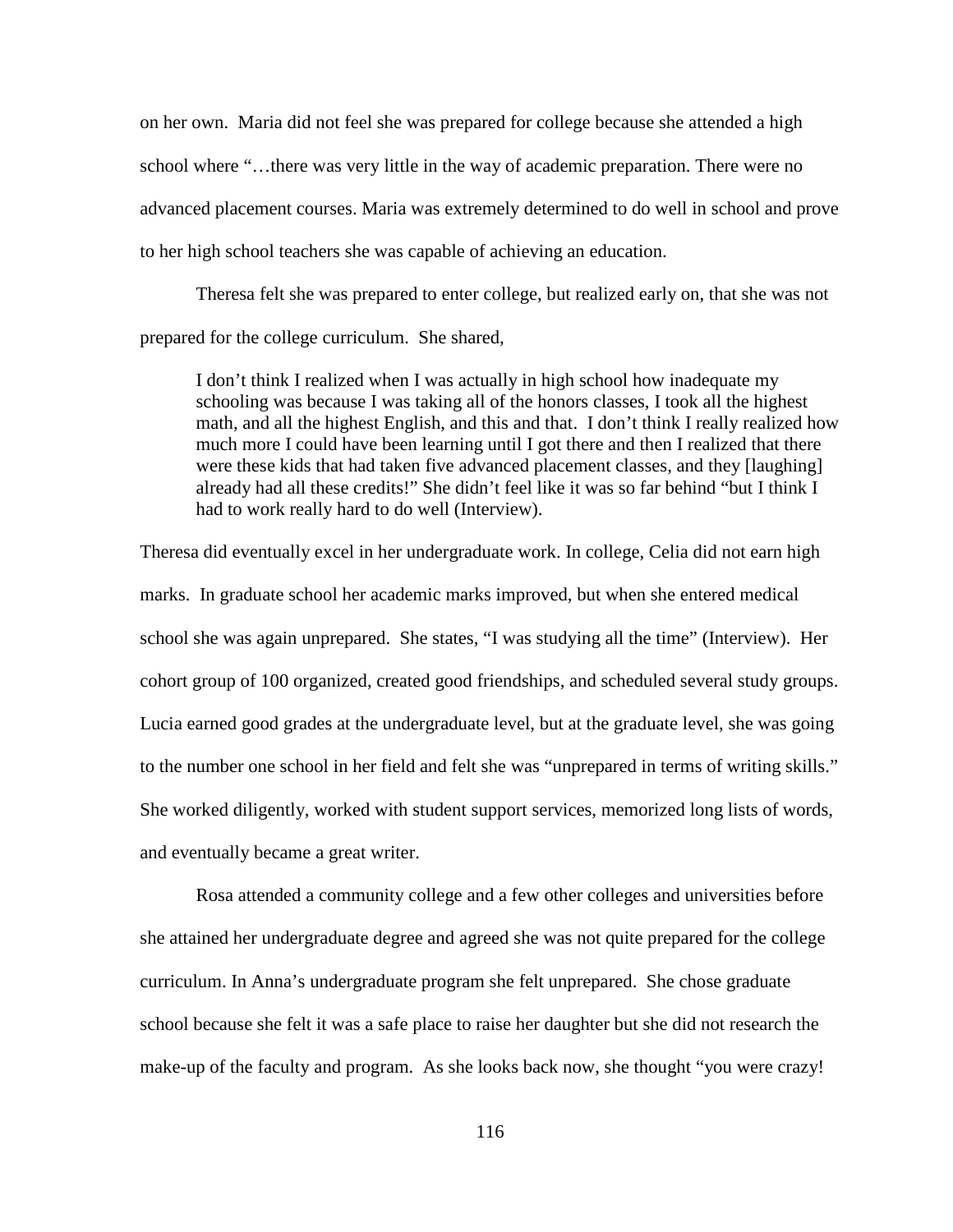You were just not prepared! You didn't know how to do things. Really, we didn't know how to do things" (Interview).

**Financial constraints and family obligations.** Five of the participants in this study were of a low SES status and faced financial constraints. "When it became time for me to go to college, we didn't have any money, and I knew I could not go to college unless, I got a scholarship" (Celia, Interview). Maria had serious financial constraints and family obligations. As an undergraduate "I was asked to contribute my earnings, because my parents couldn't, based on need, contribute anything. My mom certainly couldn't contribute anything, but I just contributed my work study checks, every time I worked at whatever institute, or library, here you go … here's my contribution" (Interview). On weekends Maria had to seek other employment, worked full time throughout her undergraduate years and through graduate school. Maria's father left her mother when she was thirteen and she and her mother were left to raise her four siblings. She felt attending graduate school way a luxury because while there she was on a meal plan, did not worry about transportation, had shelter, and access to the university library. She did have to work two and three jobs to make ends meet.

Rosa had to work and earn her own money to attend college. Lucia was provided her first year's tuition by her parents, but after her first year, she was financially responsible for the remainder of her financial obligations. Anna was only able to attend college because she earned scholarships. Theresa did receive many scholarships but wasn't financially sound.

**Lack of diversity: Students, mentors, and instructors.** While in undergraduate school, there was a lack of diversity among the students, and a lack of Chicano mentors and role models. "I was the only Latina in my college period…until my sophomore year, when a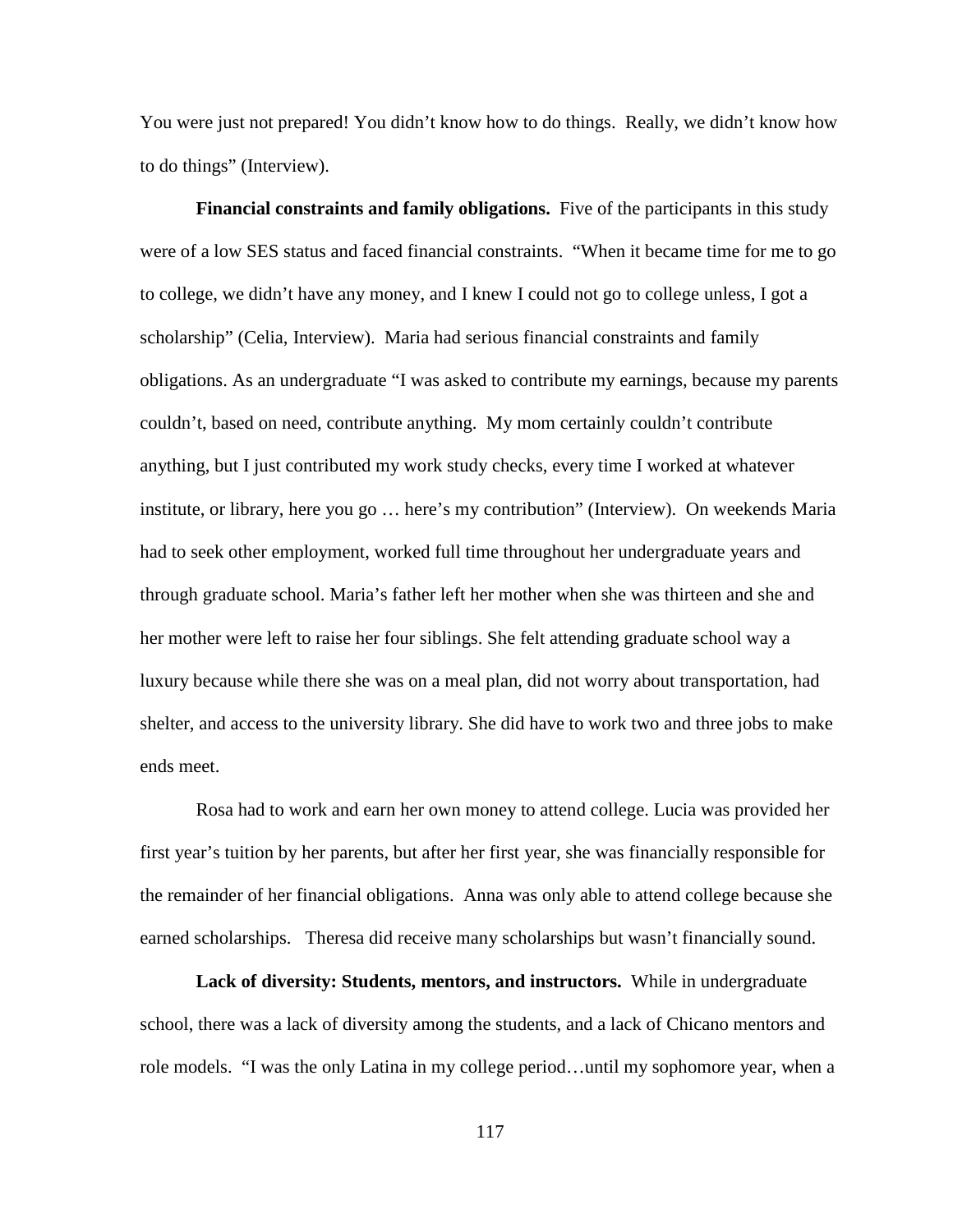Cuban student came in" (Anna). "But of those that went on to college, there were just two of us out of 400" (Celia). The Latino students felt along as if they were the "only" student of color and would seek out other departments in search of other students of color. "I recognized there was a real need, the fact that I could count on one hand, the number of Latino teachers I had in high school, not to mention when I was an undergrad, or in grad school. That was part of the reason; I went into academia because I saw a real need, for a diverse voice there and in the policy making position" (Maria).

Anna created a support group with the students of color. They became a close knit group, "of young people, who were interested in Chicano Literature, because we didn't have any mentors. Well, we had mentors in other fields, but not in Chicano Lit." Lucia faced a much more hostile environment in her graduate program. "…we didn't have a lot of role models for what we did. I think I mentioned to you, the one that sort of, or at least in a couple of cases, where they were really nasty, but [Tapping her finger] that's them!" In her graduate program she found the attitude to be quite elitist. She shared,

it didn't make sense to go to this place where people that they were hot shots and they could be snobby just because they were graduate students, or professors at Eliteville. So what? That doesn't give you the right to be assholes. That never sat well with me! NEVER!

She would counsel from her fellow Chicanas and people of color but also would seek out her own mentors.

Maria felt like she was mentored by senior faculty members in her graduate program, "there weren't any Latina senior folk… And I sought out the mentorship regardless. I have never been one who is afraid to ask for help." Celia did not have many mentors in her department and decided to start "a little group of four Hispanic women physicians… and we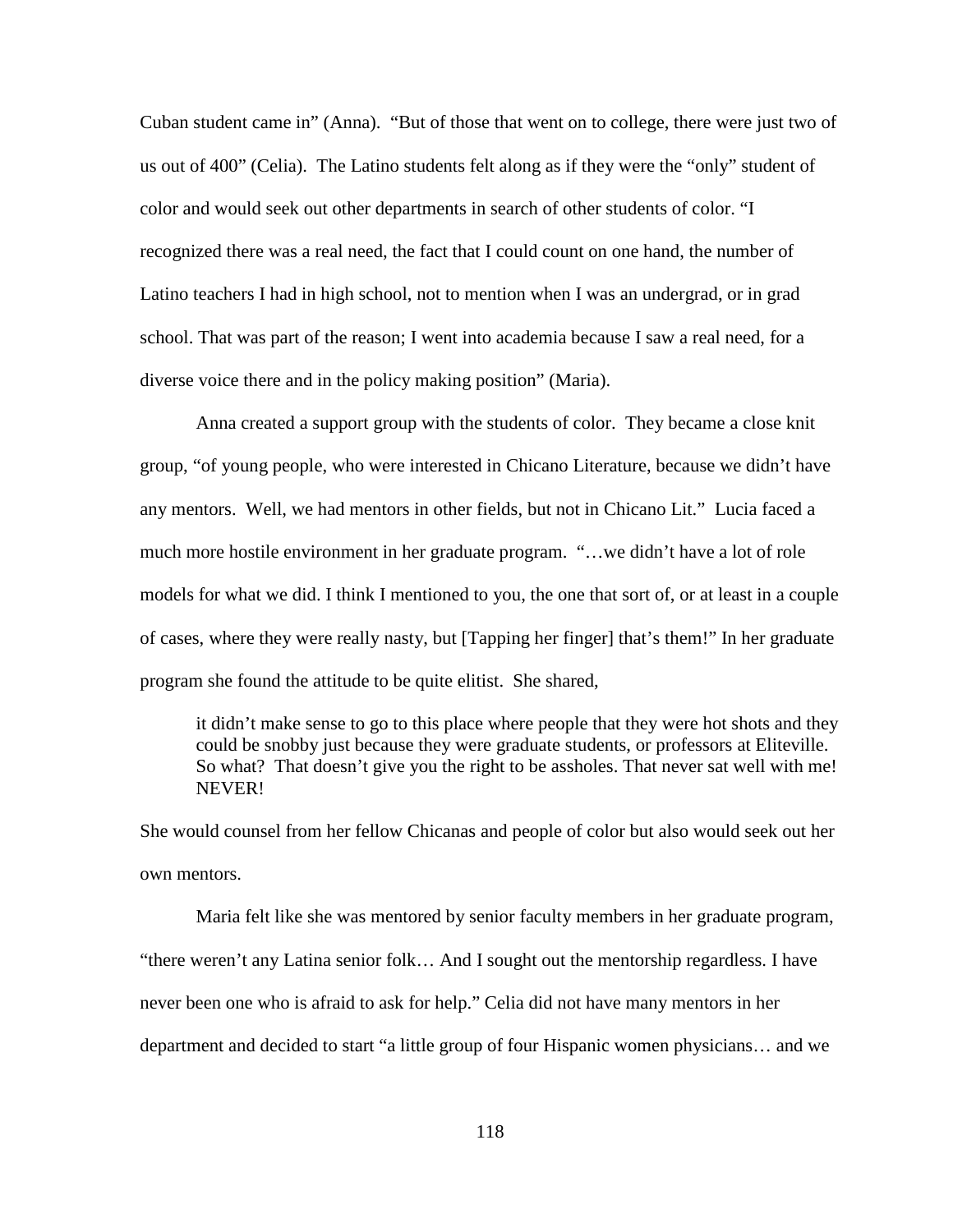would have a wonderful time…" They all helped each other and mentored each other. As a result, each person that was employed in the University was promoted within the University. There was only one woman in the group who worked outside of the University, but she was promoted in her workplace.

Theresa attended an undergraduate university that "…never had any Chicano faculty." In the student population, there were few Latinos. Instead there was "a much greater focus on African Americans. In her joint graduate program she was an anomaly. "I stuck out like a sore thumb because there were very few people who had done that."

Later in the participant's careers, they realized they were the "only" or the first

women of color. Theresa discussed the recruiting and hiring process for professors.

They called me after the interview, and they said, we'd like to have a sit in on your behalf, a sit in from the dean's office and I said sure; you can have a sit in because I didn't think I was going to get hired. I didn't feel like it went that well you know in the sense that there was a little bit of hostility within the faculty. I thought, I am not going to get this job which is fine. I interviewed at Harvard, NYU, Columbia, and none of those schools had ever hired a Latina. Harvard still has never hired a Latina. Columbia has never hired Latina, NYU did like about maybe, six or seven years ago. A lot of the schools, I felt interviewed me because there was pressure from the students, that's why they were interviewing me.

She accepted a teaching position, and realized **"**there hadn't ever been another Latina teaching there period!" When Theresa left that position after nine years, "there were no Latinos on the faculty, zero."

When Maria accepted her tenure track position, she was the first woman of color *ever* to join the department at that capacity.

#### **Discrimination as space for transformational learning.** Lucia felt she has been

treated unfairly by white people, and experienced discrimination many times in her career and endured emotional turmoil.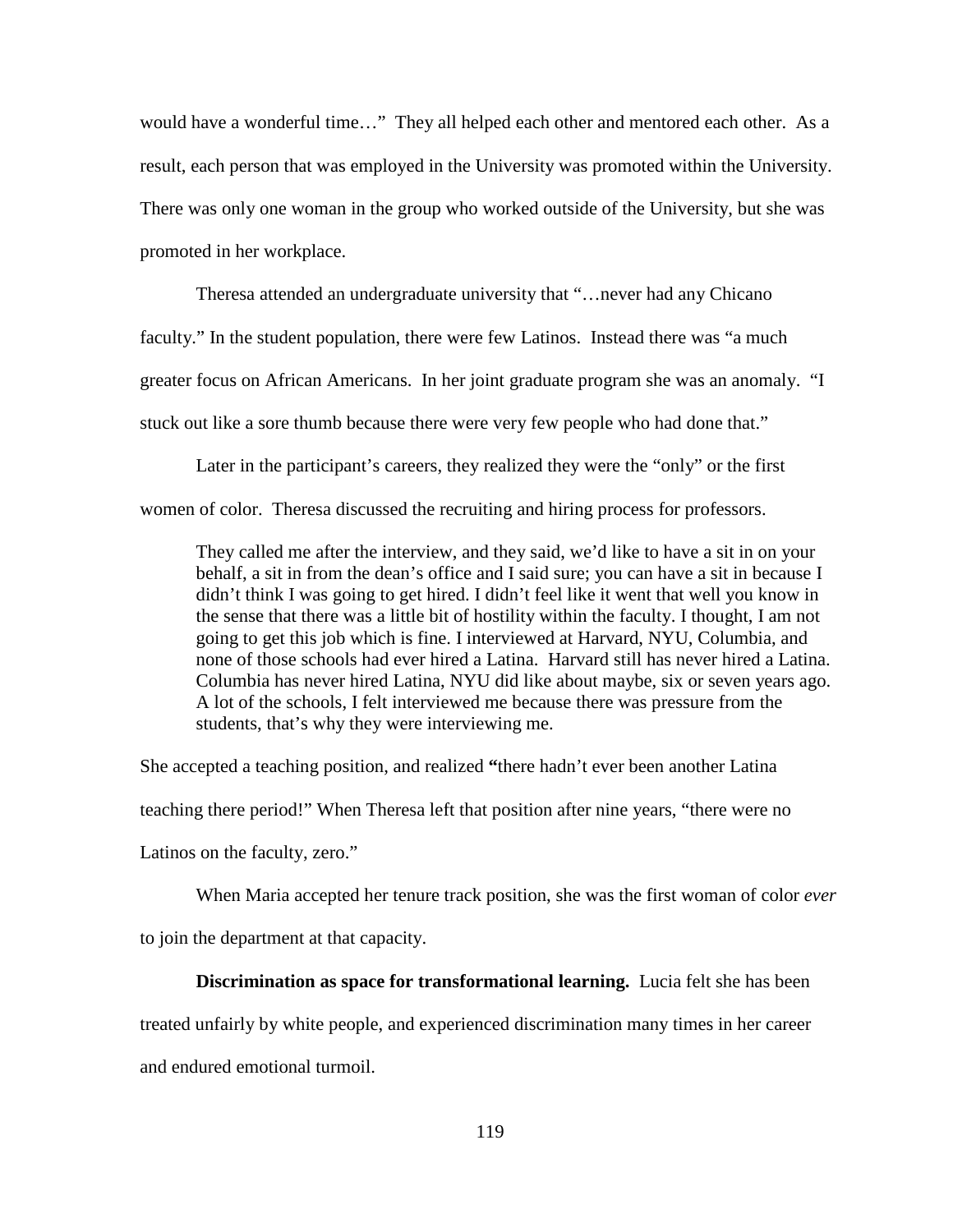I was always baffled by white people, when people would be mean to me. I never understood it. Why are they being mean? I didn't deserve that, I didn't do anything to deserve that kind of… maybe I made a mistake, maybe I said something I shouldn't have said, maybe I came across a certain way, but whatever it is, I may have done, it didn't merit that response, and that kind of brutality. I was always baffled by it. And, here is the part that took years to get over, somehow, I always also would do what they wanted me to do, which was to assume the responsibility, the blame for it, that if they're treating me that way somehow it must be my fault. I always searched for, I would always go, after a wound, a stab wound, I would go through days, or weeks, or trying to recover, because it was trying to sort of recover from the healing of blaming myself. And it took years, really, to get to a point where, you know what? That really wasn't about me. So that when somebody hurts me now, I can really separate out now what is mine, and what isn't much more clearly, much quicker {snaps fingers}, almost immediately. And though the stab wound may be there from the hurt..., the hurt might still stay there, but at least I am not blaming myself for it.

As a researcher during the interview, I could feel some of the anguish that still remains in

Lucia. In addition, she became quite emotional and tears began to form.

Celia has faced blatant discrimination in her position and has also suffered immensely

from the negative experiences.

Then when this woman came in, I think he gave her the mandate to come after me. Then they orchestrated, they took away my research, they were able to find some little things in my research, because my research assistant hadn't been keeping good records, so they stopped it. They took away my research for a year which I am now going to apply back for. They took away all of my teaching time. They took away my leadership of the geriatric fellowship here and they would call me and one thing after another, they would take away…Then they would block me from all of these promotions, they put someone else in charge of the team that I am on, but by this time I had gotten lawyers and an EEO. Now the EEO is in the process. These two white women Psychiatrists have orchestrated everything… I think they hope that I will just quit and just go away. They are jealous of me and they're racist! And there's nothing I can do about it. That's what they are, and they do have that power.

When Celia shared her experiences with me, she also began to softly cry.

Rosa has a great passion and desire to make a difference in the educational system for

the minority students that do not have access because of her memories of being discriminated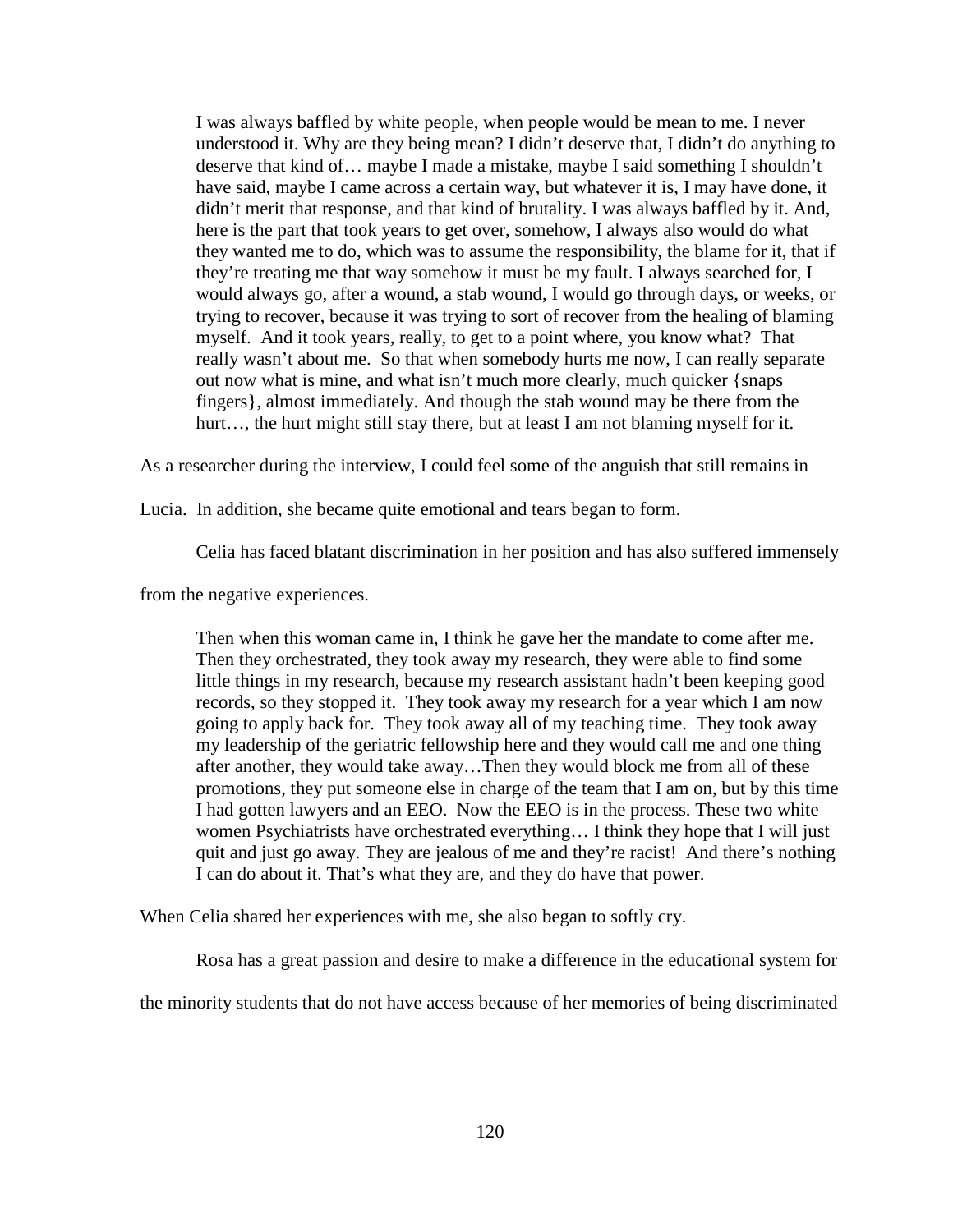against. "I have experienced a lot of challenges in my life. That is in of itself [tapping her finger] has made me stronger and I have learned from every single experience" (Rosa).

As an undergraduate, Maria went to school

…with the smiling liberals, saying, yeah we support your initiative on Latino studies but meanwhile, behind the scenes, were supporting a completely different initiative that did not deal with oppression, did not deal with… that which was considered safe. We'll talk about Latino culture and language, but we're not going to deal with the reality of de-facto segregation, and on-going discrimination, and the kinds of things that I was interested in having through a real Latino studies program.

It is was then that she decided to become a professor so that she would be able to educate others concerning the hypocrisies and contradictions of theory and practice in multicultural

studies programs.

Rosa is concerned:

I am not so sure we can reverse the rhetoric out there and the racist commentary that is out there. I am really concerned that we are moving backward, instead of forward. That's why I am really concerned how we can affect that because it just seems to be gaining momentum. As you look at the national political climate, it's gaining momentum. And let me think, as you watch Sarah Palin on the television and you watch some of these tea partiers, and you go, people are listening to this? People are awed by this? Are you kidding me? But that's what we are.

Rosa is frustrated, but remains undeterred. She, along with the other participants, continue to remain active players in the fight against unfair and unjust practices. The University should be serving the people and cultures within the state, and not take actions that will primarily benefit the white race. Maria suggests, "To point out the contradiction, here we are a Hispanic serving Institute with a significant amount of Native Americans, we need to go to the press with this contradiction, with this hypocrisy."

# **Changes in the stability of relationships.** While sharing their stories about their journey through academia, the participants discussed the importance of relationships and how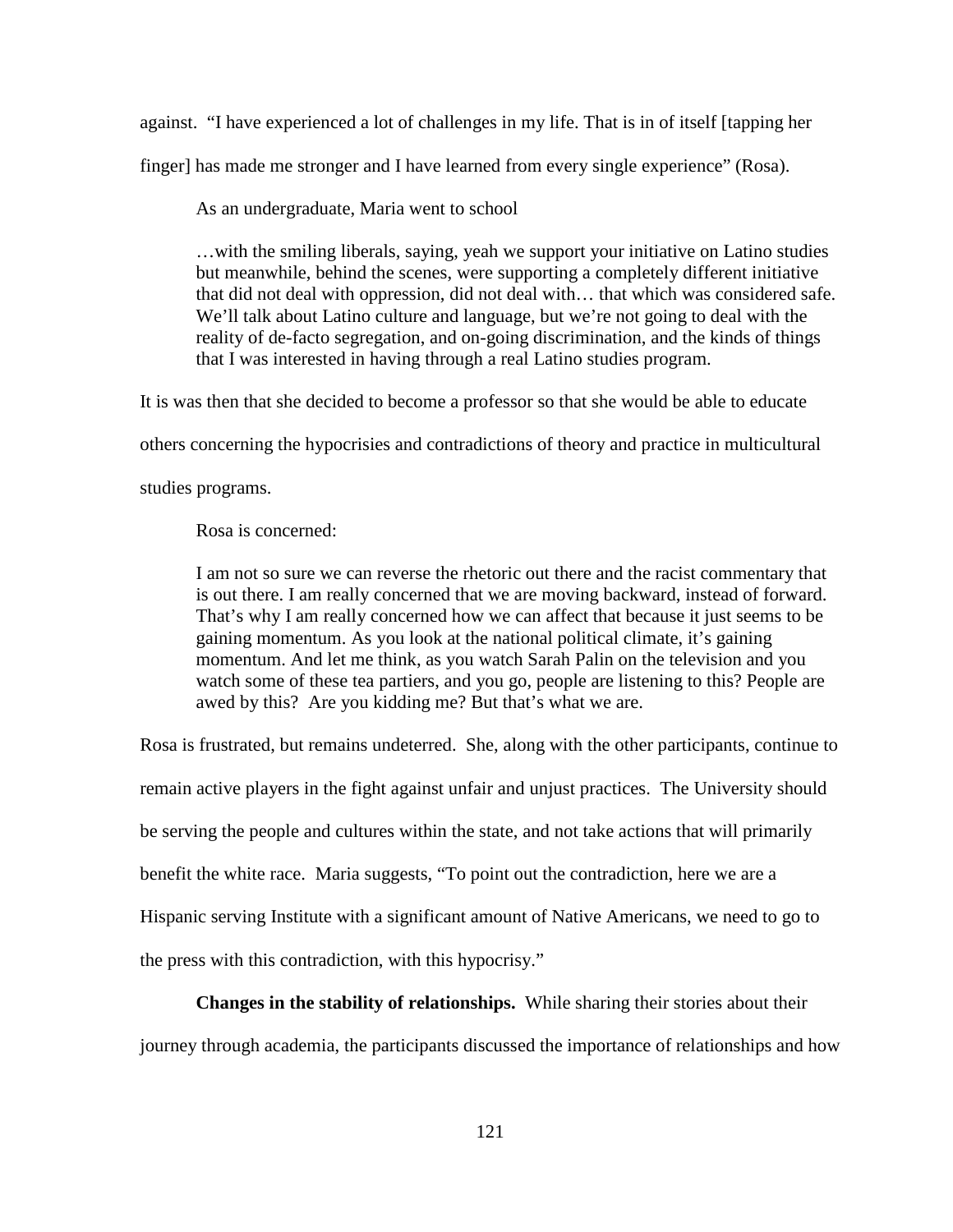they changed over time. There were marriages, divorces, and re-marriages. Maria has an interesting relationship with her family. Since she was a young girl, she felt there was a lot

...of internalized oppression about being of African ancestry, around hair texture, and facial features. The minute a child is born, are they *fino* or are they *ordinario*? *Fino*  meaning, more European looking, or *ordinario* meaning more so called African looking, etc. Do they have good hair? Or bad hair? I remember being very young, and saying, I don't want to hear that language. And if I ever have children, I don't ever want you saying that around them…And when my youngest daughter was born, her hair had a little bit of blonde highlights and her hair is very straight. It doesn't have a curl. And of course the language was oh look, *la rubia, la rubia* and in the meanwhile my older daughter is darker skinned and has curlier hair, not as curly as mine, but certainly, it can be seen, of African ancestry. And the same kind of language was used. It wasn't to the degree that they would say good hair, or bad hair, but it was clear who was being praised, and who wasn't. I to date, still, and I kind of heard that also in my husband's family as saying the same, but in a different way.

Since an early age, it became very clear there were specific cultural views of blacks and women of color. But part of her quest is to shift those paradigms and mindsets, even within her own family, to educate people about managing negative perceptions.

The Latinas that have reached a tenured status struggle with the perceptions of independence in the professional environment as well as in a personal environment. Anna married her husband after she received her graduate degree, but she thinks she thinks she "married him because he was going to be a Latin American Professor, sort of like my dad, and you know that was what I was going to do."(Anna) But in the middle of the marriage, she had a daughter, and became really unhappy. She decided to go back to school. Her husband had come from a divorced family, did not want to her pursue a doctoral degree. He went to Chile for the summer study and when he returned he was not happy with Anna. He was unhappy that in her words, "just went out of control [Laughs]" (Anna). She "started applying to graduate school, and that was the end of my marriage, [Laughing] A, because he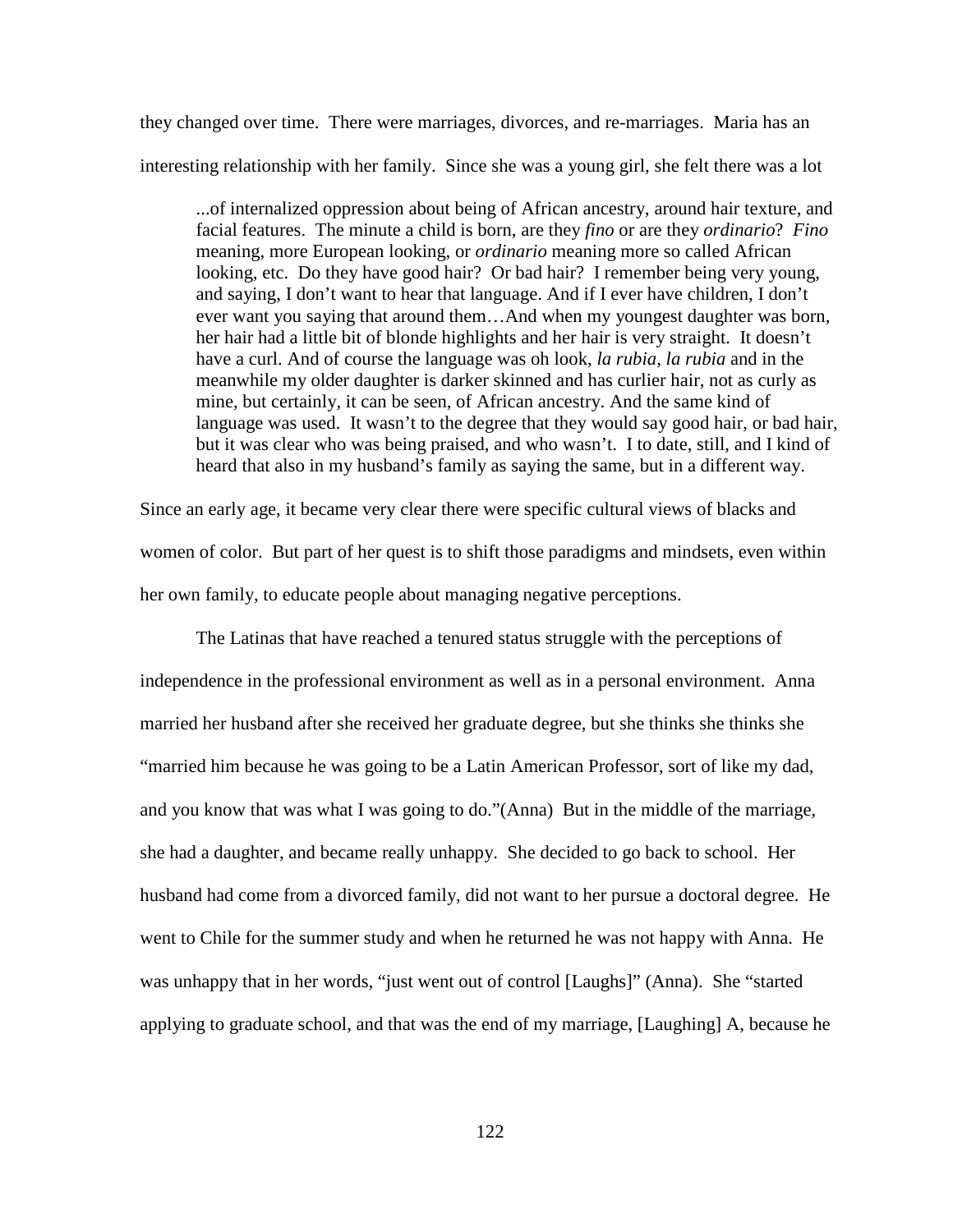really didn't want me to, and B, because I really didn't want to be married to him any

longer." Anna has remarried.

Lucia married after graduate school. They were great partners

…because when I first met him, he was working with the student retention programs. He worked with students and there was nobody better! There's nobody better that does the kind of work that he did and everybody that knew him, admired him for it. He would help you right there and then. He wasn't like, oh go talk over there, go talk to financial aid, you go talk to financial aid, stand in line, they can't help you. They would do it, they would help you. If you come here, I will help you. I will get you; I will help you maneuver through the University. Oh, you're having trials and tribulations? I'll deal with your trials and tribulations, and they did. There's nobody better that can do the work that they did and the student services V.P. that came in about ten years ago, got rid of all, this whole slew of professionals, there was probably a dozen of them, all interconnected, all so fricken' good at the work that they did, all the statistics showed that the programs, the peer-mentorship, summer bridge programs, and the research programs all these great programs, he basically just dismantled the entire system.

Lucia's martial relationship suffered great strain because of the grueling tenure process. It

was stressful and weighed heavily on Lucia and eventually her marriage came to an end. She

was shocked when the partnership ended because her husband was supportive of her work

and career during their 17 year relationship, but the two ultimately divorced.

Celia married when she was in medical school. Her husband was very supportive of

her initially, but

when I started doing these national things, he would say, oh we can't do that because it costs too much money. I said, it's all reimbursed, and I get extra, so I would attend them anyway. I think it's been hard for him, because he has become Mr. Celia… I think he feels he is in my shadow a lot and that is hard for him, and that's why I'm thinking if we go back to a community marriage, like we had in the past, he can rekindle his own identity and I won't have to feel like I am just taking care of him...or somebody who is depressed, and won't get treatment, and won't get help, for whatever is going on with him.

Celia hopes her new career opportunities will re-engage her husband and the two can begin

another phase of their marriage together in a new Hispanic rich community.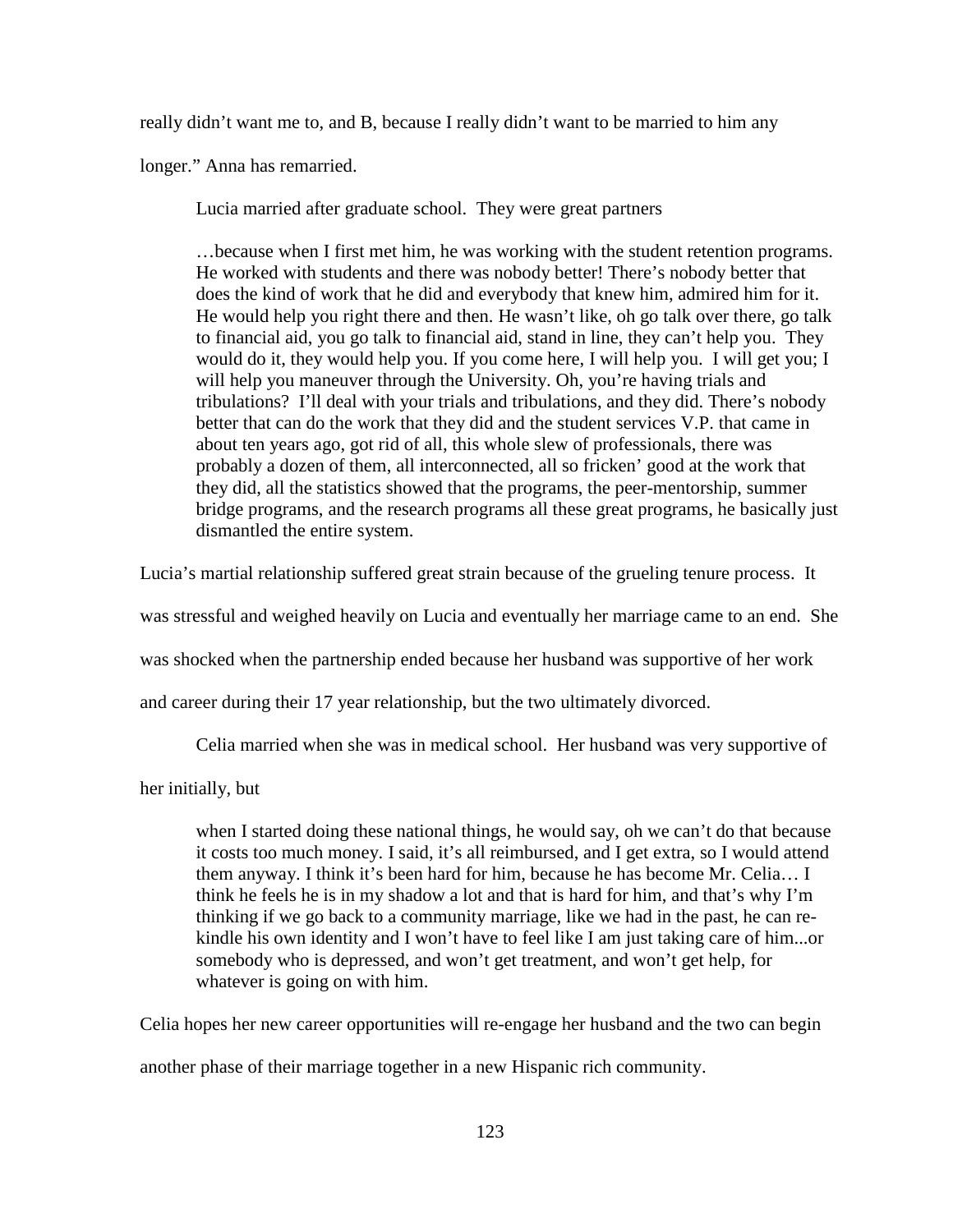Rosa married a man ten years older than she, one year after she graduated from high school. Her husband finished college, and was interested in pursuing a master's degree. "In hindsight now, I really think he was my ticket out. I wouldn't tell him that, because he's my ex-husband now…" (Rosa). Her husband was not happy that she was going to pursue a doctoral degree. "He had a very different plan for us. We pretty much lived his plan, so this is my plan, and all of the sudden it wasn't right. I said, well, I am going to do it, I have to." Rosa did feel supported by her husband until that time.

Maria married a Chicano while in graduate school. For the most part he has been quite supportive of her career choices. "There are moments when he will be completely supportive, but then, there are other moments where I am like, if it were the other way around, this is not right" (Maria). The marriage roles were equitable but once the two daughters were born, the situation changed. "That is a source of constant friction and the fact that, unless you're an academic, it's hard to explain the kind of work that we do because it looks like, well you're not really working right now, because you're only teaching part-time. But, we are working all the time" (Maria). Marriage is a balancing act for the Maria. Theresa has never married.

Being a Latina woman of tenure status in academia does have an impact on relationships. Three women divorced their spouses, one woman separated from her husband, one woman struggles with being viewed as "equal" in her marriage, and one woman has never married.

# **Intermittent rewards because of scholarships, fellowships, grants, work study.**  Scholarships, grants, and work study programs are incredibly important to the participants. If it weren't for this financial support, their tenure status may have been quite different. Rosa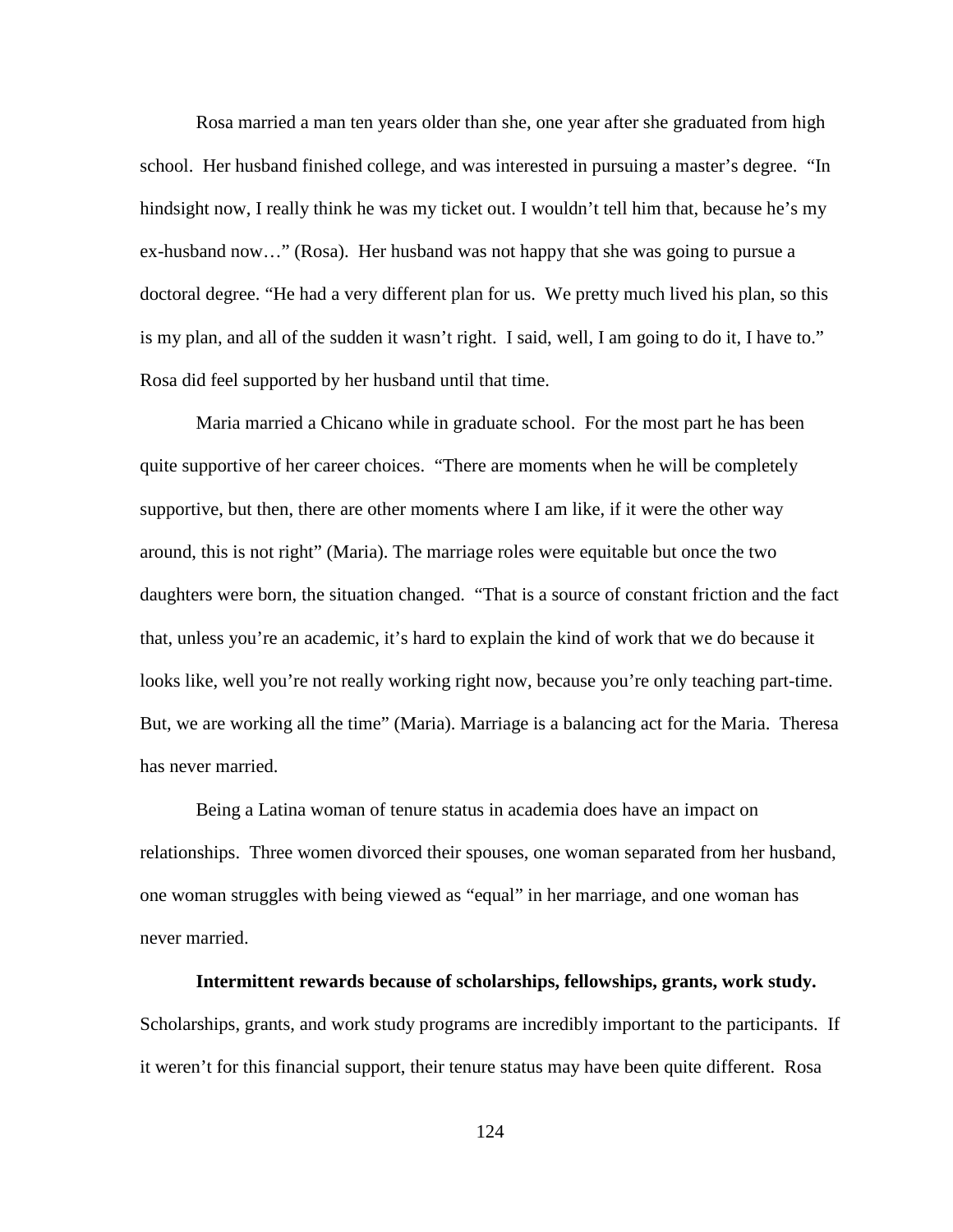worked, applied for grants and scholarships, and paid for her entire education on her own "sweat and effort". Celia was working in the social work arena, and applied for a national fellowship. She was awarded the fellowship which allowed her to attend medical school but she was required to pay back the fellowship at the completion of her studies. Celia identified a program that allowed her to conduct research which qualified as re-payment of the fellowship. She worked with a psychiatrist doing research in the laboratory for two years on immunology related to psychiatric diseases. "I think it gave me a foot ahead, having worked in the lab, I actually had a funded research laboratory here for two years, but then my funding was cut short, and I ended up switching my research areas but it gave me at least a direction, on how to get an academic career, that you have to be involved in research if you really want to national presentations, you want to do publishing, you want to be involved in national things, as well as local" (Celia).

Before Theresa found out she was pregnant, she applied for fellowships to go spend a year at a University Humanities Center. The fellowship allowed her to take a year of, complete her first book, and begin a new research project. Anna benefitted tremendously from the fellowship. Anna was one of the first Ford Foundation Scholars, which was the only access to the graduate program. **"**In fact, at that time I was the only woman in the graduate school, in my class" (Anna).

…in the beginning, those fellowships were very instrumental I think, in helping Chicano students finish their PhDs. Now, later on, the Ford Fellowships expanded and now I think… it is just a matter of observation as I look at the names and what they're doing. It seems to me, they have more of them. But they're also giving more of them to Black students, instead of to Chicanos. So a lot of our Chicano students apply and hardly any of them get them anymore.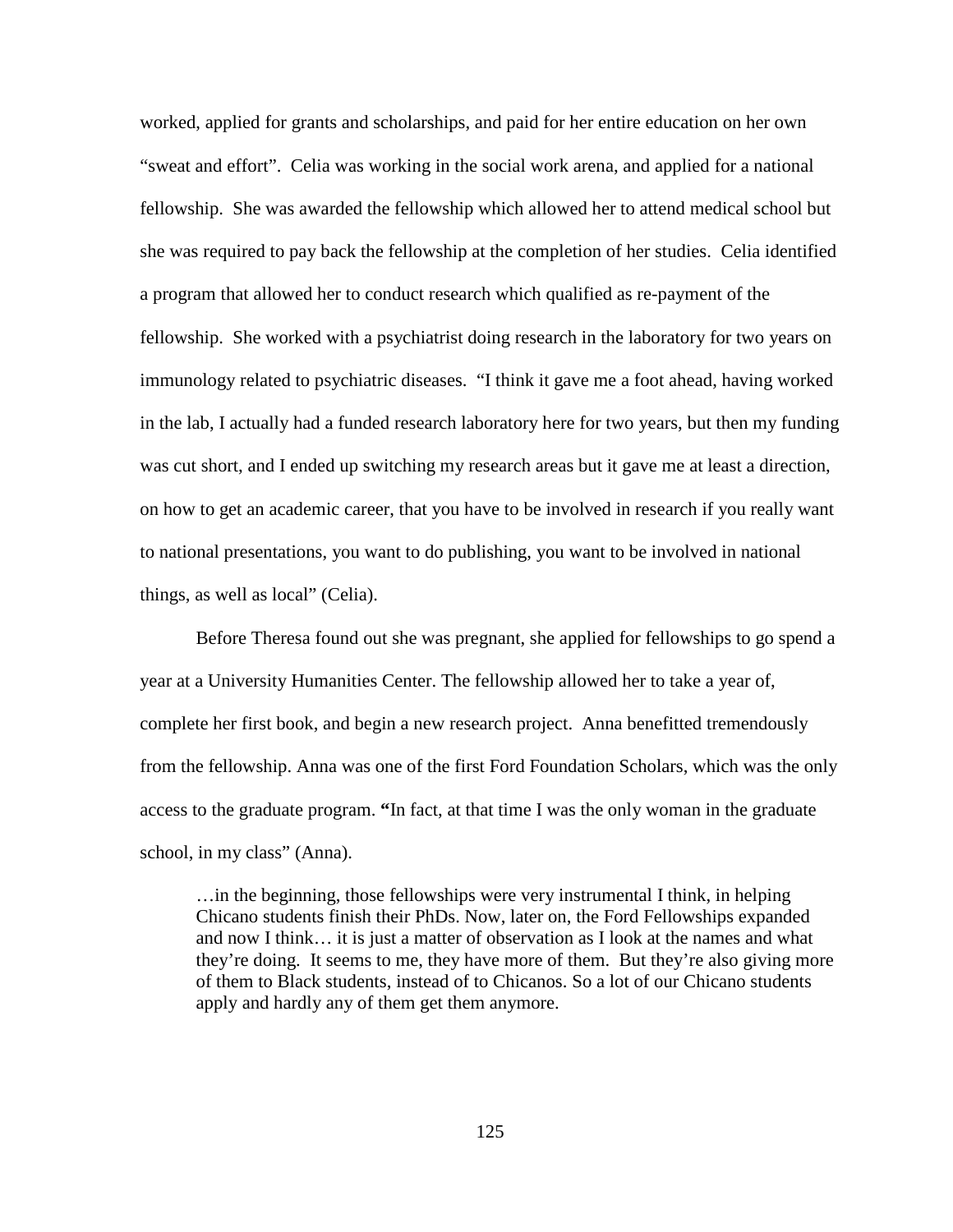In one particular department in this study, the only way students of color are entering graduate programs is through scholarships. They are being admitted but are not generally funded. "In the nine years that I have been here, I can only count on one hand the number of minority students that are funded" (Anna). She also states:

And this is a former grad advisor, before I was grad advisor he says, the statement conveys the sense that racial equity and inclusion is a serious problem in the department. Meanwhile in 2006 we had a program review that specifically cited the lack of representation in our graduate program in terms of graduate student enrollment. We only have 10% in the past 10-15 years that are students of color. It is not clear that this is the case. We imagine that there may be considerable debate in the department about this, but even if it were, it doesn't seem like a message we would encourage graduate students or faculty applicants of any background. The purpose would be better served to have a more positive tone.

Fellowships, grants, and scholarships were instrumental in Maria's academic career. She helped raised her siblings and was also able to navigate her way through academia because of her due diligence. If it weren't for those programs, she felt she may have never reached tenure status.

According to Anna, Maria, and Lucia the shift in the economy has created a reduction of the number of grants, fellowships, scholarships, etc. that are being awarded to people of color in their departments. This shift of the economy will have a large impact on students of color and will prevent other Latinos from sharing their knowledge because if they do not receive the assistance, they will not be present to help other people of color.

# **THEMATIC AREA 2: Transition from Individual Success to Providing an Equitable Education to All Students of Color**

In many colleges and universities, success is largely associated with the number of publications, grants, awards, that instructors receive. If adjunct professors expect promotions, it is also supposed they will make significant contributions to the literature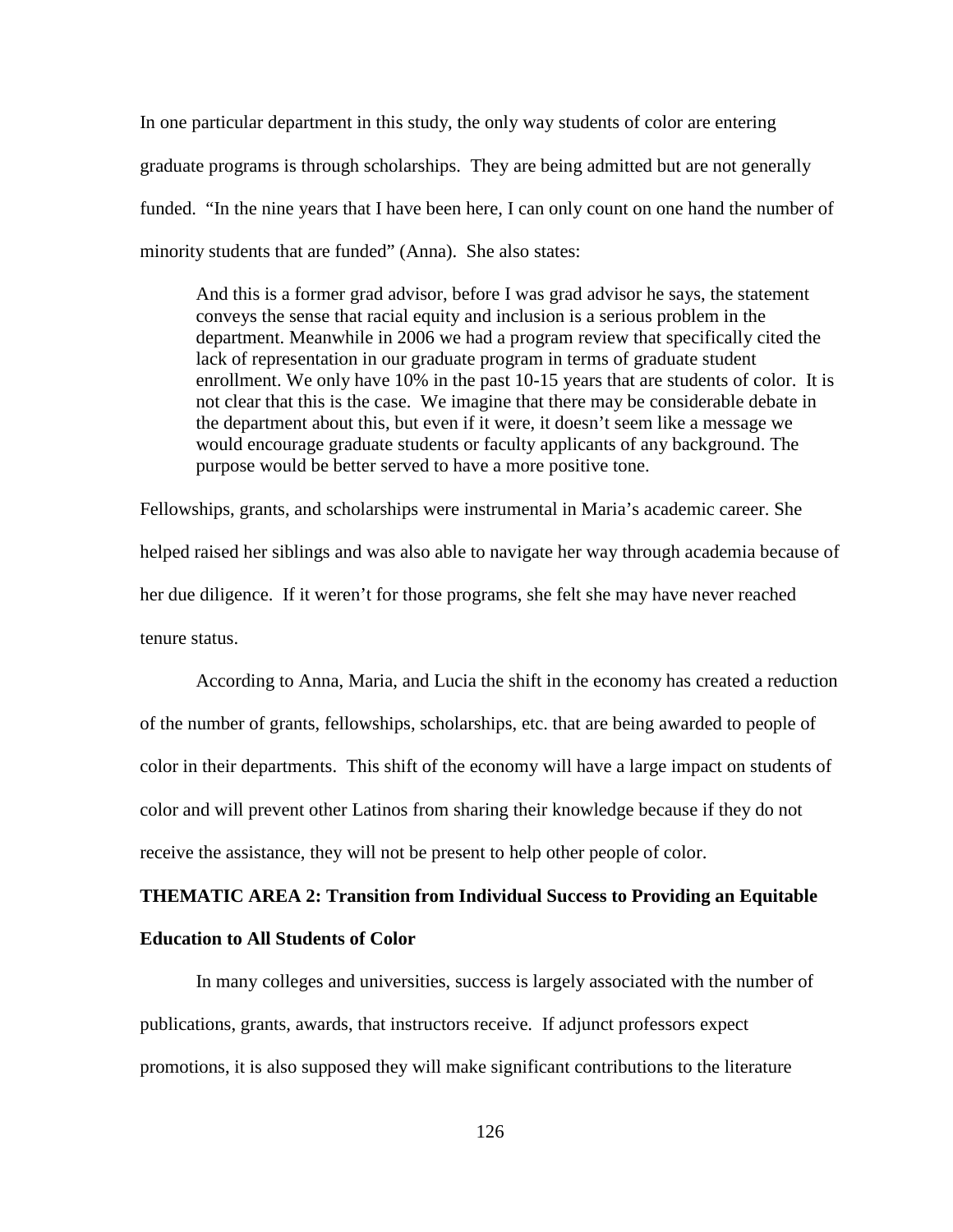which in turn attracts a larger number of students. Latina professors that have reached a tenure status do indeed enjoy academic freedom to pursue their own interests, but when the interests reside within academic areas focusing on culture and race and gender issues, creative freedom may be stifled. The participants in this study realize the informal rules in this environment, and often dangerously operate with intentions of defying the norms, and take specific actions to provide an education with a curriculum filled with race and gender topics.

**Creating diverse curricula.** Each of the participants discussed the absence of diversity in the college curriculum. Theresa capitalized on her joint appointment and creates and teaches courses more focused on the social construction of race in the legal system. She is able to teach courses she interested in. She is demanding of her students, partly, because I think that those were the teachers she felt she learned the most from, when required their students to work hard. She likes to push her students, sets great expectations. She thinks "Maybe some of that is because I want to work against the stereotype, if there is a stereotype of well, she's easy, or she doesn't take it that seriously kind of thing." Theresa is interested in writing about race and inequality. **"**I have written about gender, and gender and equality, and I imagine in my work, those will continue to be big subjects in my work in the future. My identity as a scholar is related to who I am as a person." (Theresa)

Maria teaches courses in Social Sciences and teaches her students to think like sociologists, in their domain. "I think that was my goal. I would often use a lot of my own personal history and life experience" (Maria). She has also taught bilingual courses for immigrant women. Her past experiences have influenced her teaching

127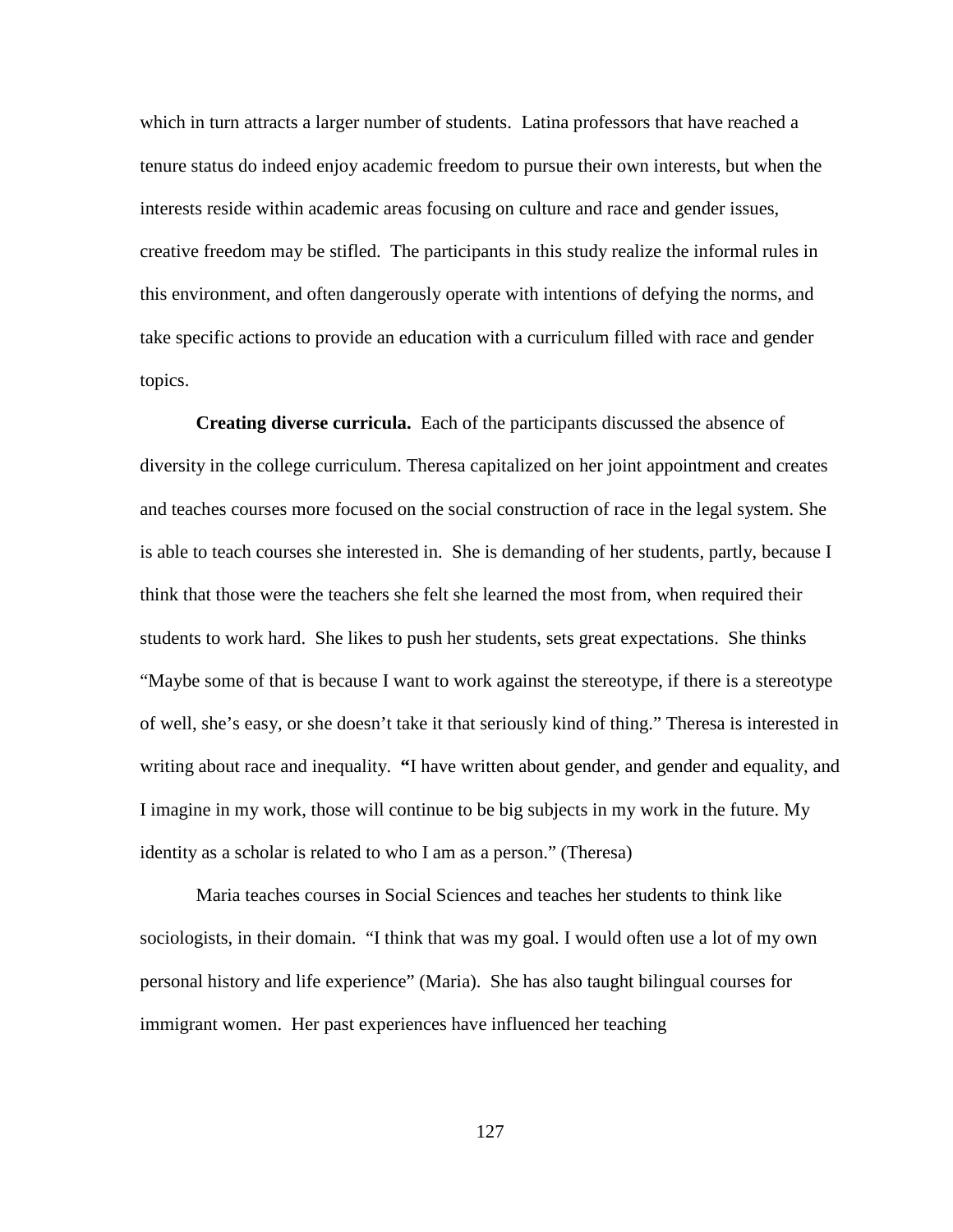...because it shapes what content I bring into the class… And, I always tell them, that I would like them to produce some kind of research project that could be shared outside of the classroom. So that if it's a video, or an art exhibit, or a panel you want to put together in your neighborhood that will count too, in addition to the generic research that we share with each other. That's definitely affected my teaching.

Maria believes there is a need to introduce racially diverse topics into the curriculum, to faculty meetings, and to the community as a whole. Each participant has participated on a committee with the intent of representing people of color to ensure the candidates are considered fairly and are represented in the candidate pool. Maria has worked actively to solicit qualified candidates and to recruit people of color in her department. In her words, "I have served on, I cannot tell you how many search committees, I cannot tell you how many university wide task forces, whether it's the university graduation task force, to the faculty grievance, I continue to turn them down because I literally cannot sit on fifteen committees!" There are undue, and some self-imposed excessive administrative expectations that were placed on some of the participants because of their desire to create social change. Maria has overloaded her committee participation rate because of her desire to honor all requests for assistance, and her desire to act as an active public servant.

Sharing lived experiences is important to the tenured Latinas. Lucia brings in a lot of life experiences to her lectures. For example,

A lot of what I know is because I was the chair of the board of the community development corporation, or worked alongside grass roots organizations (tapping finger), or because of my own personal experiences. The main way I have characterized my teaching is the integration of research, faculty, and action. They all kind of come together. At the same time, even my work as a Chicana organizer, as a Chicana feminist, or I organize around Chicana feminism with that voice. It was antipatriarchy, and it was anti-colonialism, but it was also about voice. That belief in the importance of voice also shows up in my planning work.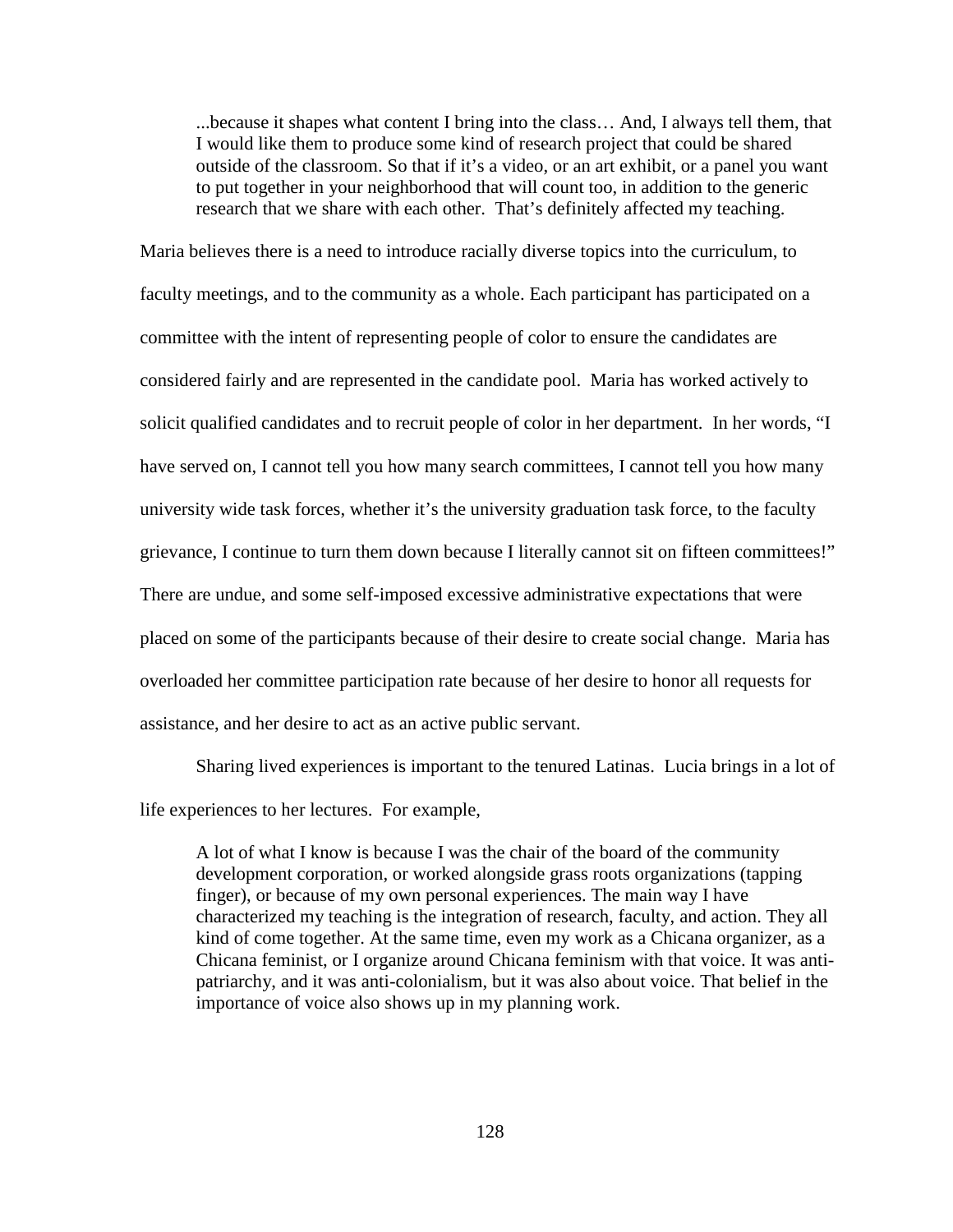Lucia also likes to teach "in terms in terms of issues, how to view issues, how to view the complexities, how to view the interrelated factors, that are affecting this or that." She always teaches through the community lens and considers how actions will ultimately affect the community. Anna will continue to introduce southwest studies topics and hope to weave them into the curriculum. She will continue to provide the voice for the people of color. In Celia's new position, she plans to build a diverse curriculum rich with race and gender topics in the medical school program. She will create working groups, and build healthier communities, mentally, physically, and emotionally.

Theresa uses the classroom to challenge her students to consider the importance of civil engagement and to exercise their constitutional rights. In a class lectures, she provides insight concerning Affirmative Action. When she was being interviewed she recognized referrals and reputation play a role in identifying candidates. In one job interview she realized other candidates with lesser qualifications were hired for teaching positions. The individuals were selected because of their connections, because of the mentors the candidates were associated with, and perhaps luck.

I have never been persuaded by those arguments of oh, well you're going to be so stigmatized or you're going to have an inferiority complex because of affirmative action…In other words, I don't think I buy into the idea of merit…How do you know it? And then it's incredibly subjective how you decide who you are going to hire. It's not obvious whose better who's more meritorious, in those highly subjective, highly selective kinds of things. A lot of it is who did you know? How did you get your foot in the door?

The participants feel diversifying the curriculum will provide an equal opportunity for students to receive a valuable education.

**Mentoring.** Participants discussed the importance of mentoring and the impact those relationships had on their professional careers. Theresa feels she has been quite fortunate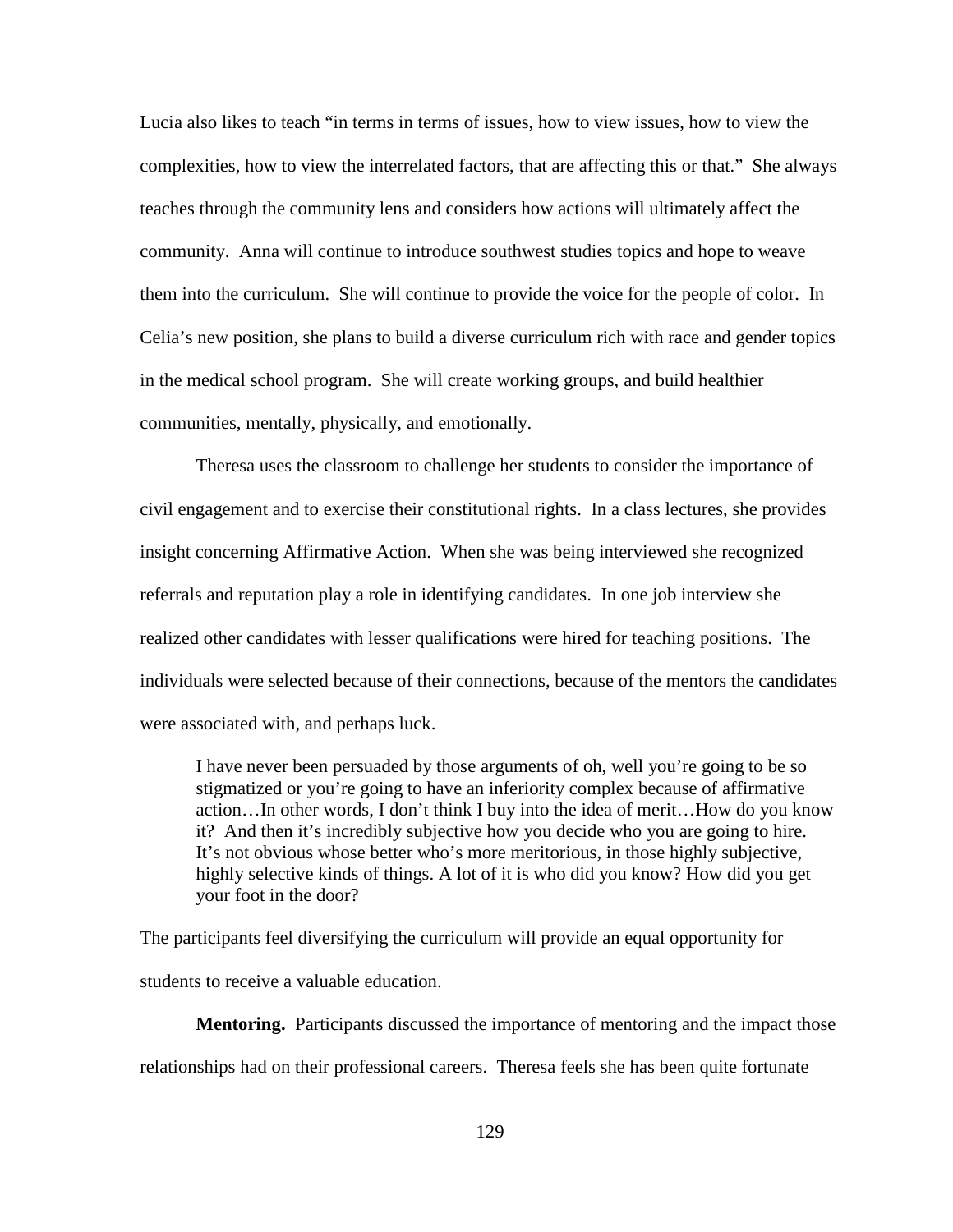during her academic career. She worked with two Chicano males who were incredibly supportive, and were great friends. This was probably due to the fact that "…all of them were people that I helped hire after I got there. There were two black faculty members, who were very close friend of mine, and I was instrumental in getting them hired and we worked very closely together" (Theresa).When Theresa joined the staff at a university on the East Coast, she had a supportive dean that provided her with a research position for a year, an office, and time to complete her dissertation so that she could begin her tenure status. The dean supported her and was committed to racial diversity which was deeply embedded in her character. She viewed this dean as an example of a person "who wants to make something happen, somebody who says, I want this person to join my faculty, I see the bigger picture and I see that it's going to mean something to have the first Latina here and down the line, I want her to be tenured, I want her to be here. She just said, I'll make this happen…" which is a character trait Theresa actively exercises in her career.

Maria did have good mentoring in her career. She felt she would never have been considered for the current position,

…if not for the mentoring and intervention very early on, and so, I am hoping to do the same. I have tried to do the same with other junior faculty in other departments because we haven't had that until just recently. I just mentioned we just had (giggling) the second woman of color converted from a lecturer position, to a tenure track. We will be getting, in part because of a joint appointment with the … foundation, the first native faculty this department has *ever* had!

In turn Maria focuses on mentoring all students of color, across departments. Students from all over campus seek Maria's wisdom and ask for her assistance on research topics that are related to race issues. She can't say no to students, junior faculty, nor colleagues because there is little faculty support elsewhere in the university. In terms of administrative duties,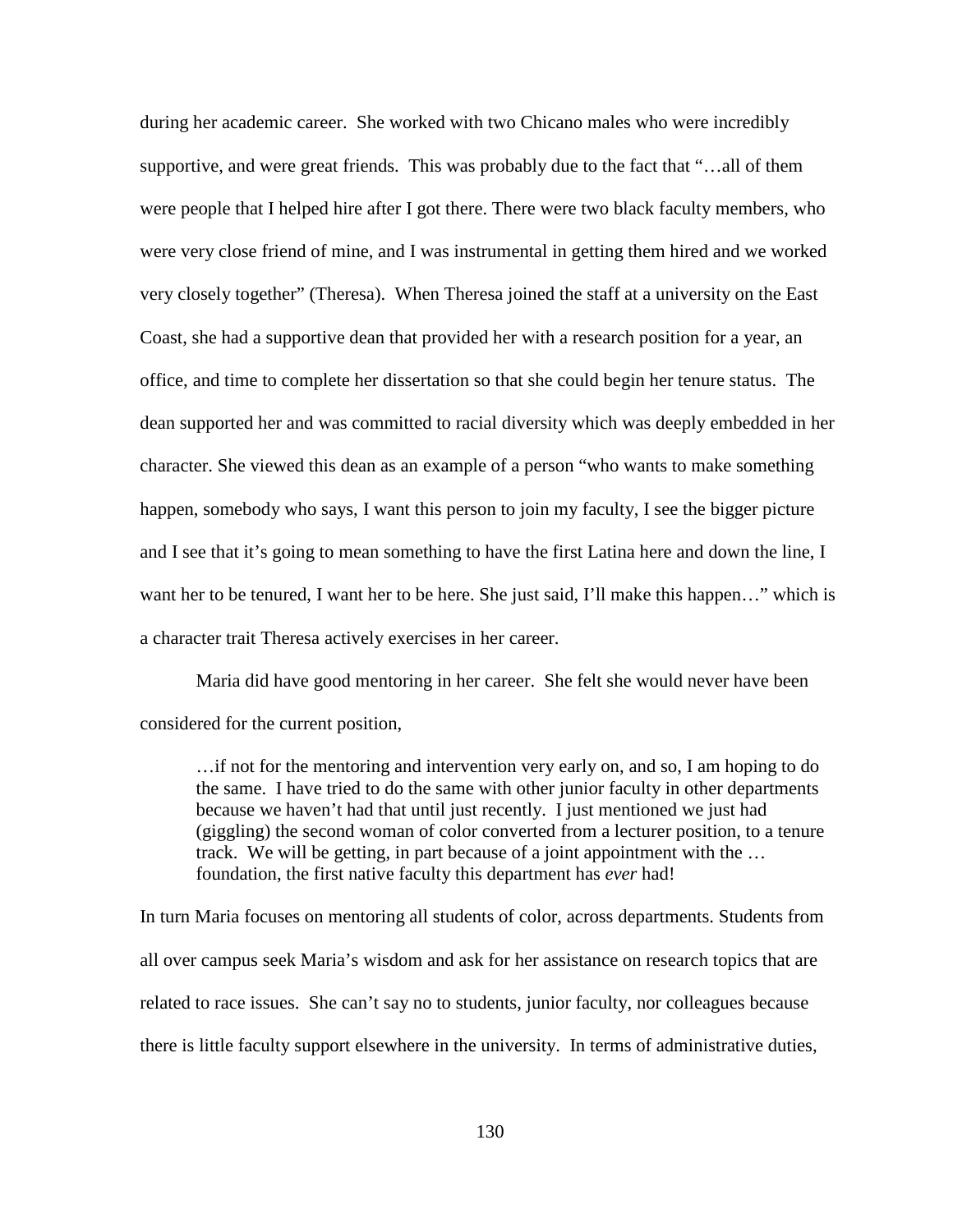for years she was the "only" and felt she had to serve of committees even though she was the "token" woman of color because of the importance of being the representative voice for people of color.

Mentoring others is critical for personnel development, retention, diversifying the department, and changing the organization. Celia has served as executive on one particular committee "for a number of years, and that was helpful too because I would share things with them…and because it includes academic departments from all over the country that can be so petty, and difficult for people to open up and you get wonderful support and feedback, and new great ideas, and creative ideas on how to manage things" (Celia). Anna mentors many Chicana graduate students, but she also mentors non-Chicano students. Most recently a situation occurred where Anna felt it necessary to advise one of her graduated students.

…I was in a meeting. We're having a big conference in the spring on the new Latino literary Imagination. We're working through the college of fine arts, and one of my graduate students Sophia is sort of our graduate student liaison on that committee, and we were there and the people who were the running the program said, oh Alicia why don't…we would like you to organize the night of which we're going to do recognition of a Chicano Author, and you know, you could think it through and do it. And I looked at them and I said no! I'm sorry but I don't that's fair. This committee should be responsible for organizing the event, not Sophia.

She also shares many of the negative situations she faced with her students, and the objective approaches she took to resolve the conflict based on her personal experiences in hopes of preventing future negative situations. Anna prepares her colleagues mentally and emotionally.

The participants aim to improve student performance. Rosa has incorporated an additional focus in her department on student performance, success, and professional outcomes. "You bring them in, and what? Is it okay that they leave without a degree? No.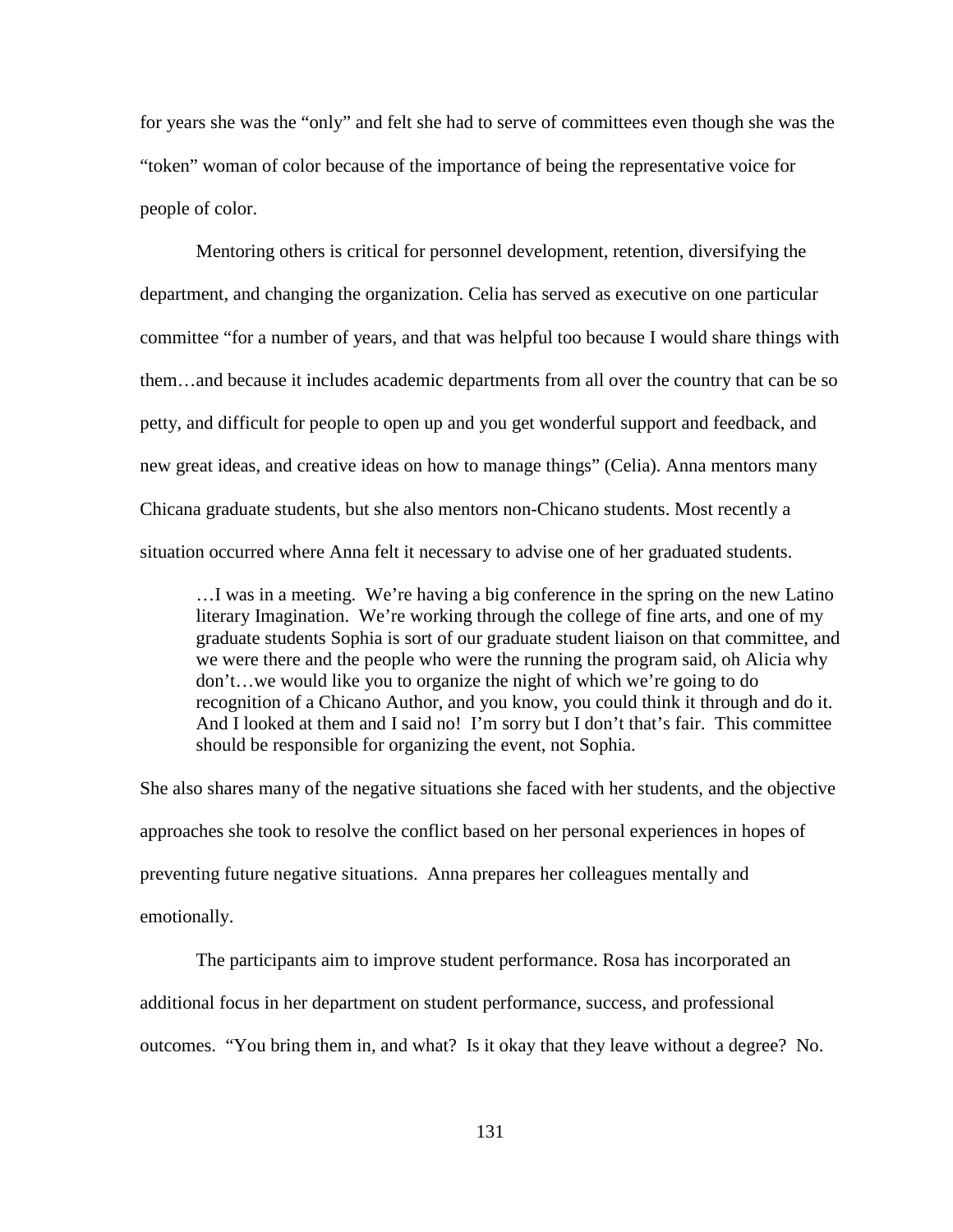Let's make sure that if we bring them in, we deliver on that promise of giving them a degree, or having them leave here with a degree." She values education and is concerned with creating a framework for the next generation to negotiate positive outcomes. Rosa also focuses on Leadership development. She believes she is very effective at identifying good leaders and mentoring future leaders and is hoping to lead others for as long as she is able. She loves teaching because of the content she can offer which is a narrow and unique field in special education. "I train teachers which means I am able to impact what those teachers do in the classroom." She is at the forefront of education and it breaking down cultural barriers. Other students have also shared the impact Rosa has had on their lives. One student shared, "…you know, I would not be [stomping her finger on the desk] in a leadership position, if it weren't for you! I still remember what you taught, and she said, [tapping her finger] and I try to emulate some of the things that you taught us, and I learned by watching you. I thought, oh my God, there's no greater gift in the world than to have someone over 20 years later, come and tell you that, and you know that you've impacted…Beyond that, it's really about transforming the institution" (Rosa).

**Focus on increasing retention rates.** Rosa is not teaching a course this semester but she does remain connected with the students and faculty. In terms of faculty recruitment, her department is looking at the retention rates of faculty in academia. She recently hired a pos tdoctoral student because she was a master at looking at data, and hopes she will figure out how the data will play into the identification future goals and planning. Rosa enjoys working with doctoral students.

It's working with them individually and figuring out… and I've had lots of doctoral students. I loved being a faculty member because I could mentor and work with doctoral students. Many of my doctoral students have remained lifelong friends.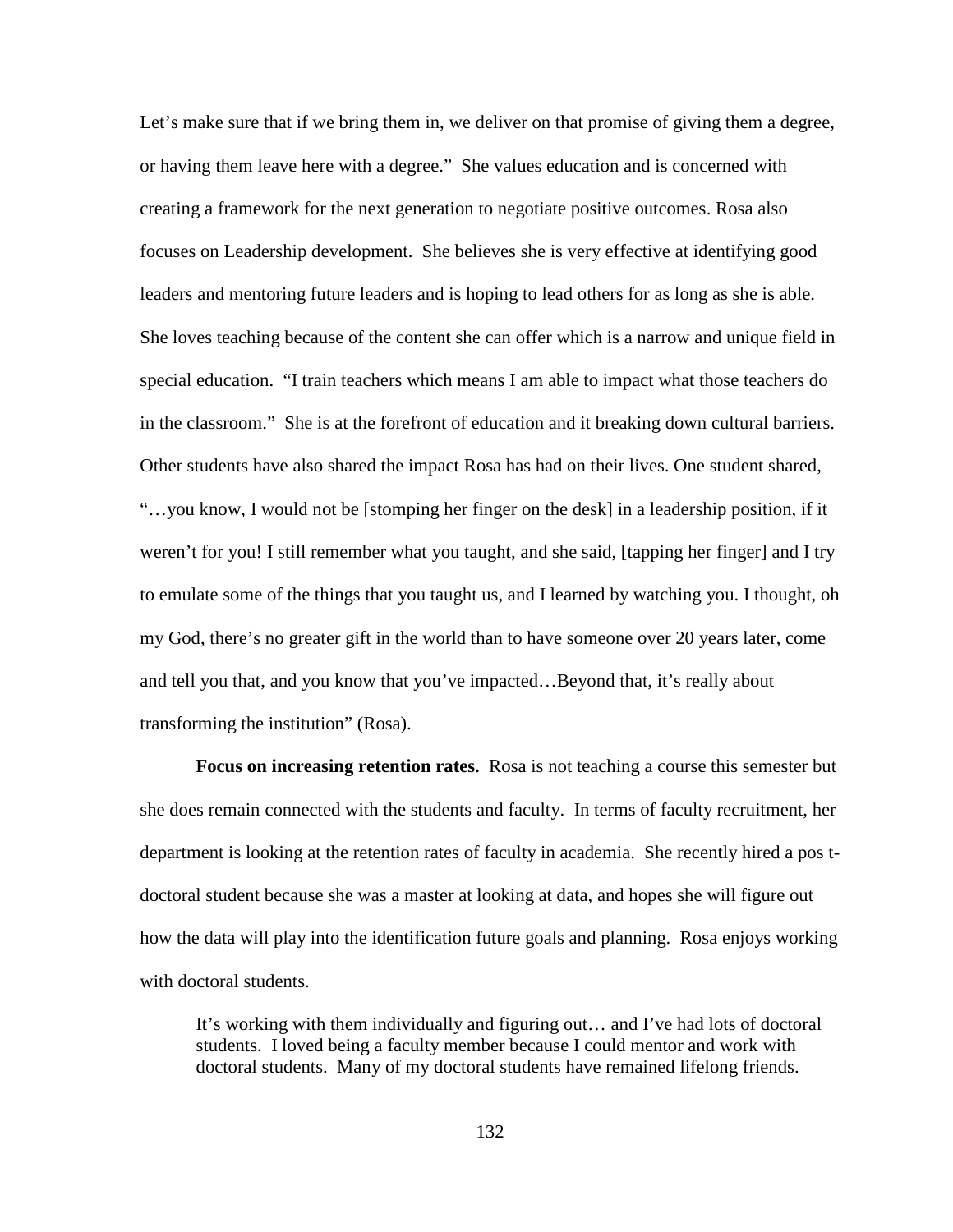Figuring out what it is people need, and your own professional development, and giving them that or giving them opportunities to get that is important… I'm not the full package. I can't offer them everything that they need, but I can certainly point them in the right direction.

Identifying leaders and developing their skills base is a main focus for Rosa. Years of experience and a desire to assist other people of color helps create an informal leadership program which is precisely what Rosa aspires to ultimately create.

Rosa meets regularly with her staff to capitalize on mentoring opportunities. She also works individually with her staff, and encourages conference, workshop, and meeting attendance. This provides an opportunity for her staff to observe Rosa in action. Most recently, she served as a co-facilitator at a leadership institute. The majority of the people that were in attendance aspire to become leaders, and the session was focusing on building leadership capacity in the academic affairs area.

Anna recognizes the importance of creating an environment where students can relate to the course material and content. She is focused on upholding the minority retention rates in her department. For example,

In my graduate course, I have three students who are not Chicanos, out of eleven. So, it's still an extremely high percentage. So, I think it was that, and we have always had a heritage language program here. Heritage language is a little different than Southwest studies in the minds of people. So, finally we did get the proposal through. Okay. We still have, there's at least one person in this department that thinks Southwest studies is a bunch of garbage and has actively, actively, worked against it. But we know who it is, and so, you just work around them. Yeah, it's established and we have support. There is another Chicana in the department right now, Sylvia Romero but she teaches Peninsula Literature and she doesn't really identify with that part that much, except that she is very supportive when we need her.

Anna is of retirement age, but chooses to remain an active participant in her department. She realizes it has taken 25 years for the Chicano movement to create a lasting presence in the literature. Leaving the department would create the possibility of the dissipation of Heritage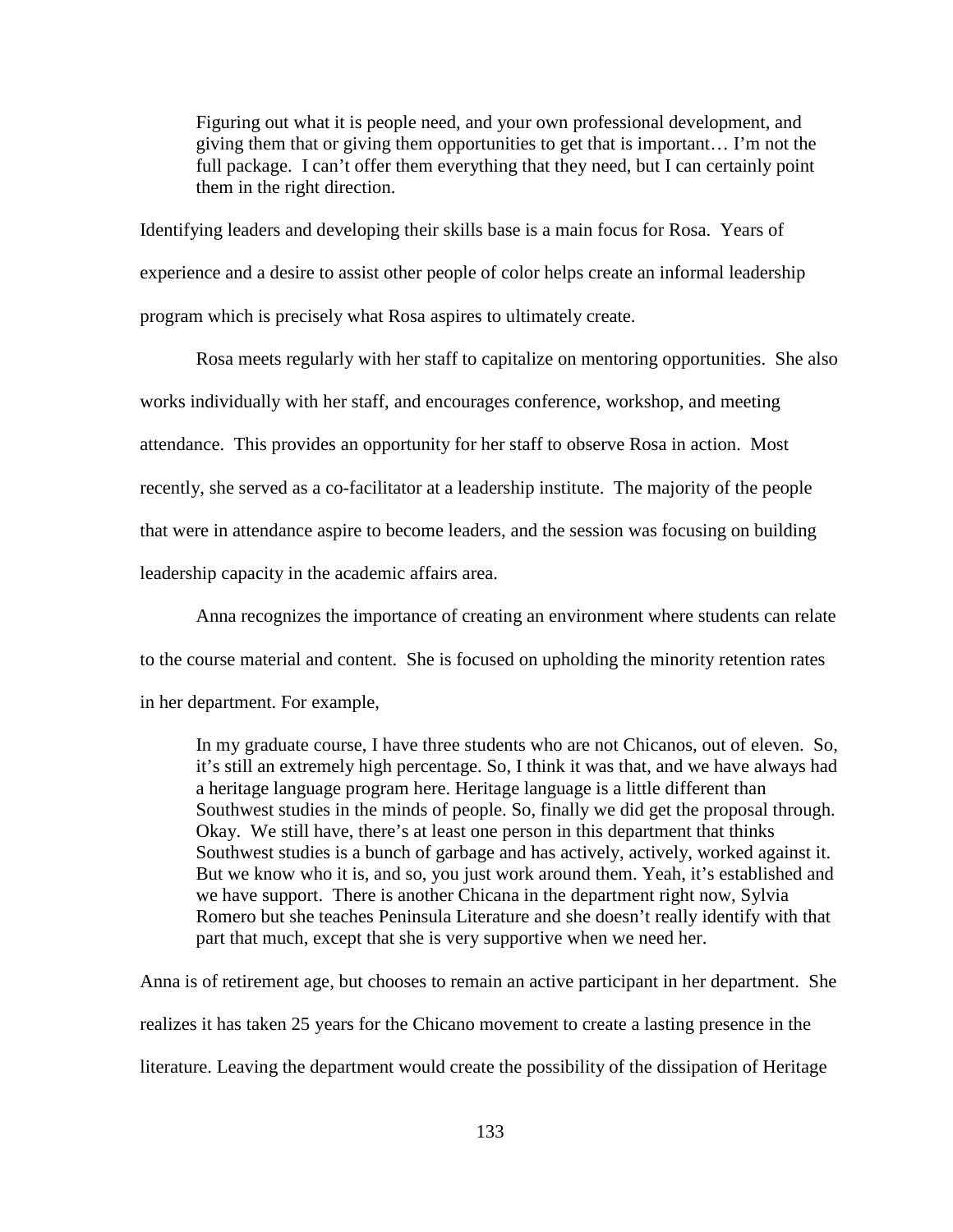speaker program and is too great a risk for Anna. Instead, she remains loyal to her students. Anna will continue to uphold the retention rates of the heritage students in her department.

Lucia has endured various perspectives concerning the volatility of retention rates in the university. Her husband understood the importance of serving students, not just on paper, but truly helping students navigate their way through the university system. The university removed the student retention programs and quickly forgot how important these programs were for students of color. Senior leaders have posed the following questions, "Gee, why are our retention rates so low? Maybe it's because of the quality of the students we are letting in, so maybe we need to raise our admissions standards and force freshman students coming in to choose a major, and get with a university college" (Lucia). These ideas have a negative impact on student performance. Lucia played a large role in teaching a freshman learning course which precisely addressed retention rates and equipped the students with tools and access to the university support services. This course has become obsolete, as is the emphasis on retention rates among Chicanos.

Lucia helps mentor her staff and students by giving them access to as many resources as she can.

That's a whole array of things. Sometimes it means connecting them to money, sometimes it means connecting them to literature, whatever, just helping give them access to the resources. Some of it is really bugging them on the preciseness of the language, bugging them on how they formulate their arguments, don't say that if you can't back it up, substantiate things with evidence. The rigor, and the excellence, I am always pushing. But at the same time, having been through so many struggles around learning how to write well and getting through a dissertation process, or something like that, part of it is I really understand the struggles. There are times when you really have to kick somebody, and there are other times when you have to be really sympathetic to them. Part of it is giving them strategies how to pass the tough times, the times when you are down on yourself, so I am always also talking strategies. Sometimes it just involves pep talks, or you try to gear it towards something they need. Sometimes it means hooking them up with another person.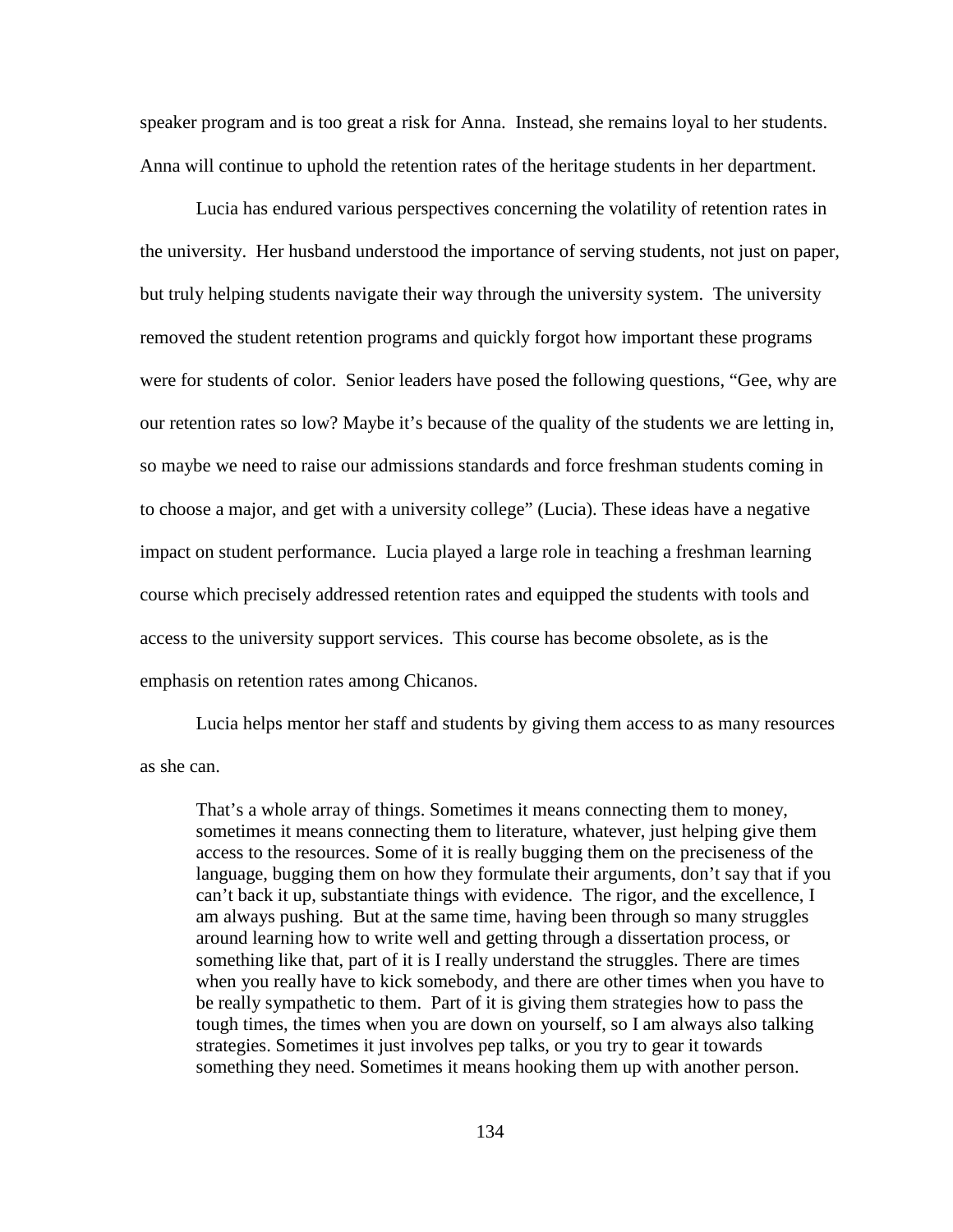At every turn, Lucia seeks opportunities to improve the plight of the marginalized Latinos. Each participant clearly understands the importance of improving the retention rates of students of color.

### **THEMATIC AREA 3: Changing the Organization**

The women in the research study have a clear and specific goal, to change the organization. The participants described the negative stereotypes they faced in their departments during the promotion and tenure process, and the importance of diversifying the university departments. "Brown research", that is, research focused on race and gender issues, is not considered legitimate in many departments, necessitating a great effort to legitimize research focusing on race and gender issues, especially to broaden the literature in Chicano Studies.

Lucia has worked to create a department that strives to make progress, move the

organizations forward, and shift paradigms.

Yeah, probably, but the one thing I haven't said is how important it is to me to be in my department that I am in. (tapping her finger) I completely love my colleagues! [Slowly] I completely, completely, love the department that I am in! We are very, it's not that we don't socialize after work, a couple of them do, but we don't socialize a lot outside this department, but we really have a lot of love for one another. A lot of love, and a lot of respect, and I was even thinking about that this morning, just about the, you know through thick and thin, they have been there for me. We do things by consensus, we've never voted, we apply our own planning process as to how we make decisions, everybody comes at it, I don't want to say pure, but almost pure motivation. We're all committed to community; we're all committed to community based practice. We're committed to our tools to be used for that purpose, we're committed to one another, we're committed to this department, we're committed to our students, we're committed to higher education, we're committed to planning education, we're committed to the connection to our work as planners, to communities around planning issues.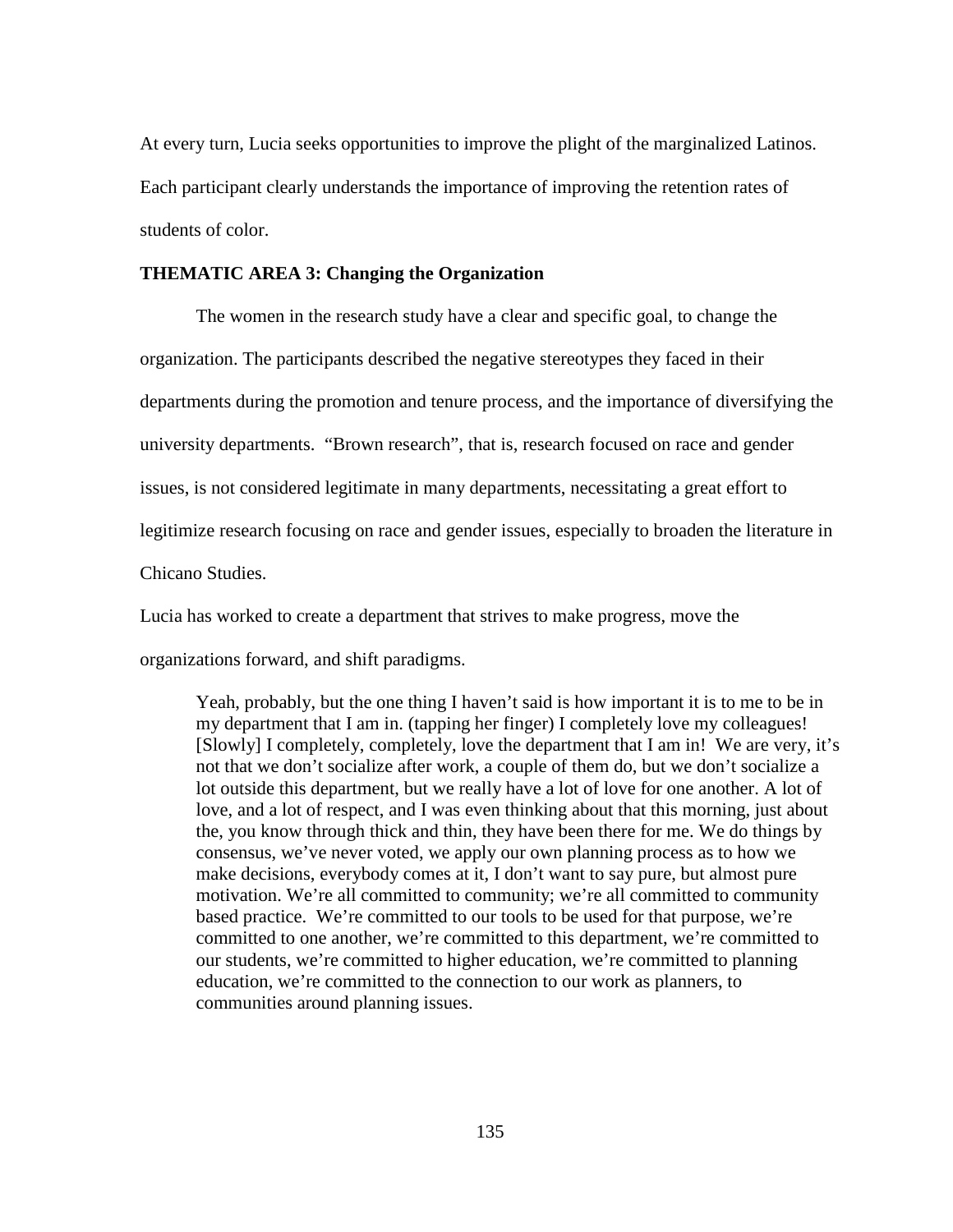She hopes to continue this work at least until the age of 96, which is the age an aunt that she admires. "No, you never know when you're going to go but…I think I am a hard worker and that I will always be a hard worker. But I think there are certain ways that we change how we work, even if it still continues to be hard work" (Lucia). She was worked many long hours, and has made many changes within her organizations. There are plans to write more, but for now, she is training her staff to uphold the standards she has created in her department.

### **Gatekeeping within the tenure and promotion process, getting beyond the steel**

**bars.** The tenure and promotion process is one of the greatest challenges for women of color. The quality of their work is often questioned and rated unfairly. When Maria entered academia as a professor, she was the first ever women of color in a tenure track position. She decided to migrate from the East Coast to the Midwest and again was the first women of color in a tenure track position. She remained the only woman of color for nine years, and actively works to diversify the department. Service is not valued in the tenure process.

Research and teaching is alive but I am saying here on main campus [tapping her finger on the table] the kind of work that we do on a day to day basis is never valued. The work that I did when I was grant advisor, and I was untenured, I took a lot of heat for the changes I instituted, that I tried to address and the institutional racism in the department is never valued, or never counted. That's one small change and the response I got, was well, that is up to the faculty. The faculty decided what their tenure and promotion criteria are. So maybe, that's one small thing (Maria).

Service continues to be undervalued each of the department each participant represents.

The promotion and tenure process standards are not equal for White people, and women of color. Rosa was in a tenure track position but the department created a negative working environment. For example,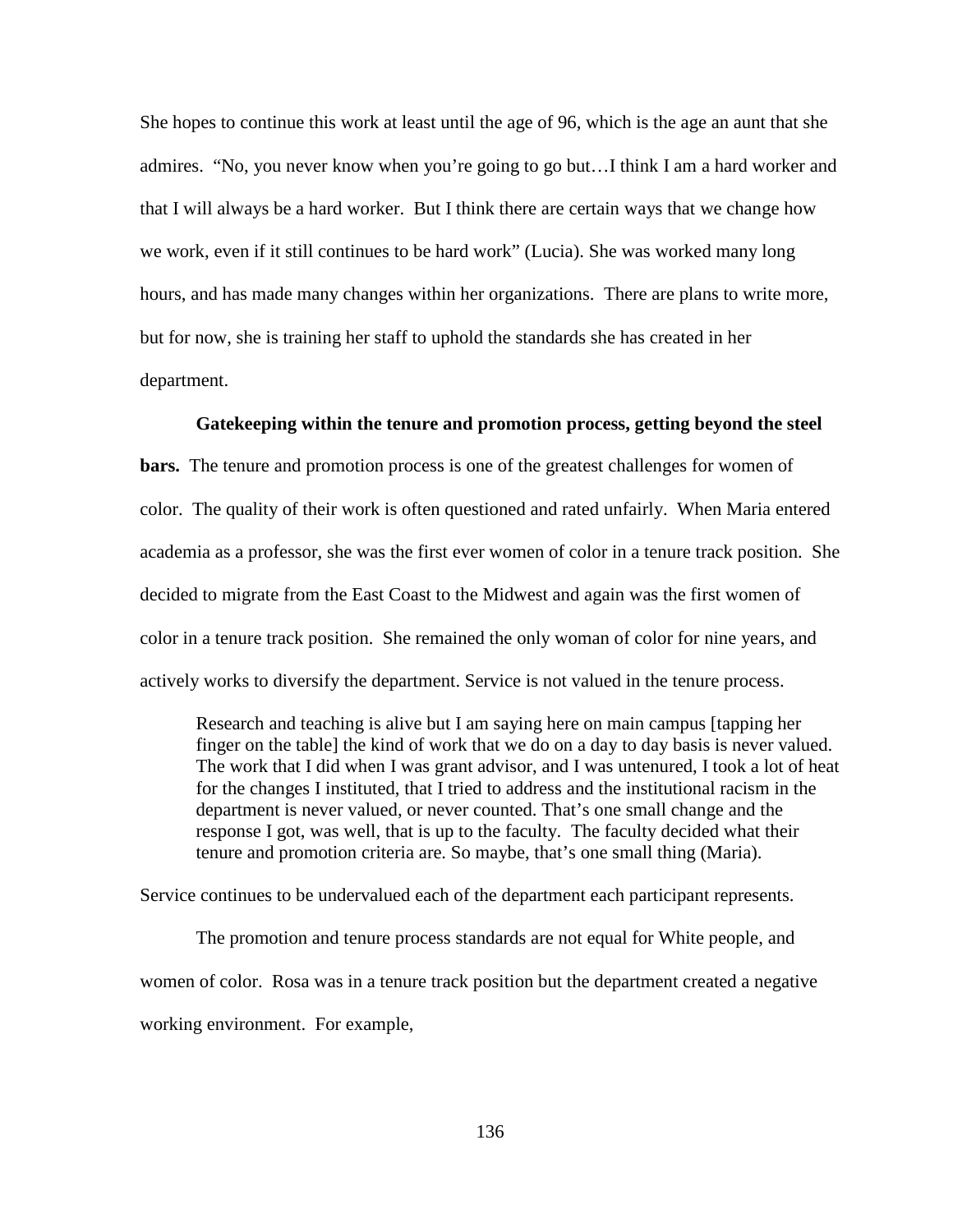…there were two us, Chicanas in my program and in some ways, we had a white female department chair who kind of set it up so that the two of us would be in competition and begin fighting. I eventually left, not just because the college… was undergoing restructuring, because it became so difficult. The situation was difficult between the two of us, the two Chicanas who I had expected we would rally around and work together and then we are set up to be in competition with each other.

She received little support from her department and the dean created a competitive environment among the only two Chicanas in the department. Instead, Rosa transferred to another university with clearly established guidelines and expectations, and a great support system. Theresa found the tenure process difficult, challenging, and contradictory in the requirements. She "knew there were some people on the faculty who didn't like me because I was never quiet about things." And she would never be. "I always spoke my mind at faculty meetings. When we were hiring people, I always spoke up and I knew there were some people who didn't like me because we disagreed." It never occurred to her the promotion would be a problem. She felt her work, teaching, and writing would speak for itself and knew she had plenty of friends on the faculty; plenty of allies, the dean, and the associate dean were supportive of her. She received a copy of the report, and it was written by three of my colleagues; it was a committee of three men. One of them, who is a good friend and ally, one she knew didn't like her and initially didn't want to hire her and taught in the same area, and the third didn't particularly agree with Theresa politically. It was a very negative report. Once the report was published, the true supporter wrote a response to the dean on her behalf and without her knowledge, and the promotion was granted. Luckily she had great mentors and supporters that assisted her and specifically provided her with strategic actions that were instrumental in the process.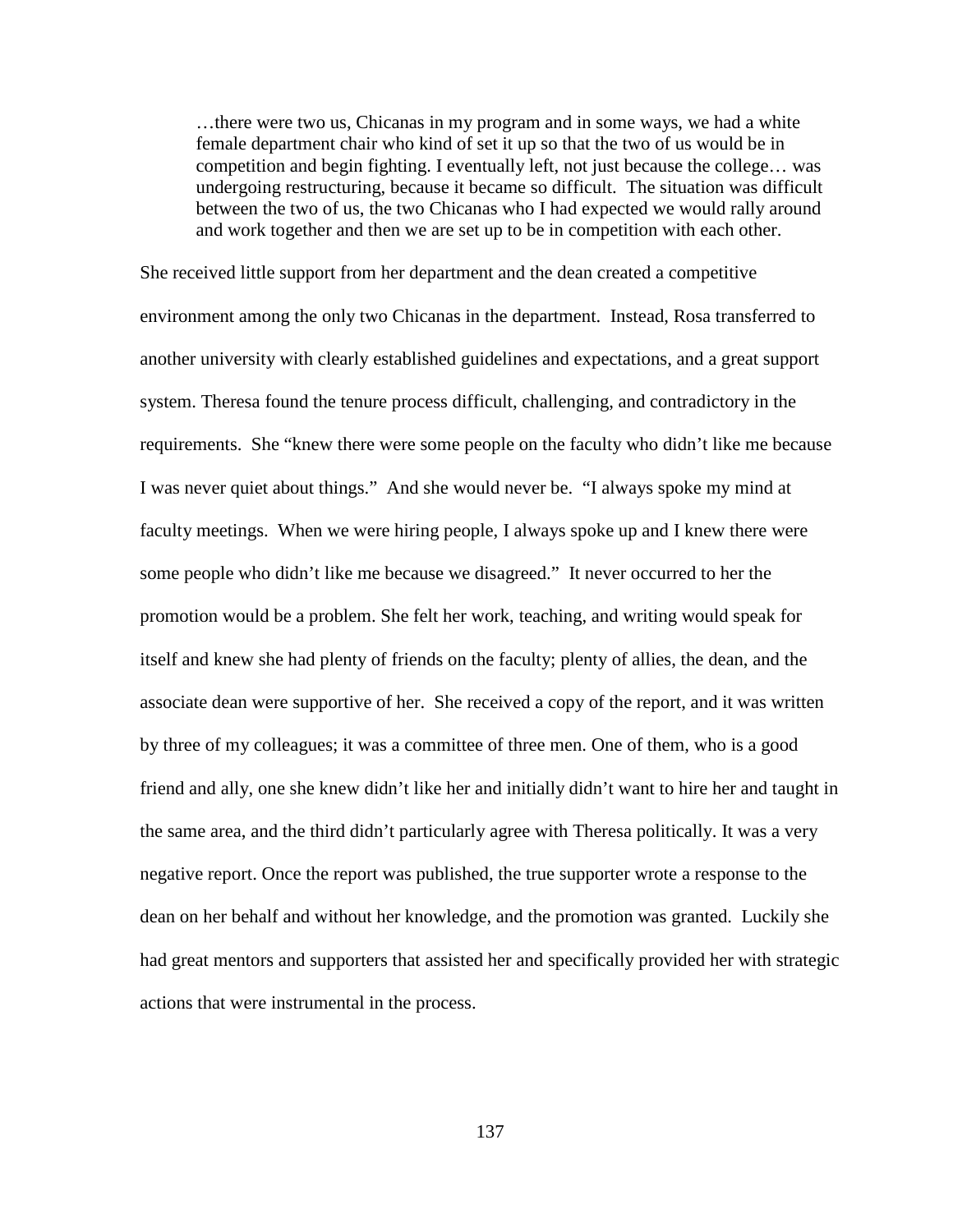When Anna went up for tenure, her department Chair questioned her publications in

Chicana journals and stated

… well, we don't know anything about these journals. Tell us how many people read them and how many subscribers they have and who's on the editorial board which they had never made anybody else ever do. Well, that really pissed me off! I went and looked and found out that a lot of the Chicano journals had subscribers with numbers that represented around 400 people, etc., etc. Then, I looked up all the academic credentials of the people that were on these boards and found they had gone to schools like Yale and Harvard, and other schools. Then, just because I was so angry, I went and looked up the journals that our French Medievalist, which everybody in our department thought the French Medieval was such an intellectual, he was like the "Sacred Cow". And I was like, damn, I am going to go see how many people read those journals! [Researcher laughs] I looked him up, and there would be like fifteen…or forty! The people who ran the journals were totally obscure. So I said, well damn! Why are they giving him that intellectual status and they're not giving it to me? So…I wrote a letter. I said, look, here's who's reading me, and here's who's reading "what's his name"! I said where is the equity in this?

Anna was very brave and actively tried to demand a fair process. It is very clear there are unfair and unsubstantiated promotion and tenure processes.

#### **Breaking down structural barriers: Deconstructing negative stereotypes.** The

negative stereotypes in many of the departments in this university are disturbing. In Anna's department, "I think that they think we are an unnecessary evil….I think they don't think they can get rid of us." After several years of being in Anna's department, she discovered, a husband of one of her colleagues, and a Sociologist, wrote a short story in which "he satirizes and says… and calls us lesbians and all kinds of stuff." This man could not believe two Chicanas could collaborate in southwest studies without being romantically linked. When she joined her department, others thought the "the department's going to hell" (Anna). The type of Literature she taught was undervalued and constantly criticized. "So, things were tough" (Anna). She has contributed to the feminization of her department and of the profession because she felt the feminist helped her a lot in her career because "That's what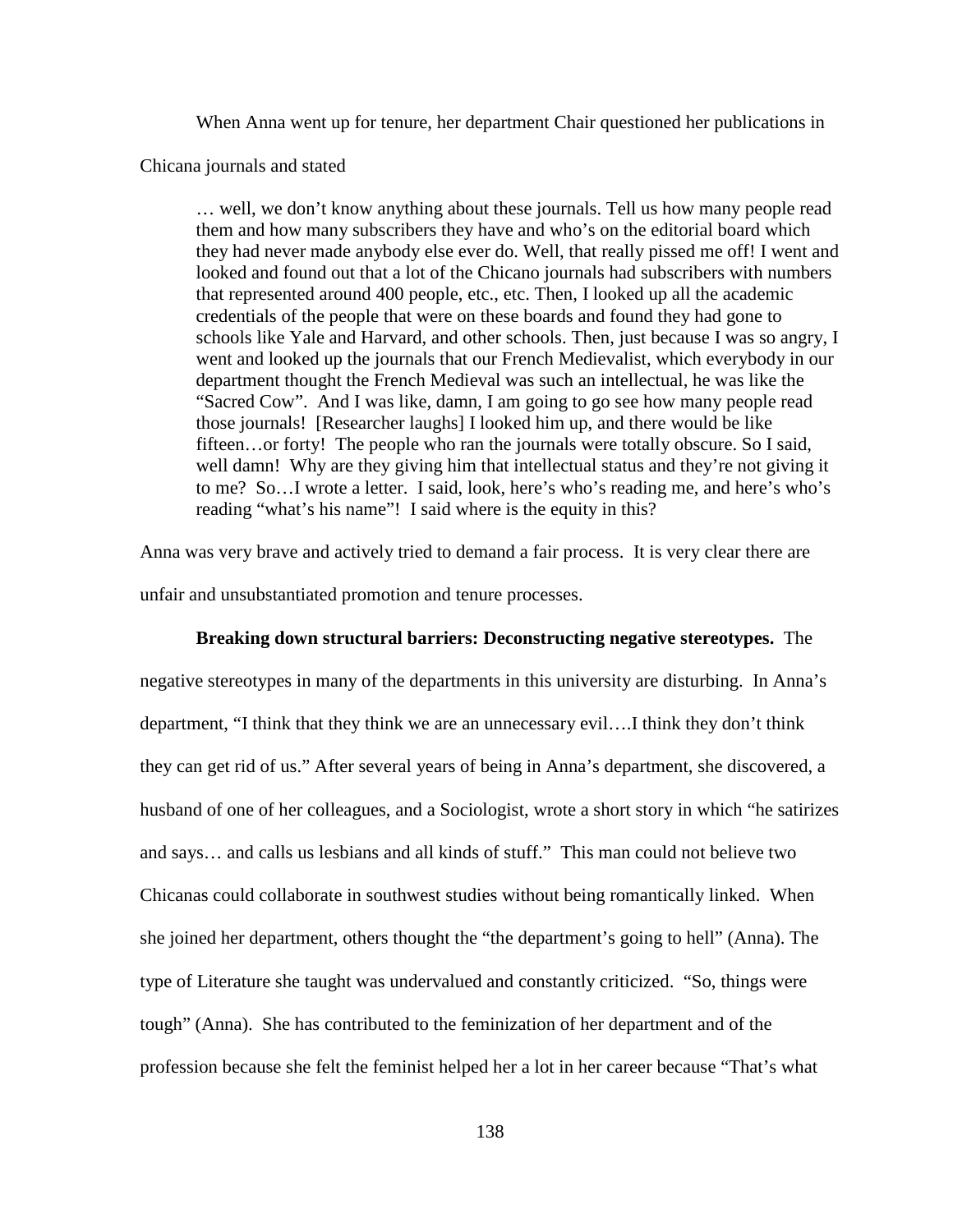anger can do for you…[Pause] And the feeling that you are somehow being mistreated" (Anna). I asked Anna if perceptions have changed in the department, and she stated there have been minor changes, but not significant improvements over the many years she has been in the department. Anna stated those were tough times her career and had several examples of unfair treatment and negative stereotypes such as:

There was one professor, who was a classicist and he just obviously thought that we weren't worth nothing and actually wrote letters to the dean in which he stated that when Ileana had first come to the department, she was okay, but when I had come, I ruined her. We started advocating for a Chicano studies program and equality, and getting more Chicano students in Latino graduate school and that sort of thing, and struggling with them in every way. He said very clearly that we were dragging the quality of the program down and then we had another colleague that came in to be our TA coordinator, and by that time, I used to have this joke, I say, you know if you have one Chicana in the department, it's a liberal department, if you have two Chicanas in the department, things aren't so great anymore, if you have three Chicanas in the department then the department's going to hell, you know it's never going to be able to recover its academic reputation. And they made life pretty miserable for us.

Maria shared the following story:

I remember about three years ago, we were discussing this issue, I am not going to do into detail, but I had made an argument. We had to take a vote, and it was like two besides me, one other faculty member that shared my point. Two years later, a white male faculty, said the EXACT same thing, with the exact same argument I made, and the entire department supported him. I actually brought that up. I said, I am so glad you agree with me now, because when I raised this issue two and a half years ago, I remember I was one of two people who supported this idea and now…I think people were taken aback by the fact that I confronted them. I said, Gee, I guess I just have to just change my gender and my race and say things, and maybe people will listen! It was really poignant.

The conditions have not improved over the last decade.

It's gotten to the point where even for a faculty vote, that normally has occurred for a job search that has normally occurred through email votes, and people leave early and the day that this particular vote was happening, was a day that I had announced I had organized an activity that I couldn't participate in the vote at that time, and when it came for a vote for the executive committee or our department, they said, oh no, we won't allow you to vote if you leave early. I said, well this is a double standard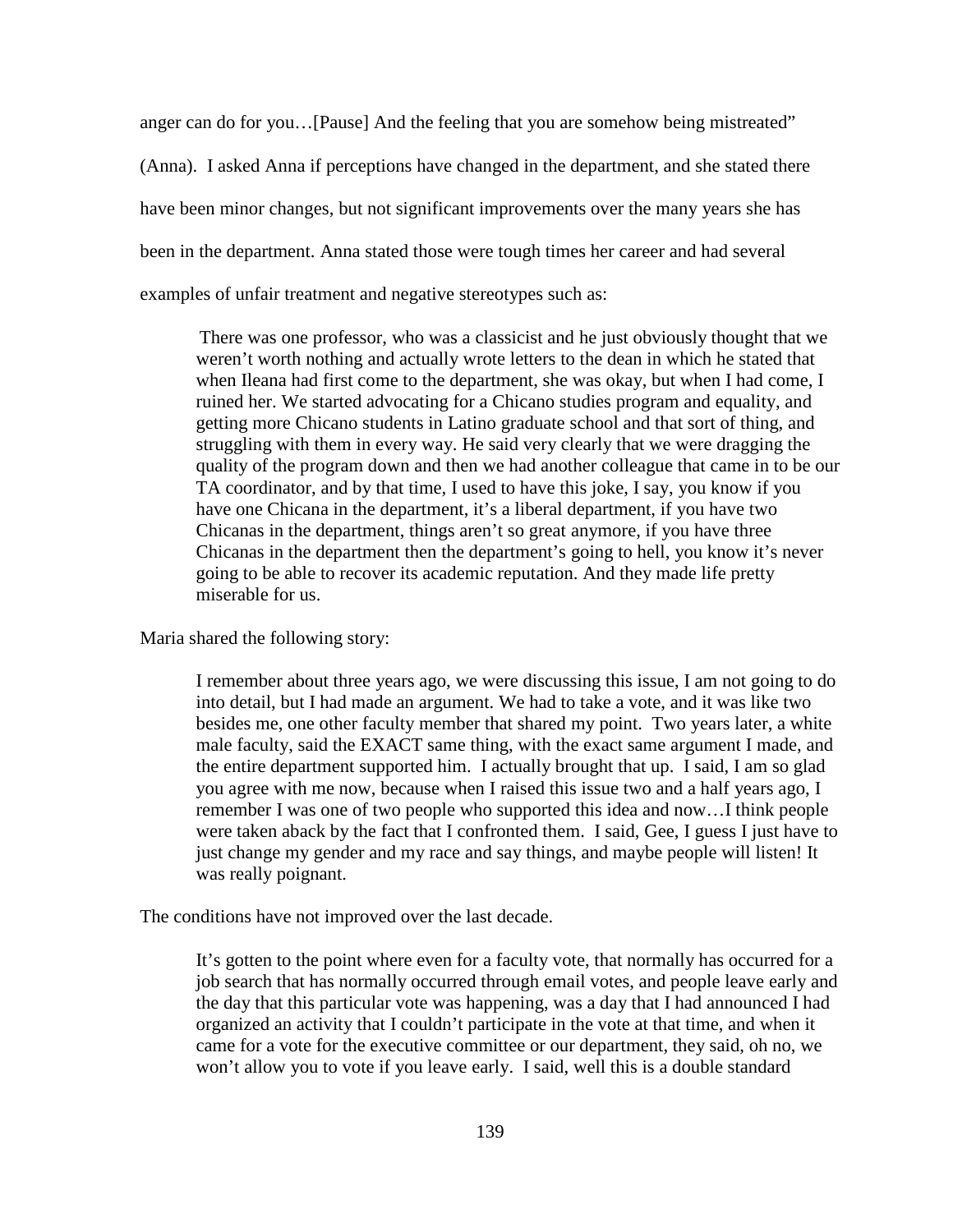because I can name all these instances and I said, if I have to file a grievance, I will. But, I am going to get to vote" (Maria).

Maria was actually able to vote, but only because she pointedly exposed the unequal treatment and contradictory standards of the behavioral practices of the people in her department. In another example, Maria also shared:

You know I have had colleagues tell me that, things like, the model minority Hispanic stereotype is a compliment and they really believe that. I am trying very clearly to explain, no, this is not, and this is why it's not. This means something differently that if you are not someone who is subjected to this type of stereotype.

Sharing examples and explaining to others the impact of negative stereotypes is critical for raising awareness but the negative perceptions continue to prevail in most of the departments.

**Diversification of departments.** Each participant recognizes the lack of diversity in the department faculty and staff. The participants feel they are not supported by the White people in their departments. This lack of support exacerbates the problem of racial inequality. White people are taking over the departments. "...the medical school and school of Psychiatry have pushed out 20 women in the last three years, women of color, all women. Health Sciences is very sexist and very dominated by white men and they make it very clear" (Celia).

A major goal of each participant is to diversify the staff. Lucia actively promotes diversity in her department. "We just voted to hire a Native American woman, a senior person, and we're probably going to hire three more positions. We've done very well in terms of hiring for the past few years, with minorities" (Lucia). Increasing the number of women of color will help diversity perspectives. Rosa is instructing her staff to focus on outreach programs. She has hired a Native American student as a communications specialist, and to manage the diversity programs. "This year we are going to have a new tracking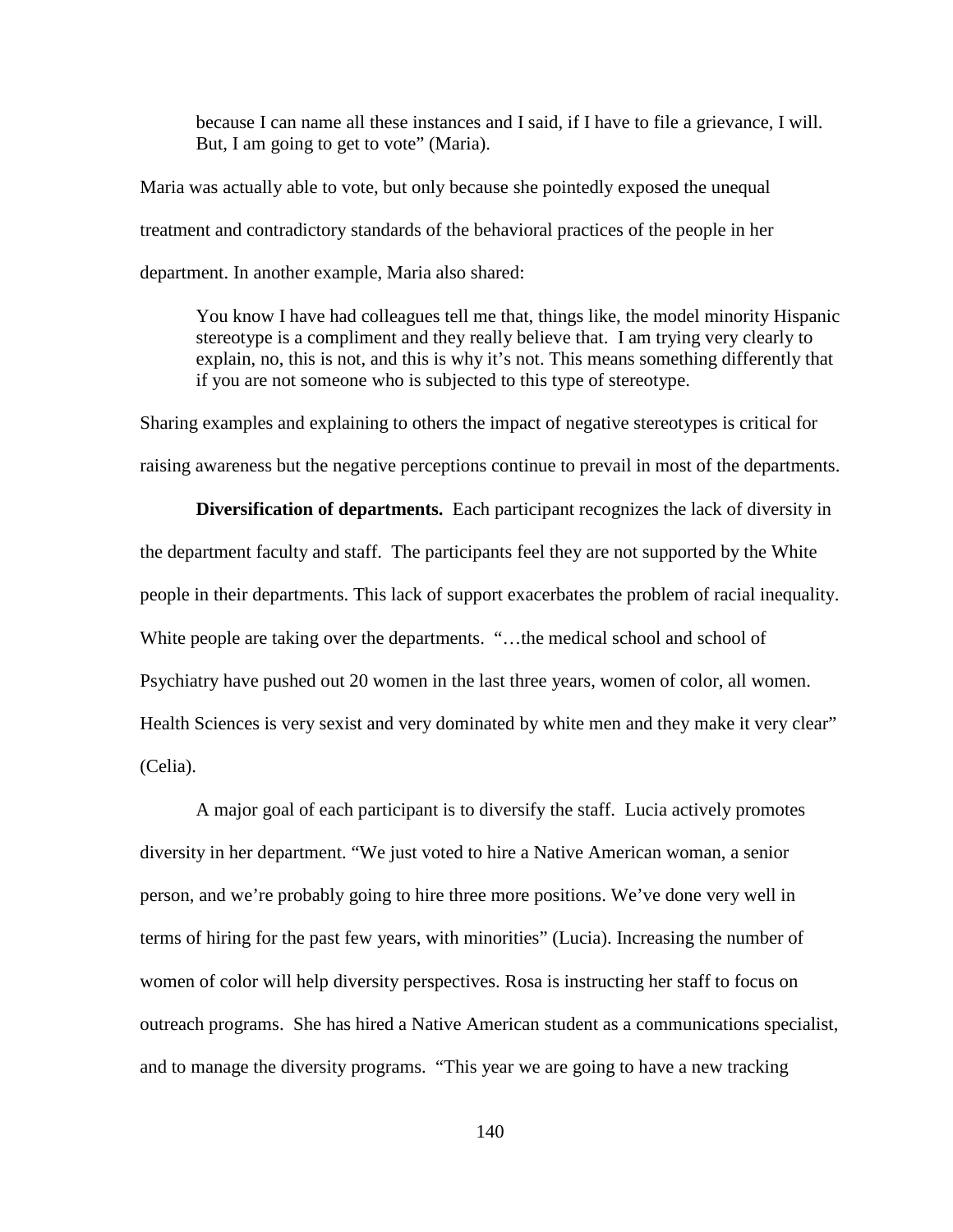system and we will actually identify goals and measure our progress on those goals…" (Rosa). She hired a Chicano to put together a fellow's program offering funding to undergraduate students for an academic year.

Maria served as a graduate advisor and recognized a major flaw in the admissions requirements. Before she served as a graduate advisor students could not apply to the PhD program without a master's degree which was creating a hurdle for many students meaning they were unable to apply for various types of funding. The other departments at the university did not have this admissions requirement. Students weren't able to apply for other types of doctoral funding. Changing this requirement required creating allies and changing practices within the institution. Maria also created other programs to diversity the department.

Maria also attempts to diversity the department through small actions. She shared her experiences with trusted people and often in the faculty meetings.

I think that people are not aware of because privilege blinds. I remember during a job search, it came down to choosing a person of color, who had lived and experienced things that the other candidate hadn't, and the example this candidate gave, was one that was clearly anchored in his experiences as a middle class white male. And saying, you know the fact that this Native American student raised this question of colonialization and crime, and was completely dismissed. That's not to say a white colleague couldn't understand that but because they have not experienced that level of oppression, [pause] it, you know, it begs the question of, how could we try to diversify our faculty so that we have diverse perspectives?

Maria is excited about the addition of the first Native American tenured track faculty member the department has ever had! "I am hoping to play a very active role there and I have already begun than over the summer, before this newest addition to our faculty is joining us. I am definitely working with my graduate students in terms of what the strategies are for getting a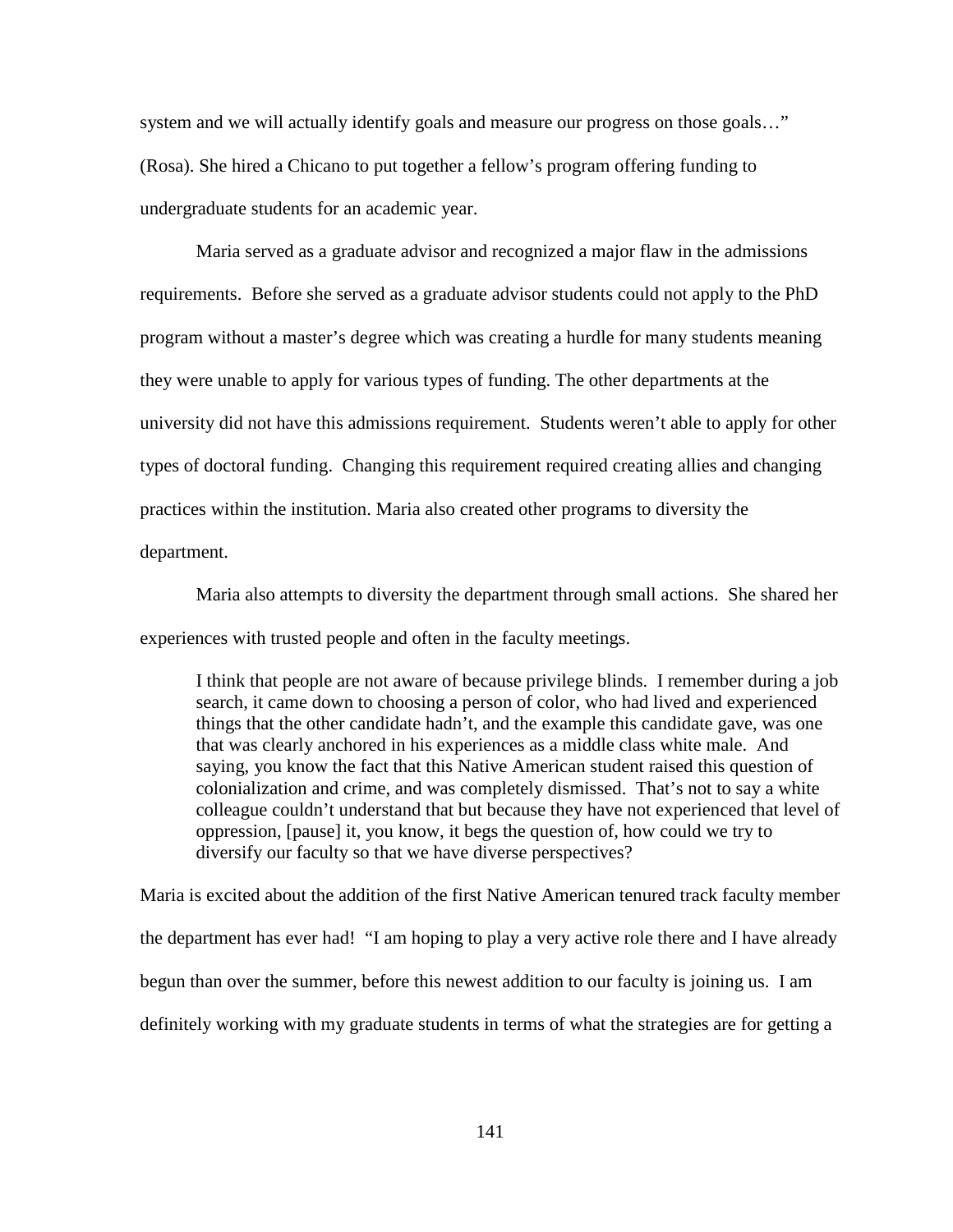job, how to negotiate tenure and things like that." Maria works literally, with hundreds of students, campus wide.

**Active participation in tokenism.** Maria will continue to convince her department there is a huge need for other faculty of color and will probably continue to serve on various committees.

I have served on, I cannot tell you how many search committees, I cannot tell you how many university wide task forces, whether it's the UNM graduation task force, to the faculty grievance, I continue to turn them down because I literally cannot sit on fifteen committees! Students from all over campus that are doing anything that is related to race, are often asking me to serve on their committees, whether it's comps or whatever, and I feel that I can't say no! Because I know that many of them are the only ones in their departments as well, and they have very little faculty support in terms of administrative duties, a lot of it stems from, the fact that I am the ONLY person of color. I've had people come knocking on my door while I'm sitting already on two different search committees and saying, "Can you please serve on this committee?" I literally cannot. I cannot. We need to hire more faculty! And I am sorry, because, we have to have AT LEAST one member from another representative group.

I have the feeling Maria will continue to serve on more committees.

Anna mentioned the importance of serving as many students, junior faculty, and

pretty much anyone else that solicits her assistance because she recognizes the negative

perceptions of people of color and she hopes to eventually dispel those perceptions. Theresa

has served on the admissions committee for many years. Prior to her appointment, another

Latina served for two years as the committee but Theresa felt she

…did a better job than she did because I was more willing to take risks that she wasn't. But, I don't fault her for that but I just think people do things in different ways. But, I think that was an accomplishment that we got some really good groups of students in here. I think it's nice to be in a faculty where there are all kinds of us, we all can be ourselves, and we don't have to represent Laura view or whatever. I think just by being, every day I break down barriers everyday because people see me not being the stereotype of what they expect.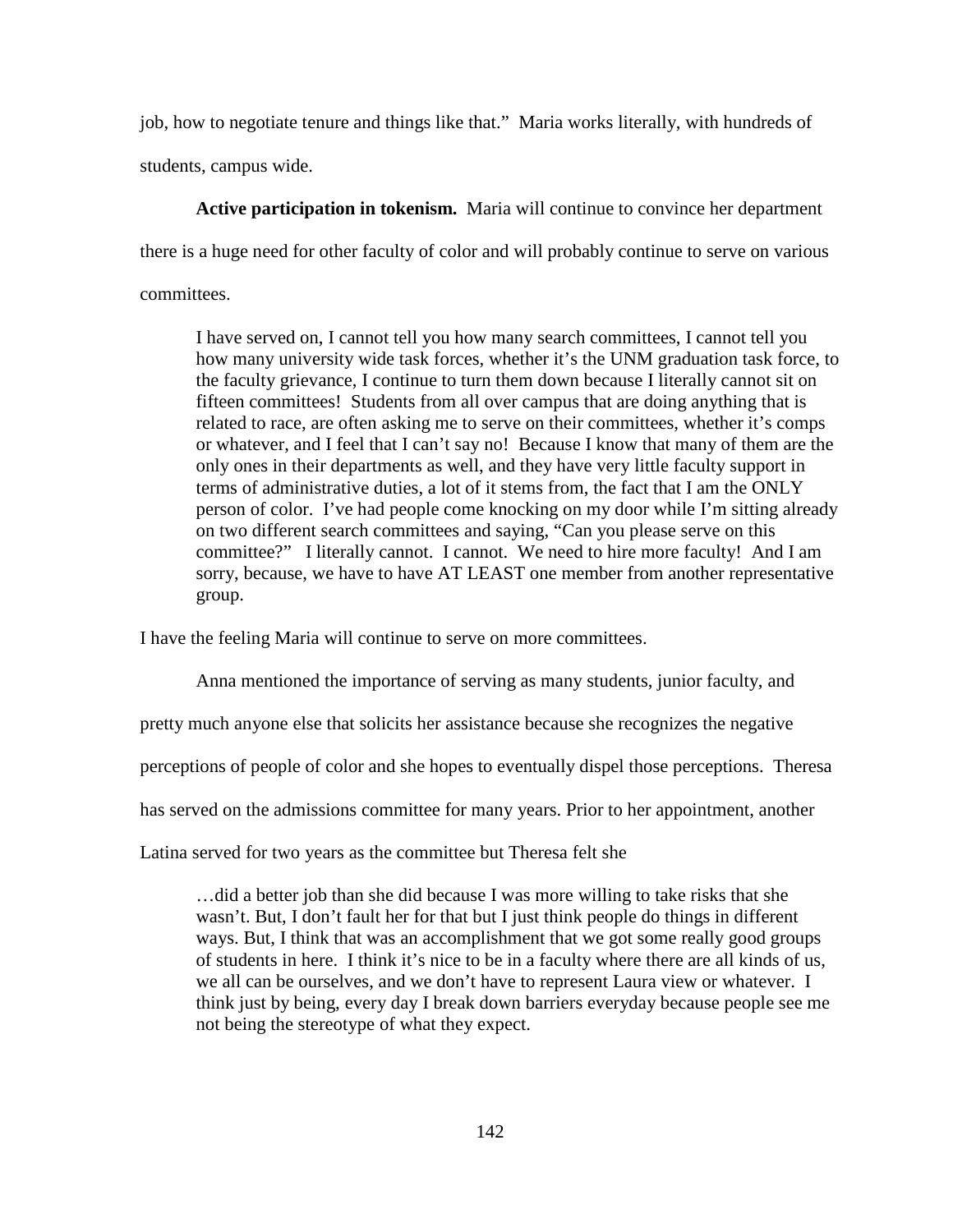Improving the diversity numbers in the school of law, as well as within the other departments is very important to Theresa. She works within based on a joint teaching appointment. "I've always have been an informal advisor, and that's a great luxury…I came in as a senior person, I came from a much better law school coming here, in terms of ranking and I didn't come here with those burdens in the same way" (Theresa). Now Theresa is focused on thinking about the broader diversity issues to permanently change the organization and will continue to increase the diversity numbers and advocate the recruitment of people of color.

Theresa was not recruited for the position she currently holds in the current university, she was not recruited; instead, she contacted the University and indicated many top law schools were interviewing her and was wondering if the university would consider her for a position in the law school. "They didn't say, well we're going to have retirements coming up and maybe you can come over as a visitor and then there would be a retirement. There wasn't any affirmative action in that regard; there wasn't any focus on somebody who we could actually hire that we normally wouldn't have a chance of hiring her" (Theresa). Other law schools created succession plans, but this university recruits for replacement. Theresa is attempting to alter the former hiring practices. The department is much more forward thinking, embraces diversity, and actively promotes multi-cultural strategic hiring actions. The departments in the university lack diversity which has had an impact on the tenured Latinas. Serving on committees, even though the Latinas are often the "token" members, is okay by the participants, because it is an opportunity to improve diversity.

**Legitimizing Brown research and contributions to the literature.** During Maria's early career, she recognized a gap in the research concerning the Dominican Republic. She was told "that I shouldn't even think about doing any work on the Dominican Republic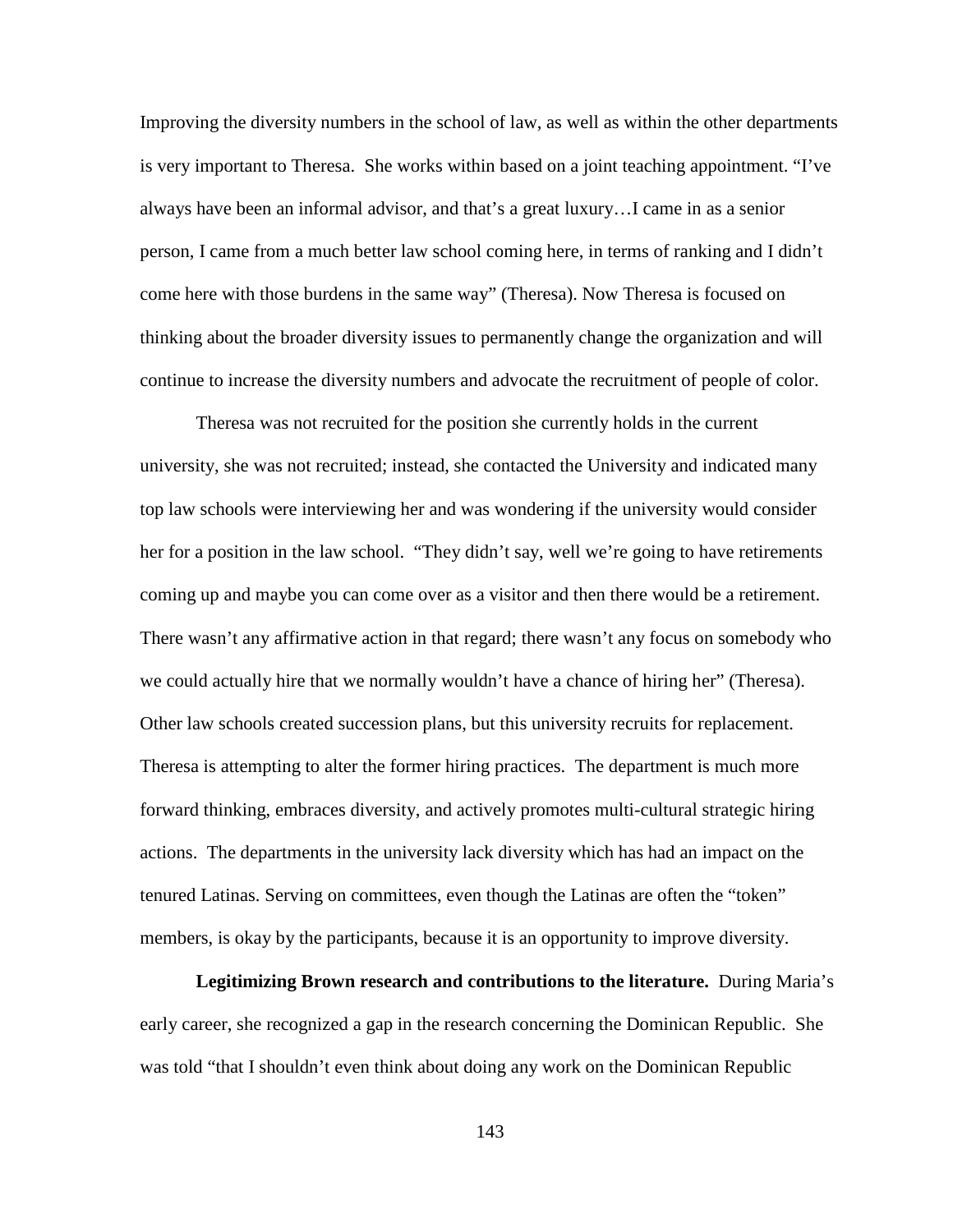because we didn't have any literature" (Maria). She is one of a few undergraduate students who worked at a highly visible program office and quickly realized there was a need to include Latino studies in the curriculum because it was absent. "So I put together a proposal that I submitted to the dean at the time but was completely co-opted by some other folks in the Spanish department, which made into Hispanic studies and it was mostly literature" (Maria).

Anna chose a topic on Latin American Literature because she was interested in two specific poets. Her advisors said, "no, you can't do that. Okay. You can't do that because Latin American research is not worth studying…" She went to the dean and shared her passion for the research topic. Finally she was allowed to conduct her research but the end result was that her advisor denied her honors. The resilient Latinas that have reached a tenure status feel an obligation to legitimize brown research and are excited to contribute to the literature. They focus much of their work on race issues. Maria sees her research interests as "an extension of my lived experiences." Yet, each woman of low-SES status shared stories where other people of color were not supportive of their research, and in some cases, of the person in general. Celia conducts research on Hispanics and Native Americans.

**Organizing.** Lucia is extremely collaborative, collective, an organizer, a "mover and a shaker" and can make things happen. She attributes her upbringing to the morals and values bestowed upon her by her parents. They taught her basic human decency, to be kind to others, to respect and value the older generation, and to be kind. As a child, she visited all her neighbors, and took care of their needs; she learned the importance of serving her community and the impact of working for the collective. Lucia focuses on overcoming trials and tribulations and attempts to understand what is required to successfully overcome those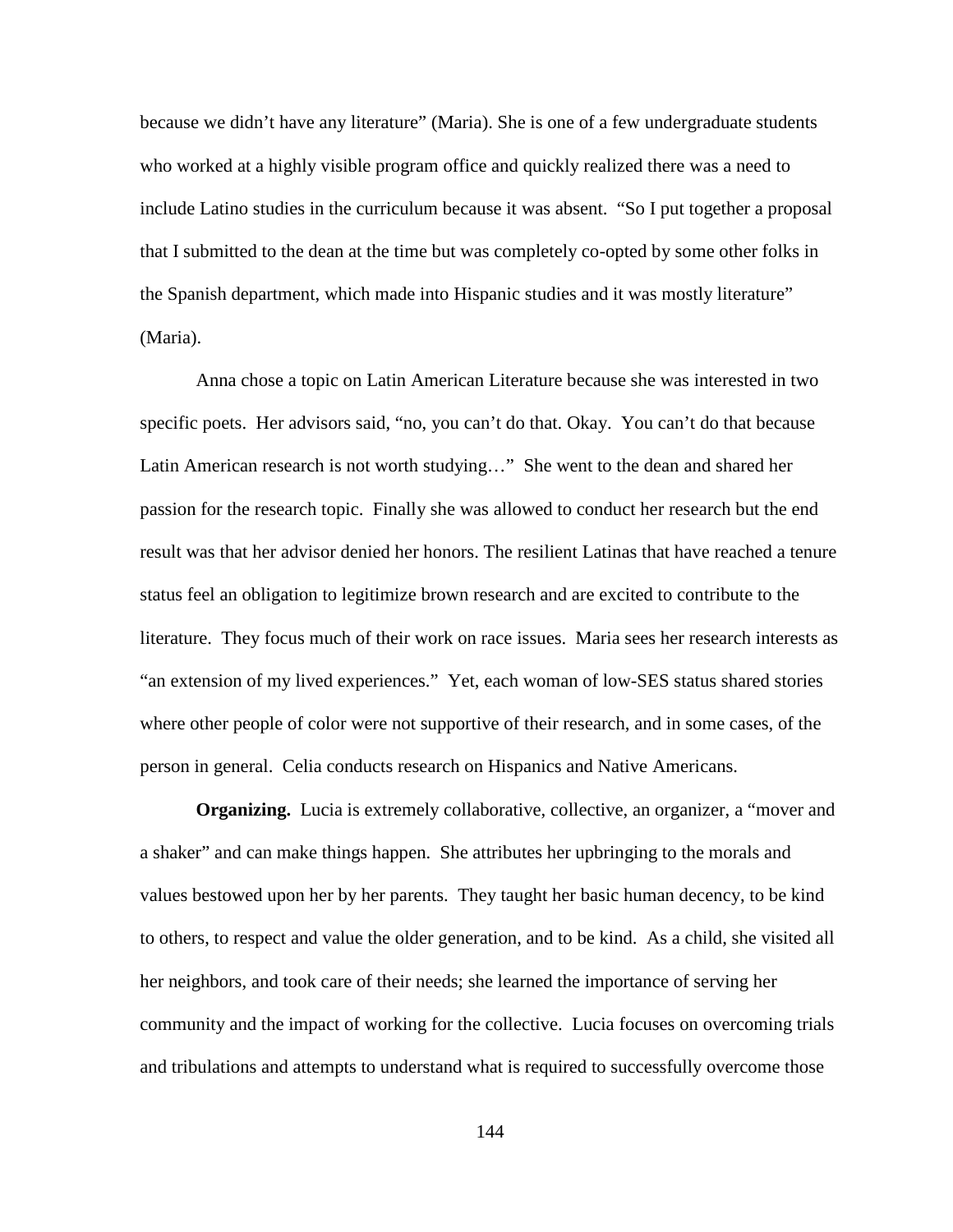obstacles. She feels people need to work together so the self can become an emergent product and a function of that interaction.

Sometimes it requires organizing for change. In a former position, Lucia created

…panels that led to the creation of Chicano studies… I was the one pushing them all the way. When it came time, they didn't want to write it up. I said, no, we need to write this up. Well then you do it. Okay, I will. Now, it's out there and it's got the organization's name on it, because that's how I do things. My name is not there, but it's the organization, and I always put it out the collective. The other part of the story is a different story but (tapping her finger fast and hard) you still do those things in the name of this sort of larger goal, larger principles, these larger values that are important to you.

Rosa ensures her program works closely with the community. She has built a staff that recognizes the important of aligning university goals and actions with those of the community.

Theresa attended a University on the East Coast for her undergraduate degree and was a minority among the freshman class. She organized with other people of color and decided to attend graduate school on the west coast in search of a more diverse cohort group.

**Voice.** At a very young age, Latina women's roles are socialized within their culture.

The men play the dominant role in relationship, and children are taught to be respectful.

Anna has learned to exercise her voice, as well as speak on behalf of other Latinas.

Over the years, I used to be a very timid person. Not timid, but in our culture, we are sort of taught that you don't…my mother always used to say to me, "*Boca cerrada no entren moscas*". But you learn not to shine, especially in the '50's, my God! I am so admiring of my students who come in with purple hair. [Researcher laughs] I just go like, oh wow! I wish I could have done that (Anna)!

Anna has high expectations of her students, she builds trust and often many students feel so comfortable with her that they will see her about their personal issues. Beneath the shy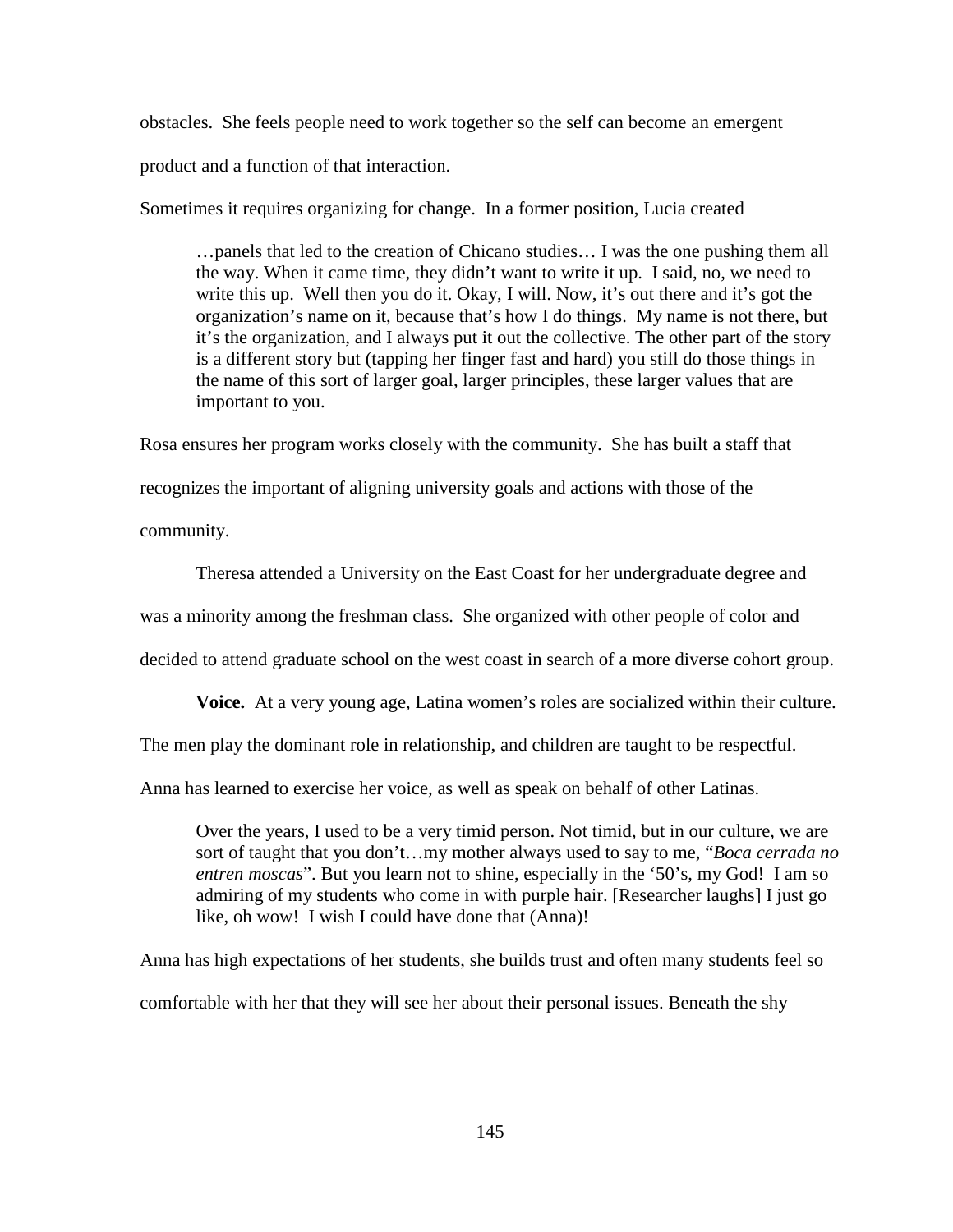surface, there exists a tough Chicana. She learned to be tough in academia; because of her many negative experiences. She shared:

It's made me kind of tough. I question everything. I am kind of a pain in the neck, a troublemaker, I am known as that in my department. I think all of the "Are you any good" stuff toughens you up a little bit." And you start saying…one time I remember when Illeana and I were being accused of all this stuff, Illeana was in my office. She said, [in an excited voice] "What is going on?" I said to her, Illeana, do you know what? The problem is they think that we have some power. And she said to me [in an excited voice] "But we don't!" I said, I know, but if they think we've got it, let's use it. I do think it is a matter of perception. Some of my students aren't afraid of me, but I think some of my colleagues are afraid of me. Because I will go in, and I will tell them what I think! I don't yell, but I have had some run-ins with some of my male colleagues in here, that would make you blush! Honest to God!

The participants want to give other students a voice. "And I tell my students now,

you know, they do these kinds of things, you fight back! You figure out ways, you have to

be clever to survive" (Anna)! Celia commented the important of exercising voice, but in an

objective manner. They also mentor their students by sharing their lived experiences with

their students in an effort to prepare their students mentally and emotionally.

Maria exercises her voice and represents the people of color in her department

whenever an opportunity presents itself. She states:

For a lot of reasons I am sure people in this department think, there she goes again in asking. Before when I was grad advisor, we would always have an annual review of students to see how we were doing, that was always closed off. Only faculty were a part of that and it became very apparent to me that we had a pattern of, a lot of, not a lot of, but the few students of color who were admitted would quickly leave. And I would always raise that, I would be the only one, and thank goodness I had a senior faculty member, Latino faculty member that would also probe, "Well how come you haven't reported on these people who left? What were the reasons?" "Oh, well its family." Oh, well let's look at what's going on here. Why are these people feeling so alienated and mistreated? I can't tell you how many times people have shared stories of unjust treatment and what's happening. Why aren't we addressing the structural problem?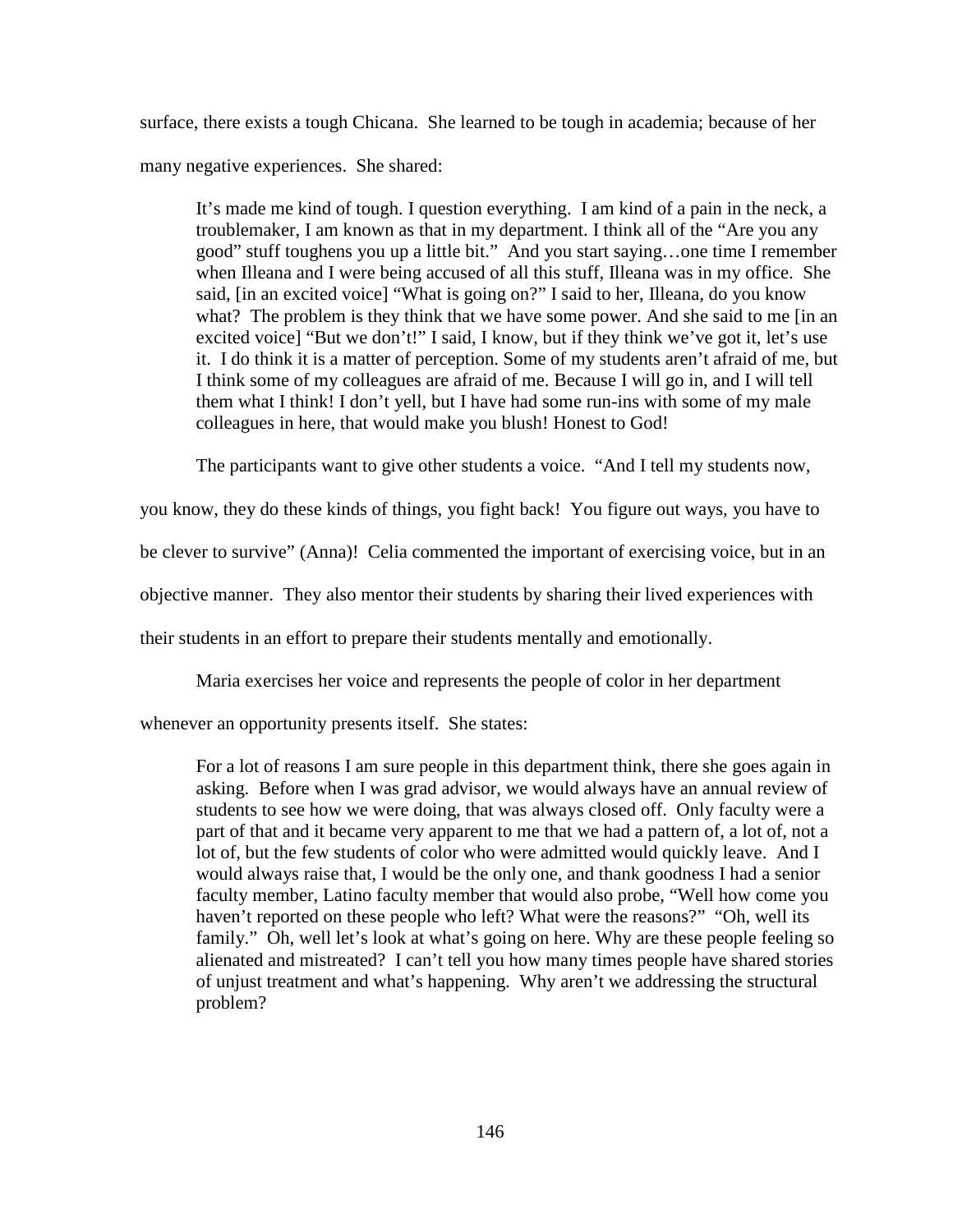Maria will raise the issues of structural problems at faculty meetings, in organized lectures, and committee meetings. She feels one day she will eventually be heard. Anna will also exercise her voice and stand up for others.

The participants create programs for Latinos because they feel they have an obligation to represent their students. It is clearly understood there is need to be the voice of the Latino students and they actively participate in building and preserving programs that benefit students of color. Americana is of retirement age, but she refuses to do so because she fears leaving her department may be the demise of the program she has built and managed for several years, to support women of color. She refuses to retire because she has maintained this program for several years and is a central focus of her intentions to attract and retain minority students.

#### **THEMATIC AREA 4: Critical Social Reciprocity**

**Social activism.** Theresa was raised in a family that believed in social activism. Her father was a Sociologist, and Theresa opted to attain a PhD in Social Sciences but also wanted to attain a law degree because she "thought I might be able to be more involved with politics or policy. That was my thinking. If I do both of these, then I'll have more impact you know?" (Rosa) Anna has always been engaged with Chicana Literature and the importance of providing a voice to Chicano scholars. Chicano literature allows people of color to share their experiences and educate citizens to understand the importance of social reform. Then it was viewed as "…a bunch of gunk. It's just a bunch of bad writers, who are they anyway? Are they any good? etc. etc. So, right away, that was a real struggle [Long Pause]" (Anna). She sees her role as a "…actor in that whole movement which was The Chicano Movement." She thinks she has helped shape Chicana Literature.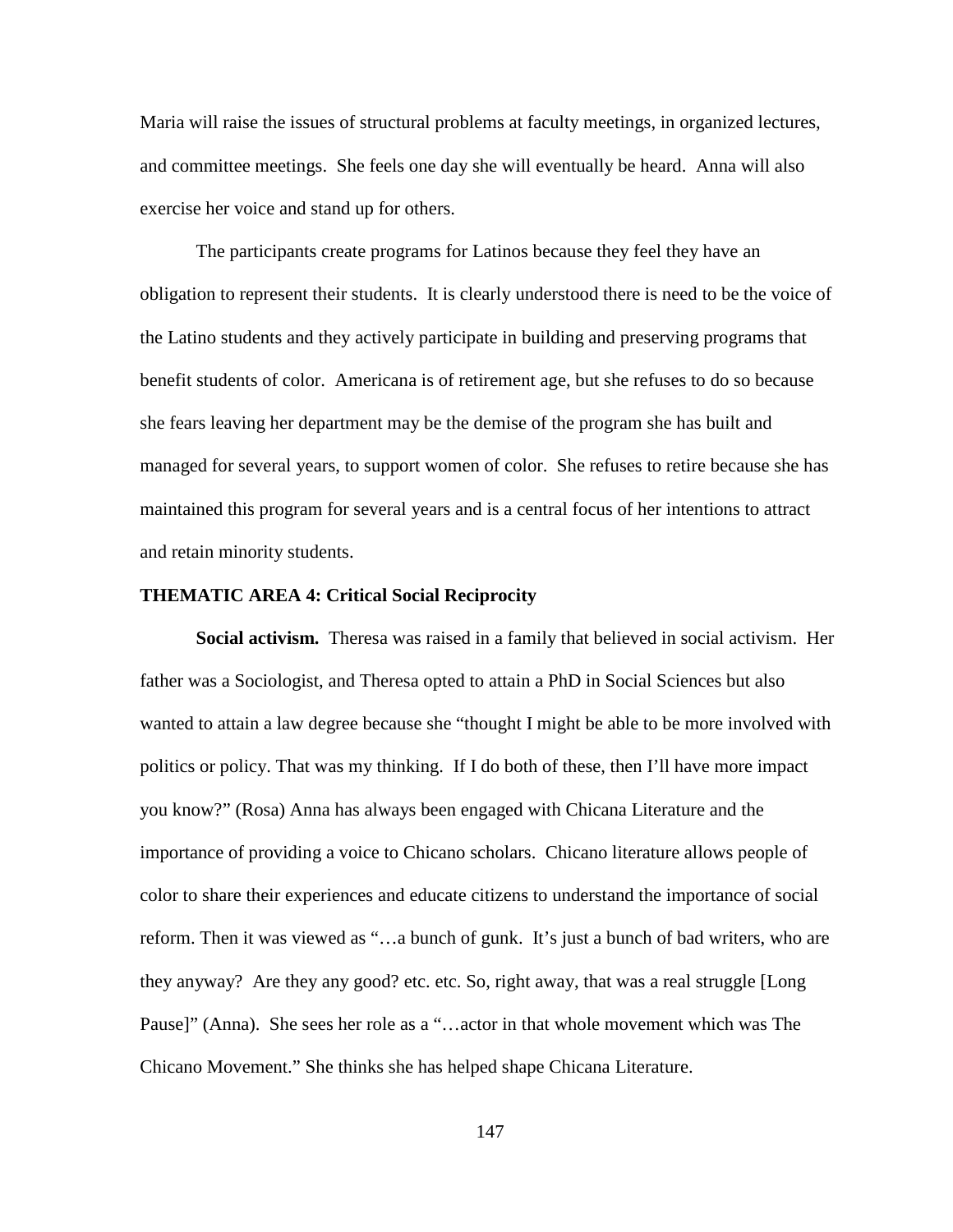I am really just another actor in that whole movement which was The Chicano Movement. I came late to it. I am older than most people that were active. Because when the Chicano Movement started in the 1968, I am already in my 30's and I already had a child. I wasn't in college like a lot of the students in high school and college and that was the experience. In that sense, I am just another part. Now, have I helped shape Chicana literature? I think I have. I think Illeana and I did with our Anthology. It was good enough, and I think the critical stuff has been good enough. We were kind of "foremothers" of the field. We were there at the right time. I don't think we knew what we were doing, but I do think after we did it, we were like, oh! That's what we did! It was just one of those things. So, I do think in that sense that things have changed. Chicanas have had to struggle you know? At the beginning of the movement, the men didn't want them to open their mouths! It was also a situation where you had to be with the movement, or against it, or you're going to be a *malinche*. [the embodiment of treachery] That's what happened to Margarita. Margarita was a very outspoken person and she went to a conference, and while reading her political poem, somebody slipped her some LSD. She had a nervous breakdown because of it! She went crazy. [Researcher gasps] What she remembers is, running down the streets of San Antonio, and going crazy not knowing where she was.

Her friend eventually recovered from the episode, but the friend must continue to take

medication because of the breakdown. Anna's friend has recovered and remains a creative

and active scholar. This ludicrous act reinforces the importance of what the Chicano

Movement represents.

Really, they didn't understand that women's issues should be their issues too. If you read the literature, there are lots of early poems that…DeCervantes has a poem about, she calls it, *Para una revolucionario,* where she says, we can't stay in the kitchen making tortillas while you guys are in the living room talking about a revolution. The women who were there at the time, they felt this very strongly. I remember one conference where the guys were out there talking and there were graduate students with some babies there, and one of the babies cried. Mario Garcia, a professor at the University of California Santa Barbara said, [Screaming] "Will somebody get that child out of here?" Well they got her out but that was the last time anybody said that because the women formed outside that room and said, we aren't going to put up with this anymore! They went back to Knox with demands and said, if you don't want us to have children, then you need to get child care and that's when Lucia Caucus started. The women would always laugh because of Mario Garcia.

Anna remains active, continues to write about Chicano issues, and teachers her students the

importance to being socially engaged in the community.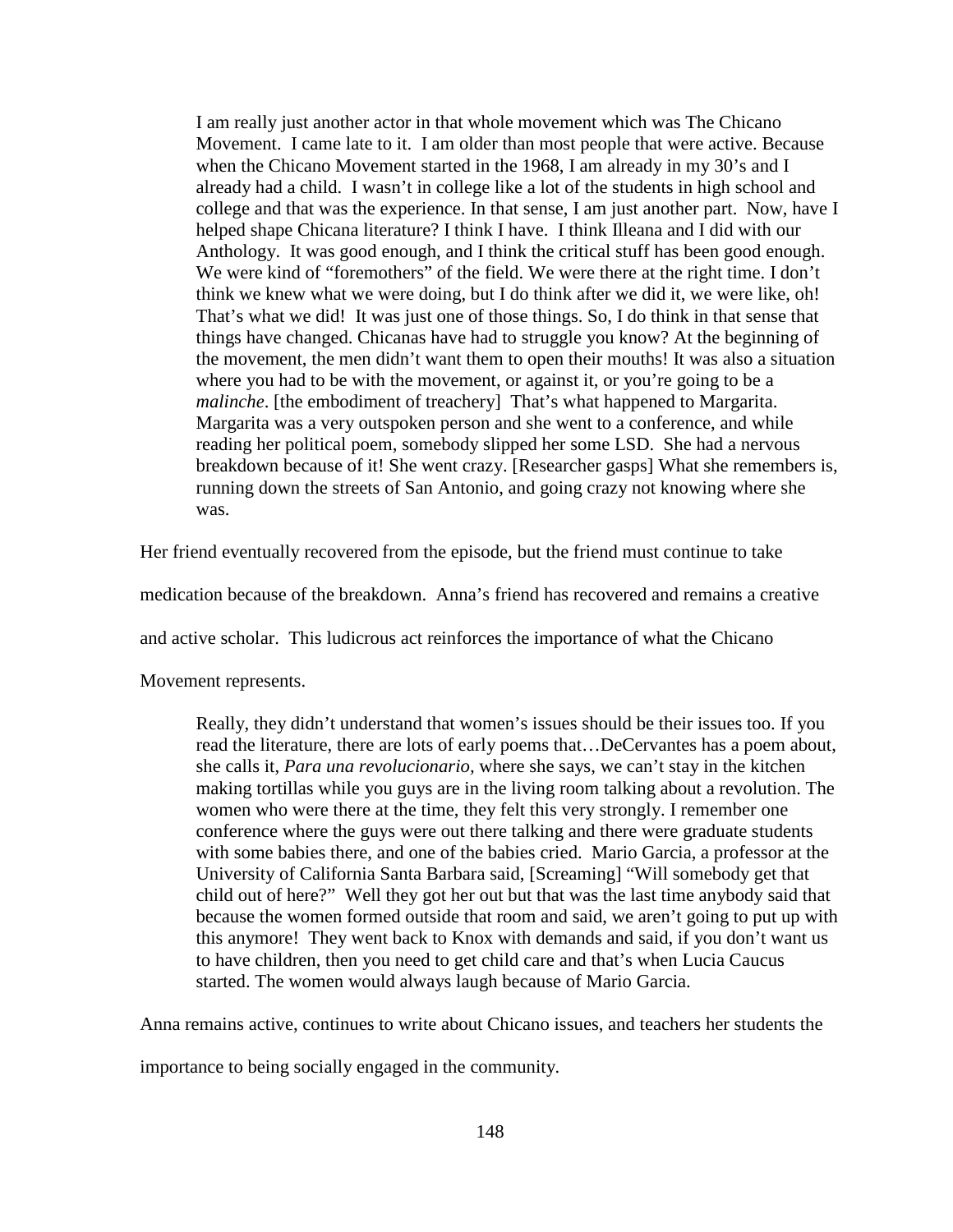Theresa acquired a Ph.D in Social Science, and Juris Doctor in law. She selected traditional prestigious universities because she did not want anyone to question her credentials.

Maybe because I have the PhD and law degree, very few law professors have the PhD, that I sort of have a greater authority. Maybe that's part of what I was doing in getting both degrees, was getting those credentials so that I could be more unassailable. People really couldn't challenge me because I was so well credentialed.

This strategy served her well later in academia for faculty meetings as an untenured

professor. She was told not to speak too much in meetings, but she could never live that

way. She felt the urge to openly speak her mind. "I've just been very lucky who I've been

working with. I guess it's having the advantage of having gone to the schools that I went to.

Nobody questions my credentials." She has

…never been sexually harassed in a school setting or a work setting. In other words, where someone had power over me and was taking advantage of that power. Now, I can think of one situation but it's not someone who really had that authority over me and I didn't really feel intimidated. It's very different if someone has power over you in some way. I said to them, I just think people don't mess with me. Men do not perceive me as someone, or something they can get away with. I don't want to say it that way but…

Maria's values have not changed in academia, they have always related to social justice.

My whole hope is that 20 years from now when I retire, that things will be different and that some of these battles that I am fighting will be won. That's what keeps me going. And that the next groups of scholars are going to do good work that is meaningful to address the issues of oppression, that's what keeps me going, the next generation.

Lucia is also motivated to give back to her community.

Part of what motivates me so much is, knowing how important my education was to my family. Knowing that part of why I had the opportunity to get an education was because of affirmative action, struggles for affirmative action, fights for affirmative action. People put themselves on the line to make it possible for people like me to be able to have access to education. That means my education isn't mine. My education is a community asset, and therefore, I have a responsibility to use my education to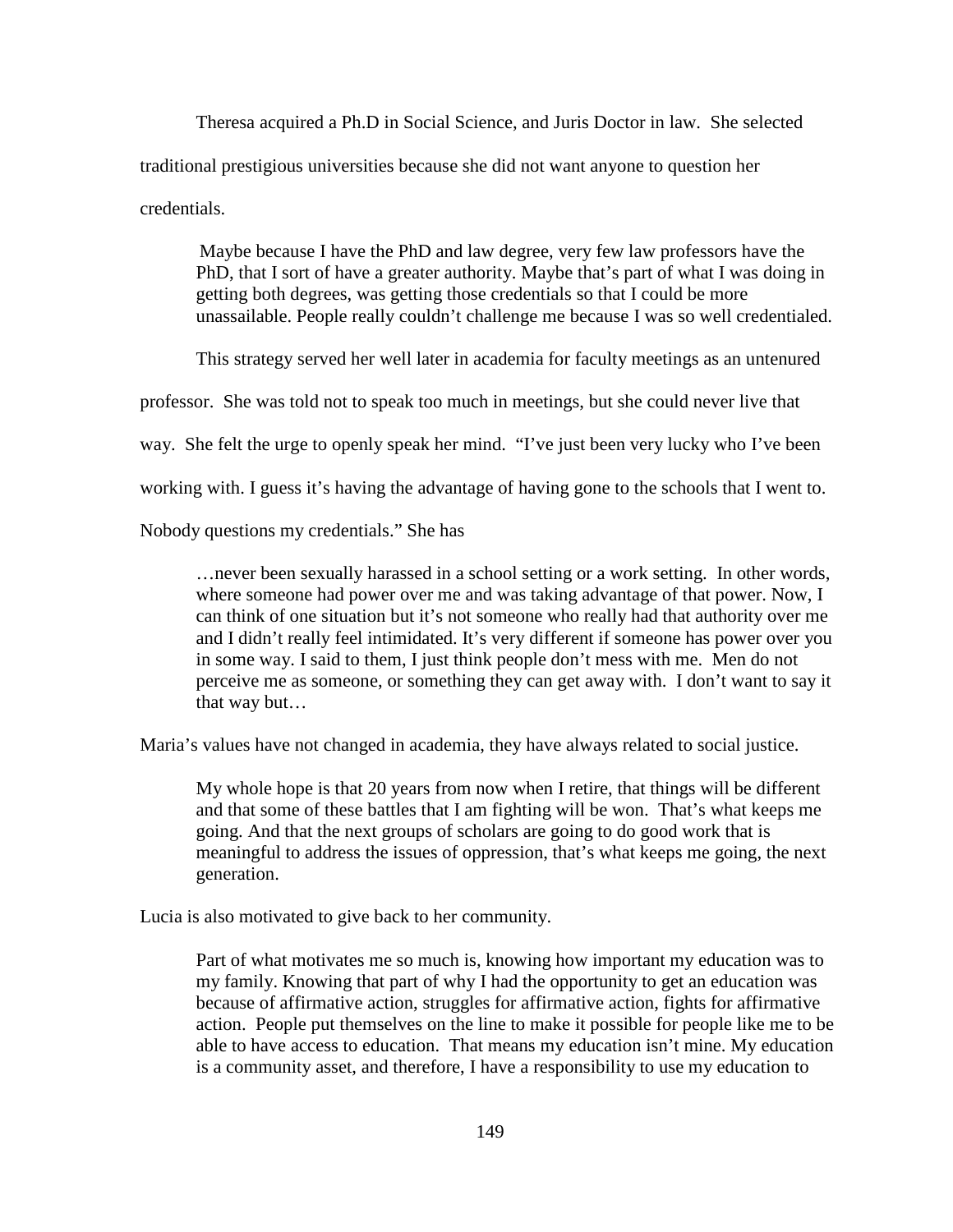benefit my community. That's what guides me. As I get through this, I always kind of remain a little bit above… I can remain above the… I don't get involved in the pettiness, because that's not why I am here. I have always operated above the fray.

Each participant feels strongly about giving back to their community and promoting social change.

**Subverting sub-oppression tactics.** Navigating through academia is challenging

especially when the White people do not support people of color. The situation becomes

even bleaker when people of color undermine, challenge, and do not support other women of

color. Lucia felt this lack of support. "But then the other things is that the other kind of

response to it is in your feelings of insecurity and lost sense of self, people can get really

mean and cruel, and I think that's what a lot of the Chicanos did, a lot of Chicanas, more than

the Chicanos." Theresa shared the same sentiment. She shared,

…the very people that I thought would quite frankly, would rally around this position which would be the people of color on this campus, have been the most difficult to convince. When I deliver a message that we have fought for the crumbs for so long, the only way we are going to survive is if we come together and unite, so that means if you're Hispanic, you're not just for Hispanics, if you're an African-American, you're not just for the African Americans, if you're American Indian, you're not just for the American Indian, but we really have to be there for each other. If we're going to build this institution, to really prioritize, and to think about diversity first, we have to make it important because nobody else is going to make it important. There's such a decentralization of that thought process. Like before you mentioned you were working with the special education department, and you had good funding levels, and now they seem to have dissolved. Quite frankly, I think a lot of it has to do with the economy, and the situation that we're in, but nevertheless, if you are unified, you work together and find a common ground.

#### **Helping others despite mental, spiritual, and physical anguish.** Lucia, angered by

the hateful practices of her former colleagues, was forced to sever certain unhealthy relationships. The management of professional relationships is influenced by other greater social actions. Relationships may be sustained if potential risky situations warrant future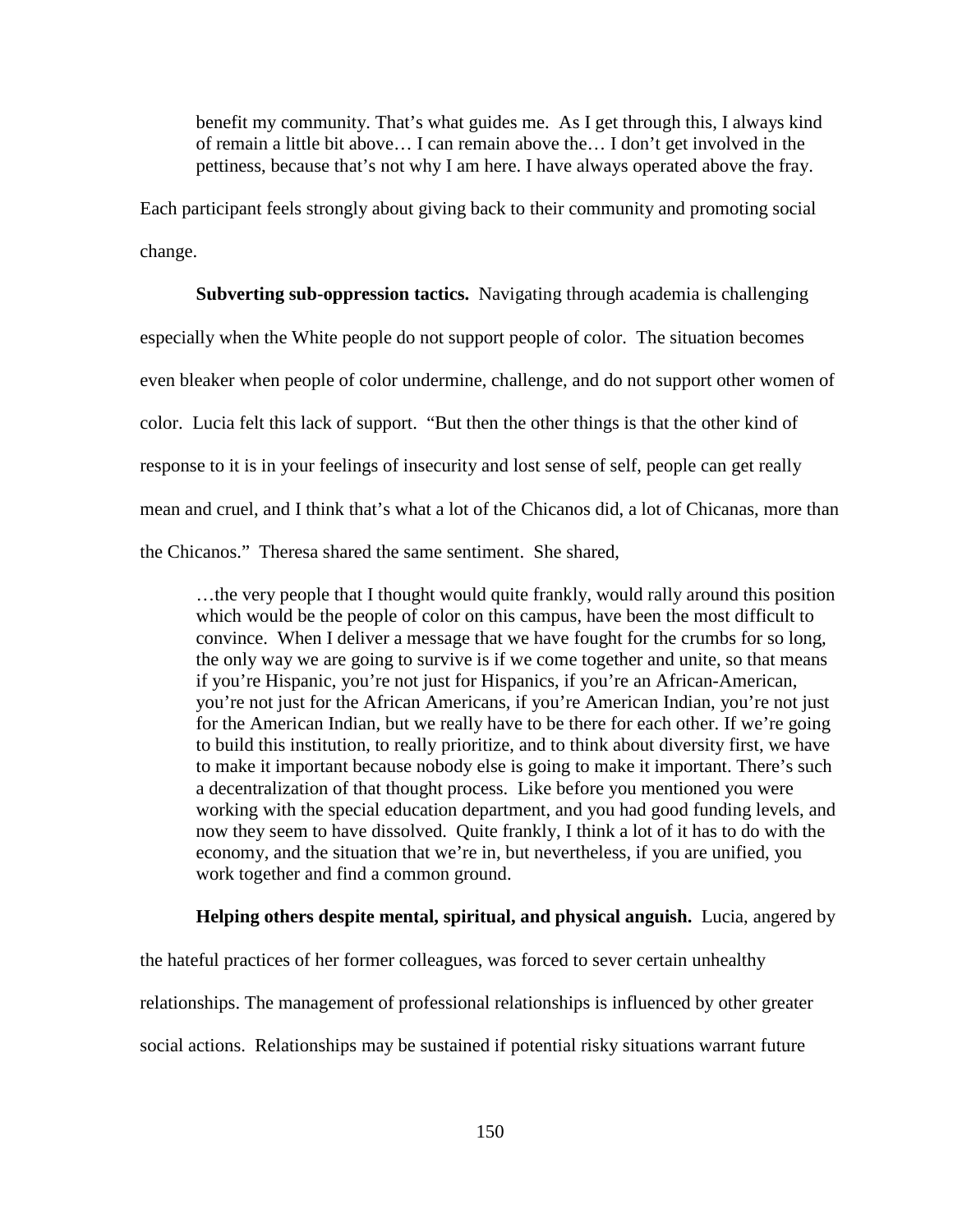participation. "But you figure out who to stay away from and who to be friends with, and then sometimes you hang out with them for the organizing part of it, but you keep your distance otherwise." The situation was so negative Lucia decided to leave. There are times when the only sane action is to remove yourself from the situation altogether. In this university, they restructured the Chicano studies program.

You do what you can, you do what you need to there, but then you go off, you just don't stay there. [Tapping her finger] Because if you stay there, you don't survive emotionally, I think is the answer you don't. If that's your only world, they eventually, I think, ruin your self…And I think part of it comes from…academia like any other institution, whether it is the military, or the convent, or whatever it is, but part of the institutionalizing process is to erode your sense of self. They strip you of an identity to then be replaced by another identity. I mean, what is boot camp about? The same thing with academia, we will break your spirit, and that's the same thing that schools do with young boys now, right? We will break your spirit, destroy who you are, and then we will rebuild you in the way we want you to be. That process of having your spirit broken, people can deal with that in multiple ways. You can find your way to survive, and still hold on to your spirit or you can become like them, go ahead and accept the social de-….that part of being re-socialized, and then identify, and replicate that behavior. So that's why [changes her voice to a deep male voice and talks very slowly] academics, they have a particular way of speaking. You know? People will do that.

Chicanas chose the battles they are going to fight and they fight them as hard as they can, for

as long as they can. "So it's like choosing your battle, choosing your arena, but never giving

up the fight, never giving up the purpose, never giving up the pursuit to make that connection

between your University and your community" (Lucia).

Lucia feels if a person remains in that mindset,

…and if you only stay there, then you can be corrupted, corrupted in the sense of being undermined. That's the first answer, if you are around other people, you don't just stay there, you work with other people and you get out. I want to do real work, so I was dealing with real people, doing real work, engaged in real social change and not dealing with this other pettiness. That's one answer. A second answer, I think, is that, first of all I shed a lot of tears. I mean, they did hurt me, my feelings, a lot. There were always the, the tears, and the recovery from those sore stabs, and those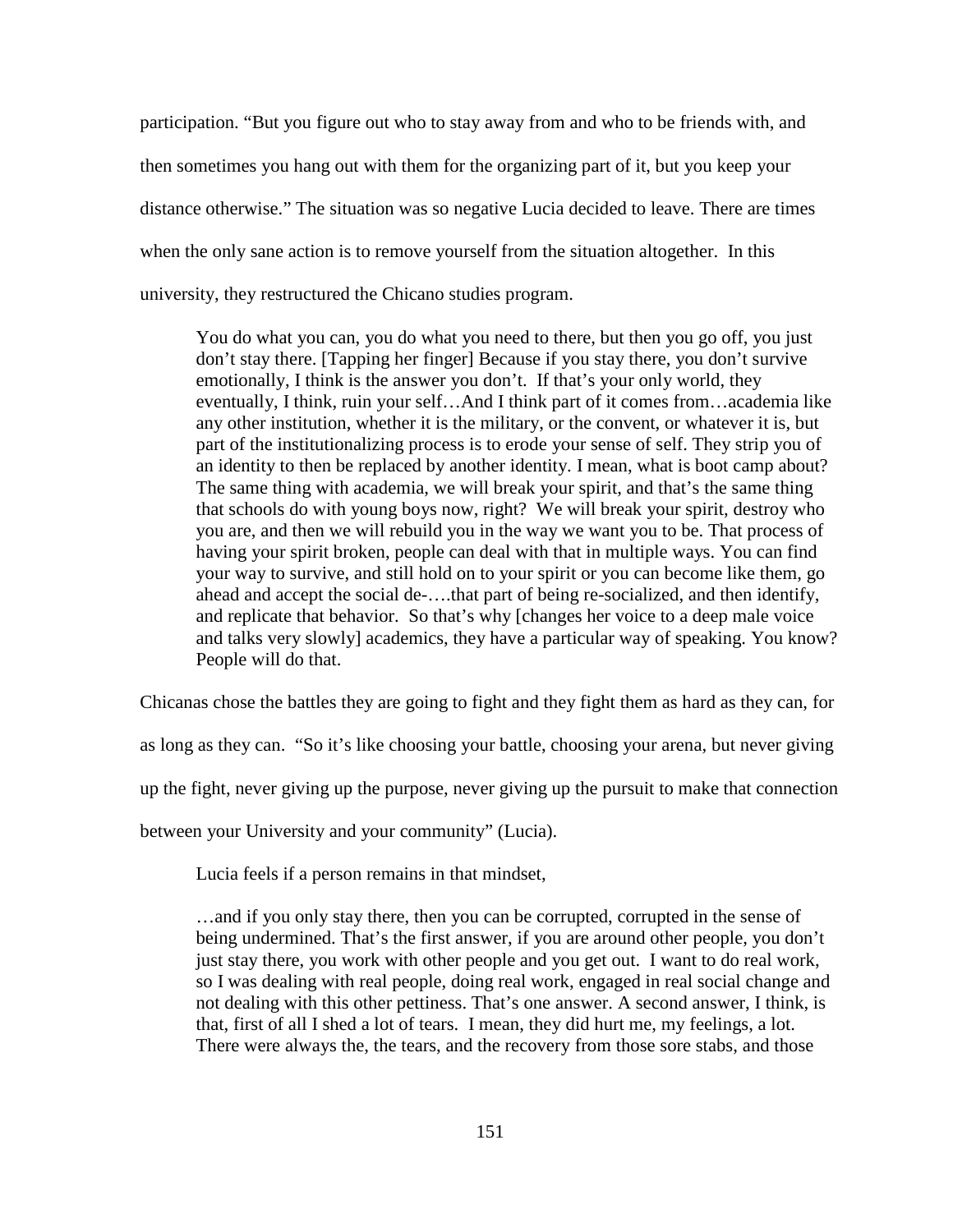wounds. That was just the process of rebuilding; it was the process of healing, and rebuilding from that.

I think what's happened over time, I am much more trusting of myself, of my intentions, and my own actions, and of my own perceptions, and instincts. I have a lot more trust of what I know what motivates me comes from a place of goodness. My true authentic self is wound up in being good. Now, if I make a mistake, it is much easier to forgive myself because I know it's not compounded by the, you know, there's something wrong with me, it's like no, I just blew that, and so it's easier of forgiving a mistake, because I don't compound that mistake with the sense that somehow it makes me a terrible person.

Lucia remains resilient in her attitude and continues to help her students to focus on

improving the plight of the marginalized, and creating holistic approach to teaching which

benefits the entire community.

Each participant is heavily involved in their departments. For many, the combination

of being the only, being discriminated against, and being undervalued is too much. The

hostile environment in Maria's department has caused emotional distress. For example,

When I come into that faculty meeting, my health suffers, my mental health suffers, and I have to gather the courage to go in to raise all of these issues over and over again. I am hoping that things will change but the only thing that keeps me going is recognizing I have the right to be here. Even after my tenured vote, I have people saying are you going to stay? My colleagues ask me, what am I going to stay? I mention all of the support that I have especially outside of the department and increasingly within but it's not easy being here. You have to have some other reason to continue coming back [Giggles].

During one of the follow-up interviews with Maria, I sensed the emotional drain and the fatigue of this woman and it impacted me as well. Teaching is a great love of Maria's because of the impact she has on her students and the connections she made with former students. They share their gratification and appreciation of what they learned in her classes, and the long-term impact those lessons had on their lives, as well as the lives of other people in the community.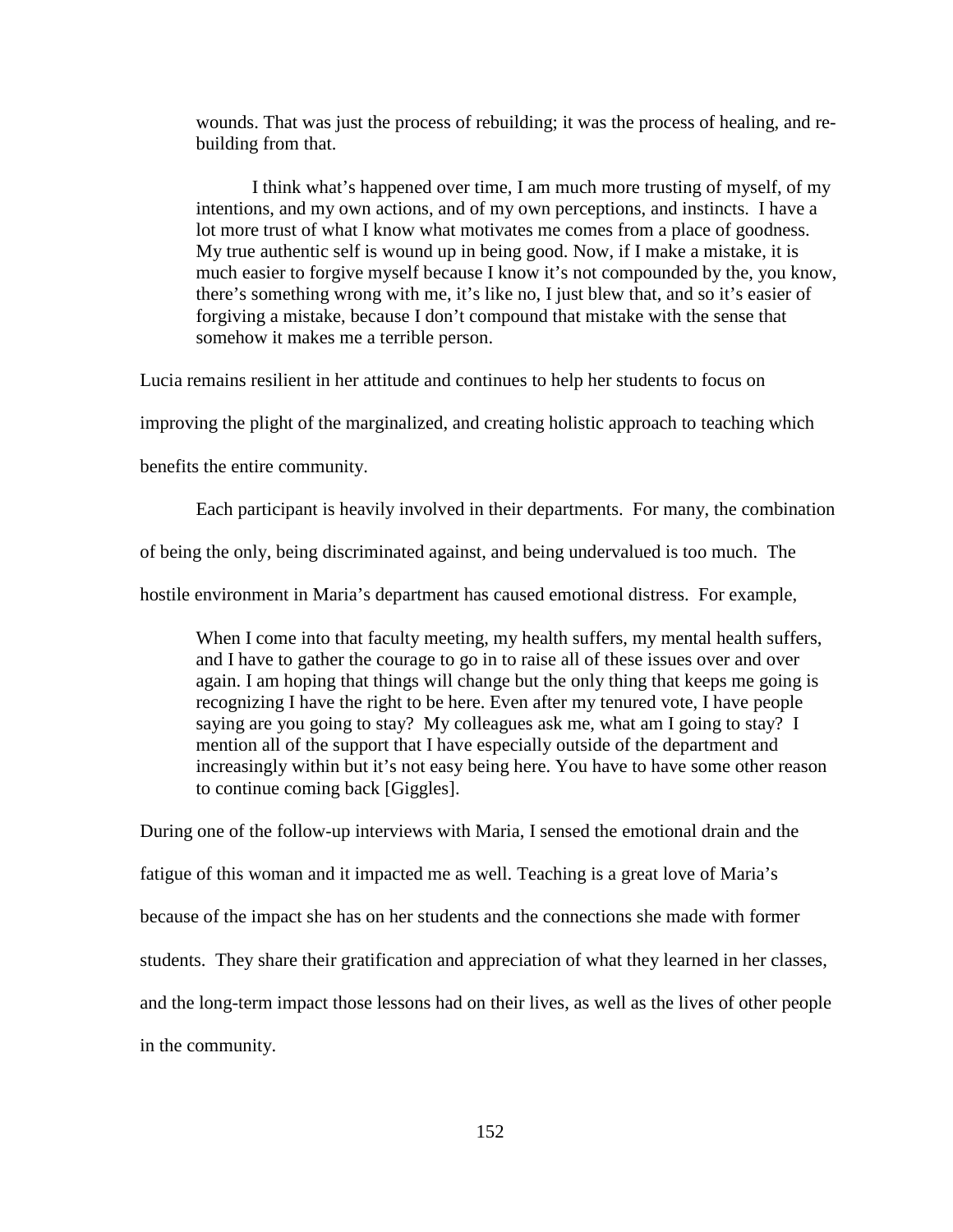As a young child Rosa was demoralized, ridiculed, and belittled because of her minority status by her teachers. She became well aware of the hyper-sensitivity to racial and multicultural issues and nurtured this innate quality and ability to affect the educational system by teaching teachers to embrace diversity and to treat all students fairly.

**Generosity despite misfortune.** Despite the trials and tribulation, each participant mentioned they felt fortunate in their careers. While in graduate school Anna and her husband were unable to pay rent for that month. A professor loaned them the money. When her father passed away, the people at the college he was teaching at were also very generous and helpful. These acts of kindness established the value of giving which in turn created a lifetime of generous acts of kindness. Anna will help her students in ANY way possible to ensure their success in academia. Her behavior is based on a belief of social responsibility and a feeling that it is her responsibility as an educator to serve but in ways other than formal instruction. The 70 year old Anna has no intention of retiring, because she has a greater purpose. She must continue to uphold the retention rates of Heritage speakers in her department, she must be the voice of silenced Chicanas, and feels compelled to add to the body of Chicano Literature.

#### Anna states,

One of the fortunate things, and this is why I tell you I think I have been very fortunate, was that there was a woman there who had been teaching. She was much younger than I am… But Illeana was really interested in expanding things. I mean, she was a really bright person who started teaching Latin American women writers. I was in her class the first time she ever taught it…Also in that class was a young woman, who also had a couple of young kids, and she was a single mom and her name was Manuelita and she's a poet and a writer. And Manuelita and I became really, really good friends.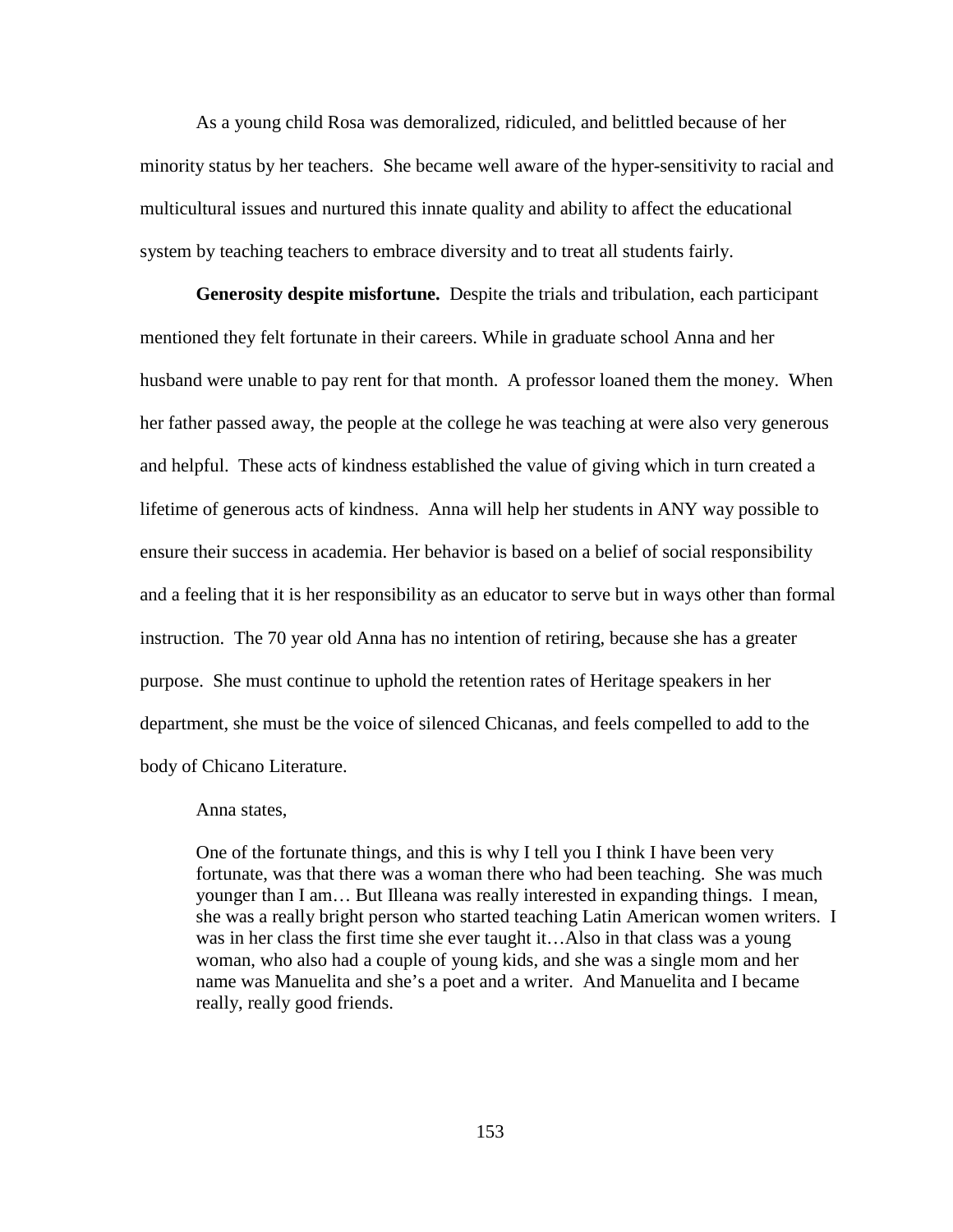The women became colleagues, collaborated, and were all instrumental in the development and establishment of Chicano Literature.

Maria states:

In many ways, I think I have had it easy here. Yeah, I am very…fortunate. They are closing fast (scholarship opportunities). So, I feel very, very fortunate, because there were some doors that were opened for me. That no matter how hard I tried, if they hadn't been there, there was no way I was going to have access.

Lucia feels blessed to finally be in an environment she helped shape where women

and people of color feel they are effective professionally. Feeling supported and appreciated

in the work environment as well as feeling emotionally content, allows workers to flourish. I

asked Lucia to share the importance of operating in a changing organization, she states:

Lucia: It's a perfect place for me! No matter what else…

Researcher: You're so happy here.

Lucia: Oh, God, I am so blessed! I know that I am blessed.

Researcher: Wonderful.

Lucia: I know that I am blessed. And we know, *we know* how unusual that is.

Researcher: This is a very unique situation.

Lucia: We are also known for it, both within the university and nationally. We are known for having a really collegial department.

Existing in a hostile environment, a department that is not supportive, is racist, and is

sexist would deter many Latinas from remaining faculty members. Yet, the Latinas in this

study do stay. One of the main reasons they endure so many trials and tribulations is because

of the love they have for teaching.

The reason I love teaching is that I continue to get calls from students, sometimes that I taught ten years ago, or even emailing me, saying, you know I just wanted to tell you how I really appreciated what I learned in your class and I'm still thinking about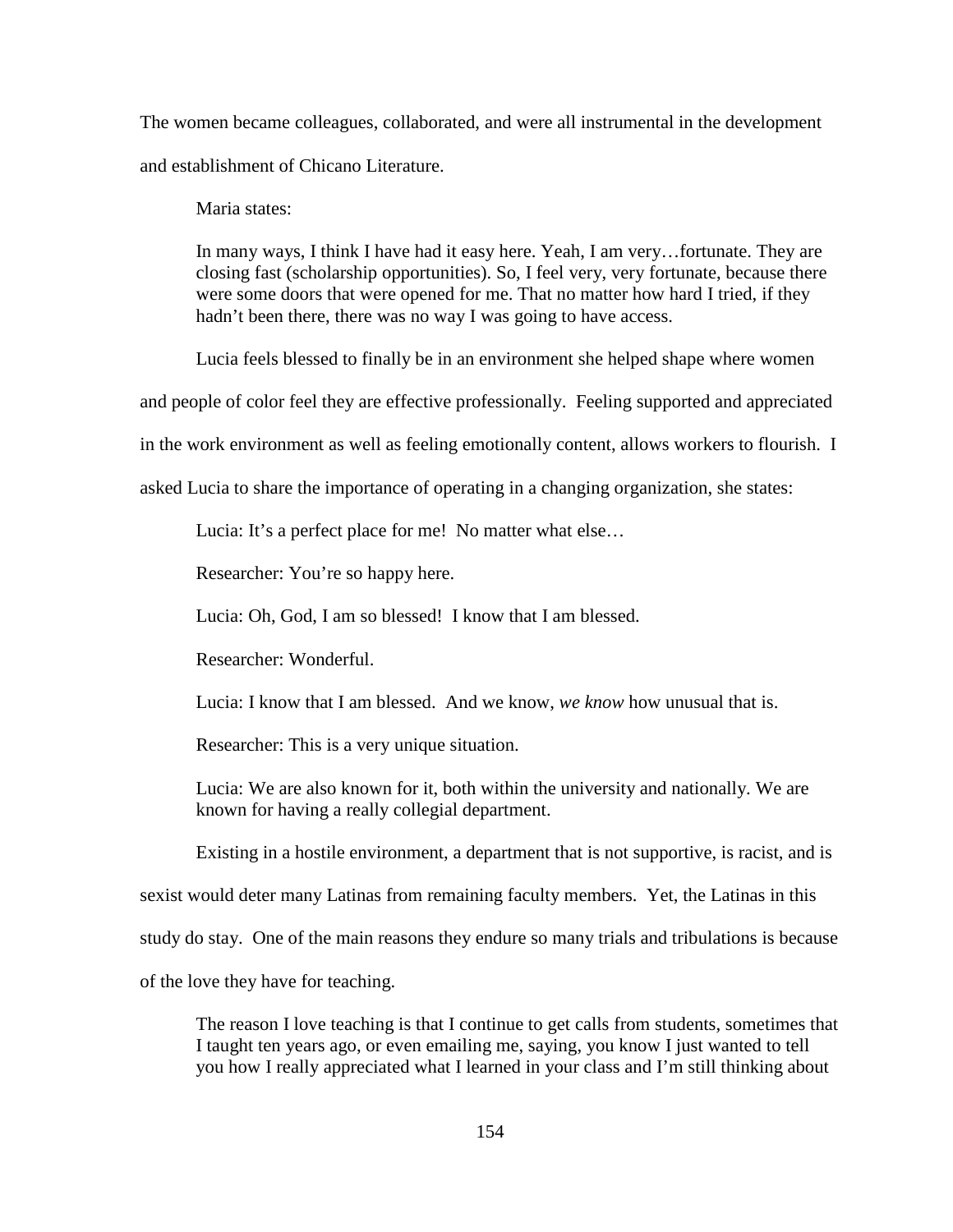those things. I still have those books, or I can never watch TV the same way, that they were able to take something that they saw in a new light, and still apply it to their life, wherever they are. I don't care if they became teachers or not, I don't care if they're a sociologist or not, that somehow, I made a connection with them, and stayed with them, is the reason why I continue to teach.

Celia's real job in the university is to teach students practical and on the job skills. She also teaches her students how to function in a research and laboratory setting. There are other agendas with cultural issues, and an appreciation for the diversity of cultural issues is important to Celia. Many southwest citizens identify in distinct forms because of the subtle yet important differences among the counties, tribes, pueblos, and geographic locations.

"…it's a whole different world and people will tell you but you have to ask and be interested.

Teaching cultural issues are important to me when I teach in the mental health profession."

(Celia)

Lucia has taught for many years and there were moments where she felt discouraged.

Sometimes you encounter the students that doesn't appreciate it, or expects too much, or hurt your feelings somehow because you had too high expectations, or gave too much. I am not saying that teaching has always been a bed of roses, but I am always setting myself up with new challenges. I don't have to, I only have to teach one course, but I am teaching two courses. I am teaching a 100 level, and in fact my nephew was like, you're the chair of your department and you're teaching a 100 level course? I'm like, I love it. I love teaching this class. But I am also teaching a Ph.D. level class, we don't have a Ph.D. program, but I teaching a Ph.D. level seminar. Why? This gives me a chance to stay up on the literature on globalization for example, and this one forces me to have to articulate the world of planning to the world of planning to people at that level.

Building connections with the university and the community is always a focus for Lucia. She sincerely cares about her students, her staff, her friends, her family, and the community.

Networking with others has been necessary for all of the participants. When they felt

they were not being heard in the departments, felt they were not being supported, felt they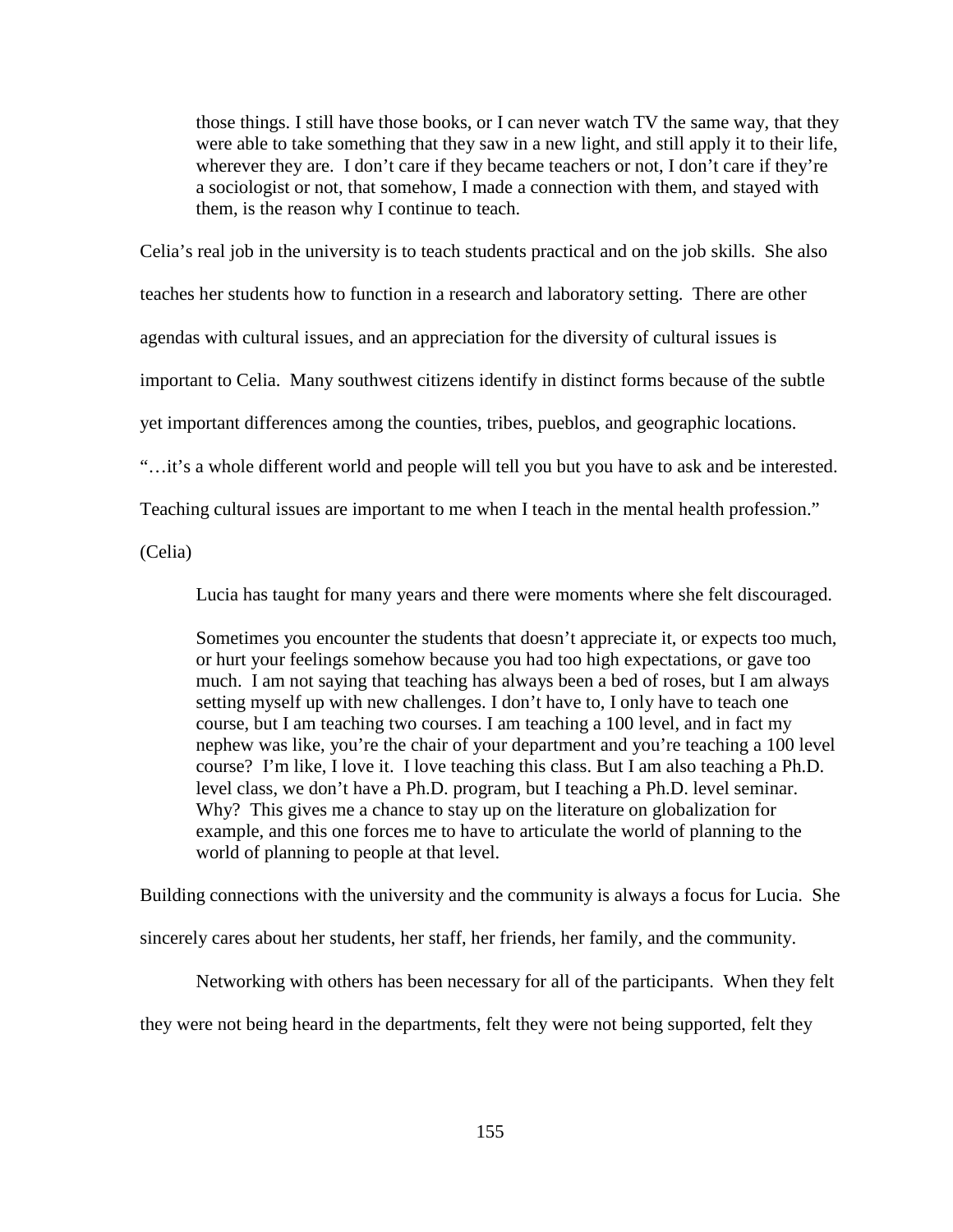were treated unfairly, they would network with others outside their departments and universities. Lucia has many networks and she knows how to

…operate in these difference networks. I might think about something, but I know when to run it by them, that's what they want me to do. If I have something I need to turn into the dean, I dropped them an email and say, I'd like to run it by you, and can I have thirty minutes of your time and hold a meeting…?

The participants in this study expressed the importance of networking, collaborating, and organizing with others because helping others, being generous of their time, and improving the plight of the marginalized, is more of a need to fulfill, than an obligation. Celia hopes to continue to serve as a positive role model for other Hispanics, and will continue to display a resilient attitude in her new career. She is strong, aggressive, and assertive Puerto Rican who plans on organizing, creating mentorship programs to cultivate successful Hispanic educational programs.

#### **Summary**

The participants' journey through academia has been challenging and many themes emerged from the data. The Navigation through Academia was difficult for all of the participants. They felt they were unprepared for the college curricula, were constrained financially, and had other family obligations that required either their time or financial assistance. There was a lack of diversity in the colleges and universities, a lack of Latino mentors and instructors. Often the participants faced discrimination and many of the stable relationships either with family, friends, or partners changed significantly. Scholarships, grants, and work study programs were instrumental in achieving an education, as well as allowing the participants to reach tenure status. The participants were unselfish and felt strongly about creating an equitable education to all students of color by creating diverse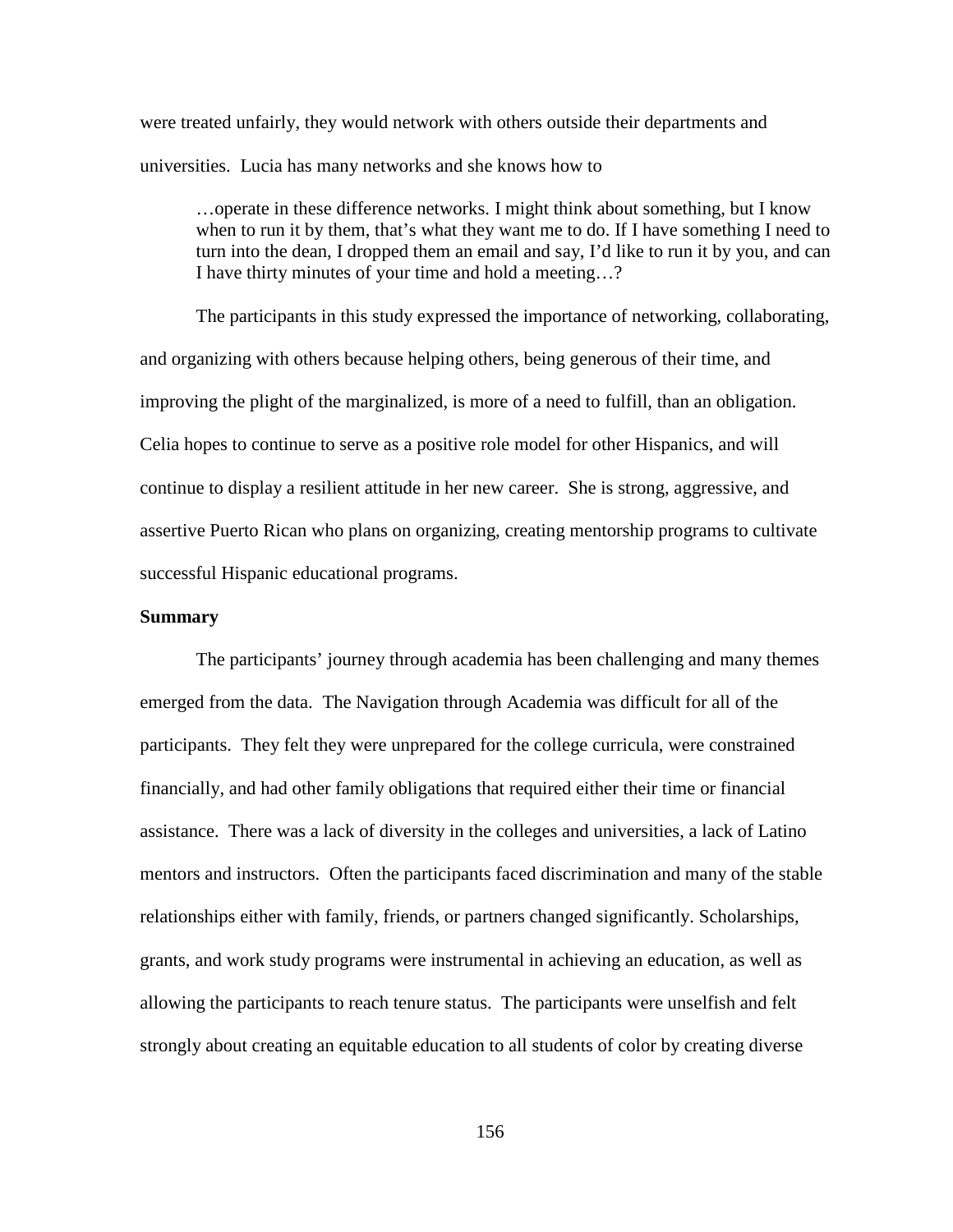curricula, mentoring, and a focus on improving retention rates. The participants are all committed to changing the organization. They have instituted change because they break down structural barriers by deconstructing negative stereotypes. The Latinas actively promote diversity in the departments, and legitimize brown research by making significant contributions to the literature. Organizing is a joy because it serves multiple purposes and benefits all students of color. Finally, the participants recognize the importance of social reciprocity. They believe in teaching, mentoring, networking, and helping others despite knowing the road to redemption requires great suffering.

As the researcher, I was seriously impacted by the stories shared by the Latinas in this study. I discovered many common threads along their journey through academia which were similar to my personal experiences as a woman of color, as a student, as an instructor, and as a professional employee outside of academia. When the participants cried, it was difficult play the role of the researcher. There were several times I hoped to share a similar story or discuss a transformational learning moment, but I remained objective. I was not surprised there were many negative experiences but what was surprising was the level of impact, how quickly the wounds re-surfaced, and depth of some "scars". But what is truly remarkable, is the spirit of the Latinas, and their willingness to remain commitment to their profession with an incredibly resilient attitude.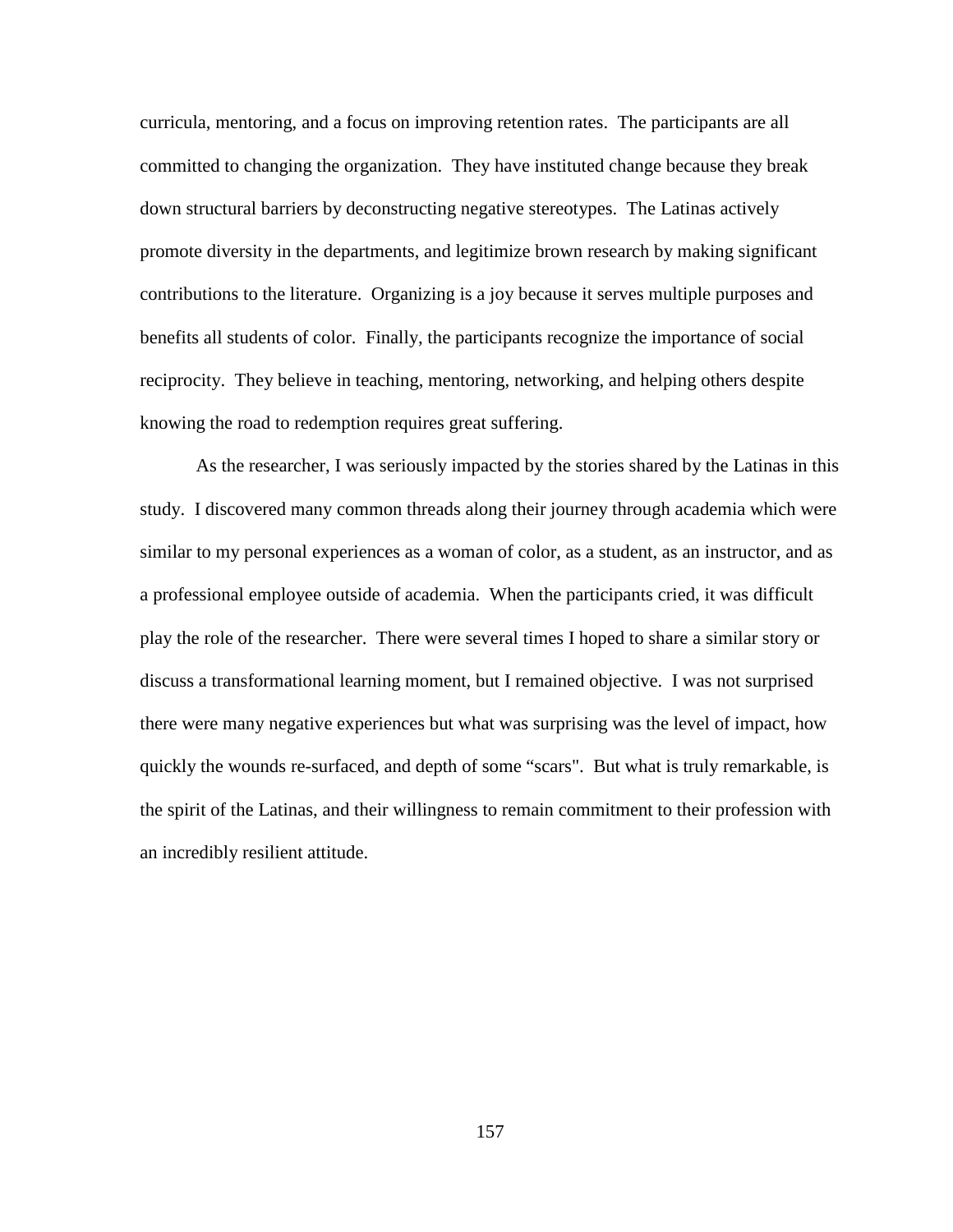#### **Chapter Five**

#### **Analysis of the Data**

The United States of American will experience a radical demographic shift of the population traditionally viewed as the minority group. In short, the minority will become the majority and a new category and classification system may need to be considered in terms of referencing people of color. The number of potential college and university students will increase in the next decade, according to fertility rates. Yet, the number of people of color attaining doctoral degrees is not proportionate to the growth in the population. In order to understand this phenomenon, a closer look at the academic institutions awarding advanced degrees was necessary. Gaining a greater understanding of what existing educational policies in academia are being employed was critical for understanding the challenges Latinas that have reached a tenure status face on a daily basis. Also, an understanding of the effectiveness of how diversity policies are instilled, monitored, and executed in academic settings based on the organizational culture is important for transformational learning theory. Specifically, it is critical to gain an understanding of how Latinas that have reached a tenured status interpret their experiences through the promotion and tenure process and how it affects their teaching and leadership styles. I wanted to explore how they define their transformational learning experiences and understand if those experiences affect their approaches to making structural as well as policy changes in academia, and if those experiences affect their the level of engagement. A clearer understanding of the organizational structures in learning institutions is necessary to understand if academic institutions truly embrace diversity.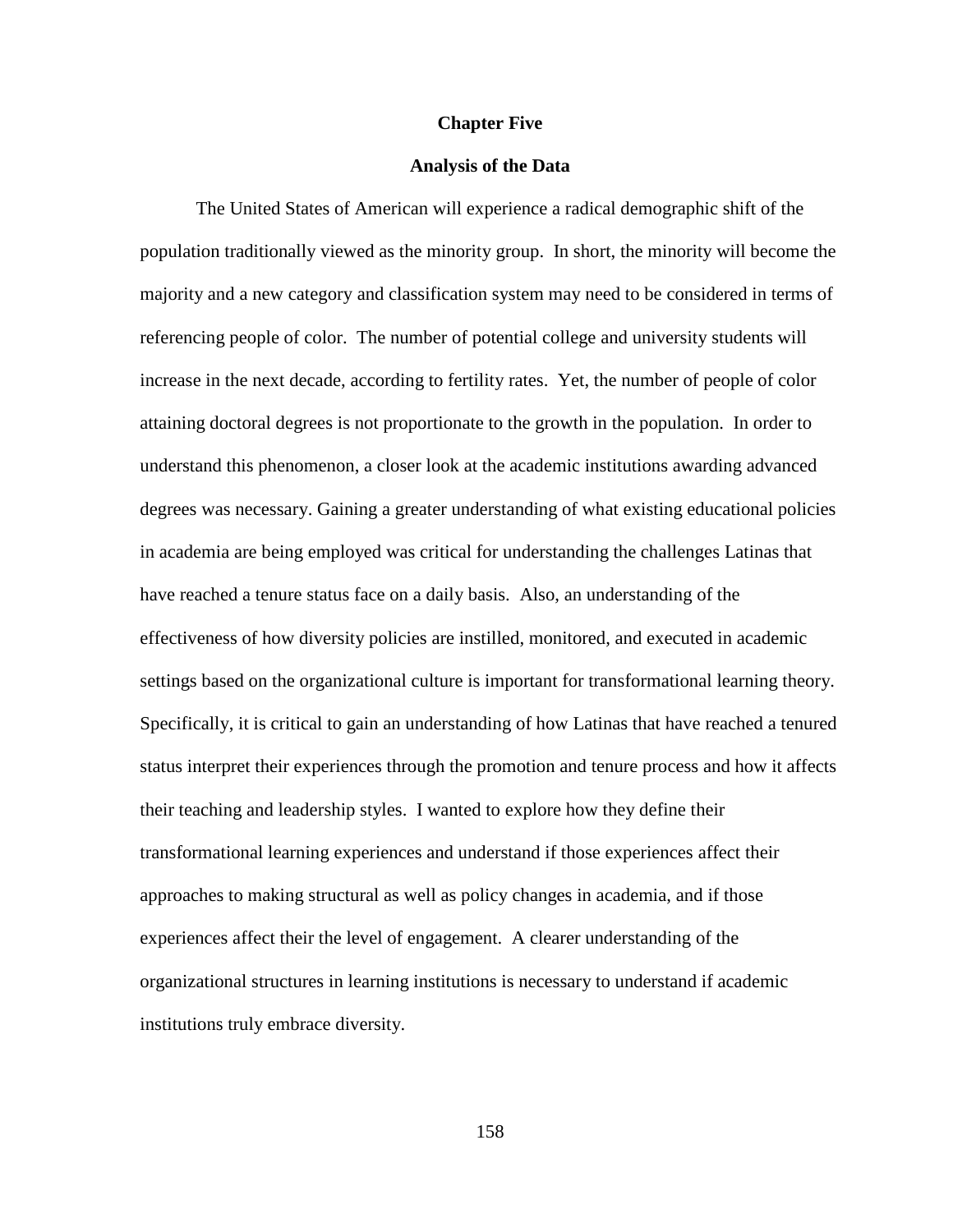I chose to study Latinas that have reached a tenure status because this process is challenging and commands a certain level of respect among intellectuals in the academic community via purposive sampling (Bernard, 2002). The participant group was selected based on an assumption that many of these women promote social change in the institution, as well as within the community. The participants were U.S. citizens, attended U.S. colleges and universities, and self-identified as Latinas. The participants were asked to share their stories of their journey through academia.

I have considered the major theories from the literature including Hofstede's Theories of Culture in Organizations, as well as race and gender theories to understand how race is socially constructed. Mezirow's Transformational Learning Theory was selected to evaluate why the efficacy of Hispanics is being limited as a result of the disproportionate number of advanced degrees being awarded to people of color. The findings were presented based on the case studies related to tenured professors and the challenges they faced in various colleges and universities, but also in their current position at a Division I level University. These findings were drawn from an analysis of the data collected from participants in the forms of in-depth interviews, journals, curricula, talks, class observations, published books and works, a critical reflection process, and a focus group.

Chapter IV presented the findings in response to the primary research question and the secondary research questions. Four themes emerged: The Navigation Through Academia, the Transition Individual Success to Providing an Equitable Education to All Students of Color, Changing the Organization, and Critical Social Reciprocity. This chapter presents an analysis of the characters, a summary of the findings in relation to the literature, implications and recommendations, as well as suggestions for future research.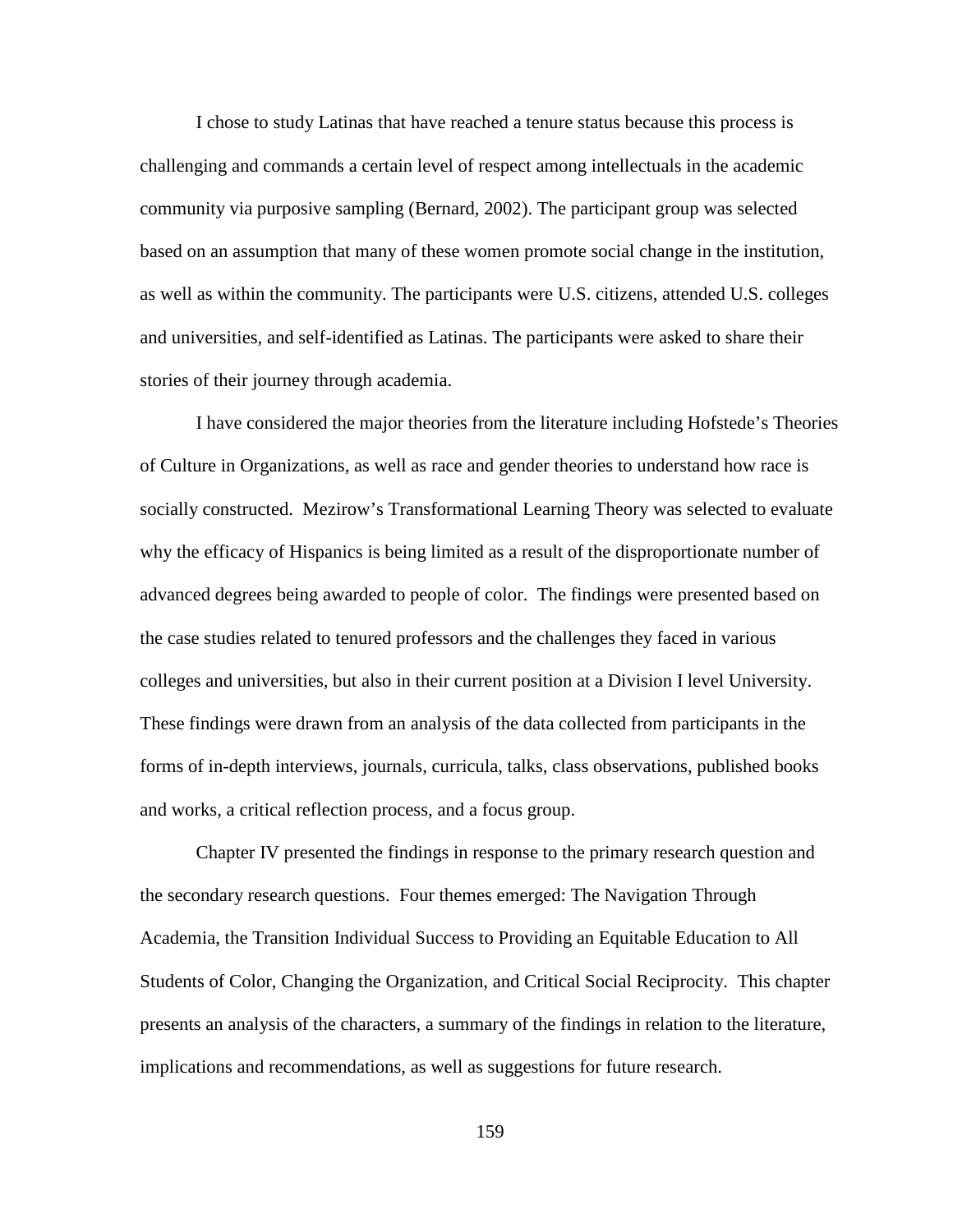## **Research Participants**

Anna is a shy, Latin American Linguist. She grew up poor, struggled during her adolescence, but ultimately became a rebellious scholar. Anna questioned everything early in her graduate career, challenged the system, and was insistent upon researching topics related to her interests in Chicano Literature and Latin writers. While in graduate school, she learned the importance of standing up for what she believed in, even though the consequences were costly. "I have never liked being mistreated." Anna is a self-declared "flash in the pants scholar". She has held prestigious positions and has directed her career towards the establishment of sustainability of Chicano Literature. Beneath the shy surface, there exists a tough Chicana. She has high expectations of her students, builds trust, and is extremely generous with others.

Maria is a ground breaker, a record setter, and epitomizes resiliency. She was raised in a large city in de-facto segregated public housing. The daughter of immigrants, and raised by a single mother, she is the oldest of five children. Maria helped raised her siblings as well as financially assisted her mother. Her bravado stems from a long line of determined and passionate women. Maria's grandmother raised 16 kids on her own and although her mother came to the United States with a second grade education, she encouraged Maria to excel in school. In high school she was told by a teacher that she would not succeed in an academic career and rather than lose self-interest and become discouraged, she was determined to deal with issues concerning segregation, discrimination, and racial profiling. In her first joint appointment at an institute, Maria was the first black woman in a tenure track position. She opted to move to a Division I university, where again, she was the first woman of color in a tenure track position. She felt the department marginalized race as an area of study,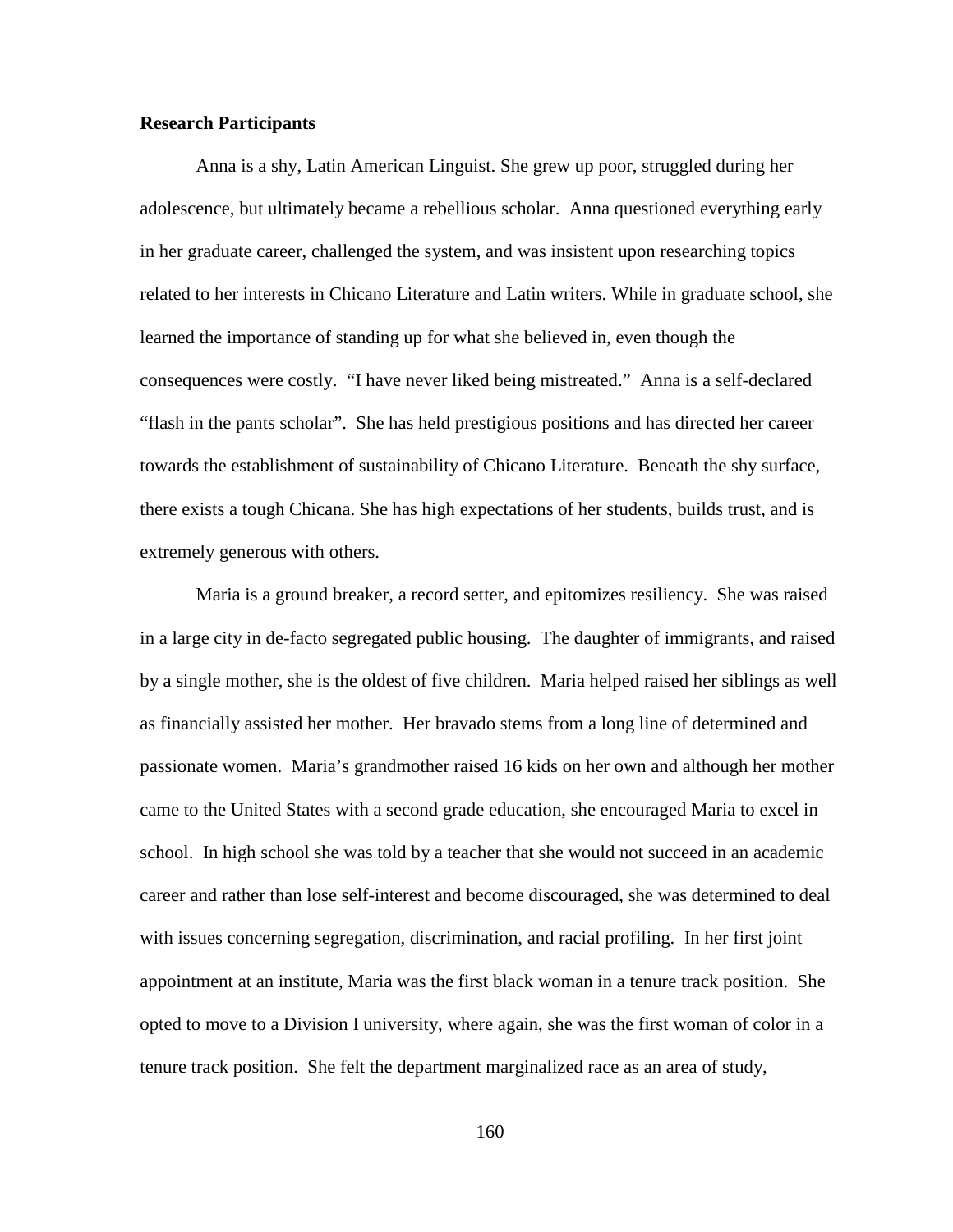continues to face blatant racial profiling, but is totally committed to improving the academic environment for people of color and dedicated to changing the organization. She is extremely generous with her time and feels it is her responsibility to collaborate with people interested in race and gender issues.

Lucia embodies social activism and community. There is a center of goodness within Lucia and she is very clear about that focus. She possesses many good traits, is very selfcritical and can sometimes be viewed as too serious. Lucia has based her professional career on the convergence of community development work and Chicano studies. There is a center of goodness within Lucia and she is very clear about that focus. She possesses many good traits, is very self-critical and can sometimes be viewed as too serious. In her graduate program, there was overt discriminatory and flat out mistreatment of women of color.

…what a fricken snob she was, and I mean most academics are snobs, let's face it. And again, that's why you're doing this study, right? Because how do we exist? How do we maneuver, how do we find our way in this kind of world? How do we navigate our way through this strange word?

Lucia's academic journey has not been easy. She has been hurt many times emotionally.

Theresa is a daughter of a Sociologist and a nurse and grew up in a family of middle socio-economic status. Her strict father worked in the local university as a social activist and university administrator but was the first in his family of seven to attain a degree. Her family was progressive and nurtured their children, allowing them to be liberal, open, and opinionated. Theresa's father created a learning environment where his children would be prepared for a life in academia.

 The journey through academia was interesting for Rosa. She attended a few schools prior to attaining her undergraduate degree. Acquiring a master's degree was challenging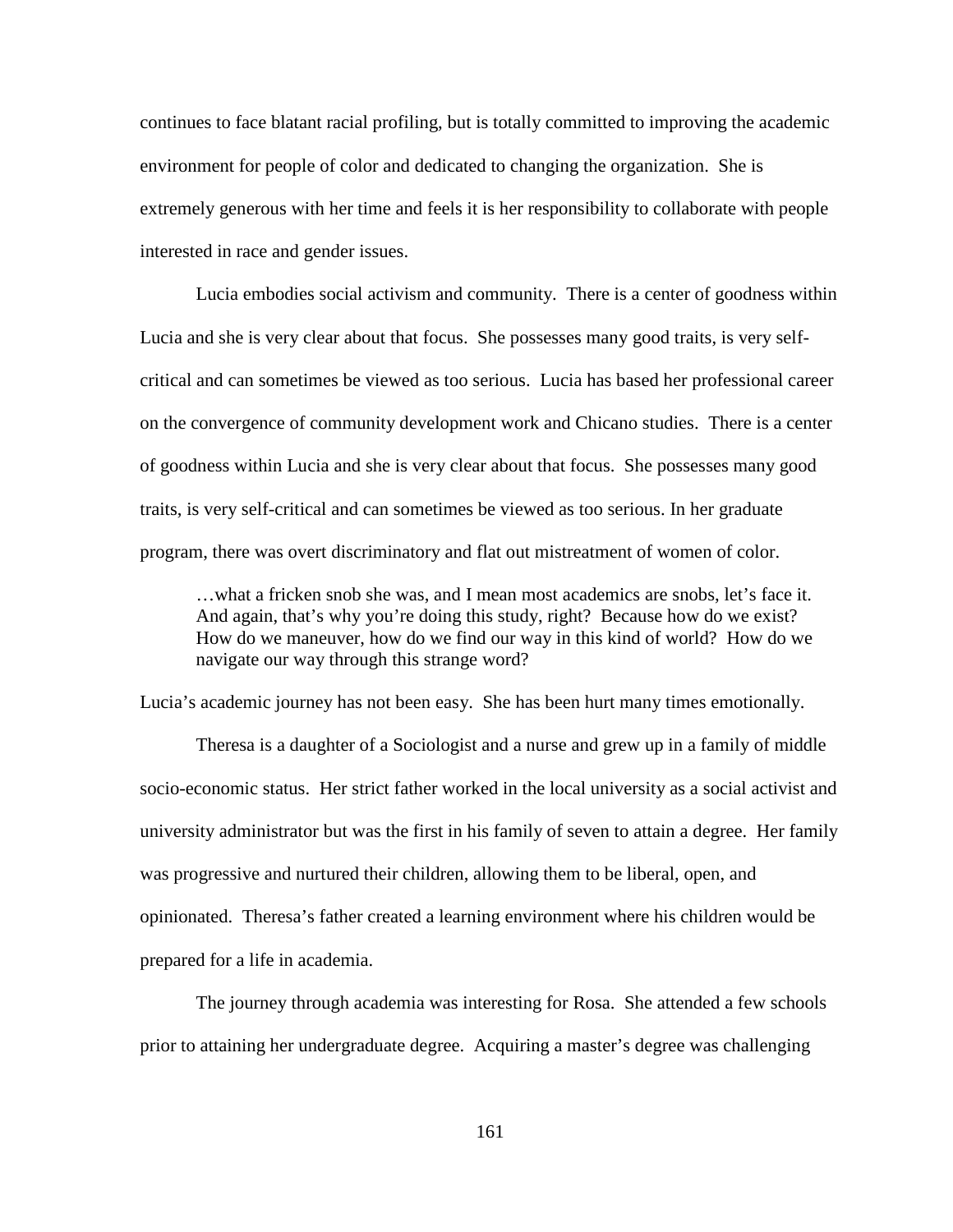because the school she was attending was located more than 70 miles away from her husband and son which required residency in two different cities, and plenty of time spent away from her family. Rosa's graduate experience was much easier and much more rewarding because she embarked on a unique opportunity in a specialized field, special education. Rosa sincerely marvels at her mother and the impact her mother has had on her career. Even though her mother is not an educated person, she is very calm, strong, was the glue that held the family together.

Celia is the daughter of a school teachers and the expectation was set early on that she would become a teacher as well. Racial identification and cultural acceptance criteria have seemed to have been critical components of Celia's academic journey. The exploration of multi-cultural issues began when she was in graduate school where she worked in Social Sciences. Celia attended medical school at the age of 30. Celia worked for a government agency and experienced orchestrated discrimination her entire career at the agency because of her Hispanic identity. She has been harassed and is suffering tremendously from the ordeal but Celia has found the will and desire to survive and rise above the negative situation. She is working and operating in two distinct learning environments: as a Medical Doctor, a Psychiatrist, in a local hospital serving the local population and also as a neuroscience medical instructor at a university. She enjoys working with the local community among people of color. Specifically, she enjoys working with the Native Americans, Hispanics, and the elderly.

#### **Research Questions and Purpose of Chapter**

The primary research question of this study was: How do Latinas that reach a tenure status interpret their journey and experiences within academia?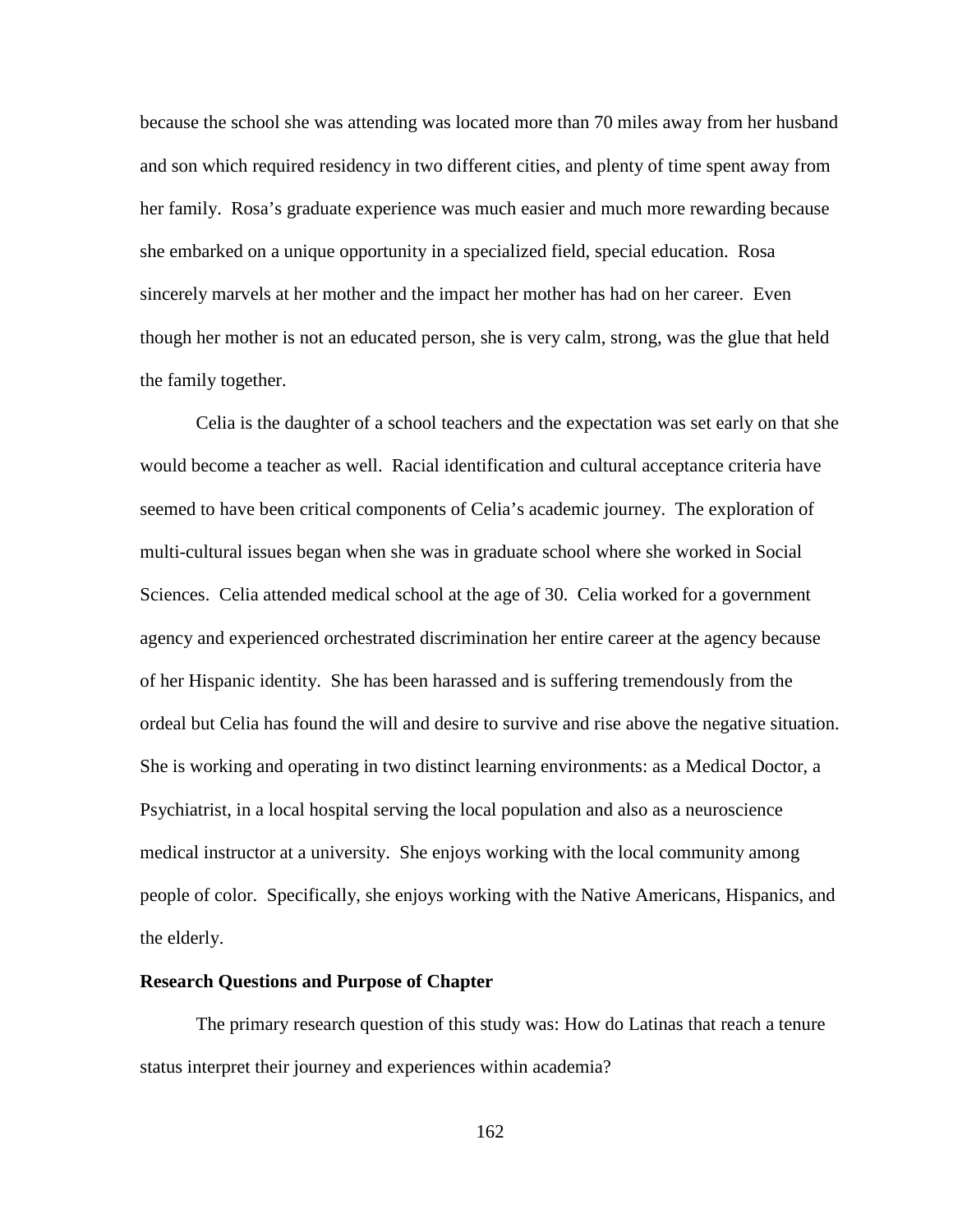The secondary research questions of this study were:

- 1. How do Latinas describe the organizational culture in which they work and teach?
- 2. What motivates these Latina to reach their personal goals?
- 3. What types of leadership skills do they possess?
- 4. How do they describe their experiences in relation to their larger community?

The purpose of this chapter is to further consider the research questions and discuss the significance of understanding the role of tenured Latinas in Academia and the impact they have on their extended communities. This chapter does not presume to generalize about all women of color in academia. Instead, it offers observations and insights drawn from the rich data on the six professors who participated in the research study.

#### **Summary of the Analysis**

# **The research question: How do Latinas that reach a tenure status interpret their journey and experiences within academia?**

Each of the participants in this research study mentioned their journey through academia has been challenging, yet rewarding, and truly transformational. The theme that emerged from the data was the challenging navigation through academia. Through various stages along their journey, each participant felt a sense of lack of preparedness. Early in their careers, they were unprepared for the university curriculum. Each participant agreed university students suffer a "shock" and struggle with making the transition from a high school student to a college student. Anna thinks "…that anytime students go from high school to college, they are not prepared. I believe in public education but I do think that public education does not necessarily prepare you for college." Public high school education is serving the needs of some students but not all students. Public schools located in affluent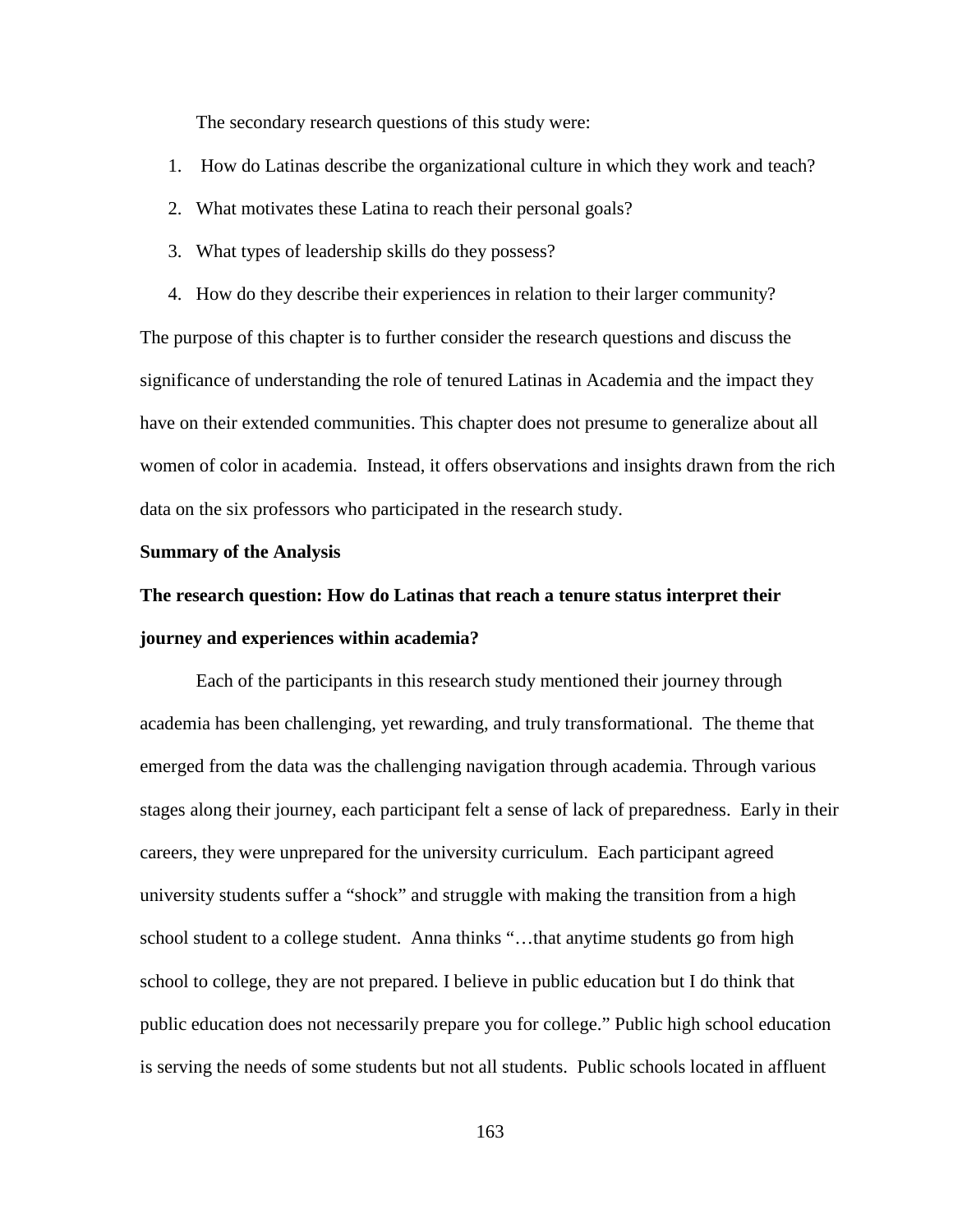communities tend to prepare their high school graduates more than public schools located in poorer counties. Maria made reference to the high school graduation requirements twenty years ago. What once was considered "honors" is now considered the standard. K-12 program and graduate rates are on the decline.

The participants mentioned they were often the "only" Latinas in their classes and in their departments. Not only was there a lack of diversity among the student population, but especially among the instructors. Mentoring was extremely crucial for their academic success, and far too few people of color serve as mentors. The participants faced discrimination, and described the negative experiences in academia as transformational learning experiences. Personal relationships suffered during their journey through academia. There were marriages, divorces, and separations from their spouses because of the stress of being involved in the academic environment. All of the participants faced financial constraints and had family obligations that added additional strain. Anna shared a story a student who cared for his father during a battle with a terminal illness. The family situation was distracting for the student and affected his participation in the classroom, so Anna gave the student money so he could visit his father. The student was extremely grateful and was able to continue with his studies. Anna has continues to support her mother, and sometimes other family members, financially and emotionally based on the expectation she established since early childhood. Celia's mother is quite ill, and she is taking several trips to California to care for her. Maria helped raised four siblings while she was in undergraduate and graduate school. Her mother is currently living in the projects in New York, and Maria continues to provide financial assistance to her mother as well as her siblings.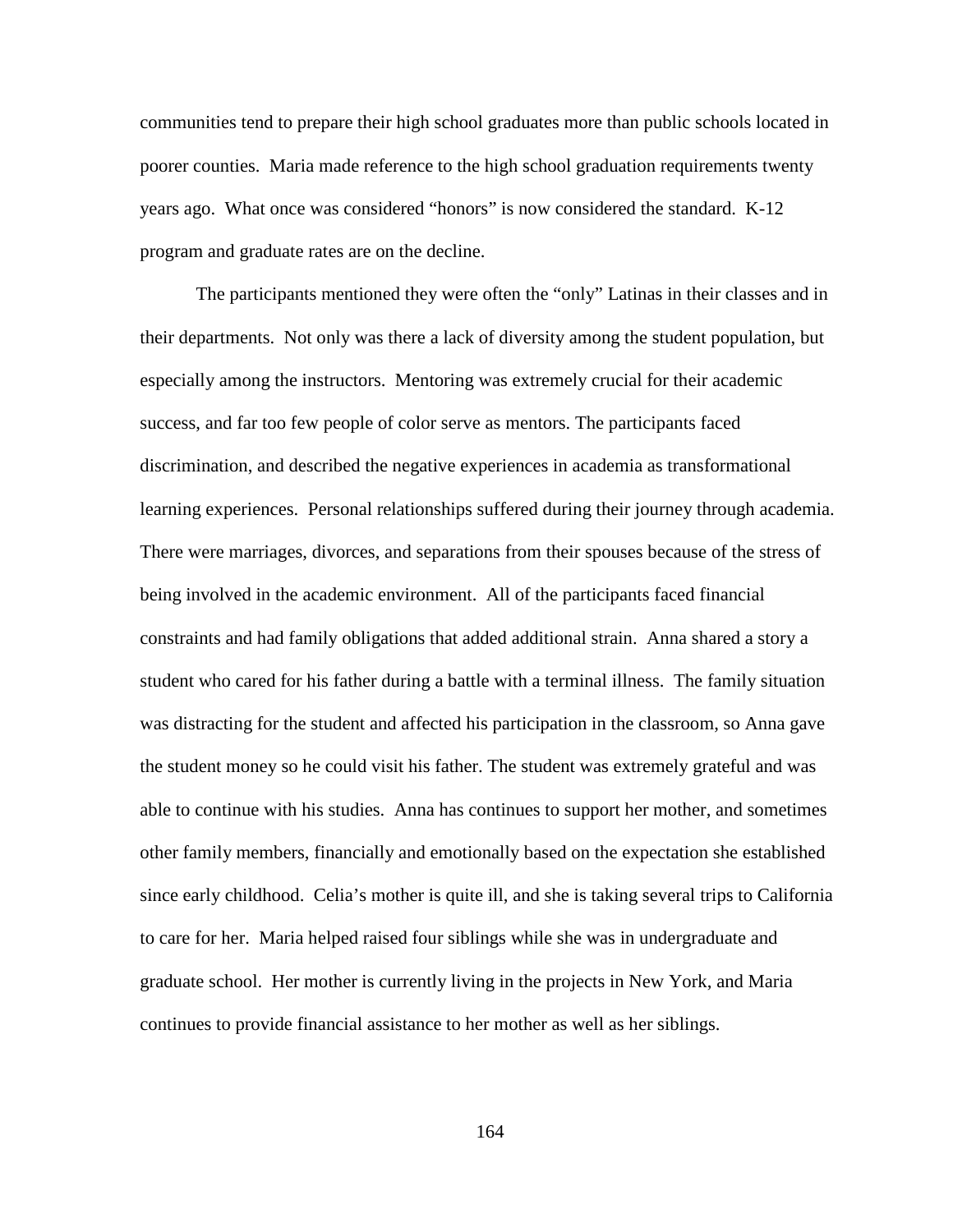Scholarships, grants, and work study assignments were crucial for these Latina's academic success and survival. Each participant felt as though they had to validate themselves in terms of ability and right to a fair and equitable education. The five participants of low-SES all mentioned the world "struggle" and a desire to "survive". The participants also mentioned many of their students of color struggle in their courses, face challenges in their departments, lack mentoring, and share many sentiments about their navigation through academia that are strikingly similar to the participants journey through academia.

# **Research Sub Question 1: How do Latinas describe the organizational culture in which they work and teach?**

All five women of low-SES background mentioned experiencing discrimination, sexism, and negative profiling. Anna experienced a significant wage differential because of her double minority status (Canul, 2003), being a female, and being a Latina. Theresa avoided the situation by establishing accreditation as a lawyer, and doctor of philosophy to limit racial profiling. Maria experiences racial profiling regularly. She shared written information concerning a committee she is working with "… it gives you the sentiment, and the flavor for why they think I am ruining the department." Maria has experienced blatant racism, negative stereotypes, and struggles on a daily basis to dispel the misconception that race is not a valid category of analysis. Maria feels she has to work twice as hard as her colleagues and has to struggle to survive.

According to the participants many White scholars continue to elude the legitimization of "Brown Research". Brown Research includes minority related topics which are not considered scholarly by White academics. Students of color continue to face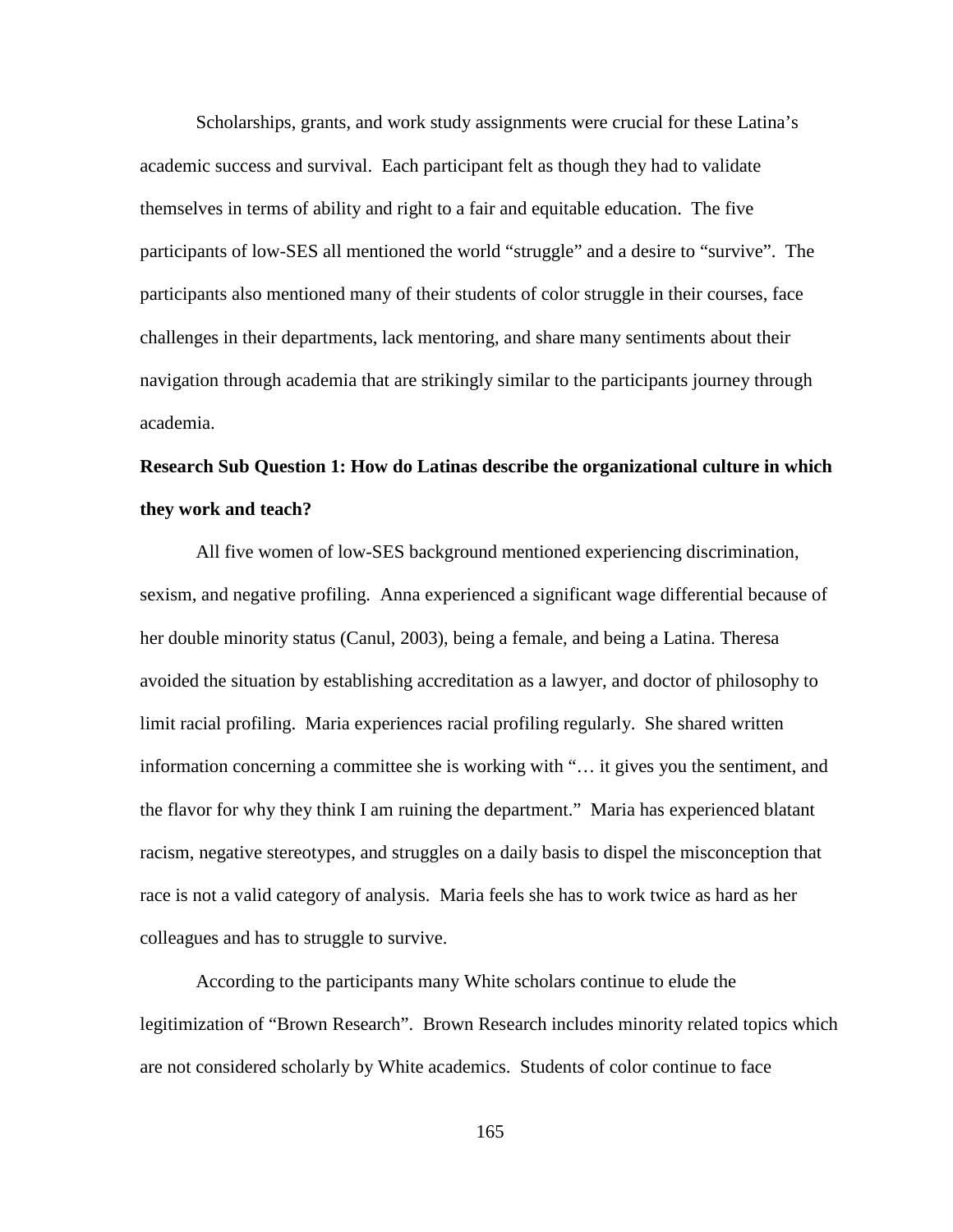challenges conducting brown research because they do not receive the appropriate support from their professors, colleagues, and departments. In their professional lives, when the departments would not support brown research the participants decided to collaborate with others in different departments. Each participant discussed the importance of having a diverse curriculum. Often the departments do not support diversity topics, and the participants feel the departments do not deal with issues raised in faculty meetings concerning discrimination and unfair practices, nor do the departments support programs that benefit Latinos. In the Division I University where Maria currently teaches, a course on race and discrimination has been introduced as a curriculum requirement, but it has never been approved. Maria advocated diversifying the curriculum to address these issues which highlights a major downfall and begs the question, if the Social Sciences Department is not breaking new ground in this area, how are other departments expected to introduce similar topics into their programs? Social reform will occur at a snail's pace.

Anna has faced many negative stereotypes in her career. When she joined her department, others thought the "the department's going to hell" (Anna). The type of Literature she taught was undervalued and constantly criticized. She described her journey through academia as "tough." Anna has contributed to the feminization of her department and to the profession because she felt the feminist movement provided her the courage to excel because "That's what anger can do for you…because of the feeling that you are somehow being mistreated" (Anna).

#### **Research Sub Question 2: What motivates these Latinas to reach their personal goals?**

The Latinas want to change the organization culture and structure by improving the environment for all their students, but especially for people of color. Each participant in this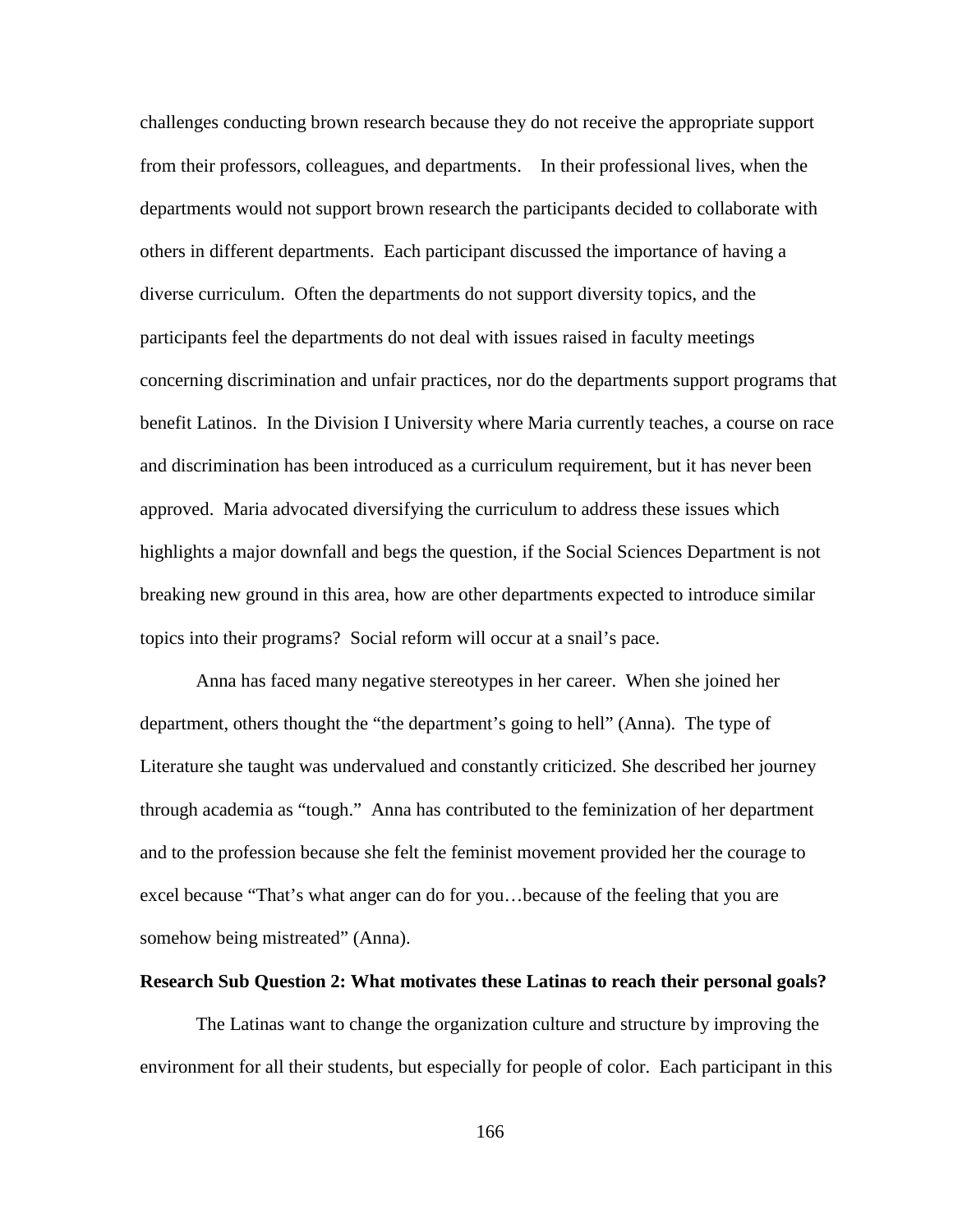study mentioned the importance of participation in various committees that benefit others. The committee may have a race and gender focus, but ultimately the tenured Latinas in this study felt an inherent desire to help others. They believe their role as educators is to provide the best level of education possible to ALL races and genders. Theresa mentioned the importance of the Chicano movement and her father's participation to the movement which motivated her to improve the plight of the marginalized. Anna discussed the importance of Chicano studies and the benefit to minority students. She and her colleagues believe in working diligently to widen the body of literature. Theresa includes the topic of Affirmative Action (AA) in her classes which stimulates dialogue and establishes a safe space for students of color. Theresa instructs her students to think about the implications of AA, and to become active citizens. She proudly shares her political views and discusses her Chicana status. Celia is experiencing race and gender issues in her current situation. Soon, she will begin teaching at another university and vows to use the negatives experiences as real life topics to improve the working and learning conditions for people of color.

Students continue to face financial constraints and are unable to equip themselves with the tools necessary to meet performance criteria. To alleviate this situation, Anna provides grant and research funding opportunities for her students. Anna and Maria place books on e-reserves in the library, and give students textbooks when additional copies are available to ensure students receive a fair opportunity to compete with other financially sound students.

The number of Chicano instructors and mentors continues to remain small even in a university that claims to target and serve the Hispanic population. The lack of role models and instructors has an impact on the student experience. The participants overcome with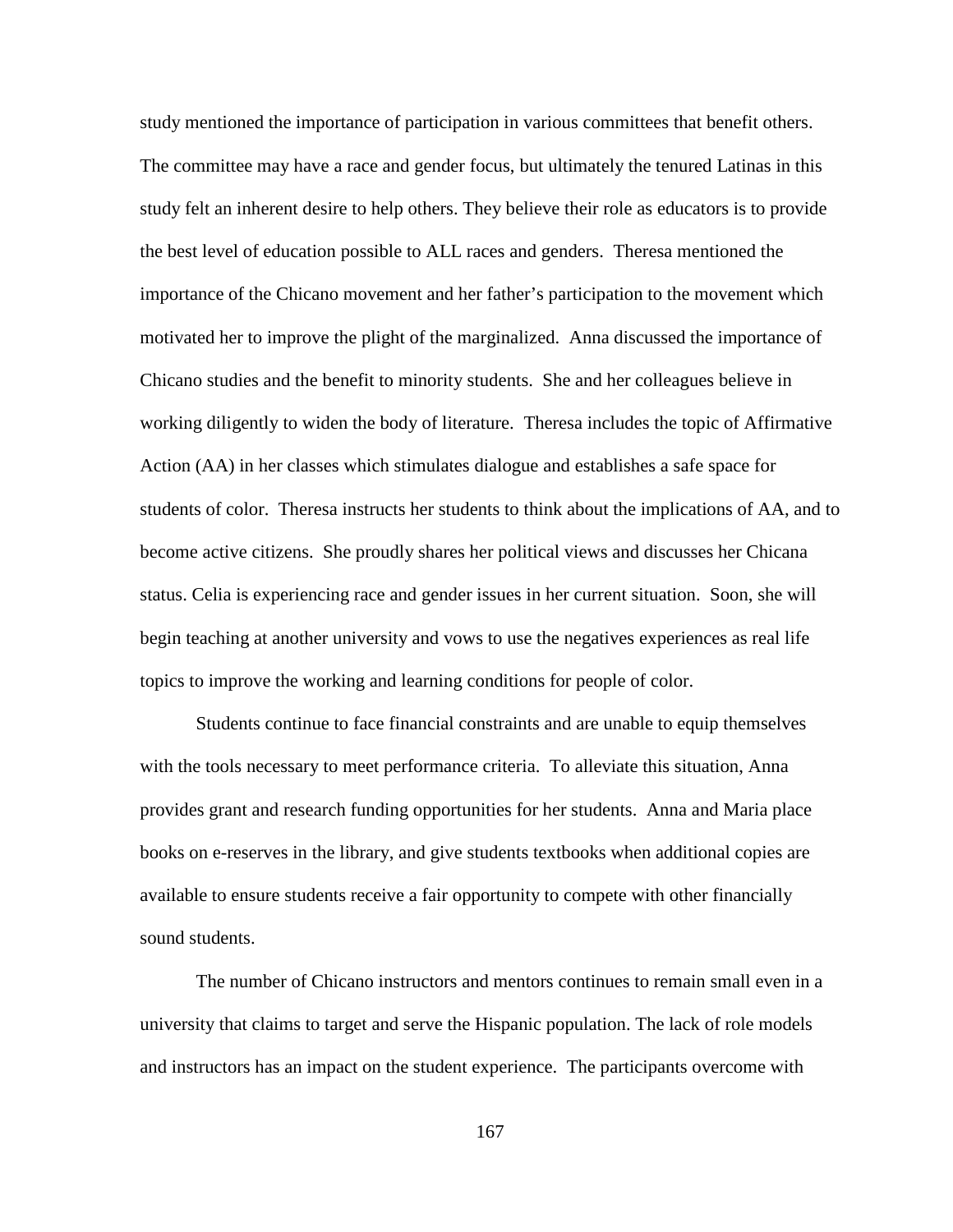frustration, organize and create clubs, support systems, committees, and working groups. The university sponsors diversity initiatives but there are several organized groups attempting to serve the students of color population and instead of collaborating, they are competing against each other for funding which further complicates the situation for students of color. Sponsorship of diversity programs with unified objectives enhances communication, participation, and cooperation.

The Latinas mentor their students by sharing their lived experiences in an effort to prepare their students mentally and emotionally for their journey through academia. There is a conscious effort to create and uphold the retention rates of minority students. This is accomplished through the building and preservation of programs. Anna is of retirement age, but she refuses to do so because she fears leaving her department may be the demise of the program she created to support women of color. She has maintained the program for several years, which is a central focus of her intentions to attract and retain minority students.

Every participant in this study expressed a love for teaching. While their reasons were different, the level of passion was consistent. They also mentioned a desire to improve the conditions for minority students. Rosa shared a desire

…to create a change however little it might be in terms of creating some kind of change in the education system to feel like one person can impact it. So you as a teacher can impact it. It's your responsibility to do so. So, that's why I think it's important to share the story because it's also relaying the message that as teachers they have a responsibility to bring up students and to ensure that underrepresented students are successful.

Each participant mentioned the importance of impacting change in their respective departments, as well as for the university.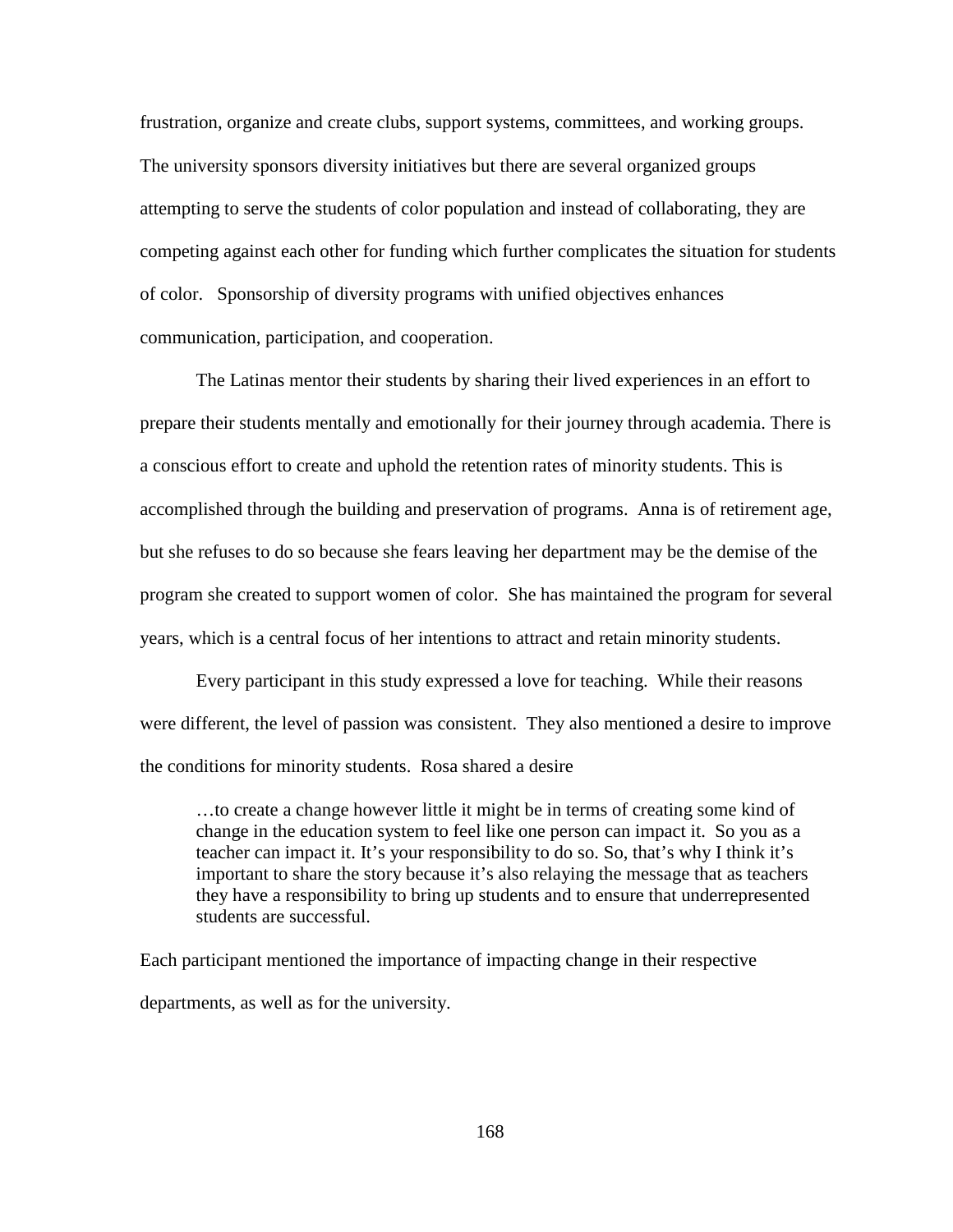## **Research Sub Question 3: What types of leadership skills do they possess?**

The participants in this study expressed a desire to the change the organization. Maria decided to become a Social Scientist because in high school "I had the opportunity to witness all the inequalities that existed in society." She shares her lived experiences with other people and discusses the effects of race and gender theories because she thinks "people are not aware of because privilege blinds". Maria recognizes many White people have not faced oppression and various stereotypes. Many of the Latina's goals are related to this concept and their actions are based on a desire to educate others on race and gender issues. "I've had colleagues repeatedly tell me that race isn't a valid category of analysis" (Maria). "I have had colleagues tell me that we don't have a problem with equity and inclusion" (Anna). The apathetic attitudes of the participant's colleagues in higher education towards race and gender and issues are disturbing. Therefore, the participants have vowed to engage in actions that make the "unfamiliar", quite familiar. An obvious means to enlightenment is through publishing scholarly work focused on inequality and remaining resilient in spite of adversity.

The Latinas in this research study are brave, loyal, committed, and are caring. They want to change the organization by breaking down structural barriers, especially through the deconstruction of negative stereotypes. They serve on committees, organize, and create programs in an effort to diversify their departments. By doing so, faculties of color are able to introduce diverse topics into their curricula. The participants also choose research topics with race and gender issues to legitimize brown research which significantly contributes to Chicano literature. Most importantly, the participants speak on behalf of people of color. They speak up in faculty meetings, public forums, organized lectures, and committee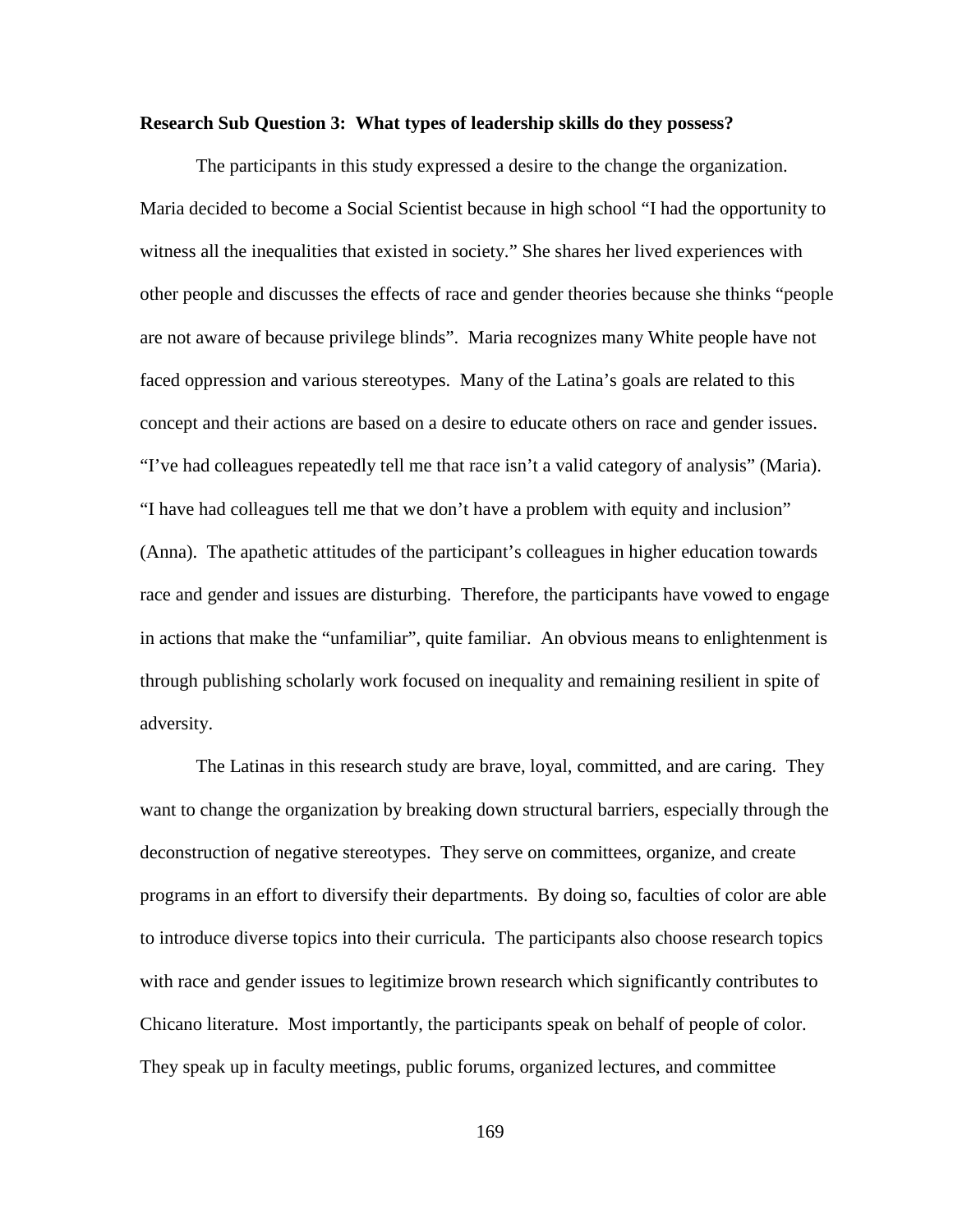meetings on behalf of people of color. The participants want to give their students a voice. They encourage their students to fight back, but in an objective manner. The participants in this study are committed to diversifying their departments. They will serve on committees, and although they are "token" Latinas, they will serve with purpose, to attract more faculty people of color which will ultimately benefit all students of color.

# **Research Sub Question 4: How do they describe their experiences in relation to their larger community?**

The participants in this study definitely promote social change and recognize the importance of critical social reciprocity. The Latinas that reached tenure status create lectures, talks, and research results within the community at large. The participants in the study network with other academic leaders and establish relationships outside the university. This is viewed as critical for intellectual stimulation, creative freedom, emotional support, and quite frankly, to preserve their sanity. The state of Arizona has opted to remove "…ethnic studies or any curriculum that has in some way has an inkling of social justice" (Maria). Theresa agrees this is a step in the wrong direction. Anna also recognizes a missed opportunity to educate the ignorant.

The participants subvert sub-oppressive tactics imposed by the university. There are also sub-oppressive tactics imposed by other people of color. In other words, rather than Latinos unifying to help each other, they often hurt each other. I believe many people of color experience the difficulty of navigating through academia and experience similar challenges. The negative stereotyping, discrimination, feelings of inferiority and inadequacy are powerful and I think these people feel because they have struggled and were negatively impacted, they feel that others should also endure the physical, emotional, and financial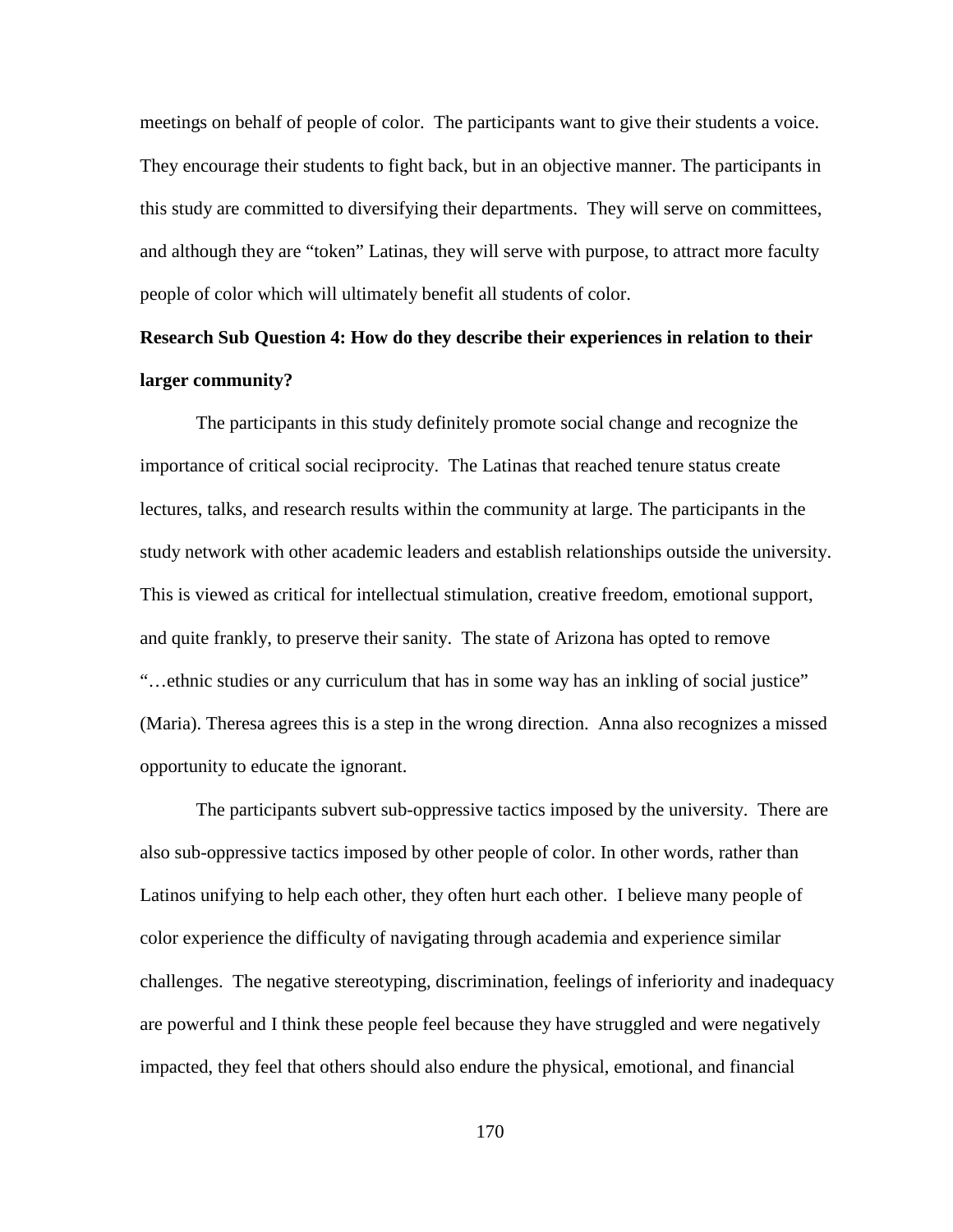strain as well. The promotion and tenure process is viewed as an earned right, and therefore, everyone should endure the hardship. The women in this study, rise above this perception, and instead help others in hopes of improving the situation for people of color.

# **Limitations of the Study**

The limitations of this study are based on the methodology used to conduct the research. The researcher looked at Latinas that have reached a tenure status at a Division I university and did not include Latinas that have reached a tenure status at a college. The study did not include participants that are in the tenure process which may have a bearing on the data results. The analysis of the data was viewed through the lens of Transformational Learning Theory and the data gathered was based on a qualitative interpretive methodology which is not generalizable. This study is descriptive in nature and is not intended to test theory but is intended to strengthen Mezirow's Transformative Learning concepts, Hofstede's Theories of culture in organizations, and Resiliency Theory. This study focused on Latinas that have reached a tenure status, and did not include a multi-generation approach for understanding experiences of Latinas defined as early career academics. The study included women of color with mostly a low socio-economic status and did not included women of various socio-economic backgrounds.

#### **Implications**

**Implications to theory and practice in academia.** Educational reform in this country is on the decline. Changing the culture in academia is a difficult process and is not easily achieved. Universities are giving people of color lip service and really aren't attempting to improve the plight of the marginalized. Students are not prepared for the university curricula, and the lack of preparation is forcing first year university students to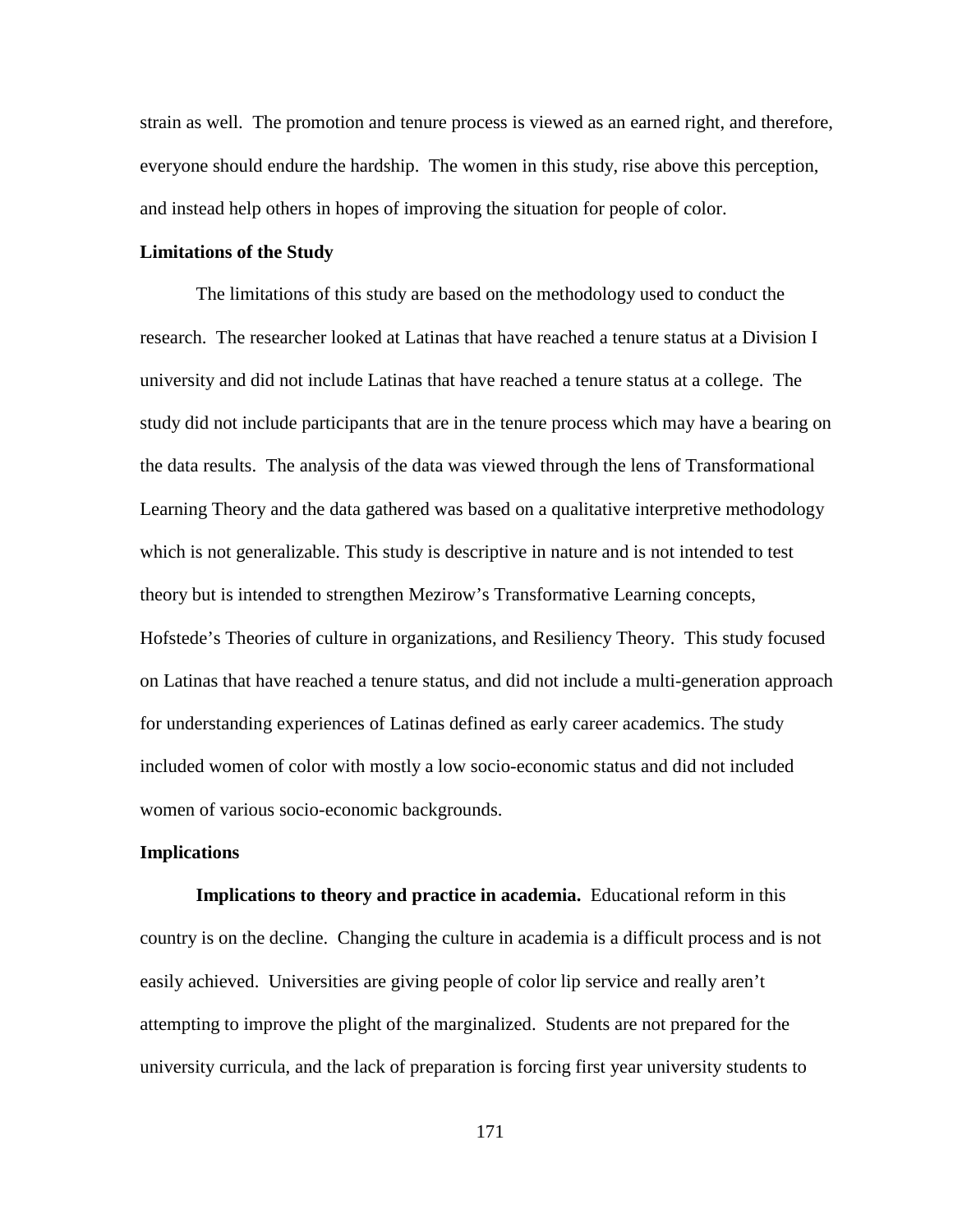drop out of the university and attend the local community colleges. Students are spending additional time taking remedial courses which also requires additional credit hours (NCES, 2007). More importantly, the community college credits are not considered valid when the student attempts to transfer the credits to the university, thus requiring the student to extend the time required to complete the university curriculum. The students are not considered traditional which impacts the statistics and has a bearing on the future funding of programs. This cycle perpetuates the situation and contributes to the widening of the performance gap.

A contributing factor to the decline in the number of women of color receiving PhDs is a decrease in the number of tenure track positions for women of color. The number is not increasing proportionately to the growing number of minorities. Budget cuts have reduced the number of tenure track positions in academia and reductions in budgets have forced universities to create more on-line courses. While there are several benefits to on-line courses, there are also some major shortcomings. On-line courses can reach the masses of students, are more convenient for students, and provide flexibility for both students and instructors. Yet, professors feel they lose the face-to-face interaction. Anna states, "And here, we're being encouraged to teach these online courses which would eliminate, and rid of us teaching face to face, with our students." On-line class interactions and engagements are more challenging to initiate and manage. The structure of the on-line course allows socially constructed perceptions of race to persist. There is a sense of lost opportunity to dispel negative perceptions of race and gender issues.

Budget reductions are forcing departments to reduce the number of teaching assistant positions as well as graduate assistant scholarships which is negatively impacting minority students. Specifically, the lack of diversity programs has adversely impacted minority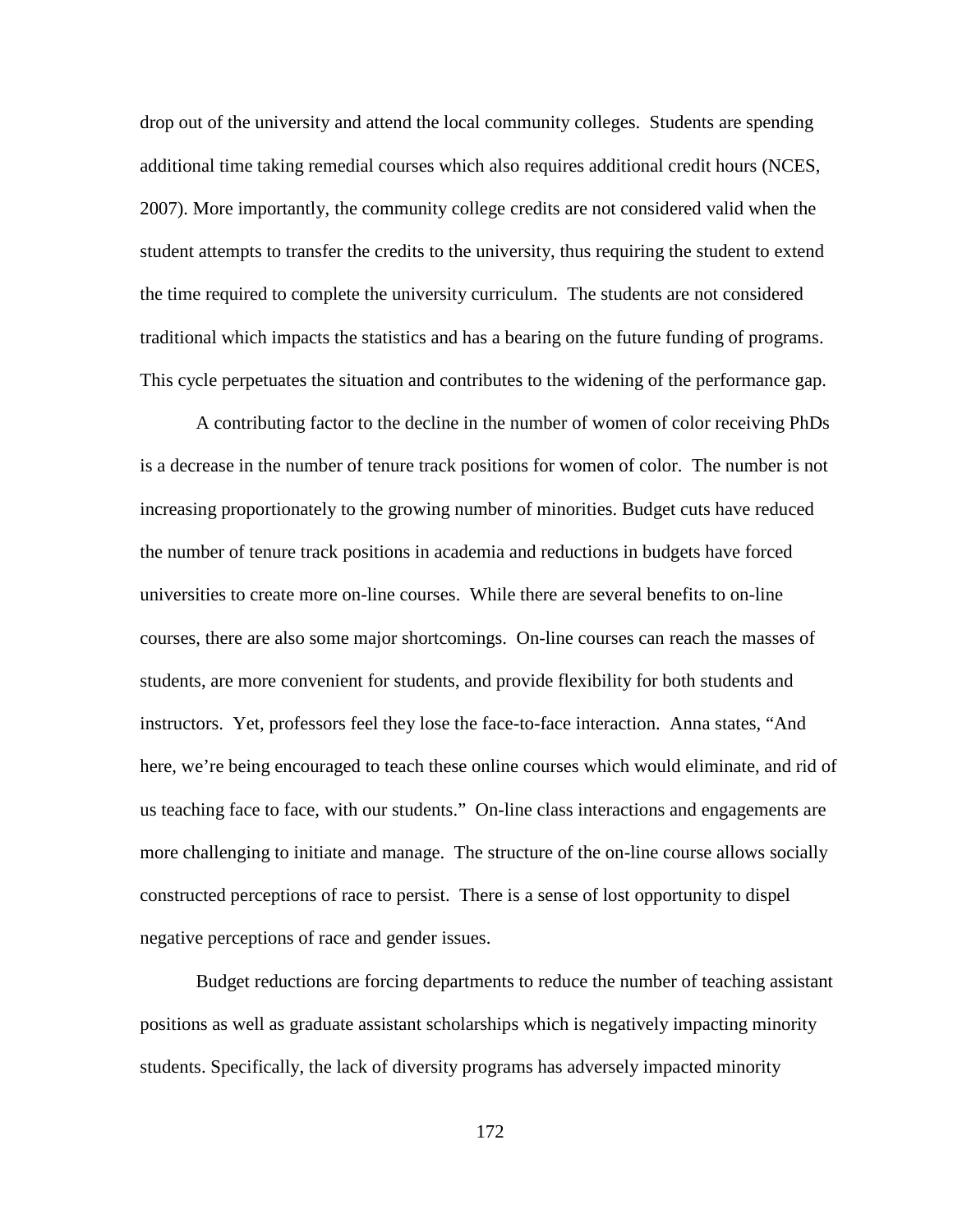groups. Many Chicano teaching assistants and instructors rely on scholarships, grants, programs, and fellowships to remain in academia. With the decline in the number being awarded, Chicanos cannot remain in graduate programs, and eventually leave academia. "We have a very high number of minority students in our department which depend on fellowships. They do, and they're about 60% Latino I would say" (Anna).

Diversity programs which directly serve and benefit minority students and the community as a whole are being cut. The reduction of these programs will continue to adversely impact minority students. "We're talking about negative (impact); it's harder for certain students to even get access because they're taking away the services that make it possible for them to be there." (Lucia) Faculty and staff are also impacted with the absence of the programs and the services they provide. The diversity programs facilitate dialogue, improve communication, align objectives, and efficiently create and sustain functions that benefit the students, the faculty, the staff, and the local community. From a macroeconomic perspective, programs can be managed at the university level and provide overall benefits.

As diversity programs dissolve, each department is forced to identify individuals unfamiliar with university objectives and programs that fall outside the mission of the university. When those programs disappear, so will the graduate students of color. This also has an effect on the number of minority students that enter PhD programs. With the reduction of teaching assistants, junior faculty members are asked to do more with less, are feeling overwhelmed, and are becoming discouraged. Colleges and universities have dedicated shrinking budgets to diversity programs that provide students with the illusion of equitable access. These programs instead, should help prepare minority students for the navigation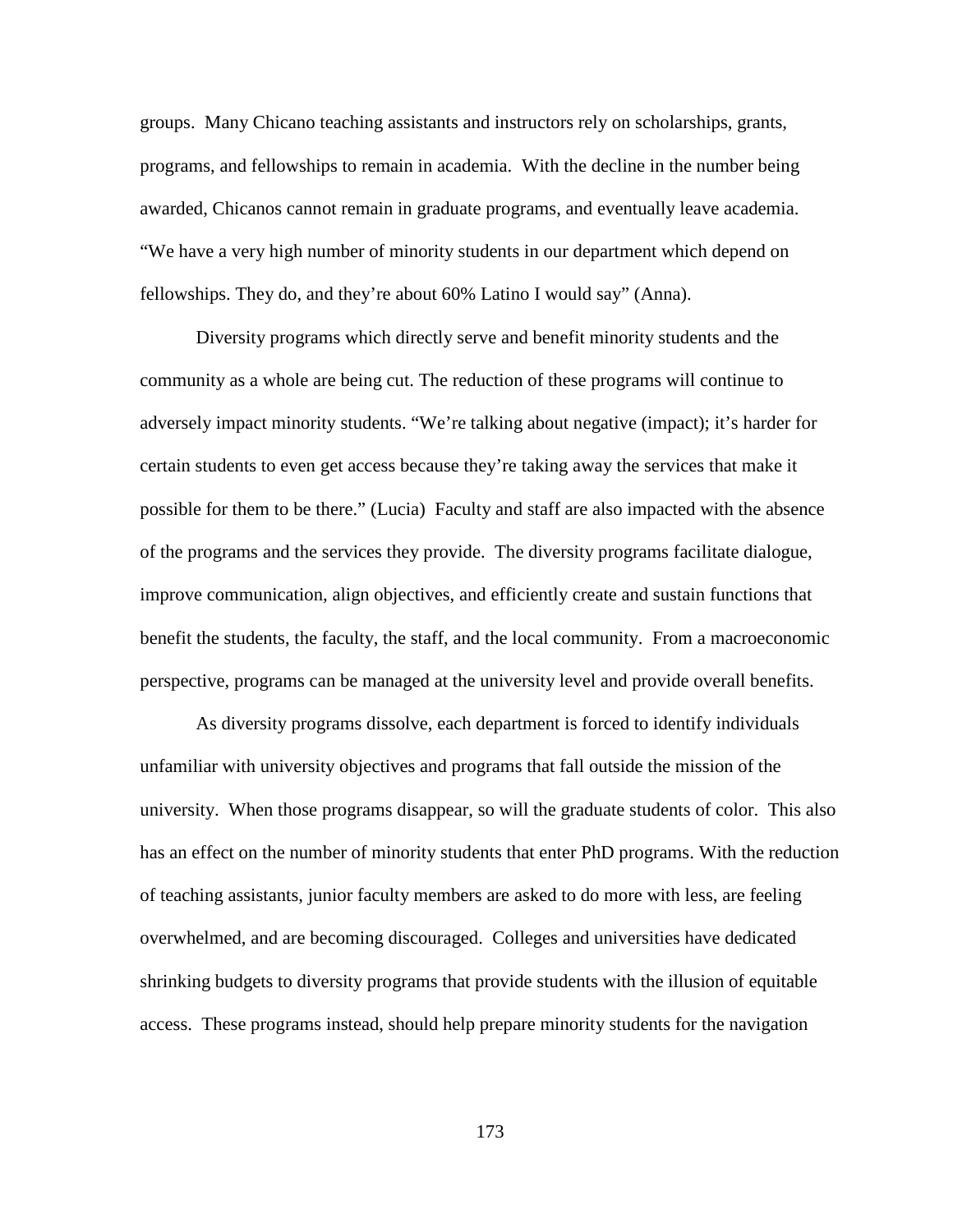through academia, and provide strategies addressing family obligations, financial constraints, and unpreparedness.

Colleges and universities need to raise the consciousness of White people to be aware of the obstacles people of color face and overcome. They should train future teachers to be culturally sensitive and accommodating in their curricula topics. It should be required that students, faculty, administrators, etc., be required to take courses focusing on race and gender, with an emphasis on culturally sensitive topics. Statistics show if the curriculum is diversified, and the topics are relational to student experiences, performance will improve. The senior leaders should be educated on importance of diversity programs, the importance of grants, scholarships, and work study programs. Department administration should review the promotion and tenure process and ensure public service such as organizing and working with the community, is valued and assigned the same weight as publishing.

It is critical to increase the graduation and retention rates of students of color. Changing the admissions requirements to attract more prepared students is not the answer, but attracting a more diverse workforce will improve student performance. The governing board is focusing on a short-term solution and not the longer-term impact. Rosa states:

Well, raising the graduation standards is the easy fix. It's not the real fix. That's the easy fix and what happens then is that you end up admitting fewer of our students. Most of the students that are going to go through the diversity program are, even the Latinos and the Native American students are going to end up at the local community college. And we're going to have more white students here and so that's the easy fix. But, it's about the curriculum; it's about doing other things to ensure those students graduate. And it's also about providing that support. I mean, who are we serving?

People of color that are employed at colleges and universities must be allowed to conduct Brown research, or else they will become disengaged and will seek organizations that promote and embrace diversity. The more Latinos are educated, the better the quality of life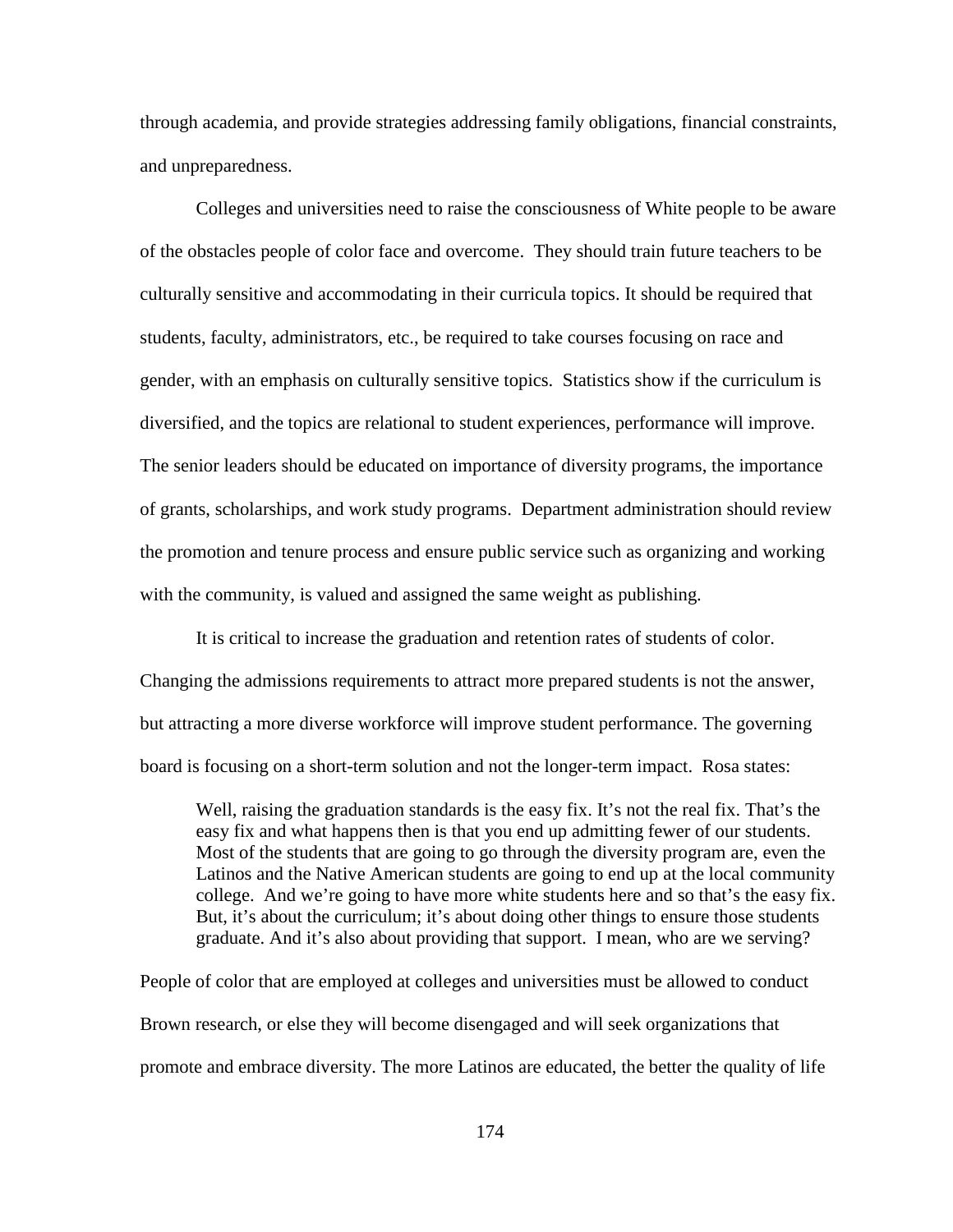for everyone. Organizational learning theories include creating a shared vision, developing employee buy-in, and making mental models explicit (Friedman, 2001), but it is interesting that the very department that teaches these theories does not subscribe to the execution of those "best practices". Survival learning and adaptive learning, increases the capacity to create and learn, but moving the organization in the right direction will only happen if the environment fosters openness. This is not occurring in academia.

There are several scholars approaching retirement age which is an opportunity for people of color to compete for the vacant positions and may result in a lost opportunity for the diversification of departments in academia. Due to increasing budget cuts, and "…because of all the pressure, and people are just using the excuse of budget cuts not to hire" (Theresa). What is the recourse for not adhering to fair and just hiring practices in colleges and universities? I am not convinced there is any recourse.

Clearly, Latinas that have reached a tenure status are amazing leaders. According to Rothwell (1995) good leaders elevate, motivate, inspire, problem solve, are respectful, foster a trusting environment, are ethical, are adaptive, and develop cooperative working relationships. Latinas that have reached a tenure status are incredible because they do all these things in spite of discrimination, and unsupportive departments. Stefancic (1997) discussed the importance of storytelling, counter storytelling, and naming one's own reality as being key to recognition of injustice and implementation: 14 years later, there remains little progress in the way of racial reform. According to Rose (1990), class and culture differences erect boundaries that encourage difference and deficiency. Martin (1992) discussed how Latinas experience depreciation in the workplace; this is especially true in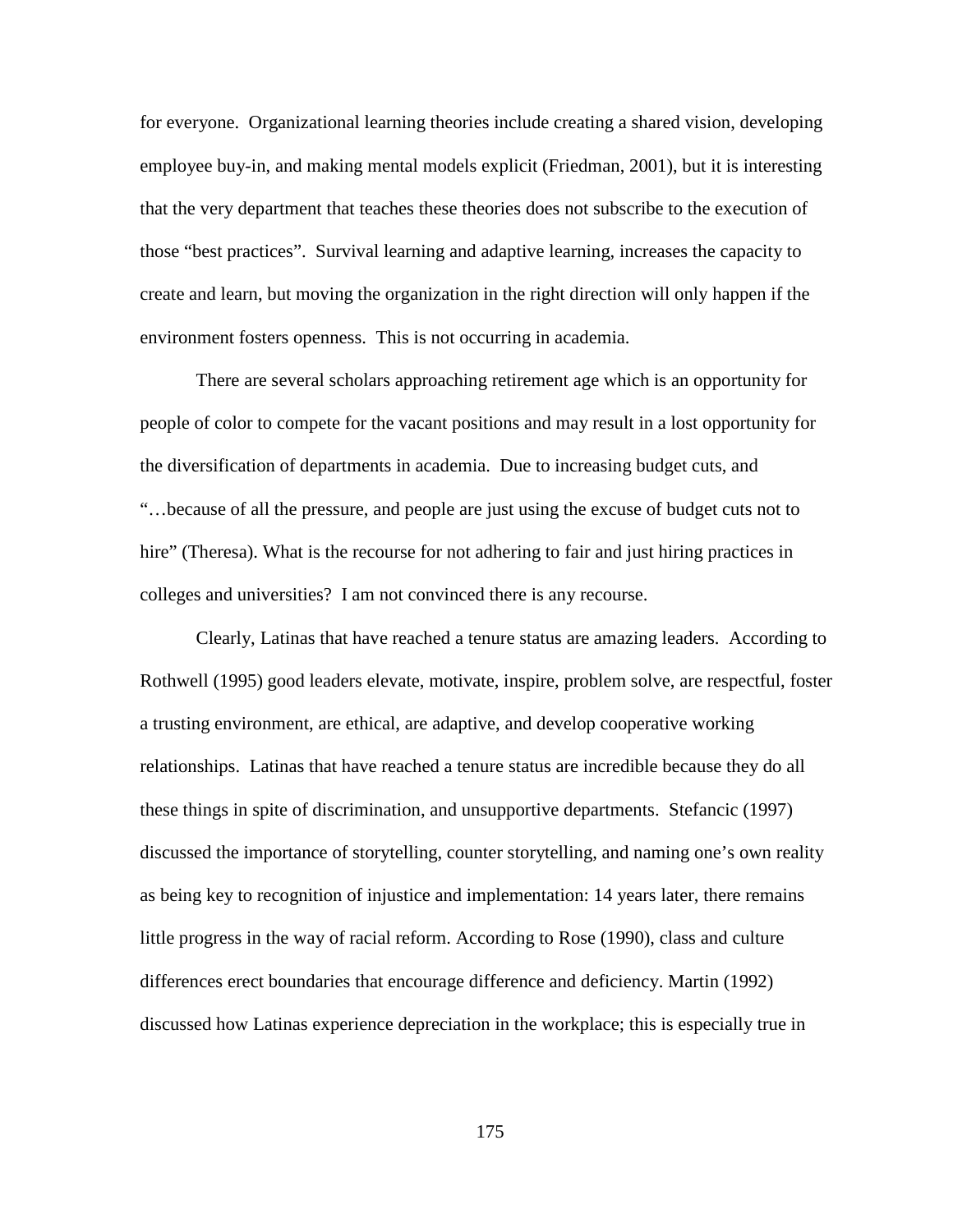academia. Upper-and-middle class White people are continuing to hire and promote others

with similar values.

The political climate of the institution, is not improving the situation. There is a lack of human decency. According to Lucia,

It stems from that FOX news where you talk over people, you're mean to them, you shout at people. I read all of these articles on bullying, with all the kids right? People act like they are so confused about bullying. Besides, you don't get the commentary, you get the bullying, and that's what the ideological tools and relationship has been about, training people. In that sense, that is what is making me angry, we're not even talking about Republicans potentially taking over because my Republicans are part of the ones that are being attacked as well, but it's all of these crazy folks, on behalf of the wealthy. The crazy folks are super wealthy, they fund it, and they're going to be the beneficiaries of it. Meanwhile, what the rest of us are going to be left with…the impact of this concentrated wealth and power, but besides that, this kind of nastiness. You're not going to be able to have a conversation and be able to meet at any point on the plane, it's going to be so nasty, you won't be able to have conversations with them.

Minority students grapple with perceptions of ability and capability, feel insecure, and question their academic ability. They wonder if they are they capable of producing scholarly work. Doubts fill their heads and they wonder if they compete for research and grants, will they be equally considered equally by the screening committees? They wonder if their work will make a significant impact on the literature. Are they willing to face all of the challenges of being minority students and a person of color in a competitive university? How will colleges and universities answer these questions without embracing and promoting diversity?

**Implications to Transformational Learning Theory.** According to Mezirow, an individual must be receptive to alternative expressions of meaning, and the ego plays a central role in the process of perspective transformation. Boyd and Myers place an emphasis on logic to a definition that is more psychosocial. The critical thinking process is largely based on a constructivist approach to education, which implies people make their own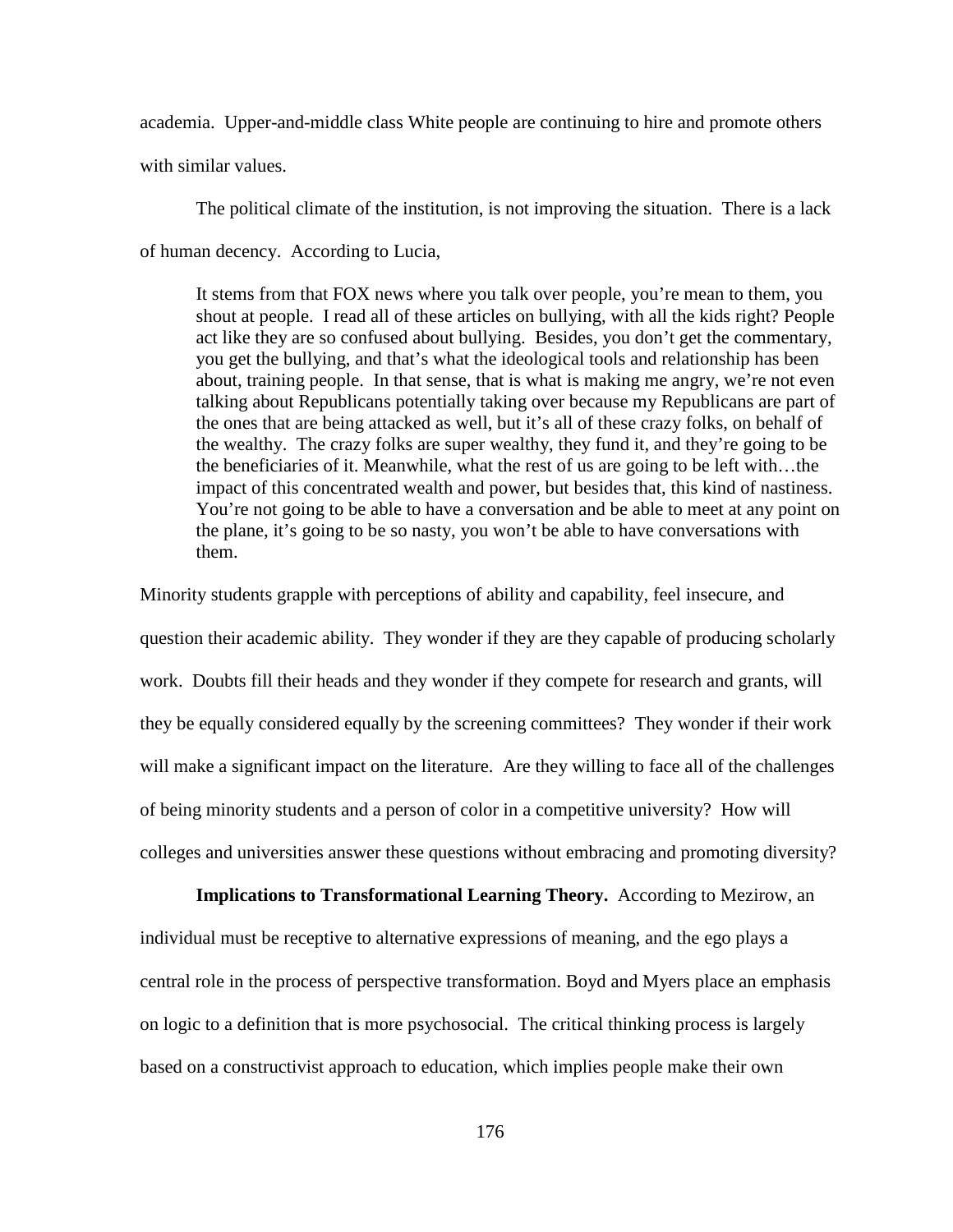meaning. It would be interesting to reproduce his study with an emphasis on culture to determine if the study would produce similar results. The Latinas in the research study have described their experiences as transformational, but conducting a study to determine whether others have been transformed because of their interactions with their tenured professors would contribute to the literature. Goleman (1998), in the Transformational Learning Theory model, lists trustworthiness, emotional intelligence, honesty, integrity, as critical components of transformational learning. I don't necessarily agree, because in academia, there isn't an equal opportunity to participate in various roles of discourse that lead to best judgment. The participants shared stories of deception and dishonest practices. Their colleagues were not always honest. Despite the negative circumstances, the participants experienced transformative moments.

Goleman also states, in order to be socially responsible people must create optimal states. The participants in the study err on the side of mistrust and are skeptical of White people, because of their lived experiences. The school of hard knocks has made them this way. Habermas (1984) stated critical theory results in emancipation from domination. Latinas are not completely emancipated from domination and I wonder if they ever will feel free from White domination.

There were several references to transformative experiences along the journey through the academic system. Being a woman of color in academia and attaining a tenure status was clearly viewed as transformational for the participants because of the lack of clarity of the institutional guidelines, the misinterpretation of the rules, and the systematic unfair practices of White people. The Latinas transformed the institutions because of their commitment to their belief systems and the desire to pave the way for their future students of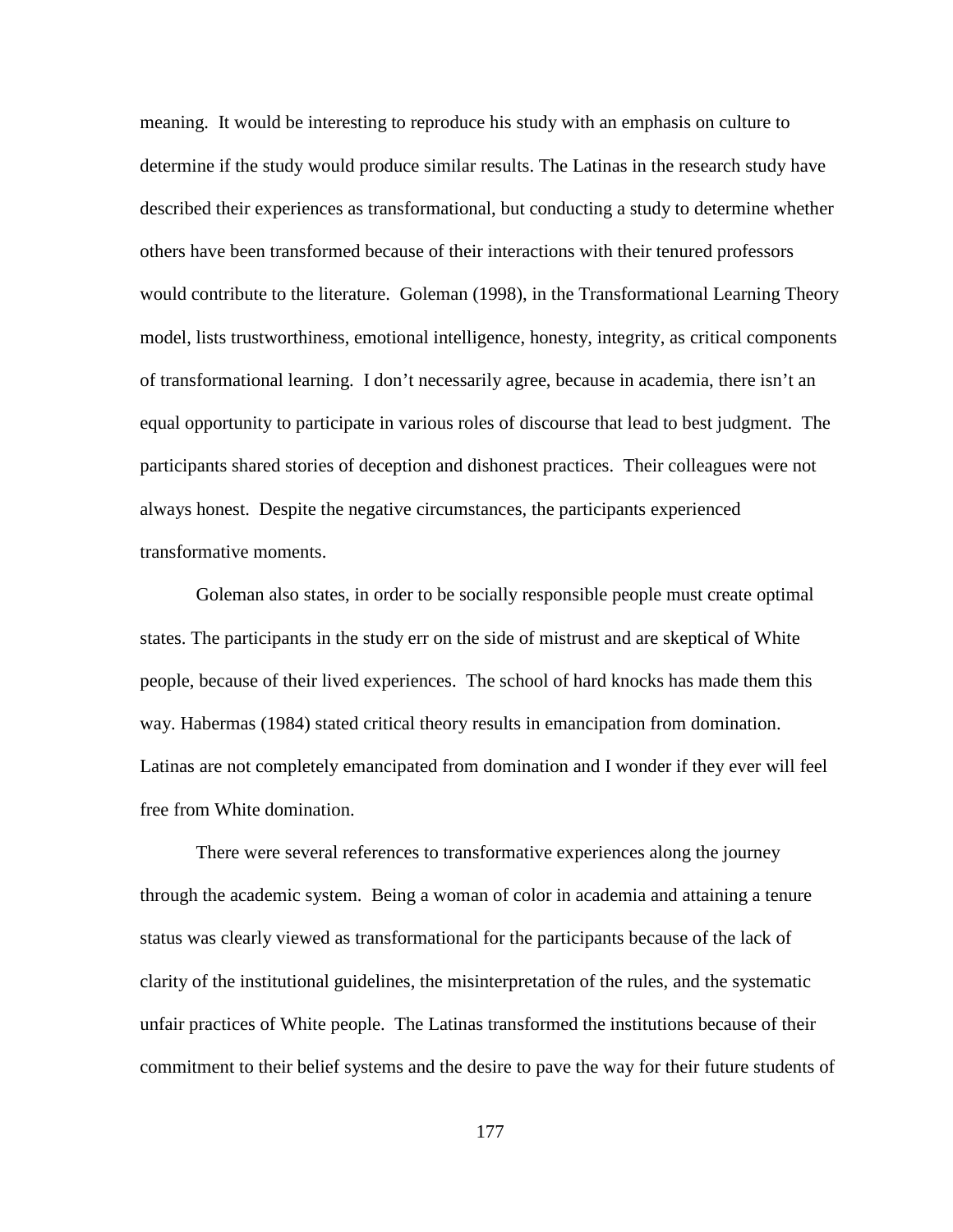color. The negative experiences became motivational forces to change educational policy, change the culture in their departments, and create an environment for a fair and equitable education for all people.

**Implications to Resilience Theory.** Resiliency theory has many definitions, but I prefer to discuss the psychological definition, which is the positive capacity for people to cope with stress and adversity (Richardson, 2002). The women in this study regularly deal with extremely stressful situations, but they always manage to focus on the potentially positive outcomes. During the focus group session, the participants were asked how they felt about sharing their stories. At the focus group, the participants responded:

It's kind of interesting to think of all the things that have happened in such a short time…it was kind of emotional… (Theresa).

I was just surprised that I remembered that level of detail. It was like, oh My God, geez where did that come from? It was like taking several decades of your own personal history and encapsulating it and capturing probably what are some of the most significant details of your own personal story (Rosa).

I thought it was empowering at the same time because, well, we did go through a lot of trials and tribulations but we are also in a very privileged position, and while it is disturbing to think about everything that we have endured, we also resisted. That in some way is an empowering emotion (Maria).

I agree with the Dominican. I find it very hard to talk about myself, I have decided. We are not really supposed to, you know (Anna)?

I found it focusing too, because I am ready for a big transition, and to be able to be forced to look back at summarizing which makes it easier to decide, where am I going to go from here (Celia)

The research study was equally viewed as extremely important for educational policy. The

Latinas were allowed an opportunity to critically reflect on their past experiences as Latinas

that have reached a tenure status, with promotions at various levels. The details included in

this study were viewed as transformational and serve as reminders and motivating factors to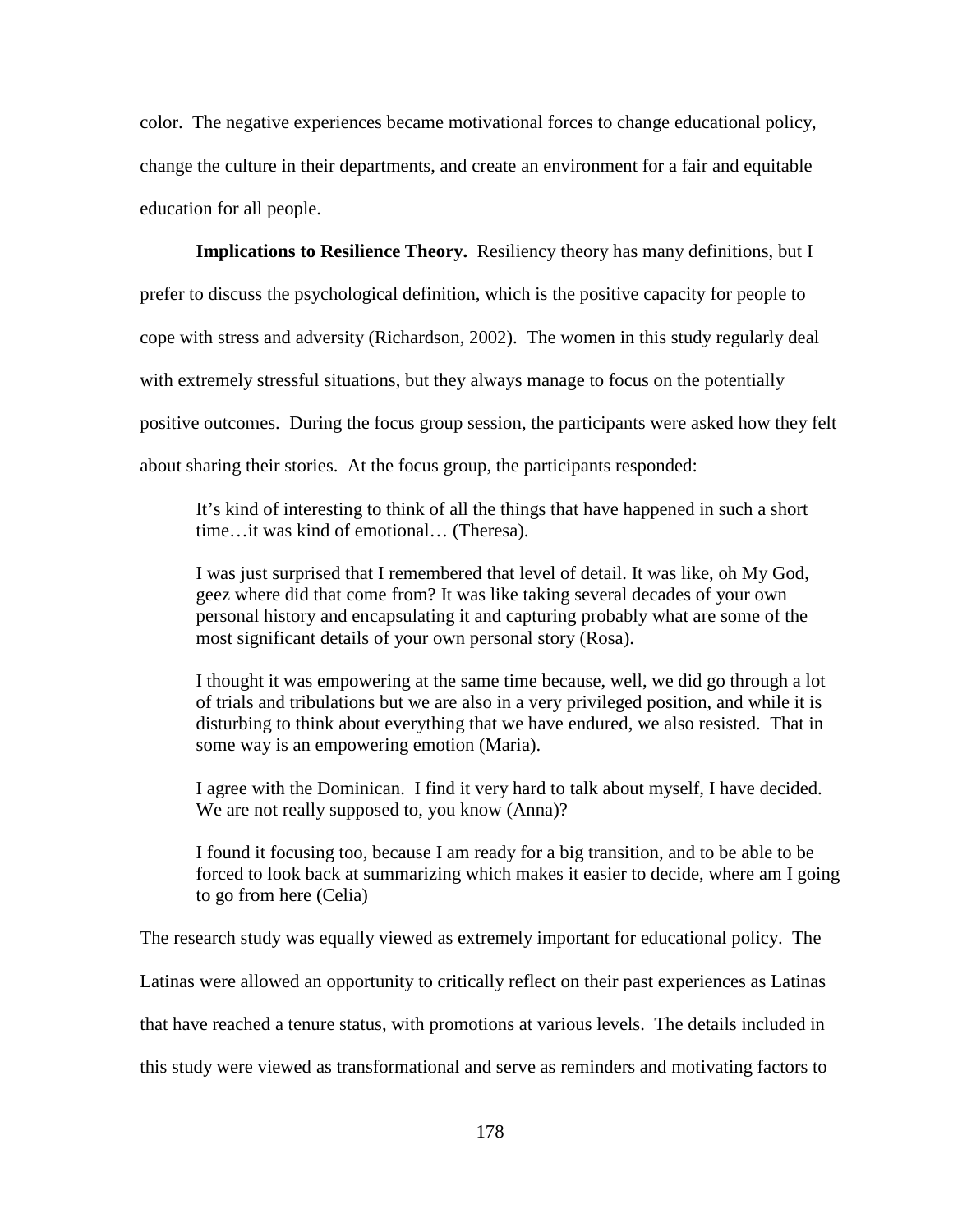transform the learning institution. The past experiences also serve as anchors and provide the participants with a sense of purpose to lead others to become active citizens in their colleges and universities as well as their communities. However, change is slow and requires addressing and overcoming several obstacles.

The display of a resilient attitude does not go unnoticed among Latinas that have reached tenure status. Whether in a personal or in a professional relationship, the women of color continue to validate their purpose and worth in university programs. Dedication to their convictions and having a social responsibility to build a legacy for other Latinas to follow can be costly. The constant engagement in the fight to provide an equitable education for all people of color is emotionally, mentally, and physically draining. The battles are tough, and can be completely overwhelming. Providing access to minorities and the struggle to qualify that race and gender are valid categories of constant misconceptions and misinterpretation. Latinas that have reached a tenure status are resilient, because they are soldiers, they are beacons of hope, they believe in making academia a safe and open space for learning. But, many other tenured Latinas are leaving academia seriously wounded.

The emotional and physical state of a few of the participants is delicate. Maria feels overwhelmed and also great physical fatigue. Her health has been impacted by the high level of service to her family, to her students, to her colleagues, to her department, and to the potential thousands of students she opens her office door to serve. Celia is overwhelmed by the issues of discrimination and inequality, and is now seeking mental counsel, and medical treatment for physical ailments. Lucia recognizes an inability to manage her self-imposed social obligations and is now training others to replace her appointments. Theresa fears budget cuts and the change of the political climate will end programs in her department.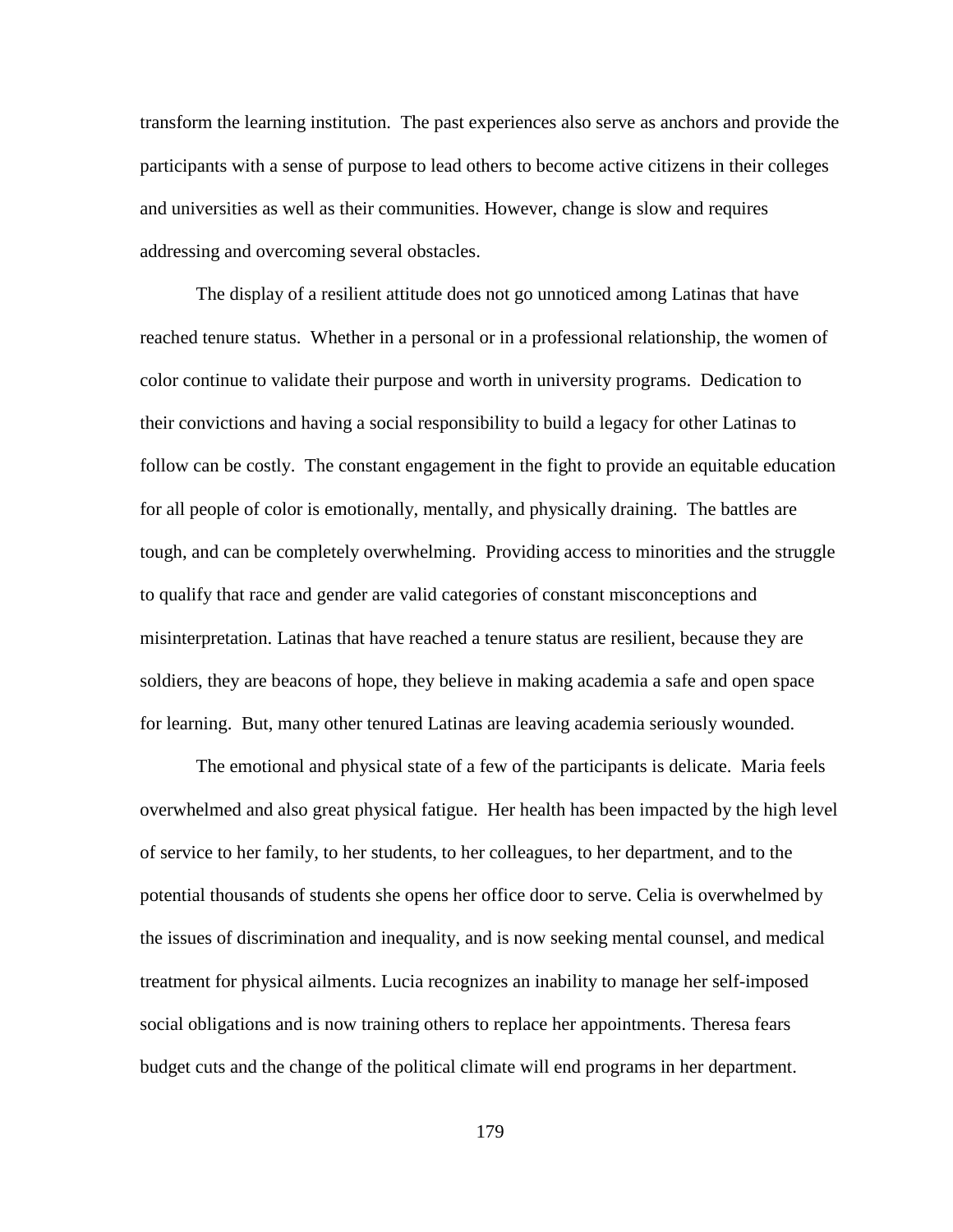Anna is really discouraged, feels the university is focusing on the budget and not on education, and feels the young faculty doesn't have any hope. Rosa worries about the future of minority students. There is a strong sense some participants feel disenfranchised and partially jaded but each participant displays a resilient attitude and vows to change the institution at some level. If the situation in academia doesn't change and promote diversity, many women of color may not self actualize, and Latino students may be unable to navigate their way through academia. Society as a whole, may suffer tremendously if this happens.

With the inevitable explosion of the Latino culture, academic institutions will be forced to re-think how the existing organizational structure will serve the minority (majority) population. In the United States of America, the fate of minorities, social progress, social equality, and the betterment of humanity balance on the hinges of a fair and equitable educational system currently provided by academic institutions. First generation Latino scholars are largely employed by managers and trainers who are products of US College and University systems. Second generation Latinos will also be instructed by US undergraduate teachers who are also products of the educational system. In the broad sense, in order for organizations to attract, and retain the ever-present minority (majority) population, a better understanding of the Latino educational experience in academia is critical for development and sustainability of academic institutions.

There are resilient Latina women such as the participants in this study, that desire to change the organization and have the ability to overcome adversity. Latinas that have reached a tenure status are well versed in academic policy and take actions to improve the conditions for students of color. Their vast experiences provide them with the tools necessary to challenge the system, organize, and take action for the betterment of society.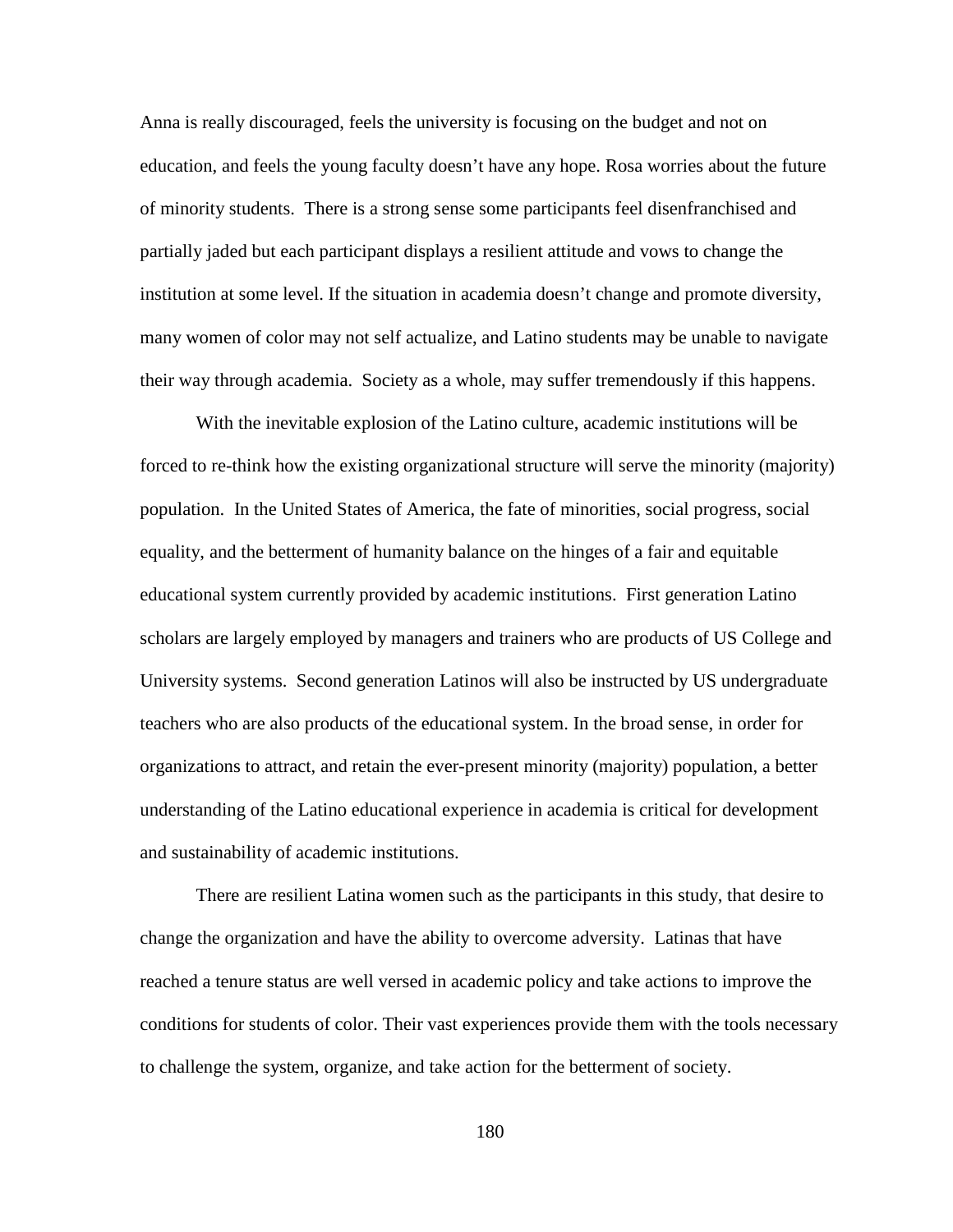# **Recommendations for Future Research**

Suggestions for future research projects were identified and the results of this research study support the following recommendations:

- 1. A review of the admissions criteria and the risk associated with changing standards.
- 2. A review of the long-term impact and benefit of diversity programs. A review of the connection between scholarships, fellowships, and grants for minority students.
- 3. An analysis of the relationship among Professors, Chairs, Deans, Provosts, and

Regents, the communication among them, and the vision of the university. Colleges and universities place a great emphasis on admissions criteria and because of gatekeeping impose strict guidelines for admitting students. An analysis of the impact of high school graduate rate criteria and the relationship of preparedness for college and university students would identify the risks associated with changing the standards and the negative impact it would have on students of color.

Diversity programs are created to help minority students. When colleges and experiences experience budget shortfalls, diversity programs are adversely impacted. As stated in the literature, and based on the results of this study, the services diversity programs provide to students of color is critical for success. Instead, a review of revenue streams of active programs would be beneficial and would shift the focus on decreasing budgets, to enhancing programs and serving more students.

An analysis of the relationship among Professors, Chairs, Deans, Provosts and other governing committees would strengthen the relationship among the leaders in academia. It is unclear whether the senior management considers the volatility of the relationships and if important issues such as race and gender, are discussed at the governing level. Determining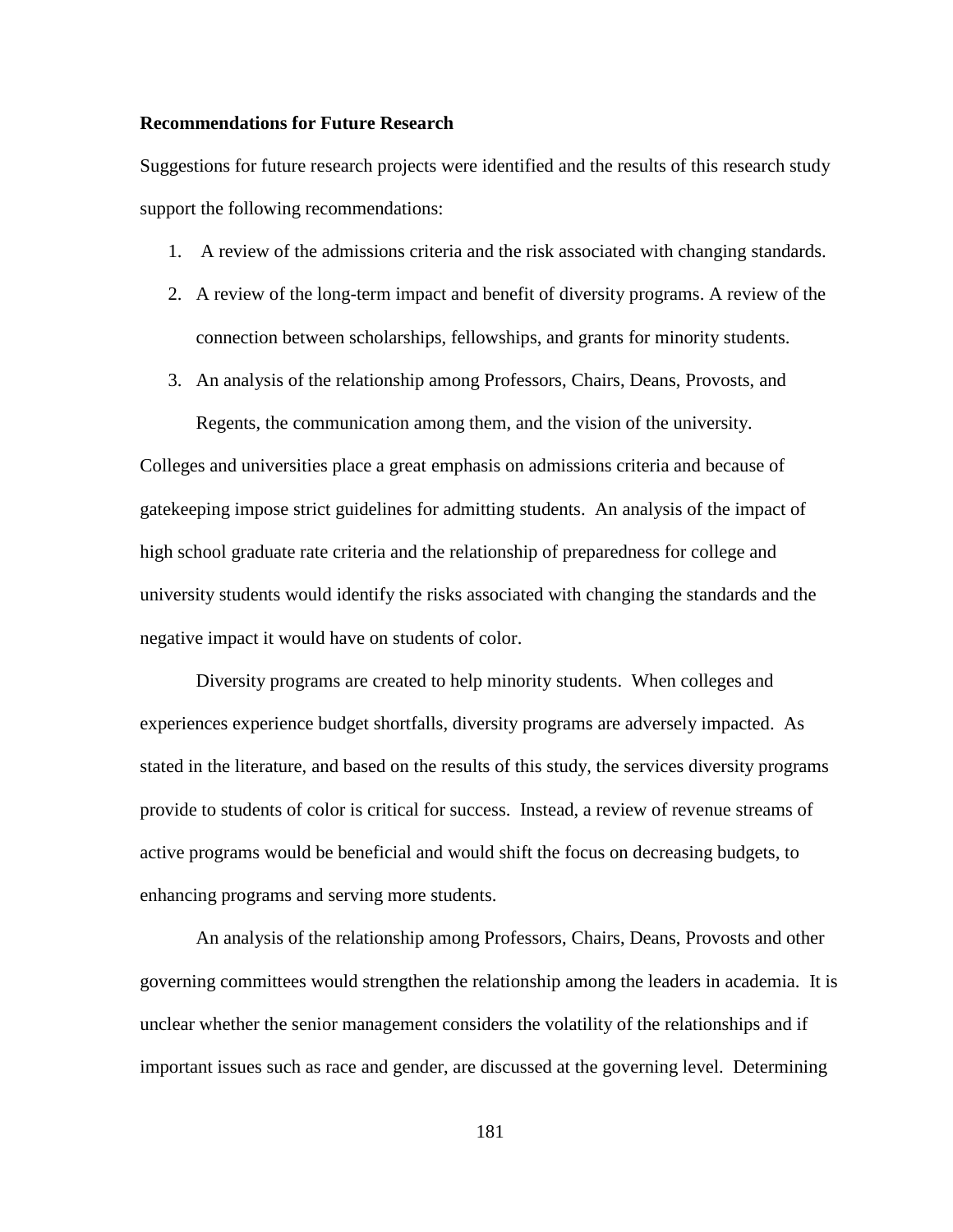whether marginalized groups are considered when instituting educational policy is imperative for ratifying social reform.

# **Conclusion**

The negative perceptions of women of color continue to prevail in many sections of academia. Colleges and universities have diversified on paper, but many of the socially constructed race and gender issues remain prevalent. The philosophies of retaining a hierarchal structure and the retention of class elitism mentalities prevail. Women of color that attempt to mitigate and expose the contradictory mind-sets of leaders are often met with resistance and outright defamation. Women of color in academia are treated unjustly and unfair expectations are imposed on teaching assistants, junior faculty, untenured professors, and on tenured professionals. The pre-existing biases and prejudices of their White colleagues continue to exist and reify racial discrimination.

The challenges women of color face in academia are significant and have varying levels of impact mentally, emotionally, and often physically. The Mexican poet and feminist, Sor Juana Inez de la Cruz published work in the 1600's (Merrim, 1991) on the double standard of men and the role of women. Women have been silenced for centuries; Anzaldua (1987) refers to the silencing of Chicana woman as *"deslenguadas"* (without tongue, unable to speak). Chicanas have been attempting to create a space where their voices can be heard. In academia, the philosophy is to create a learning organization where qualified individuals collaborate to create a mechanism for students of all races to unify for a common goal, the betterment of society.

Diversity programs are present in many colleges and universities and should include programs that identify potential leaders, and identify people who have the cognitive ability to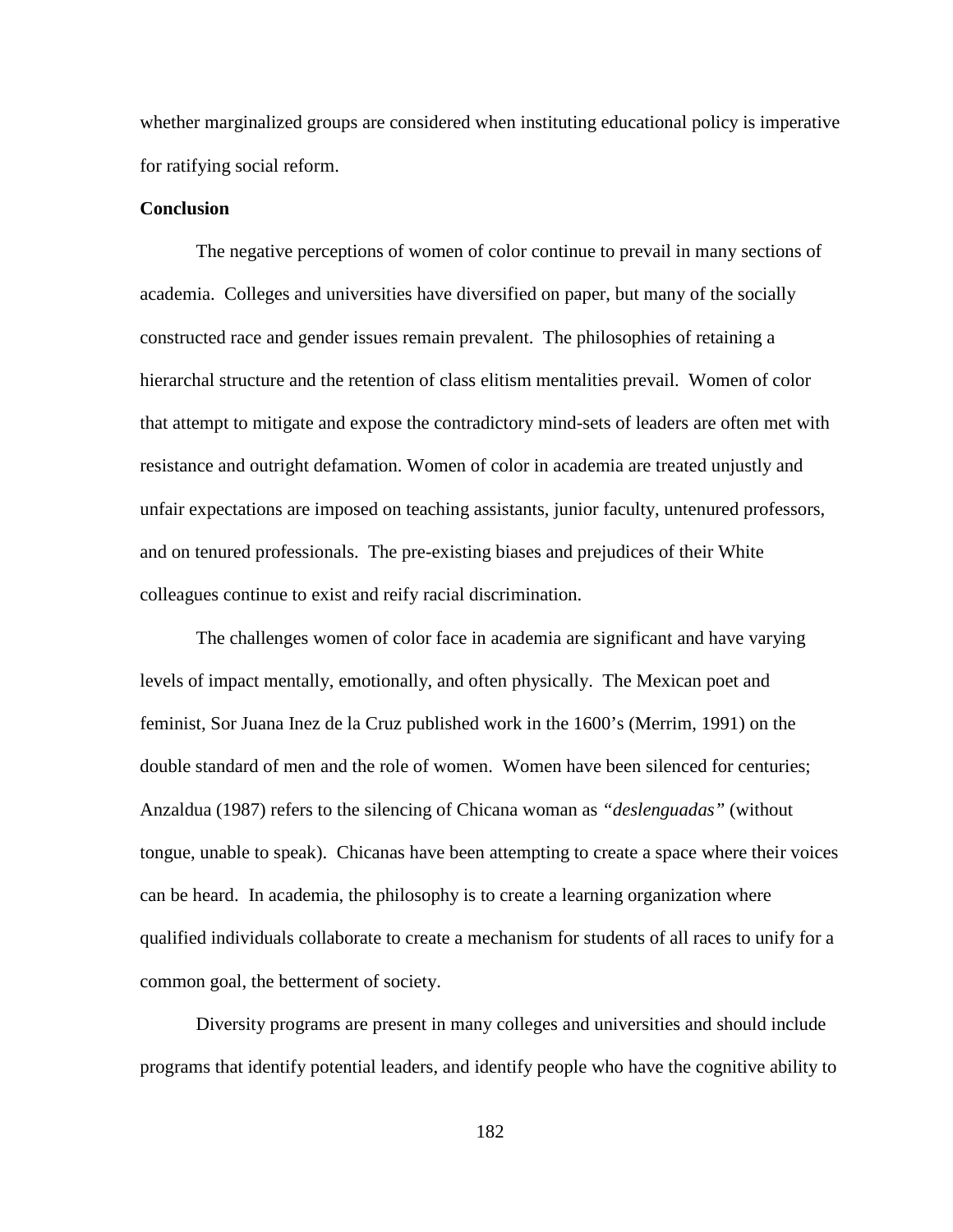embrace transformative learning theory to shift paradigms and change frames of reference. More importantly governing agencies must be open (hear, listen, ponder) to embrace the stories of others who have been socially conditioned to act in a specific manner and yet have the capacity and ability to realize transformative individual and group moments. Group members must encourage storytelling through engaged dialogue to provide a holistic education and an academic environment where cultural differences are embraced, appreciated, supported, and promoted.

The Latina professors in this study managed to achieve prestigious statuses, doctors of philosophy, doctor of law, and a doctor of medicine. But a PhD is not enough! The doctorate is the highest honor in formal education and levels the playing field for scholars alike, in theory. Achieving this status should provide a mechanism for civil engagement held justly, but this is not always the case in academia. Tenured Latina professors have to fight and challenge the patriarchy and the balance of power in the university. Professors and instructors are public servants but service is not viewed as important for consideration in the tenure process. Each tenure process is managed by the department dean and chair without uniform guidelines or goals for the various departments.

The participants in this study challenge authority, question leadership, and aspire to diversify the university. They exercise their voice, albeit on a superficial level. The poor leadership that is detrimental to the organization is questioned and attempting to understand the qualities and styles of leaders is only one component. Understanding communication styles, interpersonal skills, historical contributions, qualifications and achievements, riskbased approaches to managing, and productivity reflect the business philosophy is important for organizational learning, but concentrated efforts often ignore humane factors.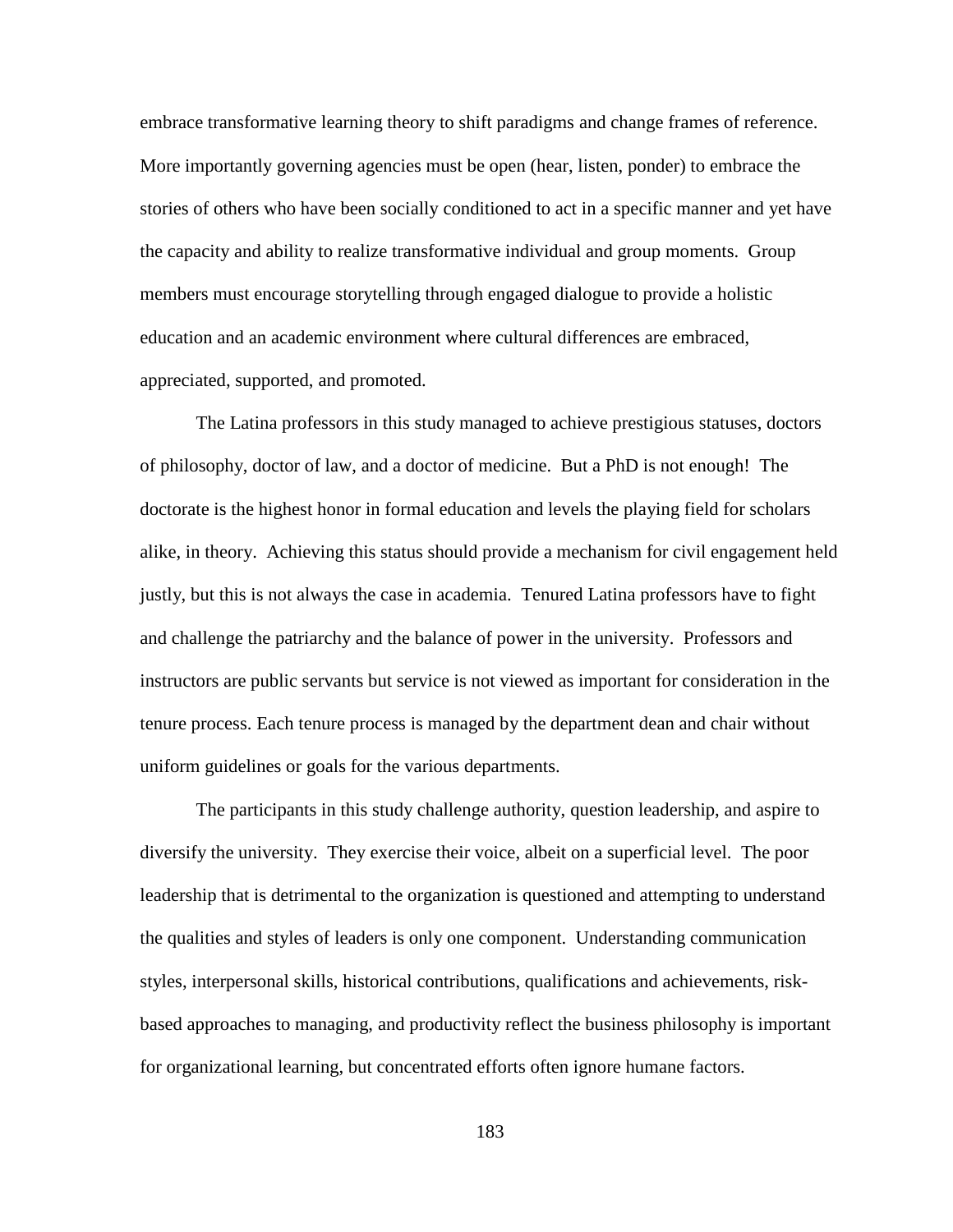Incorporating an understanding of leadership and organizational change that includes the impact on people of various cultures, backgrounds, and experience would improve the plight of the marginalized and better serve the university.

The university supports diverse organized groups and programs that attempt to introduce the impacts of management decisions and outcomes on represented groups, but negative perceptions of people of a minority status remain. Diversity programs have a short shelf life because the services they provide are not valued. People of color are not always unified. Instead of unifying and engaging in conversation, they are digressing. Mentoring programs lack organization and are evanescent, and leadership training programs are futile. Rosa offers:

One of the things I've learned is that in order for me to survive on a daily basis, is to rally around those people that really care about diversity in the workforce, and the work that I am doing here. Because there are people that have the same passion, and I just need to find them. They may not be as visible or come out of the woodwork, because they are so busy doing their work, but I have to find them.

Despite the obstacles in academia, women of color remain engaged and committed to their passions with great fervor.

The life stories of the participants revealed that although there were many trials and tribulations along the path, because of their rich experiences, they manage to celebrate and encourage diversity. Although they have fought many battles during their academic journey, they have been radically transformed by their experiences. They have resilient attitudes despite the battle wounds and scars, and they constantly seek to alter the plight of the marginalized women of color. The participants manage to overcome racist and discriminatory practices, but not without a price. The participants have endured hardship and are constantly looking for opportunities to prevent others from experiencing negative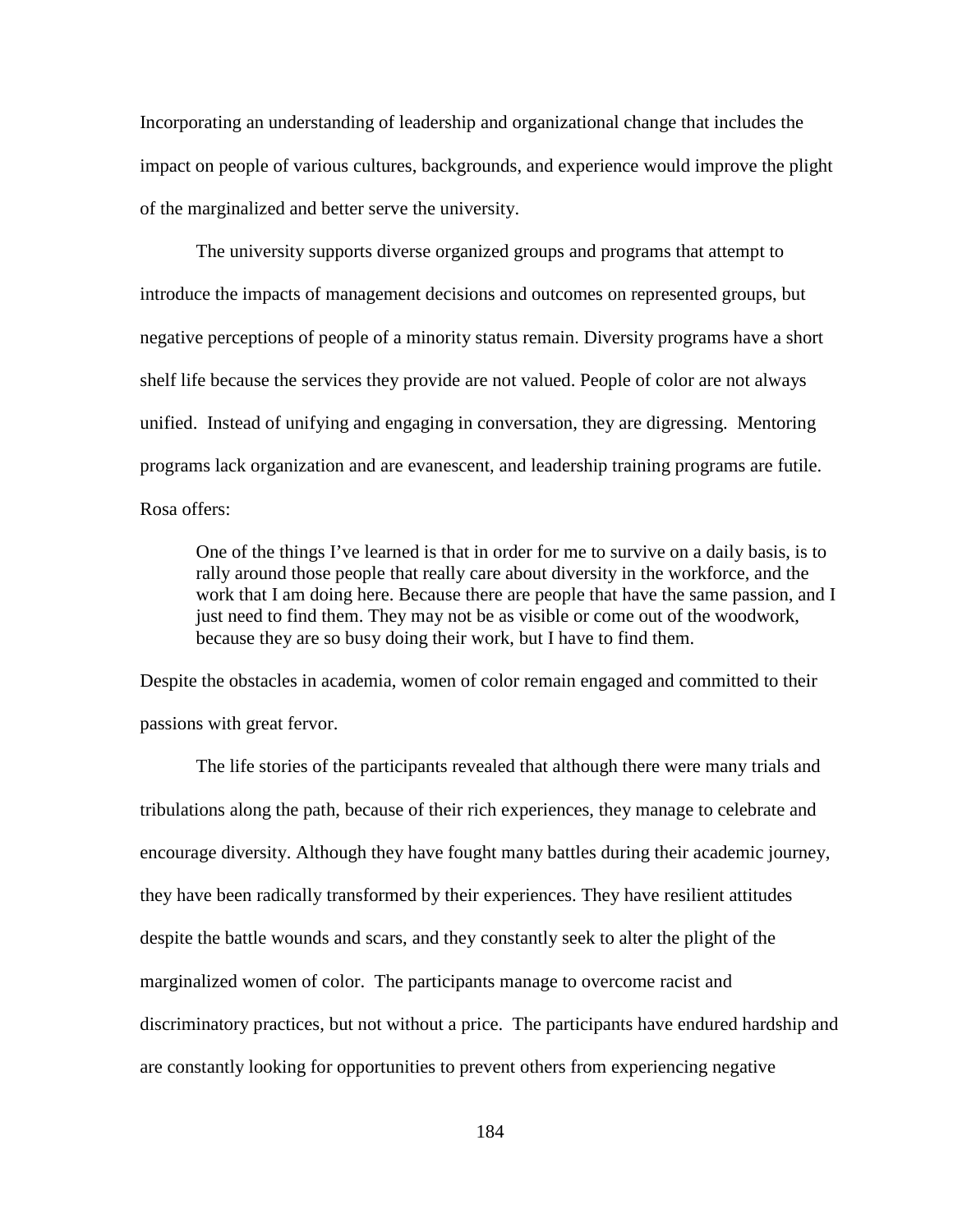stereotypes or varying forms of profiling. The most admirable characteristic they posses is their willingness to change the organization to improve the educational experiences for students, faculty, and administration members of all color.

The study participants gained new insight and acquired a regeneration of enthusiasm for instructing students, mentoring and networking with others. The interaction of the Latinas that have reached a tenured status in the study represented various departments at the selected Division I university and highlighted a commitment to the profession. A resurgence and renewal of the commitment to improve the conditions of Latinas and the plight of the marginalized, in academia, emerged. Considering how organizational culture and employee expectations affect professional outcomes, diversity numbers will not improve unless the organizational culture supports and promotes a diverse workforce. There will always be people that make a difference in student's lives but sometimes the only path to true change is on the road to revolution.

#### **Researchers Note**

The management of the operating budget is impacted by the governing agency and the funding sources. Election Day was held on November 2, 2010 and the anticipation of the outcome weighted heavily on the participants during the focus group session which was scheduled on November 2, 2010. The Republican Party and Democratic Party have opposing views of educational reform. The Republicans have control of Congress and the change in party will have an impact on the philosophy of education and the steps taken to organize and execute educational agendas. Throughout President Obama's service as President, budgets have decreased for public universities. For the past three years universities have expended a lot of time, energy, and resources addressing budget constraints which have stifled growth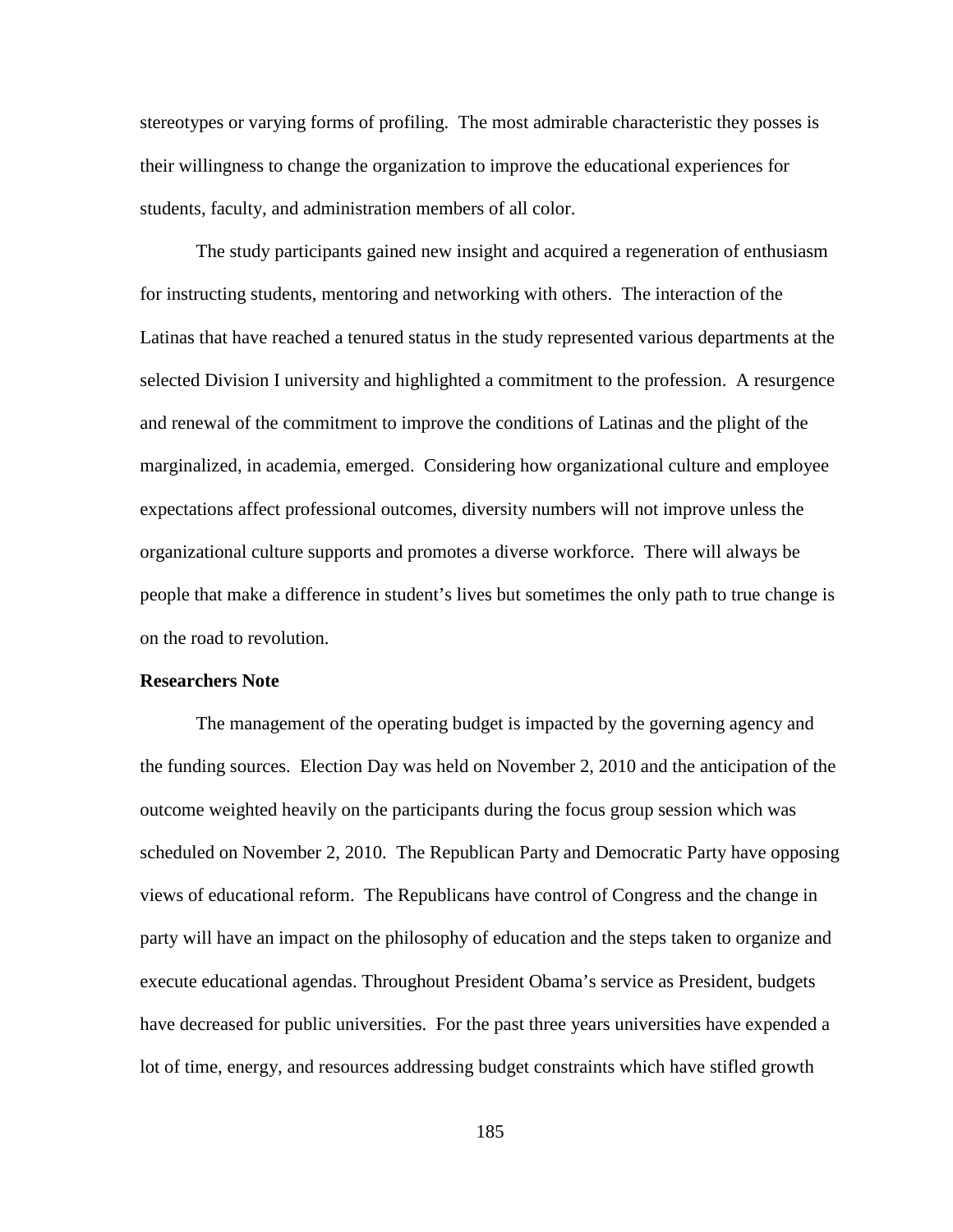and impacted programs that directly benefits students of color. The focus on financial management, the impact of the decision making process, and the lack of focus on the vision of their own university may have impacted the participant's responses during this study. Budgets are not the only contributing factor to the success of students in academia but the conversations have a negative impact on morale, decrease motivation, and exude negative perceptions and opinions. Each participant mentioned how detrimental the last three years of budget cuts have been on morale, and how they have negatively impacted programs supporting minority students. The political climate is volatile and played a role on the responses of the participants during the focus group.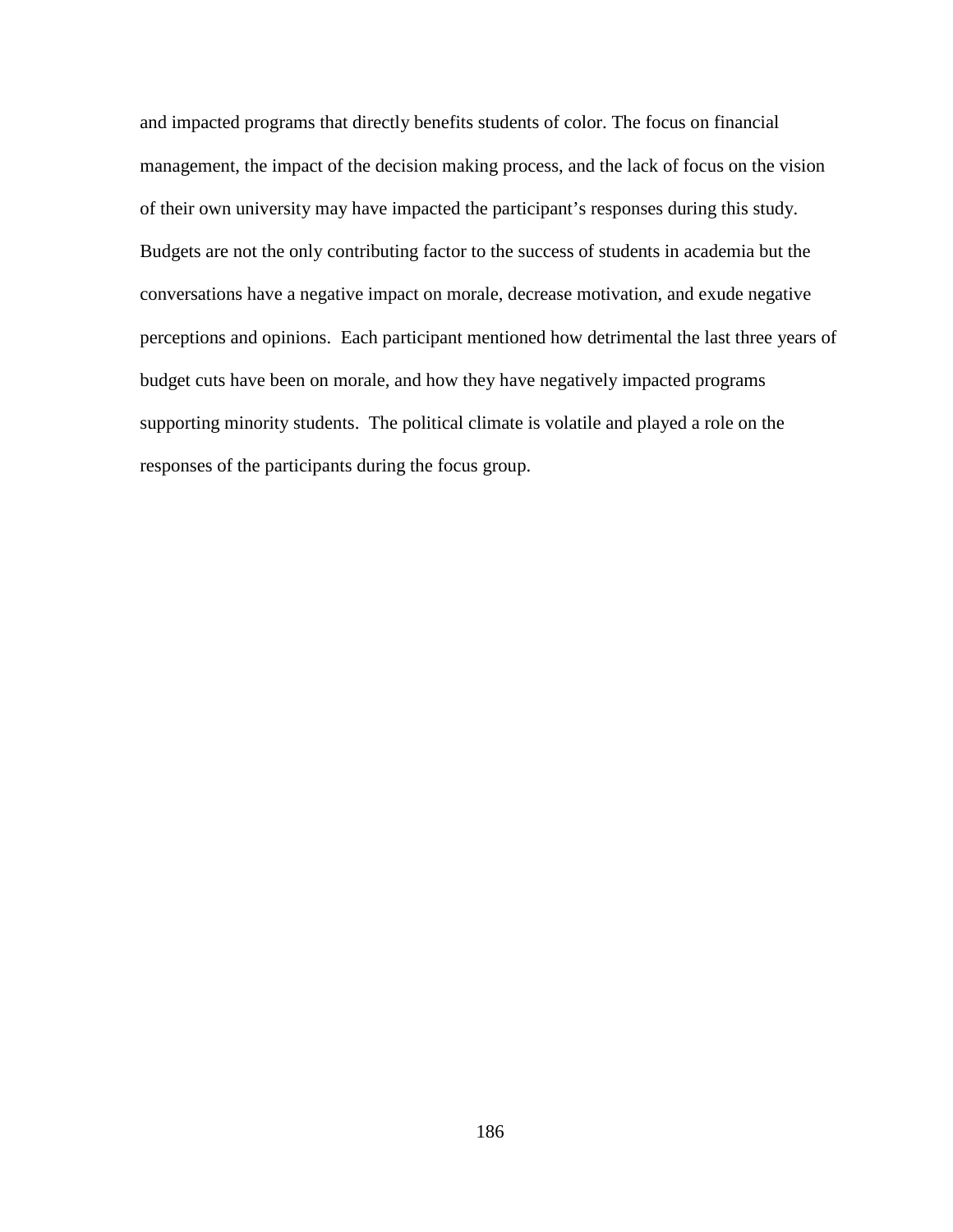# **References**

- Abalos, D. T. (1998). La Comunidad Latina in the United States: Personal and Political Strategies for Transforming Culture. Westport, CT: Prager.
- Almaguer, T. (1993). Racial Fault Lines: The Historical Origins of White Supremacy in California. Berkeley, Los Angeles, London: University of California Press.
- Anaya, G., Cole, D. (2003). Latina/o Cultural Values and the Academy: Latinas Navigating Through the Administrative Role The Majority in the Minority: Expanding the Representation of Latina/o Faculty, Administrators and Students in Higher Education (pp. 317). Sterling, Virginia: Stylus Publishing, LLC.
- Andrews, H., E. (2005). Women's War Stories: A Narrative Analysis. The University of New Mexico, Albuquerque, NM.
- Anzaldua, G. (1987). Borderlands/La Frontera, San Francisco, CA: Spinsters/Aunt Lute.
- Argyris, C. (1982). Reasoning, Learning, and Action. San Francisco, CA: Jossey-Bass.
- Arredondo, P. (2002). Mujeres Latinas Santas y Marquesas. Cultural Diversity and Ethnic Minority Psychology, 8(4), 11.
- Belenky, M. F., Clinchy, B. M., Goldberger, N. R., Tarule, J. M. (1986, 1997). Women's Ways of Knowing: The Development of Self, Voice, and Mind (10th Anniversary ed.). New York, NY: Basic Books.
- Bernard, H. R. (2002). Research Methods in Anthropology: Qualitative and Quantitative Methods (3rd ed.). Lanham, Maryland: Rowman and Littlefield Publishers, Inc.
- Billett, S. (2001). Workplace Affordances and Individual Engagement at Work. Research to Reality: Putting VET Research to Work, Proceedings of the Australian Vocational Education and Training Research Association (AVETRA) Conference, Adelaide, Australia, March 28-30.
- Brookefield, S. (1995). Becoming A Critically Reflective Teacher. San Francisco, CA: Jossey-Bass.
- Brooks-Gunn, J., Duncan, G.J., Alber, J.L. (Ed.). (1997). Policy Implications in Studying Neighborhoods.
- Brown, R. K. (1973). Knowledge, Education, and Cultural Change: Papers in the Sociology of Education: British Sociological Association.
- Cabrera, N. A., Hagedorn, A. F., Pascarella, E. T. (1992). Differential Impacts of Academic and Social experiences on College-Related Behavioral Outcomes Across Different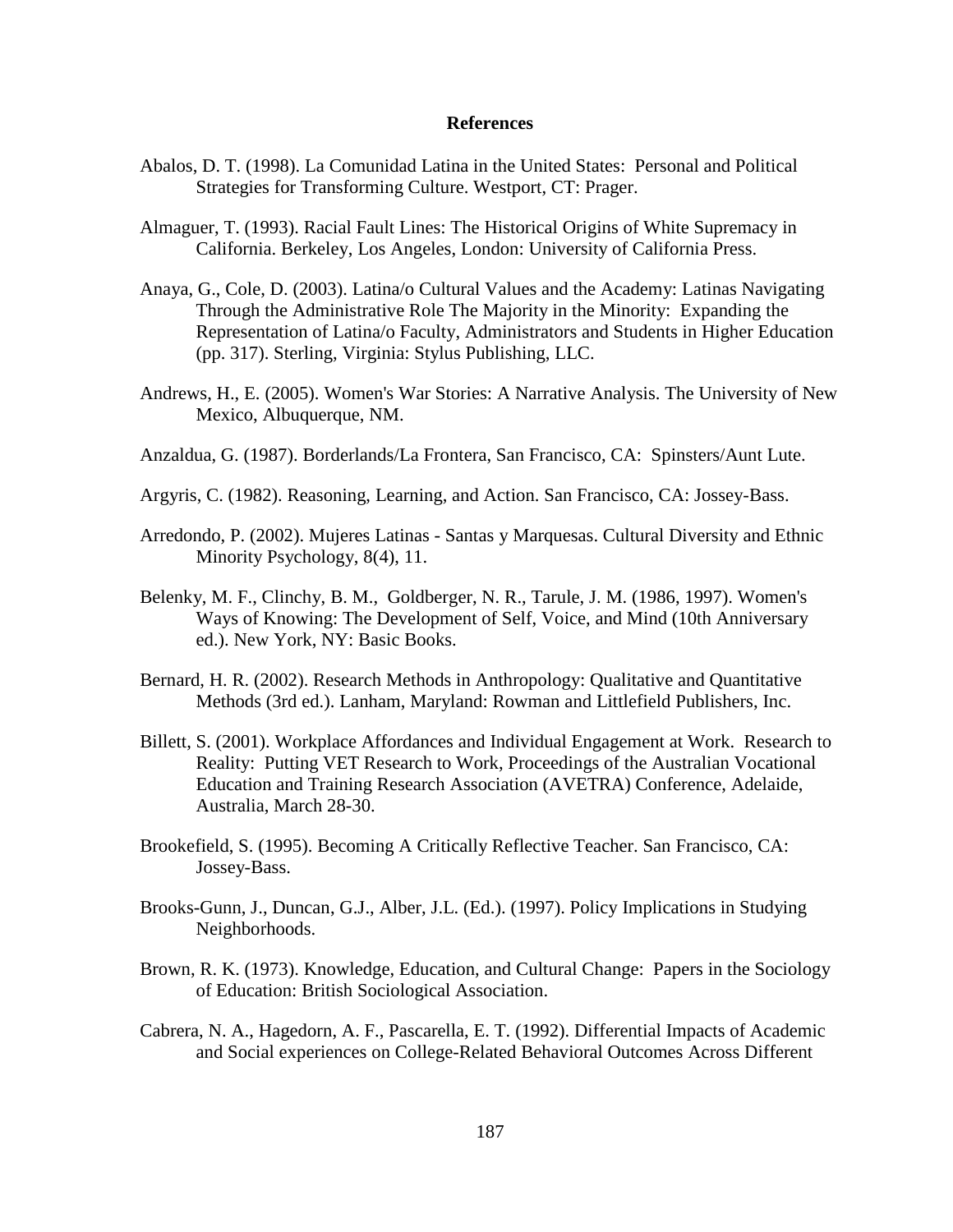Ethnic and Gender Groups at Four-Year Institutions. Research in Higher Education, 37(4), 15.

- Carrasquillo, A. L. (2000). Language Minority Student in the Mainstream Classroom. Clevedon, England: Multilingual Matters Limited.
- Carroll, G. (1998). Environmental Stress and African Americans: The Other Side of the Moon. Westport, CT: Praeger Publishers.
- Castellanos, J., Jones, L. (2003). Latina/o Undergraduate Experiences in American Higher Education, The Majority in the Minority: Expanding the Representation of Latina/o Faculty, Administrators and Students in Higher Education (pp. 317). Sterling, Virginia: Stylus Publishing, LLC.
- Castellanos, J., Jones, L. (Ed.). (2003). The Majority in the Minority: Expanding the Representation of Latina/o Faculty, Administrators and Students in Higher Education. Sterling, Virginia: Stylus Publishing, LLC.
- Chapa, J. (2006). The Problematic Pipeline, Demographic Trends and Latino Participation in Graduate Science, Technology, Engineering, and Mathematics Programs, Journal of Hispanic Education, vol.5, no.3, p.203-221.
- Collins, J. (2001). The Misguided Mi-up of Celebrity and Leadership. Conference Board Annual Report, Annual Feature Essay. <http://www.jimcollins.com/lib/articles/10>
- Collister, R. (2005). Spiritual Growth and the Western Paradigm, Are They Mutually Exclusive? Transforming the Spirit of Our Workers Through Holistic Education. Paper presented at the The Sixth International Conference on Transformative Learning, Appreciating the Best of What Is: Envisioning What Could Be.
- Commeyras, M., Orellana, M.F, Bruce, B.C., Nielsen, L. (1996). What Do Feminist Theories Have to Offer to Literacy, Education, and Research? Reading Research Quarterly, 31(4), 20.
- Creswell, J. W. (1994). Research Design: Qualitative and Quantitative Approaches. Thousand Oaks, CA: Sage Publications, Inc.
- Cruz, D. (Ed.). (1995). The Leaning Ivory Tower. New York, NY: State University of New York Press.
- Dadd-Brailsford (2007). Racial Identity Change Among White Graduate Students. Journal of Transformative Education, 5(1), 59-78.
- Darder, A. (1995). The Politics of Biculturalism: Cultural and Difference in the Formation of Warriors for Gringostroika and The New Meztizas. In H. A. Giroux, Friere, P. (Ed.), Culture and Difference: Critical Perspectives on the Bicultural Experience in the United States. Westport, CT: Greendwood Publishing Group, Inc.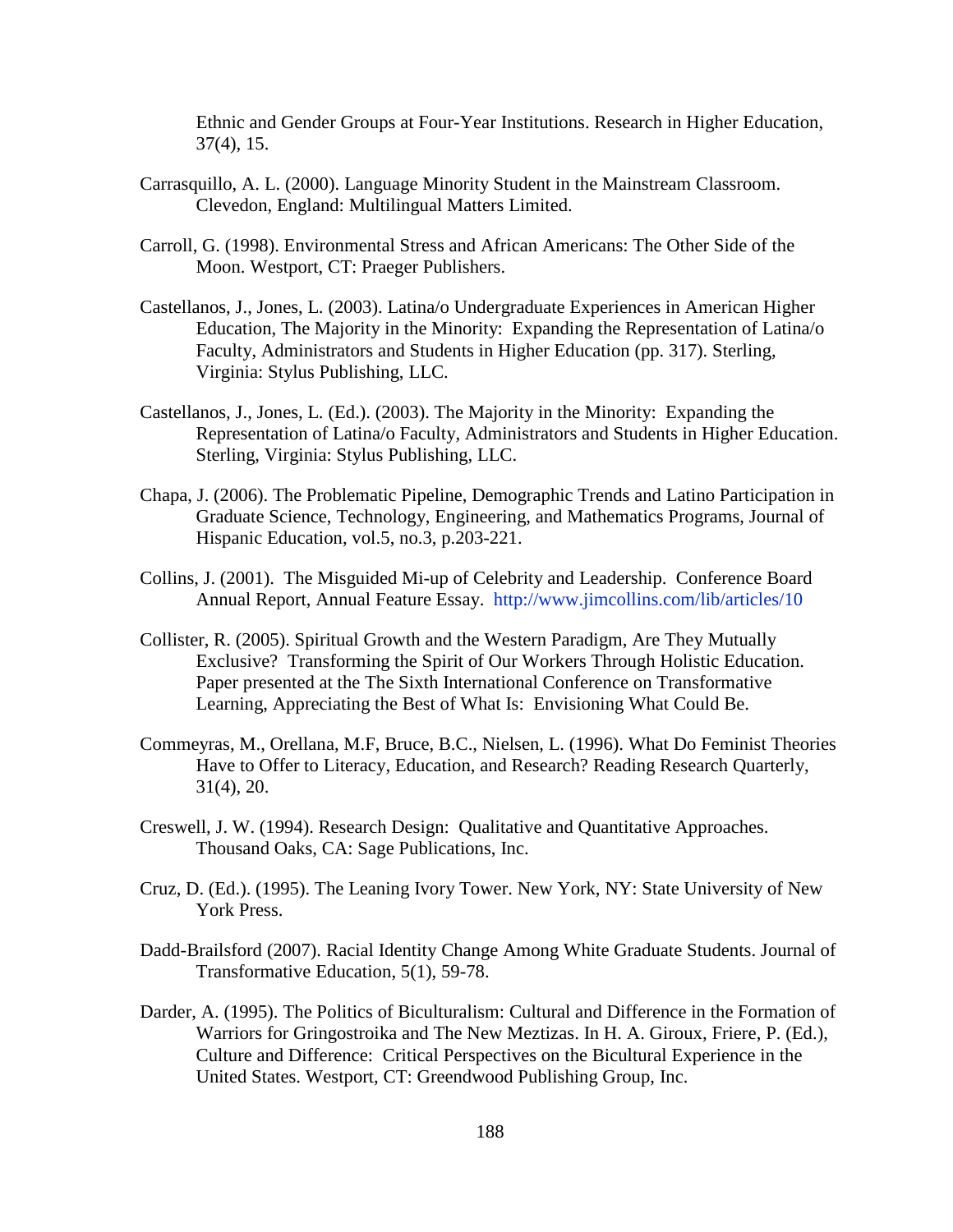- DePree, M. (Ed.). (1989). Leadership is an Art. New York, NY: Bantam Doubleday Dell Publishing Group, Inc.
- Dicker, R. (Ed.). (2008). A History of U.S. Feminisms. Berkeley, CA: Seal Press.
- Dirkx, J. M., Smith, R. O. (2005). Transformative Learning in Adult Online Collaborative Groups: The Dialectic of Will and Willingness. Paper presented at the The Sixth International Conference of Transformative Learning, Appreciating the Best of What Is: Envisioning What Could Be.
- Dirkx, J. (2007). Making Sense of Multiplicity: Metaphors of Self and Self-change in Transformation Theory. Paper presented at the Seventh International Transformative Learning Conference, Transformative Learning: Issues of Difference and Diversity.
- Education, U. S. D. o. (1995). The Condition of Education. Washington, D.C.
- Eisenstein, H. (Ed.). (1983). Contemporary Feminist Thought. Boston, MA: Library of Congress Cataloging and Publication Data.
- Eistein, H. (1983). Contemporary Feminist Thought. Boston, MA: G.K. Hall & Co.
- Essays from QUEST, a. f. q. (1983). Building Feminist Theory. New York & London: Longman.
- Fisher-Yoshida, B., Geller, Kathy, D., Wasserman, Ilene, C. (2005). Transformative Learning in Human Resource Development: Successes in Scholarly Practioner Application: Conflict Management, Discursive Processes in Diversity and Leadership Development. 8.
- Fisher-Yoshida, B., Geller, Kathy, D., Wasserman, Ilene, C. (Producer). (2005) Transformative Learning in Human Resource Development: Successes in Scholarly Practitioner Applications - - Conflict Management, Discursive Processes in Diversity and Leadership Development. Academy of Human Resource Development International Conference (AHRD).
- Flores-Duenas, L. (1997). Second Language Reading: Mexican American Student Voices on Reading Mexican American Literature. The University of Texas at Austin, Austin, Texas.
- Freire, P. (Ed.). (2008). Pedagogy of the Oppressed (30th Anniversary ed.). New York, NY: The Continuum International Publishing Group, Inc.
- Friere, P. (Ed.). (2008). Education for Critical Consciousness. New York, NY: Continuum.
- Frost, P. J., Moore, L. F., Louis, M. R., Lundberg, C. C., Martin, J. (Ed.). (1991). Reframing Organizational Culture. Newbury Park, CA: Sage Publications, Inc.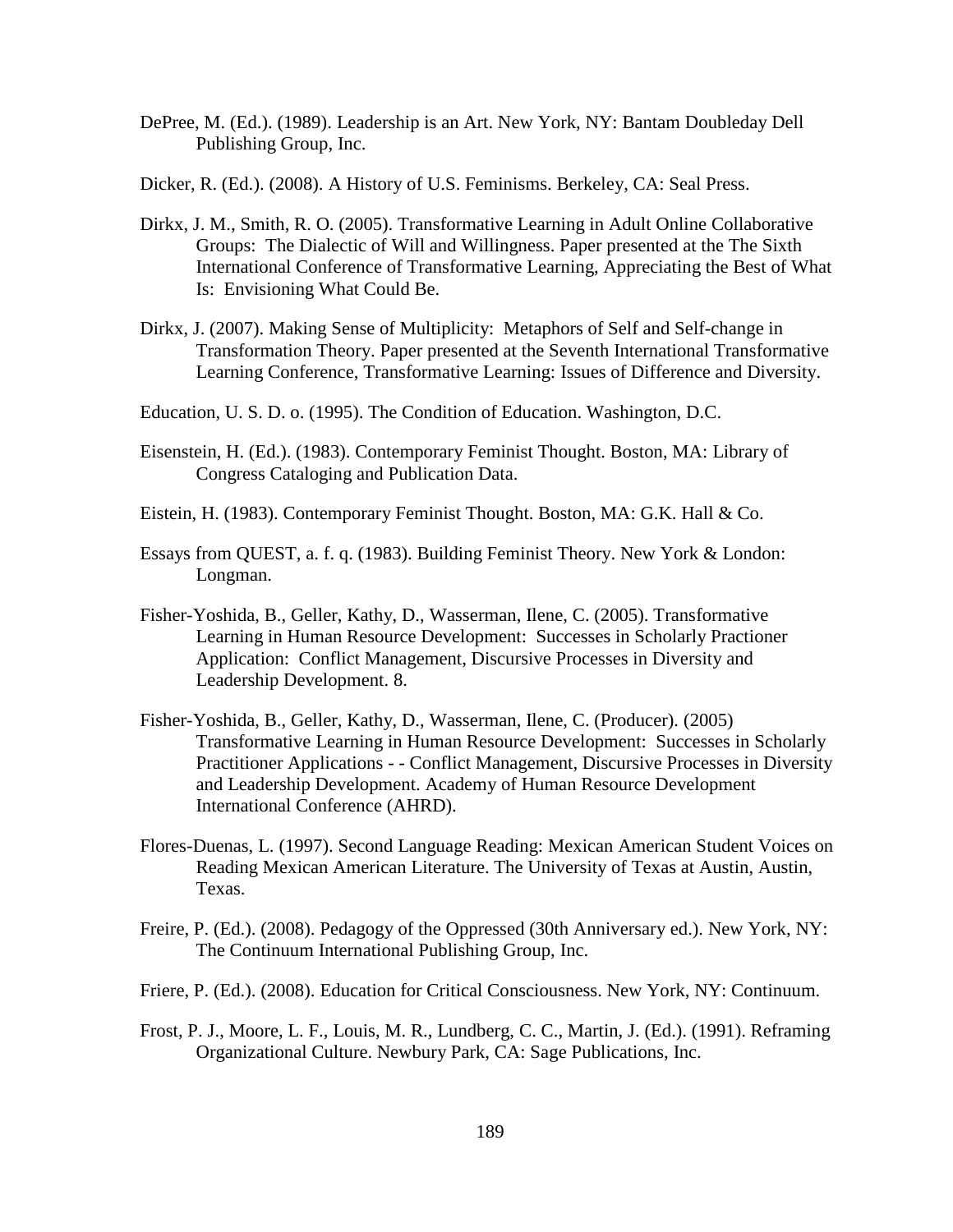- Gargiulo, T.L. (2005). The Strategic Use of Stories in Organizational Communication and Learning. M.E. Sharpe, Armonk: New York.
- Gil, R. M., Vazquez, C.N. (1999). The Maria Paradox. New York, NY: Perigee Book.
- Gill, S., (2000), The Manager's Pocket Guide to Organizational Learning, Amherst, MA: HRD Press.
- Gilligan, C. (Ed.). (1982). In A Different Voice: Psychological Theory and Women's Development. Cambridge, Massachusetts and London, England: Harvard University Press.
- Gloria, A. M., Kurpius, Robinson, E.D., Hamilton, K.D., Wilson, M.S. (1990). African American students' persistence at a predominantly White University: Influences of social support, university comfort, and self-beliefs. Journal of College Student Development, 40(3), 257-268.
- Goleman, D. (1998). Working with Emotional Intelligence. New York, NY: Bantam Books.
- Goleman, D. (2006), Social Intelligence: The New Science of Human Relationships. New York: NY: Bantam Books.
- Habermas, J. (1984). The Theory of Communicative Action (Vol. 1). Boston, MA: Beacon Press.
- Hall, E. T. (Ed.). (1959). The Silent Language. New York, NY: Anchor Books.
- Hall, E. T. (1969, 1990). The Hidden Dimension. United States of America: Anchor Books.
- Hall, E. T. (Ed.). (1976, 1981). Beyond Culture. New York, NY: Anchor Books.
- Hall, E. T. (Ed.). (1983). The Dance of Life. Random House, NY: Anchor Books.
- Hegelsen, S. (Ed.). (1990). The Female Advantage: Women's Ways of Leadership. New York, NY: Bantam Doubleday Dell Publishing Group, Inc.
- Herrera, R. (2003). Notes From A Latino Graduate Student at A Predominantly White University The Majority in the Minority: Expanding the Representation of Latina/o Faculty, Administrators and Students in Higher Education (pp. 317). Sterling, Virginia: Stylus Publishing, LLC.
- Hildreth, P., Kimble, C. (2000). Journal of Knowledge Management, vol.4, no.1, p.27-38, MCB University Press.
- Hill, E. T. (Ed.). (1966). The Hidden Dimension. New York, NY: Random House, Inc.
- Hirsch, M. (1990). Conflicts in Feminism. New York, NY: Rutledge.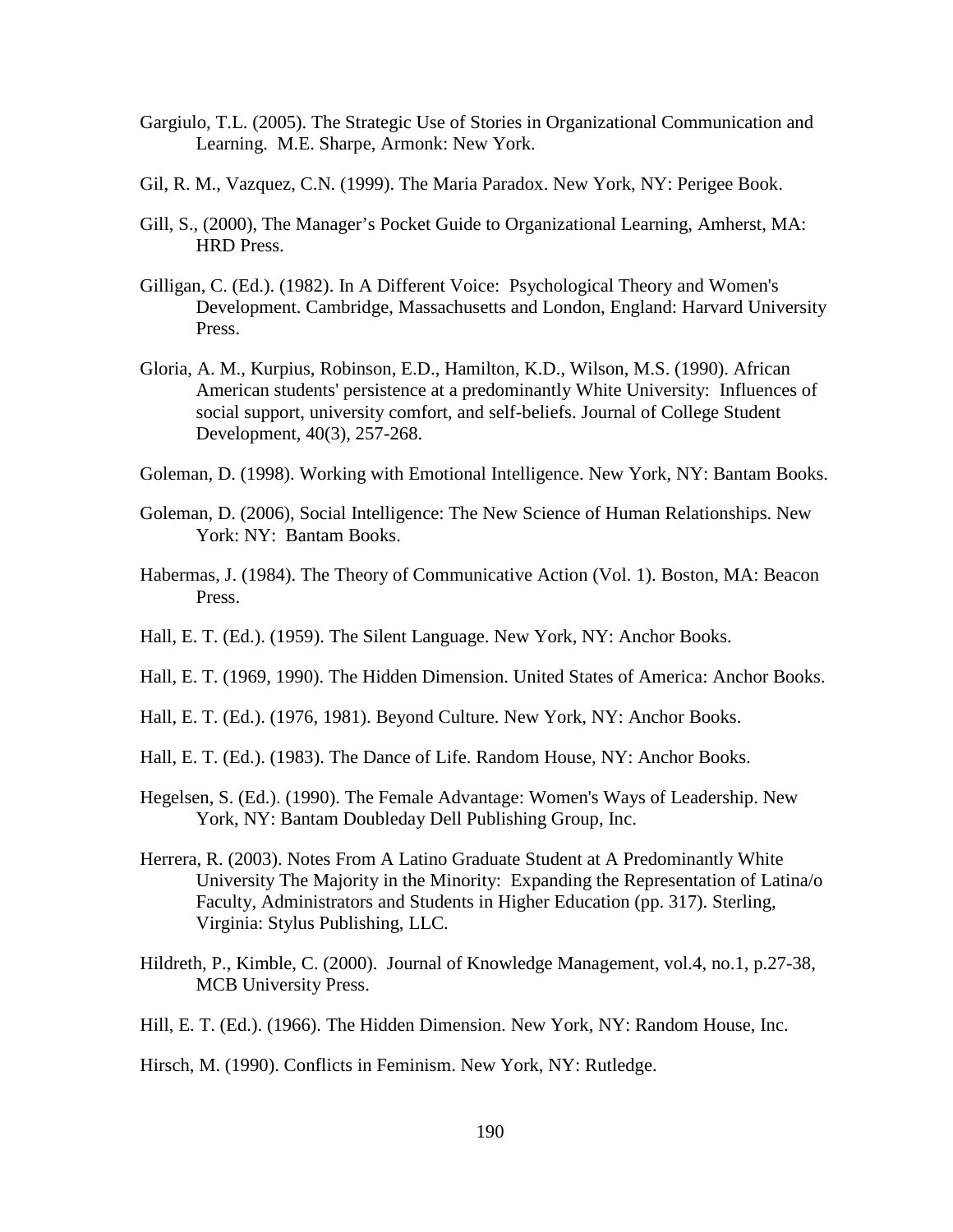- Hofstede, G. H. a. G. J. (Ed.). (2005). Cultures and Organizations: Software of the Mind (2nd ed.). New York, NY: McGraw-Hill.
- Hurtado, S. (1994). The Institutional Climate for Talented Latino Students. Research in Higher Education, 35(1), 10.
- Ibarra, R. (2001). Beyond Affirmative Action. Madison, Wisconsin 53718: The University of Wisconsin Press.
- Ihde, D. (1986). Experimental Phenomenology: An Introduction. Albany, NY: State University of New York Press, Albany.
- Isaacs, W. (1999). *Dialogue: And the art of thinking together*. New York: Doubleday.
- Jaworski, J. (Ed.). (1996). Synchronicity: The Inner Path of Leadership (1st ed.). San Francisco, CA: Berrett-Koehler Publishers, Inc.
- John, S. (2007). The Neuroscience of Transformative Learning.
- Kamler, E. (2006). The Aspiring Superintendents' Study Group: Investigating A Mentoring Network for School Leaders. Mentoring & Tutoring, 14(3), 19.
- Kamler, E., Rasheed, S. (2006). Mentoring Academic Women: Struggles for Advancement and Strategies for Change. Research and Practice in Social Sciences, 2(1), 15.
- Kegan, R. (1982). The Evolving Self: Problem and Process in Human Development. United States of America: President and Fellows of Harvard College
- Keohane, N. O. (1982). Feminist Theory: A Critique of Ideology. Chicago, IL: The University of Chicago Press.
- Kuhn, T. S. (1962). The Nature and Necessity of Scientific Revolutions The Structure of Scientific Revolutions (pp. Chapter IX).
- Kuhn, T. S. (Ed.) (1970) International Encyclopedia of Unified Science, Foundations of the Unity of Science.
- Lamont, M., White, P. (2003). Workshop on Interdisciplinary Standards for Systematic Qualitative Research, Cultural Anthropology, Law and Social Science, Political Science, and Sociology Programs. Sterling, Virginia: Stylus Publishing, LLC.
- Lasdon-Billings, G. (1970). Critical Race Theory in Education: All God's Children Got A Song. New York, NY: Taylor and Francis Group.
- LeCompte, M. D. (1993). Ethnography and Qualitative Design in Educational Research. San Diego, CA: Academic Press.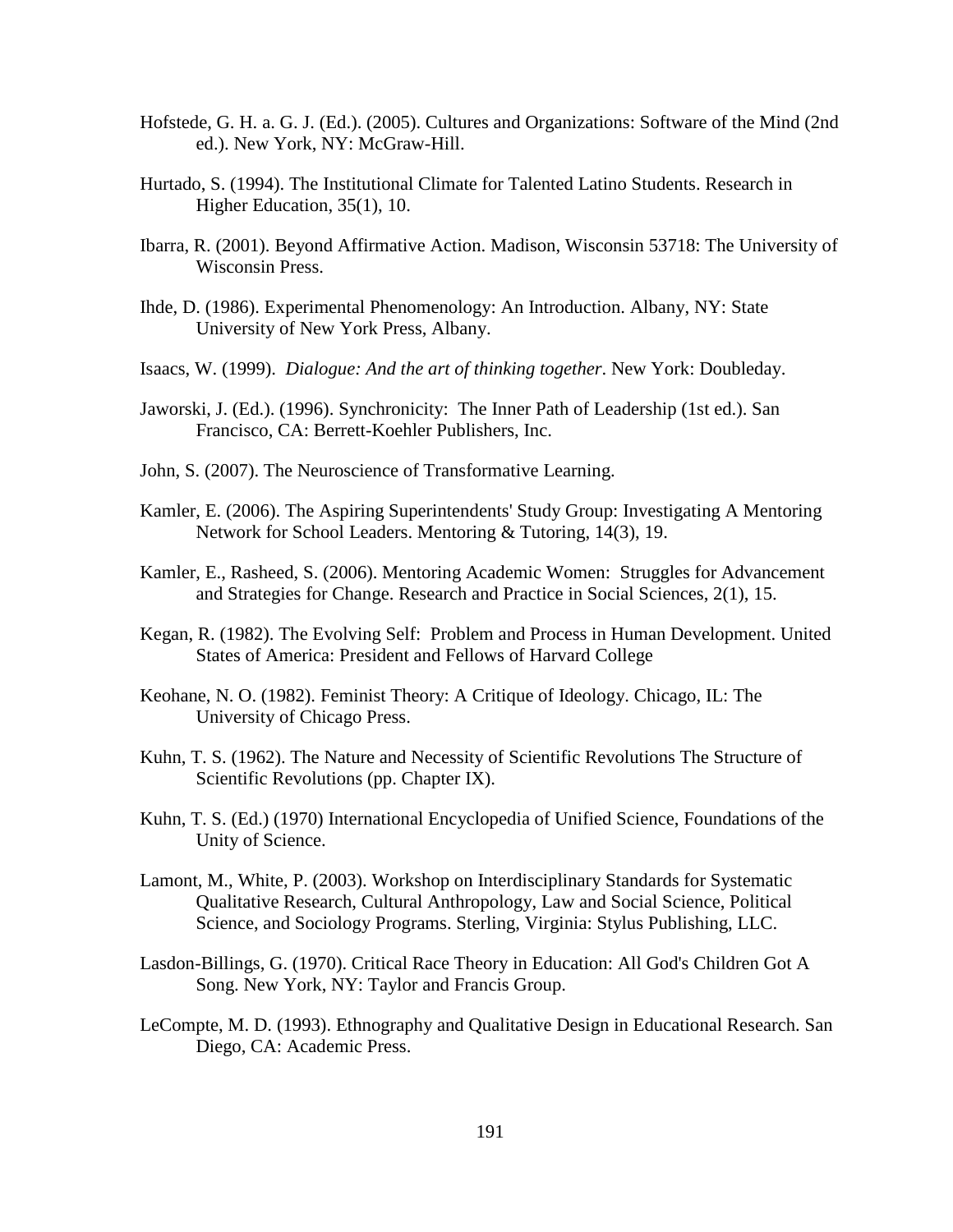- Lynn, L., E., McGeary, G.H. (Ed.). (1990). Inner-City Poverty in the United States: The National Academy of Sciences.
- Lopez, Nancy (2003), Hopeful Girls, Troubled Boys: Race and Gender Disparity in Urban Education. New York, NY: Routledge.
- Maltbia, T. E. (2005). Executive Coaching Process: Professional Development With the Potential to Transform Diverse Perspectives. Paper presented at the The Sixth International Conference on transformative Learning, Appreciating the Best of What Is: Envisioning What Could Be.
- Margaret D. LeCompte, J. P. (Ed.). (1993). Ethnography and Qualitative Design in Educational Research (2nd ed.). San Diego, CA: Academic Press.
- Marianne Hirsch, E. F. K. (Ed.). (1990). Conflicts in Feminism. New York, NY: Rutledge.
- Martena, D. M. (Winter 99). Inclusion Evaluation: Implications of Transformative Theory for Evaluation. American Journal of Evaluation, 20(1), 1-14.
- Martin, J. (Ed.). (1992). Cultures in Organizations: Three Perspectives. New York, NY: Oxford University Press.
- Martin, J. (Ed.). (2002). Organizational Culture: Mapping the Terrain. Thousand Oaks, CA: Sage Publications, Inc.
- Mary Field Belenky, B. M. C., Nancy Rule Goldberger, Jill Mattuck Tarule (Ed.). (1986). Women's Ways of Knowing. United States of America: Basic Books, Inc.
- McLaren, P. L., Giarelli, James M. (1995). Critical Theory and Educational Research Albany, NY: State University of New York Press, Albany.
- Medina, C., Luna, Gaye (2000). Narratives from Latina Professors in Higher Education. Anthropology & Education Quarterly, 31(1), 19.
- Merrim, S. (1991). Feminist Perspectives on Sor Juana Ines de la Cruz, Detroit, MI, Wayne State University Press.
- Mezirow, J. A. (Ed.). (2000). Learning as Transformation. San Francisco, CA: Jossey-Bass.
- Miller, J. B. (Ed.). (1986). Toward A New Psychology of Women. Boston, MA: Beacon Press.
- Mills, K. (1995). From Pocahontas to Power Suits: Everything You Need to Know About Women's History in America. United States of America: Penguin Group.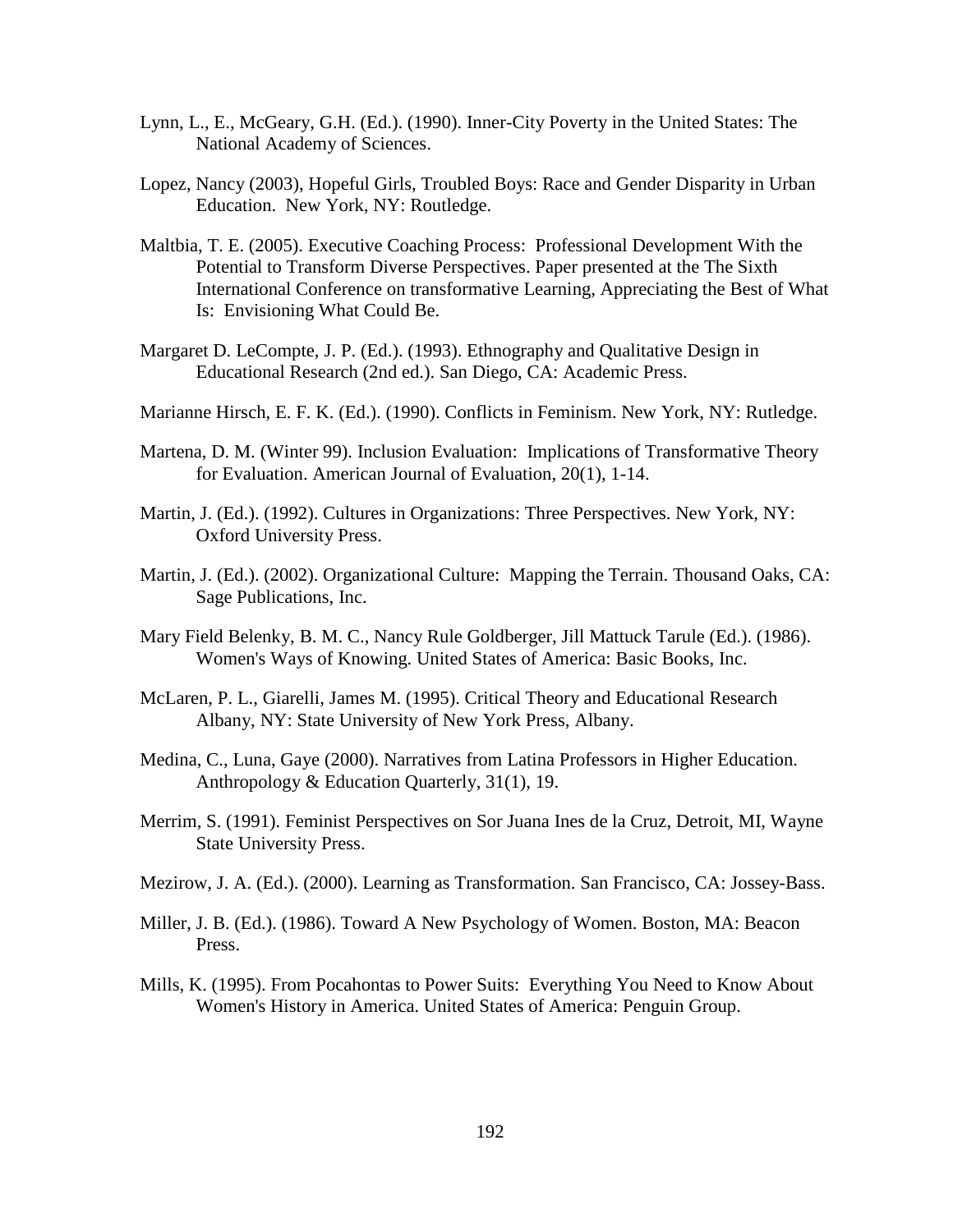- Mintzberg, H. K., J. P., Zaleznik, A., Badaracco, J. I. Jr., Fakas, C. M., Westlaufer, S., Teal, T., Heifeitz, R. A., Laurie, D. L., Laurie, D. L., Nohria, N., Berkeley, J. D. (Ed.). (1990). Harvard Busioness Review on Leadership: Harvard Business School Press.
- Moraga, C. (1983). Loving in the War Years: Lo que nunca paso por sus labios. Boston, MA: South End Press.
- Nannerl O. Keohane, M. Z. R., Barbara C. Gelpi (Ed.). (1982). Feminist Theory: A Critique of Ideology. Chicago, IL: The University of Chicago Press.
- Nisbett, R. E. (Ed.). (2003). The Geography of Thought. New York, NY: Free Press.
- Nonaka, I. (1991). "The Knowledge Creating Company". Harvard Business Review, November-December, p. 96-104.
- Nora, A., Wedham, E. (1991). Off-Campus Experiences: The Pull Factors Affecting Freshmen-Year Attrition on a Commuter Campus.
- Nora, A., Cabrera, A.F., Hagedorn, L.S., Pascarella, E.T. (1992). Differential Impacts of Academic and Social Experiences on College-Related Behavioral Outcomes Across Different Ethnic and Gender Groups at Four-Year Institutions. Research in Higher Education, 37(4), 15.
- Nora, A. (2003). Access to Higher Education for Hispanic Students The Majority in the Minority: Expanding the Representation of Latina/o Faculty, Administrators and Students in Higher Education (pp. 317). Sterling, Virginia: Stylus Publishing, LLC.
- Oakley, A. (1981). Interviewing Women: A Contradiction in Terms. In H. Roberts (Ed.), Doing Feminist Research. New Fetter Lane, London: Routledge & Kegan, P.
- O'Donoghue, P., Keith (2003). Qualitative Educational Research in Action. New York, NY 10001: RoutledgeFalmer.
- O'Hara, M. (2003). Cultivating Consciousness: Carl R. Roger's Person-Centered Group Process as Transformative Androgyny. Journal of Transformative Education, 1, 64.
- Oquendo, A. R. (Producer). (1998) Re-imaging the Latino/a Race. The Latino/a Condition: A Critical Reader.
- Orozco, V. (2003). Latinas and the Undergraduate experience: !NO ESTAMOS SOLAS! The Majority in the Minority: Expanding the Representation of Latina/o Faculty, Administrators and Students in Higher Education (pp. 317). Sterling, Virginia: Stylus Publishing, LLC.
- Padilla, R., Chavez, R. C. (Ed.). (1995). The Leaning Ivory Tower. New York, NY: State University of New York Press.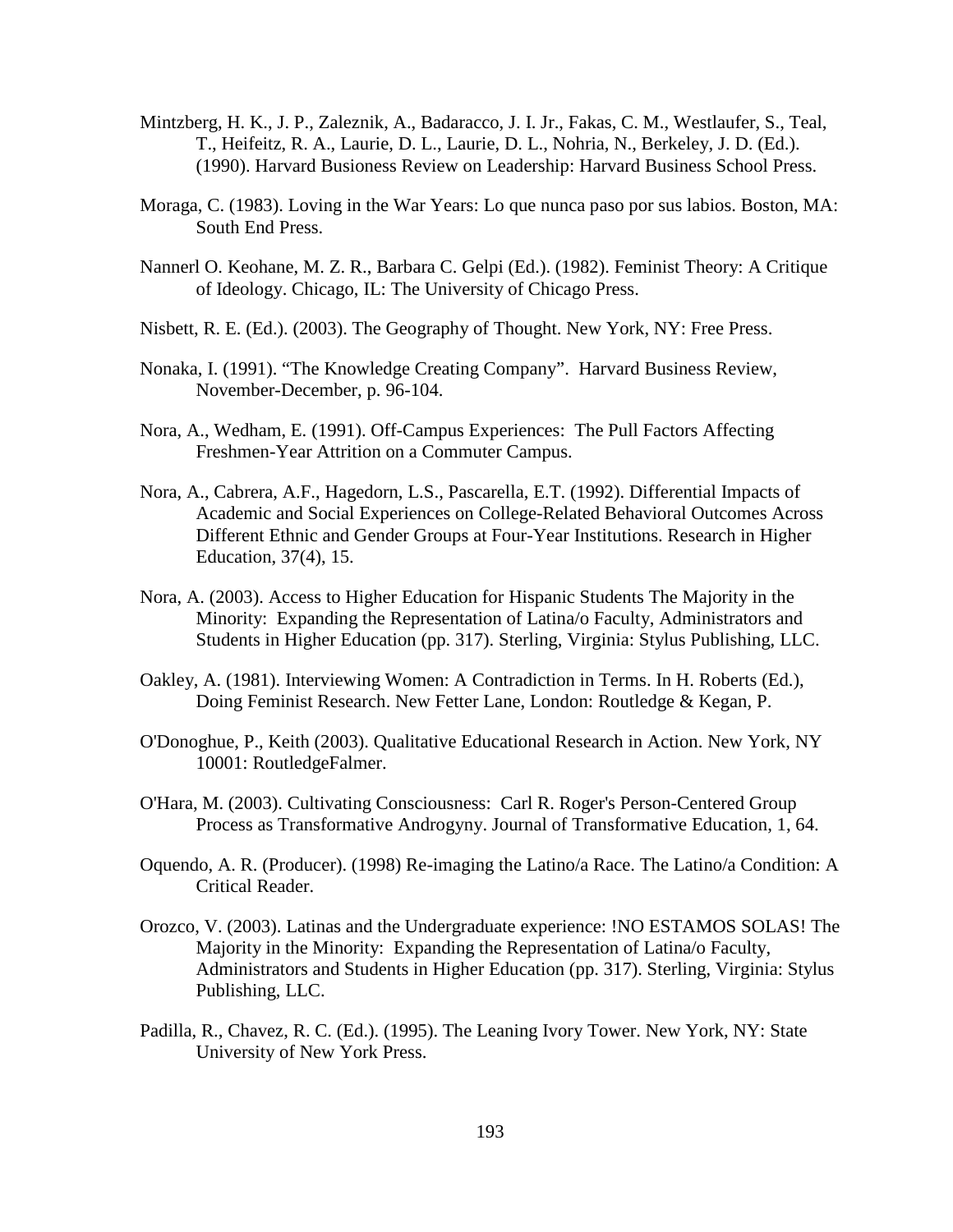- Padilla, R. V., Chavez, R.C. (Ed.). (1993). The Leaning Ivory Tower: Latino Professors in American Universities. Albany, New York: State University of New York Press.
- Parker, L., Deyhle, D., Villenas, S. (1999). Race is....Race isn't: Critical Race Theory and Qualitative Studies in Education. Boulder, Co: Westview Press.
- Parker, L., Lynn, M. (2002). What's Race Got To Do With It? Critical race Theory's Conflict With and Connections to Qualitative Research Methodology and Epistemology. Qualitative Inquiry, 8(1), 7-22.
- Perry, W. G. (1970). Forms of Intellectual and Ethical Development in the College Years. New York, NY: Routledge-Falmer.
- Punch, T. O. D. a. K. (Ed.). (2003). Qualitative Educational Research in Action. New York, NY: RoutledgeFalmer.
- Quintana, S. M., Vogel, M.C., Ybarra, V.C. (1991). Educating a new majority: Transforming America's Educational System for Diversity. San Francisco, CA: Jossey-Bass.
- Redman, C. L., Kinzig, A.P. (Producer). (2003) Resilience of Past Landscapes: Resilience Theory, Society, and the Longue Duree. Conservation Ecology. Podcast retrieved from http://www.ecologyandsociety.org/vol7/iss1/art14/.
- Rendon, L. I. (1997). Access in a Democracy: Narrowing the Opportunity Gap. Washington, D.C.
- Reyes, M., Halcon, J.J. (1991). Practices of the Academy: Barriers to Access for Chicano Academics. Albany, NY: State University of New York.
- Richardson, G.E. (2002). The Metatheory of Resilience and Resiliency, Journal of Clinical Psychology, vol.58, no.3, p.307-321.
- Rothwell, W. J., Sullivan R., McLean, G.N. (1995). Practicing Organization Development. San Francisco, CA, Jossey-Bass/Pfieffer.
- Sadler, Philip, (2001) Handbook of Organizational Learning and Knowledge, edited by Ariane Berthoin, Angel Meinolf Dierks, John Child, Ikujuro Nonaka 2001 Oxford University Press.
- Sanders, J.E. III, Geroy, G. (2001). Mobilizing Illegitimate Movers: A Model for Transcending the Constraints of Potential. Academy of Human Resource Development (AHRD) Conference Proceedings (Tulsa, Oklahoma, February 28- March 4) Volumes 1 and 2.
- Scott, D., Morrison M. (Ed.). (2006). Key Ideas in Educational Research. New York, NY: Continuum International Publishing Group.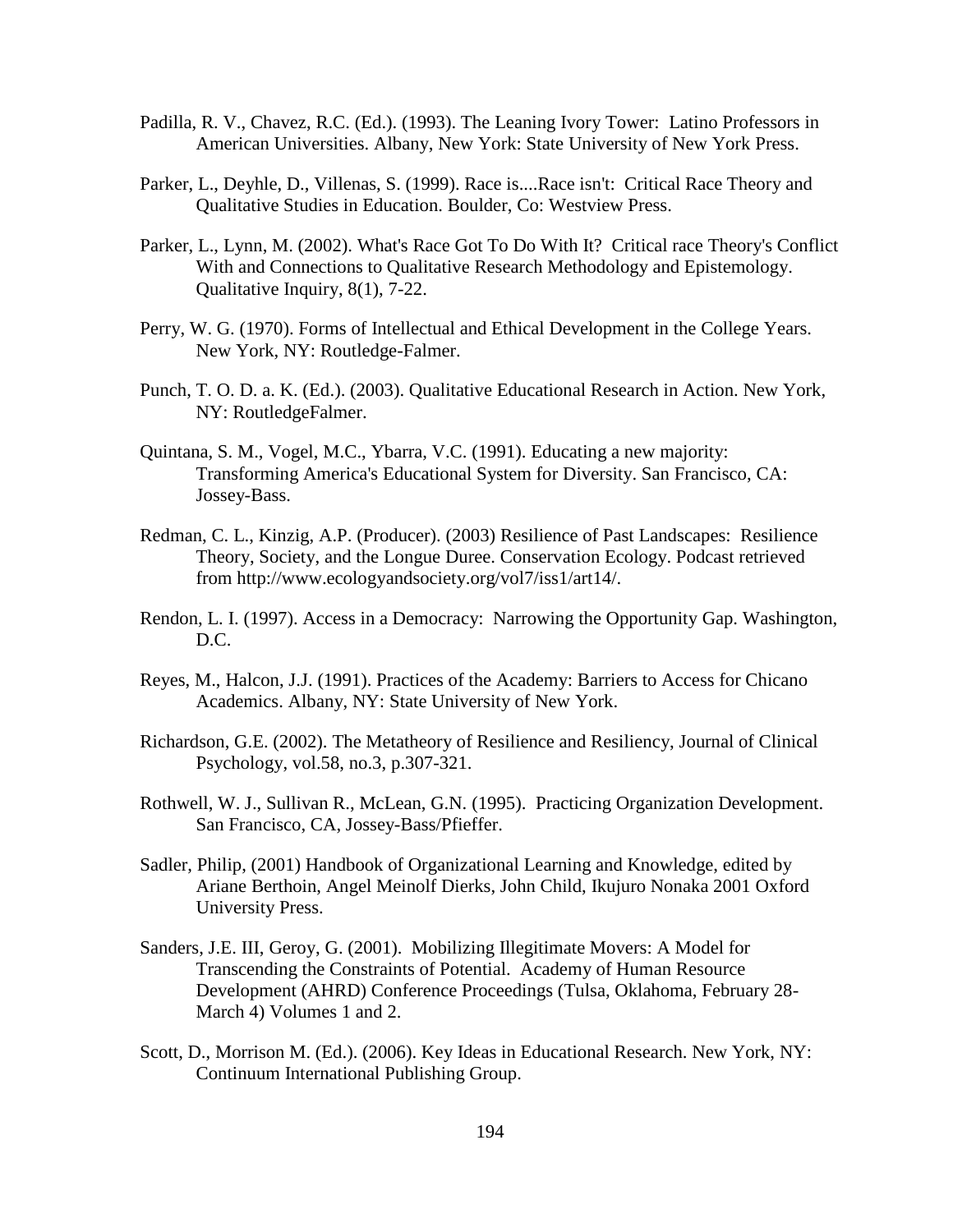- Scott, E. (2005). Beyond Tokenism: The Making of Racially Diverse Feminist Organizations. Social Problems, 52(2), 18.
- Senge, P. (Ed.). (1990). The Fifth Discipline. New York NY Currency Doubleday.
- Sokolowski, R. (2000). Introduction to Phenomenology. United States of America: Cambridge University Press.
- Stanton-Salazar, R. D. (2001). Manufacturing Hope and Despair: The School and Kin Support Networks of US-Mexican Youth. New York, NY: Teachers College Press.
- Stefancic, J. (2009). Latino and Latina Critical Theory: An Annotated Bibliography. California Law Review, 85(5), 85.
- Stewart, D., Mickunas, Algis (1974). Exploring Phenomenology. Chicago, IL: American Library Association.
- Thevenez, P. (1962). What is Phenomenology? And other Essays. Chicago, IL: Quadrangle Books.
- Thompson, A. (2003). Caring in Context: Four Feminist Theories on Gender and Education. Curriculum Inquiry, 33(1), 54.
- Tierny, W. G., Bensimon, Estela, M. (1996). Community and Socialization in Academia. New York, NY: State University of New York Press.
- Tisdell, E., J., Tolliver, D.E. (2003). Claiming a Sacred Face: The Role of Spirituality and Cultural Identity in Transformative Adult Higher-Education. Journal of transformative Education, 1, 368.
- Turner, C. S. V., Myers, Samuel L. Jr. (2000). Faculty of Color in Academia: Bittersweet Success. Needham Heights, MA: Omegatypography Inc.
- Valdez, F. (1996). Symposium: Intersections: Sexuality, Cultural Tradition, and the Law: Unpacking Hetero-Patriarchy: Tracing the Conflation of Sex, Gender, and Sexual Orientation to its Origins. Yale Journal of Law & the Humanities, Inc., Winter(8).
- Ware, S. (Ed.). (2002). Modern American Women: A Documentary History (2nd ed.). New York, NY: McGraw-Hill Irwin Companies, Inc.
- Wasserman, I. C. (2005). Expanding Stories of Ourselves, Others and in Us in Dialogue: A Relational Approach to Transformative Learning in the Engagement of Diversity. Paper presented at the The Sixth International Conference of Transformative Learning, Appreciating the Best of What Is: Envisioning What Could Be.